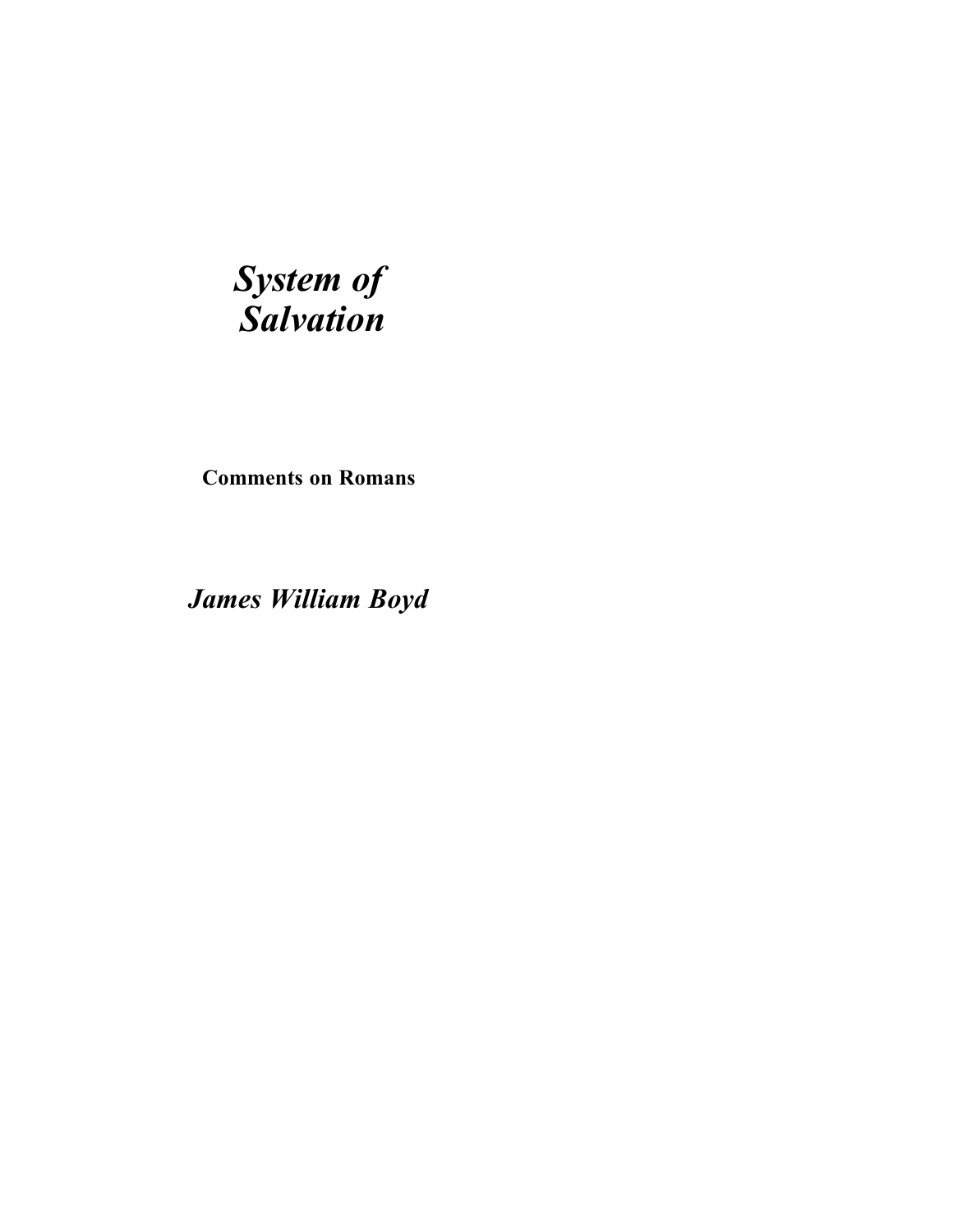## *Acknowledgment*

This book would never have been produced except for the work, advice, study, and encouragement of my beloved wife, Rosalyn. She tirelessly read, questioned, discussed, and assisted in my effort to put into writing my explanation of the book of Romans. While she should not be held responsible for any errors of any nature, she must be counted deserving of credit. My gratitude toward her and her help not only relates to this book, but to her whole life, and her faith and strength.

Tremendous thanks is also given to Tony Lawrence. Without his help I could never have set the type. Tony is a faithful gospel preacher, a friend, and skilled in the use of the computer. He patiently guided me, showing me how to operate my computer, and doing some of the necessary work himself. His assistance was beyond measure.

To Ben Vick, another faithful gospel preacher, I express gratitude. Ben read the early manuscript while in its primitive form, made corrections, suggestions, and proved himself to be most useful to my effort.

To each of these, let me say aloud, that whatever good this book may contribute, they share in it. I am thankful to God for such associates.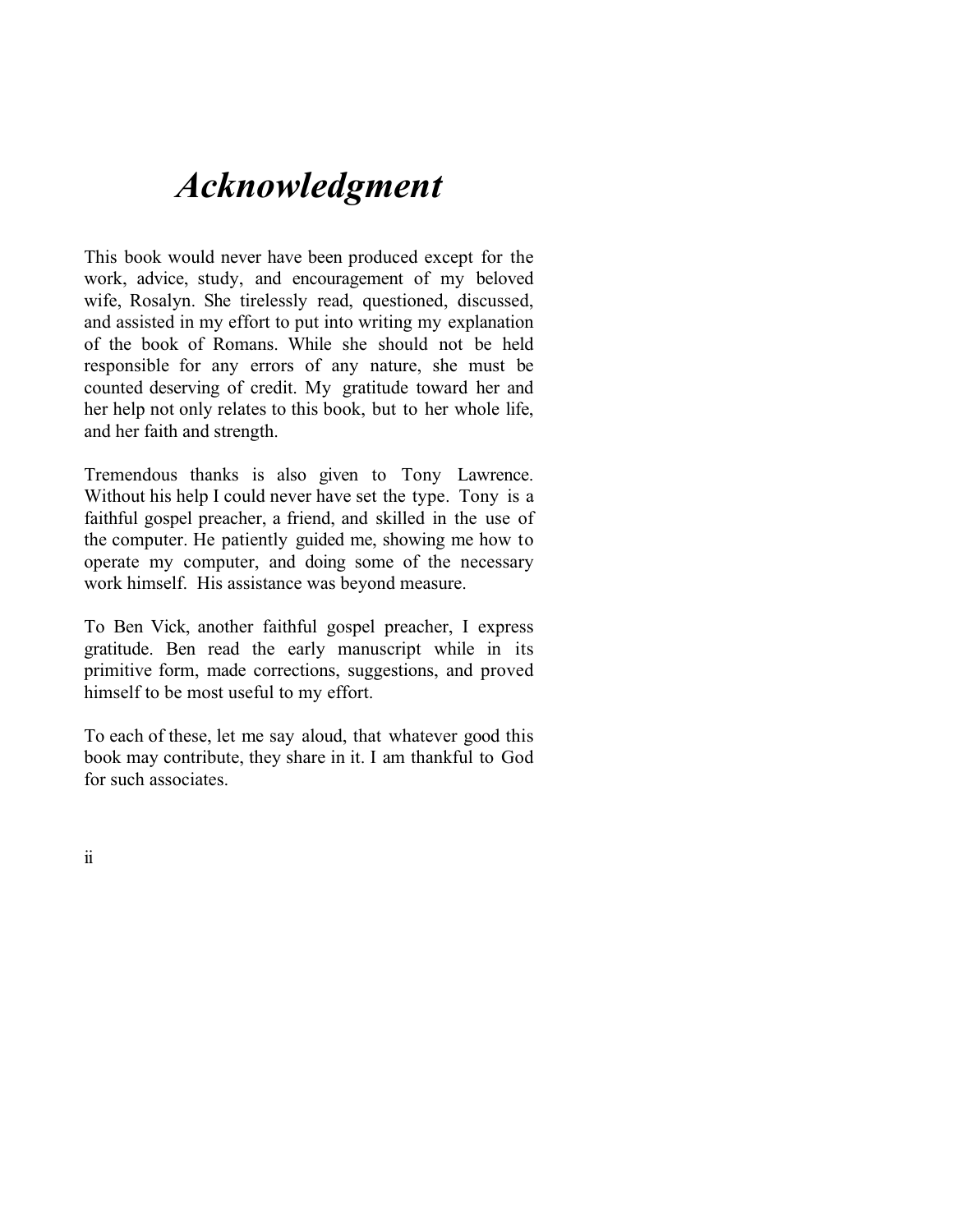### *Dedication*

To Rosalyn, my wife, and our daughter, Amy Hagewood, and three sons, Bill, Stephen, and Sam, I affectionately dedicate this book. Only the God of heaven knows the extent of affection I have for each of them. They have all been a blessing to me, and I could never express my thanksgiving to God enough for giving them to me. JWB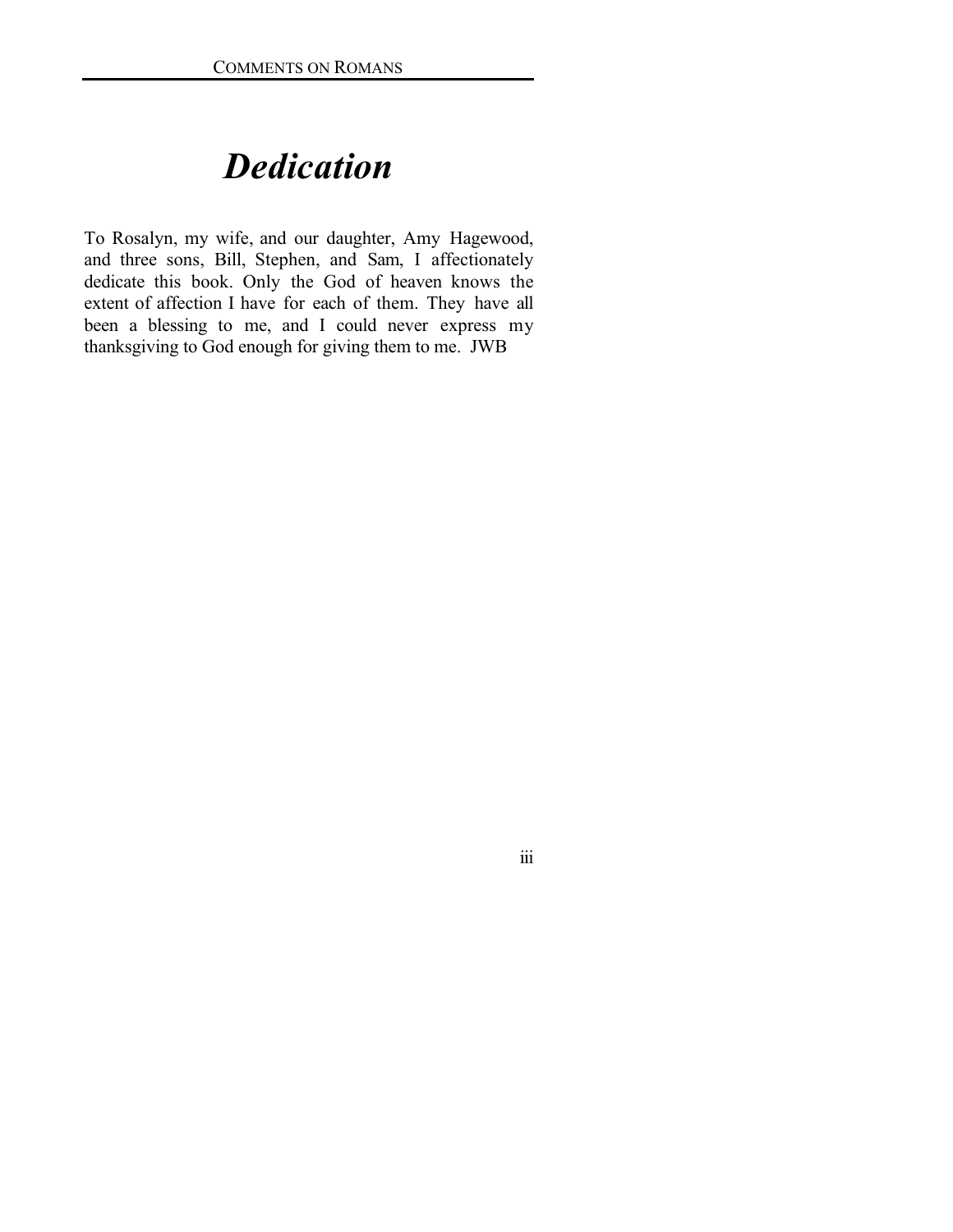### *About the Author*

I have been privileged to know the author of this work personally some five years, and much longer than that by his reputation as a writer. I have found him to be a man of knowledge and experience and my respect for him grows each day. The readers of this volume might be interested in a short biography of its writer.

James William Boyd was born April 15, 1930 to Bowling Briggs and Katherine Louise Boyd. On January 14, 1940 he was born into the Lord's Kingdom by baptism. He came from a rich heritage, having a father who served as a deacon and elder at the old Donelson, Tennessee church which was established by the author's grandfather, Dr. William Boyd, and great grandfather, Dr. E.E. Buchanan.

The rich heritage of this family is continued through the family of the author. He married the former Rosalyn Lee Hale in March, 1952, the daughter of Clyde and Christine Hale (Brother Hale preached the gospel for nearly sixty years.). From this union came four precious children: one daughter, Amy Hagewood, three sons, Bill, Stephen, and Sam. The three oldest are all married, and each of them faithful Christians. This legacy of this family carries on. Brother Boyd is the grandfather to some eight little ones. With such a family it is no wonder that one of his favorite verses is, *"I have no greater joy than to hear that my children walk in truth."* (III John 4).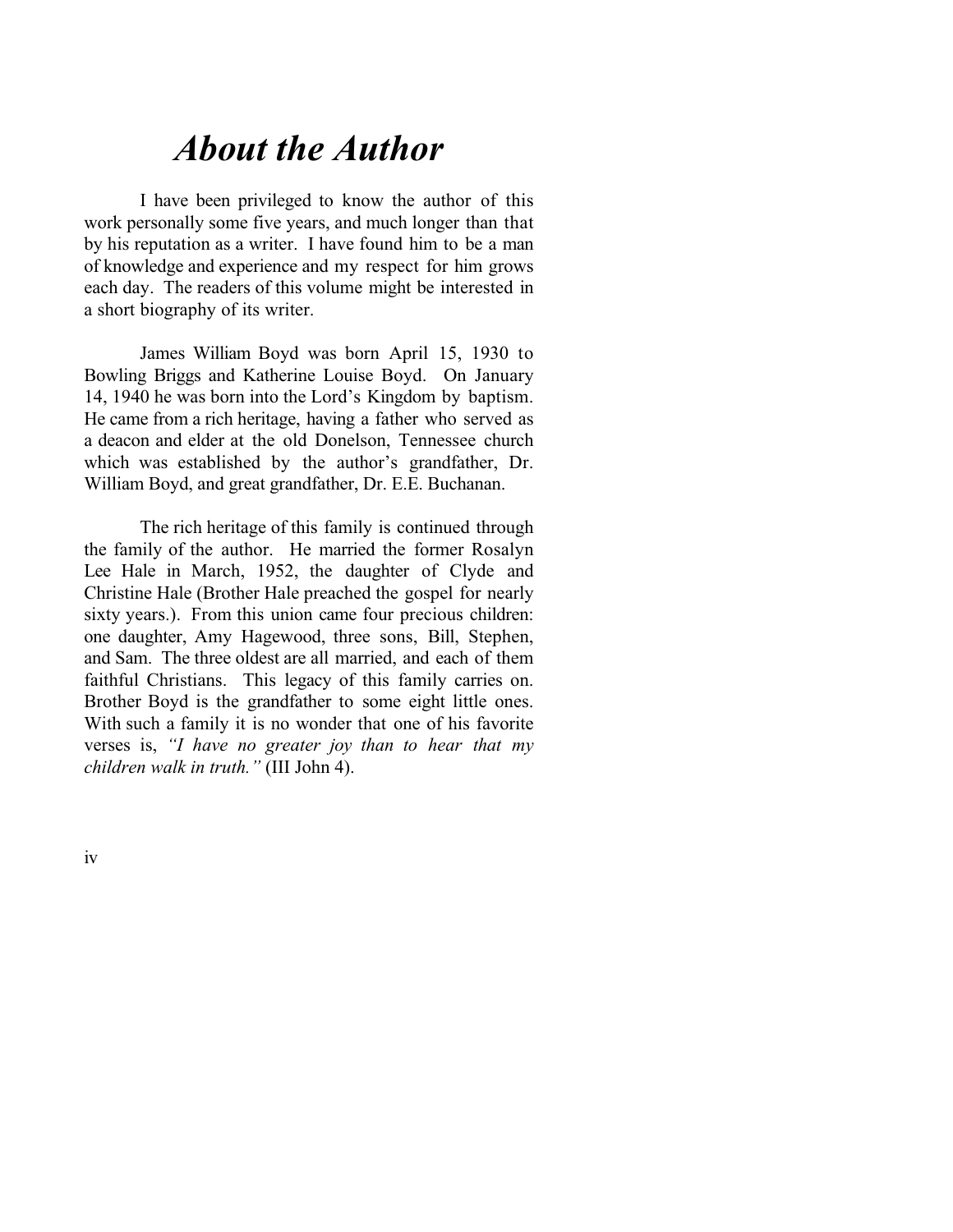In addition to his family background, the author is well-trained academically. He attended David Lipscomb University; graduated with a B.A. degree from Vanderbilt University (cum laude); and did graduate work at Indiana University, Harding Graduate School of Religion, completing the M.A. degree from Alabama Christian School of Religion.

The author has been deeply involved for many years in the Lord's work of preaching and teaching the gospel. He started preaching in June, 1952, in Dekalb County, Tennessee with the encouragement of J. Roy Vaughan. Since that time he has served with churches in Nashville, Tennessee; South Bend, Indiana; Chattanooga, Tennessee; Jacksonville, Alabama; Jackson, Tennessee; Tupelo, Mississippi; Rock Island, Tennessee; and is currently serving the East End church of Christ in McMinnville, Tennessee. Also during these years he taught daily Bible classes in the Boyd-Buchanan School in Chattanooga, Tennessee, and the Jackson Christian School in Jackson, Tennessee. He preaches some six to ten gospel meetings each year along with speaking on lectureships, radio, television, and writes articles for several brotherhood publications. Perhaps one of his most ambitious projects is the publication of A BURNING FIRE, a monthly publication in which his sermons are put in manuscript form. This publication is now in its eleventh year and is scheduled to extend to seventeen volumes.

I consider it an honor to introduce you to the author of this book and invite you to weigh carefully his comments on the Sacred Scriptures. There is no greater study than one can enter than the Word of the Almighty.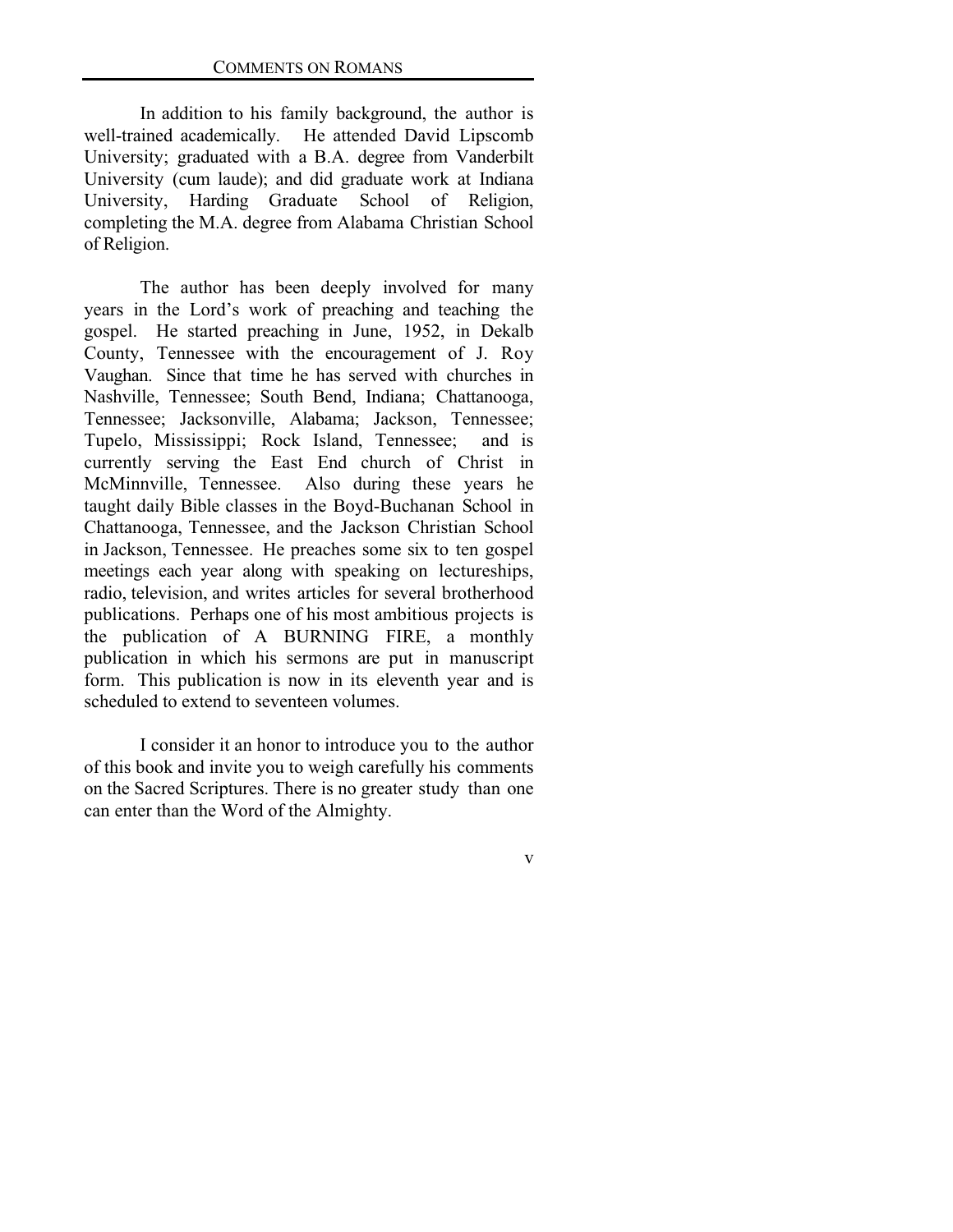September 21, 1990 Tony Lawrence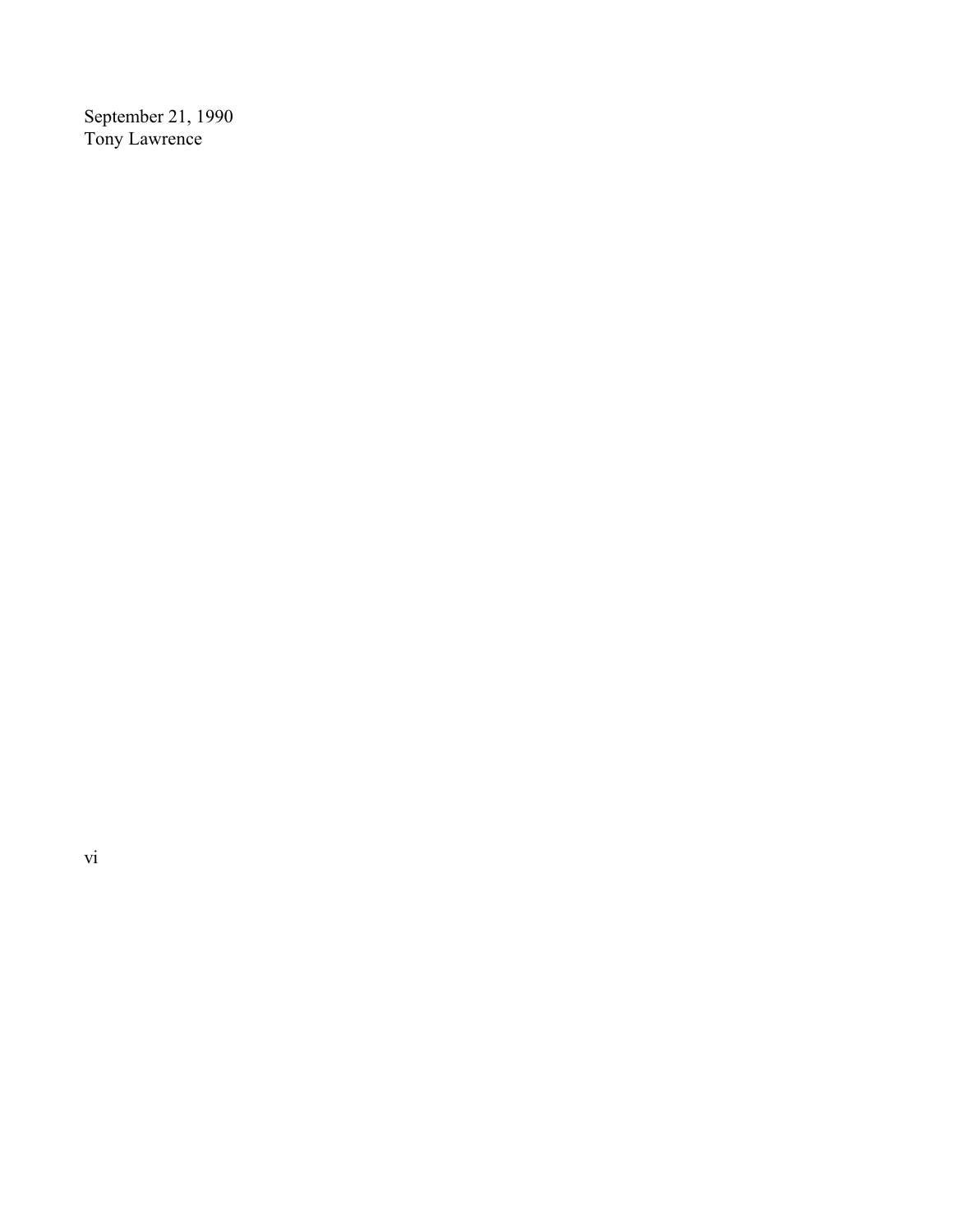# *Preface*

It is my hope that this effort will serve as a worthwhile tool to enable all who read to gain a better understanding and knowledge of the truth of God. To embark upon the composition of a written study of any portion of the Bible is a gigantic undertaking. God intends for us to study this book of Romans along with all the rest of His inspired, infallible, inerrant, authoritative, and all-sufficient Word (Second Timothy 3:16,17). It is usually beneficial to pass along to others what we can learn.

This study is not presented in an attitude or attempt to deliberately be a correction of other writings on Romans, although at times I differ, sometimes considerably, from conclusions others have drawn. Making inquiry into various commentaries on Romans through the years, I find a variety of explanations on certain passages. This does not strike me as unusual now that I have tried to explain things myself. While I have consulted many commentaries over the years, I have not consciously leaned upon the conclusions of others. I do share many conclusions with others. But I am not aware that I have accepted anything from others except when I have agreed that the evidence makes the conclusions true. Simply because some notable commentator has said something about a phrase or word has not consciously brought me to my point of view. I do think we can make a mistake to dismiss the experience and learning of others when seeking the truth for ourselves. But we must be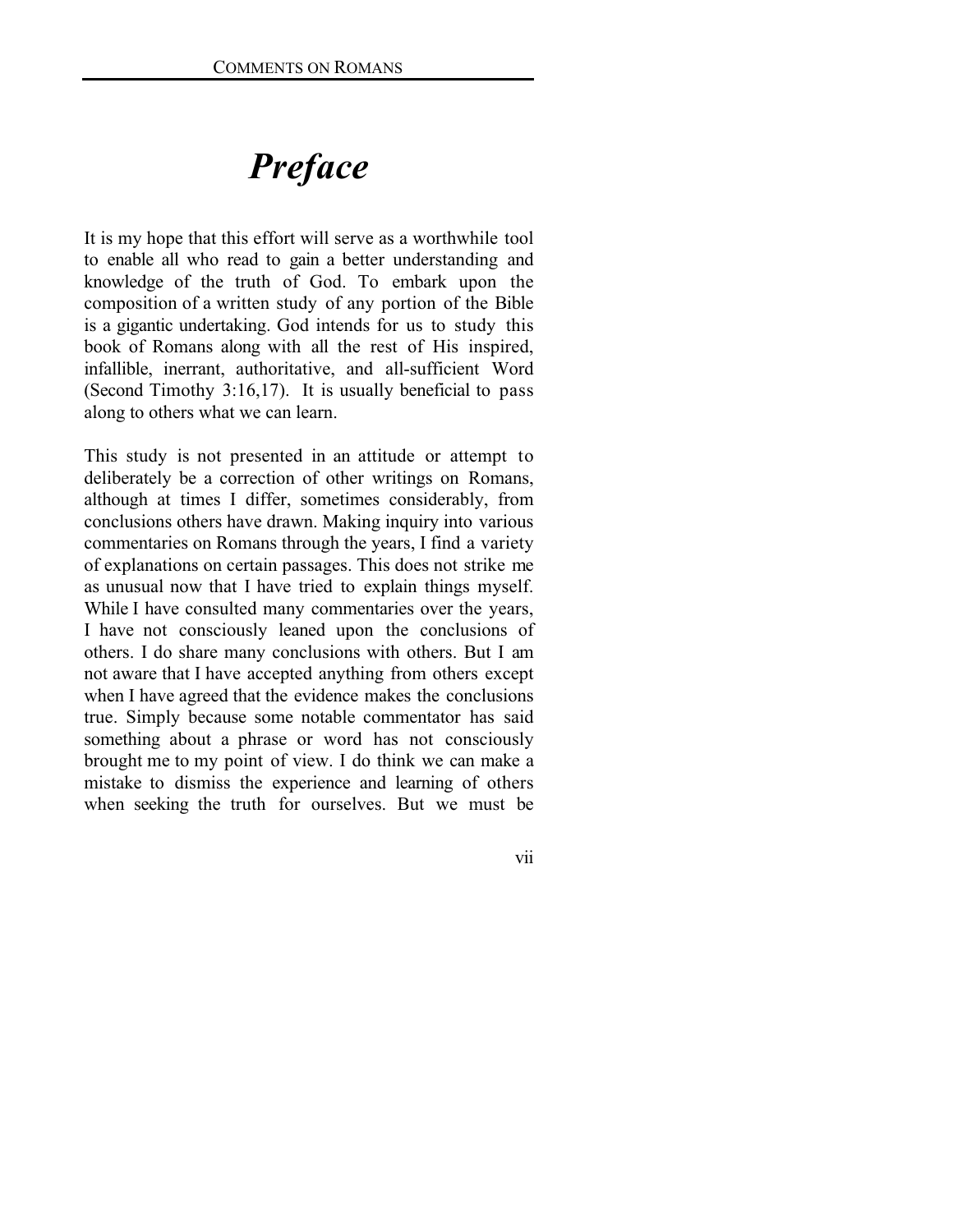persuaded because of evidence that something is true, not merely because some learned and pious person has so determined. This analysis is a genuine attempt to produce my own understanding.

No one should have a borrowed faith. But it is not a borrowed faith simply because someone may have said, taught, believed, or produced something before him. It becomes borrowed when we make no personal investigation, and when we simply accept what another says without searching for ourselves. I have searched, and profited from that search. I shall continue to study. When truth is passed from hand to hand, or mind to mind, with each hand and mind making it their own, and not merely borrowing the item, in that sense, even originality abides in this volume.

Many of the commentaries that I have studied on Romans seem to lack something I have personally desired. So often such works are so heavy, laboriously done, deep, and complicated that possibly the average student is overwhelmed with the reasonings, translations, backgrounds, and speculations of the commentator that the real message of the writing is lost. I am not suggesting such materials are of no consequence. Some writers are quite capable of delving into Romans with scholarly perception that most do not have, but even such writers will not completely fathom the resources of God's Word. I certainly do not suggest these comments of mine fathom them. But they are my attempt to make clear the message God wants us to gain from this epistle, and put it in terms we all can understand. The measure of success will be left to each reader.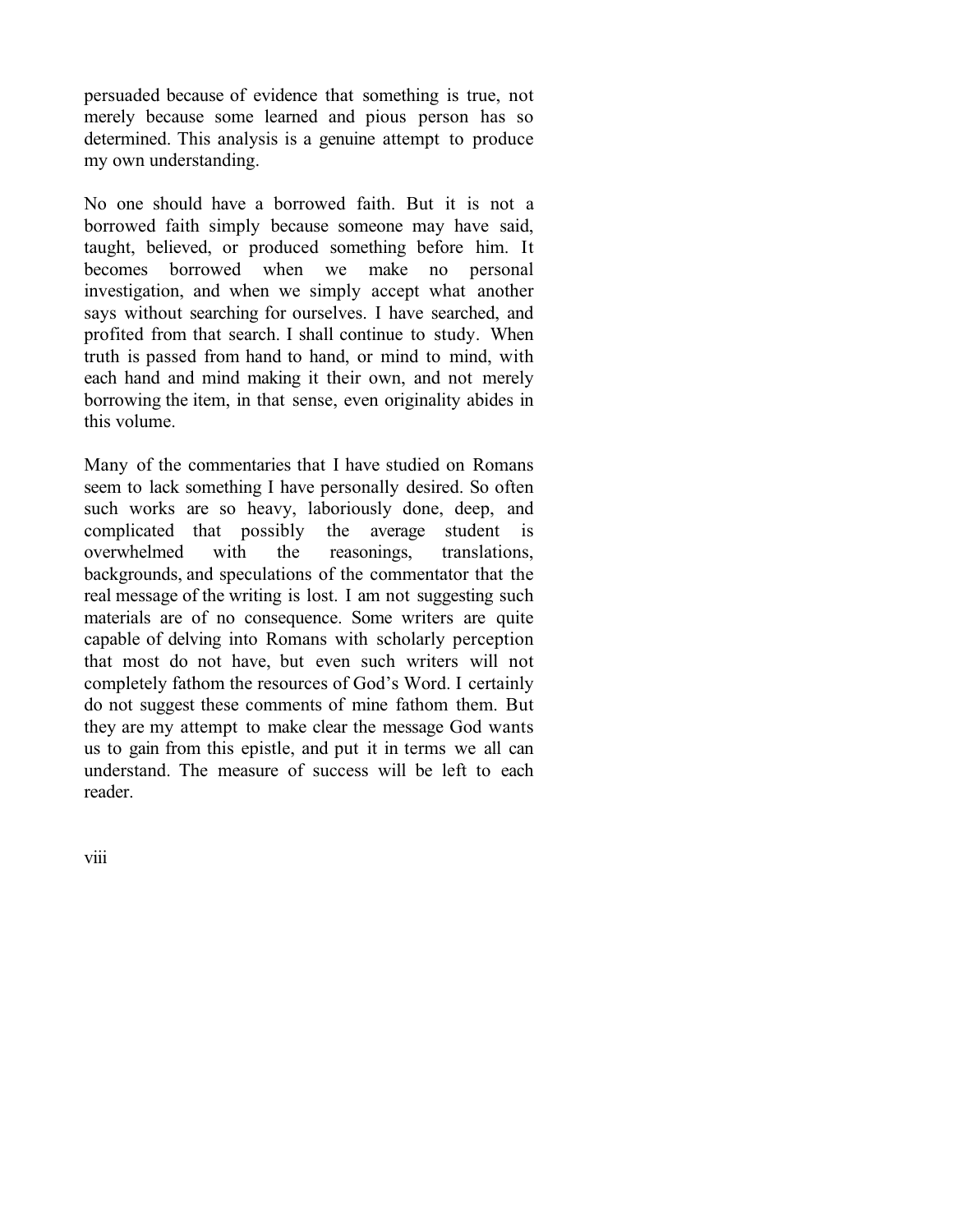Much more possibly needs to be said in certain areas than I have commented. I have tried to make an expedient comment on every point that I felt needs discussion.

The Scriptures are for us all. Attempts to be profound and intellectual are beyond the realm of usefulness to most of us. But should one person, even one, young or old, happen upon these words, and thereby gain an insight into even one of God's great truths found in His divine revelation, what a joy it will be for me.

While there is justification for discussing the background, historical setting, and other relevant matters before going into the text itself, I make only brief reference to such things, referring the reader to search for such information among the writings of others. Some think this kind of material is indispensable to an understanding of the book. I would suggest, however, that such things can be very beneficial, but if we are not cautious, our conclusions can become predetermined before we ever consider the text. Our thinking can become colored to the point that we may exclude some vital conclusions that might actually be in the text when closely studied. I have preferred to draw from the text what the text teaches, without predetermined introductory material having too much influence.

There are times when I have made reference to other Biblical books and verses that touch upon similar truths as those presented in Romans. Particularly is this true regarding certain Old Testament passages, Galatians, and Hebrews.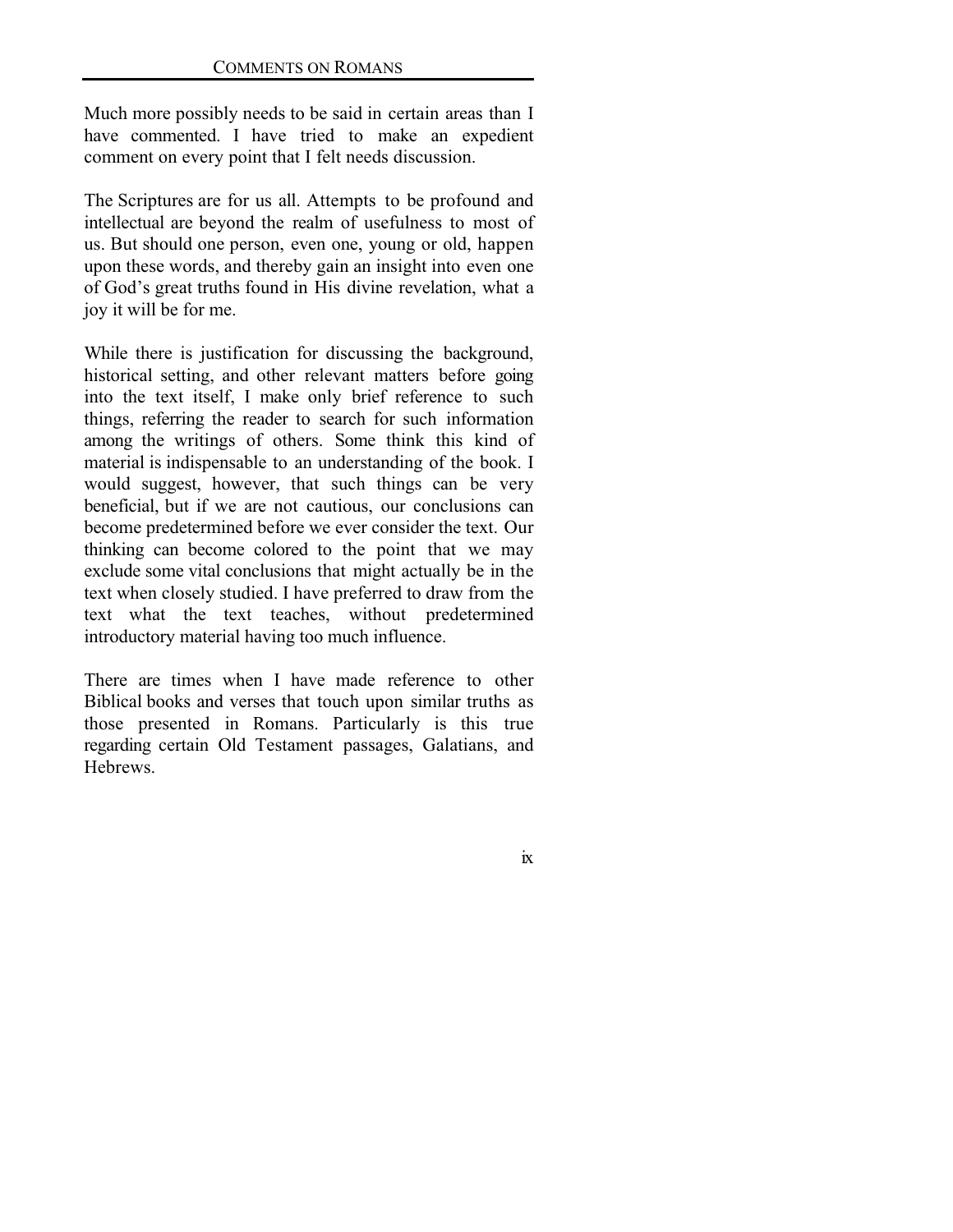Within this framework I have conveyed what I am convinced is the truth regarding the message of Romans, considering it in the logical order a student would likely study the book, beginning with chapter one.

James W. Boyd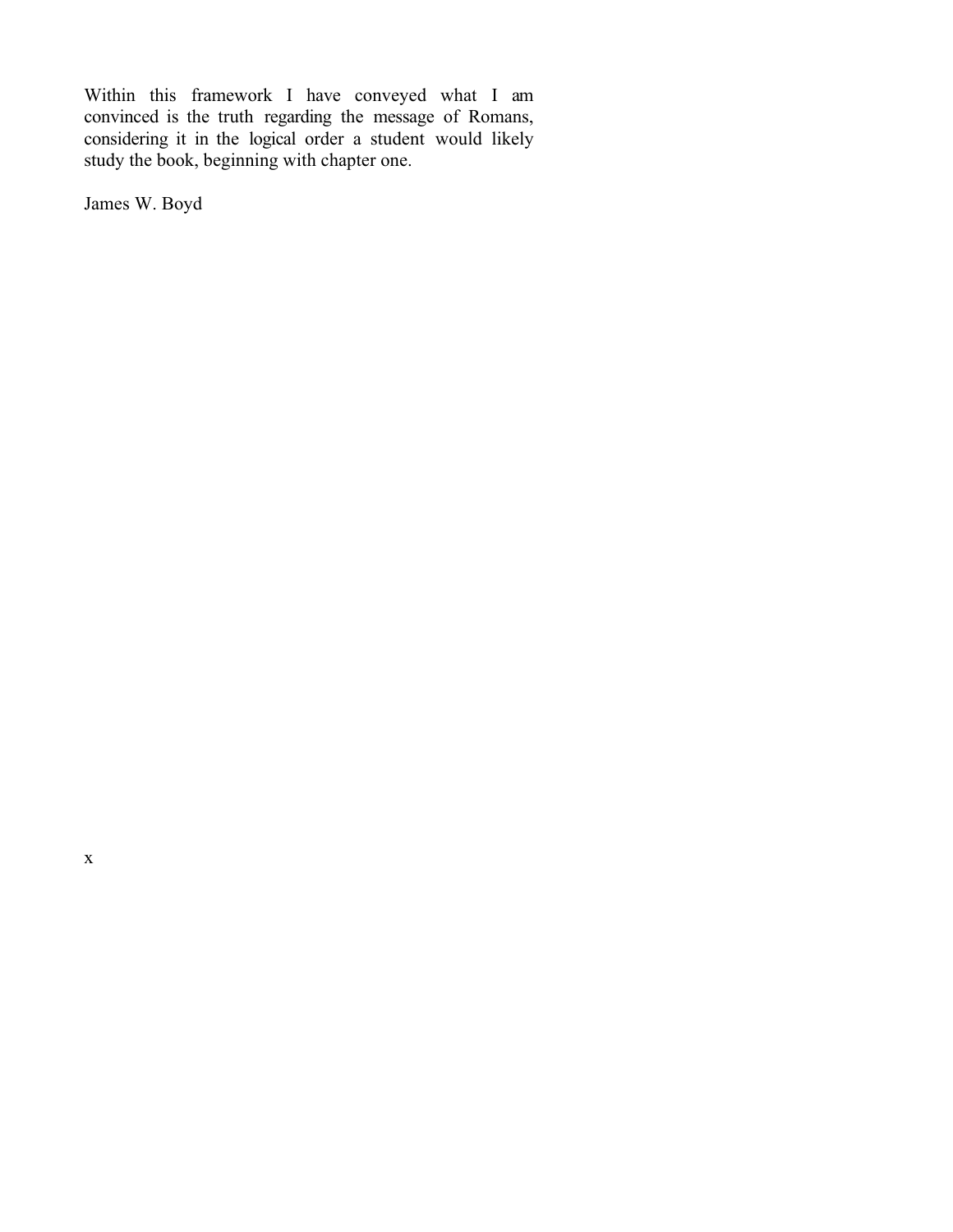## *Introduction to Romans*

### **Origin of the Church at Rome**

We have no specific information in the Scriptures about the time or circumstances of the origin of the church in Rome. Obviously, the church began as a result of people hearing, believing, and obeying the gospel of Christ. Just when and where this happened we are not informed.

There were sojourners from Rome in the city of Jerusalem on the day of Pentecost when the church of Christ was established (Acts 2:10). Possibly some present then were converted that day, or soon thereafter, and brought the gospel back to Rome upon their return home. Regardless of its beginning, by the time this epistle was written the church in Rome was known through the world for its faith and obedience (1:8; 16:19).

#### **Author and Writer**

A distinction is made between the author and writer because the author, in the sense of its source, is Deity. Deity used Paul, the apostle, as the writer. The book is a revelation from God unto man through the inspired apostle.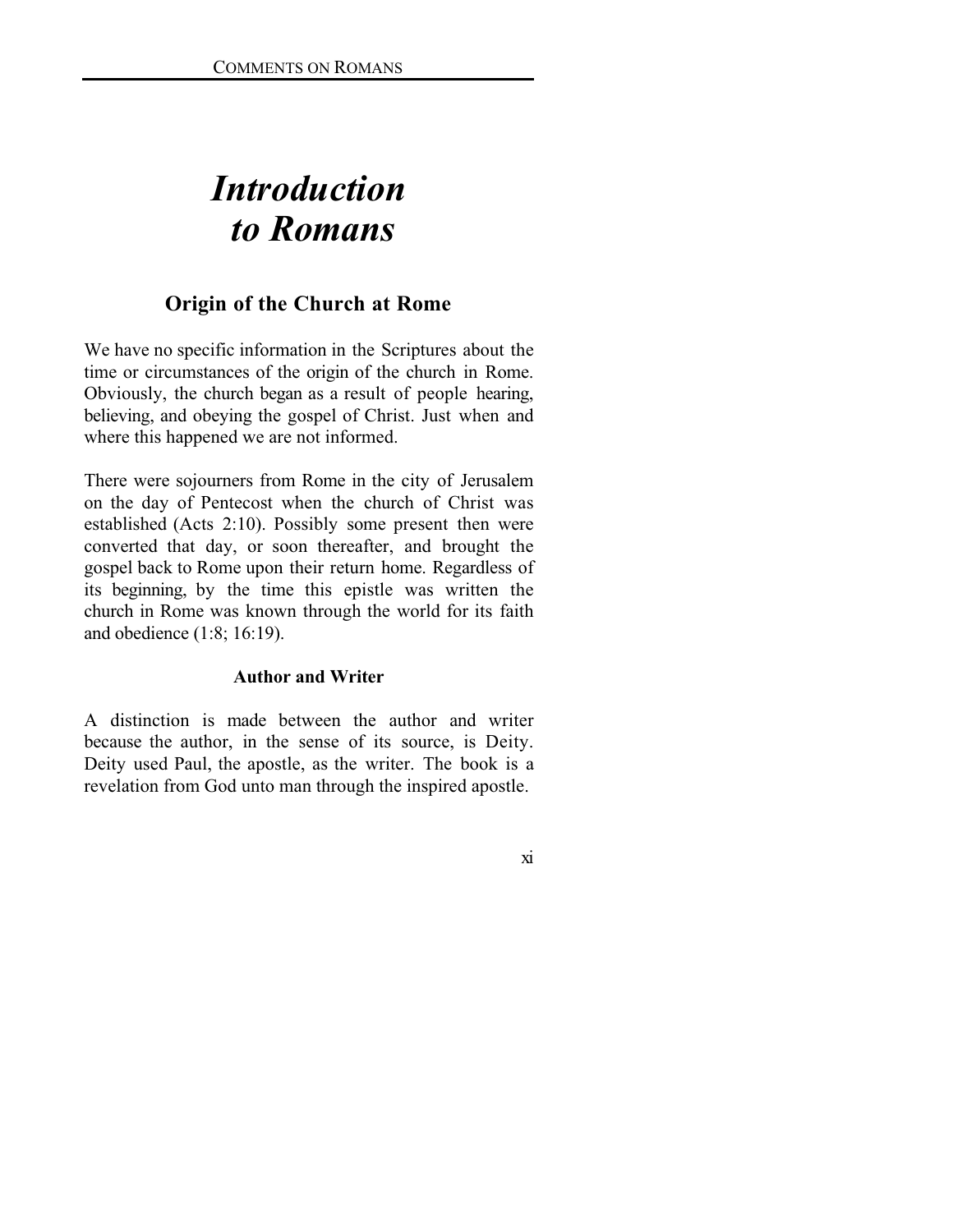#### **Purpose**

To ask why the book was written may be like asking God why He has done what He has done. We may not fully comprehend all of God's purposes. However, the study of the book reveals some very obvious purposes intended. Paul had heard of his Roman brethren, and he longed to visit them. Possibly he knew some of them personally through previous contacts, or by reputation among the brethren. But the letter was written in preparation for what Paul expected to be an eventual visit by him to that city, and a visit he wanted to be mutually beneficial.

The book shows the need of salvation for both Jew and Gentile, a universal need, because all have sinned. It shows that all can be saved, but that all must be saved the same way, and that way is the way presented in the gospel of Jesus Christ. No longer were Jews and Gentiles serving under different religious systems. Now all were to serve God through Christ. No longer could men be acceptable to God by any other system than the gospel system of salvation.

Therefore, the book of Romans is a great and substantial doctrinal book. **Romans presents this system of salvation as a system of mercy, grace, love, blood, faith, law, and the necessity of obedience.** In both specific and general explanations, the scheme of redemption, the *System of Salvation* is defined, magnified, and explained in this epistle to the church at Rome.

#### **Where Written**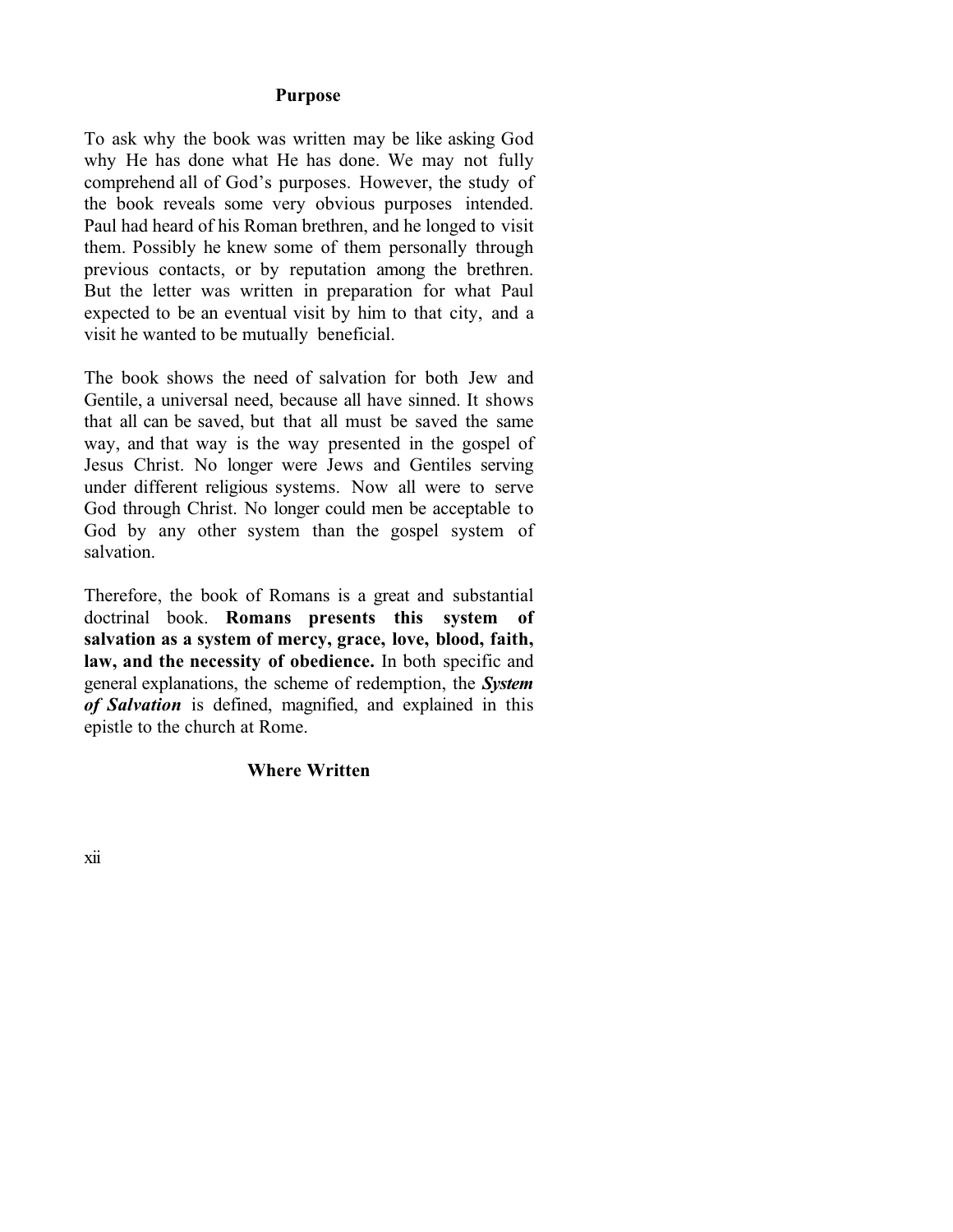Chapter fifteen, verses twenty-five through twenty-seven indicates that Paul was on his way to Jerusalem to deliver certain offerings that had been made by Gentile Christians in Macedonia and Achaia (Greece) for the poor saints in Judea. This corresponds to the last part of Paul's third missionary journey. Paul planned to go directly from Achaia to Syria, but because the Jews were lying in wait for him, he went back through Macedonia (Acts 20:3). No specific city is mentioned where this letter was penned. However, we learn in Acts 20:2 that he had gone into Greece, and remained there for three months before beginning his trip to Jerusalem via Macedonia. Therefore, it is not unlikely that he was in the city of Corinth, and the epistle was penned during his three month stay there.

#### **When Written**

As already noted, Paul was likely in the last portion of his third missionary journey, possibly during the three month wait in Greece. As for the year, we must calculate and speculate.

Caesar had banished the Jews from Rome about A. D. 52. It was under this banishment that Acquila and Priscilla left Rome, and came to Corinth where they met Paul for the first time. Considering the time for travel for them, plus the year and a half Paul stayed with them in Corinth (Acts 18:11), probably two and one half years passed.

Paul also engaged in various travel (Acts 18,19), plus a two year stay at Ephesus (Acts 19:10), plus the three months in Greece. This would make the time near the year A. D. 57 or 58. The significance of this is not all important except to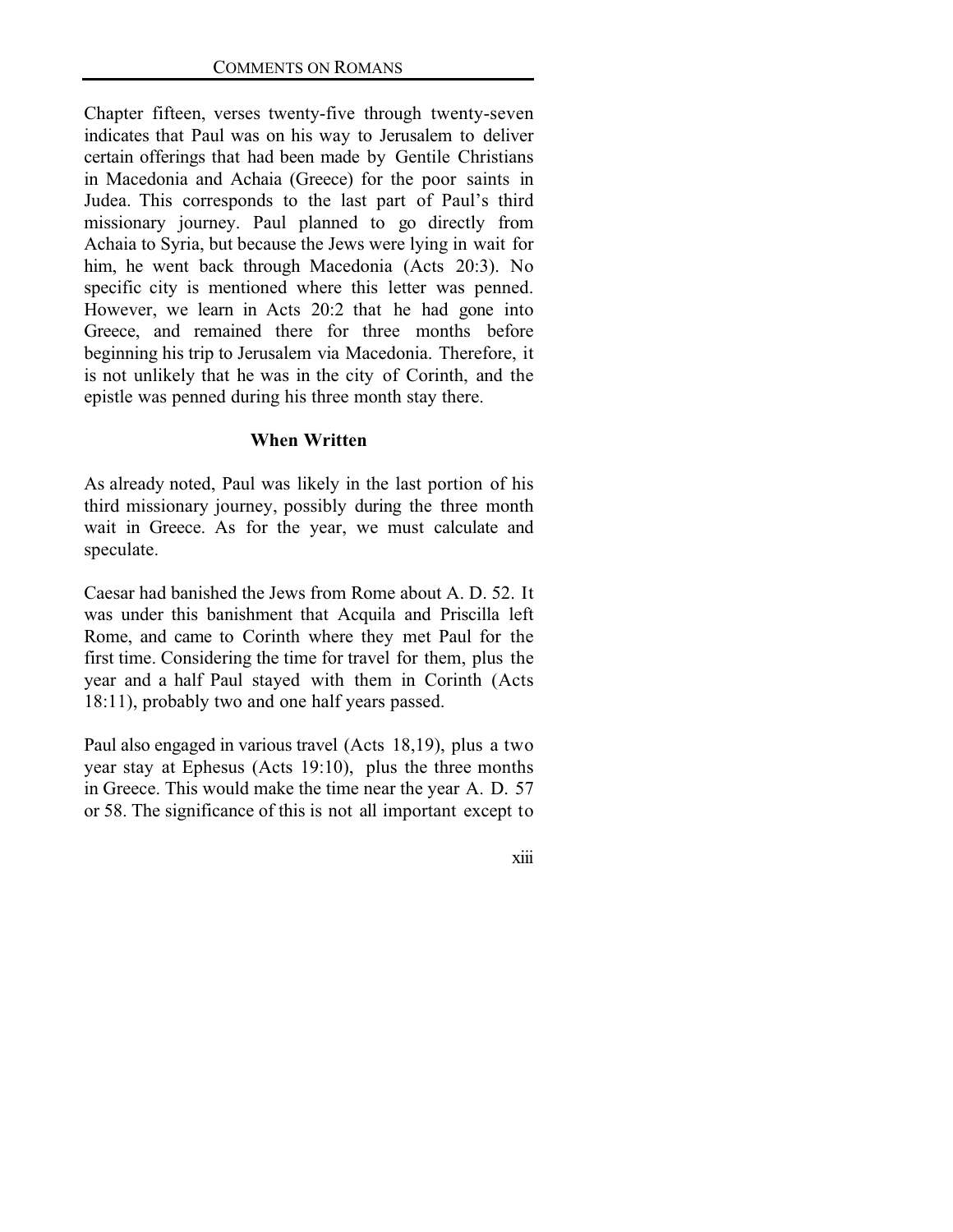know that the Lord's church was now about twenty-five to thirty-years removed from Pentecost. The gospel was now widespread, persecution was apparent in every quarter, and Jerusalem was not yet destroyed as it would be in A. D. 70. It was a time of progress as well as hardship for the church of Christ.

James W. Boyd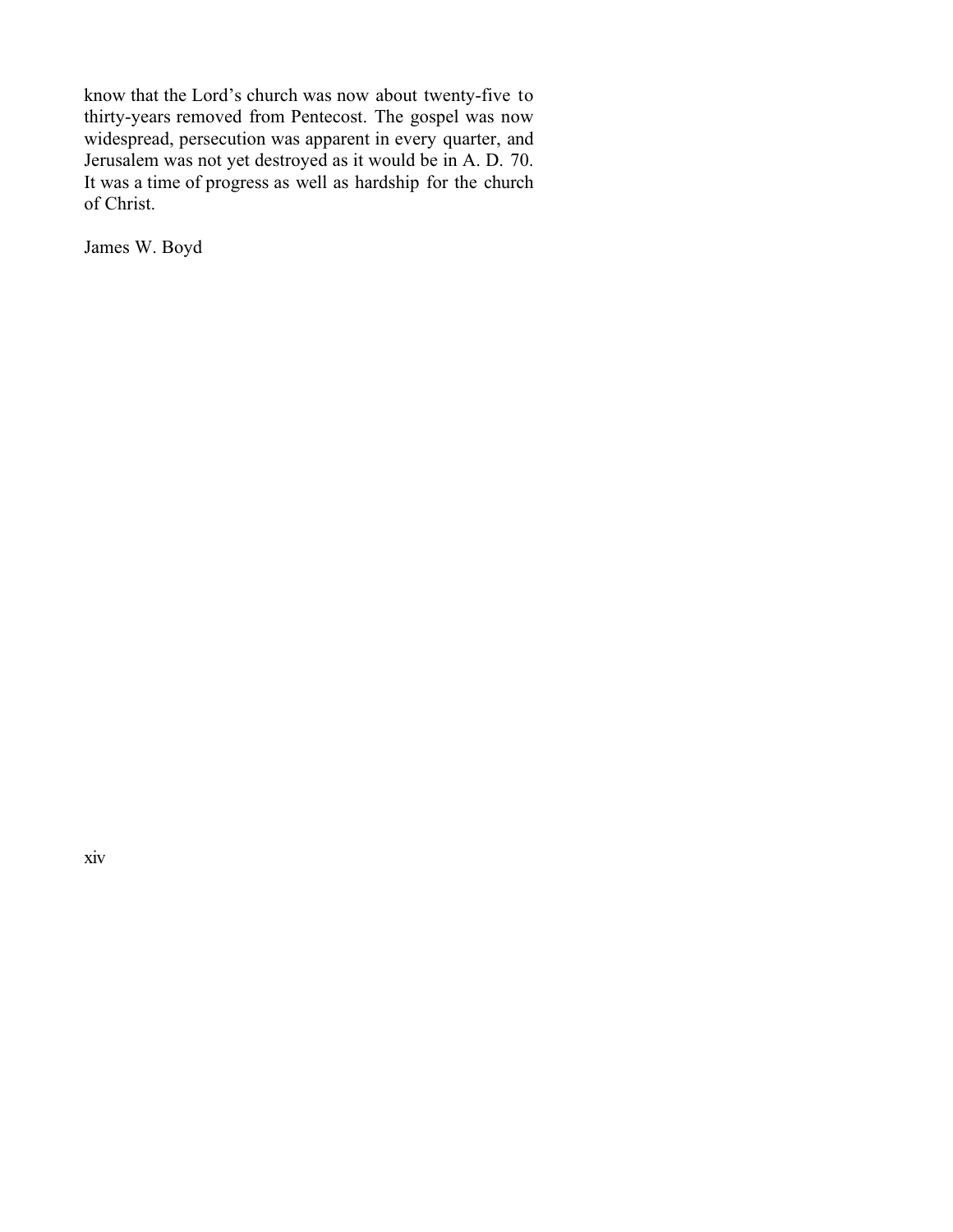### *Chapter One*

#### **Verses 1-7**

1 Paul, a servant of Jesus Christ, called to be an apostle, separated unto the gospel of God, 2 (Which he had promised afore by his prophets in the holy scriptures,) 3 Concerning his Son Jesus Christ our Lord, which was made of the seed of David according to the flesh; 4 And declared to be the Son of God with power, according to the spirit of holiness, by the resurrection from the dead: 5 By whom we have received grace and apostleship, for obedience to the faith among all nations, for his name: 6 Among whom are ye also the called of Jesus Christ: 7 To all that be in Rome, beloved of God, called to be saints: Grace to you and peace from God our Father, and the Lord Jesus Christ.

God is the author of all Scripture (Second Timothy 3:16,17). But Paul is the one through whom God sent this letter or epistle. Paul needs little introduction to the Bible student. He identified himself as a servant, one who belongs not only in the employ of another, but the very property of another like an owned slaved. He belonged to Jesus Christ. He was called to be an apostle; one sent, a special messenger, one who could and would speak on behalf of another with authority. Paul mentioned in Galatians 1:15,16 that *"it pleased God, who separated me from my mother's womb, and called me by his grace to reveal his Son in me, that I might preach him among the heathen."* I do not understand that Paul was called to preach at his birth, but Paul says the same God that allowed him to be born was the God who called him to his task. He was separated, set apart, especially appointed for the spreading of the gospel of God.

This gospel was promised by the prophets and their prophecies were written in the Holy Scriptures. Paul asserts the predictive nature of the Old Testament prophets whose predictions find fulfillment in the New Testament, even in Christ. Note also the reverence expressed for the Scriptures, the "*holy scriptures."* The gospel was about Christ, centered on Christ and depended on Christ.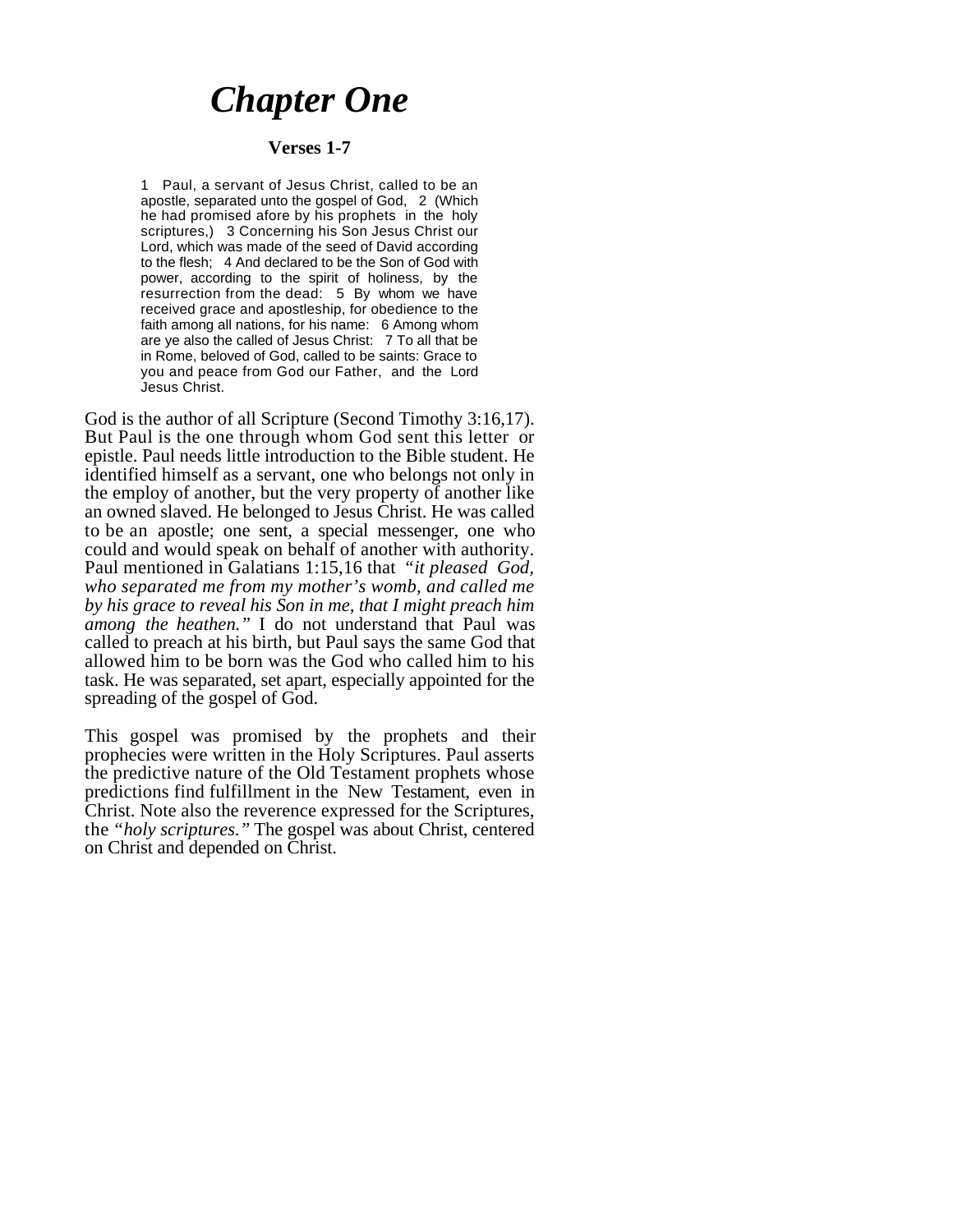Christ was of the fleshly lineage of David as had been prophesied, but He was more than a son of David. He was, and is, the Son of God and so declared in a powerful way, no less than the demonstration of power by the resurrection from death. His *"spirit of holiness"* was certain. This meant His Deity was unquestionable because He had been raised from the dead as was foretold concerning the Messiah. The *"spirit of holiness"* here does not refer to the Holy Spirit but to the nature and attributes of Christ as a divine being. In other words, the passage affirms the human and divine nature of Jesus Christ. *"According to the flesh"* is the human nature through David, and stands alongside *"according to the spirit of holiness"* which shows the divine nature since He is the Son of God and was proven to be by the resurrection. In essence Paul states that Christ was human because He came through David, but He was also divine because He came from God and is Deity, the divine nature being affirmed because He was raised from the dead.

Paul states that it was from this resurrected Son of God that he had received grace and apostleship. An apostleship was much more than a discipleship. We who are Christians are all disciples, but not all are or were apostles. Certain specific qualifications had to be possessed to be an apostle (Acts 1:21,22,24). Special calling to the task was necessary to be an apostle. A certain work they were given to do. Inspiration was granted them in the revelation of truth. It is a profitable study to learn the credentials of an apostle, of whom Paul was one, though not of the original twelve, but *"as one born out of due time,"* (First Corinthians 15:8), *"but not a whit behind the very chiefest apostles."* (Second Corinthians 11:5). See chapter twelve and verse three for more on this point. The goal and design of this grace and apostleship was to provoke obedience among people everywhere and for the sake of Christ and to His glory and for His name.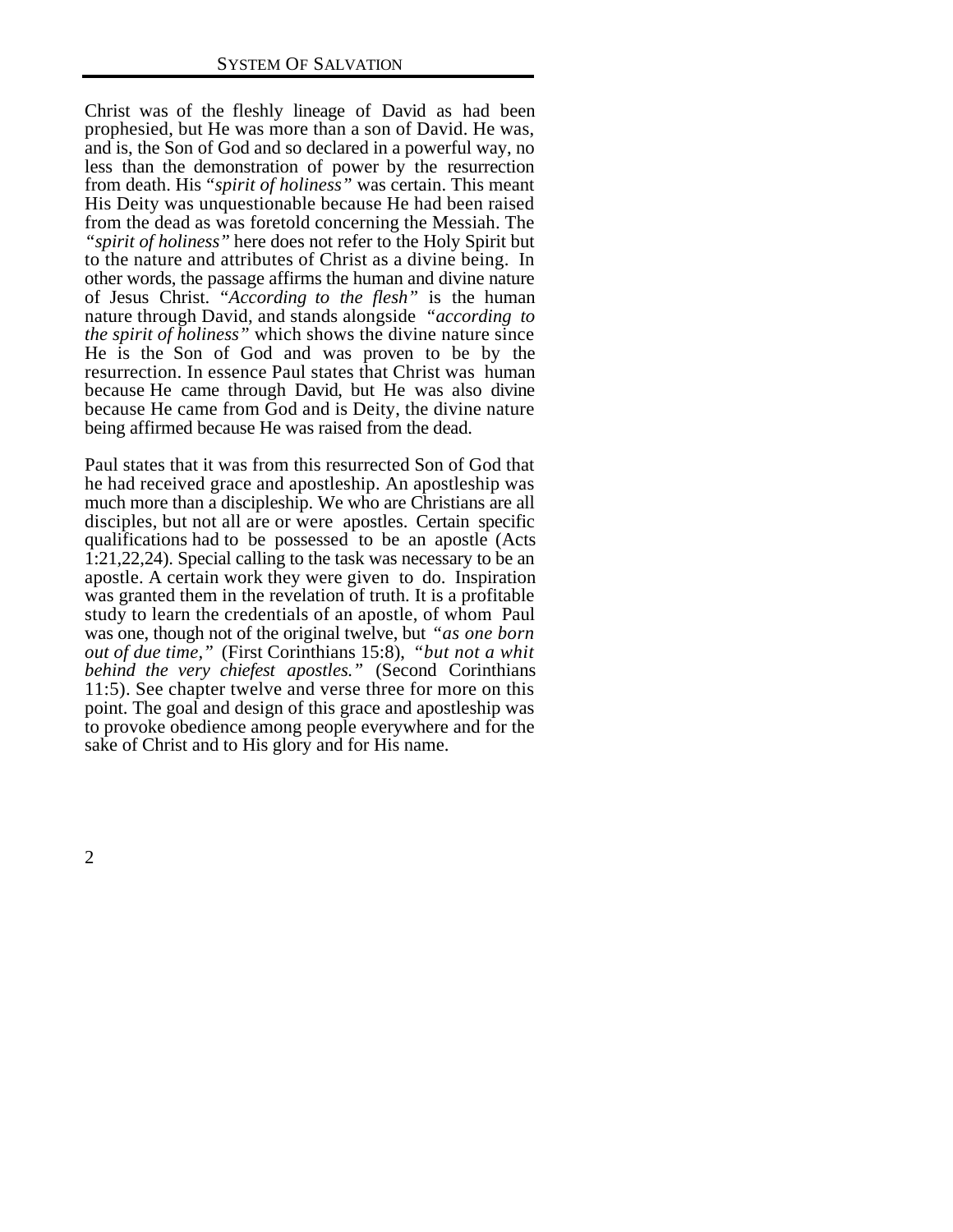Notice the phrase "*unto the obedience to the faith."* It is essentially the same phrase that appears at the end of this epistle (chapter sixteen, verse twenty-six). This is significant because in Romans we see the way of salvation to be a system of faith. Calling it a system of faith is one proper way of defining it. There are other definitions equally suitable. But this system of faith is not merely a system of mental assent. While faith (belief) is an essential part of it, it is made clear at the outset of this epistle that an obedient faith is the kind of faith that is under consideration.

The Greek text does not include the definite article "the" before the word *"faith"* as is found in the King James Version. The American Standard Version renders the phrase literally as *"unto obedience of faith,"* both here and in chapter sixteen. Marginal reading says *"to the faith"* in the ASV as it appears in the KJV.

The truth can be seen in either presentation. Whether the phrase is emphasizing how one must obey "the faith" (the system of faith, the gospel plan, the religion of Christ), or whether one must possess the kind of faith (belief) that obeys, in either instance obedience is made essential and stressed at the start and finish of Romans.

Among those who had been obedient to the faith were the Roman brethren. They had been "*called"* of Christ. They had not been called to be an apostle like Paul. Their calling was different from his in the sense he was called, not only to salvation as were they, but also to be an apostle. Their call was not miraculous, direct, mysterious, emotional or visionary. But every person who comes to Christ comes as a result of being called. We are called by the gospel (Second Thessalonians 2:14). As one hears the gospel, he hears the call of God. As he learns and is taught, he is drawn to Him (John 6:44,45). Christians are called *"out of darkness into his marvelous light."* (First Peter 2:9). How appropriate is the church identified as "the called out."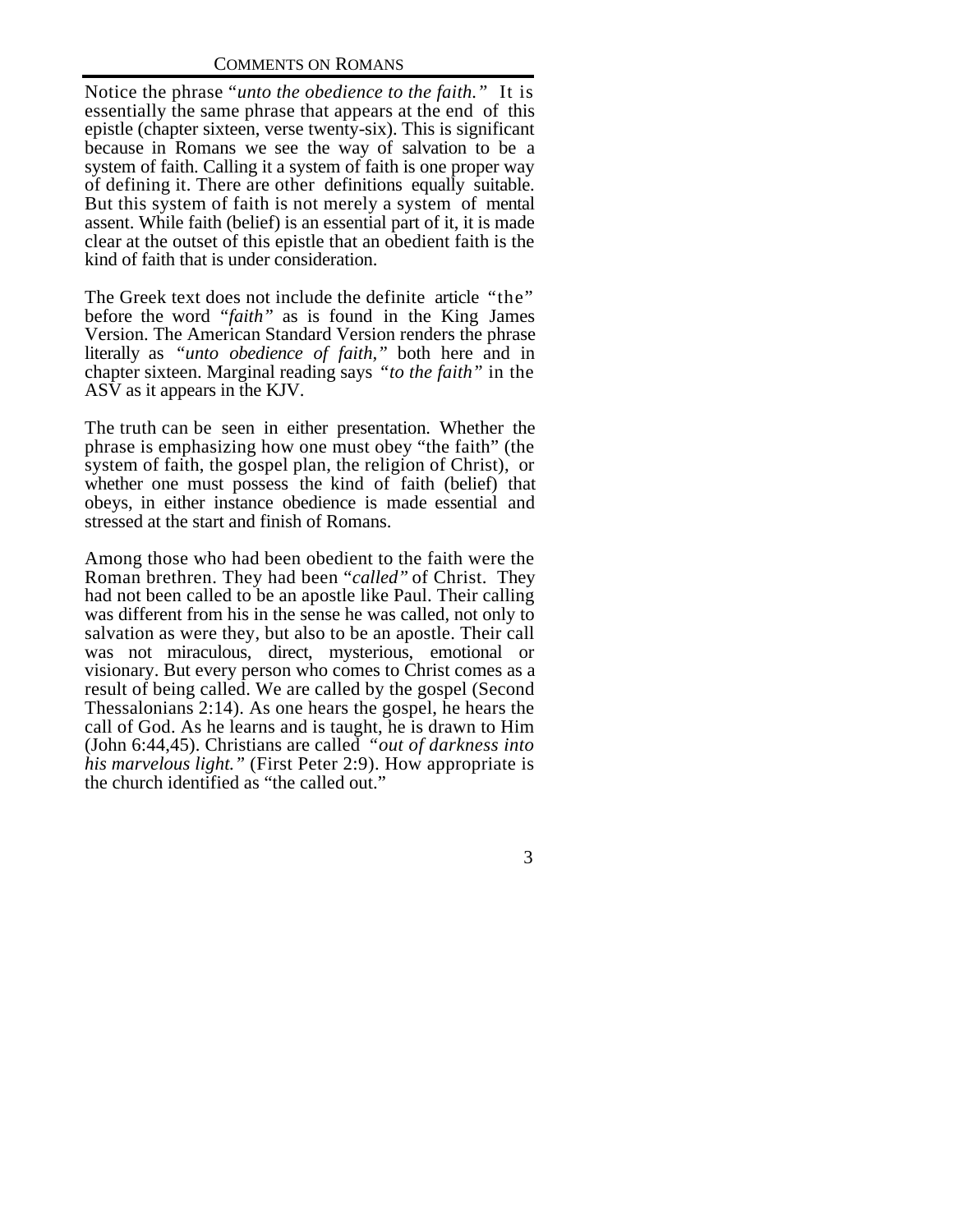Note the affectionate expression in verse seven directed to the Christians at Rome, *"beloved of God."* This not only expressed God's attitude toward His people but Paul's attitude toward his Roman brethren.

The term *"saint"* carries the idea already expressed in the term *"called."* The saint is a holy, cleansed, sanctified, set apart person. The term is synonymous in the New Testament with a Christian.

Those familiar with Paul's writings will note how the Holy Spirit uses the phrase often characteristic of Paul when addressing and making opening and closing remarks to his brethren to whom he penned messages. *"Grace to you and peace from God our Father and the Lord Jesus Christ."* Here is a recognition of the source of such blessings, his personal prayer for their welfare, as well as a recognition of the Fatherhood of God and the Lordship of Christ, named Jesus.

#### **Verses 8-15**

 8 First, I thank my God through Jesus Christ for you all, that your faith is spoken of throughout the whole world. 9 For God is my witness, whom I serve with my spirit in the gospel of his Son, that without ceasing I make mention of you always in my prayers; 10 Making request, if by any means now at length I might have a prosperous journey by the will of God to come unto you. 11 For I long to see you, that I may impart unto you some spiritual gift, to the end ye may be established; 12 That is, that I may be comforted together with you by the mutual faith both of you and me. 13 Now I would not have you ignorant, brethren, that oftentimes I purposed to come unto you, (but was let hitherto,) that I might have some fruit among you also, even as among other Gentiles. 14 I am debtor both to the Greeks, and to the Barbarians; both to the wise, and to the unwise. 15 So, as much as in me is, I am ready to preach the gospel to you that are at Rome also.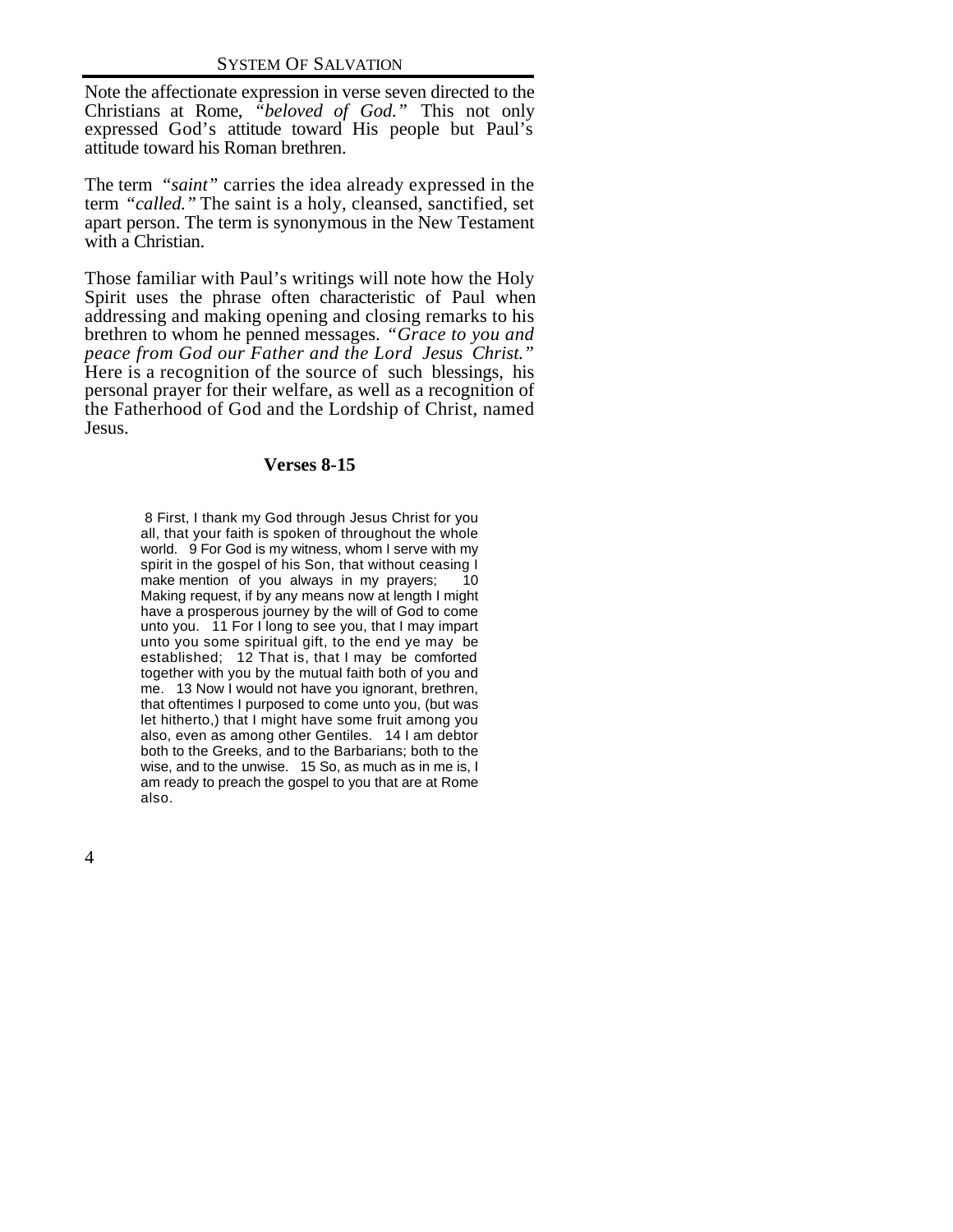Paul opens by revealing his thanksgiving for them. Their practice of the faith was such that they had gained a wholesome reputation throughout the world. Take note that they were also known for their obedience (chapter sixteen, verse nineteen.) With the Romans it was faith and obedience. Paul calls on God to witness his affirmation that he never ceased to remember them in prayer. They evidently were on his mind at all times, so great was his love and concern.

Paul says he served God *"with my spirit."* This is his way of saying he served God with all his heart, soul, mind and strength. The inward man, of which he speaks more in Second Corinthians 4:16, was converted to Christ. He served God through the gospel. Can one serve God now apart from the gospel? Indeed not! Jesus is the way, truth and life (John 14:6), and we serve God through Him or not at all. Peter affirms the same thought in Acts 4:12. I take the phrase *"in the gospel"* to refer (1) to the state, the sphere, and the relationship to Christ that he enjoyed in which he was able to serve God, and (2) the area of his labors. He labored in the gospel of Christ.

In his prayers he requested it be in God's providence that he visit the brethren in Rome. He greatly desired to see them because there were certain benefits to be derived for both Paul and the Romans by such a visit. He wished to impart to them some spiritual gift. This means some miraculous ability could be bestowed upon certain ones upon whom Paul would lay hands. The apostles had such power. Whether there were some among them at Rome who possessed such abilities already we do not know. It is possible that some had been present in Jerusalem on Pentecost and were converted, and even then received some miraculous gift from the apostles before returning to Rome. However, this is speculation and not in the record. A degree of sufficiency is hinted in chapter fifteen, verse fourteen. Whatever be that circumstance, Paul wished to visit them so he could grant them such power.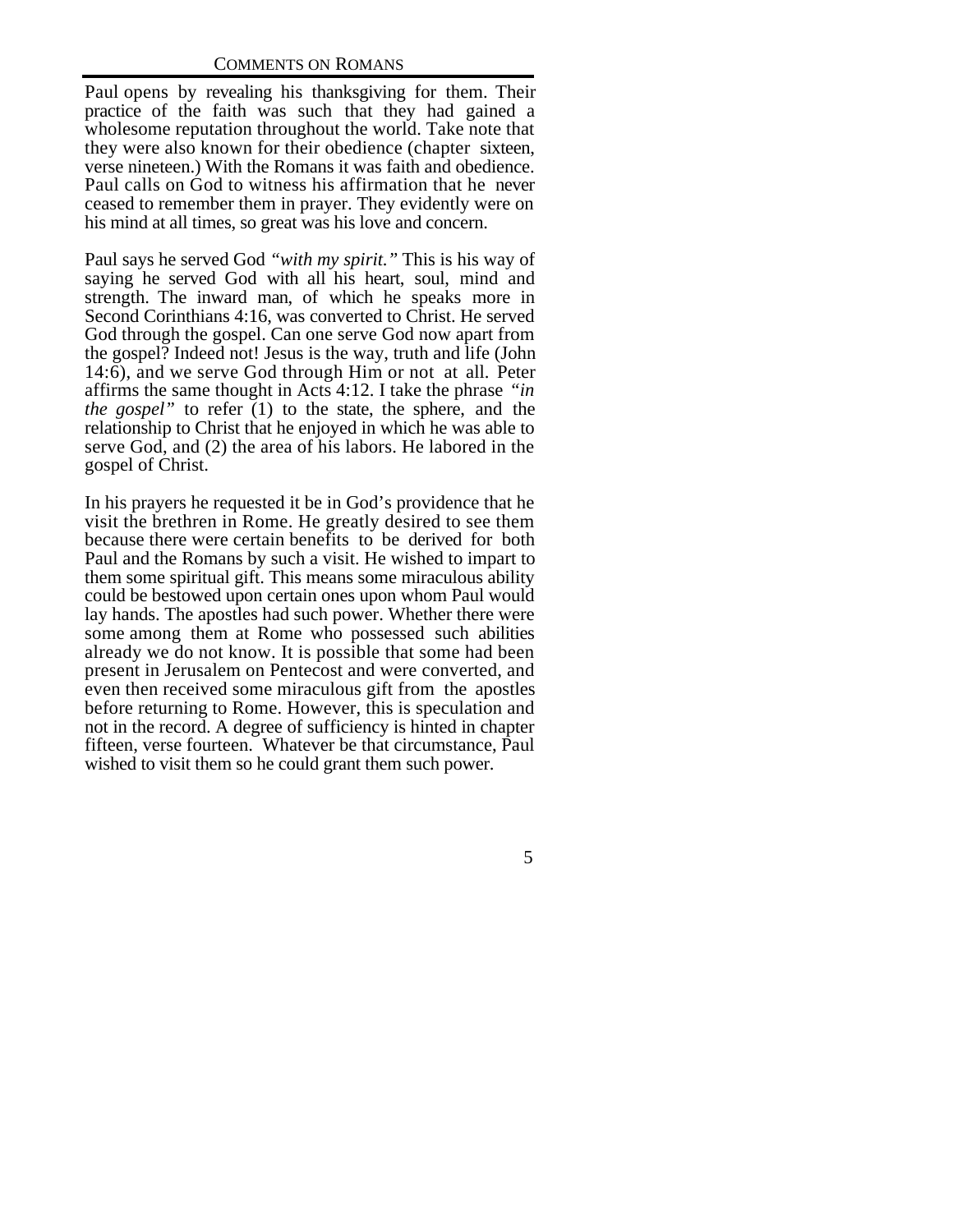These facts stand as additional evidence that miraculous powers were not given directly to the early Christians by the Holy Spirit but through the apostles. Without the presence of apostles and laying on of their hands for such a purpose, gifts could not be given and received. We also see additional evidence that at the death of the apostles and the death of those upon whom they had laid their hands, the exercise of miraculous or spiritual gifts ceased. Inasmuch as there are not apostles living now, and since all on whom they laid hands for such purposes have long since died, such gifts are neither imparted nor exercised today.

These gifts were to assist in making them *"established."* This obviously does not mean to bring them into existence as a church because they already existed. It means to "strengthen and make firm." By doing this there would come a second purpose for his visit; namely, a comfort to both Paul and the church at Rome by the mutual faith they shared. All in all, Paul saw great opportunity for mutual good to be produced if he could only visit them.

He expressed his desire that the Roman Christians know how much he wanted to come to them. He had been "*let"* (prohibited) so far. He states a third purpose he expected to achieve by his visit; namely, to produce fruit among them as he had produced among other Gentiles.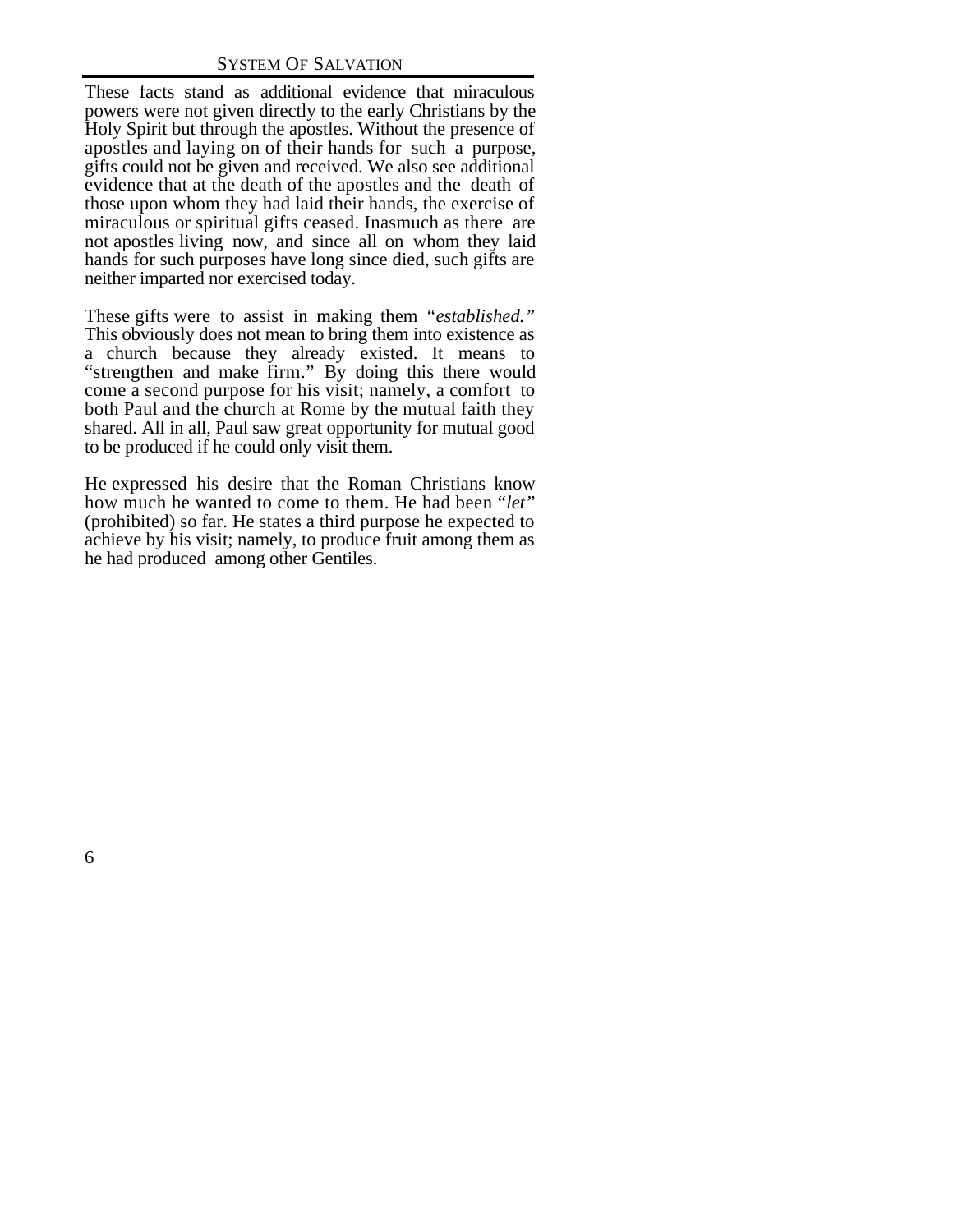A fourth purpose was to pay a debt. Paul considered himself obligated to everybody. It mattered not who they were. His obligation was to let them become aware of the gospel, as he mentions in verse fifteen. It is difficult to determine just who may be included specifically in the terms *"Greeks and Barbarians,"* but the main import of the passage is unmistakable. He had a duty toward all. Some have surmised *"Greeks"* referred to the wise or educated people; the *"Barbarians"* to the unwise or at least those who spoke a different language. Nothing in the text demands such a conclusion, but it is of little matter to the main thrust of his concern. To the extent of his ability and as opportunity afforded, Paul was ready to preach the certain message of the good news of Christ even there in the Imperial City, the very capital of emperor worship and paganism. His motive for desiring to do so is contained in the following verses where he speaks of the gospel itself. He wanted to preach the *"gospel."*

#### **Verses 16, 17**

 16 For I am not ashamed of the gospel of Christ: for it is the power of God unto salvation to every one that believeth; to the Jew first, and also to the Greek. 17 For therein is the righteousness of God revealed from faith to faith: as it is written, The just shall live by faith.

We do no injustice to say that Paul was not only *"not ashamed"* of the gospel but he was proud to be identified with it and preach it. He knew its worth. This worth was what made him proud of it and grateful for it. What is the worth of the gospel? It is God's power unto salvation. Salvation is the grand theme of the entire Bible. To bring a doomed, damned and undeserving humanity from the grip of Satan into the fold of spiritual safety with God requires great power. Here is the power God has provided; namely, the gospel. Here is the story of salvation.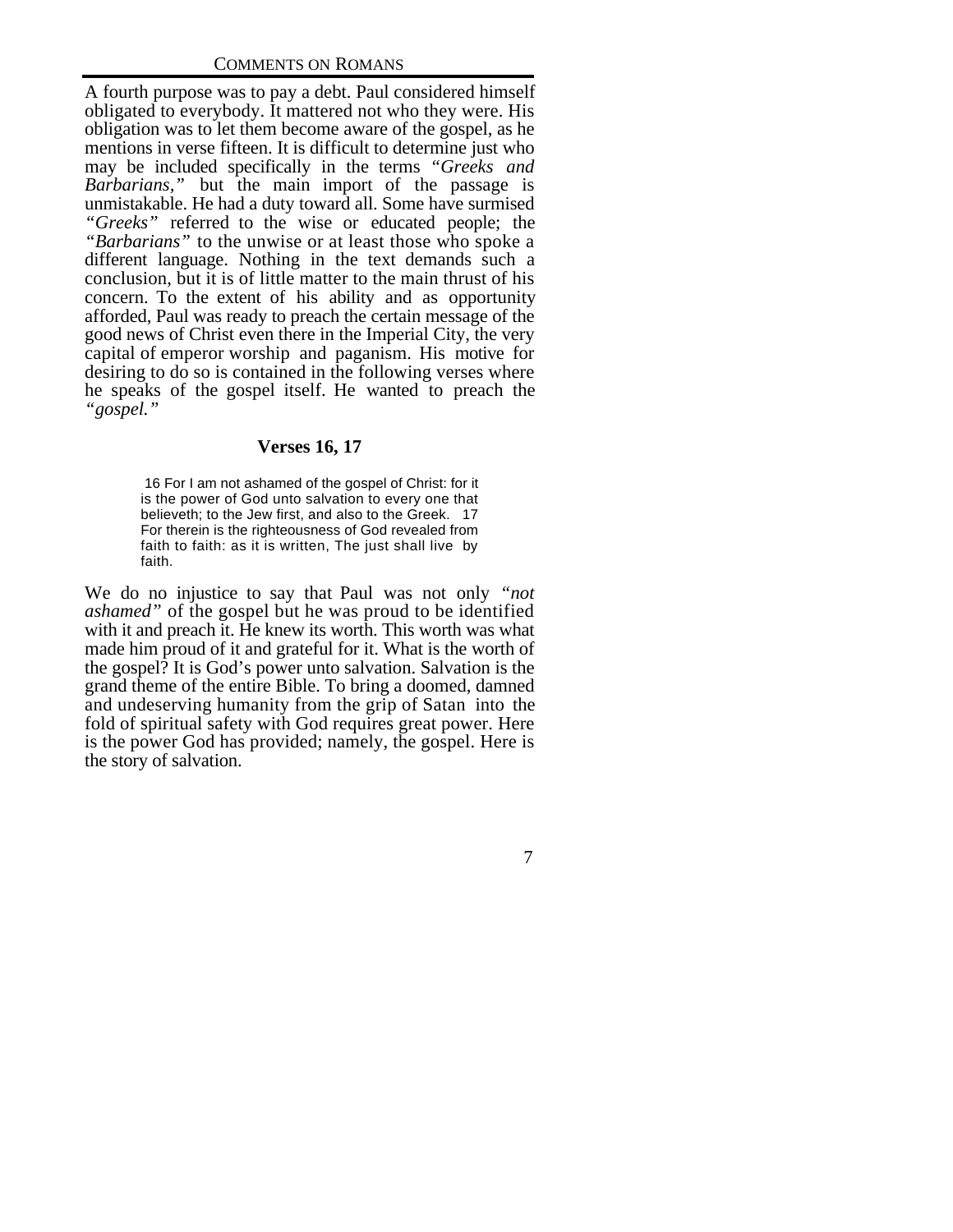The gospel, although given, is of benefit only to those who accept it. It has to be believed. The term *"believeth"* embraces more than a mere mental acceptance of the story of salvation through Christ, but an obedient response to what the gospel requires in order to receive what the gospel offers. The obedience of faith is a point that the book of Romans makes so clear.

The offer is not exclusive to any nation or people. We see how the gospel differs from the previous systems by which God had governed man. Equal benefit is extended to both Jew and Gentile. The Jews had it extended to them first (Acts 3:26), and this is understandable since the promises came through the father of the Jewish nation, Abraham. Also Jesus was a Jew and came to His own to save His people from their sins. Though the Jews had first opportunity, salvation is also offered and extended to the Gentiles with equal blessings and on the same terms.

This gospel is a revelation. What is revealed therein? Revealed in the gospel is God's righteousness or *"the righteousness of God."* This is not a reference to a holy attribute of God's character or nature, although none can doubt the goodness and purity of God in every respect. It is rather a reference to the way, the plan, the system, the scheme God has designed, devised and delivered to make man righteous. It is God's plan for justifying man from sin. Psalm 119:172, *"My tongue shall speak of thy word: for all thy commandments are righteousness."* It is not merely that God's commands are righteous, but that his commandments compose righteousness. In them can be found God's mind concerning God's way of making man acceptable to God. The salvation spoken of in verse sixteen is accomplished by the system or plan of God called in verse seventeen *"the righteousness of God."*

The salvation of verse sixteen originates with faith. The gospel that tells of this salvation and reveals God's plan for making man righteous is designed to produce the faith that is necessary. Here is the meaning of the phrase, *"from faith to faith."*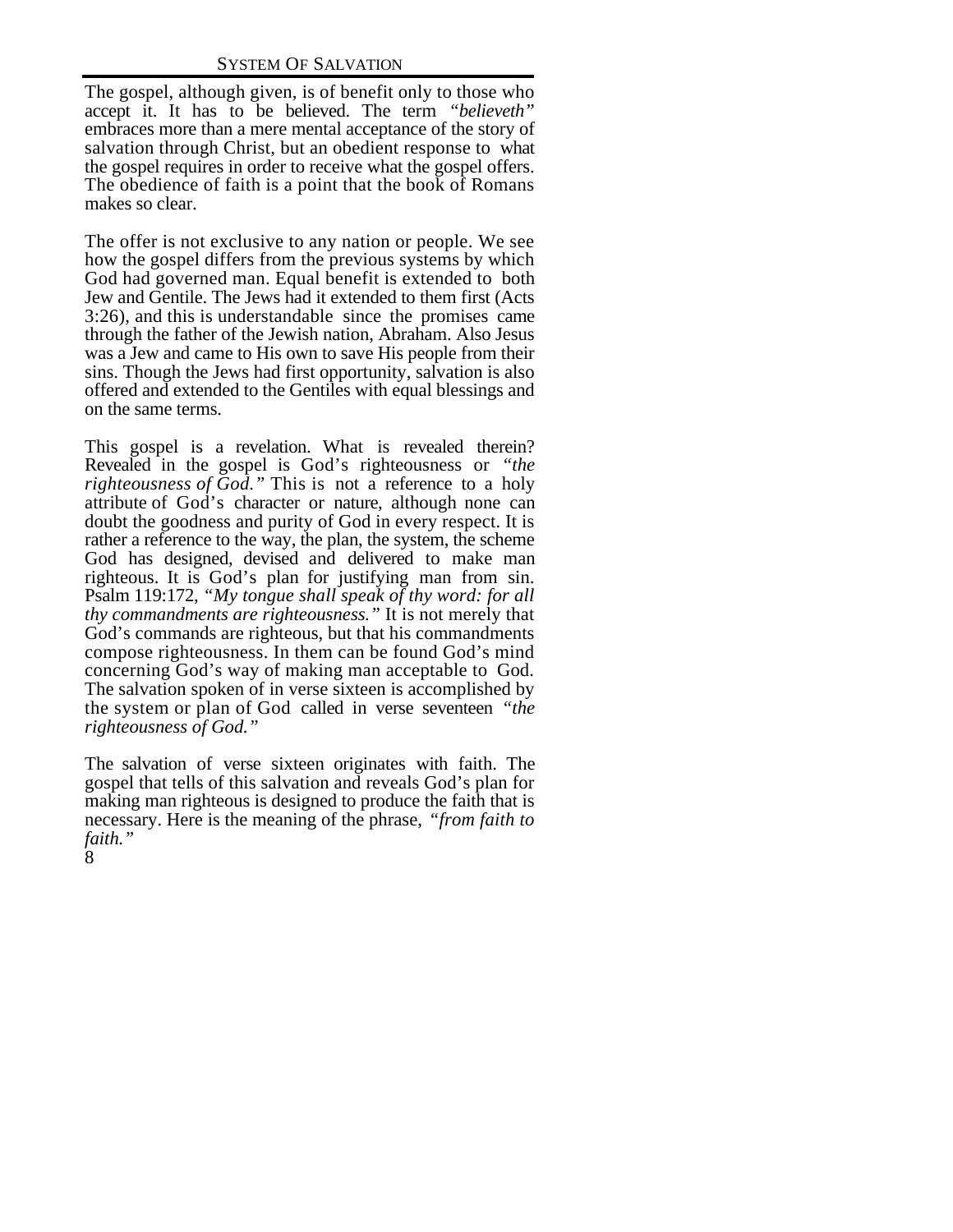Salvation without faith is impossible (Hebrews 11:6). Salvation comes *"from faith."* The end result of the gospel which reveals God's plan to make man righteous is "in order to" faith. This latter thought is like the teaching of Romans 10:17, *"Faith cometh of hearing and hearing by the word of God."* **The Word which reveals THE faith produces faith and faith produces salvation.** Admittedly this is not an easy phrase to unravel and there are many thoughts good men have had regarding it. This view is entirely consistent with what is taught anywhere else in the Bible and in keeping with the context of the passage that has the gospel, God's power to save, under discussion. The prominence of faith and the production of faith are both emphasized by the quotation taken from Habakkuk 2:4 and repeated exactly or in essence several times in the New Testament, *"The just shall live by faith."*

Looking more closely at the phrase, we have presented to us a major theme of the book of Romans. We first ask, "Who shall live?" This partially has reference to an abundant life while here on earth, but more importantly to spiritual life resulting in eternal life. The answer is, "The just shall live." We have seen that the righteousness of God may be understood as God's plan for making man just, justifying man from sin, making him righteous. These shall have the life the Lord offers. We then ask, "By what means shall they have this life?" The answer is, "By faith, faith produced by the gospel, THE faith." Here then is the way to spiritual life. It is the way of faith, the faith the gospel teaches by which God justifies man and makes man righteous.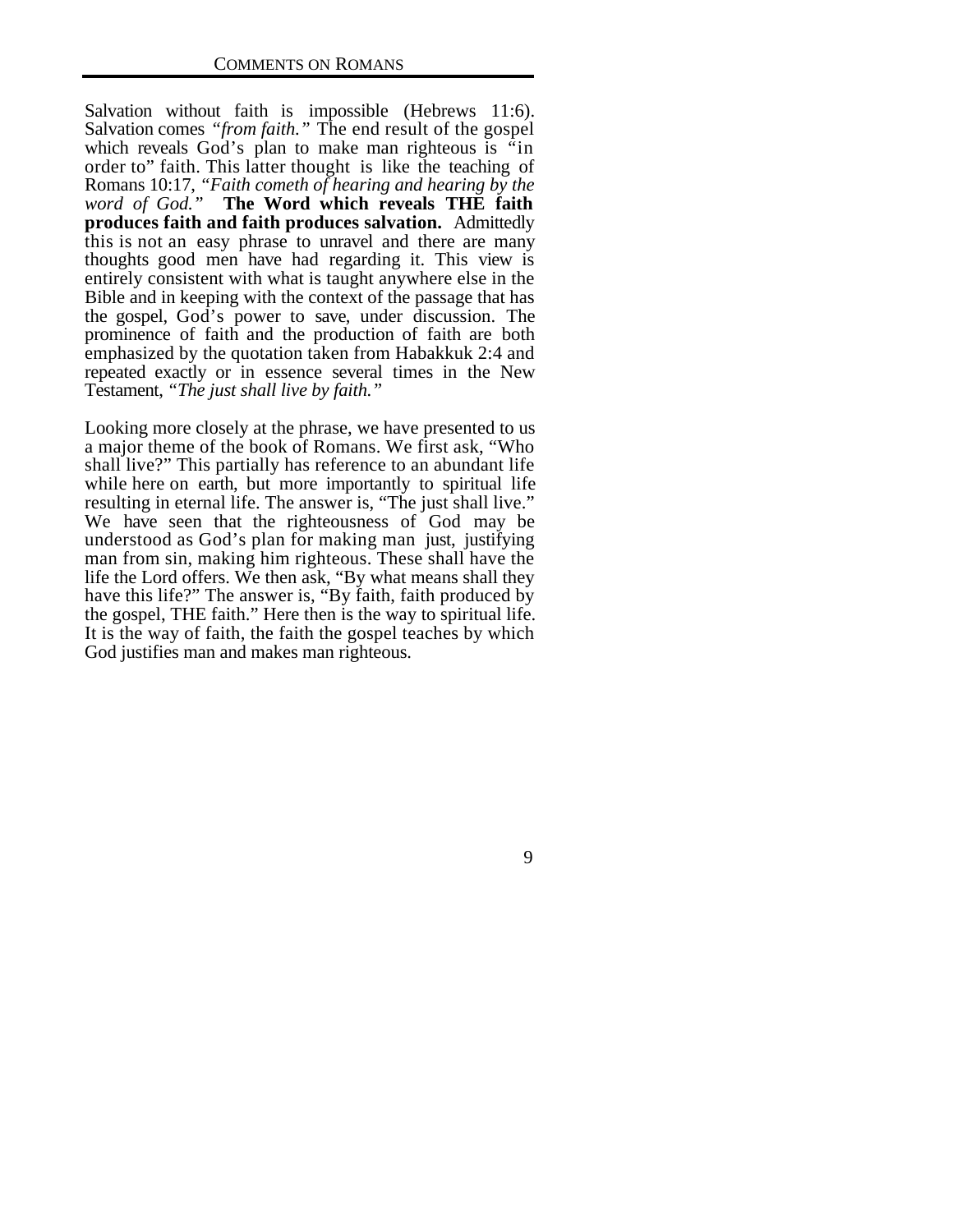The tie between faith and salvation, the tie between the gospel and faith, gives explanation to the phrase, *"The just shall live by faith."* Taking the words as they actually appear in the Greek text, they say, *"The just by faith shall live."* This shows the method, plan, scheme God has devised. To exalt the idea of salvation by faith but not exalt the entire "faith system" and all that it involves is to do violence to this teaching and all other teaching that says salvation and life are by faith. Paul speaks of the **faith system** revealed in the gospel.

#### **Verses 18, 19**

18 For the wrath of God is revealed from heaven against all ungodliness and unrighteousness of men, who hold the truth in unrighteousness; 19 Because that which may be known of God is manifest in them; for God hath showed it unto them.

Something else in addition to God's plan for justifying man is revealed from heaven; namely, the wrath of God against all ungodliness and unrighteousness of man. God's truth is directed against evil and those who do evil. Such men that are described as ungodly and unrighteous are those who *"hold the truth in unrighteousness,"* or possibly more easily understood, those who would restrain and hinder the truth by their evil doing. The word translated *"hold"* is also used in Second Thessalonians 2:6 where the idea of restraint and holding down is evident. There are those who would hinder, suppress and hold down the truth. Of what truth does Paul speak here? Is it the truth of the gospel or truth that was revealed before the gospel?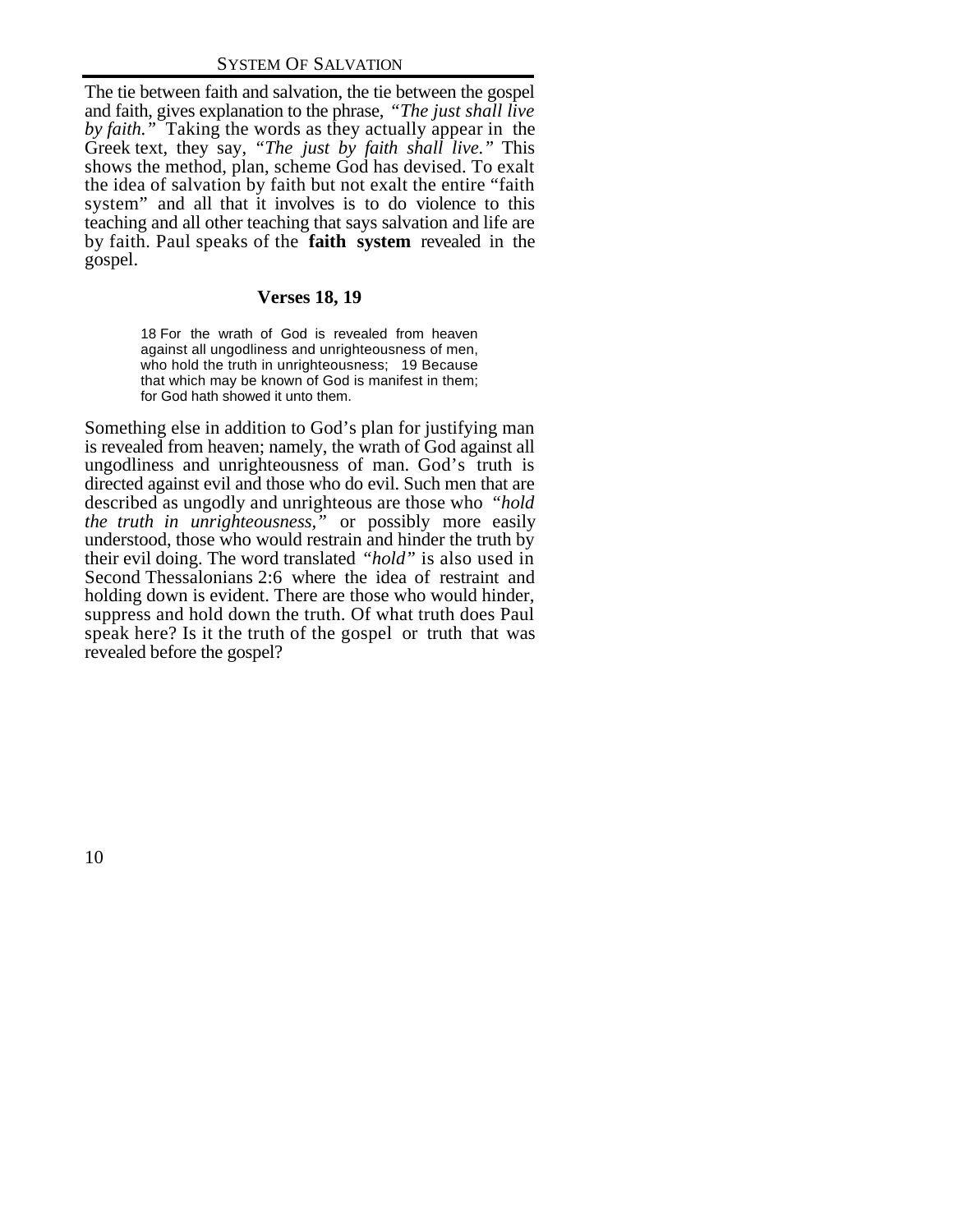It cannot be doubted that evil men do hold down the gospel truth. Though this is true, the context indicates the truth which is specifically mentioned here as held down was truth revealed in times past that pre-dated the gospel. It seems that there was truth already revealed to men that they could have known because it had been shown them by the Lord. That truth they hindered and held down by choosing to live an unrighteous life. Placing the explanation of man's behavior (as described in the last verses of this chapter and the opening verses of the next) alongside the fact that certain truth had been held down even though it could have been known, the truth spoken of here as being held down by ungodly men was moral truth that came from God even before the gospel revelation.

Truth revealed before the gospel can be classified in two ways: (1) moral truth revealed in some manner to the Gentiles, although unwritten; (2) the law of Moses given to the Jews through Moses. Men who so lived as to hinder truth in either instance were objects of God's wrath. It is no less true today that when men hinder the gospel truth they make themselves the objects of God's wrath as did men in former ages who lived under different systems.

The gospel does reveal the way of justification. It also reveals God's wrath against ungodliness. Because this is true one might conclude the *"truth"* mentioned in verse eighteen means the gospel. But God's wrath against ungodliness was revealed even before the gospel.

Considering the context of the verses that immediately follow, plus the fact that this *"truth"* had already been shown to the ones under discussion in the next verses, it seems more consistent and reasonable to think the *"truth"* here refers to moral truth before the gospel. Paul is showing the **need** for the gospel because men had held down God's moral truth that they ought to have followed. They held it down by ungodliness and unrighteousness. This brought on them God's wrath. It is this wrath that the gospel is designed to lift from man.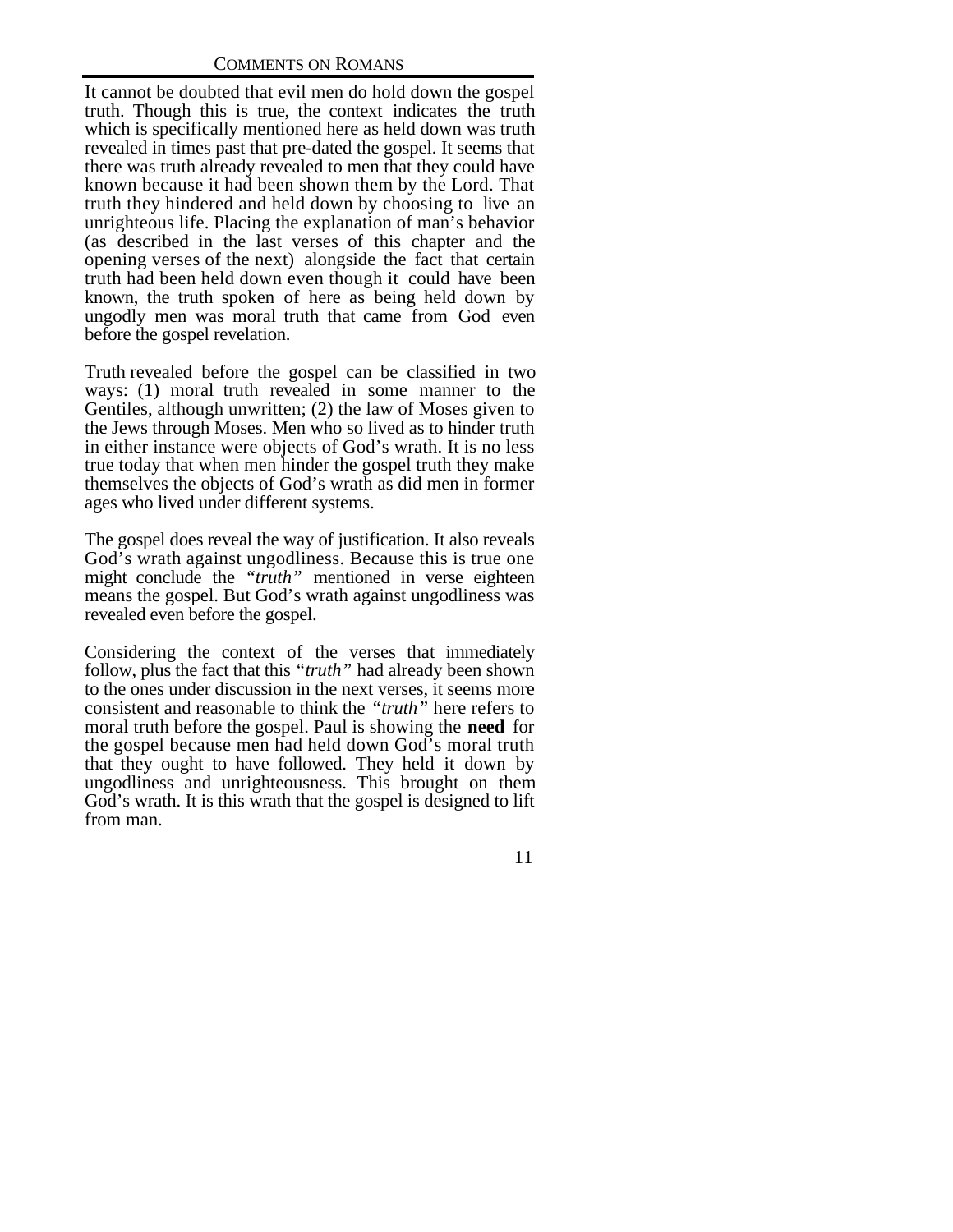This conclusion does harmonize with the general theme that is dominant in the first three chapters which emphasizes how all have sinned and all need saving from the wrath of God which is justly directed against sin.

#### **Verses 20-23**

 20 For the invisible things of him from the creation of the world are clearly seen, being understood by the things that are made, even his eternal power and Godhead; so that they are without excuse: 21 Because that, when they knew God, they glorified him not as God, neither were thankful; but became vain in their imaginations, and their foolish heart was darkened. 22 Professing themselves to be wise, they became fools, 23 And changed the glory of the uncorruptible God into an image made like to corruptible man, and to birds, and fourfooted beasts, and creeping things.

Paul speaks of the *"invisible things of him,"* referring to certain unseen realities of God that have always been true and discernible even though invisible. These realities that have always been true are named as His eternal power and Godhead, having reference to His divine nature. *"The things that are made"* means the realm of nature and the creation. Since the creation men could have looked upon what has been created and concluded there is a Supreme Being, there is a God of power and divinity. It has been stated and justly so, "Nature declares **God is,** and the Bible declares **Who He is.**" The Psalmist says in Psalm 19:1, *"The heavens declare the glory of God; and the firmament showeth his handiwork."* I am aware that some have stated that one can know nothing of God, not even His existence, without the Bible, but this passage refutes that. But the creation declares His glory and by implication His existence. We certainly cannot know much about God through what God has created, but the investigation of the creation itself prods one to believe there must be God.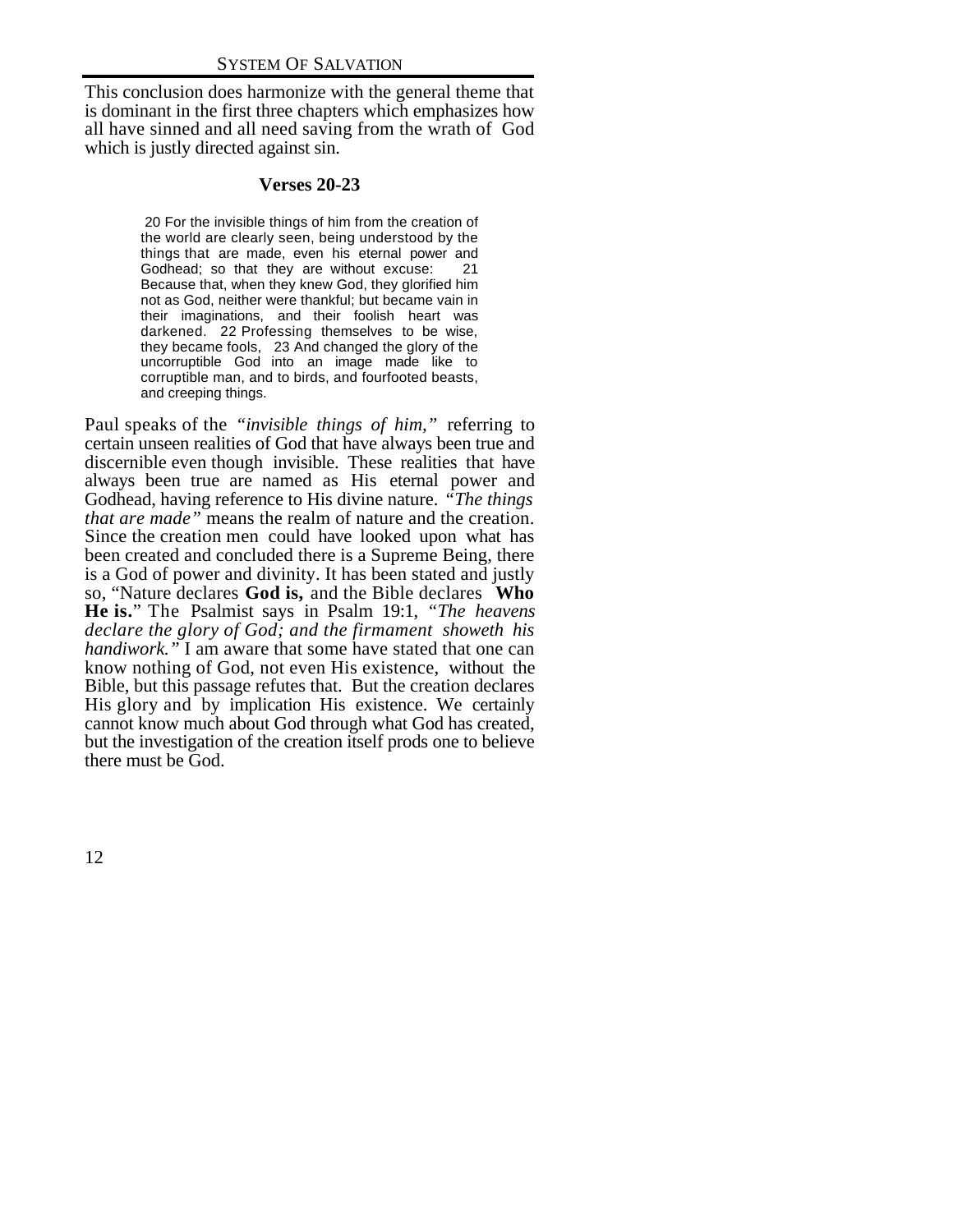However, men cannot know God in the sense of salvation by observing nature. This is at least part of the very message Paul gives here and in First Corinthians 2:14. God's mind must be revealed unto man, and has been revealed through the Word which has been given by the Holy Spirit. The man who would lean on nature to know the mind of God leans on a broken reed. Salvation and the plan that God has designed comes by the gospel.

But men can determine from the creation that God is and something of the power of His nature. Men have always had the opportunity and evidence to be aware of the reality of God and are therefore *"without excuse"* for their disbelief and evil conduct. Respect for the existence of God ought be sufficient to know there is a moral as well as physical realm.

Even though one could know the existence of the Godhead (Deity) through nature, he could not know the details of God's will nor man's duty to God except through revelation. The inference is clear that revelation in some manner at some time had been made even to Gentiles although we are not informed how, when or where. It may go back to the age of the patriarchs. Men did have access to revelation that first was given to Adam. But rather than having respect for what was revealed, even though they could have and should have been aware of God, they chose to ignore Him and were not given to glorifying Him. They were not grateful for the blessings from Him, but went another course. They became vain and empty and useless in what they did and thought. They acted as fools without understanding, and their hearts, minds and spirits were darkened by the sinful paths they pursued contrary to the moral truth God had revealed. They thought they were wise, but proved themselves to be fools. They thought it was in man to direct his own steps. They thought they could "do their own thing" and go their own way. But, alas, how deceived and wrong they were.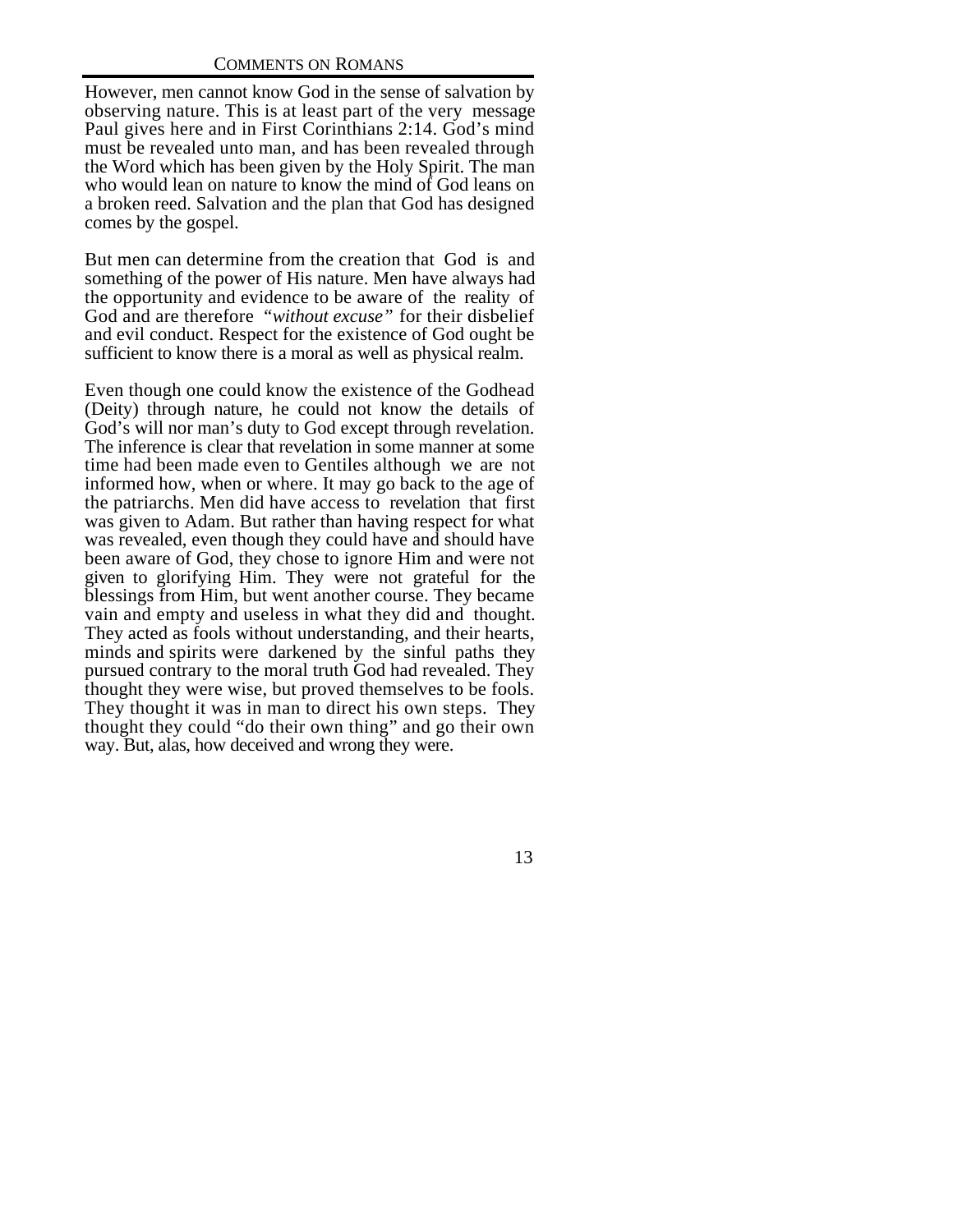Rather than honoring God and giving Him glory, they did the very opposite. They turned to idolatry, making images of things God had created, but turning their back on the Creator. What was the result? Consider their conduct! It is the kind of conduct men have experienced whenever and wherever they have turned from God to idols and refused to allow God's will to prevail among them.

We emphasize a most important point. The Gentiles did have a law under which they lived. They sinned. Sin is a transgression of law (First John 3:4). Therefore, we know a law existed for them.

#### **Verses 24-27**

 24 Wherefore God also gave them up to uncleanness through the lusts of their own hearts, to dishonour their own bodies between themselves: 25 Who changed the truth of God into a lie, and worshipped and served the creature more than the Creator, who is blessed for ever. Amen. 26 For this cause God gave them up unto vile affections: for even their women did change the natural use into that which is against nature: 27 And likewise also the men, leaving the natural use of the woman, burned in their lust one toward another; men with men working that which is unseemly, and receiving in themselves that recompense of their error which was meet.

God, seeing their rebellious and degenerate ways, allowed them to go their own way. They dishonored themselves, dishonored their bodies, became unclean through their own lusts, took truth and turned it away and followed a lie. Their affections were vile in God's sight. The moral behavior God had designed and even the natural use of the body was perverted in the most base forms. Verses twenty-six and twenty-seven depict in discreet language the low perversions of which many were guilty, including homosexuality. Paul wrote that we reap what we sow (Galatians 6:7,8). Such is presented here as well. While they refused to accept God they received the fruits of error which was *"meet"* or suitable.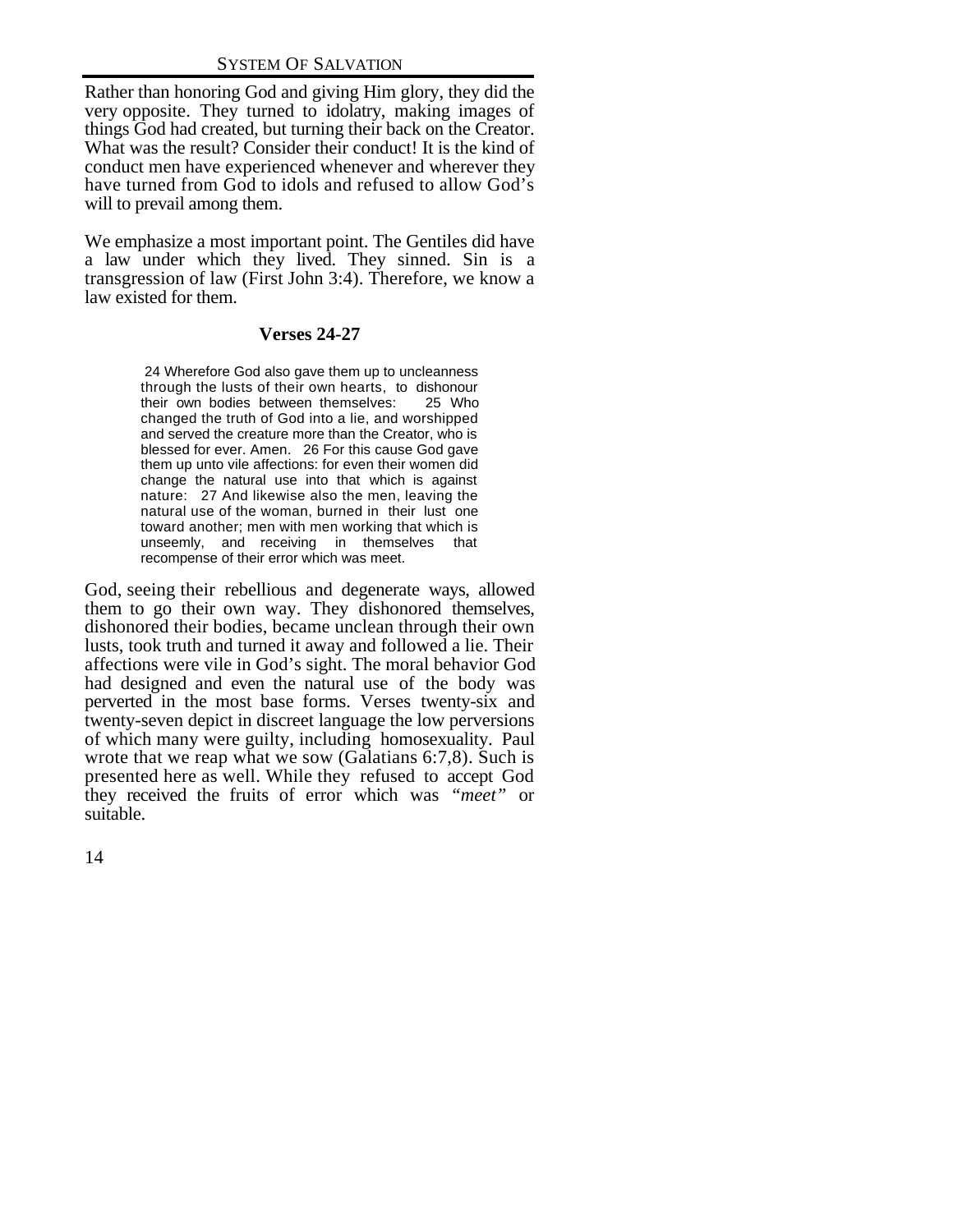#### **Verses 28-32**

 28 And even as they did not like to retain God in their knowledge, God gave them over to a reprobate mind, to do those things which are not convenient; 29 Being filled with all unrighteousness, fornication, wickedness, covetousness, maliciousness; full of envy, murder, debate, deceit, malignity; whisperers, 30 Backbiters, haters of God, despiteful, proud, boasters, inventors of evil things, disobedient to parents, 31 Without understanding, covenantbreakers, without natural affection,<br>implacable unmerciful: 32 Who knowing the implacable, unmerciful: judgment of God, that they which commit such things are worthy of death, not only do the same, but have pleasure in them that do them.

Since they restrained rather than retained God, God allowed them to do as they wished because God does not force men to do what is right even though He is grieved at man's sin. Man is a creature of personal choice. God had created him in that fashion. God does not violate man's power of choice. As a result, these of whom Paul writes became filled with all manner of corruption as defined in verses twenty-nine through thirty-one as *"recompense of error."* They knew God disapproved but did not care about that. They knew God's wrath was against them in doing as they did and that spiritual death would result, but they were not turned even by that. They had pleasure in such things and were pleased that others engaged in the same kind of sinful practices.

Some of the things *"not convenient"* (not fitting or proper) they committed are easily understood for what they are. Some need more explanation. *"Wickedness"* refers to a vicious disposition and desire to injure. *"Debate"* means strife, not argumentation of conflicting views. *"Malignity"* places the worse construction on everything. *"Without understanding"* is willful and preferred ignorance. *"Without natural affection*" is to have no love even for one's own children and family. Notice also in the midst of this catalog of abominations stands *"disobedient to parents."*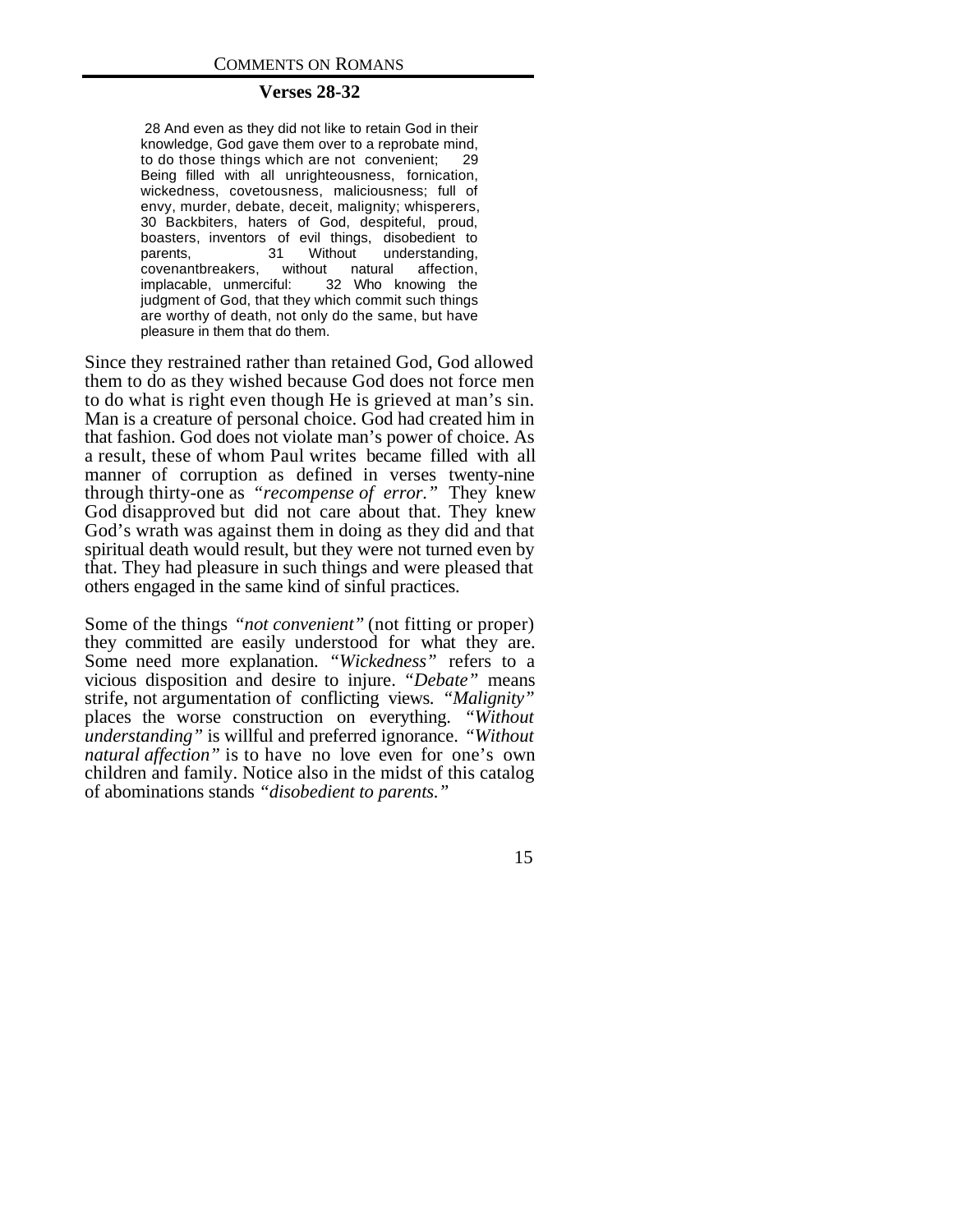It is discomforting to take a candid look at the world and see the apparent increases in our own society of these very same marks of degeneracy and the acceptance and toleration of them. This was the case with men whose knowledge of God was not written nor given in forms like the gospel is given, or even as the law of Moses. Revelation had been given nonetheless. Such was the way of the Gentile world. While God was proving by and through the Jews that men need a Savior and are unable to walk correctly even with a law given by the Lord, He was also proving through the Gentiles that man, left to himself, does not evolve into something better and higher, but lower and more base. The Gentiles proved that man, left to himself, sinks into the pits of perversion not to be mentioned in the conduct of God-fearing people. He proved that man, left to himself, cannot and will not rise but fall, unable to live properly and surely unable to devise a scheme of redemption for himself.

With these words and the theme of the next chapter coupled with them, Paul establishes the greatness of the gospel and how necessary the gospel is. The gospel is God's power unto salvation. It is so necessary because of the sins people commit. In the gospel is revealed the way of salvation. It is the divinely given direction.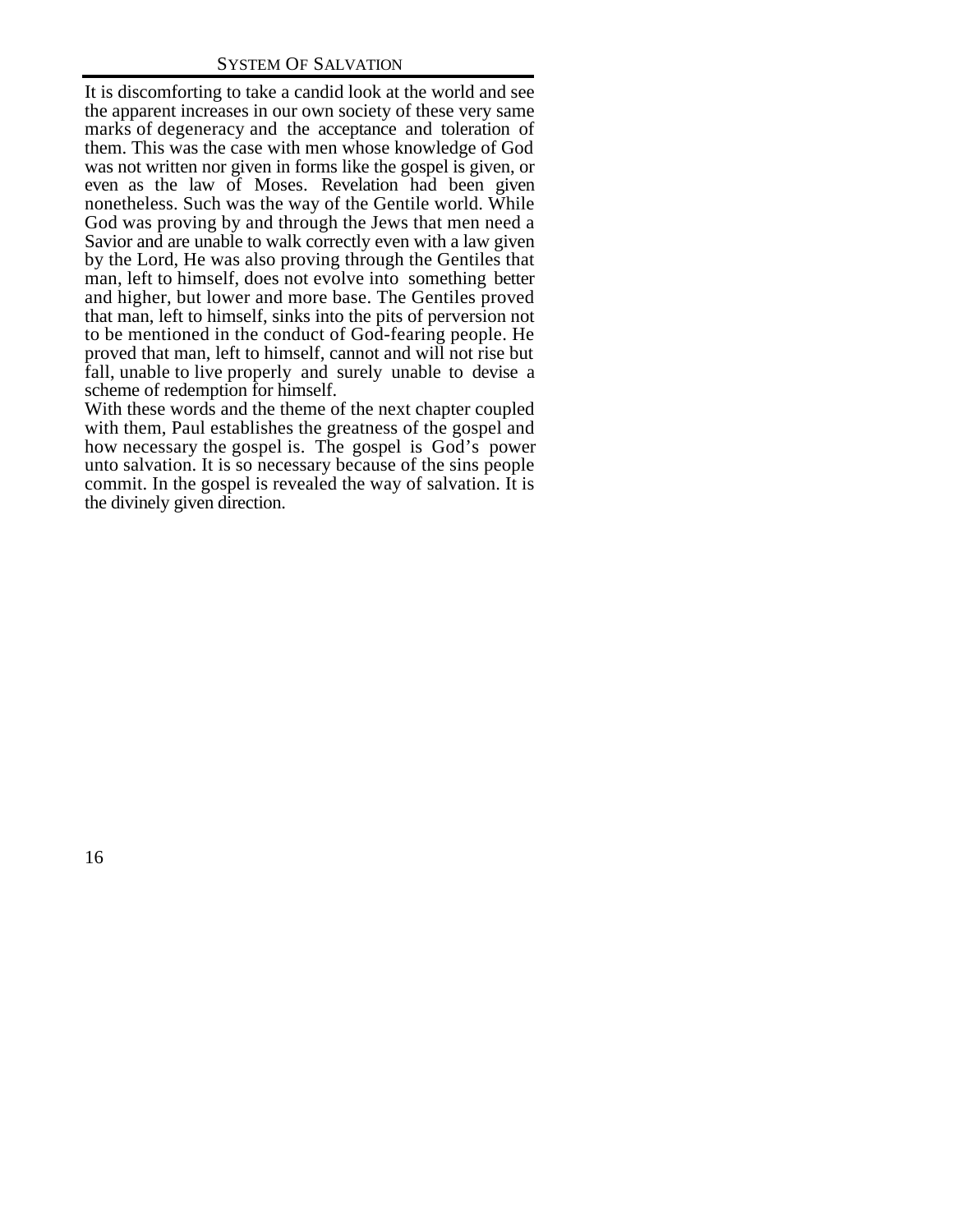## *Chapter Two*

#### **Verses 1-4**

1 Therefore thou art inexcusable, O man, whosoever thou art that judgest: for wherein thou judgest another, thou condemnest thyself; for thou that judgest doest the same things. 2 But we are sure that the judgment of God is according to truth against them which commit such things. 3 And thinkest thou this, O man, that judgest them which do such things, and doest the same, that thou shalt escape the judgment of God? 4 Or despisest thou the riches of his goodness and forbearance and longsuffering; not knowing that the goodness of God leadeth thee to repentance?

Chapter two begins with certain conclusions being drawn from what has been affirmed in chapter one. This is the significance of the term *"therefore,"* sometimes *"wherefore."* The affirmation of chapter one was the condemnation of those who should have known better but persisted in going their own way and living in ways rebellious to and alienated from the moral truth God has always required of men under various systems. Chapter one affirmed the tremendous need of salvation for these people. This had special reference to the Gentile world. The Jewish world, though guilty of sin in many ways and even the same ways, did have a knowledge of God and were not given over to idolatry as were the Gentiles. The Jews had received a written revelation from God and had more than the *"things that were made."* The first chapter is speaking of the Gentile world, the degeneracy of the Gentile world, and the need of salvation in the Gentile world.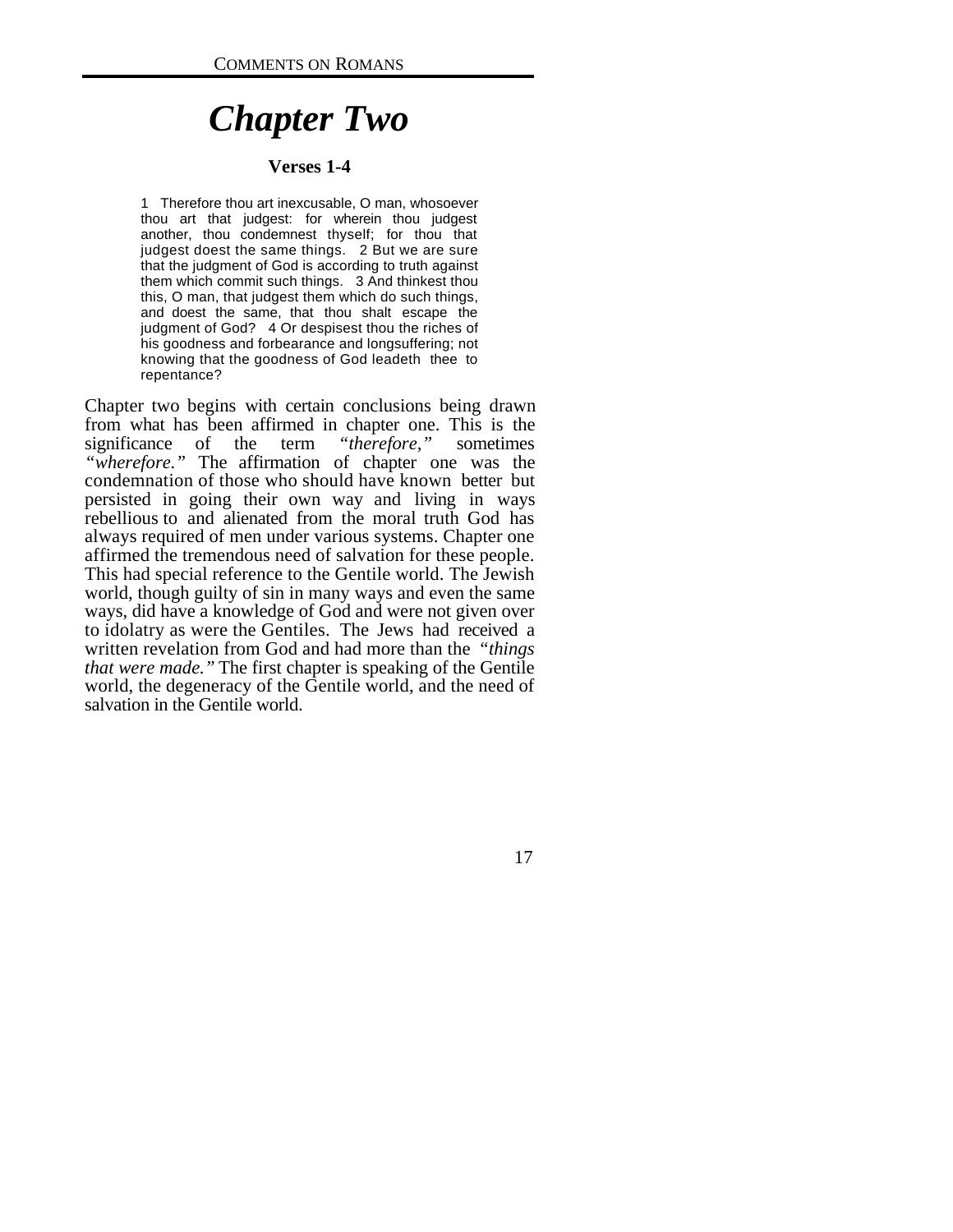In chapter two Paul begins by addressing some who took it upon themselves to condemn the evil described in chapter one. Condemnation of the evil of chapter one was proper and justified. But the ones who were doing the condemning were not the ones to do so since they were also guilty of the same things. One of the overall themes of the book of Romans is the condemnation of sin of all men whether Jew or Gentile, and that salvation is now offered to all whether Jew or Gentile. The Gentiles had received no written law from God and were the ones under consideration in chapter one. The people now being addressed (as seen in verse seventeen) were Jews who had received a written law and who had, in one sense, been God's chosen people for centuries prior to the Christian Age and the authority of the gospel. It seems the Jews considered themselves qualified to condemn the Gentile sins because they had in times past enjoyed a special relationship with God. But Paul shows how they did not have such a right because of their own transgressions. They, by condemning the Gentiles, were also condemning themselves as well because, as Paul said, *"thou... doest the same things."*

Of the two, Gentiles and Jews, one might feel disposed to reject the Jews here even more than the Gentiles even though both were worthy of rejection. The reason would be that the Jews had greater opportunity, having received this written code from God and had enjoyed a special association with God, whereas the Gentiles had no similar things. However, both knew better than to do as they had done. Neither had excuse for their sins.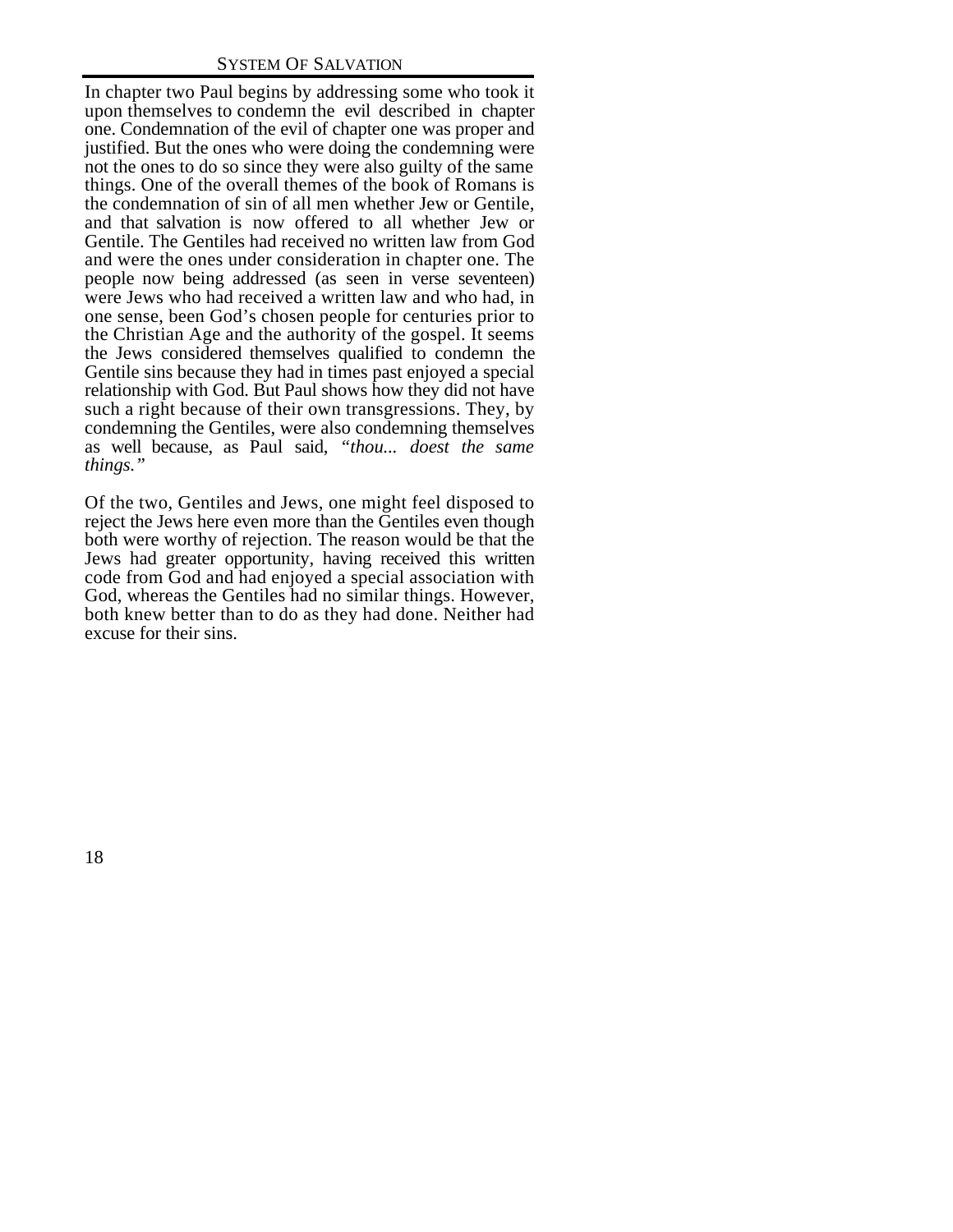Some have wrested and distorted this passage, along with Matthew 7:1-5, by suggesting no one should ever condemn anybody for anything inasmuch as no one is perfect. While it is correct that no man ought to attempt to "play God" and attempt to judge in those realms reserved for God, such as the heart and motive, but that man is to render no judgments regarding others is as false as could be (John 7:24). So often people want to do whatever they want to do, teach whatever they want to teach, even things that are contrary to the will of God, but take a portion of His will and twist it and misuse it to justify their error and forbid anybody from doing or saying anything against their error. It is sinful to so abuse and misuse Scripture. But such has been done and is being done, especially by those who would liberalize the will of the Lord to conform with the will of man. God knows the heart and shall judge the heart and actions. But man must make judgments also, even judgments regarding others (Matthew 7:20). His judgment must be made by comparing God's will with man's behavior. It is never wrong to recognize the judgments God has already made and revealed. It is improper to refuse to accept and obey the judgments God has made and revealed. For one to fail to commend what God commends or fail to condemn what God condemns is to stand in judgment of the will of God himself and in essence declare His will null and void (Romans 3:4).

The folly committed by the Jews that Paul condemned was not the mere fact of making judgments, but making judgments of condemnation against the very things of which they were guilty themselves. They were wrong as well as inconsistent. It might be simply stated, it was not judging Paul condemned, but sinning.

Paul asserts that man can be confident, very *"sure,"* that God will judge things properly and He will measure with the standard of truth against those who lived as the Gentiles lived (as noted in chapter one) whether they are Jews or Gentiles.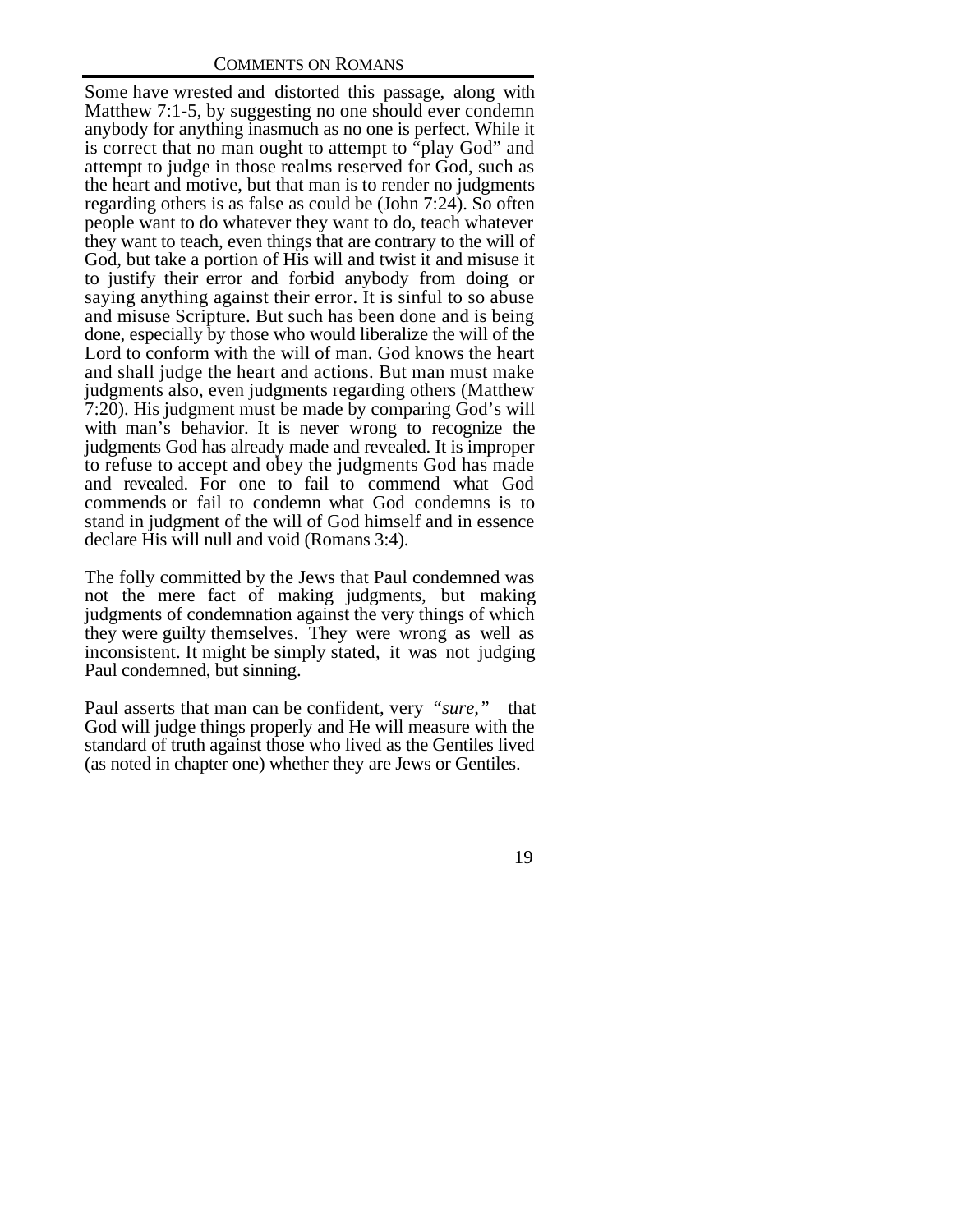In verse three Paul shows God will make proper judgment of those who are inconsistent as well. Paul explodes the idea many Jews held that they were still special in God's sight just because they were Jews. No longer was or is that the case. The way one lives and responds to the truth of the gospel of God is the standard to be considered by both Jews and Gentiles. Paul asks two questions. The question of verse three goes without specific answer as does the question in verse four because the answers are so obvious. They were asked to emphasize the obvious answers.

Actually the question asked in verse four drives home the same point as the question of verse three. The word translated *"or"* sometimes implies a contrast such as right or wrong, up or down. But at other times it suggests the idea of putting the same things another way. It is the last use here. Paul in essence is saying, "Do you think you can commit sin and get away with it? Or to put it another way, do you think you can take advantage of God's goodness, forbearance and longsuffering and go ahead and sin without God judging you?" He will judge you and condemn you just as much as those you think you have a right to condemn. Are you not aware that the great qualities of God that you think will allow you to get away with evil are the qualities God uses to lead you from your wickedness rather than indulge you in it?"

To *"despise"* means to hold in contempt. To hold a thing in contempt means to lack the proper respect. To take advantage, or even to attempt to take advantage, of a quality of God that is designed to produce salvation and turn that quality into an excuse for sinning or a basis for divine favoritism is the height of contempt.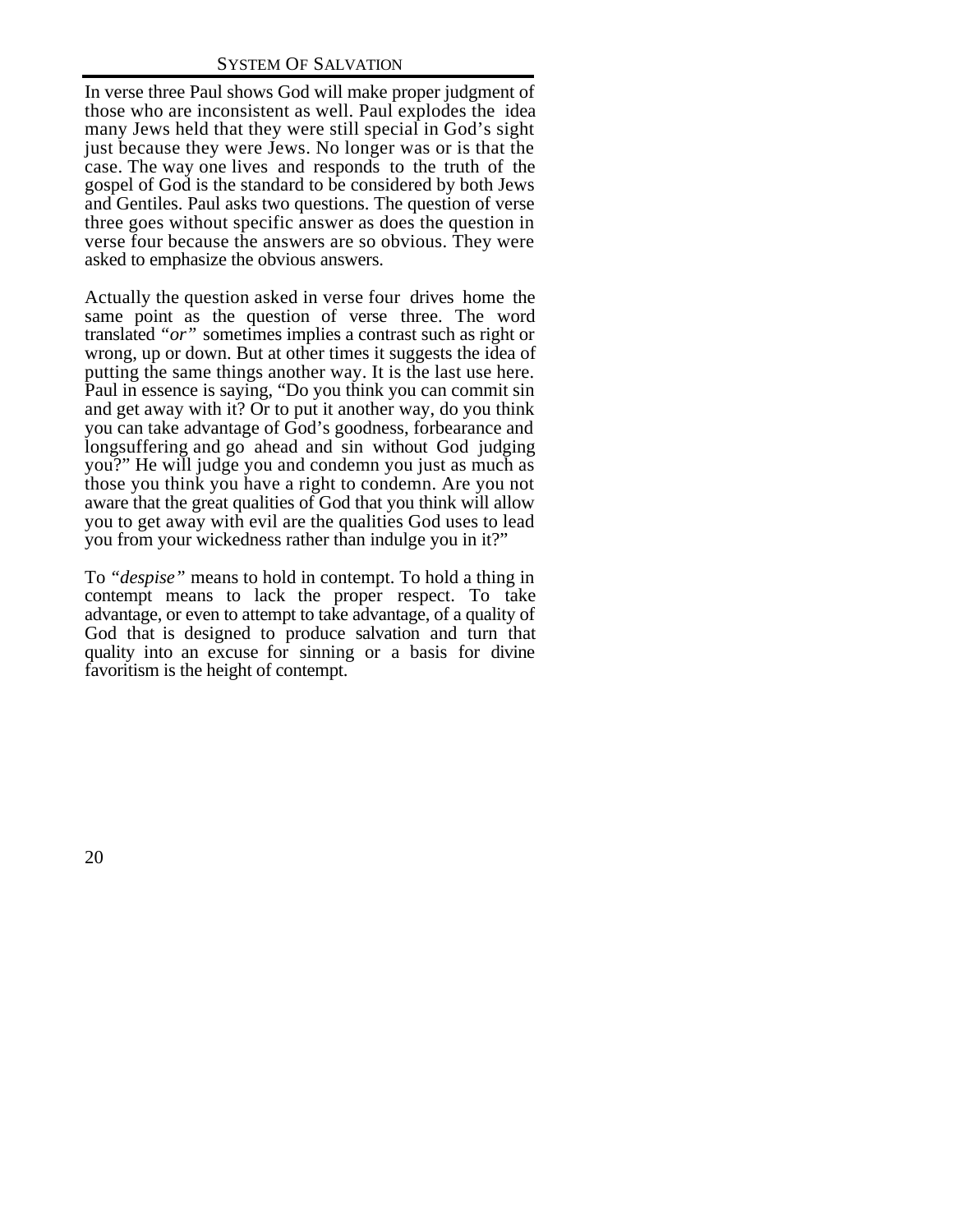The last phrase of verse four is much like the suggestion by Peter in Second Peter 3:9. *"The Lord is not slack concerning his promise, as some men count slackness; but is longsuffering to us-ward, not willing that any should perish, but that all should come to repentance."* Indeed, God is longsuffering, but that longsuffering is not to be considered as toleration of sin or that God pays no attention to sin. The postponement of punishment might lead some to confuse the purpose of the longsuffering of God. God's longsuffering, His goodness and forbearance is to allow men greater opportunity to repent of their sins and be saved, and return God's love. It in no way is God's expression of permissiveness toward sin. So the Jews who would condemn the Gentiles should look to themselves because they stood in a similar condemnation because of their own sins.

Paul has now made two very significant points regarding God's relationship with men already in this epistle. (1) All men sin and need salvation and God offers salvation to both Jew and Gentile on the same terms. (2) God will judge both Jew and Gentile on the same terms. Both before the gospel and after the gospel, God will judge the Jew and Gentile on the same terms in one sense. This is not to say God will judge by the same law, because as we have noticed and mentioned quite adequately the Jew and Gentile lived under different systems before the gospel. This is to say that God will judge each one according to the law under which he lived. Therein exists the sameness. It further seems apparent that Paul has laid the groundwork to show the universality and equality of the commands, promises and judgments of the gospel, the system under which all men now live.

#### **Verse 5-11**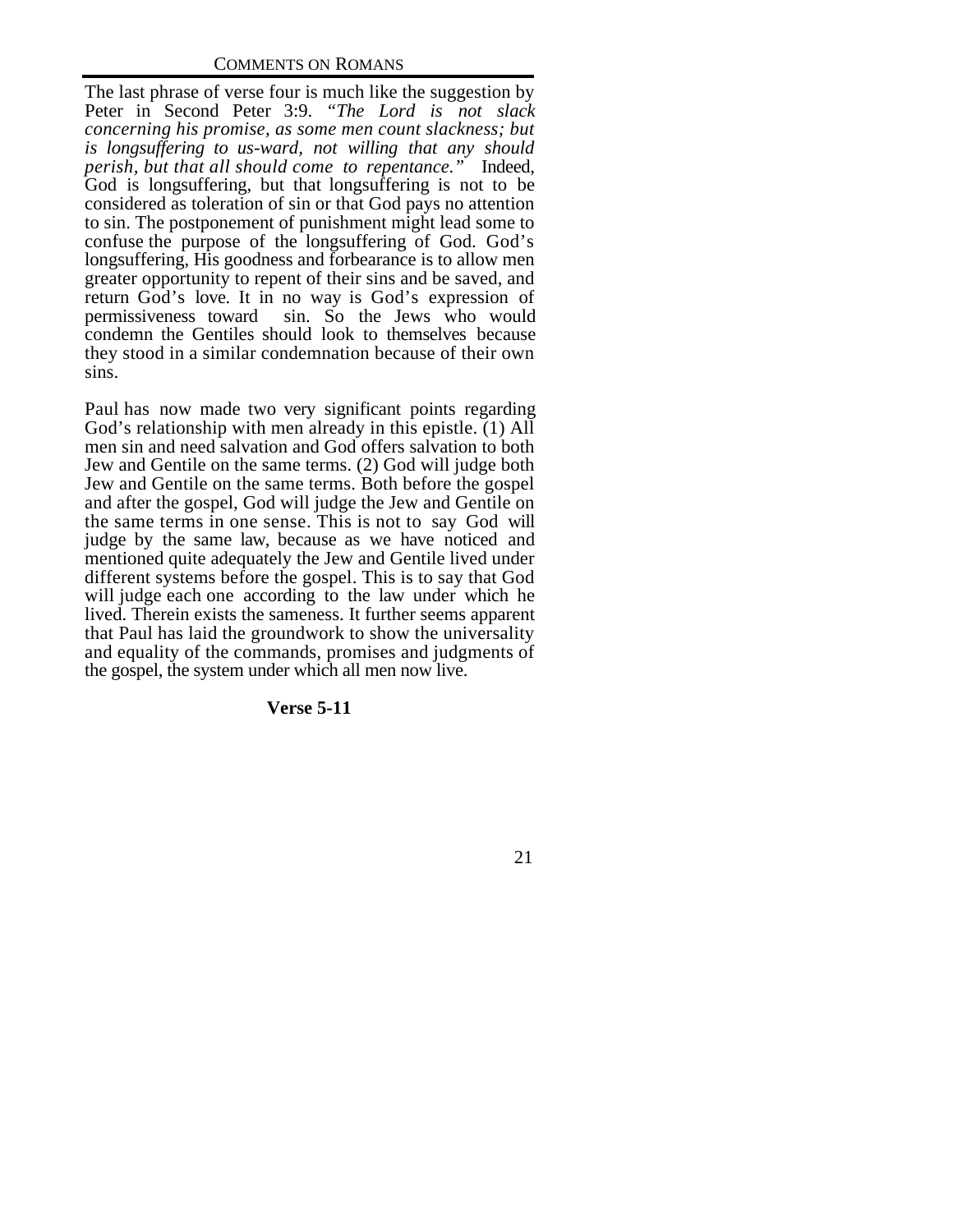5 But after thy hardness and impenitent heart treasurest up unto thyself wrath against the day of wrath and revelation of the righteous judgment of God; 6 Who will render to every man according to his deeds: 7 To them who by patient continuance in well doing seek for glory and honour and immortality, eternal life: 8 But unto them that are contentious, and do not obey the truth, but obey unrighteousness, indignation and wrath, 9 Tribulation and anguish, upon every soul of man that doeth evil, of the Jew first, and also of the Gentile; 10 But glory, honour, and peace, to every man that worketh good, to the Jew first, and also to the Gentile: 11 For there is no respect of persons with God.

Verse five refers again to what the Jews had done and were doing to themselves. They had hardened their hearts. They were not penitent for sins as they should have been. The inevitable result was the wrath of God against them when God executes His judgment. His judgment shall embrace the measuring of that which men have done. Here we find a statement akin to Second Corinthians 5:10, *"For we must all appear before the judgment seat of Christ; that every one may receive the things done in the body , according to that he hath done, whether it be good or bad."* The judgment seat of Christ is the same as God's judgment inasmuch as God shall judge through Christ (Acts 17:31; Second Timothy 4:1).

As far as those to be judged are concerned, there are two groups. The judgment rendered will be in two parts also according to the groups involved. For those who *"by patient continuance in well doing,"* (and there is no better definition of faithfulness than this), who have sought for glory, honor and immortality, their reward will be eternal life. To those (verse ten) who *"worketh good,"* their reward is glory, honor and peace. This is the first group mentioned. It matters not whether one be a Jew or Gentile, if he qualifies he receives the same reward. The same qualifications are applicable to both and the same rewards shall be given both.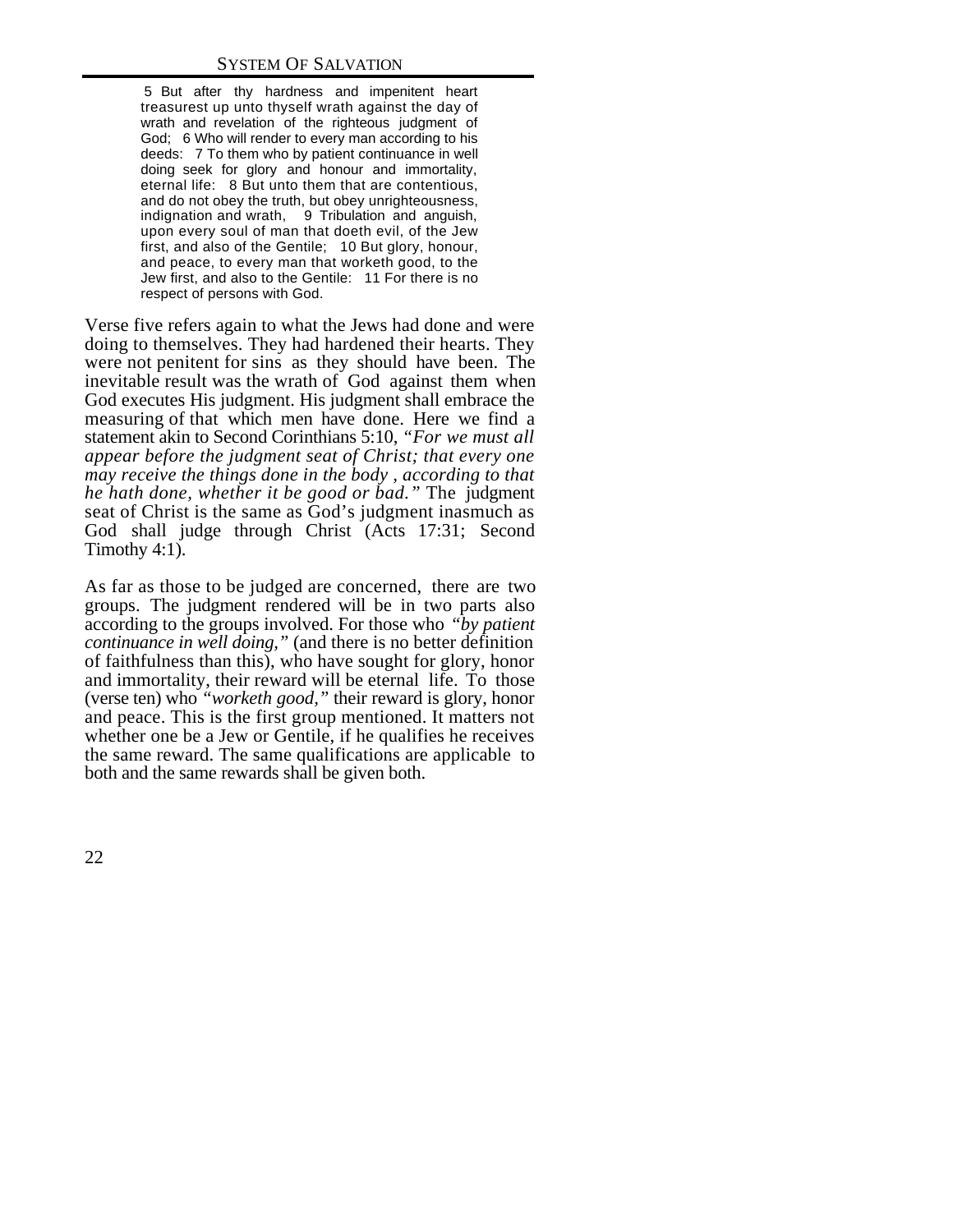But to those who have been contentious against the truth, refused to obey the truth, but obeyed unrighteousness, they shall receive the indignation and wrath of a just God. This is the second group. They shall suffer tribulation and anguish. Such shall be the lot of every soul of man that doeth evil and is not forgiven. Again, it matters not whether one be a Jew or a Gentile, God will deal with each man separately but alike. There will not be a respect of persons with God, especially because of race, but each shall be judged by the standard of righteousness and manner of life.

While all this might seem to be a lowering of the Jew, it really is not. It is rather God's way of placing all men on equal footing before Him regarding responsibility and reward. Whereas Gentiles had served differently from Jews before Christ, now all serve God through the gospel, God's plan of salvation. The great theme of the universality of Christianity, which is quite a contrast to the tribal, national, sectional religions of that day and this, is heavily stressed in the book of Romans.

It may be well to call the attention of the reader to the conversion of the household of Cornelius just here; the first Gentile recorded in the inspired book as a convert to Christ. In Acts ten you will recall that Peter, having learned this very lesson being emphasized in these Roman chapters, made almost precisely the same statement as recorded in verse eleven of chapter two of Romans. Acts 10:34,35, *"Of a truth, I perceive that God is no respecter of persons: but in every nation he that feareth him and worketh righteousness, is accepted with him."* The universality of the gospel is the theme.

# **Verses 12-16**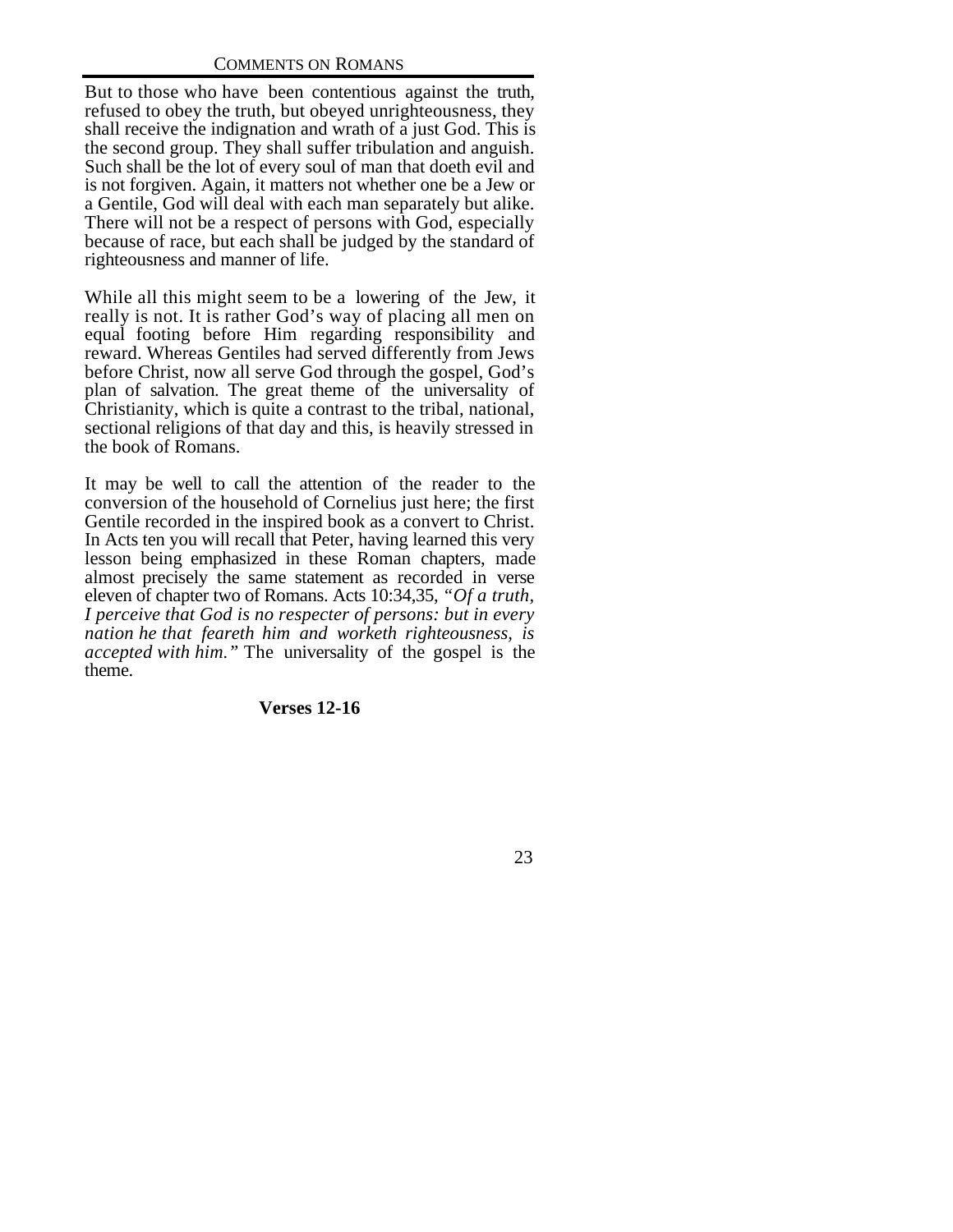12 For as many as have sinned without law shall also perish without law: and as many as have sinned in the law shall be judged by the law; 13 (For not the hearers of the law are just before God, but the doers of the law shall be justified. 14 For when the Gentiles, which have not the law, do by nature the things contained in the law, these, having not the law, are a law unto themselves: 15 Which show the work of the law written in their hearts, their conscience also bearing witness, and their thoughts the mean while accusing or else excusing one another;) 16 In the day when God shall judge the secrets of men by Jesus Christ according to my gospel.

In verse twelve Paul is guided to elaborate further on the affirmation of verse eleven. He refers to that period of time when the Jews and Gentiles had different relationships with God. The Jews had a written law revealed by the Lord and given into Israel through Moses. The Gentiles had no written law. This difference made it obvious that they would not be judged except by the law under which they lived. It is necessary to note that Paul assumes the reader accepts the fact that both Jew and Gentile were guilty of sin and this he had proved. The Gentile sinned without a written law and the Jew sinned with one. Regardless of what kind of law they had, all had a law and all stood condemned of sin.

But some may say the text says some had no law at all. This is to take the teaching out of context as well as make the grave error of attempting to understand a thing even when such "understanding" makes the Scriptures contradict themselves. Paul infers both Jew and Gentile were under law of some kind; one with and one without a written law. Each shall be judged accordingly. Jew or Gentile will be judged by the law under which they lived and were accountable.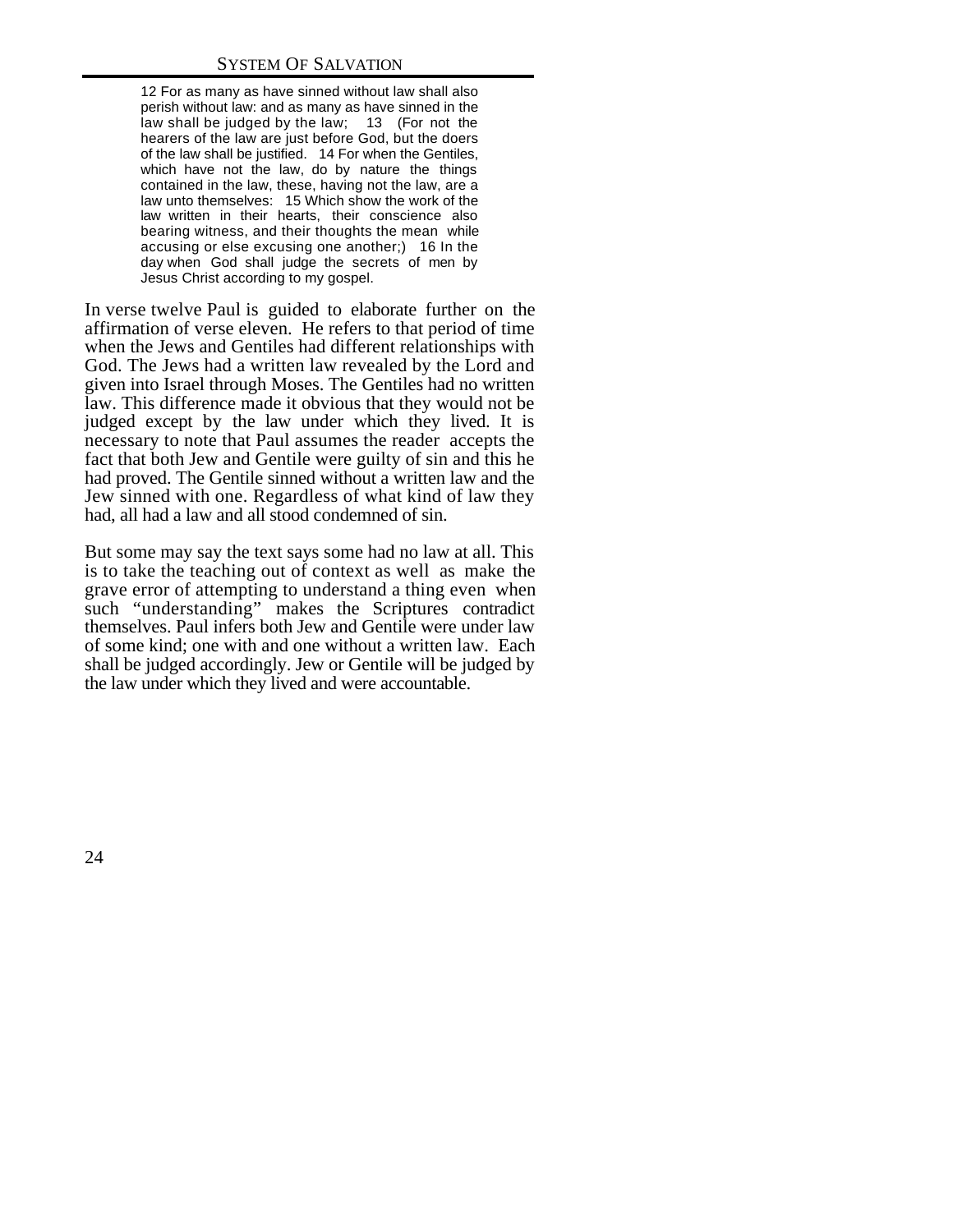Notice further, John said, First John 3:4, *"Whosoever committeth sin transgresseth also the law for sin is the transgression of the law."* This inspired definition of sin tells us it is a violation of law, obviously referring to God's law whether written or unwritten. It follows that if there was no law of any kind there could be no sin, for one cannot violate what does not exist. Yet, the Gentiles are accused of sin. We are not to suppose the Gentiles lived without any law whatever. The contrast under discussion is not between law versus no law, but different laws under which Jew and Gentile lived. Both sinned because both had violated the law applicable to them. Each would be so judged. This is leading to the point where Paul shows conclusively that both needed a Savior from sin.

To get the main sentence one must go from verse twelve to verse sixteen and return to the parenthetical phrase in verses thirteen through fifteen for a more complete explanation of the subject being discussed. So we go to verse sixteen from verse twelve. This judgment, noted in the earlier passages regarding Jews and Gentiles before Christ, would take place in the day when God shall judge even the secrets of men. Take note of the One by whom the judgment was to be administered. It would be accomplished by Jesus Christ. This is in complete harmony with other statements regarding Christ and the judgment. Acts 17:31, *"Because he hath appointed a day, in which he will judge the world in righteousness by that man whom he hath ordained; whereof he hath given assurance unto all men in that he hath raised him from the dead."* This unquestionably refers to Christ. Second Timothy 4:1, *"I charge thee therefore before God, and the Lord Jesus Christ, who shall judge the quick and the dead at his appearing and his kingdom..."* Both passages affirm Christ will be the actual administrator at the judgment.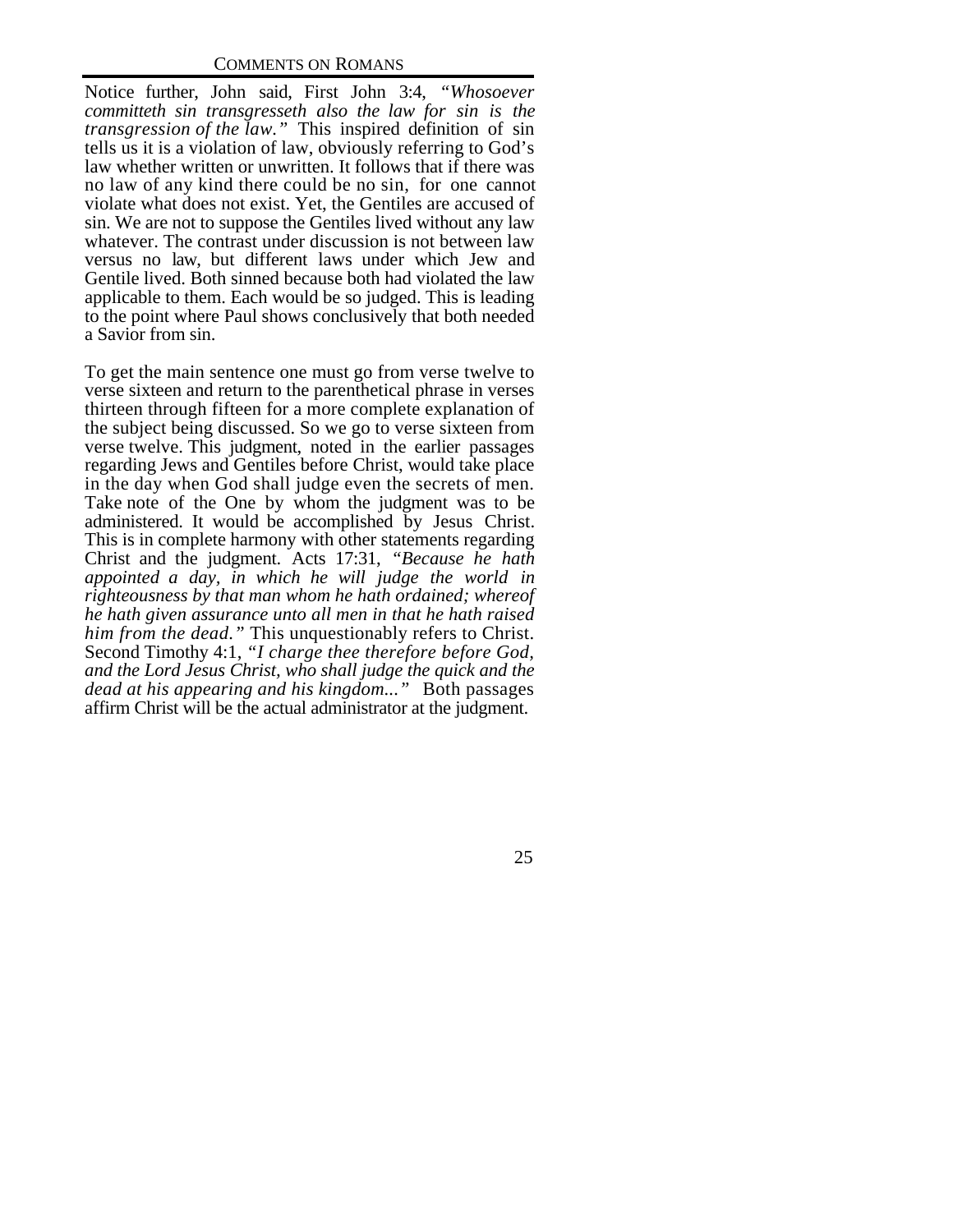We are not to understand that the gospel will be the standard of judgment for all men at the judgment day. This verse does not so teach, even though the gospel is the standard for all men since Pentecost. The phrase, *"according to my gospel,"* refers to the fact that the gospel teaches Christ will be the One through whom Deity judges. But it does not teach that the gospel of Christ is the measure for men who lived before the gospel.

Returning now to verses thirteen through fifteen, having shown the Jews and Gentiles to be judged by Christ according to the law under which they lived, whether written or unwritten, Paul dispelled any idea that mere possession of a law like the Jews had made a significant difference. This is not to say the Jewish law was not of great advantage, as noted later. It is to say that what counted with God was whether one obeyed the law under which he lived; whether they were doers or merely hearers. Note the statement from James 1:22, *"But be ye doers of the word, and not hearers only, deceiving your own selves."* This principle has been applicable in every age and in every system regardless of which law one considers. Obedience to the law of God has always been the determining factor in God's pleasure or displeasure with man. The doers are the ones who shall be justified.

When the Gentiles, without a written law, did *"by nature"* (according to the natural sense of propriety, according to the moral truth that had been given them, according to their repeated habit of conduct) what was found in the written law, they demonstrated there was a law which was in them. It also showed the law (the rule of right) for the Gentiles was not written like the law for the Jews, but was *"written"* in their hearts and consciences. Their own heart and conscience bore witness of right and wrong, accusing or excusing their behavior. The reason their heart and conscience could do this is because of training received according to the law revealed unto them.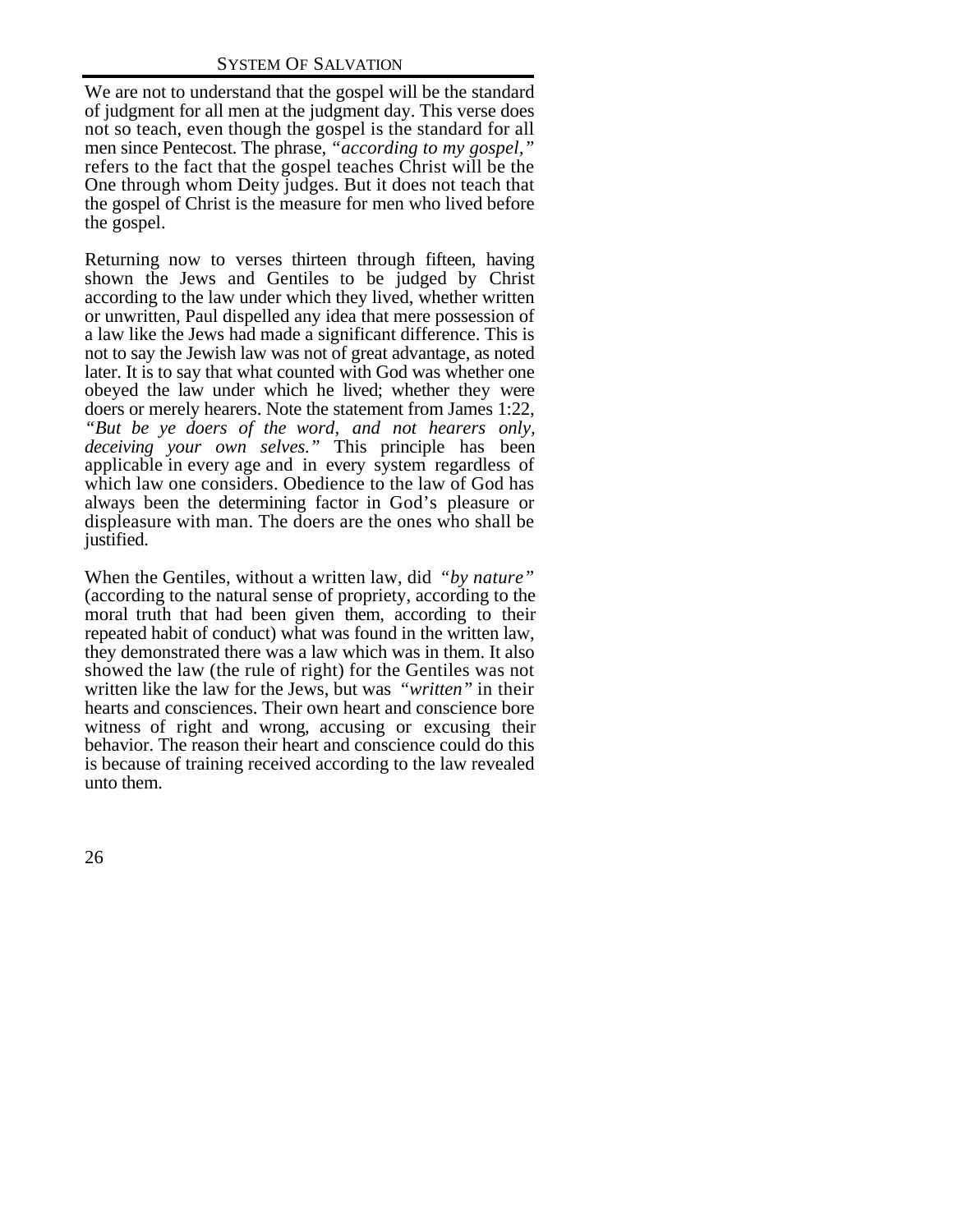The word *"mean"* (verse fifteen) refers to the standard by which they will be judged. The law written in their hearts is the law or standard by which they shall be judged.

We make a serious mistake if we conclude that the law by which the Gentiles lived before Christ shall be the standard simply because they themselves decided what was right and wrong. We must keep in mind Paul has already stated that God had showed them the truth (chapter one, verse nineteen). It was not a case of something being right or wrong simply because they had decided it was right or wrong. It was rather a case of something being right or wrong because God had showed it to them to be right or wrong. But inasmuch as the standard of right and wrong for the Gentile had not been committed to writing as with the Jews, the law was written in their hearts and that served as the *"mean"* for judgment.

Although we may agree that these words present some difficulty to fully comprehend and explain, some very obvious and unmistakable conclusions can and must be drawn:

1. All men have always lived subject to some law of God.

 2. All men have been guilty of violating the law under which they lived.

 3. All men shall be judged according to the law under which they lived.

 4. Some lived under a written law like the law of Moses for the Jews while others lived under an unwritten law but a law *" written"* in their hearts. Both laws had been given by the Lord.

 5. Whether one was a Jew or Gentile, all were accountable before God and shall be judged by the administrator of judgement, Jesus Christ, because the gospel says Christ shall be the judge.

 6. Even though Jews and Gentiles formerly lived under different laws, now all are subject to the gospel, God's power to save.

# **Verses 17-24**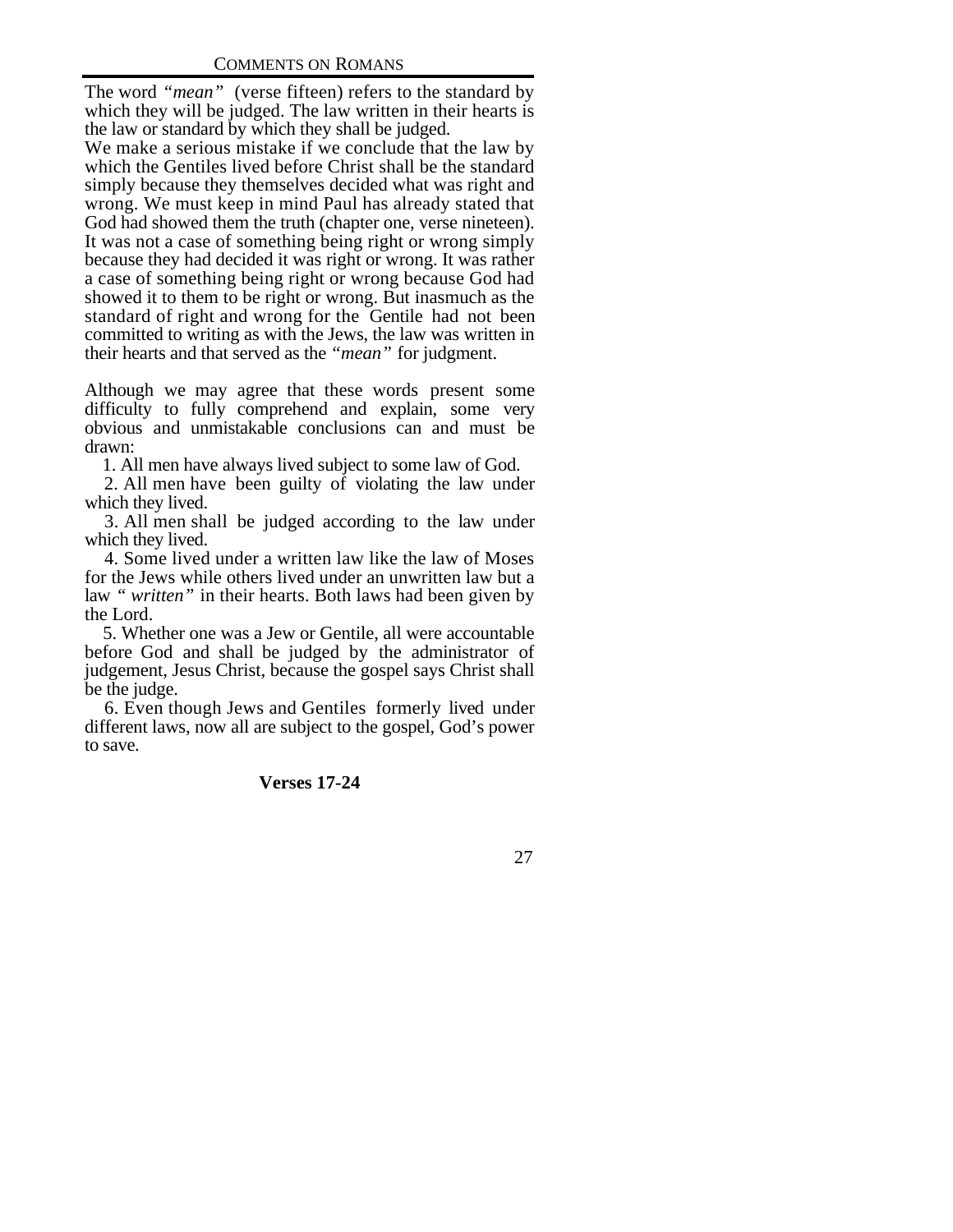17 Behold, thou art called a Jew, and restest in the law, and makest thy boast of God, 18 And knowest his will, and approvest the things that are more excellent, being instructed out of the law; 19 And art confident that thou thyself art a guide of the blind, a light of them which are in darkness, 20 An instructor of the foolish, a teacher of babes, which hast the form of knowledge and of the truth in the law. 21 Thou therefore which teachest another, teachest thou not thyself? thou that preachest a man should not steal, dost thou steal? 22 Thou that sayest a man should not commit adultery, dost thou commit adultery? thou that abhorrest idols, dost thou commit sacrilege? 23 Thou that makest thy boast of the law, through breaking the law dishonourest thou God? 24 For the name of God is blasphemed among the Gentiles through you, as it is written.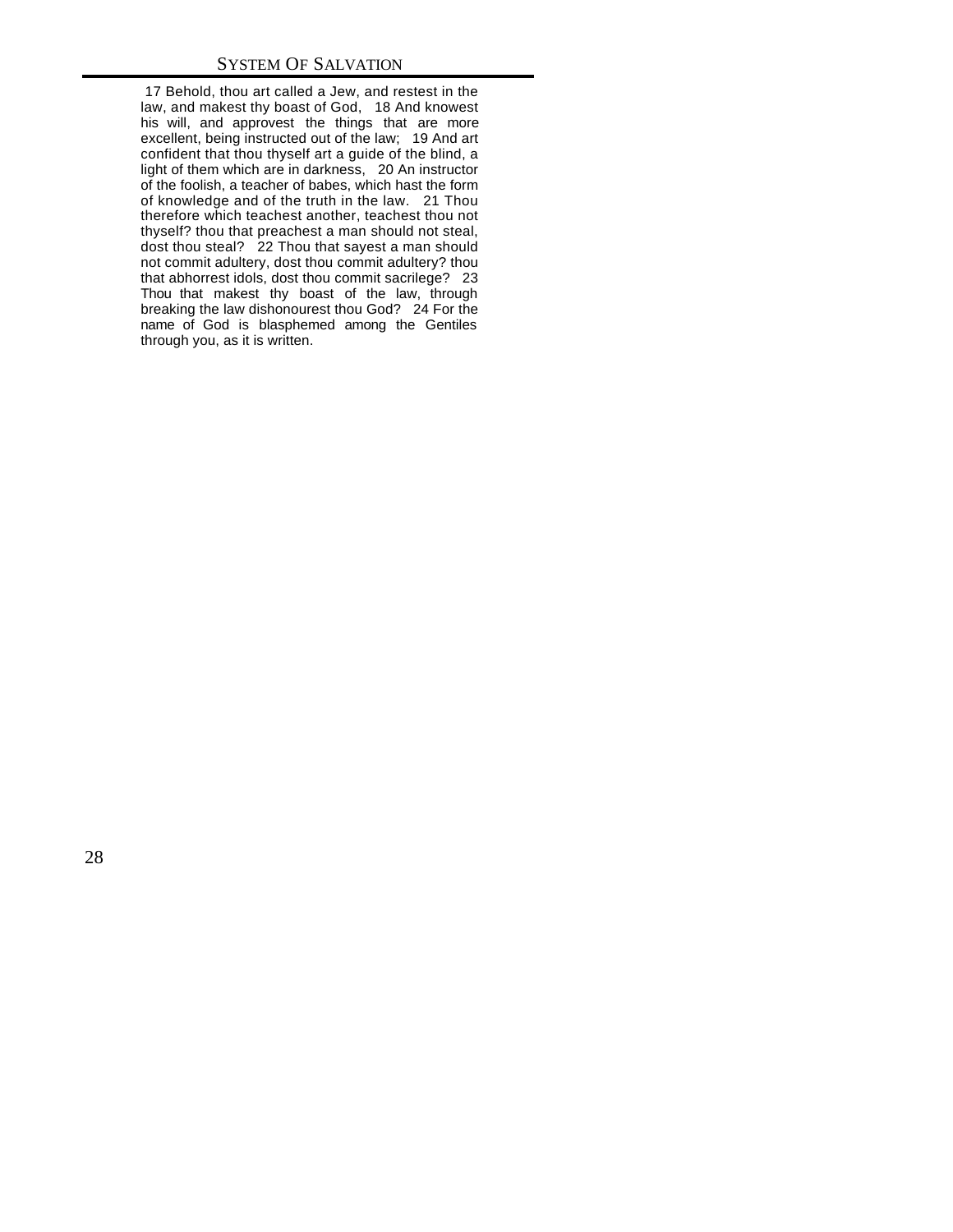It is clear that the preceding and following words are addressed to Jews, those who had been God's chosen people under the law given through Moses. It seems also clear that there was much pride on the part of the Jew because he was a Jew. He thought himself above and beyond others because he was a Jew with a written law from God. His ancestors had received promises from God. The Jew trusted in the law. Note the phrase *"resteth in the law,"* meaning he leaned on it simply because Jews had received it. He was boastful of his physical ancestry. He *"approvest,"* meaning he had tested the things of the law, and there was no doubt but the things of the written law excelled in many ways the things of the unwritten law and it was considered far better. All of these things caused the Jew to be confident even to the point of sinful pride. He looked on himself as one capable of guiding others. He was the one who ought to have the say-so in matters religious rather than a lowly Gentile who could not even produce a written law nor had lived very closely to the one *"written"* on their hearts. Whereas others were *"foolish"* in the sense of being untaught and uninformed, he, a Jew, could instruct them. He was the teacher and had the image of knowledge and truth. In all this, he was, in his own mind, far superior to the Gentile who had been so scathingly rebuked in the first chapter because of their transgressions. Considering the historical facts, one might say the Jew may well have been able to guide others and be their teacher if they had not been so filled with pride and actually misunderstood the nature of his being "special" with God.

But Paul turns the spotlight of investigation upon the Jew who considered himself so superior. The questions asked were obviously designed to show the inconsistency and inadequacy of such a person as the Jew for he taught one thing but practiced another.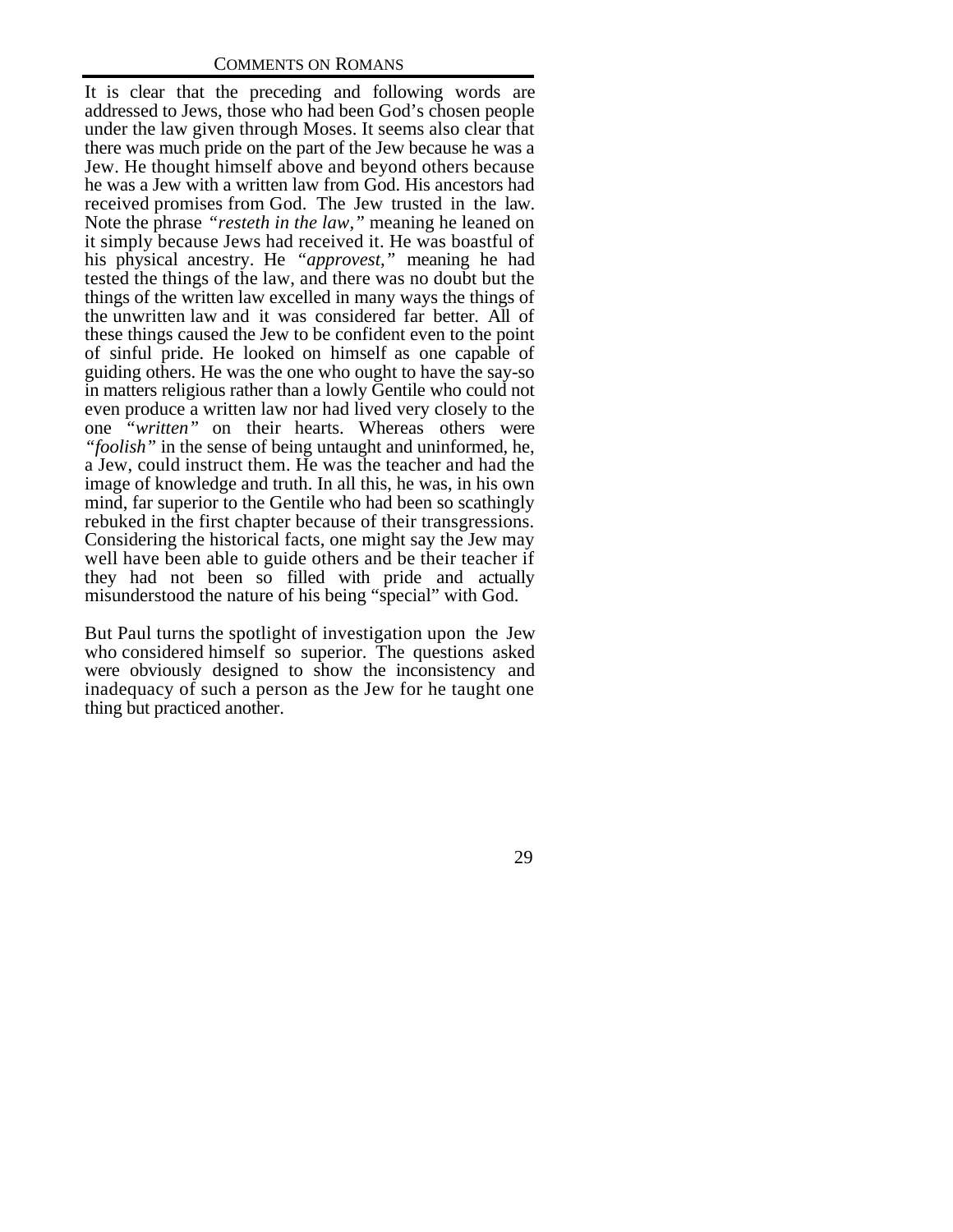Take note that the Jewish teaching was not condemned, but was correct. It is true one should not steal, commit adultery or be guilty of idolatry. The law was something for which the Jew could be grateful and proud. But to teach these things correctly then turn right around and commit the very things condemned was to produce blasphemy against God. Such is always the result of this kind of overt hypocrisy. Many times the behavior of the Israelite people had caused the name of God to be reproached among the Gentiles (Isaiah 52:5; Second Samuel 12:14; and other passages).

It is no less true under the gospel system of Christ. When Christians do that which is inconsistent with the doctrine of Christ it produces in the mind of the non-Christian a blasphemous attitude toward God (Titus 2:5).

In spite of having the law and a special relationship with God, the Jews stood in condemnation just like the Gentiles and in need of a Savior as much as the Gentiles. They stood condemned for their sins just like the Gentiles stood condemned for the sins they had committed. In a way, because the Jews had enjoyed a closer fellowship with God, their sins were a more serious breach by virtue of the influence they would have as God's people. Whereas the Gentiles had rejected God and the moral truth God had given them, and had turned to idols and the worst forms of degenerate human conduct, the Jews had claimed to have God but often did just as bad and brought reproach on the name of the Lord they claimed to serve.

# **Verses 25-29**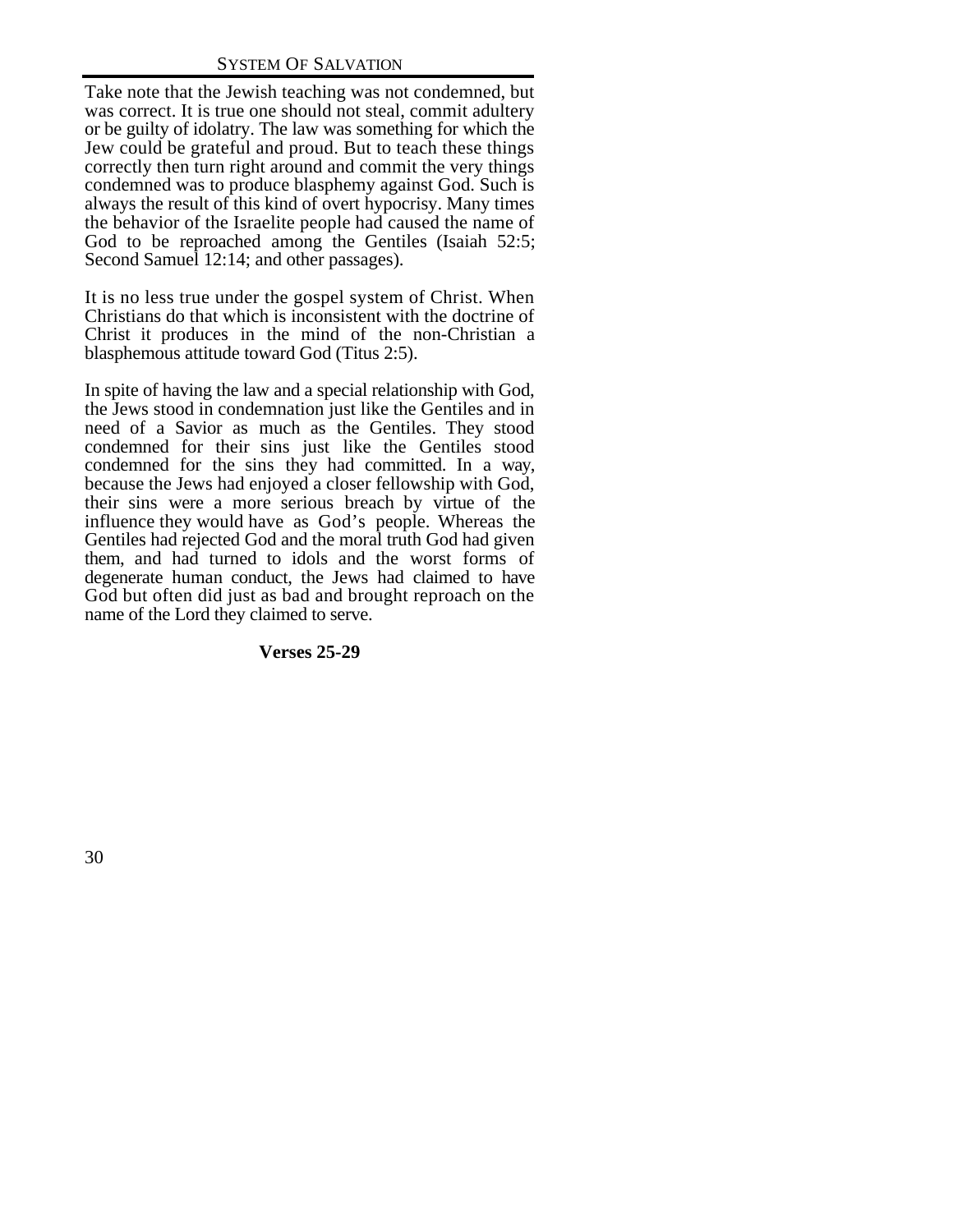25 For circumcision verily profiteth, if thou keep the law: but if thou be a breaker of the law, thy circumcision is made uncircumcision. 26 Therefore if the uncircumcision keep the righteousness of the law, shall not his uncircumcision be counted for circumcision? 27 And shall not uncircumcision which is by nature, if it fulfil the law, judge thee, who by the letter and circumcision dost transgress the law? 28 For he is not a Jew, which is one outwardly; neither is that circumcision, which is outward in the flesh: 29 But he is a Jew, which is one inwardly; and circumcision is that of the heart, in the spirit, and not in the letter; whose praise is not of men, but of God.

Paul continues to show how both Jew and Gentile need a Savior and how the special privilege the Jews formerly had enjoyed really meant nothing anymore as far as being acceptable to God. It never had meant as much as the Jews had attributed to it. In this series of verses (twenty-six through twenty-seven) the terms *"circumcision"* and *"uncircumcision"* have reference to Jews and Gentiles. In verses twenty-eight and twenty-nine they refer to a relationship, or lack of one, with God.

Being a Jew was of profit if the Jew kept the law under which he lived. If he was a Jew and violated that law, the mere fact he was a Jew and had the law would not be sufficient to set aside his sins. He had just as soon not been a Jew if he was going to live like a sinful Gentile. On the other hand, if a Gentile kept the law under which he lived, he was just as well off before God as was a Jew. It was, after all, not the normal thing for the Gentile to be circumcised. But even though he was not circumcised (a sign of the relationship between God and the Jews), but kept the law to which he was amenable, he stood in a position to judge and condemn the Jew rather than the Jew being in a position to judge and condemn the Gentile. (Of course, now that the gospel has been revealed, living according to any previous system would be inadequate).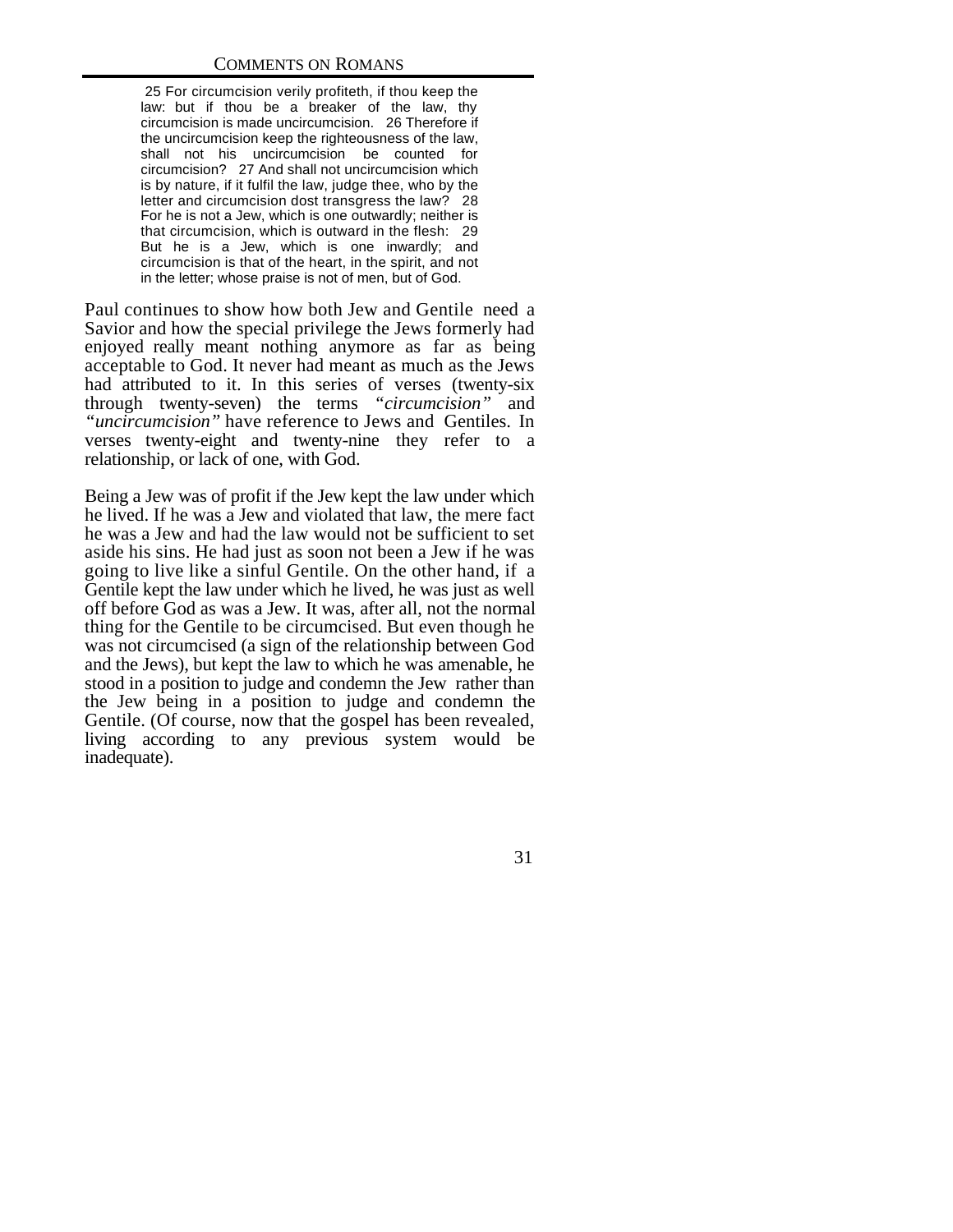In all this Paul is discussing the situation of the Jew and Gentile before the gospel had come. He has already asserted that the gospel is the way of salvation now, but before the gospel the Jew and Gentile served under different systems. It seems that the Gentiles had been given a way to walk that would have pleased God, although what all that way may have included we are not informed. Occasional contacts of Gentiles had been made through the ages, however, such as when Jonah went to Nineveh. Probably they lived under the Patriarchal system that pre-dated the Mosaic law.

While noting how the Gentiles lived under a moral law, we are not to suppose that Paul is teaching that one can be saved now by following moral truth alone. The Jews could not please God by merely following moral truth prior to the gospel because their law required additional things, such as sacrifices, feast observances, etc. Nor can men be pleasing to God today by merely being moral, as important as that is, because men are accountable before God today according to the gospel and the gospel includes more than morality. Paul is not showing that obedience to the law of moral truth was or is sufficient for those who were supposed to be obedient to a law that included more than moral truth. He was showing that the Gentiles lived under a law of moral truth. They would be judged according to the law under which they lived and if found obedient thereto they were in a relationship to God as acceptable as the Jew who had kept the law given to him. If there was more to the law under which Gentiles lived than morality, we are not informed and should not speculate regarding it. Therefore, the Jews really were not superior. They really did not have reason to boast over the Gentiles. They had misunderstood their "specialness."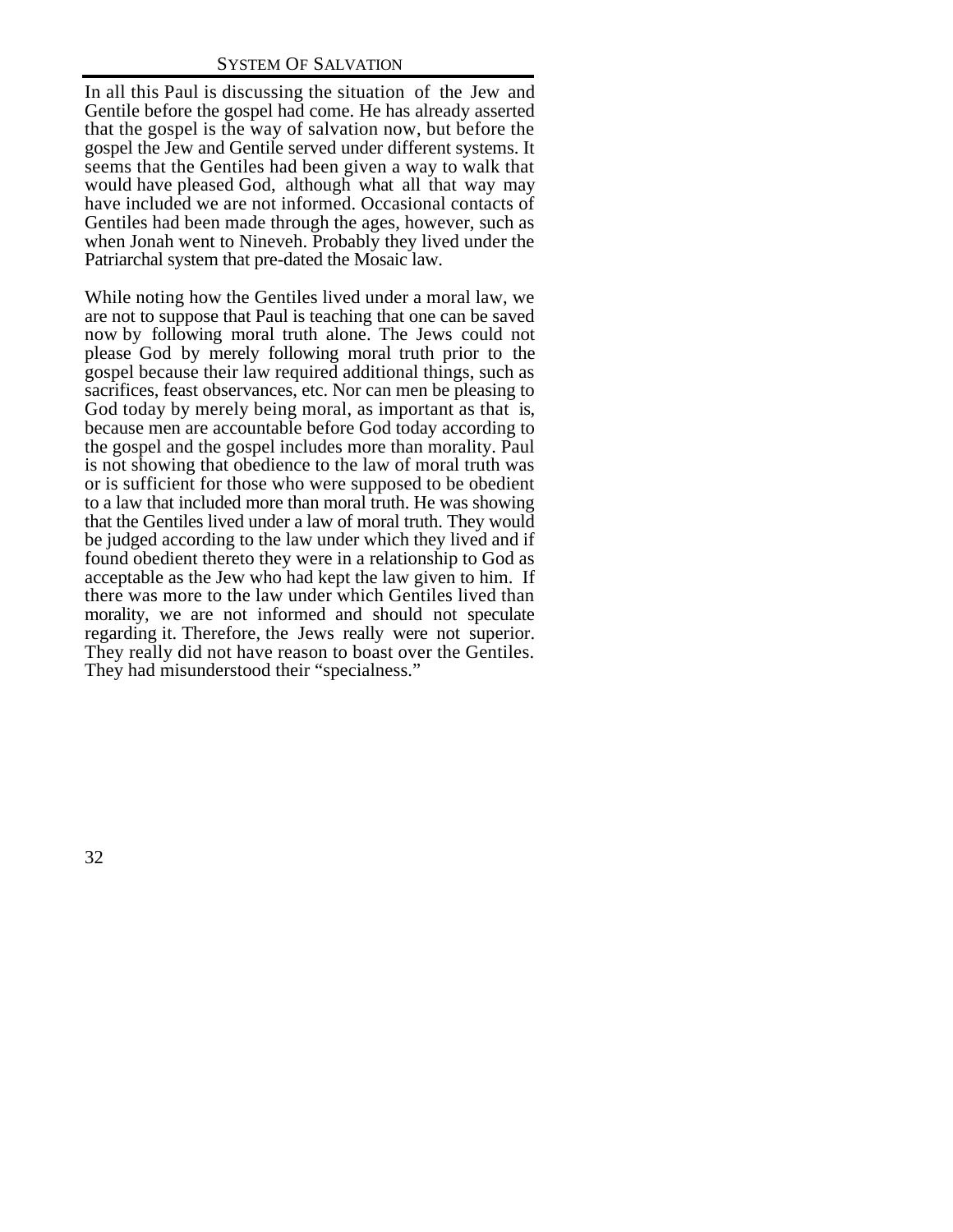This same point is stressed in the closing two verses. Here the term *"Jew"* does not refer to a nationality or being a descendant of Abraham, but one who is in the right relationship with God. Paul says in essence, "A person is not right with God merely because he has obeyed some outward form alone, like circumcision, *"the letter."* Physical circumcision was a sign denoting for the Jews their special calling, but that is not all that was necessary to be right with God then, and since that law of circumcision has nothing whatever to do with Christianity, it certainly is not what makes one right with God now (Galatians 5:5,6; 6:15). There must be the inward relationship with God, a "circumcision" of the heart and spirit.

The circumcision of the heart is further discussed in Colossians 2:11-14. It was a "cutting away" of sins that was accomplished by forgiveness of sins. This circumcision of the heart was *"without hands,"* which meant it was an *"operation of God."* By this operation sins were cut away, forgiven, put away. The heart was brought into covenant relationship with God. God performed this "circumcision" by the process of forgiveness when they had been buried in baptism. Baptism was not the "circumcision" but the "circumcision" was accomplished when baptism took place.

Take note that Paul is not saying that circumcision was unimportant for the Jew during the time when it was required of the Jew. When it was commanded of the Jew, if he ignored this act of obedience, he would not be pleasing to God. Paul is emphasizing that there was more to being right with God than simply being circumcised, even when circumcision was required. Circumcision was unimportant to the Gentile because the Gentile had never been commanded to be circumcised. To be sure, if a Gentile became a Jew religiously, a proselyte, he had to undergo circumcision according to the Jewish law. However, it was important for the Gentile to live according to the unwritten law of moral truth in the heart that God had required of him. If the heart of the Jew or the Gentile was truly given to God, whatever was required of him he would strive to do.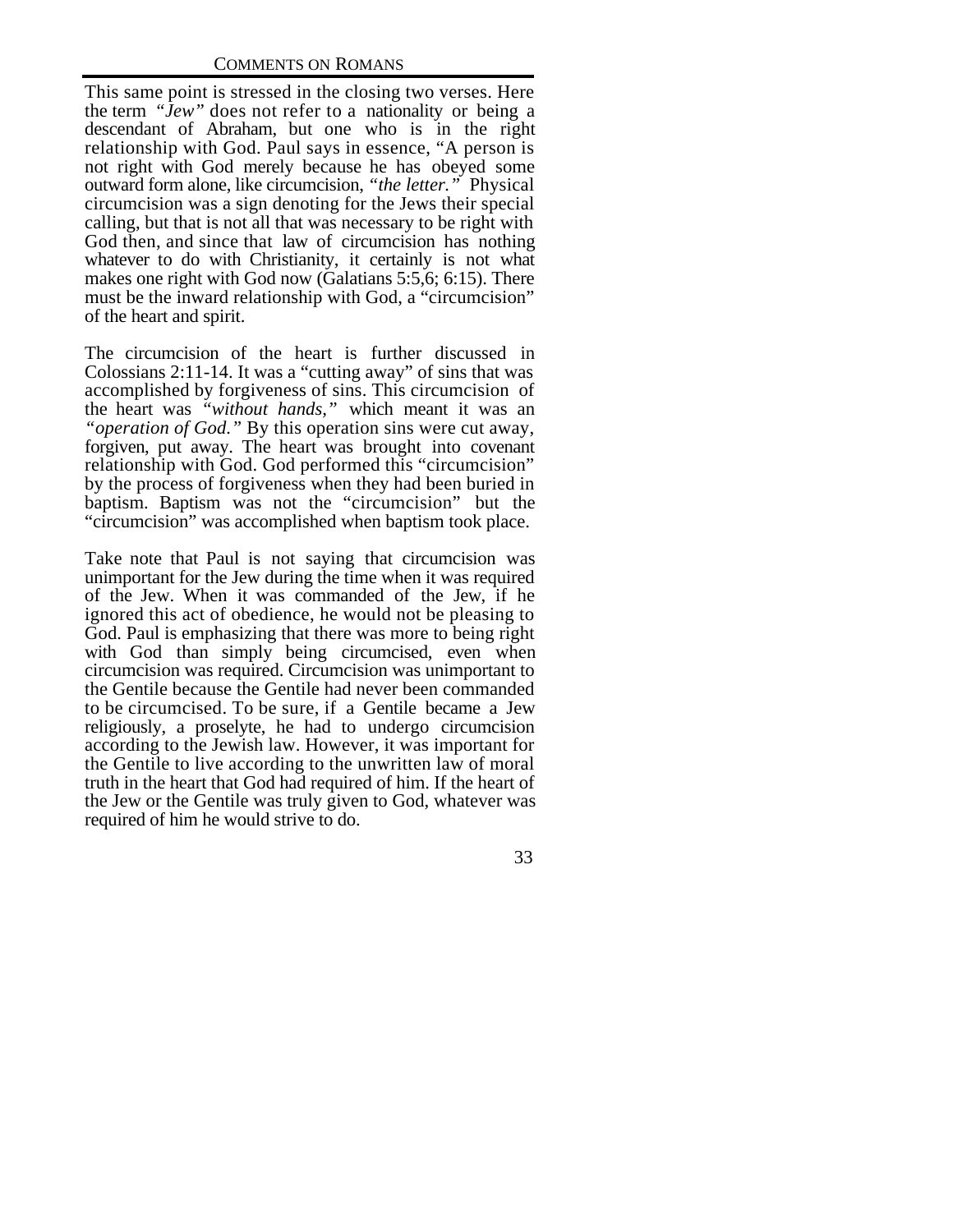This expressed the principle Paul established. Obedience to God is an inseparable matter with a converted heart. A converted heart is essential to the right relationship with God. In the case of the Jews or the Gentiles, whatever was expected of them, they were to do, even before the gospel age. When they obeyed, God was pleased as much with one as the other. When they disobeyed, God was displeased with one as much as the other. Where the giving of the law through Moses to the Jews seemed to place them as very special before God (they were special in the sense they were to serve, and that through them the promised Messiah would come to the benefit of all nations), there actually had existed all along the ages an equality of sorts with Jews and Gentiles in the mind of God. Both had to obey truth given them.

It seems that these first two chapters have produced a level of thinking regarding Jews and Gentiles that the Jews certainly needed to learn because they had misunderstood their special mission and relationship to God and had concluded they were superior. The Gentiles needed to learn this lesson also because they had not received a written law and might have considered themselves inferior. They needed to learn they had to obey whatever law they had, which neither had done historically. They both needed to learn that *"all have sinned"* and all needed salvation. The absence of superiority and inferiority becomes evident in the gospel plan of salvation for all men now. Whereas formerly the Jews and Gentiles had different systems and laws, everyone now is accountable to God through the same system, the gospel, God's power unto salvation.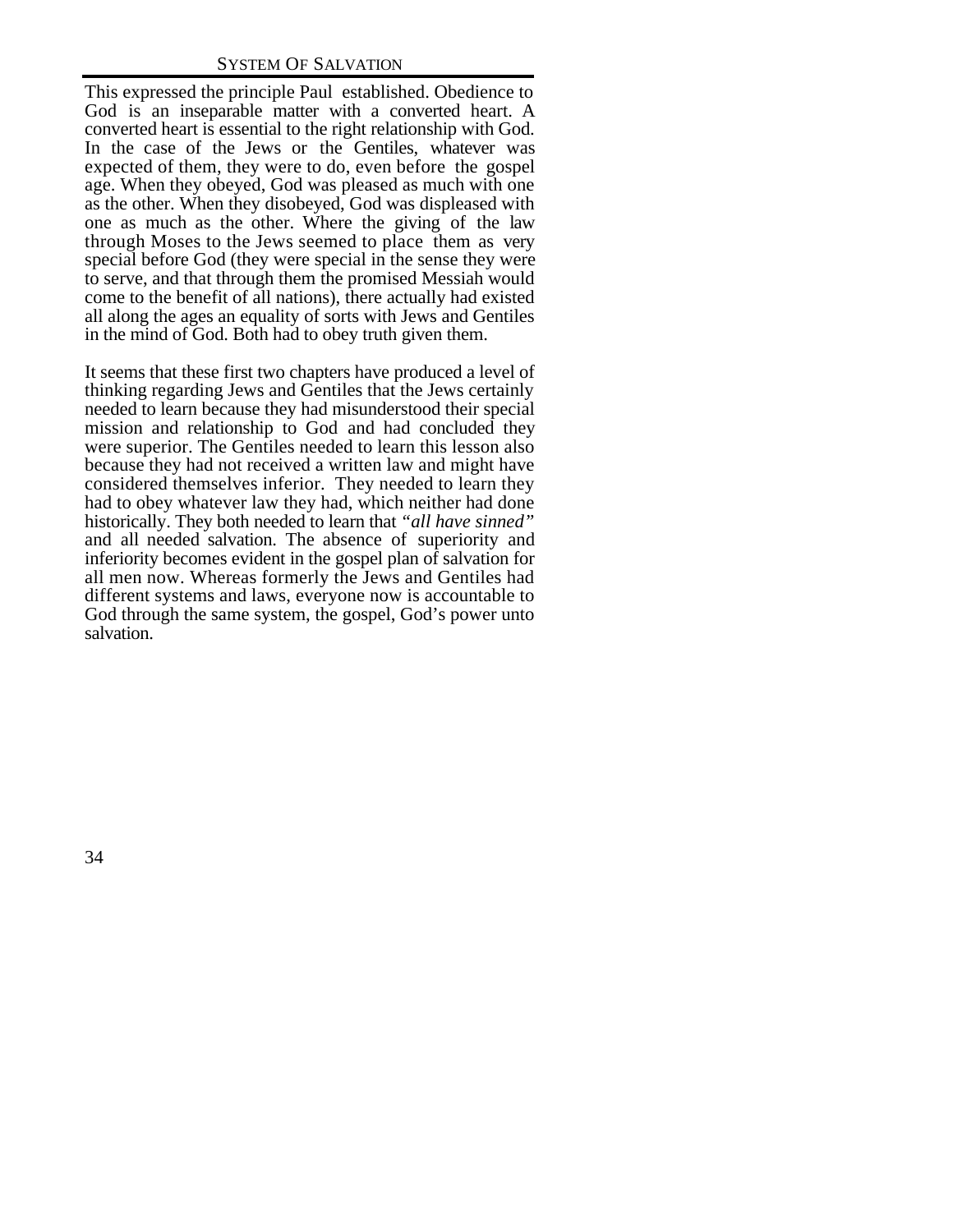# *Chapter Three*

## **Verses 1,2**

1 What advantage then hath the Jew? or what profit is there of circumcision? 2 Much every way: chiefly, because that unto them were committed the oracles of God.

The conclusions made necessary by the first two chapters would naturally draw the questions found in verse one. If obeying the law under which one lived was what really counted, what advantage did the Jew have? What profit was it to him to be a Jew? Paul seems to have taken away all advantage. But he says there is *"much in every way."* But it was not as much, and not the same, as the Jews had erroneously concluded.

The *"profit"* that Paul suggests is not the *"profit"* the Jews had figured. They concluded because they had the written law, and because of their special calling as descendants of Abraham, and a special and favored relationship with God, that such would cause God to simply overlook their sins and grant them indulgences. They considered this relationship was given to them because they were superior. In this they were mistaken. They did have a special relationship with God, but not for the reasons or purposes they thought.

Their *"profit"* was that they were able to make certain contributions to the good of every man. Their *"profit"* was a profit of serving, not one of superiority. They were a people that had the privilege of being used by God to accomplish something for the whole human family. They had looked upon their "specialness" to be for their own benefit alone.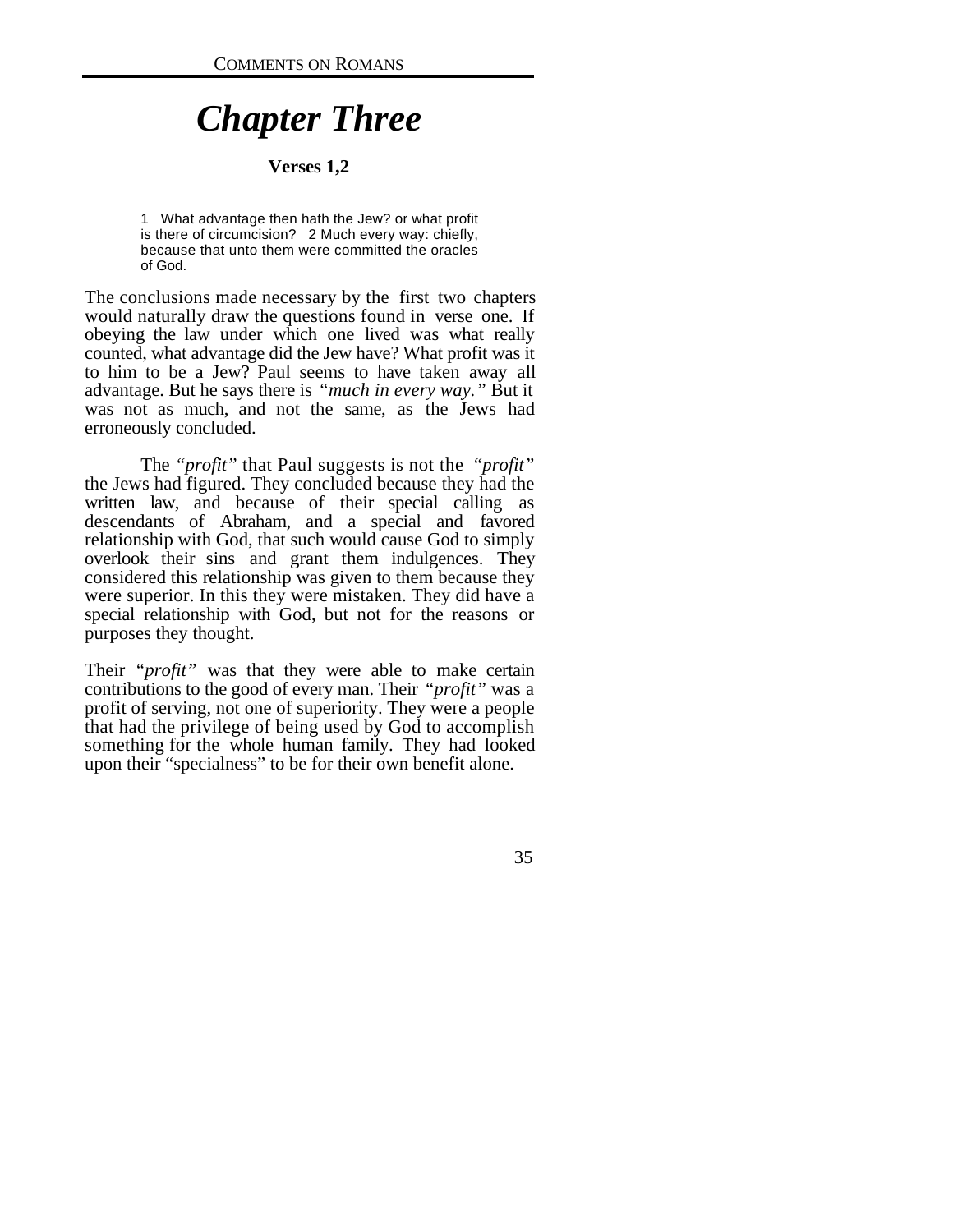The service rendered, as mentioned in verse two, is that God committed unto them His oracles, His Word, the promises and prophecies that are found in the inspired writings of the Old Testament. These writings served a unique purpose in God's plan for redeeming man. The Jews were a fortunate people because through them this plan was to be made known and brought to a reality. In Stephen's sermon (Acts 7:53) he mentioned how the Jews *"received the law by the disposition of angels."* The trouble with the Jews was, as Stephen continued, they *"have not kept it."* Nonetheless, God used the Jews to fulfill His intent to save mankind. In this is found their advantage and profit.

# **Verses 3,4**

 3 For what if some did not believe? shall their unbelief make the faith of God without effect? 4 God forbid: yea, let God be true, but every man a liar; as it is written, That thou mightest be justified in thy sayings, and mightest overcome when thou art judged.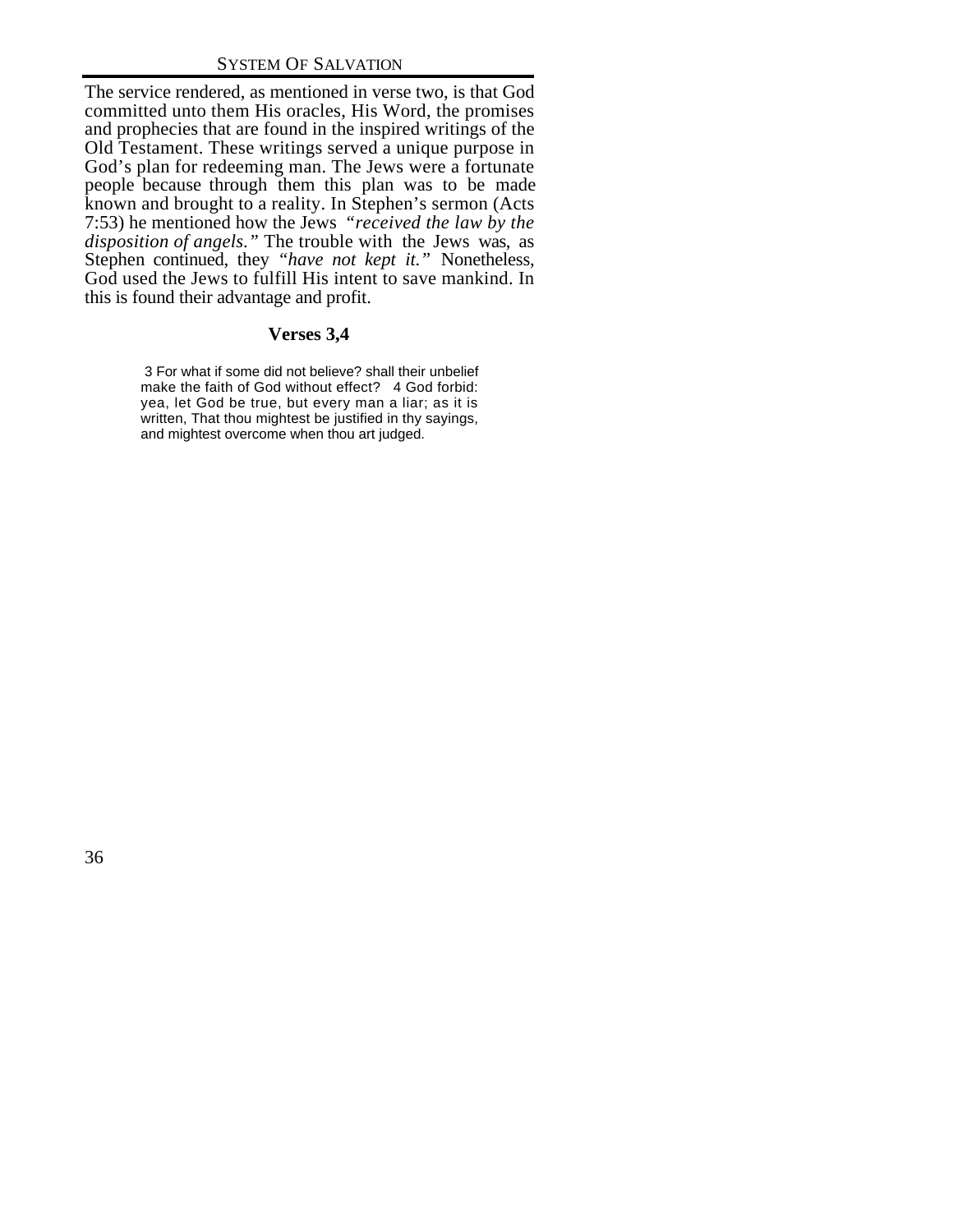At this point Paul takes note of the same thing Stephen recognized in the last part of Acts seven, verse fifty-three. The Jews had not kept the law nor did they accept the Christ that God sent. Instead of believing, they disbelieved. But are we to think because some Jews, even most Jews, rejected Christ that this rejection nullified God's intent and plan? Because some men that God desired to use for the profit of mankind turned against God and God's Son, does this place in question the fidelity of God to keep His Word? The answer to the question is forcefully given, *"God forbid!"* which means, "May it not be so!" It was unthinkable that God would fail because some men failed. In First Corinthians 13:10 we read the phrase, *"But God is faithful."* This means you can count on God to keep His Word. He is absolutely dependable. You might also study this similar thought in Second Peter 3:9 and Hebrews 11:11. God had promised the gospel (1:2), and He would not fail in what He had promised. Paul asserts that very point here. He goes on to emphasize the attitude man should have regarding the compared integrity of God and man. *"Let God be true, but every man a liar."* This is a strong point of emphasis that in spite of the Jewish rejection and disbelief, this did not alter nor declare of none effect what God had promised.

Those of the false doctrine of premillennial thought ought take note here. Those who say Christ came to establish His kingdom but because of Jewish rejection decided to postpone it, and establish the church as a temporary measure with the intent of establishing His kingdom the next time He came, ought to heed what Paul says. Man's rejection, and he specifies the Jewish rejection, did not change one thing God had intended to do and accomplish all along. This thought is another death-blow in a long series of death-blows to this speculative and false theory of premillennialism.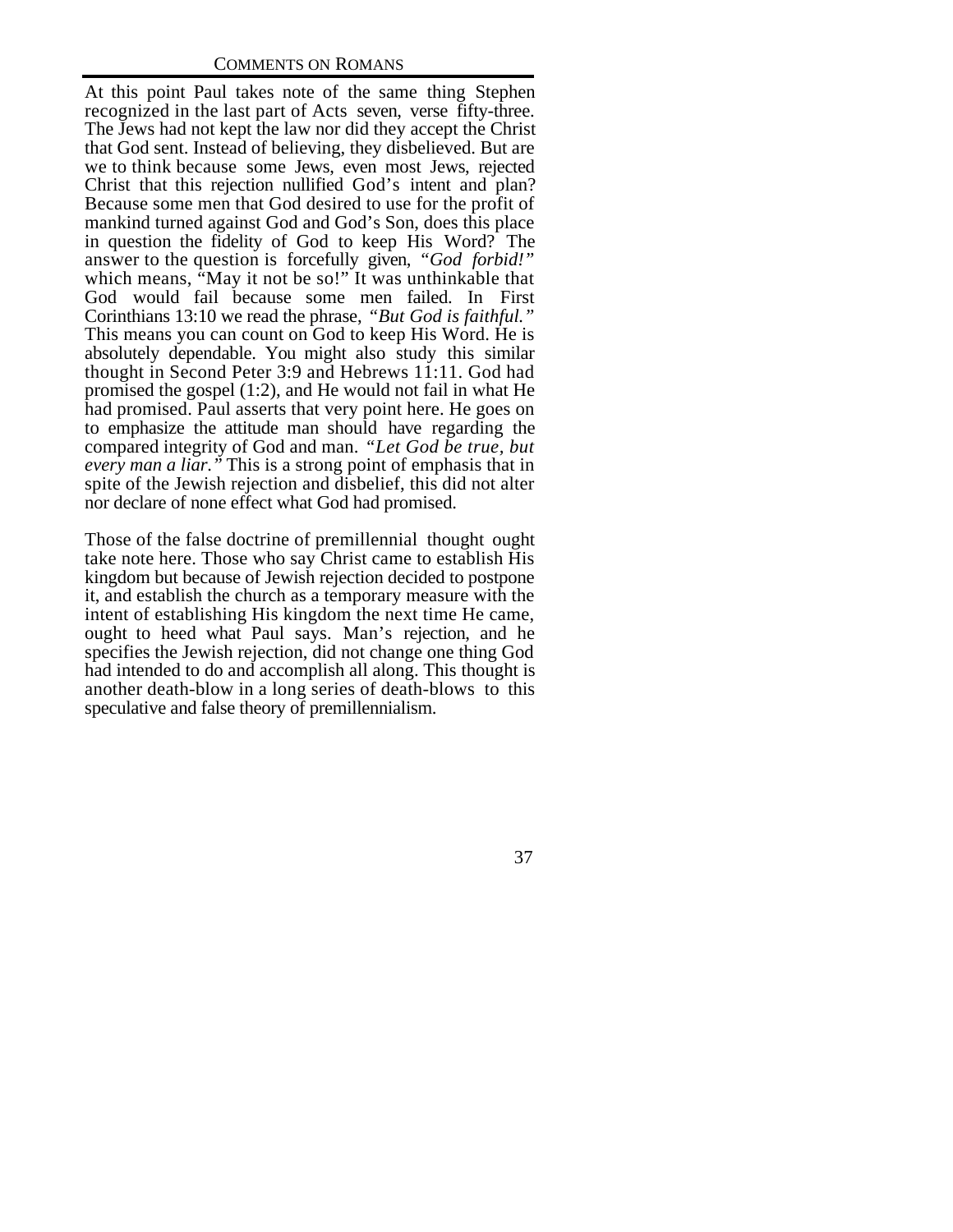## SYSTEM OF SALVATION

By the phrase *"Let God be true, but every man a liar,"* Paul contends for the authority of God rather than that of man. He is certainly not wishing for men to be liars. But man's attitude must be to accept what God says to be true. Anything contrary thereto is necessarily false. He cites Psalm 51:4 to emphasize this point, *"That thou mightest be justified in thy sayings, and mightest overcome when thou art judged."*

The *"thou"* of the passage refers to God, not man. If one will go back and read the fifty-first Psalm he will see that the *"thou"* refers to God there, so it must refer to God here in Romans when Paul quoted it. Just how are we to understand this reference?

When man disbelieves God, he is judging God. Man is in essence saying to God, "I cannot accept what you say. I challenge your correctness and authority. I challenge your word." While men may not think they are committing this serious kind of offense, when a man disbelieves what God has said this is precisely what he is doing. He is placing himself as a judge of God by trying to determine the right or wrong of something God has said. Man has to determine what God says is right, but he must always accept the fact that whatever God says is right. Man could never be more out-of-place than to challenge God's Word. Yet, disbelief is a challenge and judgment of the veracity of God. The statement of Paul that a man should bow before God's authority rather than his own demonstrates the correctness and integrity of God's Word and man must submit. That God has done what He said He would do in the oracles committed to the Jews means that God has overcome those who would dare stand in judgment of Him by disbelieving His Word.

Thus far in this chapter we see Paul proclaiming the way God proposed to use the Jews. We also see Paul's assertion of God's authority above any and all, especially above those who choose to disbelieve.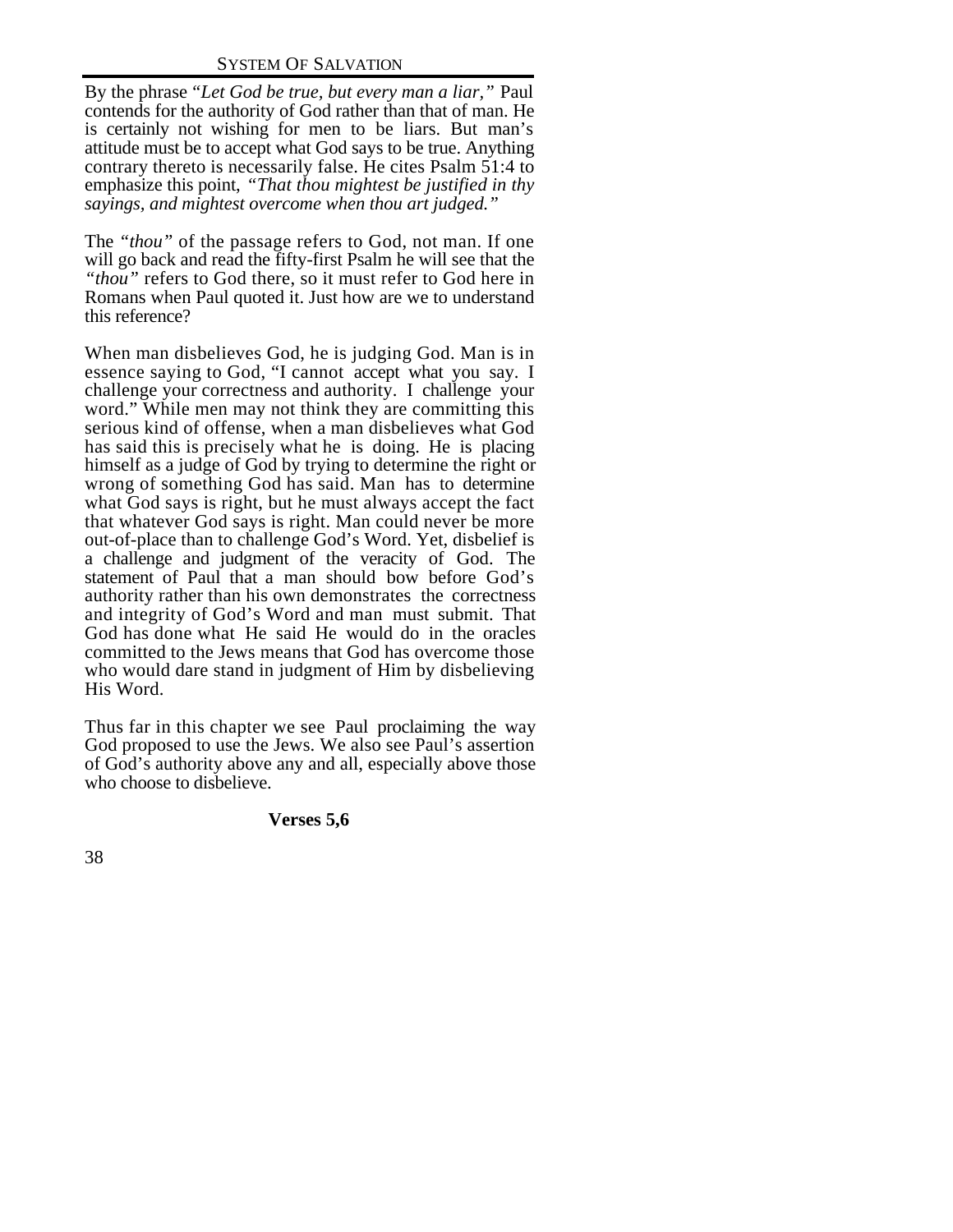5 But if our unrighteousness commend the righteousness of God, what shall we say? Is God unrighteous who taketh vengeance? (I speak as a man) 6 God forbid: for then how shall God judge the world?

By asking the question in verse five that he did, Paul made a point not stressed as forcefully heretofore; namely, the unrighteousness of the Jew "commend(s)" the unrighteousness of the Jew *"commend*(s)*"* the righteousness of God. The *"our"* refers to the Jews. The word *"commend"* means to establish or prove by comparing. The *"righteousness of God"* again refers to the plan of God to make man righteous. The thrust of the question in statement form is, "The sins of the Jews have proven the need for the plan God devised to save man. When one compares God's plan with the sins of the Jews he sees the plan is well established."

We know, and do not deny, that the Bible teaches God punishes the sinful. But Paul asks, "If by their sins the Jews have shown and proven the value and necessity and worthiness of God's plan to save, why does God punish them?" At first glance it may seem that God ought reward them because their behavior has assisted in establishing the validity of His plan. Paul, even though he has asked the question, makes it plain that is not the kind of question to ask nor is it appropriate of anyone to ask it. He says this kind of reasoning is the kind some men might do and speak. He noted, *"I speak as a man."*

But the answer again comes with emphasis, *"God forbid,"* that such a thing be seriously considered at all. The very idea that God is unrighteous is ridiculous on the very surface. Sin does deserve punishment. Sin is never for good but for evil. Sin made God's plan of salvation necessary. Rather than being relieved of punishment due to sin man ought be thankful there is a plan of salvation at all. His sin has made the point that such a plan is essential.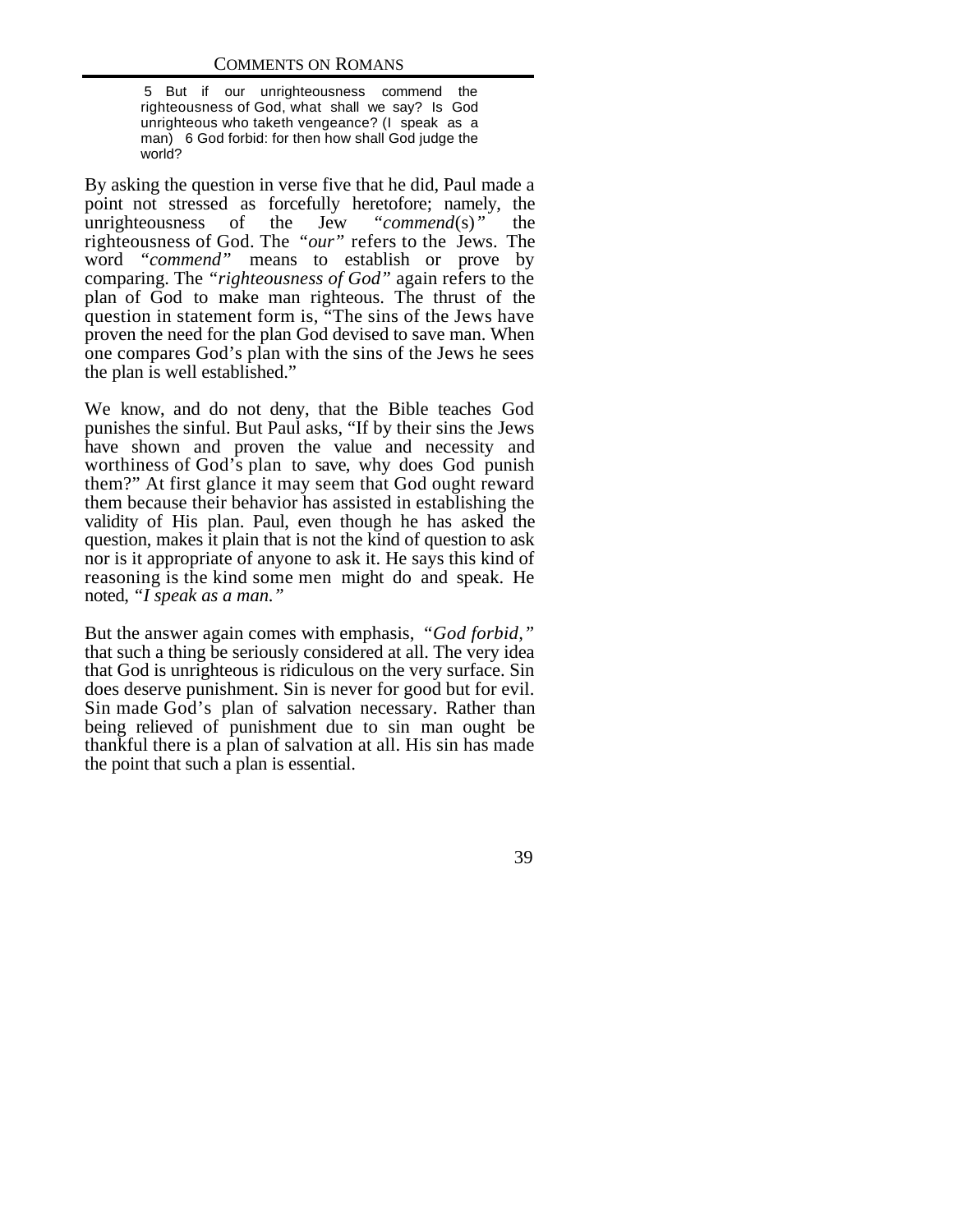Paul responds with another unanswerable point. If God could not condemn sin, how could He judge the world? How could God be God if He could not condemn evil? How could God do what God must do? God is not unrighteous for punishing sinners even though their sins *"commend"* His plan. The Jews commended it only in the sense of showing it was vital and necessary.

#### **Verse 7**

 7 For if the truth of God hath more abounded through my lie unto his glory; why yet am I also judged as a sinner?

In verse seven the same question of verse five is raised another way. To be sure the truth of God abounded and it had to abound because of the lie of man. However, sin does not show honor to God's plan. Sin makes God's plan necessary. Of course, the plan brings glory to God. But simply because sin has made the plan necessary and the plan brings glory to God, it does not follow that sin brings glory to God. God is glorified, not because of sin, but in spite of it.

#### **Verse 8**

 8 And not rather, (as we be slanderously reported, and as some affirm that we say,) Let us do evil, that good may come? whose damnation is just.

In verse eight Paul teaches a principle that doing evil does not ever find justification even if ultimately, somewhere along the line, some good results. Good things may at times result from evil, but not because of evil but in spite of evil. Good has to be placed in conflict and contrast with evil. The idea of doing evil that good may come is once and for all repudiated by inspiration. Some, it seems, had slanderously reported and affirmed that Paul had preached such a false idea. Those *"whose damnation is just"* may well refer to one or both of two groups: (1) those who had made a slanderous report against Paul; (2) or those who really believed one is permitted to do evil that good may come.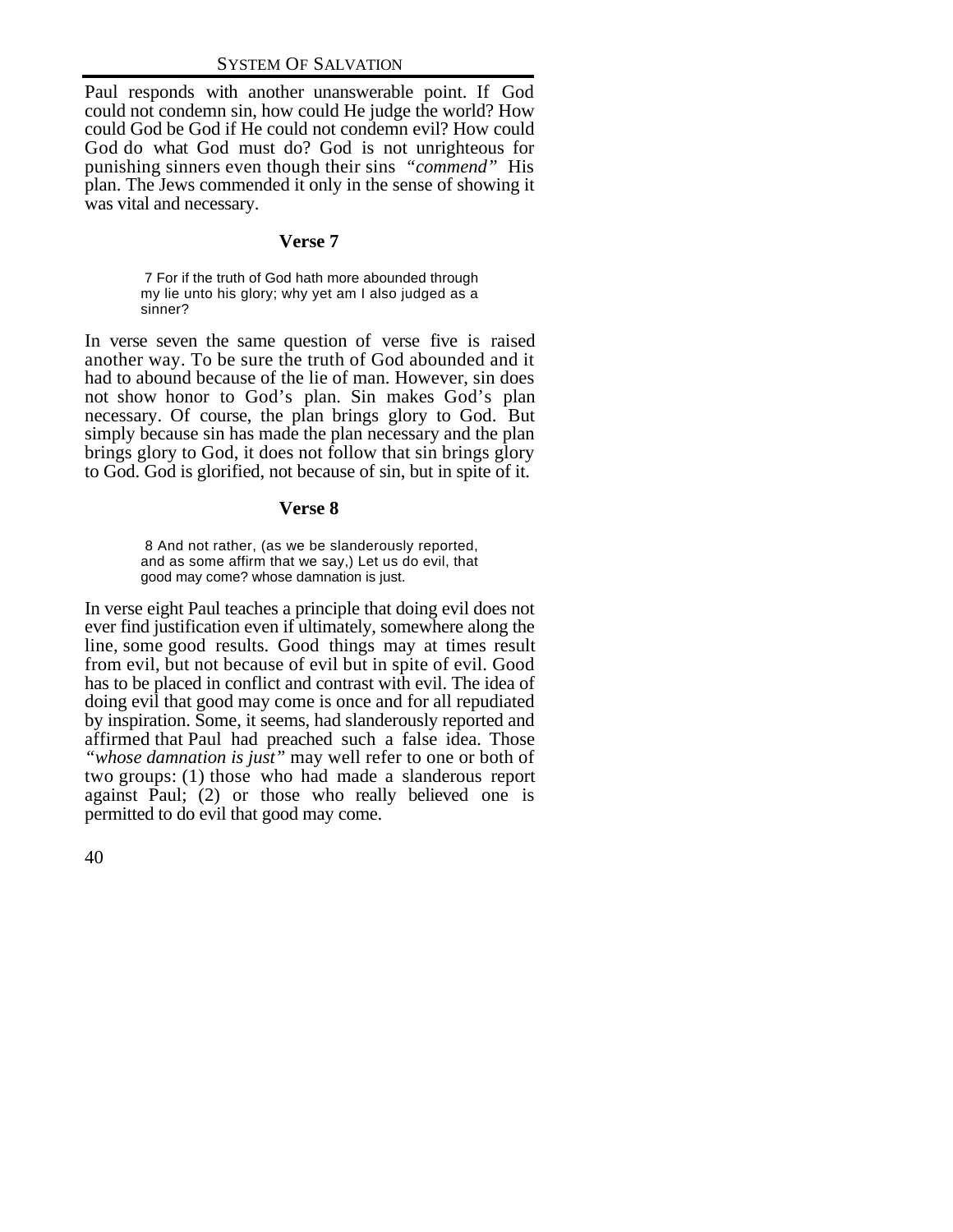## **Verses 9-18**

 9 What then? are we better than they? No, in no wise: for we have before proved both Jews and Gentiles, that they are all under sin; 10 As it is written, There is none righteous, no, not one: 11 There is none that understandeth, there is none that seeketh after God. 12 They are all gone out of the way, they are together become unprofitable; there is none that doeth good, no, not one. 13 Their throat is an open sepulchre; with their tongues they have used deceit; the poison of asps is under their lips: 14 Whose mouth is full of cursing and bitterness: 15 Their feet are swift to shed blood: 16 Destruction and misery are in their ways: 17 And the way of peace have they not known: 18 There is no fear of God before their eyes.

One could just as well have said that the Gentiles ought to be honored because of their sins as well as the Jews to be honored by their sins. The sins of each people made the plan of God, by contrast, a thing of glory. But God was not unjust to condemn either the Jews or the Gentiles because of their sins. Any kind of conclusion of facts and situations that would for a moment indicate any unrighteousness of God to punish sinners immediately is to be dispelled as the worst sort of error.

Paul draws some conclusion by introducing the question, *"What then?"* In view of all that had been said, what do we now know? We know the Jew is no better than the Gentile, and the Gentile is no worse than the Jew. Paul has already proven, and the Gentiles and Jews themselves have already demonstrated, that they are all under sin. This was prophesied and fits exactly into the several Old Testament references to which Paul now refers. One may wish to look up the following references and there he will find almost exactly what Paul quotes here to the Romans. The references are not found at one place, but, as is often done in preaching or in writing even today, several passages are called upon to substantiate what has been declared. Consider: Psalm 5:9; 10:7; 14:1-3; 36:1; 53:1; 140:3; Proverbs 1:16 and Isaiah 59:7,8; possibly others.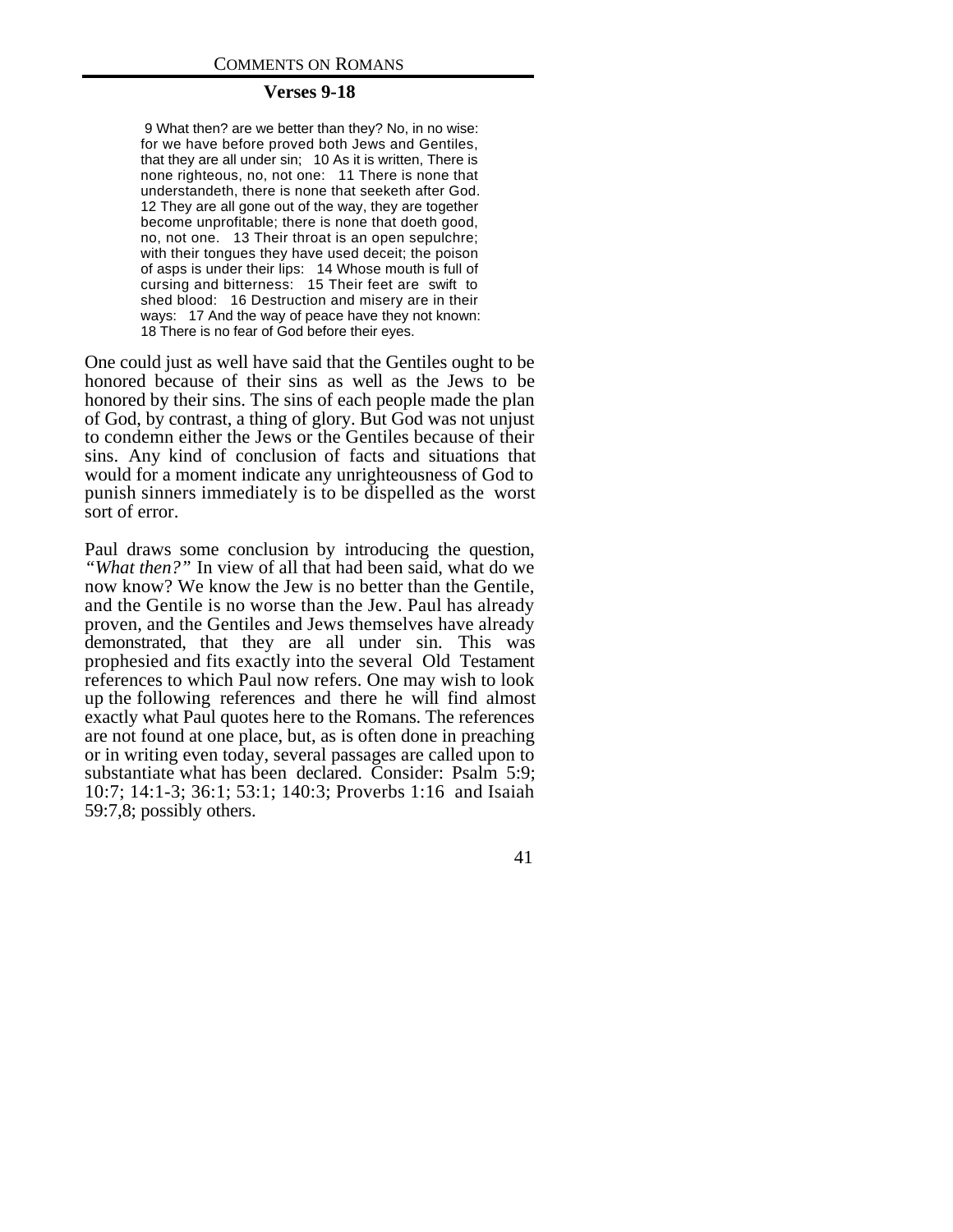The thrust of the words quoted from the Old Testament is simply that sin is a condition of all, Jew and Gentile, every man, everywhere. The characteristics of a sinful people are found among them all. They do not righteously; they lack understanding; they have left the way they ought to go; they are unprofitable; they do not do good; they are full of decay as a tomb and of poison as a deadly serpent. They are quick to do wrong, even shed blood. They destroy, cause misery, know not peace either with God or their fellowman and have no respect or fear of God. Such is the picture Paul paints that is applicable to both Jew and Gentile. This condition emphasizes the need of a way of salvation that would provide for all sinners.

## **Verses 19-20**

 19 Now we know that what things soever the law saith, it saith to them who are under the law: that every mouth may be stopped, and all the world may become guilty before God. 20 Therefore by the deeds of the law there shall no flesh be justified in his sight: for by the law is the knowledge of sin.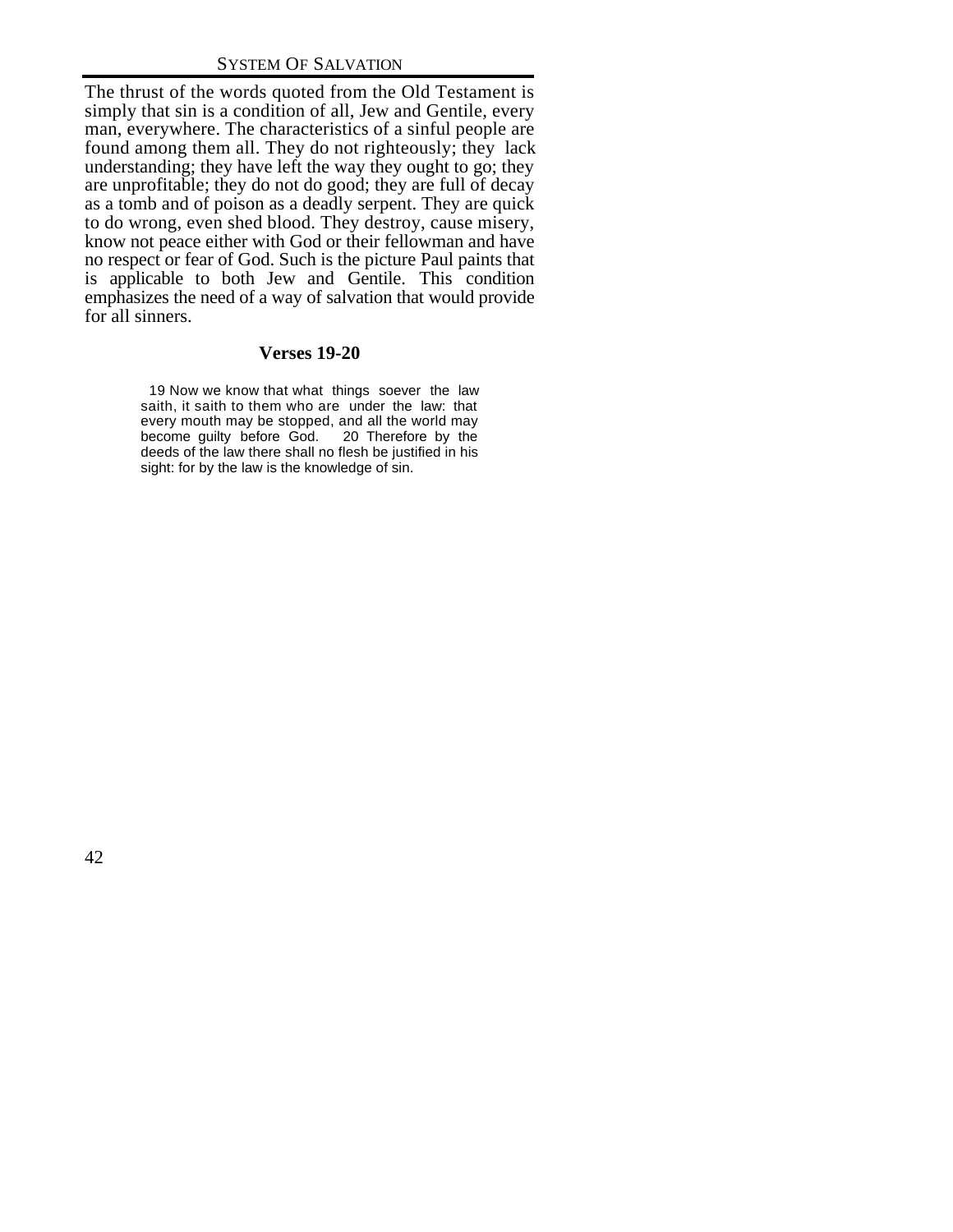Paul begins these two verses again making the point he made several times in chapter two that what the law says it says to those who are subject and amenable to it. No law is applicable except to those to whom it applies. But when the law says something, then that is the end of the matter and anything contrary to it is wrong. *"Every mouth may be stopped*" is the expression used to convey the idea that there is no use arguing against what the law says because the law is the law and that is that. It really does not matter what law is under consideration here because when that law speaks to those who are accountable under it, that is the end of it. When one becomes guilty of violating the law to which he is responsible he becomes guilty of sin before God. That is outside the realm of being questioned. There is some question whether Paul has reference specifically to the law of Moses (as most commentaries suggest) or to law generally, the principle of the rule and authority of law. While inclined to agree that the specific law of Moses is under consideration, most certainly the principle applies regarding any divinely given law. The law of Moses seems to be in mind due to the fact that Paul has just quoted several passages from the Old Testament. Also, at this point his words are being addressed primarily to Jews.

However, one good reason for thinking Paul may be considering more than just the law of Moses is because he mentions *"all the world"* and *"no flesh,"* a rather allinclusive term that would seem to embrace both Jew and Gentile. In addition to that, one cannot omit the consideration that the word *"the"* before the word *"law"* which appears in the English translation does not appear in the Greek text in verse twenty. The word *"the"* is the specific and definite article, but without it the meaning becomes rather general. So there is some justification for believing that Paul is not confining his words to merely the law of Moses. But the principle would be true even if Paul was including all law or just some specific law.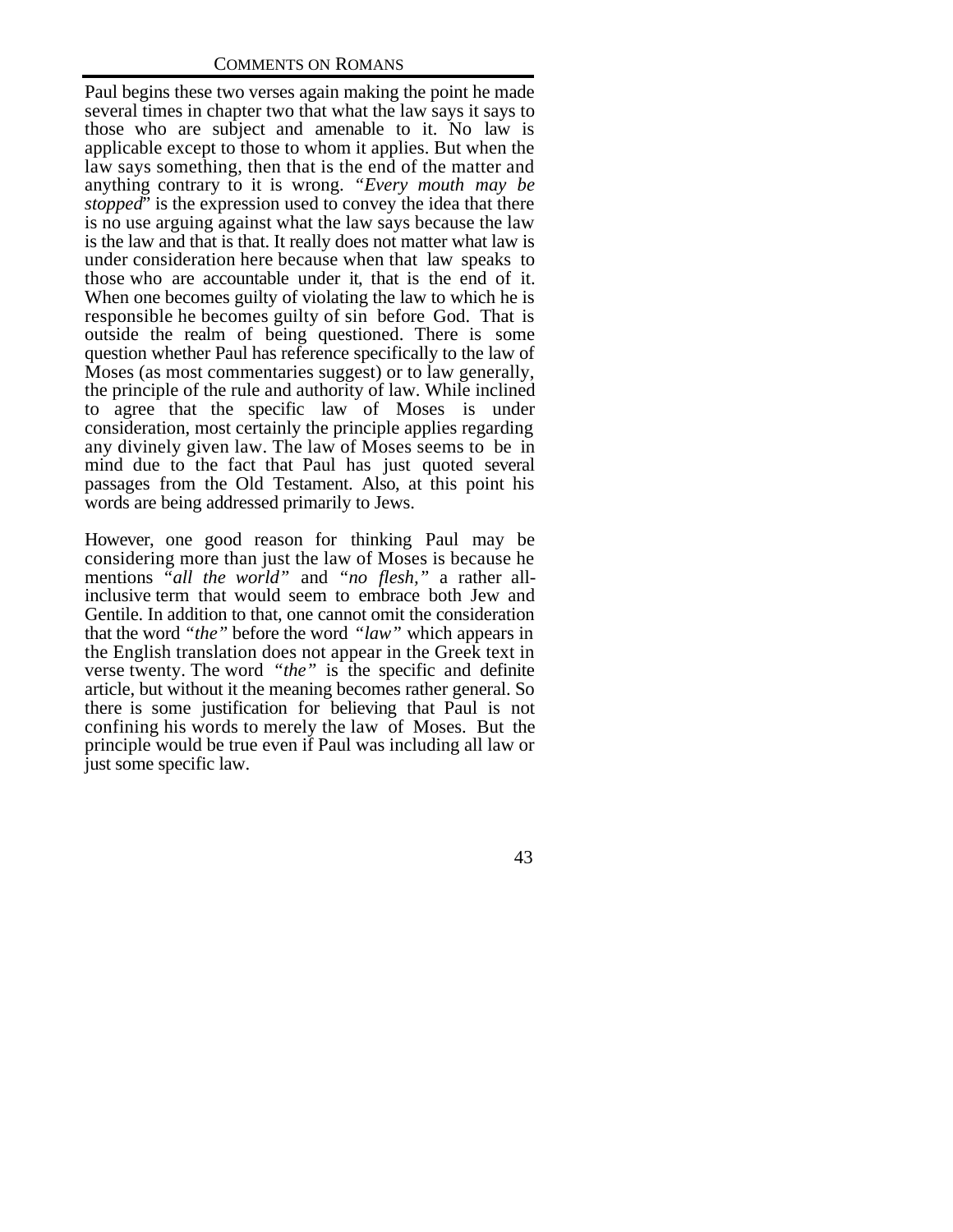In verse twenty, although he possibly is speaking specifically of the law of Moses, again the point would be true even if he was not limiting it to the law of Moses but also including the laws of nature, the law in the conscience *"written"* on the hearts of the Gentiles, the law of moral truth under which Gentiles lived. In no case could law, by itself justify if the law only specified right from wrong. The law defined sin and made sin known. The law, when violated, made one guilty. The law did not provide for justification and forgiveness. This is true not only of the law of Moses but also the moral law of the Gentiles. The major thrust of the passage may well be to show that a law that only condemns is a law that cannot save. One must look elsewhere for salvation rather than to either of the two laws that have been considered thus far, one for Jews and one for Gentiles. We must remember that Romans, and other New Testament books, speaks of the law of Christ, and this law is a part of God's system of salvation.

#### **Verses 21,22**

 21 But now the righteousness of God without the law is manifested, being witnessed by the law and the prophets; 22 Even the righteousness of God which is by faith of Jesus Christ unto all and upon all them that believe: for there is no difference: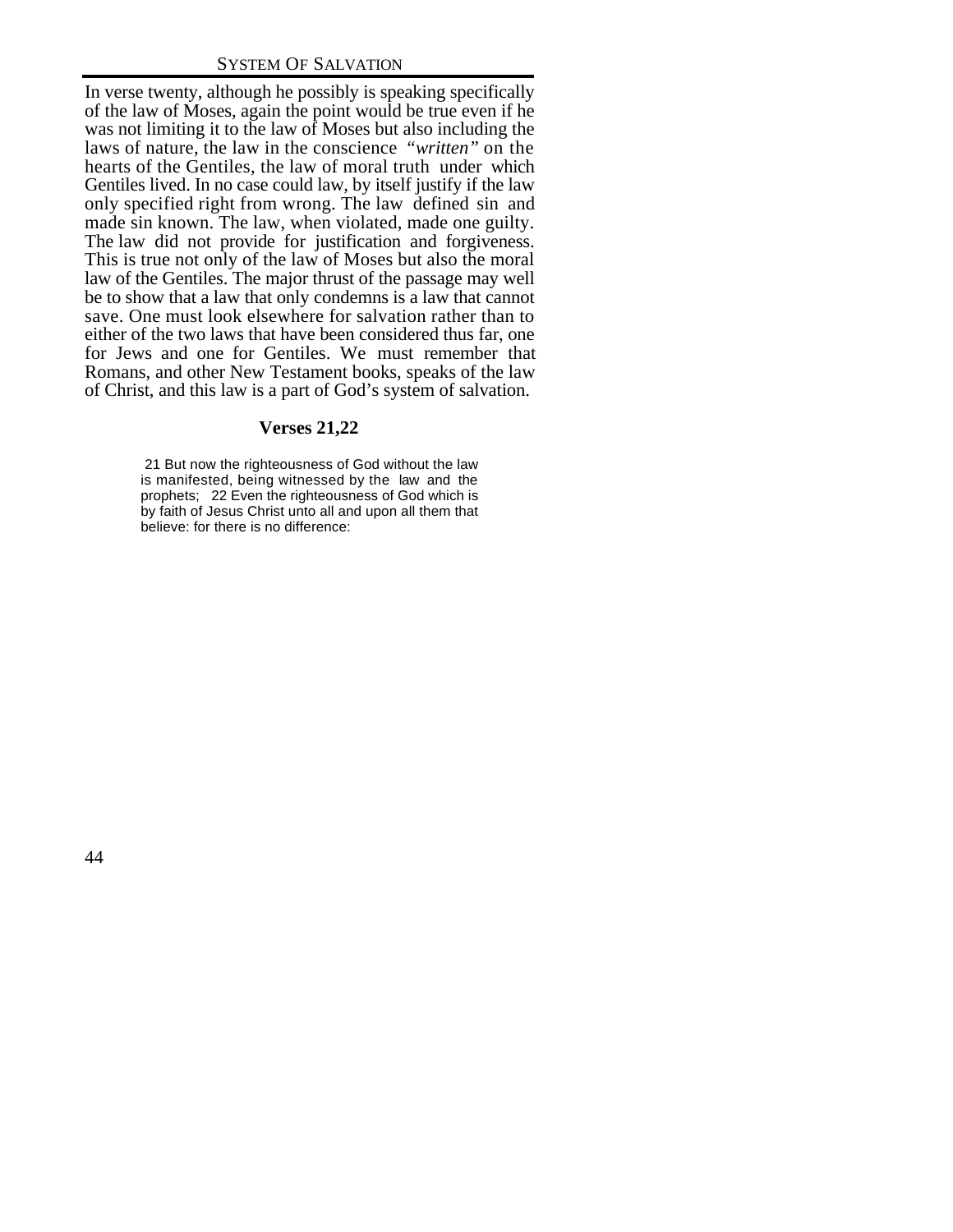The place to look for salvation is now presented as being open to man. That place is the *"righteousness of God,"* God's plan for justifying man, His scheme for making man righteous, the gospel itself (1:16,17). This plan is manifested without such law as Paul had been discussing even though this plan is not altogether without any law, as is very apparent when Paul describes this plan as the *"law of faith"* in verse twenty-seven. Paul is showing that this plan is not a part of the law of Moses and not a part of the moral law of the Gentiles. Furthermore, the Mosaic law testified of the plan as did the prophets in times past, which is another assertion of the predictive nature of the Old Testament. This plan, called *"the righteousness of God,"* is by faith of Jesus Christ. The phrase *"by faith of Jesus Christ"* refers to the system of faith which was given through Christ rather than mere belief in Christ because the necessity of belief in Christ is mentioned in the next phrase. Unless Paul is simply repeating himself needlessly, this must be the meaning. In other words, we do no violence to Paul's words to paraphrase: "Having shown that nobody can be justified by such laws as the Jews had, or the laws the Gentiles had, because such laws only showed the guilt of sin; having shown you must look elsewhere than these laws for salvation, I tell you now where to look for salvation. It is to be obtained in the plan God has devised, the system of faith given through Christ, and this system is open to all and all can receive the benefits of it that believe in the person and system Christ gave. There is no difference whether one be a Jew or Gentile. Salvation is needed by all and available to all who will place their trust in Him and His way."

Lest someone object to the suggestion of faith in a system rather than in the person of Christ, be it known that there is no such thing as faith in the Person of Christ separate from faith in His system. Faith in His system is tantamount to faith in the Person. God has joined the Man and the plan and no man can separate the two, nor should attempt to try.

#### **Verses 23-26**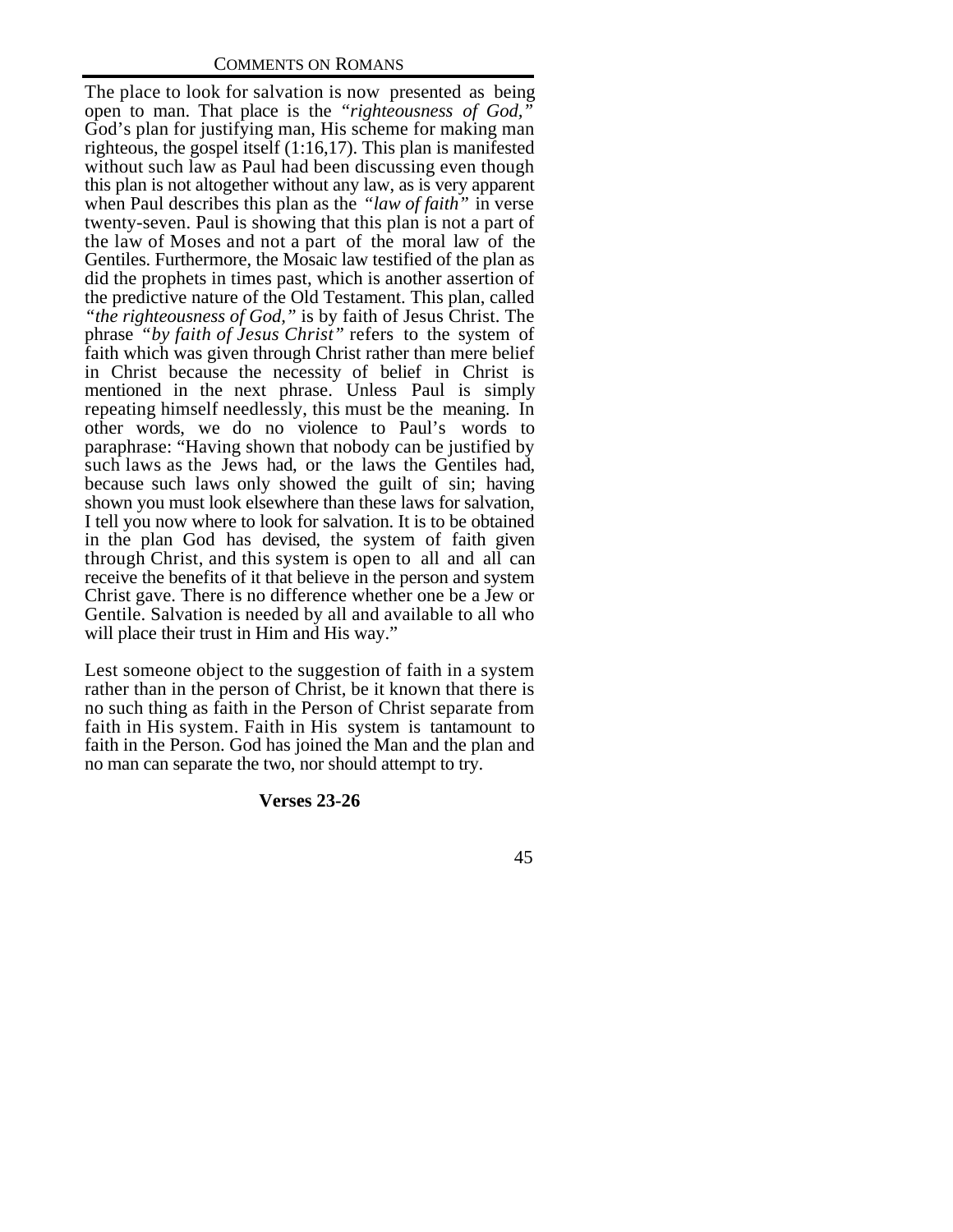23 For all have sinned, and come short of the glory of God; 24 Being justified freely by his grace through the redemption that is in Christ Jesus: 25 Whom God hath set forth to be a propitiation through faith in his blood, to declare his righteousness for the remission of sins that are past, through the forbearance of God; 26 To declare, I say, at this time his righteousness: that he might be just, and the justifier of him which believeth in Jesus.

The reason there is no difference between Jew and Gentile in being saved by this system of faith is because there is no difference in their spiritual need of it as has been pointedly shown previously. But here again Paul says, *"For all have sinned, and come short of the glory of God."* None have lived up to the law under which they lived, even laws from God written or verbally given and *"written"* on the heart. None can lived sinlessly perfect. All were guilty of sin, all had fallen short, all needed to be saved, all can now be saved, all will be saved the same way if saved at all.

Again, what is that way, as we consider verse twenty-four? It is the way of grace, the way of unmerited favor, the way of receiving blessing from God that are surely undeserved. It is redemption that is to be found in the right relationship with Christ. Redemption is not "out of Christ," but *"in Christ."* The phrase, *"in Christ,"* is often used in the New Testament to denote the spiritual relationship with God one must have and enjoys if he is among the redeemed (Second Timothy 2:10; Romans 8:1; Ephesians 1:3; Revelation 14:13).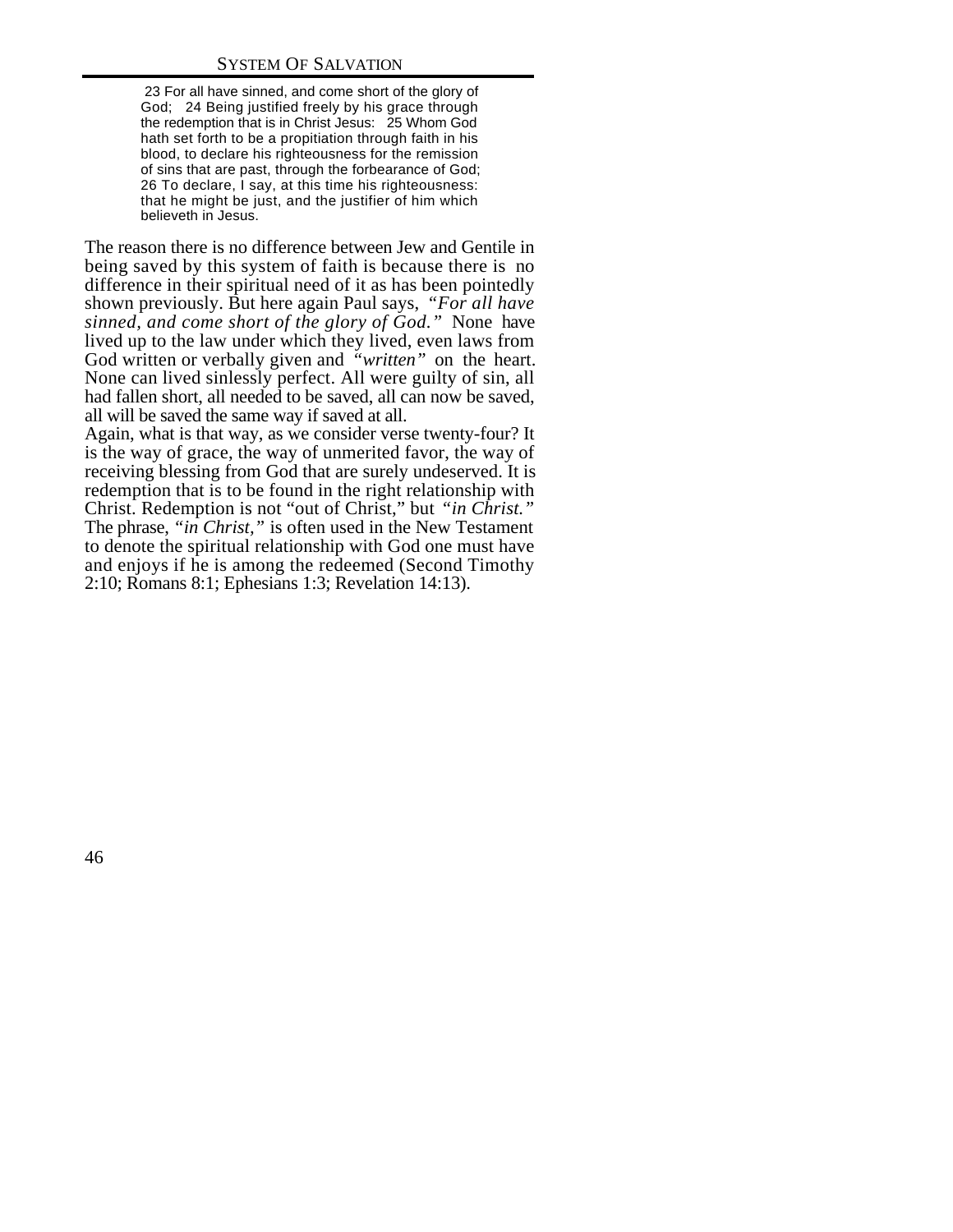This way of redemption, *"the righteousness of God."* this place of grace, this system of faith given through Christ, has its merit based upon the sacrifice of Jesus Christ, the gift God gave. God set forth His Son to be the atonement, the propitiation. This word translated *"propitiation*" is from the same word the Holy Spirit selected in Hebrews 9:5 when describing the mercy seat of the Mosaic system. That which is translated *"mercy seat"* is the place of propitiation. It appears likely that Paul is drawing upon the Old Testament for the "type" of which the Lord Jesus is the "anti-type." *"Propitiation"* refers to the appeasement of God's wrath against sin or an atonement, a satisfactory payment. Just as the blood of animals was sprinkled over the mercy seat which was on top of the Ark of the Covenant in the Most Holy Place in the Tabernacle and later in the Temple, so the blood of Jesus has been shed. Just as the blood over the mercy seat was a sign, pledge or promise of expiation from sin, so the blood of Christ is the expiation of sin. In other words, Paul is answering the question the old hymn asks, "What can wash away my sins?" The answer is, "Nothing but the blood of Jesus." This is the provision God has made. The blessing of forgiveness and hope of eternal salvation is obtained through faith in His blood. His blood is the life blood, if you please, of the system of faith that God has devised. Without the blood the system would not exist. This shedding of the blood of Jesus the Christ was the declaration of the *"righteousness of God,"* His plan, that would accomplish the remission of sins that are past.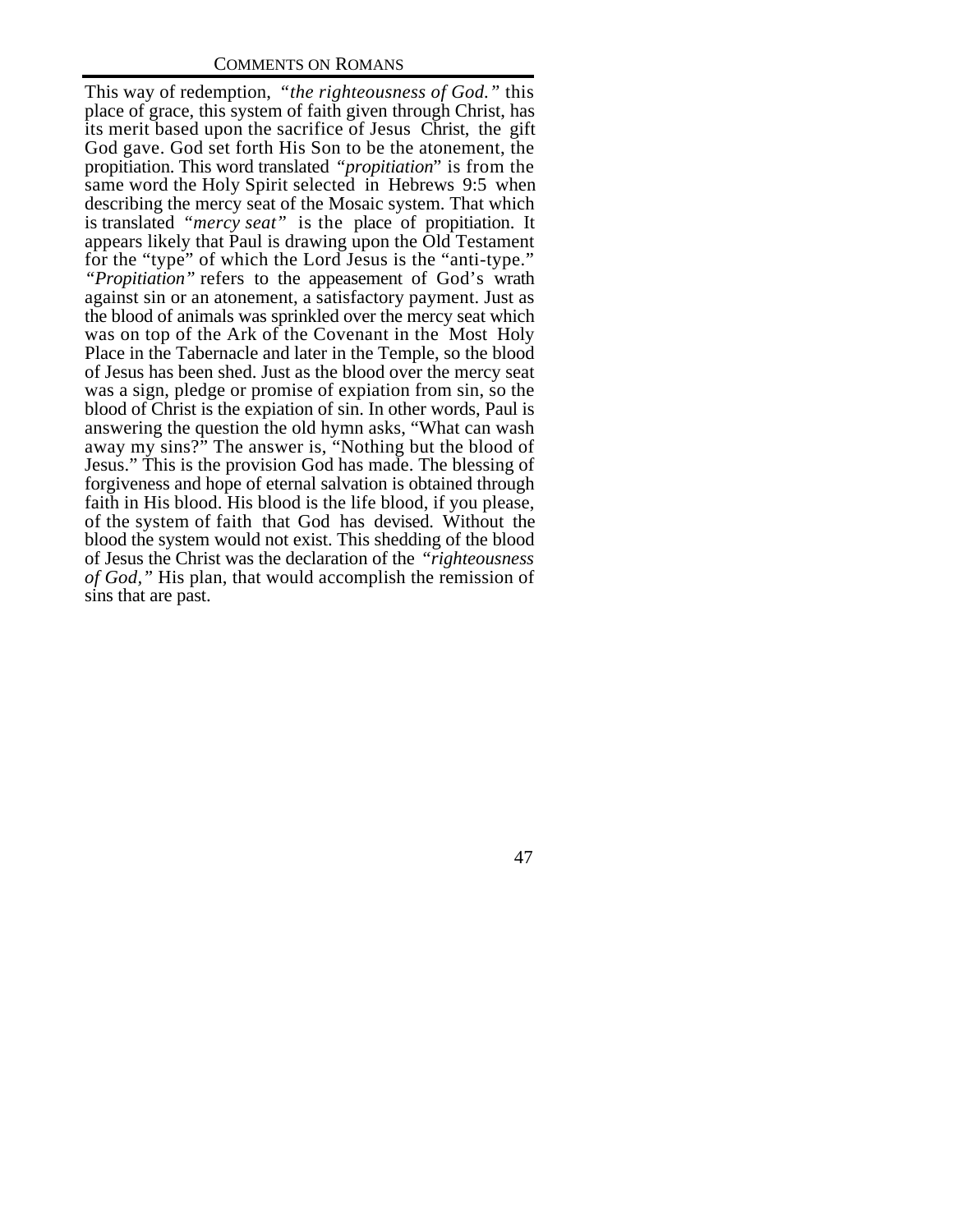The phrase, *"sins that are past,"* gives no little difficulty to explain. Turning to Hebrews 10:4, *"For it is not possible that the blood of bulls and of goats should take away sins."* The animal sacrifices of the Mosaic system did not actually remove the sins of the people, even though the people did all they could do, knew to do, and were commanded to do to accomplish the removal of sins when they offered the sacrifices. Earlier in Hebrews ten the writer said, *"For the law having a shadow of good things to come, and not the very image of the things, can never with those sacrifices which they offered year by year continually make the comers thereunto perfect."* Obviously, the necessity for the constant repetition of the sacrifices showed their sins were not actually forgiven, but at best were lifted for another year. Furthermore, Hebrews 9:15 indicates that Christ is the mediator of a testament or will that provided for the redemption of transgressions that were committed under the first testament as well as transgressions that were committed under His own testament. It is surely within reason and not inconsistent with other Biblical information to think that the phrase, *"sins that are past,"* includes sins committed under the Mosaic system, though not limited to just that. In other words, while animal sacrifices were necessary for the Jews, it was ultimately the blood of Christ that really provided the power of remission even for their sins as well as for the sins of people since the cross.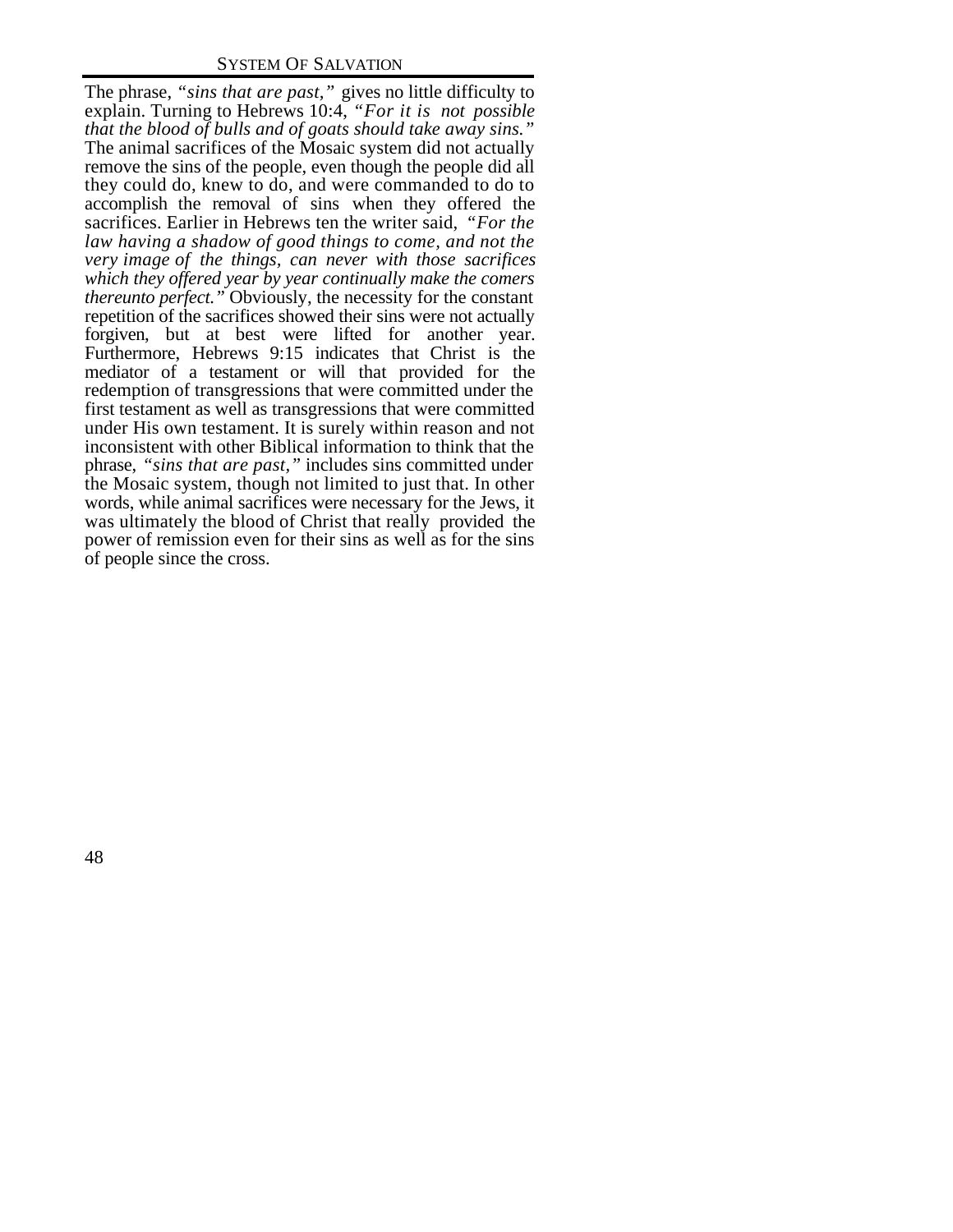What took away the sins of the Gentiles who lived during the time of the Mosaic covenant but who did not sacrifice as did the Jews? No reference in Scripture comes to my mind that gives a specific answer to that question unless this one touches upon it. We do know that *"without the shedding of blood is no remission."* (Hebrews 9:22). We also know *"it is not possible that the blood of bulls and goats should take away sins."* (Hebrews 10:4). Again, we know that *"by his own blood he entered in once into the holy place, having obtained eternal redemption for us."* (Hebrews 9:12). We know that redemption is *"through his blood."* (Ephesians 1:7). Suffice it here to say that even though there is no specific reference that informs us of the remission of Gentile sins committed under the moral law *"written"* on their hearts, it must of necessity involve the blood of Christ. There is nothing else that God has ever provided that would accomplish the washing away of sins.

There is another thought in this phrase, *"sins that are past,"* that must be considered, not in contrast to what has been said but in addition to what has been said. When one comes to Christ and is baptized into Him, it is then that the blood of Christ which was shed in His death cleanses one from his sins (Galatians 3:27; Acts 22:16; Romans 6:3,4). The sins forgiven upon initial contact with the blood are sins of the past, sins already committed. At the time one is baptized and reaches the blood of Christ he does not receive forgiveness of sins that he may yet commit. To be sure, Christ's blood makes provision for future sins so long as one remains faithful and loyal in the body (the church) where His blood is and thereby remains in contact with the blood. The Lord's blood will keep on keeping him clean (First John 1:7,9) as he walks in the light. But we are not to think that coming in contact with the blood of Christ initially provides some kind of indulgence for future transgressions. The sins forgiven are sins of the past. Peter spoke of one being *"purged from his old sins."* (Second Peter 1:9).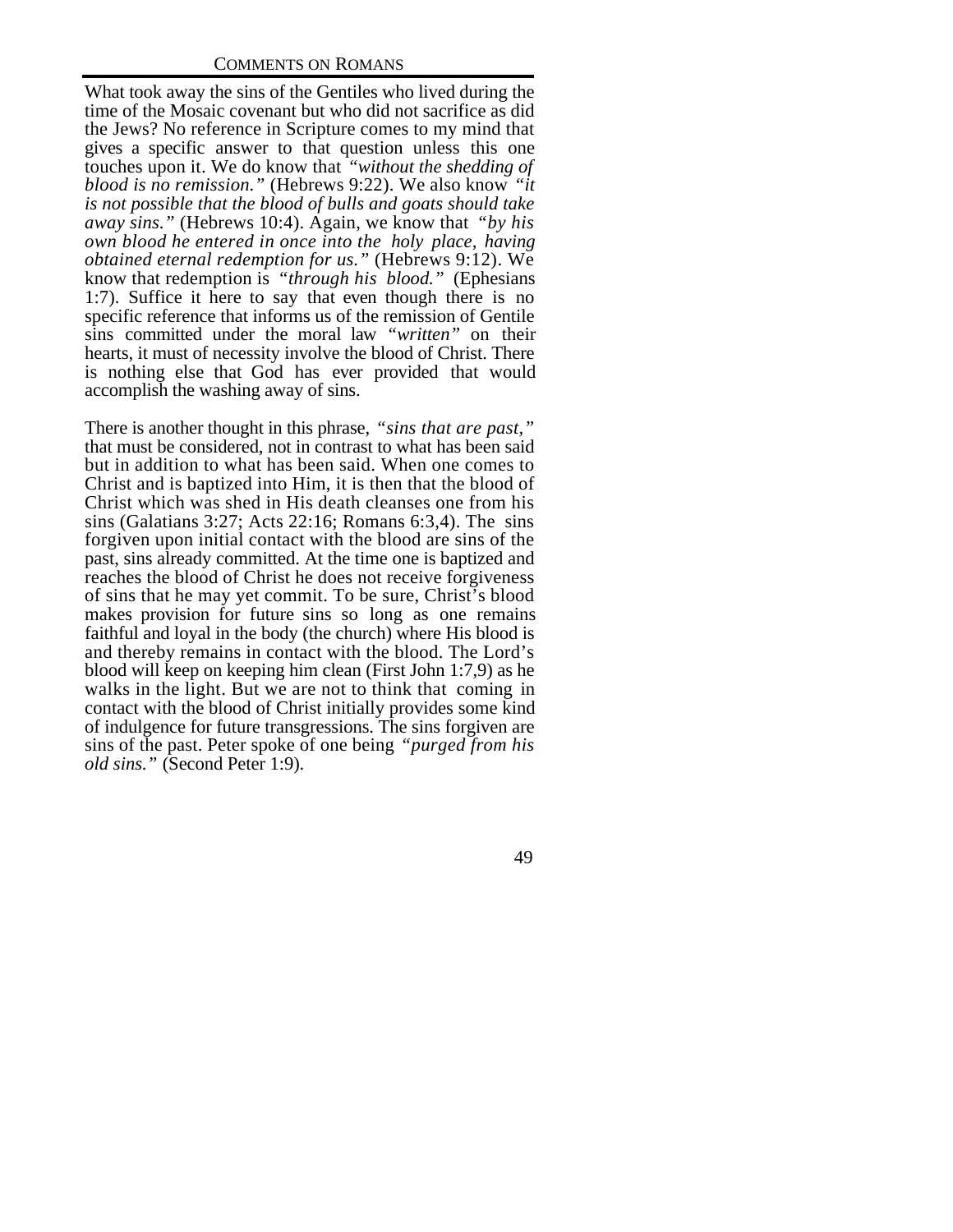The message of the passage is unmistakable. Remission of sins is provided by the blood of Jesus Christ. Such is God's plan, His righteousness. This is the demonstration of the forbearance of God toward the sinner. Forbearance involves an attitude, and here were see that attitude manifested toward the sinner; namely, God's desire that the sinner be forgiven.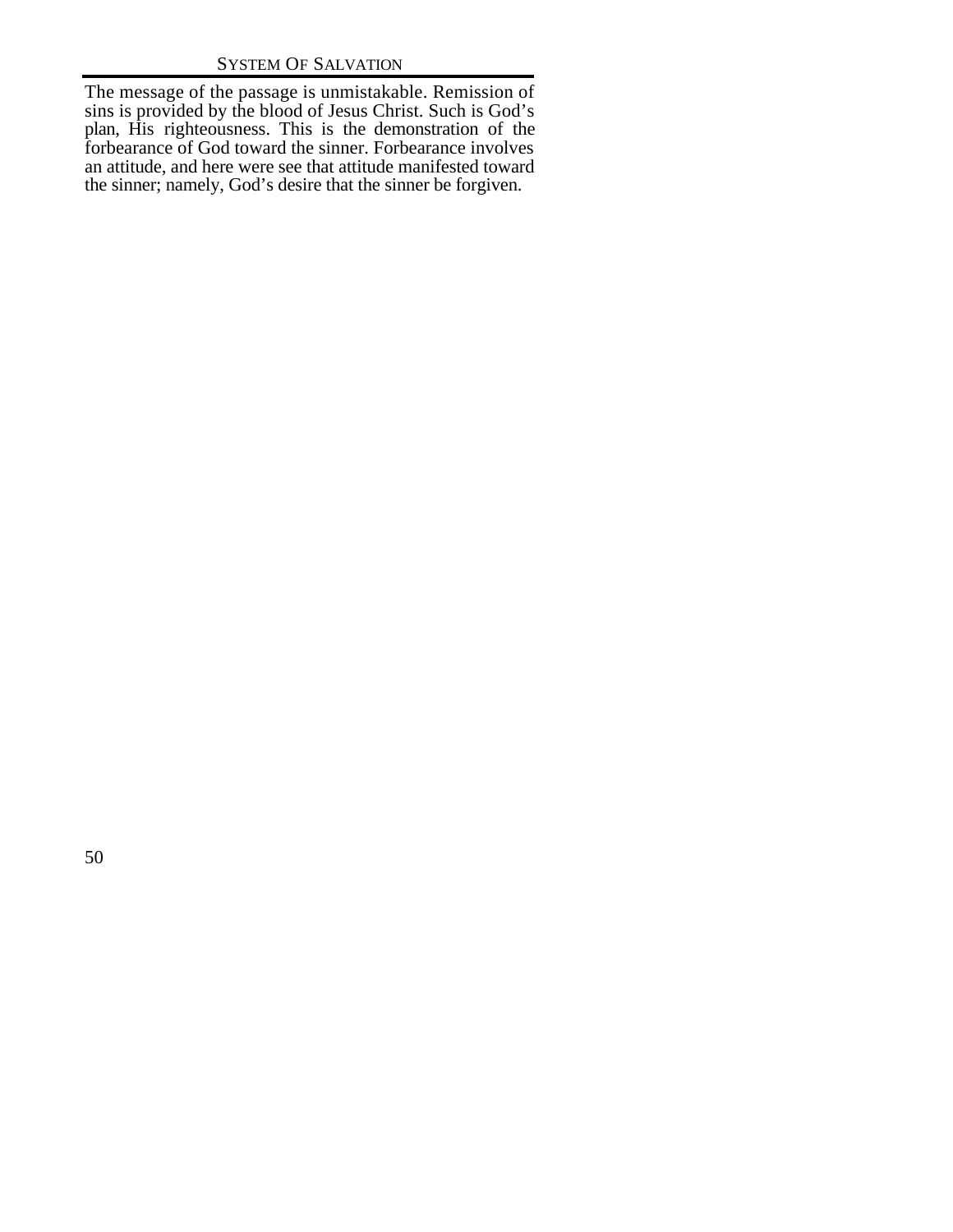Paul had earlier stated in verse twenty-five that God sent Christ *"to declare his righteousness;"* that is, Christ came to proclaim the plan of salvation that God offered through the Son and His blood. Here in verse twenty-six he repeats the thought of declaring this righteousness. The phrase, *"at that time,"* refers to the dispensation of Christ, the time the gospel is applicable to man. Whereas God had dealt with the Jews through the law of Moses and the Gentiles through moral truth given them, now is the gospel age. God declares a plan of salvation now that was heretofore never proclaimed but only prophesied and promised. The purpose of this plan is stated to be twofold. One purpose was that God might be just; that is, that the justice of a just God might be manifested against sin by the penalty against sin being provided and met through the death of Christ. God never intended that sin go unpunished. Justice would not allow that. Justice demands that somebody pay. God provided that Christ should pay on behalf of man, at least for those who would come to Him. The second purpose stated would naturally follow the emphasis of the first. With God showing His justice by having the penalty for sin exacted, this would allow Him to be the justifier of those who believed in Jesus Christ. Whereas justice demanded punishment for sin, mercy demanded release. Psalm 89:14, *"Justice and judgment are the habitation of thy throne: mercy and truth shall go before thy face."* At the cross of Christ, God's justice and mercy met. Christ paid the penalty for sin enabling the sinner to be mercifully justified, cleansed, redeemed, and his sins remitted. This could be accomplished only because of what God has done on the sinner's behalf, and would be enjoyed when the sinner places his confidence and obedient trust in Christ. This confidence would include faith in His blood (verse twenty-five) and obedience to the plan God provided. In the sacrifice of Christ, we see the demonstration of divine justice and mercy.

Consider what a marvelous plan God devised! What a sacrifice it took! What mercy and grace is manifested! We marvel at the greatness and goodness of God and His love for sinful humanity!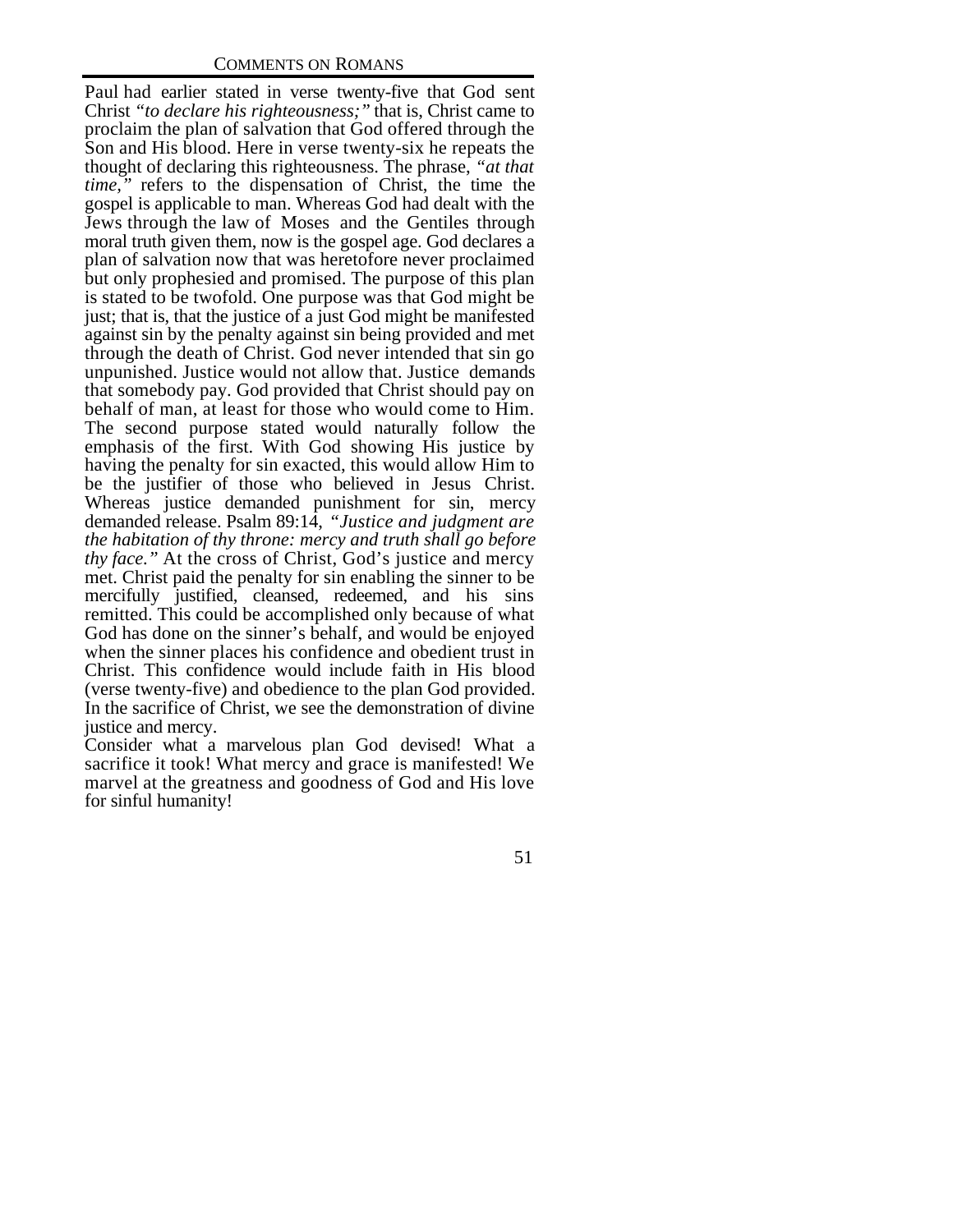We need to say more to understand a quality of God that bears on His demand that somebody pay because of sin. This was not demanded because God is *vindictive* and with a desire to strike back and get even. It is because God is *vindicatory* and having the determination to uphold right and execute justice. If God was not such a God, the holiness ascribed Him would be seriously flawed and impaired. The execution of His vengeance is not in order to harm or simply even the score with sinners. The execution of vengeance by God is essential to righteousness, holiness, and justice. God would possess none of these virtues if He treated sin and righteousness just alike. In the death of Christ, the demands of justice were met, and yet, the propriety of mercy was made possible.

## **Verses 27,28**

 27 Where is boasting then? It is excluded. By what law? of works? Nay: but by the law of faith. 28 Therefore we conclude that a man is justified by faith without the deeds of the law.

Having shown salvation to be through the *"righteousness of God,"* the plan given through Christ, Paul asks where is there any room for boasting on the part of man. At least two thoughts come to mind with this question. First, in what does the Jew have to boast, seeing the law under which he lived, the law of Moses, is not the way of salvation? Second, in what does a redeemed soul have to boast as far as his own merit and goodness is concerned? Salvation is not granted him on the basis of his merit, but on the merit of the blood of Christ. Indeed, all boasting *"is excluded."* If there was to be any boasting at all it would rather be turned into glorying in the cross of Christ, the very point Paul makes in Galatians 6:14. *"But God forbid that I should glory, save in the cross of our Lord Jesus Christ, by whom the world is crucified unto me, and I unto the world."*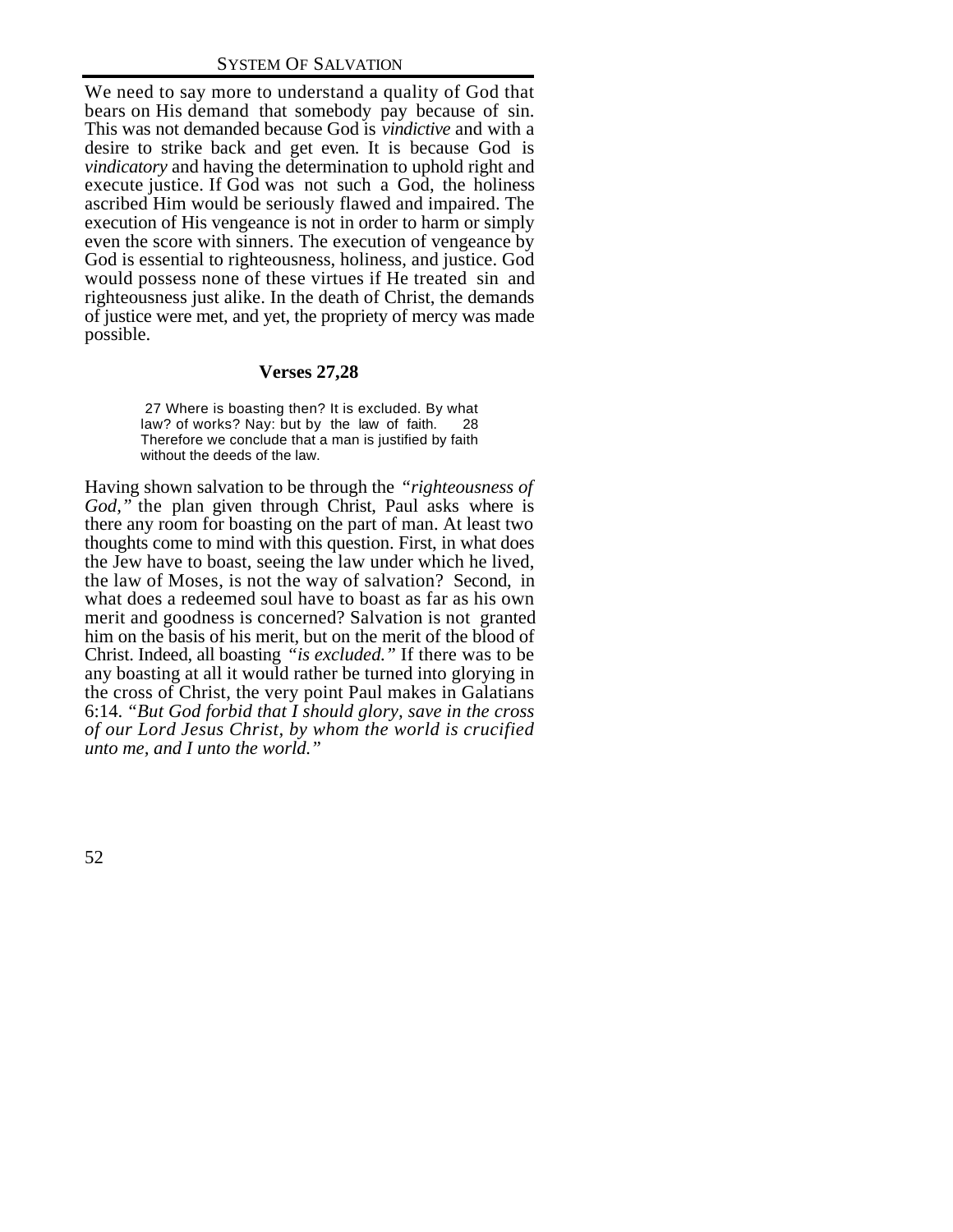Salvation is neither by the law of Moses nor by moral law. Both systems rely on man doing good. While men do much good and must do good, they also do evil. They cannot do enough good to offset the guilt of the evil they do. All their good will not erase one transgression. Salvation is not by a law dependent on the meritorious works of man. It is by the law of faith.

Return in our thoughts to verse twenty-one of this chapter where Paul had said, *"the righteousness of God without the law is manifested."* The article *"the"* is not found before the word *"law"* in the Greek text. We are not to think that no law is involved in the *"righteousness of God."* His plan for justifying man involves law. As stated then, and must be restated in view of the phrase, *"the law of faith,"* in verse twenty-seven, there is law involved and this is apparent as Paul described the plan as *"the law of faith."* Paul shows that this plan is separate from the law of Moses and separate from the moral law the Gentiles had. But he is not saying the way of salvation is totally void of law. This point must be stressed in view of some false ideas people have that salvation is by grace or faith alone, and that obedience, even to the law of faith, is of no real consequence. The *"law of faith"* is a law, and in that law are found many commands that will either be obeyed or disobeyed. When we discuss chapter four regarding Abraham we shall see more clearly how the *"law of faith"* includes obeying what the Lord commands.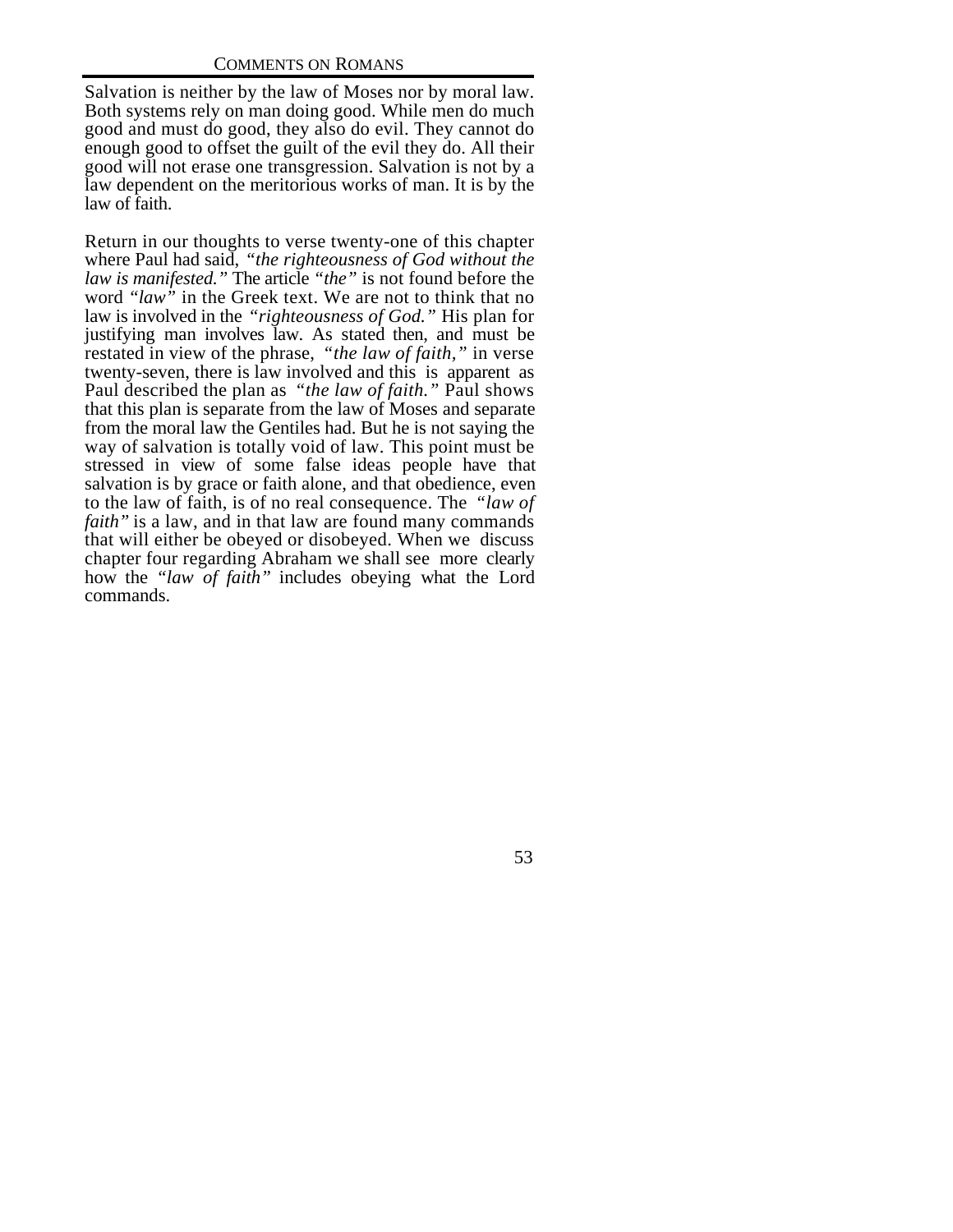Having made this plain, then Paul drew the conclusion that a man is justified by faith. With this none dare raise objection. Let *"every mouth... be stopped"* with this affirmation from inspiration. There is no question but justification is by faith. But we must ask what this includes. What does this involve? Does this simply mean giving mental assent to certain truths or does it also include an obedient response to commands involved in that *"law of faith"?* It is the latter. Salvation, shown to be possible through the gospel, is by the kind of faith that has always been necessary to make men acceptable to God; namely, an obedient faith. Faith without the works of obedience is a dead faith (James 2:26). A dead faith will not and cannot save.

But this system of faith is separate from the deeds of the Mosaic and moral laws and from works of merit that man might do. It matters not which law is under discussion, the system of salvation is founded on the blood of Christ. We certainly do not understand Paul to be saying this *"law of faith"* would nullify and make unimportant moral truth, or that one could be immoral and live acceptably under the *"law of faith."* God forbid! It simply asserts that the way God justifies man *"at this time"* is not by laws previously discussed, but by *"the righteousness of God."*

# **Verses 29-31**

 29 Is he the God of the Jews only? is he not also of the Gentiles? Yes, of the Gentiles also: 30 Seeing it is one God, which shall justify the circumcision by faith, and uncircumcision through faith. 31 Do we then make void the law through faith? God forbid: yea, we establish the law.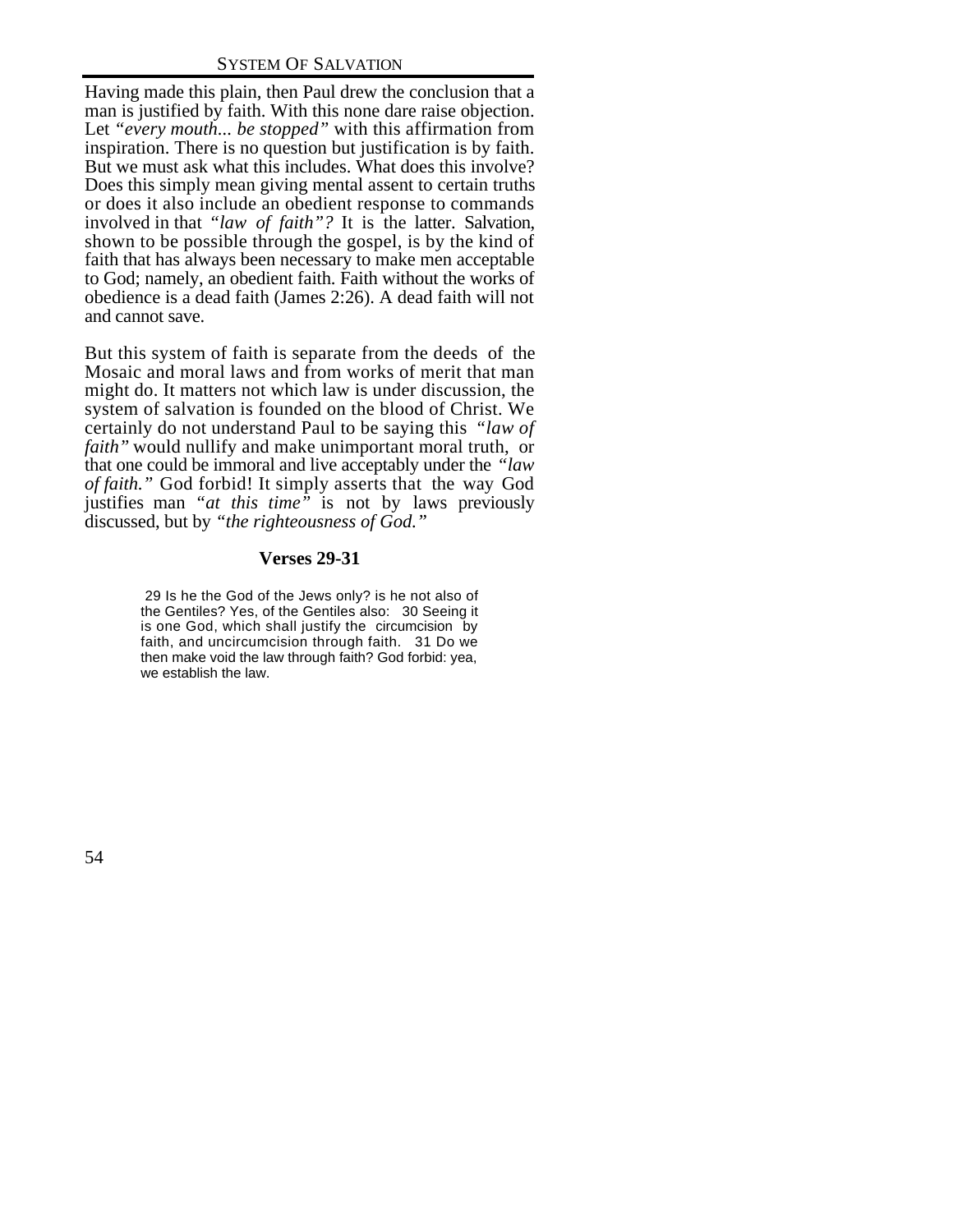Getting back to another major theme of the epistle to the Romans, that of the universality of this gospel plan, Paul asks if God is the God only of the Jews. Is He not also the God of the Gentiles? Yes, God is the God of both. God has never been the God for the Jews only. He did sustain a relationship with the Jews that was special and for certain purposes, but He has always been the God of the entire human family. This being true and manifested so obviously now by the universal offer of salvation and universal conditions of the gospel, there being one God (one Godhead and divine nature), both the Jew (circumcision) and the Gentile (uncircumcision) shall be saved the same way, and by the system of faith, grace, blood, law and obedience.

Paul anticipates a question that may then arise in the minds of either Jew or Gentile regarding the previous laws. Does this system of faith make void the law? The answer is, "No." God forbid!

Notice the real question. It is not being asked if we make the law of Moses or the moral law of the Gentiles void by the system of faith. Rather the question is, "Do we make void all law through faith?" The definite article *"the"* before *"law"* is once again missing in the Greek text. In neither of the two instances where it appears in the English translation in verse thirty-one does it appear in the Greek text. This affects the understanding of this passage to some degree and we might be misled if not cautious and aware of it.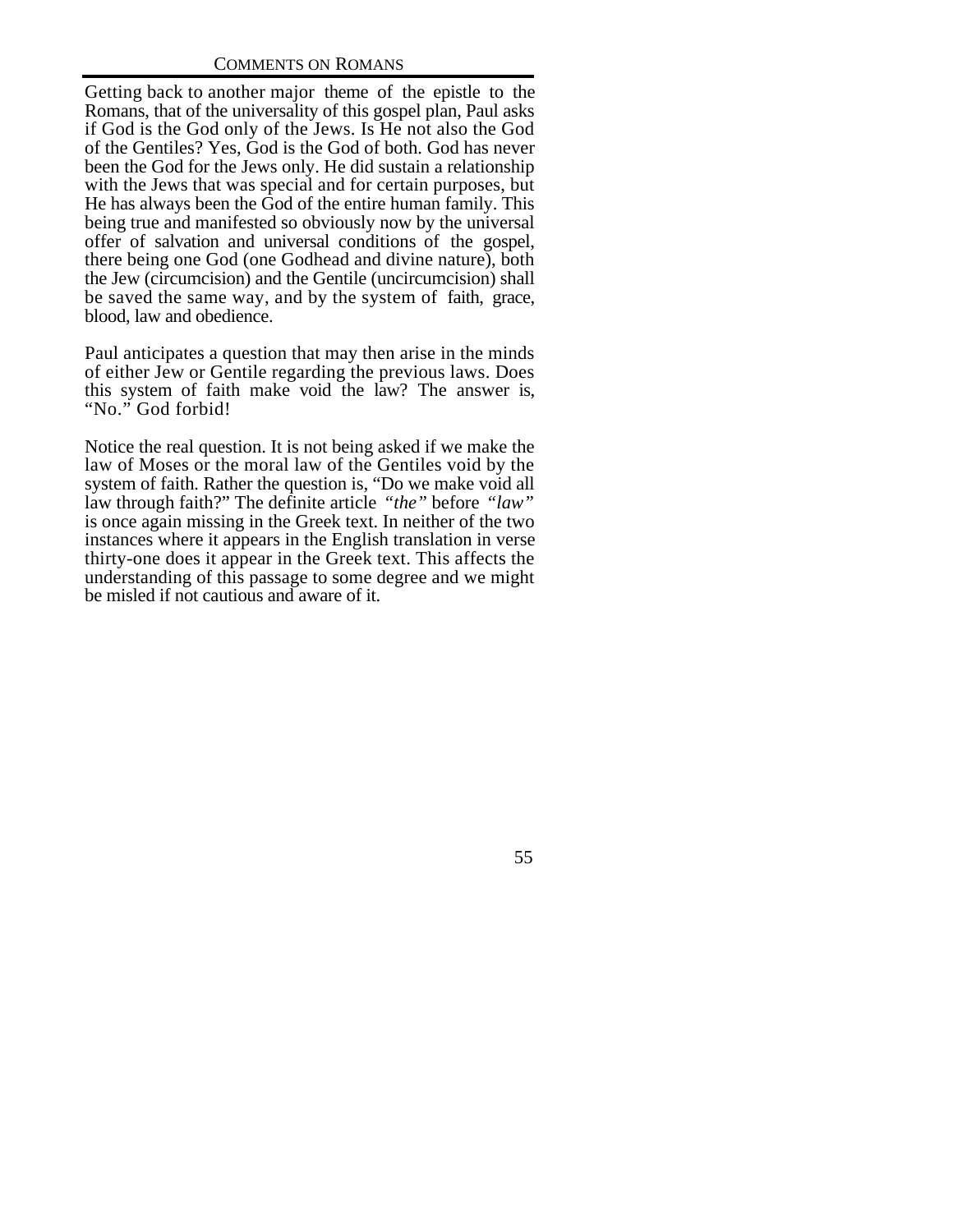It is plainly stated in other places that the law of Moses has been made void and abolished (Colossians 2:14; Ephesians 2:15), in the sense that it is no longer binding upon anybody, even the Jews, the only ones to whom it was ever applicable. It has been fulfilled as Jesus said He came to do (Matthew 5:17,18). Paul has just shown in this chapter how we are justified by faith separate from, and without, the deeds of former laws. Justification is not founded on deeds, even though deeds are involved. But now he argues strongly that the system of faith does not rule out all law and the necessity of obedience to law. Law means the rule of right. There is law even in the system of faith. The system of faith is itself a law, the rule of right. Therefore, Paul's contention for the system of faith does not abolish the principle of law and the necessity to obey, but rather is a strong contention for law. The principle of law is firmly established even by the system of faith. Verse thirty-one read, *"Do we then make void law through the faith? God forbid: yea, we establish law."*

Let us investigate this matter even further by supposing the specific law of Moses is what is meant as the law that is established. The system of faith established the Mosaic law in that it is the fulfillment of what *"the law and the prophets"* (verse twenty-one) had declared would come to pass. This system of faith is that to which *"the law and the prophets"* had borne witness. The coming of the system of faith proved the Mosaic system was of God.

Then again, let us suppose the moral law of the Gentiles is the law which the system of faith established. This is also within good reason and Scriptural affirmation because when one realizes he needs salvation because he has violated God's moral laws, and that salvation is in Christ, does he not establish the validity of moral law?

It slices whatever way you cut it -- Mosaic law, moral law, or the principle of law itself-- the system of faith given by and through Christ and based on His blood establishes law.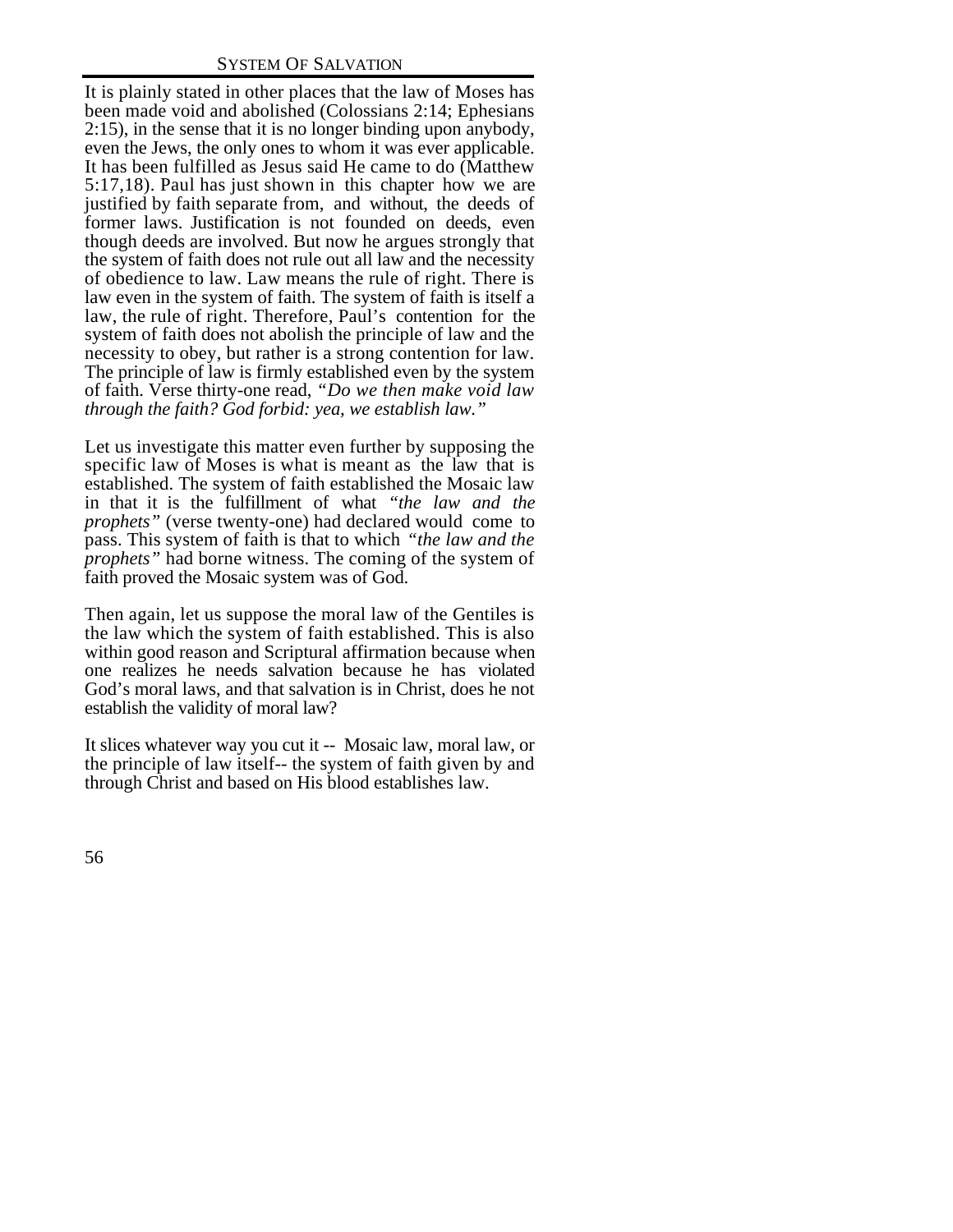(The marginal readings in the American Standard Version take note of the use and non-use of the definite article *"the"* as marked in these comments.)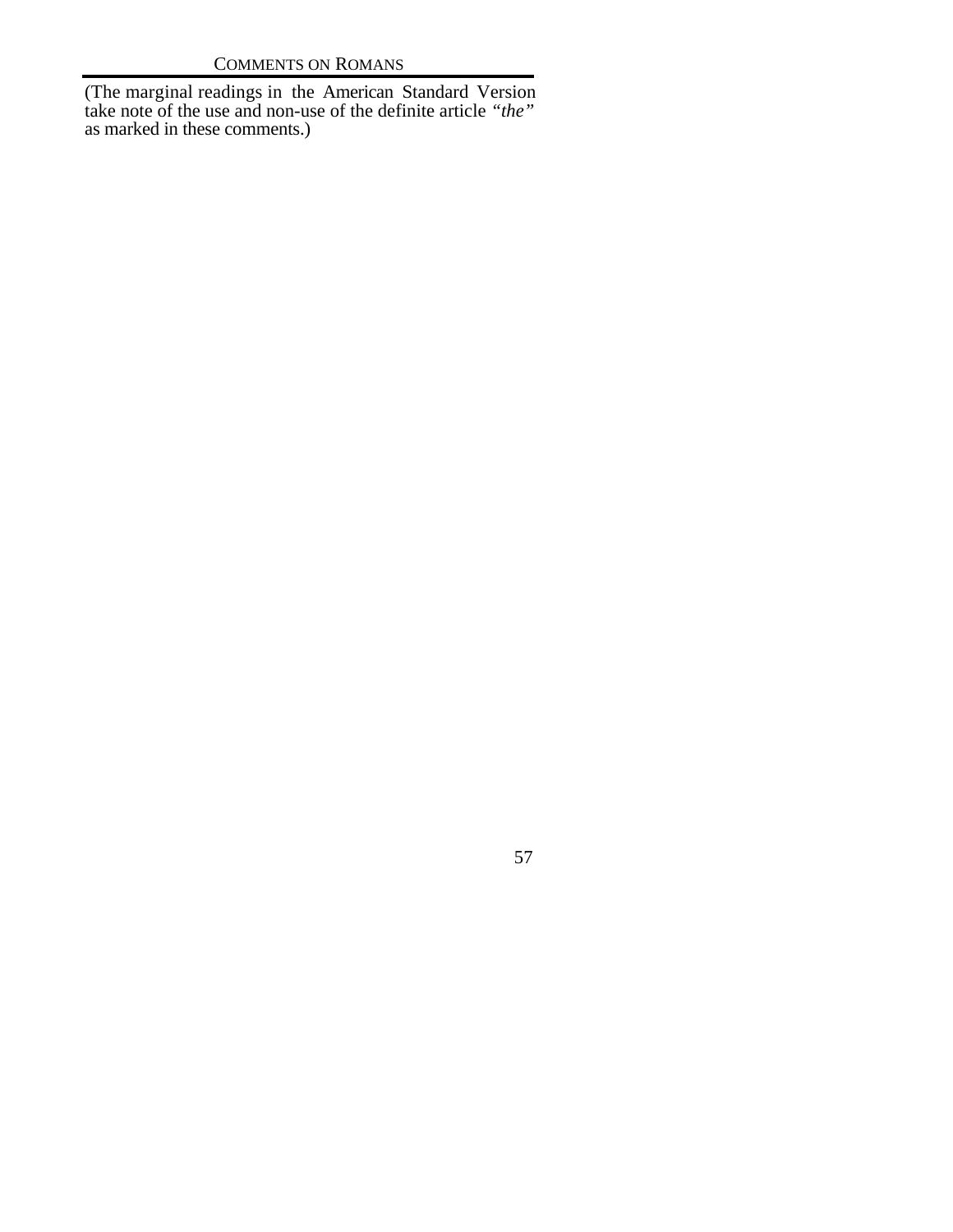# *Chapter Four*

## **Verses 1,2**

1 What shall we say then that Abraham our father, as pertaining to the flesh, hath found? 2 For if Abraham were justified by works, he hath whereof to glory; but not before God.

This chapter, like chapter three, begins by questions being asked regarding the value of what had transpired before the introduction of the system of faith. In chapter three, even though the law of Moses did not make the Jew superior, there was benefit in being a Jew because he could be used to serve all humanity. The third chapter emphasized the *"righteousness of God"* as the way of justification rather meritorious works.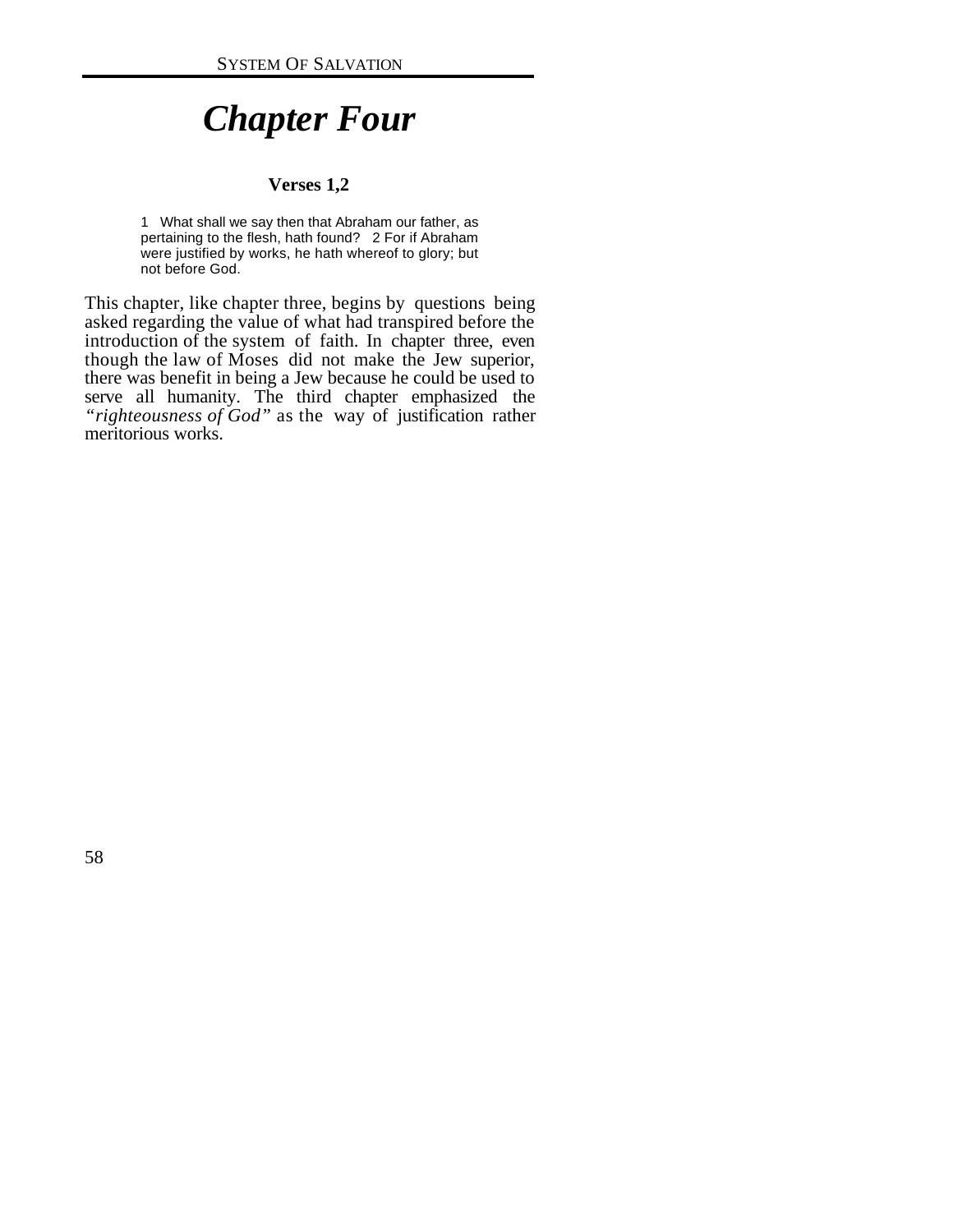Paul begins now to show that justification by a system of faith was not an unheard of idea in God-man relationships. He asks something about the most revered of all the ancestors of the Jews, Abraham. The very mention of Abraham and anything that had to do with Abraham would immediately receive attention from the Jews. Abraham had been taught of God to be circumcised (Genesis 17:10-14). Ever since that time the descendants of Abraham had relied heavily on the fleshly act of circumcision denoting them to be special. Indeed, they were special, but not always in the sense they supposed. But the fleshly act of circumcision was not that which made Abraham justified before God. This was not that by which Abraham *"found"* or obtained favor with God. In fact, God had called Abraham, when still named Abram, as far back as Genesis, chapter twelve. He had repeated the promises to Abraham several times (see Genesis 15) before ever mentioning circumcision. Circumcision was a *"token of the covenant"* (Genesis 17:11), not the reason for making the covenant. The pressure of this point was inescapable upon the Jews. Whereas the Jews relied so heavily upon their circumcision, even their venerable ancestor was not so justified. Indeed, Paul reasons if the works of Abraham or if a system based on works had been the basis of his justification he would have had reason to boast of his own righteousness. But such was not the case, *"not before God."*

It would be a mistake to consider the term, *"works,"* in the sense of obedience here. The context makes the term *"works"* refer to a system of meritorious works, like the Mosaic law or moral law, in contrast to the system of faith. That this is true is further in evidence in another discussion of the justification of Abraham in James, chapter two, which we will discuss with the next verses.

## **Verses 3-5**

 3 For what saith the scripture? Abraham believed God, and it was counted unto him for righteousness. 4 Now to him that worketh is the reward not reckoned of grace, but of debt. 5 But to him that worketh not, but believeth on him that justifieth the ungodly, his faith is counted for righteousness.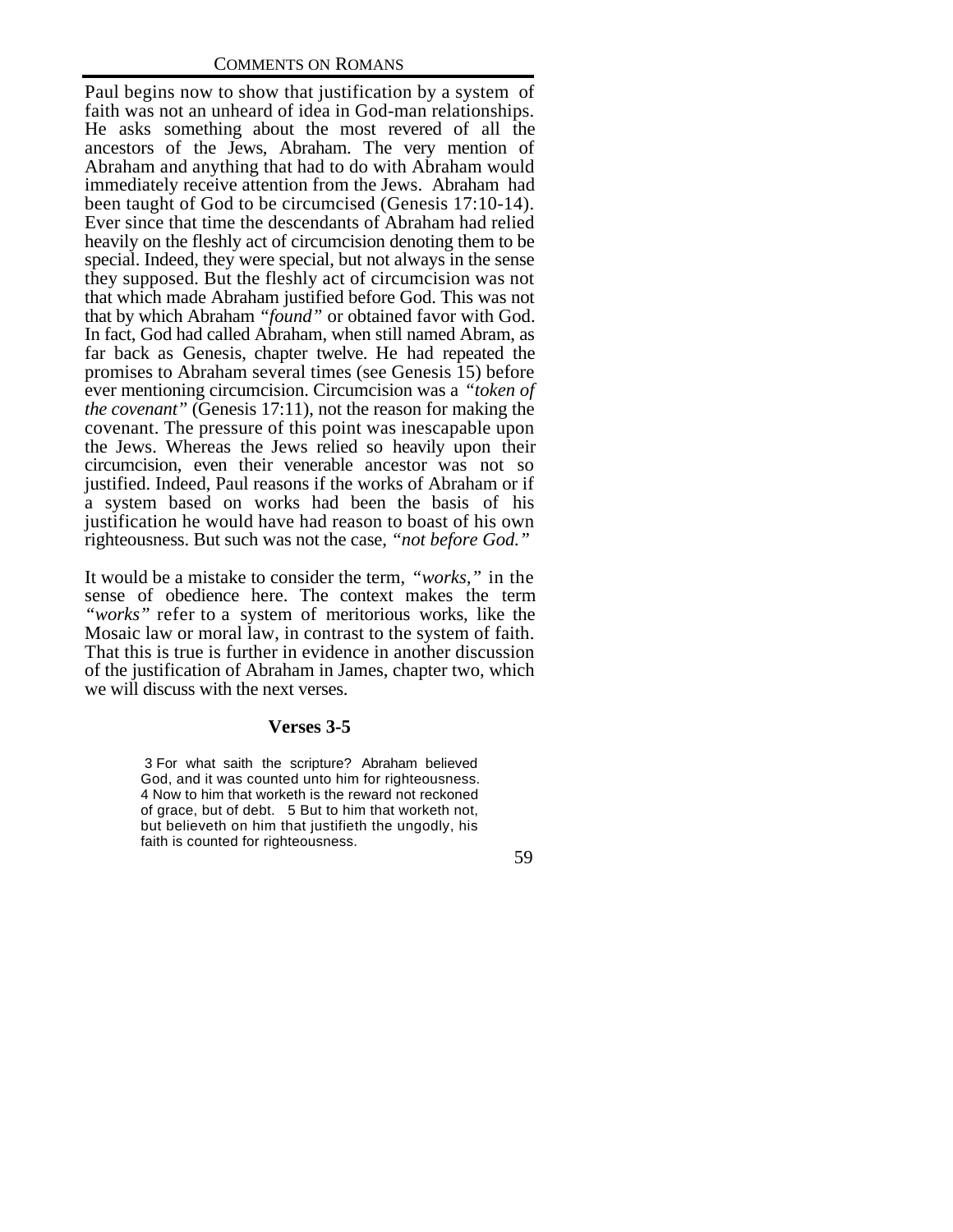Paul again quotes from the Old Testament. Here again we see the predictive element of the Old with reference to the New. He quotes from Genesis 15:6, *"And he believed in the Lord; and he counted it to him for righteousness."* What the reference means in Genesis is what it means in Romans. At that time in the life of Abraham God had called him and he obediently responded to that call. See Hebrews 11:8. Had Abraham been called and refused to obey God, could he have been counted righteous? Indeed not! **The faith by which Abraham served God was a faith that demanded obedience to that which was commanded him.** His faith required obedience to law. The blessing of justification for Abraham was based on a system of this kind of faith. It is the height of the ridiculous to think for a moment Abraham could have been pleasing to God without obeying whatever God required of him. When we turn to James, we see James quotes the very same Genesis passage that Paul quoted regarding the justification of Abraham. Whereas Paul stressed how his justification was by a system of faith in contrast to a system of meritorious works, James stressed how this system or law of faith required obedience to the commands in that system. In fact, James becomes so specific as to say, *"... by works was faith made perfect."* (James 2:22). He goes on to show how the absence of the works of obedience would have made the faith of Abraham a dead faith (James 2:26).

To summarize, Abraham believed and trusted in the Word and promises of God. He was obedient to what the Lord required of him. Because of his belief plus obedience, he was justified. This is what the system or law of faith includes. Abraham's justification was not based on a system where he could be so good as to merit God's favor. He could not earn what he received. All he received was given him, but upon condition that his trust responded in obedience. So teaches Paul and James, and there is absolutely no contradiction, but complete harmony between them on this matter.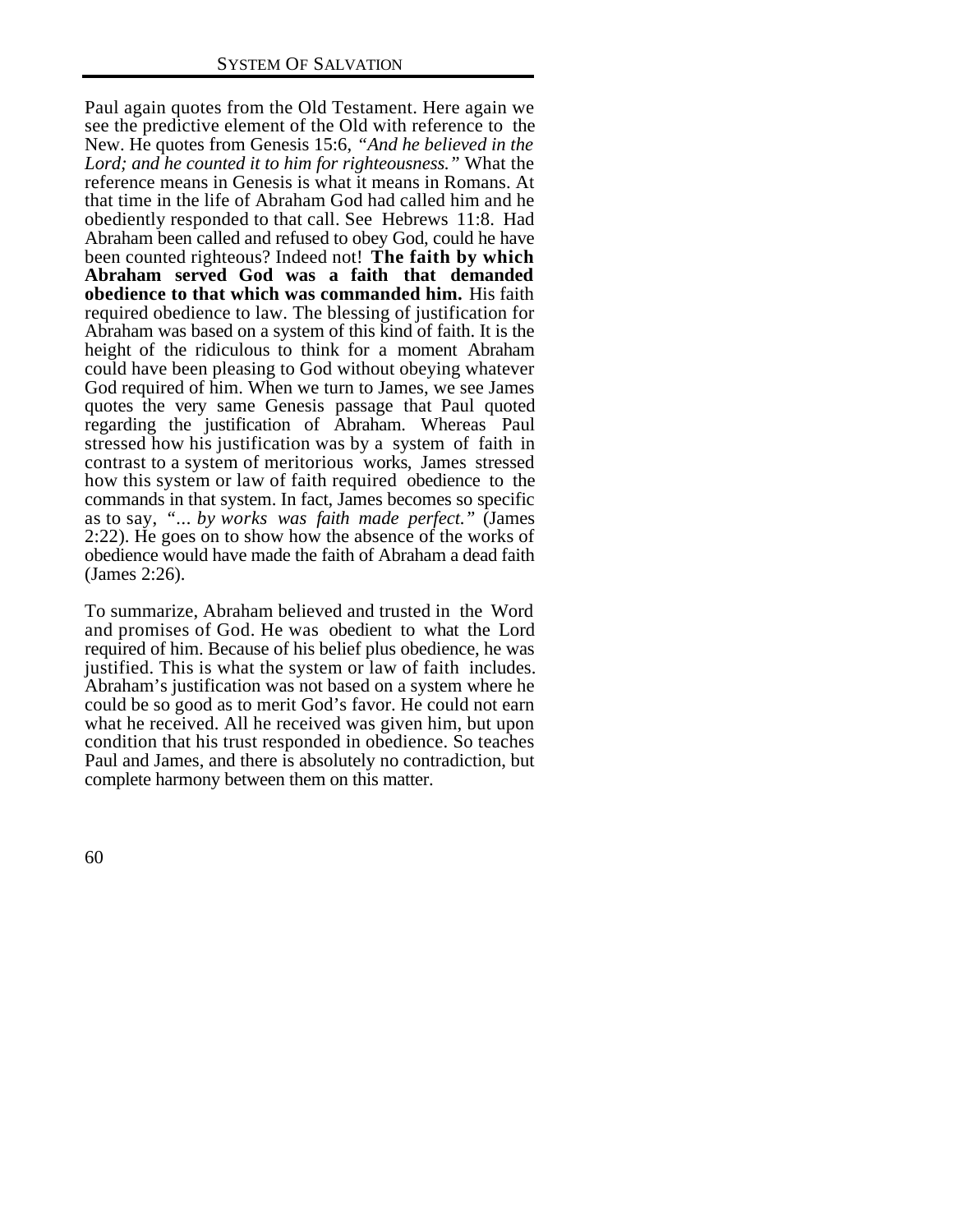The same idea is conveyed regarding our own justification in Ephesians 2:8,9. Obviously, there are different kinds of works being considered by these two inspired passages. This is evident since one says, in essence, "Abraham was not justified by works," and the other says, "Abraham was justified by works." The first spoke of a system of merit; the other spoke of obedience to the commands required in the system of faith or law.

What Paul has just said regarding Abraham only verifies the principle of which he now speaks in verse four. If a man could merit what he gets from God, God would owe it to him and it would not be the result of God's unmerited favor or grace. But as verse five makes clear again, the one who is justified is not the one who relies on his meritorious works, but the one who relies on the system or law of faith given by God's grace. Then what he lacks is supplied. Even though lacking in personal righteousness, his faith, being properly placed in Christ and acted upon in obedience, is the means of obtaining what otherwise he could not obtain. One can see most clearly that Paul is giving honor and credit for man's justification to the One to whom it belongs -- God.

It would seem, therefore, especially to the Jews but also to the Gentiles, that they may as well terminate any arguments they had regarding superiority or inferiority. They both were dependent upon a system similar in principle to the one that had made Abraham acceptable before God.

#### **Verses 6-8**

 6 Even as David also describeth the blessedness of the man, unto whom God imputeth righteousness without works, 7 Saying, Blessed are they whose iniquities are forgiven, and whose sins are covered. 8 Blessed is the man to whom the Lord will not impute sin.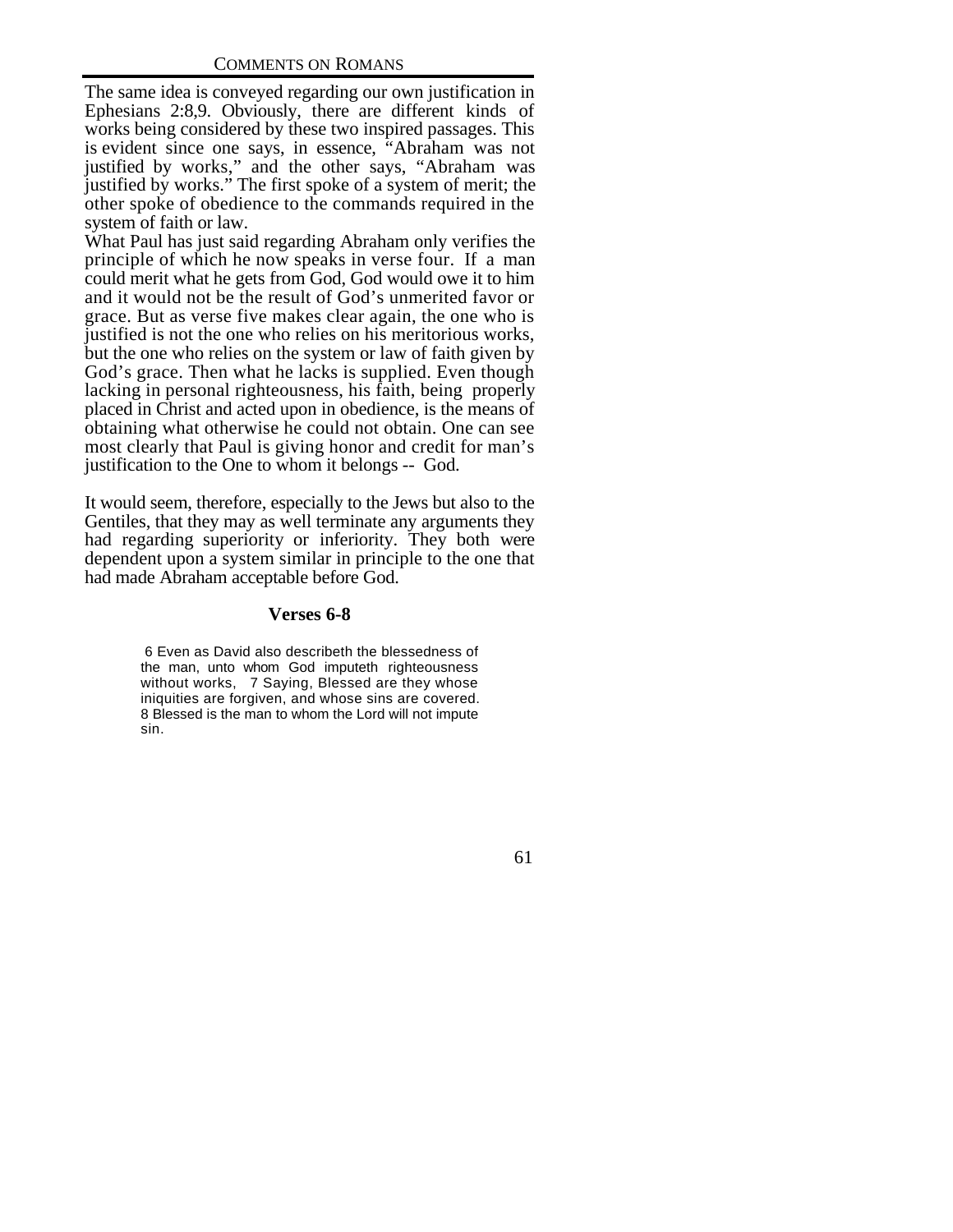Another highly respected ancestor of the Jews is called to testify as to the way one is justified before God. This time it is David, and Paul quotes David's words in Psalm 32:1,2. Being justified is called *"blessed."* The man who is justified is surely blessed. God counts a man righteous, but not by a system of works such as that under which Jews and Gentiles had formerly lived. Justification is by and through a system of faith, the gospel. In that way man's sins are forgiven and thereby covered. Rather than counting sin against man, God counts him righteous. This righteousness is the righteousness described several times in this book; already reality when man aligns himself with the *"law of faith"* first mentioned in chapter three, verse twenty-seven.

It is worth adding here that our sins must be covered if we ever expect to see God in all His glory in heaven. The only way our sins can truly be covered is that they be forgiven. Inasmuch as forgiveness takes place in the mind of God, we are dependent on God forgiveness. God will forgive our sins and not count them, not reckon them, not impute them against us if they are forgiven. **Forgiveness is available to us by and through the system of faith, grace, blood, law and obedience that God has devised and delivered through His Son, Jesus Christ.**

#### **Verses 9-12**

 9 Cometh this blessedness then upon the circumcision only, or upon the uncircumcision also? for we say that faith was reckoned to Abraham for righteousness. 10 How was it then reckoned? when he was in circumcision, or in uncircumcision? Not in circumcision, but in uncircumcision. 11 And he received the sign of circumcision, a seal of the righteousness of the faith which he had yet being uncircumcised: that he might be the father of all them that believe, though they be not circumcised; that righteousness might be imputed unto them also: 12 And the father of circumcision to them who are not of the circumcision only, but who also walk in the steps of that faith of our father Abraham, which he had being yet uncircumcised.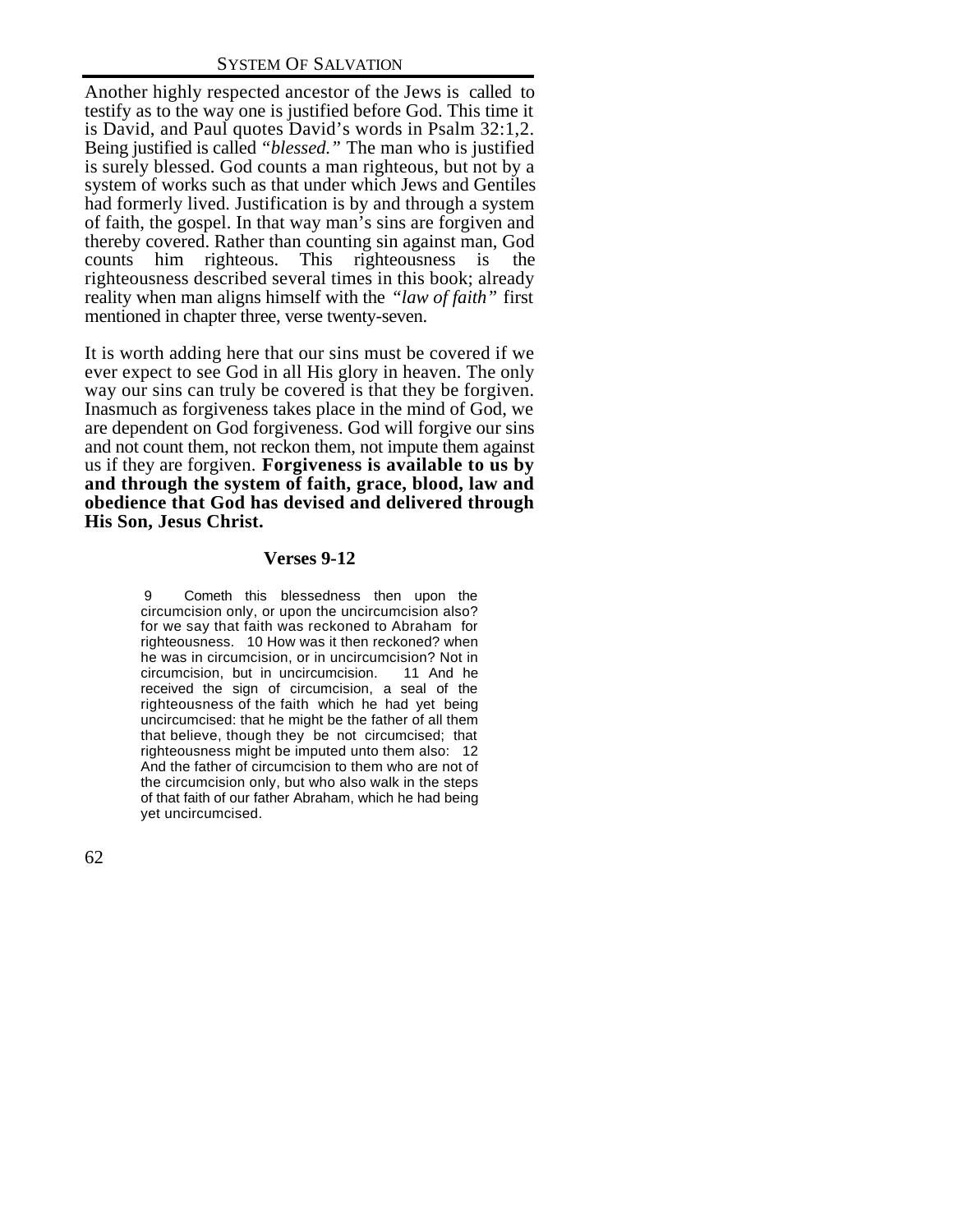Is Paul following some pattern in chapters three and four, or is it merely coincidental that he has presented his two main points in the same order in each chapter? It really does not matter. In chapter three he had first extolled the "*righteousness* of God" separate from law, and then emphasized the universality of the system of faith. In chapter four he has already stressed how justification is by the system of faith, and now he proceeds to emphasize the universality of it by asking if this blessedness previously discussed belongs only to Jews, the circumcision. He notes it belongs to the Gentiles, the uncircumcision, as well.

The faith of Abraham was the means of obtaining his righteousness, his justification. It was so counted before he was circumcised. He was yet uncircumcised when he was counted righteous by the system of faith which applied to him. Circumcision was the sign or seal, the assurance, of his righteousness that he obtained while yet uncircumcised. It seems God deliberately made Abraham righteous before circumcision so the very arguments then raging between Jew and Gentile would never have to be raised. He made Abraham righteous before commanding Abraham to be circumcised because the whole procedure involving Abraham was a foretaste, a symbol, a type of that which was to come. Abraham is the father of the believer, whether Jew or Gentile (Galatians 3:28,29). He is the father of all those who walk in the same principles of the system of faith as did he. It matters not whether one be a Jew or Gentile. One is a spiritual descendant of Abraham if he has placed his obedient trust in the system of faith given by the grace of God that is based on the merit of the blood of Christ. Abraham placed his trust in a system of obedient faith. **This system required belief plus obedience.** We cannot state this to often. The system of faith is not "belief only." It is true for us today that the system of faith which applies to us requires **belief and obedience.**

One inescapable emphasis is the act of circumcision has no spiritual effect in the plan of salvation now revealed in the gospel. Again we call attention to Galatians 5:6; 6:15 and Acts 15 to document this truth.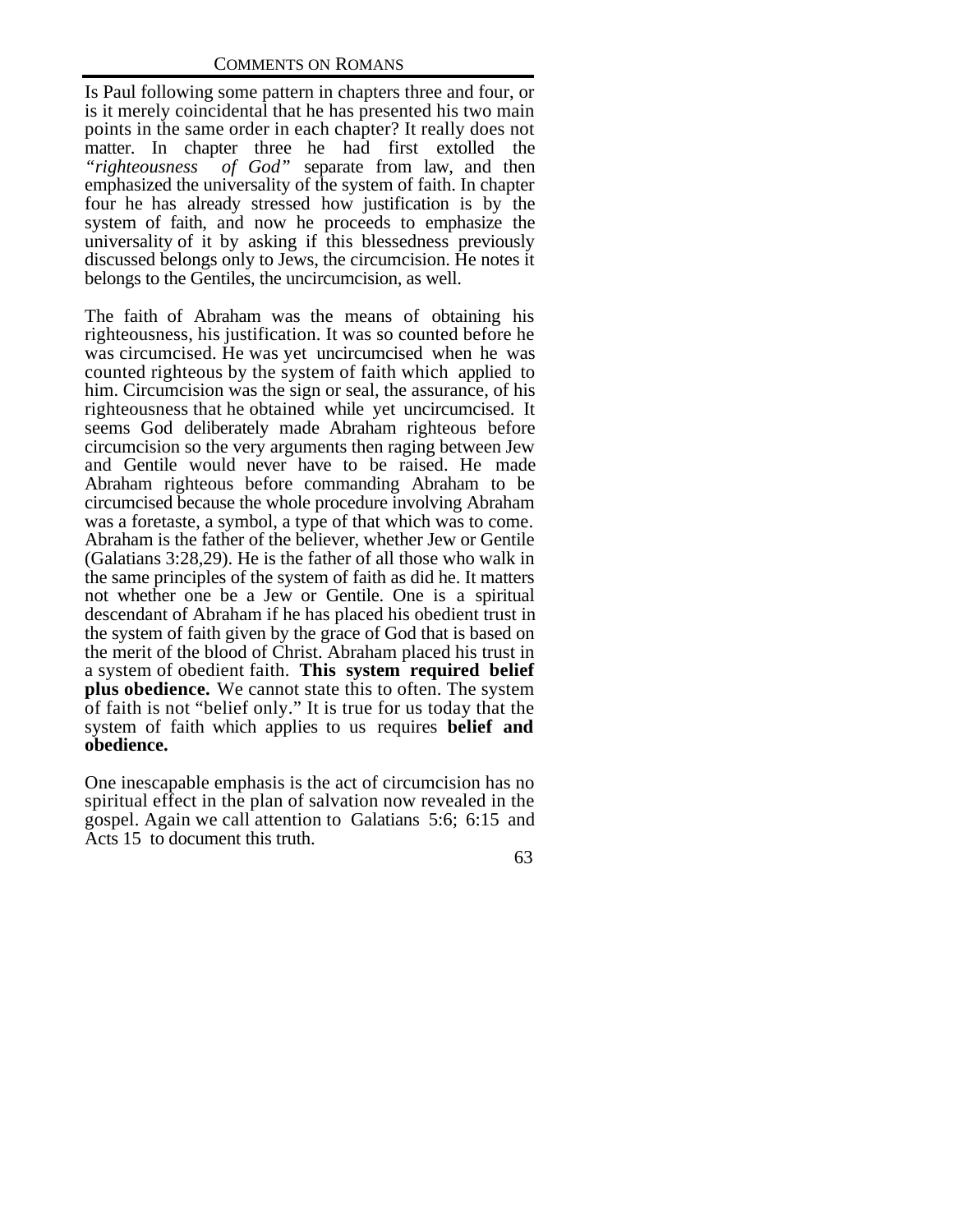#### **Verses 13-17**

13 For the promise, that he should be the heir of the world, was not to Abraham, or to his seed, through the law, but through the righteousness of faith. 14 For if they which are of the law be heirs, faith is made void, and the promise made of none effect: 15 Because the law worketh wrath: for where no law is, there is no transgression. 16 Therefore it is of faith, that it might be by grace; to the end the promise might be sure to all the seed; not to that only which is of the law, but to that also which is of the faith of Abraham; who is the father of us all, 17 (As it is written, I have made thee a father of many nations,) before him whom he believed, even God, who quickeneth the dead, and calleth those things which be not as though they were.

This passage must be considered with great caution and remembrance of the context of the book to this point. Otherwise, the message shall be missed.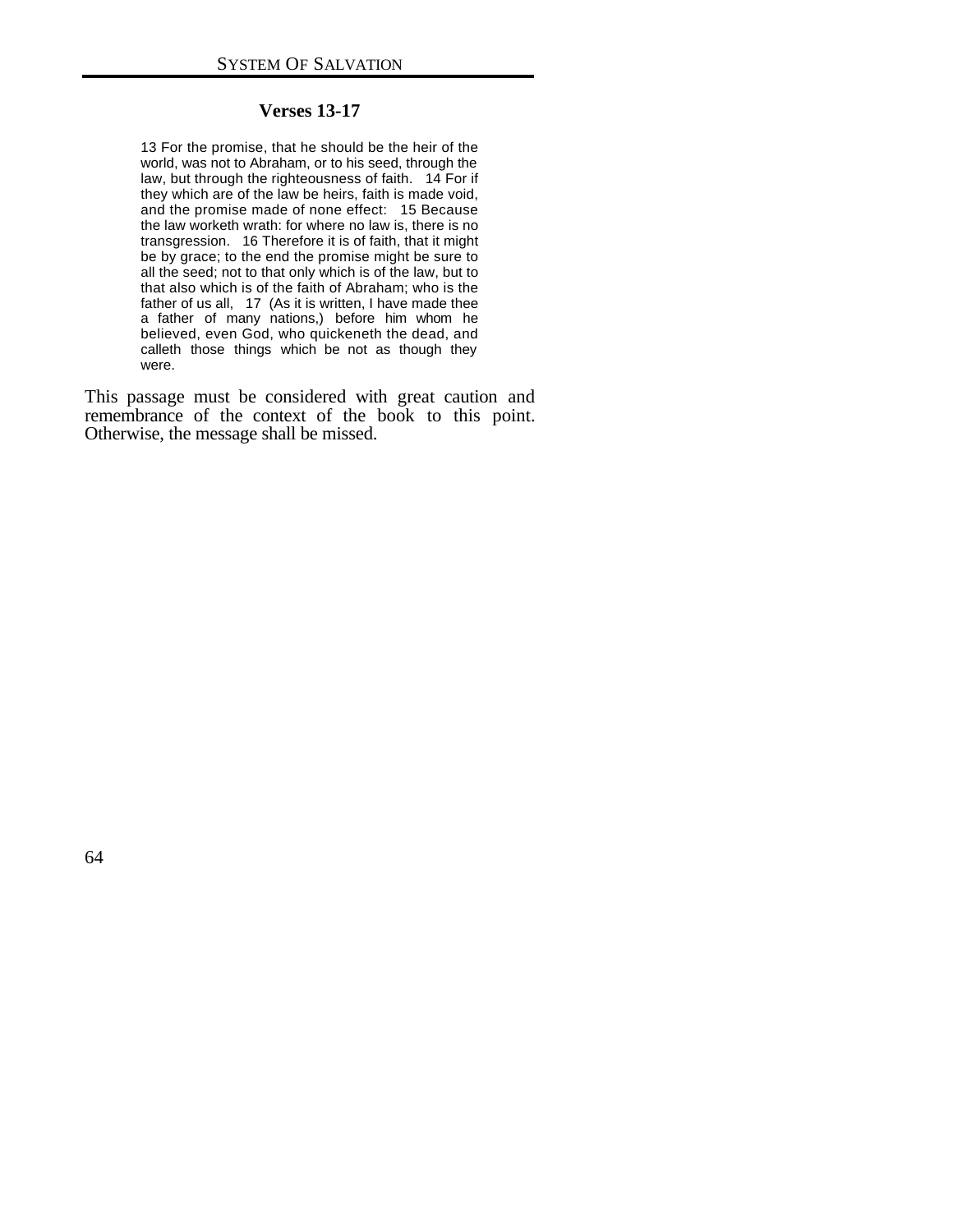65 The promise refers to a promise that involves the whole world. The promise mentioned here refers to the greatest of the promises given by God to Abraham. God promised Abraham many things, (Genesis 12:3; 18:18; 22:18) as one can determine from the study of Genesis, such as being the father of a great nation, his descendants being beyond number, God's watchcare over him by blessing those who blessed him and cursing those who cursed him, and by giving his descendants a land for their own. But the one promise that involved the whole world was the one concerning the seed through whom all the families of the earth shall be blessed. This was a reference to Christ, according to Galatians 3:16. This promise was given to Abraham, not on the basis of any moral law, nor the Mosaic law which had not yet come into existence, but on the basis of one being made righteous by a law or system of faith. The Biblical record shows, of course, that was precisely what happened regarding Abraham. The promise owed no allegiance whatever to the law, Mosaic, moral or otherwise. The promise was made on the basis of the system of faith described in verses one through five. If it were otherwise, then faith is void and not even involved. If faith was not involved, if it was not on that basis of faith, the whole promise is made void. The promise provided a blessing. Therefore, it could not be based on a law of works because a law of works would only produce wrath and punishment, not blessings. If the promise was not based on the law of faith the promise actually is nullified. The law of works produces wrath because man transgresses the law. Transgression is the violation of law; no law -- no transgression! But with law there is transgression. The law of works, a system of works, rather than producing the much needed justification and righteousness, makes the need all the more apparent. Only the grace of God can provide the justification that is needed. The promise of Christ was in essence the promise of salvation for man and justification before God. The law of works could not and did not produce what the promise offered. The promise came by the system of faith. It was a matter of the manifestation of the grace of God. The promise extends to all who place their trust in a system of faith similar to the system of faith by which Abraham was justified and by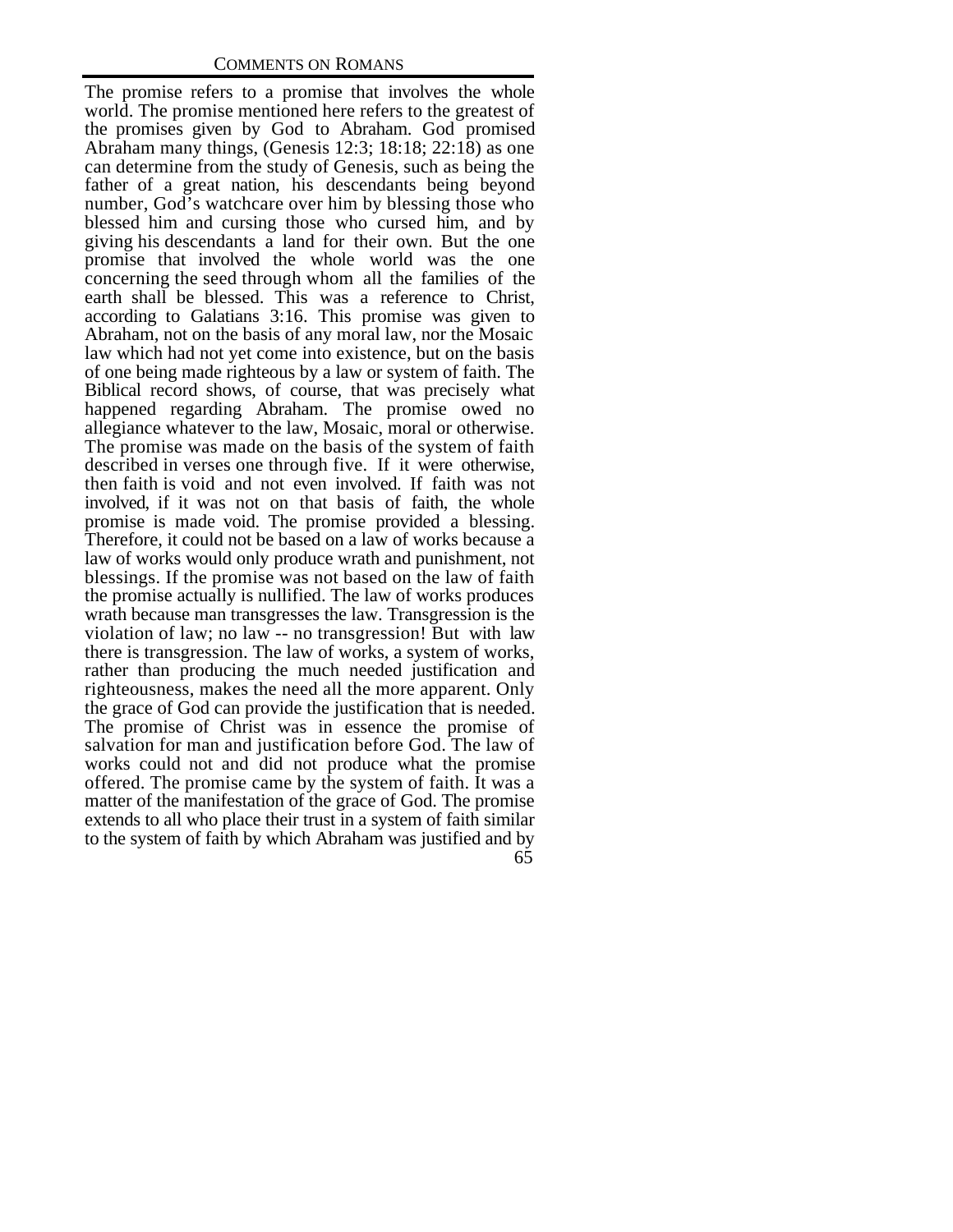which he became the father of all who are saved by the gospel.

Taking a quotation from Genesis 17:5, Paul says Abraham is the father of many nations in the sense that his spiritual children are to be found, not just in one nation like the Jews, but many nations. People of many nations shall be made righteous in Christ. Such had been foretold, as in Isaiah 2:2, *"And all nations shall flow unto it."* Also, Peter had declared the same thing to be true when he was at the home of Cornelius. Acts 10:34,35, *"Of a truth, I perceive that God is no respecter of persons but in every nation he that feareth him and worketh righteousness is accepted with him."*

The last part of verse seventeen is very difficult and comment is made only to a limited extent. Paul had just referred to Abraham as the *"father of us all," "all"* meaning the saved. He had noted that God had promised him to be the father of many nations and explained *"many nations"* to mean the saved from whatever nation. God made promises, and in Abraham stands before the Lord as the father of us all. Abraham believed God, and God, who has power to make alive even that which is dead, did just that in making it possible for Abraham to have a descendant, Isaac. *"Therefore sprang there even of one, and him as good as dead..."* (Hebrews 11:12). Isaac was born of Abraham after his normal time of becoming a father and after Sarah had passed the age of childbearing. God was very able to call into being what did not then exist just as by His power He was able to call into being and existence this entire universe. Whatever be the precise meaning in all this, it seems quite sure that it is an exaltation of the power of God with special reference to the manifestation of His power through Abraham and the promises made and kept. This understanding is certainly in keeping with what follows in verses eighteen and nineteen.

#### **Verses 18-22**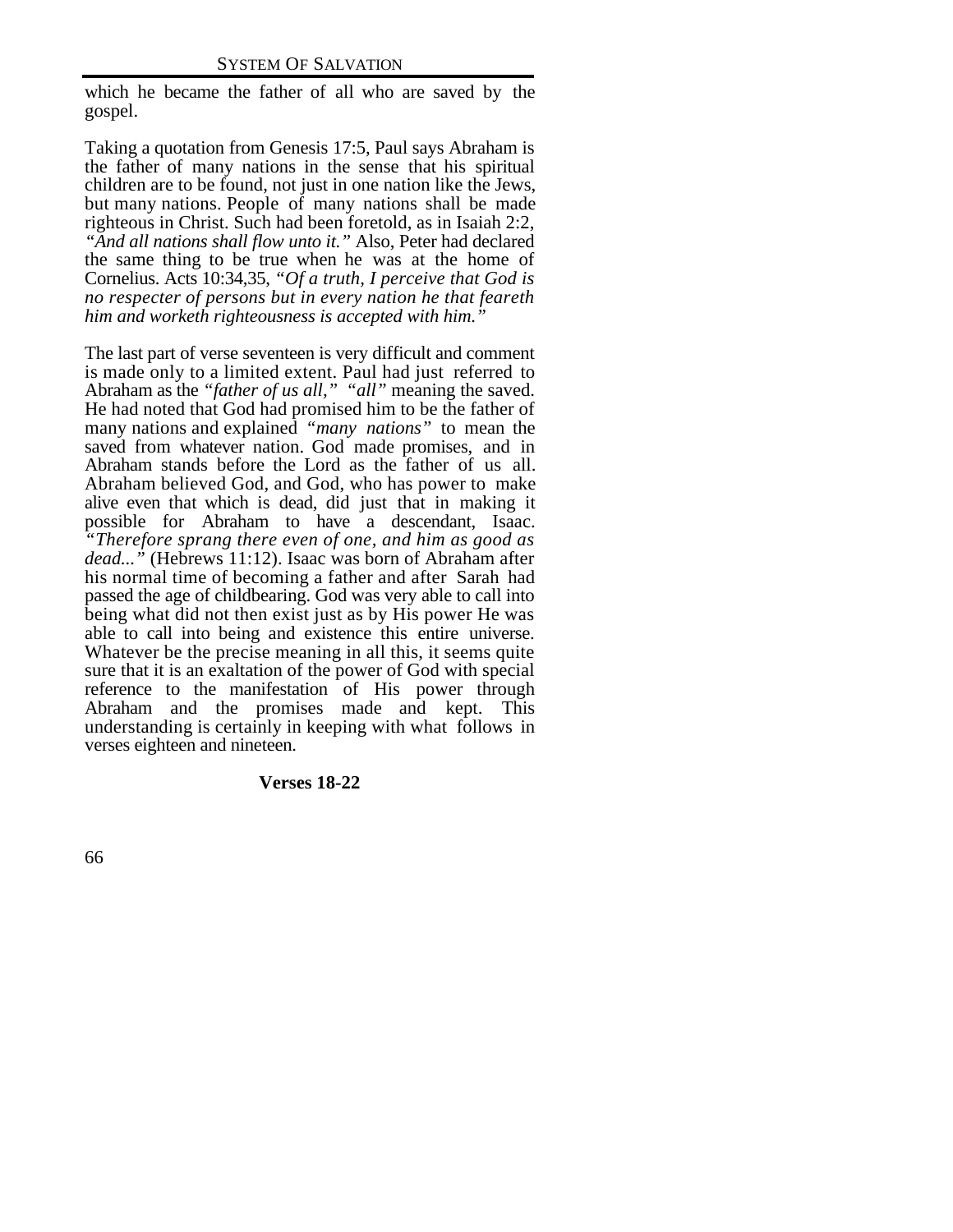18 Who against hope believed in hope, that he might become the father of many nations, according to that which was spoken, So shall thy seed be. 19 And being not weak in faith, he considered not his own body now dead, when he was about an hundred years old, neither yet the deadness of Sarah's womb: 20 He staggered not at the promise of God through unbelief; but was strong in faith, giving glory to God; 21 And being fully persuaded that, what he had promised, he was able also to perform. 22 And therefore it was imputed to him for righteousness.

Even though there seemed to be no reason for hope in such a promise as God gave Abraham at the time it was given, Abraham had faith in the Word of God. Even though his body was *"dead"* as far as producing children was concerned, he did not consider that a barrier to what God had promised. Even the inability of Sarah to bear children did not cause him to disbelieve the promise of God.

It must be stated here, in view of the "assistance" Sarah and Abraham tried to offer God through the use of Hagar, that they did not understand how God would fulfill His promises. But Abraham did not doubt that it would take place as God said in spite of every reasonable argument that could be raised against it ever happening. He gave God glory and believed Him and obeyed Him. He was fully persuaded that God would keep His Word and was able to carry it out. He acted on his faith throughout. On this kind of obedient faith his justification was secured. Taking Hagar, Sarah's handmaid, and having a child by her in the name of Sarah, was according to the custom in that land at that time, according to the Nuzi Tablets. But that was not God's way of keeping His promise.

## **Verses 23-25**

23 Now it was not written for his sake alone, that it was imputed to him; 24 But for us also, to whom it shall be imputed, if we believe on him that raised up Jesus our Lord from the dead; 25 Who was delivered for our offences, and was raised again for our justification.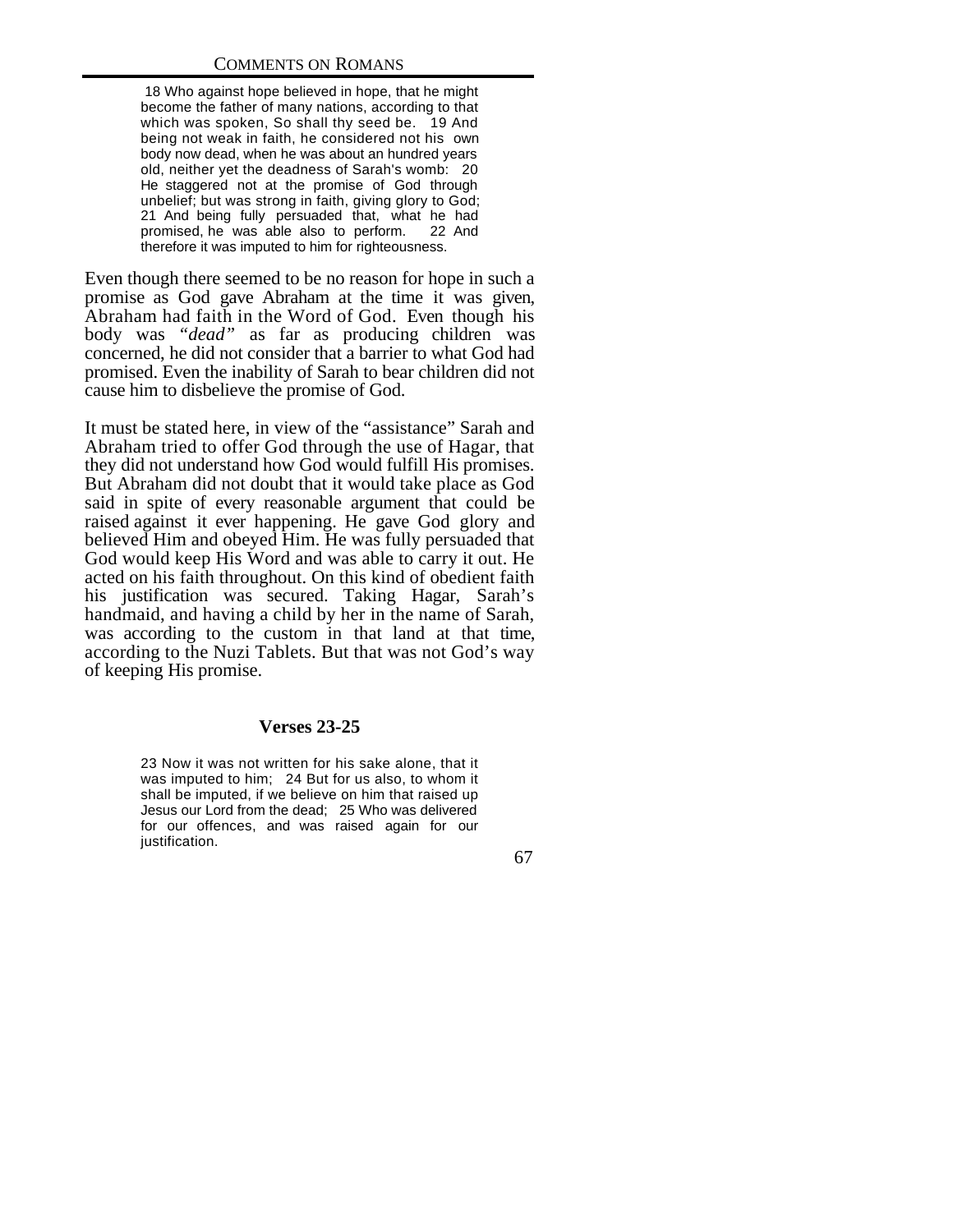This passage reminds us of Romans 15:1 and First Corinthians 10:11, not that they teach exactly the same things, but informs why some of the writings of the Old Testament have been given to us. The information about Abraham to which Paul referred was not for the benefit of Abraham and for his glory only. It was not just for his sake that God acted the way He did with respect to Abraham. It is an amazing and humbling thought for which we ought be grateful to know that the records about Abraham and how he obtained approval before God are for our benefit. Righteousness was obtained by Abraham by a system of faith. Righteousness is open *"for us also."* The only difference is that in the system of faith applicable to us (and our faith is in the same God as Abraham served), we acknowledge Christ and how God raised Him from the dead. We depend on Christ for our justification through the system of faith based on Christ. Christ was delivered for the removal of our sins against God. Without Christ and what He did on our behalf there would be no gospel, no system of faith, no offer of grace, no law of faith, no cleansing blood, no justification, no blessedness, no salvation and no eternal life with God. Thus far in this book of Romans all these terms have been used at one time or another to depict and describe what Paul is emphasizing as the results to be gained by and through the system of obedient faith based on the merit of the blood of Christ that is given by the grace of God. This is what God offers to man through His Son and how it is offered. Paul stressed that it is offered to all men alike and on the same terms.

To summarize, we can already draw the conclusion that salvation from sin for man is obtained by and through a system of God's grace, the blessings being appropriated by an obedient faith, not on works of man's merit, but the entire system based on the merit of the blood of the Son of God. **It is a system, then, of grace, faith, law, blood and works of obedience.**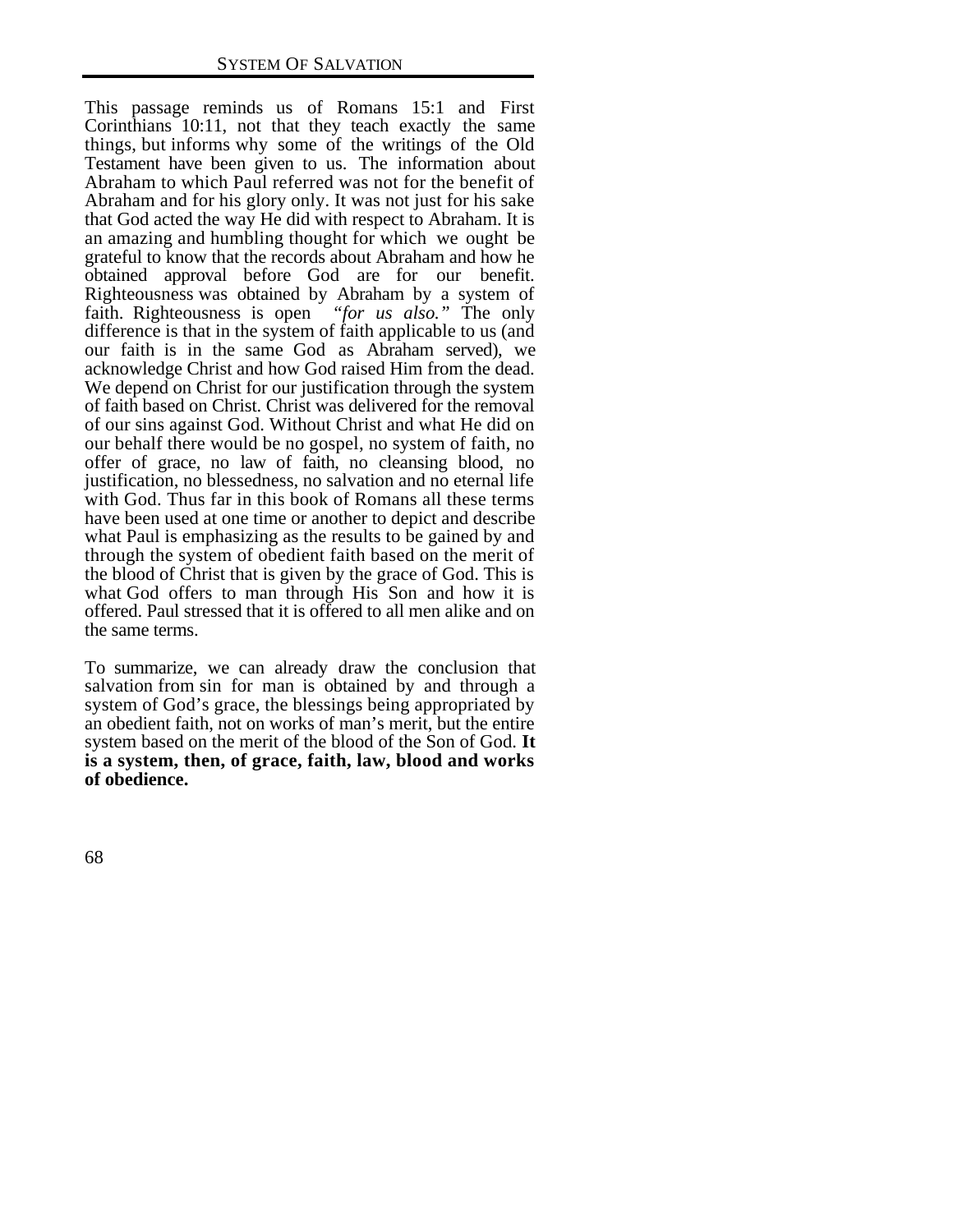# *Chapter Five*

#### **Verses 1,2**

1 Therefore being justified by faith, we have peace with God through our Lord Jesus Christ: 2 By whom also we have access by faith into this grace wherein we stand, and rejoice in hope of the glory of God.

The main phrase is, *"We have peace with God."* Inasmuch as man has declared war against God by committing sin, being alienated from God because of sin, becoming estranged from God due to sin, man has a desperate need to be brought into a harmonious and favorable relationship with God. This is spiritual peace. This peace is possible only if a man is justified, cleansed, or forgiven of his sins which have caused the separation and alienation. Isaiah 59:1,2, *"Behold, the Lord's hand is not shortened, that it cannot save; nor his ear heavy, that it cannot hear: But your iniquities have separated between you and your God, and your sins have hid his face from you, that he will not hear."* It is a glorious thought to ponder that a sinful man may come to a spiritual peace with God. How does it come? The justification necessary was accomplished, and this is a marvel. But how was it accomplished? It was by the system of faith that God devised through Christ. By faith in Christ, the kind of faith that causes one to obey, we are justified, and therefore, enjoy this needed peace with God. It is all possible by the virtue and due to the merit of Jesus Christ.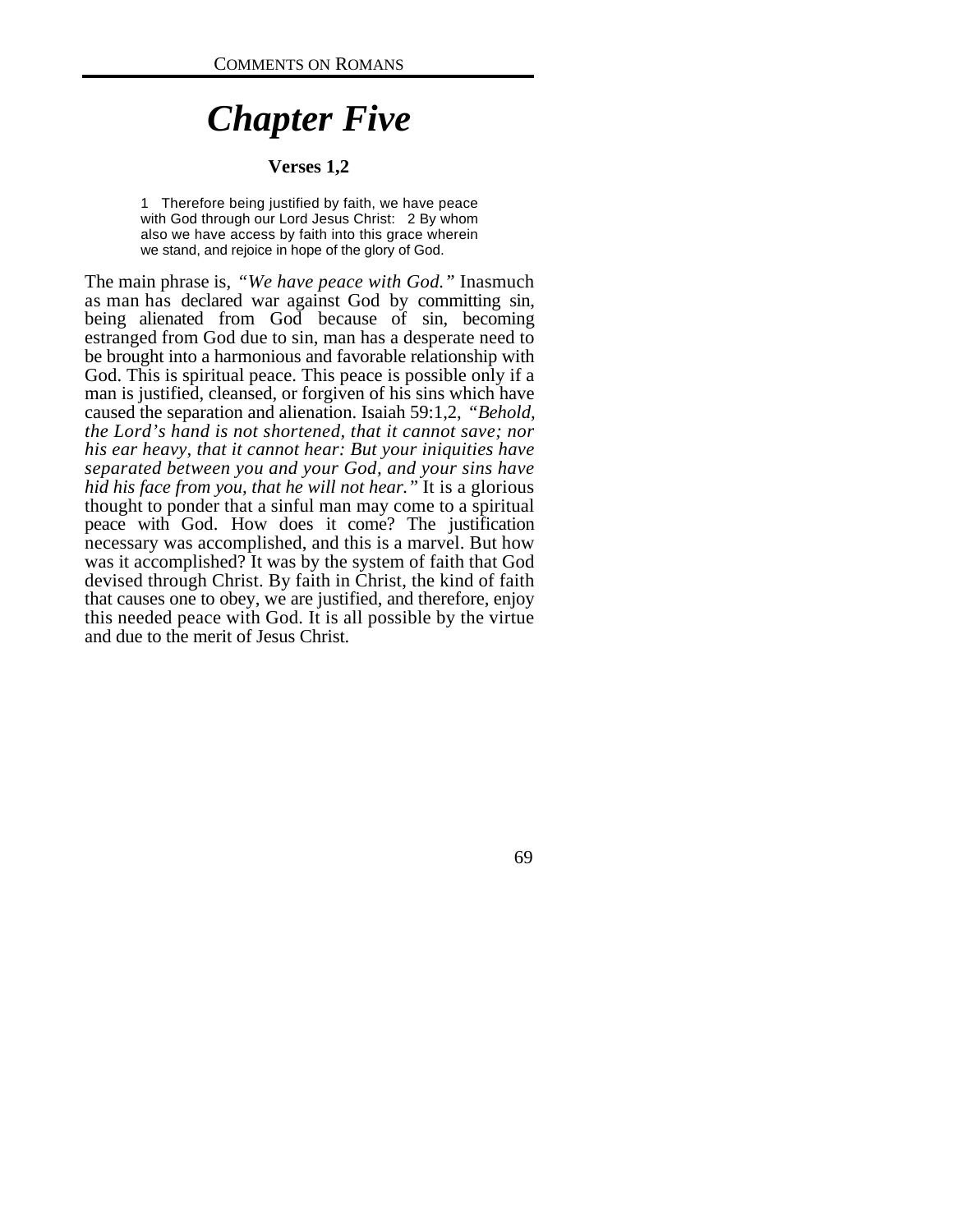In addition, it is through this same Christ that man has access into a spiritual state or condition defined here as *"this grace." "This grace"* means that which the grace of God has produced, offers, and provides. It is the spiritual peace with God. How does one gain access into this grace? Again, the answer is *"by faith,"* belief in Christ and His system of faith. Notice this belief does not by itself accomplish the entrance into this grace. This belief or faith gives *"access"* into this grace. It makes entrance possible. The same thought is presented in John 1:12 where the record says, *"But as many as received him, to them gave he power to become the sons of God, even to them that believe on his name."* Who were the ones who received him? They were the ones who believed on His name. What did they receive? Were they made sons by mere belief? No, but the *"power to become"* sons of God was given to them. Having the power to become something is not the same thing as actually becoming that something. Having access to something is not the same as having that something. Faith, in the sense of belief, gives *"power to become."* Faith gives *"access."* When this faith is coupled with obedience, then the desired result becomes a reality. Obviously, the Roman Christians had taken advantage of the *"access"* their faith had brought them for they were at that time sons of God. They had followed through in the plan God devised. That plan, *"the faith,"* brought them into the blessings of God's grace.

They now stood in that spiritual relationship called *"grace."* They would rejoice in the hope of the glory God would give the saved. The *"glory of God"* does not refer to God's personal glory, an attribute of God, but something God provides and gives to those who follow His scheme and system of redemption.

#### **Verses 3-5**

3 And not only so, but we glory in tribulations also: knowing that tribulation worketh patience; 4 And patience, experience; and experience, hope: 5 And hope maketh not ashamed; because the love of God is shed abroad in our hearts by the Holy Ghost which is given unto us.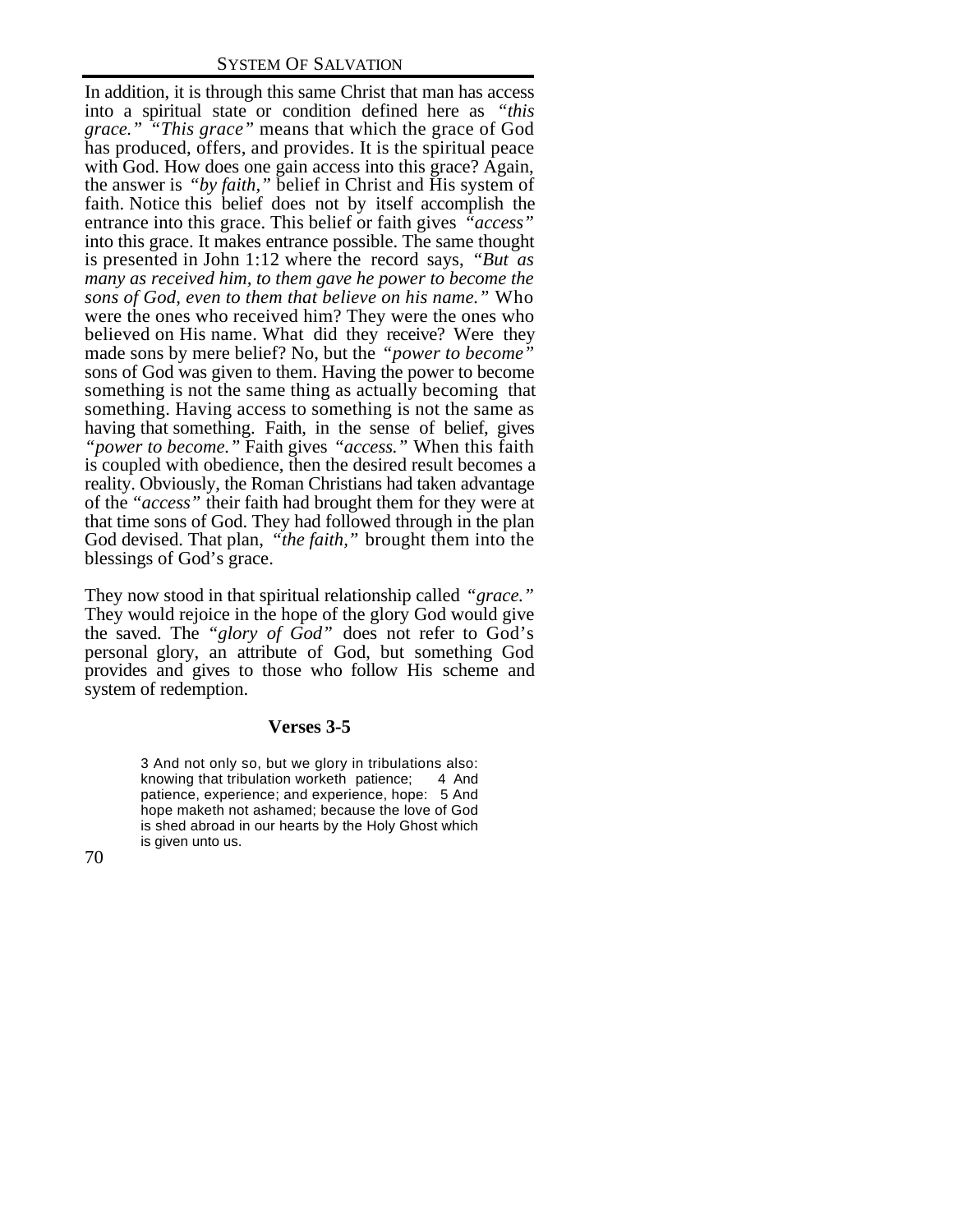Further benefits of being in *"this grace"* are mentioned. Tribulations were and are an inescapable part of serving the Lord. Second Timothy 3:12, *"Yea, and all that will live godly in Christ Jesus shall suffer persecution."* But as James teaches, the result of tribulation is not all bad (James 1:12). Peter teaches the same thing in First Peter 1:6,7. *"Wherein ye greatly rejoice, though now for a season, if need be, ye are in heaviness through manifold temptations: That the trial of your faith, being more precious than of gold that perisheth, though it be tried with fire, might be found unto praise and honor and glory at the appearing of Jesus Christ."*

Paul's admonition that they glory in tribulation certainly does not mean they were to be glad for the persecution itself. Who could ever be? But they were to be like the apostles in Acts 5:41, who rejoiced *"that they were counted worthy to suffer shame for his name."* Here is the glory under consideration when he discusses *"glory in tribulation."* This tribulation produces something vital to serving God; namely, patience, steadfastness, and faithfulness. This in turn contributes to the development of another quality; experience, or more literally, a tried character. One who has been put to the test and passed the test is in far better condition to withstand what may come than the one who has yet to be put to the test. Having this tried character one could take hope and have reason for hope. This hope will not make one ashamed of the Lord and what is believed, even though the original tribulation was designed to make one ashamed. Nor would the Lord be ashamed of such a person. Compare the word *"ashamed"* as used here with the same sense of it in Second Timothy 2:15, *"Study to show thyself approved unto God, a workman that needeth not to be ashamed, rightly dividing the word of truth."* Remember in the first chapter Paul declared he was *"not ashamed"* of the gospel, and had suffered much tribulation. He had learned to be stedfast; was a tried character; had reason for hope.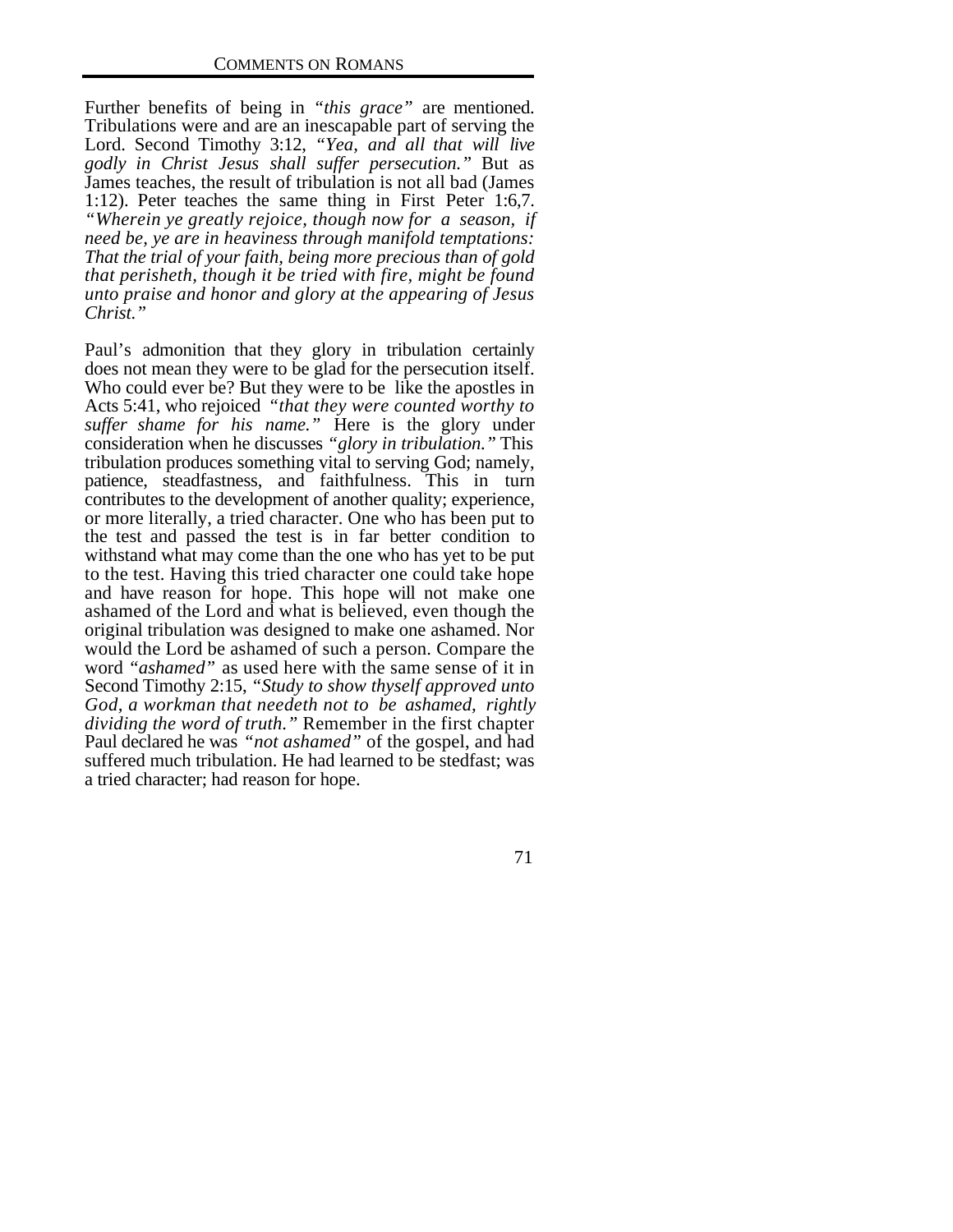The love of God refers to the love God has for man, or more specifically, for the Christian. This love is revealed in the gospel, *"the righteousness of God."* It has been *"shed abroad"* in the Christian heart. It is the love God has for man that is *"shed abroad."* It is His love of which we are aware. We became aware of His love by the Holy Spirit. The Holy Spirit, through the revelation of God's scheme by which He will save mankind, makes us fully aware of the love God has for mankind.

The Holy Spirit is given unto the Christian in the sense that the blessings we can and do have through the love of God revealed in His scheme are ours. Without the revelation given by the Holy Spirit, we would remain ignorant of God's love, and ignorant of the spiritual blessings we now enjoy as Christians. The Holy Spirit is given to us in that the *"good things"* declared by the Spirit are given to us. A similar teaching is found in two parallel verses, Matthew 7:11 and Luke  $11:13$ . It is obvious that the Holy Spirit is given to the same extent that the *"good things"* are given. It is not that the Holy Spirit personally is given, but the blessings derived from the operation of the Holy Spirit. Such is the idea of Romans 5:5.

It is worthy of suggestion (though not limited to just this) that the blessings specifically mentioned in verses three and four are what Paul had in mind. Certainly none could argue against the fact that the blessings mentioned here result from the operation of the Holy Spirit as He operates through the Word that reveals God's love.

## **Verses 6-8**

 6 For when we were yet without strength, in due time Christ died for the ungodly. 7 For scarcely for a righteous man will one die: yet peradventure for a good man some would even dare to die. 8 But God commendeth his love toward us, in that, while we were yet sinners, Christ died for us.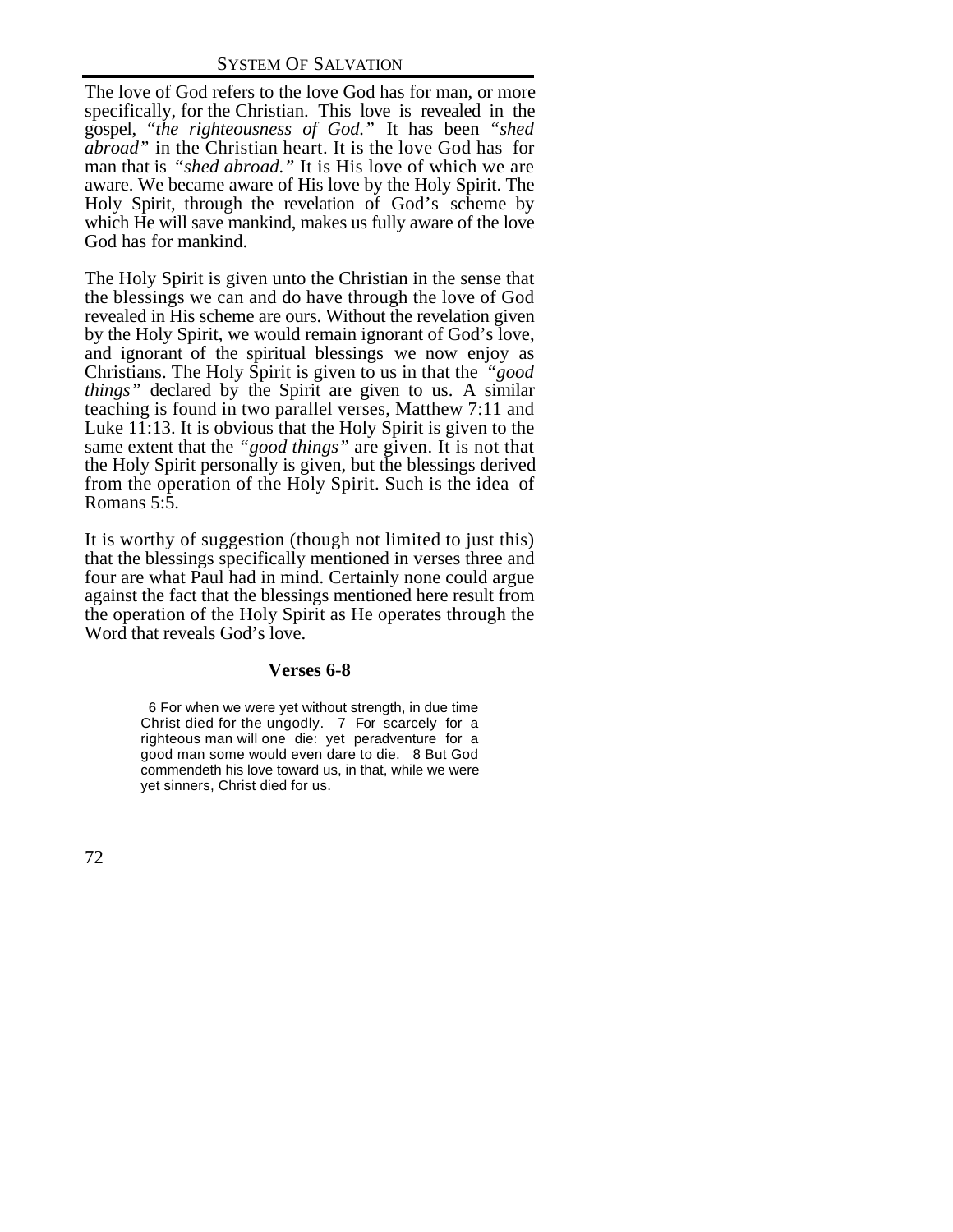The word *"for"* points back to that which has just been discussed, and now we can expect an elaboration of it. That which has been discussed is the love God has for man. Paul denotes more precisely the manifestation of that love. We were without strength, that is, weak in faith, the same word used in Romans 4:19 when Paul described what Abraham was not. When we were hopeless, indifferent, and wayward from doing what was correct in God's sight, and when God saw the time was right or fulfilled, Christ died for the ungodly. As for God determining the proper time for all things regarding Christ, consider Galatians 4:4. *"But when the fullness of the time was come, God sent forth his Son, made of a woman, made under the law."*

The *"ungodly"* refers to sinful man, including the ones just described as *"without strength."* We have to take note that it was God who acted on behalf of man. He was the One **who** instigated **what** was to be done and **when** it was to be done. The **who** is God. The **what** was the death of Christ. The **when** was when God saw fit for all these things to be accomplished.

Such a magnanimous deed as that done by Christ is emphasized in verse seven and eight by contrasting what Christ did against what normally might be expected. For *"scarcely,"* with difficulty, one might die for a just man. Such would surely be a tremendous sacrifice, but one might see some reasonableness for taking the place in death for an innocent man. The innocent did not deserve to die. One might, with the greatest kind of nobility, die in the stead of such a just person. For such a good man someone might *"dare to die,"* or bring himself to do so. Even this would be with the greatest difficulty.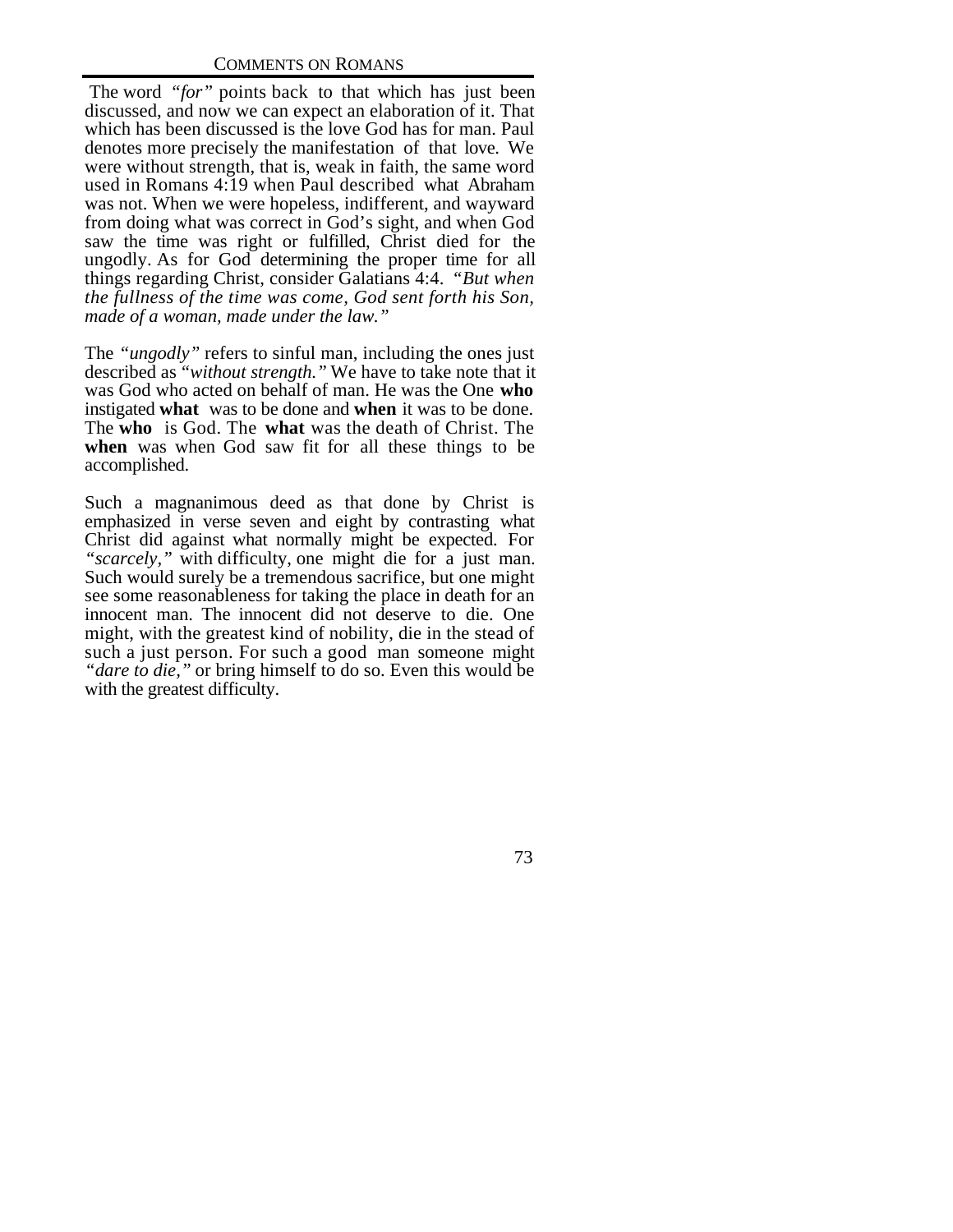But what Jesus did was far more than that. As extraordinary as one man dying for another even when the cause seemed worthy, it is more extraordinary what Christ did. He died for those who deserved to suffer death for themselves. The ones for whom He died earned their condemnation. Their sins condemned them. They should have paid for it. But He took their place. This is the place of all of us *"for all have sinned."* While man was in condemnation and justly so, He came forward and died. Here is the demonstration of the love God has for man of which Paul has been writing, and which is revealed in the revelation of the gospel as given by and through the Holy Spirit. This is an essential part, indeed, the very heart, of the plan God had by which He would make man righteous.

#### **Verse 9**

 9 Much more then, being now justified by his blood, we shall be saved from wrath through him.

Verse nine is the only logical conclusion to be drawn from what has been written. We are justified by the blood of Christ. We are saved from the wrath of the just God of heaven against sin because of the mercy of the same God. Christ and the plan built and based upon Him is that by and through which we can be counted for what we otherwise could never be counted; namely, righteous.

Notice in verse one of this chapter where Paul said we are justified *"by faith."* Verse nine says we are justified *"by his blood."* There are not two justifications. Our faith is in His blood. Our faith is in God and the plan He devised that called for the blood of His Son in our stead. In mentioning faith and blood, Paul was referring to two of the many essential ingredients that have gone into the gospel scheme of salvation, *"the righteousness of God,"* the gospel.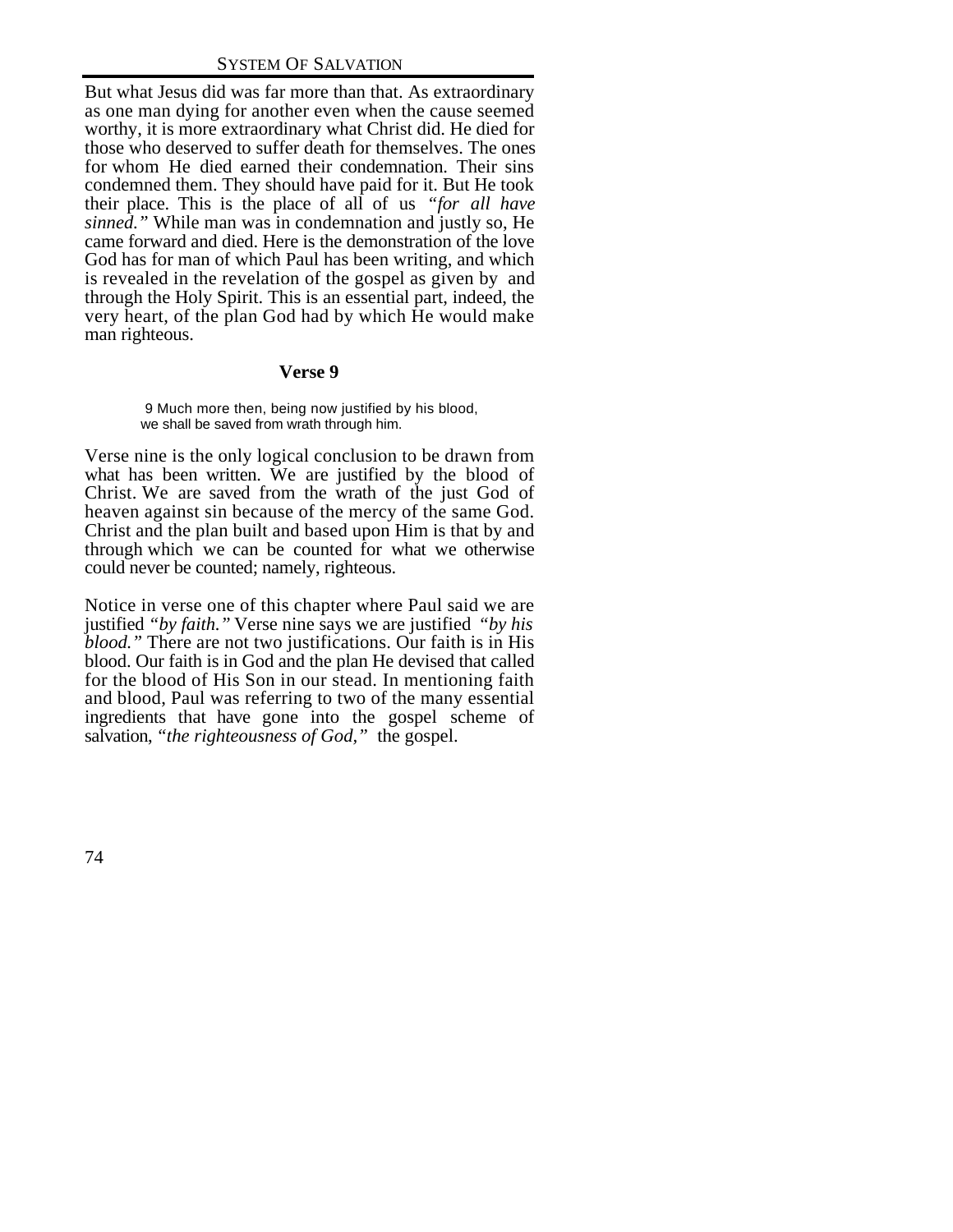Notice also that from which one is saved is wrath. Paul had spoken of wrath against both the Gentile (1:32), and the Jew (2:5), and had been very plain that both stood in condemnation (3:9,23). Now he mentions again that both can be saved from wrath and reveals how.

## **Verses 10-11**

 10 For if, when we were enemies, we were reconciled to God by the death of his Son, much more, being reconciled, we shall be saved by his life. 11 And not only so, but we also joy in God through our Lord Jesus Christ, by whom we have now received the atonement.

The term *"if"* is not used in order to convey some doubt that we were enemies or that there is any doubt that the Christian is reconciled. The term is more properly understood in the sense of "since." "Since" we were enemies and "since" we were reconciled by the death of Christ, now having been reconciled, there is another ingredient in God's scheme for man's salvation; namely, the life of Christ. This infers His resurrection and reaches back to include the perfect life He lived on earth as an example for us to follow. Most probably, however, having mentioned His death, and following the sequence of events, the main thrust has to do with His resurrection. Without the resurrection there would be no gospel, no demonstration of power over death, no climatic proclamation and declaration that He is the Son of God (1:4). The resurrection is an indispensable fact in providing for man's salvation (First Corinthians 15).

Not only that, *"and not only so,"* we have blessings here and now. Our blessings for abiding in this grace are not limited nor confined to eternity. God has provided for us a way of joy in this life. We can live happier knowing we are going to our home with God. This joy that we have *"in God"* has been made possible through Christ. He was the One through whom we have received God's gift of being forgiven. This repeats the teaching of Chapter three, verse twenty-five. Christ is our atonement.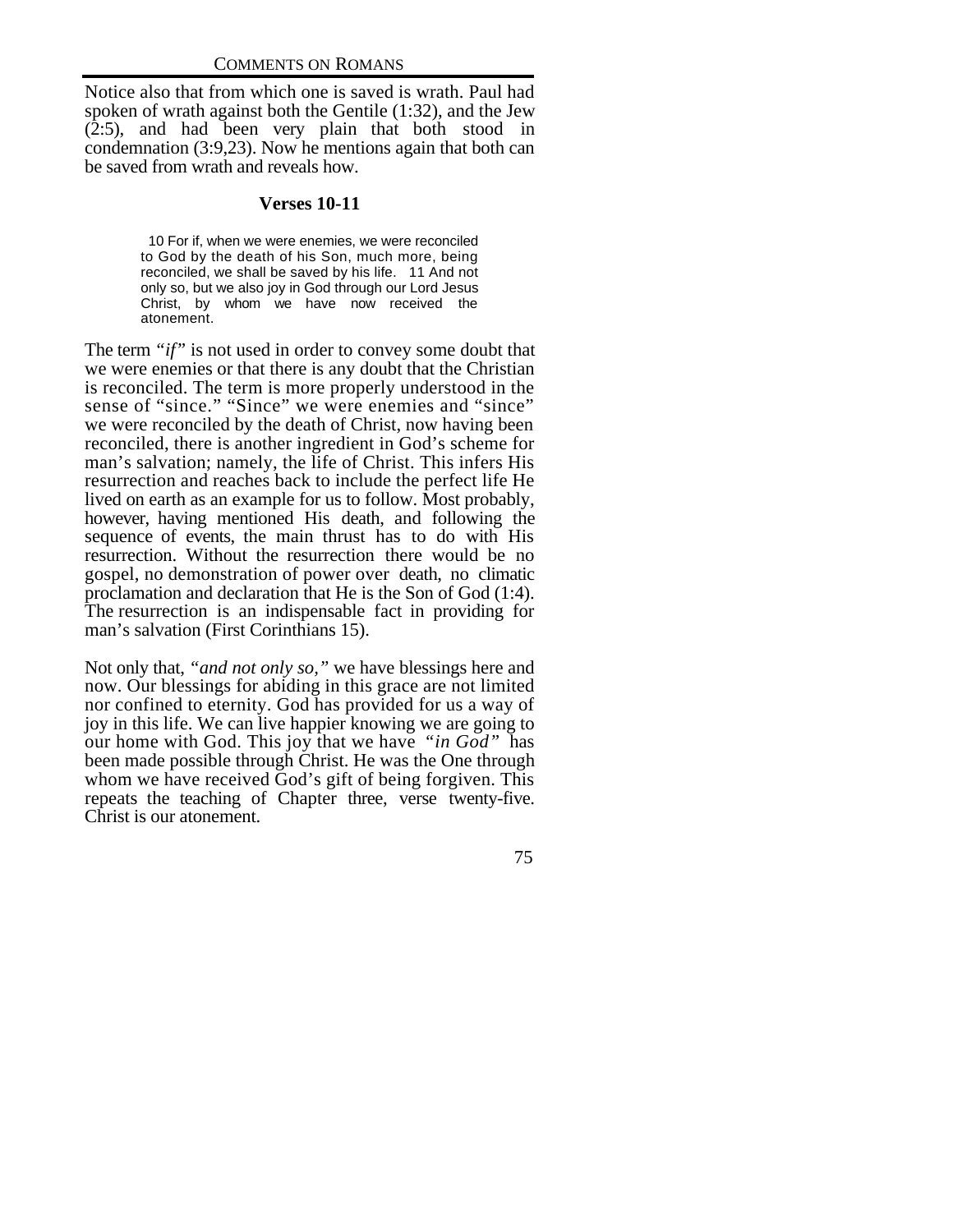The passage speaks of being *"reconciled,"* carrying the same thought forward from verse one of this chapter when Paul said, *"We have peace."* This peace is accomplished by a reconciliation being made. Ephesians two speaks more on this theme of reconciliation and we suggest a study there.

## **Verses 12-19**

 12 Wherefore, as by one man sin entered into the world, and death by sin; and so death passed upon all men, for that all have sinned: 13 (For until the law sin was in the world: but sin is not imputed when there is no law. 14 Nevertheless death reigned from Adam to Moses, even over them that had not sinned after the similitude of Adam's transgression, who is the figure of him that was to come. 15 But not as the offence, so also is the free gift. For if through the offence of one many be dead, much more the grace of God, and the gift by grace, which is by one man, Jesus Christ, hath abounded unto many. 16 And not as it was by one that sinned, so is the gift: for the judgment was by one to condemnation, but the free gift is of many offences unto justification. 17 For if by one man's offence death reigned by one; much more they which receive abundance of grace and of the gift of righteousness shall reign in life by one, Jesus Christ.) 18 Therefore as by the offence of one judgment came upon all men to condemnation; even so by the righteousness of one the free gift came upon all men unto justification of life. 19 For as by one man's disobedience many were made sinners, so by the obedience of one shall many be made righteous.

Beginning here and continuing through several verses is a comparison, or better yet, a contrast between Adam and Christ, and the results of the actions of Adam and Christ. By one man, Adam, sin entered the world. The result of sin was death, spiritual as well as physical, but more importantly, spiritual  $(6:23; James 1:14,15)$ . This result of Adam's sin *"passed upon all men."* The meaning of this phrase is of great importance and consequence.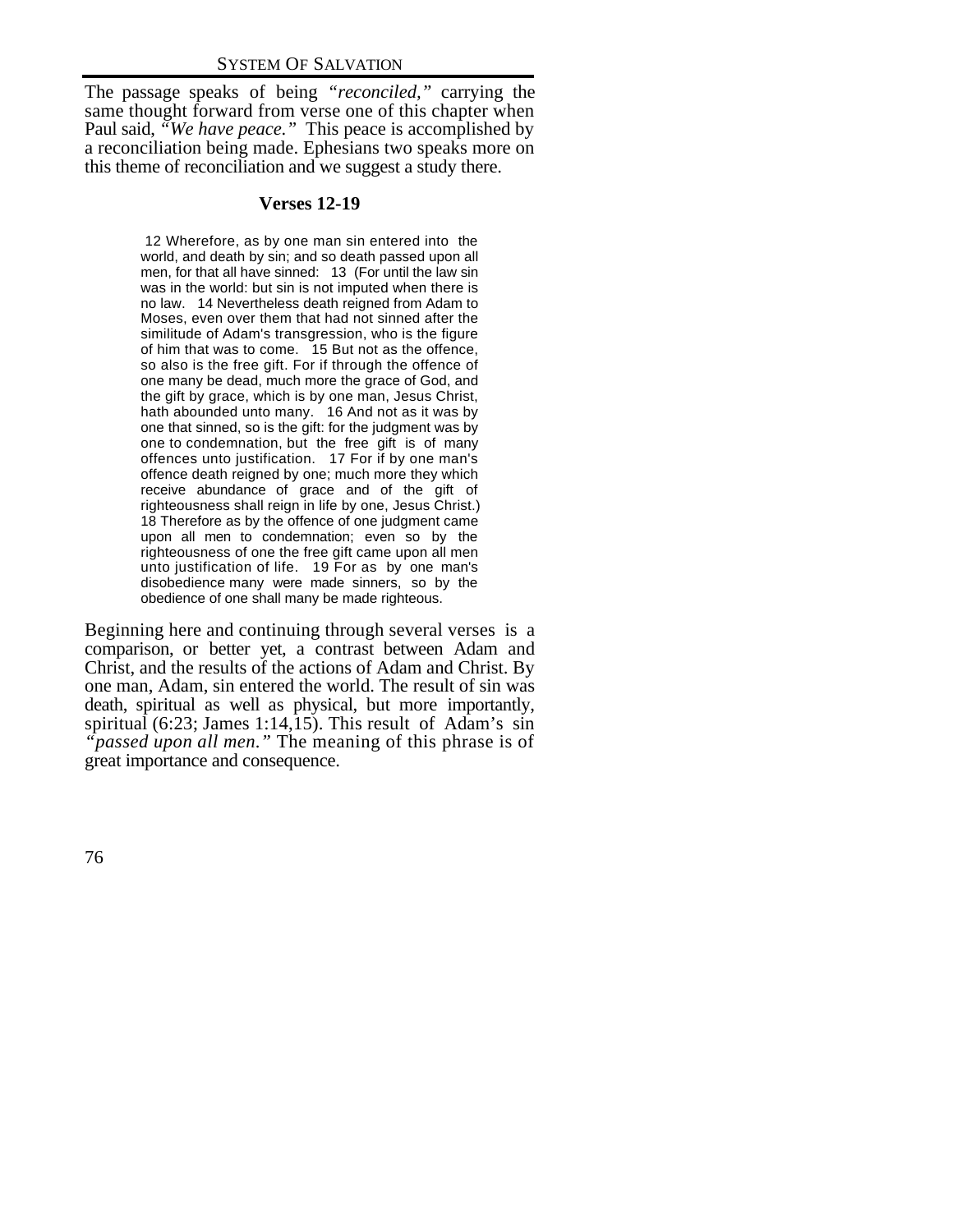The idea of the word *"passed"* shows that which took place was of such significance that none could escape its power. There has not lived a person since sin entered the world that has escaped certain results of Adam's sin.

We must keep before us that **guilt** of sin is one of the consequences of sinning, but not the only one. There are other consequences as well. Did the **guilt** of sin pass upon all men because of Adam's sin? Or does this refer to other consequences of Adam's sin that *"passed"* upon all men? In other words, are you and I **guilty** of Adam's sin?

The answer is found in the definition of sin the Holy Spirit gives in First John three, verse four. Sin is transgression. Not until one does transgress the law of God does he become guilty of anything. The preposition *"for"* of verse twelve is to be understood as "because" or "inasmuch as".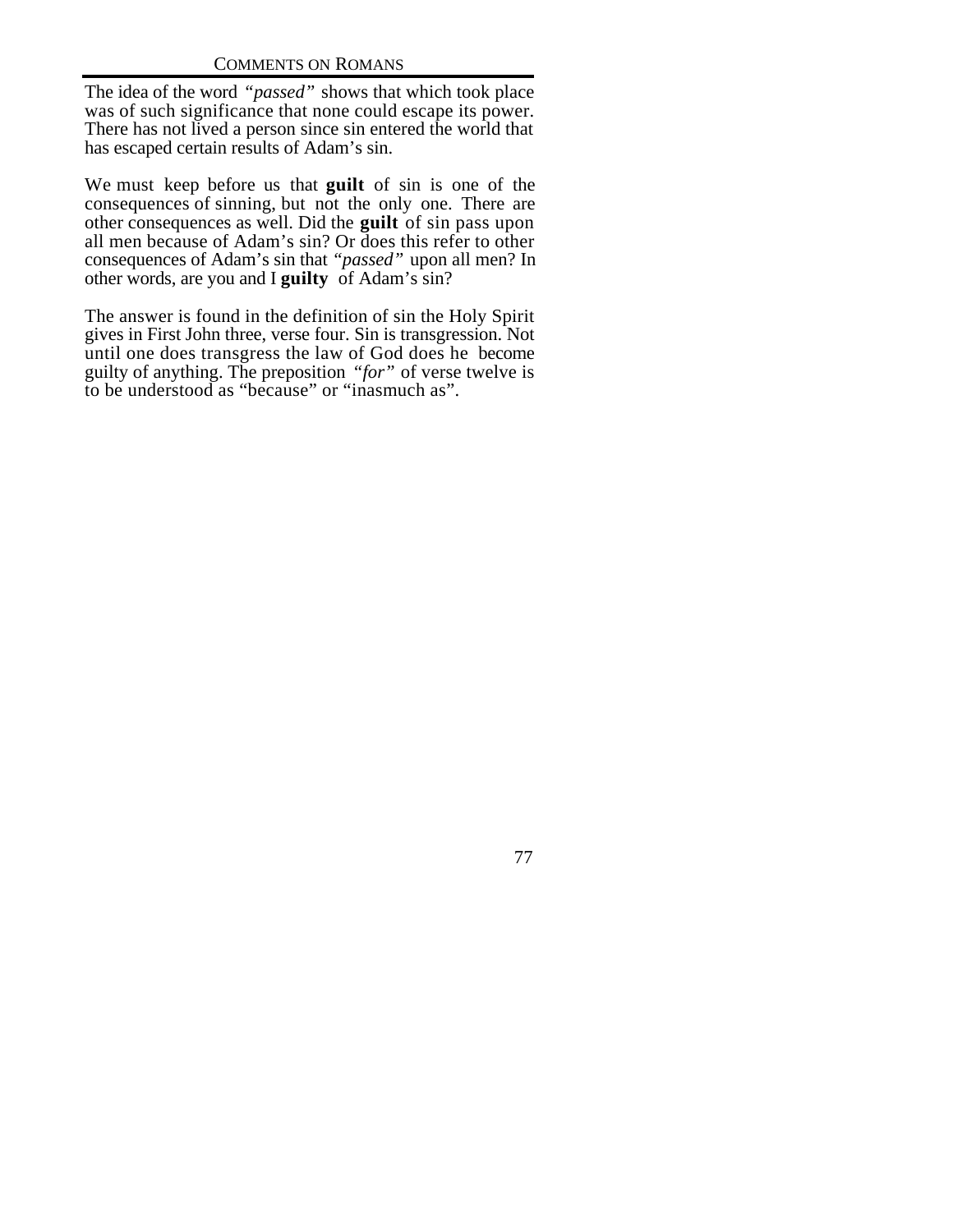Certain results of sin have passed upon everybody. But why have they passed upon everybody? Some things have passed upon everybody unconditionally. For instance, due to the sin of Adam we all die physically. Because the first couple was driven from the Garden of Eden and from the tree of life, we all must die physically. But this has nothing whatever to do with our personal sins. Nonetheless, we physically die. Even the infant, who does no sin, dies. This is a result of Adam's sin and what sin introduced into the world. But remember, Paul is discussing spiritual death primarily. Spiritual death has *"passed upon all men,"* but why? It is not because we are guilty of Adam's sin, *"for that all have sinned."* Spiritual death came into the world through the sin of Adam. Spiritual death was suffered by Adam the day he sinned (Genesis 2:17). Spiritual death is suffered by everybody who sins, but because of his own sins and not because of Adam's sin. Adam's sin introduced sin unto men, but each one must partake of sin for himself before he is counted guilty of sin. This is either true or First John three and verse four contradicts this passage, which is untenable. Many other people, other than the one who commits sin, may suffer certain consequences of a person's sins, but not the consequence of guilt. But one suffers the guilt when he himself sins.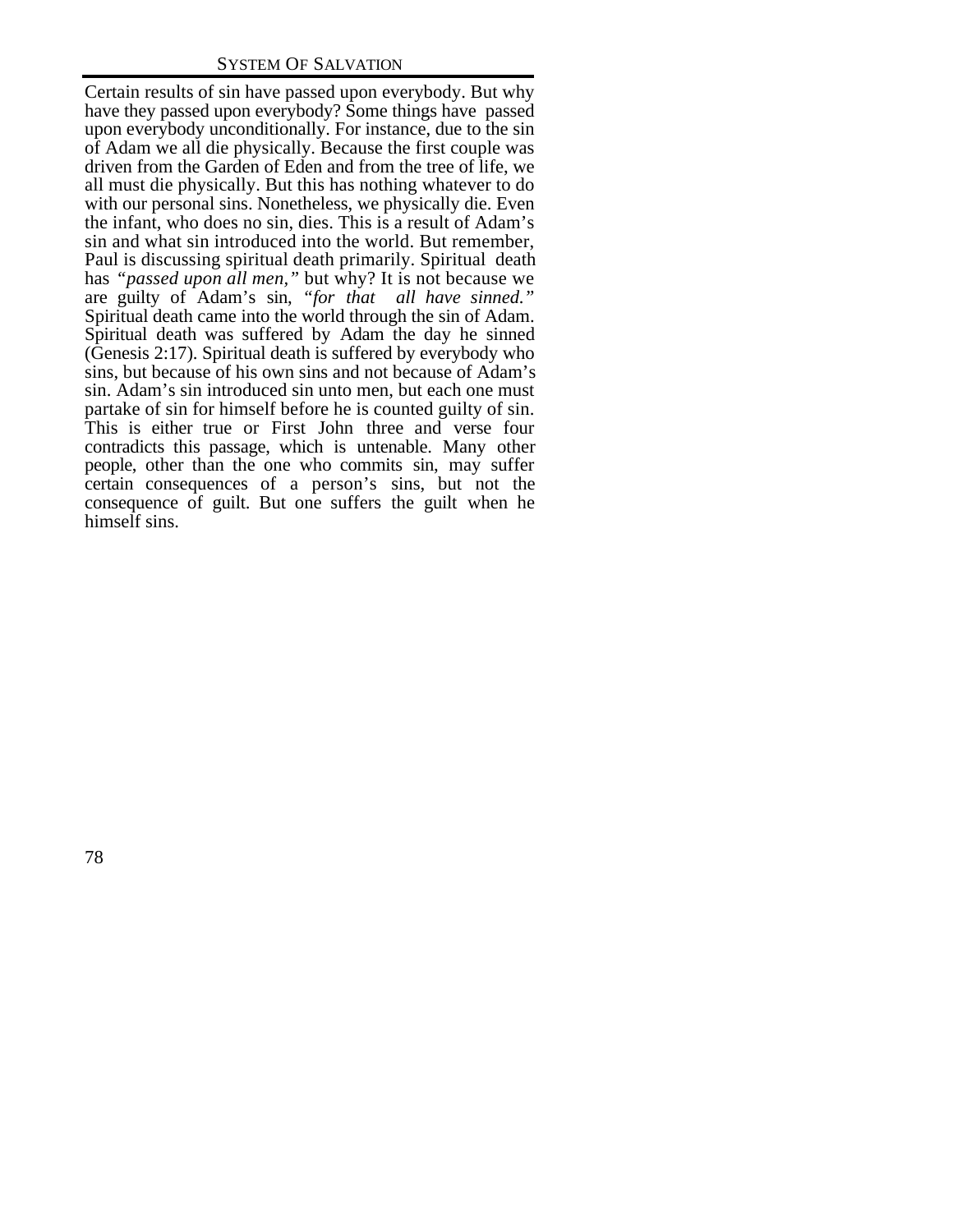Verses thirteen through seventeen seem to be an inspired explanation of the main theme being presented in the contrast of Adam and Christ and the results of their actions. The main theme continues at verse eighteen and nineteen which informs us how by the offense (sin) of Adam, judgment (condemnation) came upon all men (because all men partake of sin.) But righteousness (making man a righteous being or at least counting him so) came by Christ. The system or plan to make man righteous came through the One (Christ) as a gift from God, and justifies man, granting him life instead of death. One man's disobedience introduced sin into the world, and all have partaken of it and became sinners. But the obedience of One (Christ) makes the many sinners righteous by introducing life through justification. This is a gift, but the gift must be received. It is received by our obedience. It was provided by the obedience of Christ. Christ was obedient even to the death He suffered on the cross (Hebrews 5:8; Philippians 2:8). What a contrast! By one (Adam) came death, but by the other (Christ) came life. By one (Adam) came condemnation, but by the other (Christ) came justification.

If you and I are guilty of Adam's sin, unconditionally, then we are justified by Christ, unconditionally. This would mean universal salvation with nobody being lost. But this would not be in harmony with Scriptural revelation. Nothing is made clearer in the Bible than the fact that some will be saved but some will be lost.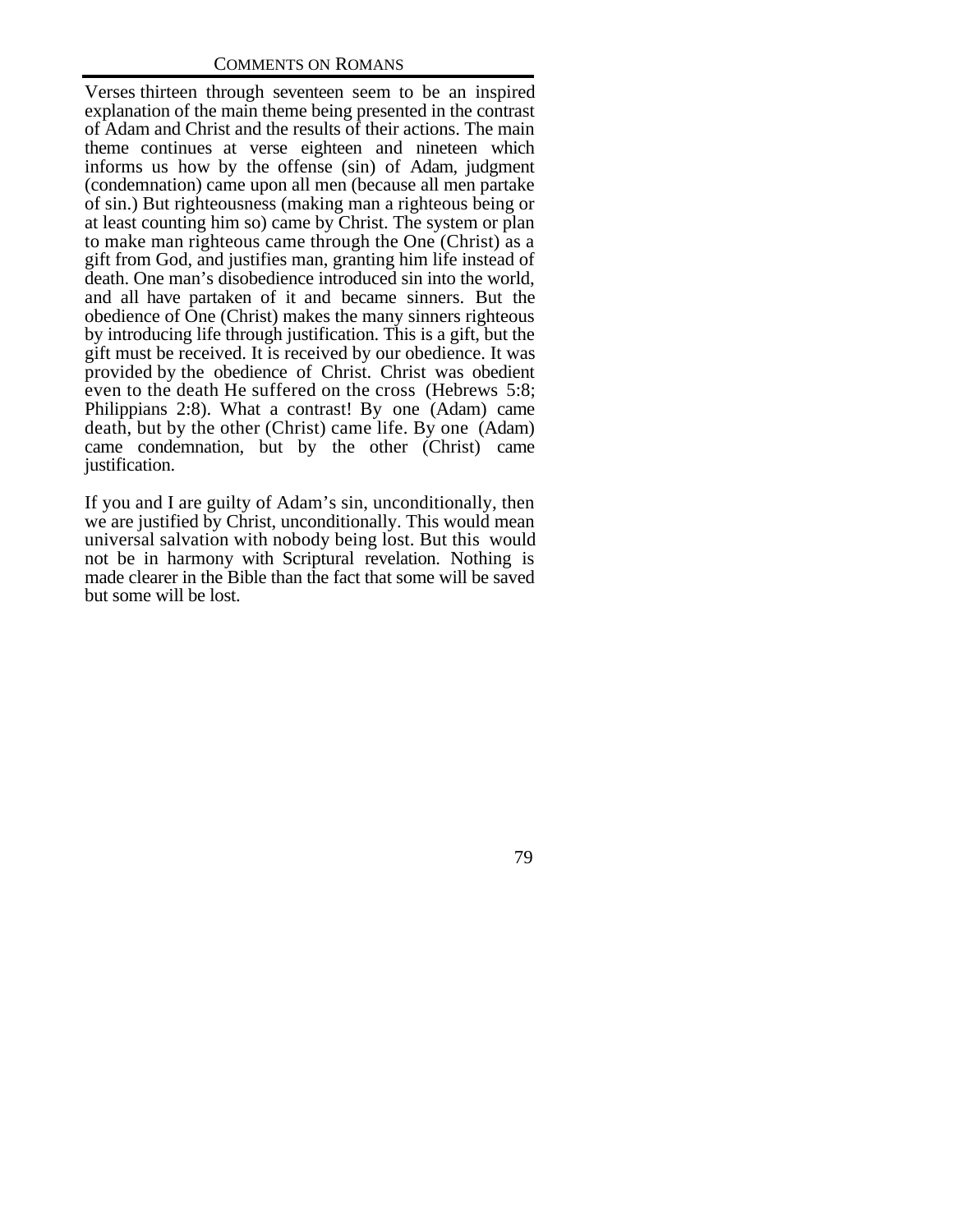Consider the detailed contrast given in verses thirteen through seventeen. First, Paul notes that until law, sin was in the world. In other words if there had been no law there would not and could not have been any sin because sin is a transgression of law. Since there was sin, there was law in the world. This is reaffirmed in verse fourteen when Paul states that death reigned from Adam to Moses. Death is the result of sin. Even though the law of Moses did not come until Moses, there was law, sin, and death. Sin reflects the existence of law (First Corinthians 15:56). Those who lived during the period from Adam to Moses had a law as we have already noted in previous chapters. Therefore, those that lived during that time sinned, but not just like Adam did, although they sinned nonetheless. They violated law given by God. They sinned, not to the equality and identity as did Adam, but they sinned and death reigned.

Observe this comment about Adam, *"who is the figure of him that was to come."* Adam was a type of Christ. Indeed, the entire portion of verses thirteen through seventeen presents this typical nature of Adam to Christ. Adam, in somewhat a reverse order, did **against** mankind what Christ did **for** mankind. What Adam took away, Christ brought back. We are not to think the offense of Adam is either exactly like or simply the counterpart of the work of Christ. The *"free gift"* may refer to Christ since He was given. But I think the *"free gift"* refers to the justification received (verse eighteen). But let it be stressed that the offense and the blessing are not merely off-setting forces. Paul explains that the offense brought death, but **much more** came by the grace of God. The gift which comes through Christ and the justification He brought hath abounded unto many. The gift is **more** than the offense. Such is the meaning of the phrase, *"But not as the offense, so also is the free gift."* The offense and the free gift are not exact opposites because the gift abounds *"much more."*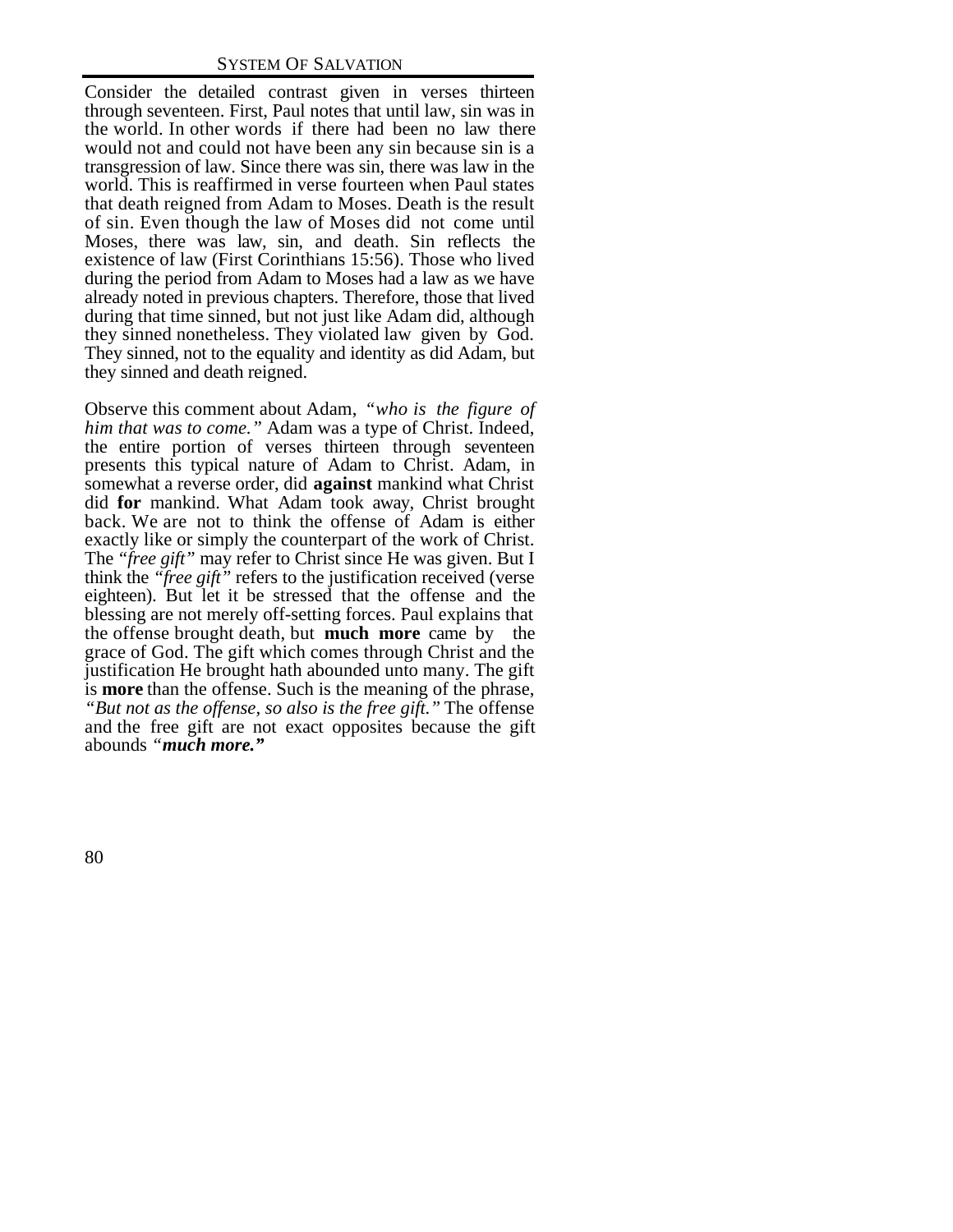Furthermore, the sin of Adam, the offense, condemned him. But the gift of Christ justifies all who sin and come to Him for forgiveness. The gift was not limited to the sin of Adam. Many offenses, not just Adam's sin, are covered by justification.

The difference between *"grace"* and the *"offense"* is that grace is more abundant than the offense, well able to cover any and all offenses. Notice the phrase in verses fifteen, seventeen, and twenty, *"much more," " much more," "much more."*

Death reigned because sin entered the world and man sinned, but the *"abundance of grace"* and the *"gift of righteousness"* enables life to reign *"much more."* In other words, the lack of similarity of the offense and the gift is seen in the power of each one. The offense had deadly power, but the power of the gift was and is greater, even to the removing of the deadly result of the offense.

An additional and repetitive comment is needful. Some believe we are born into the world **guilty** of sin unconditionally because of Adam's sin, and without any action of sin on our part personally. If that be true (which I do not accept for a moment), we still have no fear of spiritual death due to any alleged guilt we would have because of Adam's sin. What one lost unconditionally in Adam, he gains unconditionally in Christ. So even if we are guilty of Adam's sin (which we are not), we are relieved of that guilt in Christ just as unconditionally as we are supposed to have become guilty.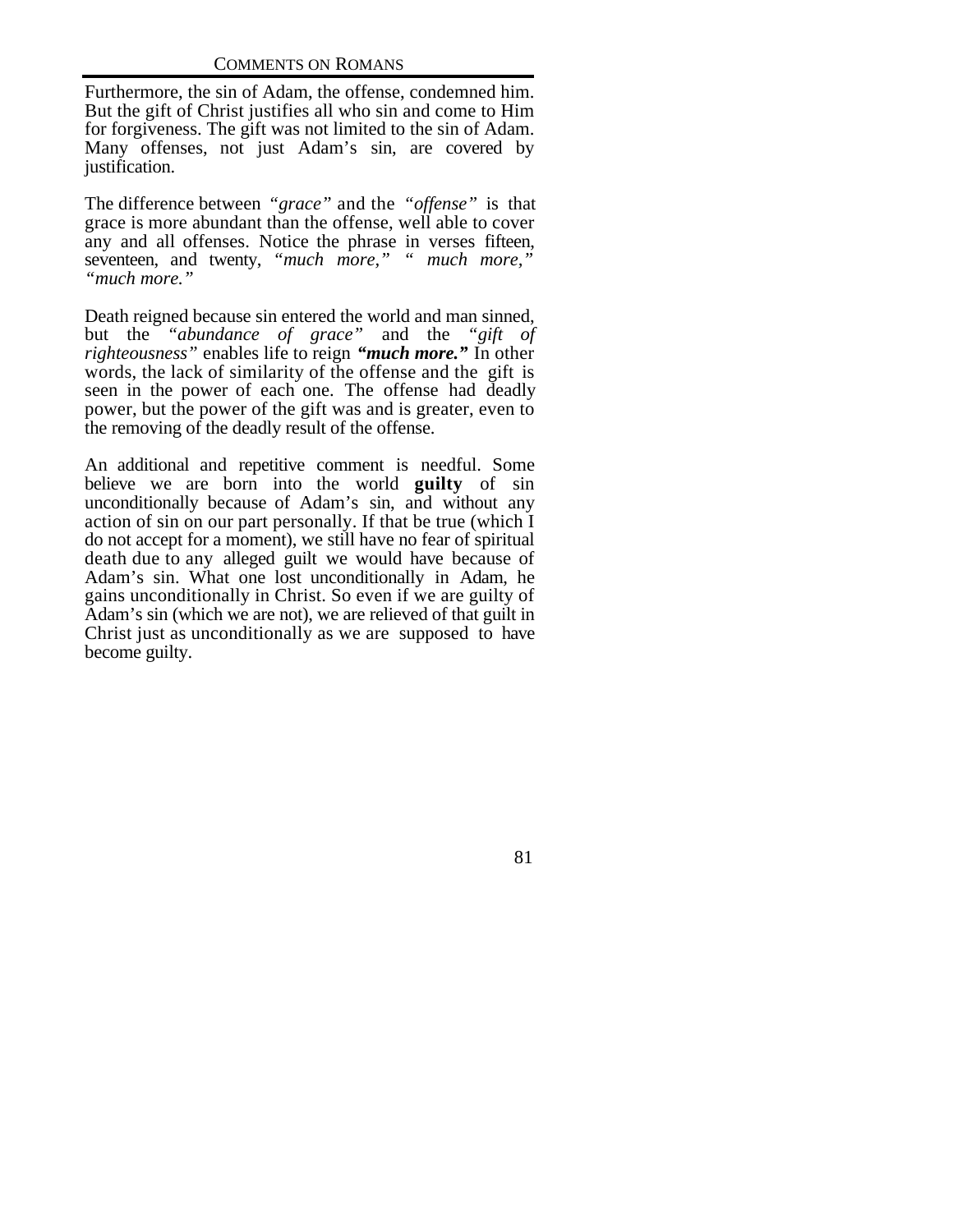We are not guilty of Adam's sin. The reason is simply because the guilt of sin was not passed to all by Adam, even though through him sin entered the world. Nor are we the receiver of life simply because Christ through His sacrifice brought life into the world. We are what we are on the basis of what we do regarding the will of the Lord for ourselves, including meeting the conditions of salvation in the gospel. Plainly, we are guilty of our own transgressions. Even so, we may well suffer consequences of other's sins, but not guilt. We are condemned spiritually on the condition that we sin, and are justified on the condition we come to Christ and follow His plan of justification. To be guilty of Adam's sin would mean we must have sinned just like Adam did, which Paul said those from Adam to Moses did not do. If they did not, we do not, either.

## **Verses 20,21**

 20 Moreover the law entered, that the offence might abound. But where sin abounded, grace did much more abound: 21 That as sin hath reigned unto death, even so might grace reign through righteousness unto eternal life by Jesus Christ our Lord.

Paul defines the relationship of law and sin. Law defines sin; law exposes sin; law tells just how sinful sin is; law makes sin sinful. This is true regardless of which divine law you have under consideration. But where sin abounds, grace abounds more. When sin condemns; grace justifies. Where sin brings death and havoc; grace brings peace and joy. We are privileged to enjoy life, eternal life, through the grace of God manifested through Christ because grace is greater, more powerful and more abundant than is sin. There is no sin that grace cannot cover. This very emphasis of the greatness of God's grace over sin provokes Paul to enter the discussion, guided by the Holy Spirit, in chapter six. It is a discussion similar to what he had just completed in 3:5-8.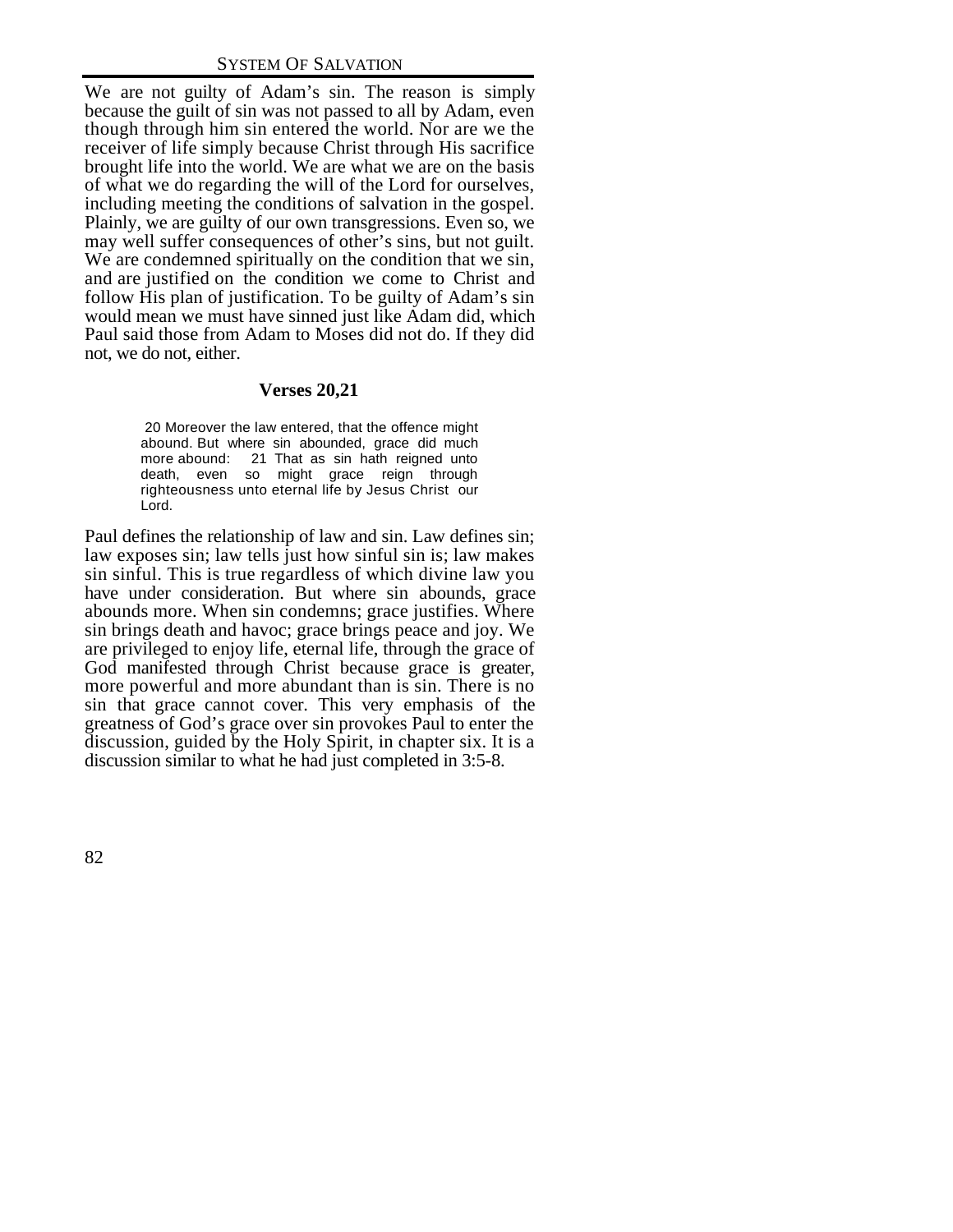## *Chapter Six*

At this point in the book of Romans, Paul has shown the Jews and Gentiles responsible before God and guilty of sin. Both had lived under law even though different laws. The advantage of the Jew was one of service because through the Jews the Savior was to come. Neither could stand before God justified under the law to which each was amenable because they stood condemned by virtue of violations. The sins of both Jews and Gentiles established the need of a universal system of salvation. The system by which sinful man can be made righteous before God, or counted so, is one of grace, blood, law, faith, and obedience. This God-given way is sufficient. Abraham had been justified by a similar plan, at least in principle. Adam had brought sin into the world, but Christ had brought life and justification. What does all this tell us?

#### **Verses 1-7**

1 What shall we say then? Shall we continue in sin, that grace may abound? 2 God forbid. How shall we, that are dead to sin, live any longer therein? 3 Know ye not, that so many of us as were baptized into Jesus Christ were baptized into his death? 4 Therefore we are buried with him by baptism into death: that like as Christ was raised up from the dead by the glory of the Father, even so we also should walk in newness of life. 5 For if we have been planted together in the likeness of his death, we shall be also in the likeness of his resurrection: 6 Knowing this, that our old man is crucified with him, that the body of sin might be destroyed, that henceforth we should not serve sin. 7 For he that is dead is freed from sin.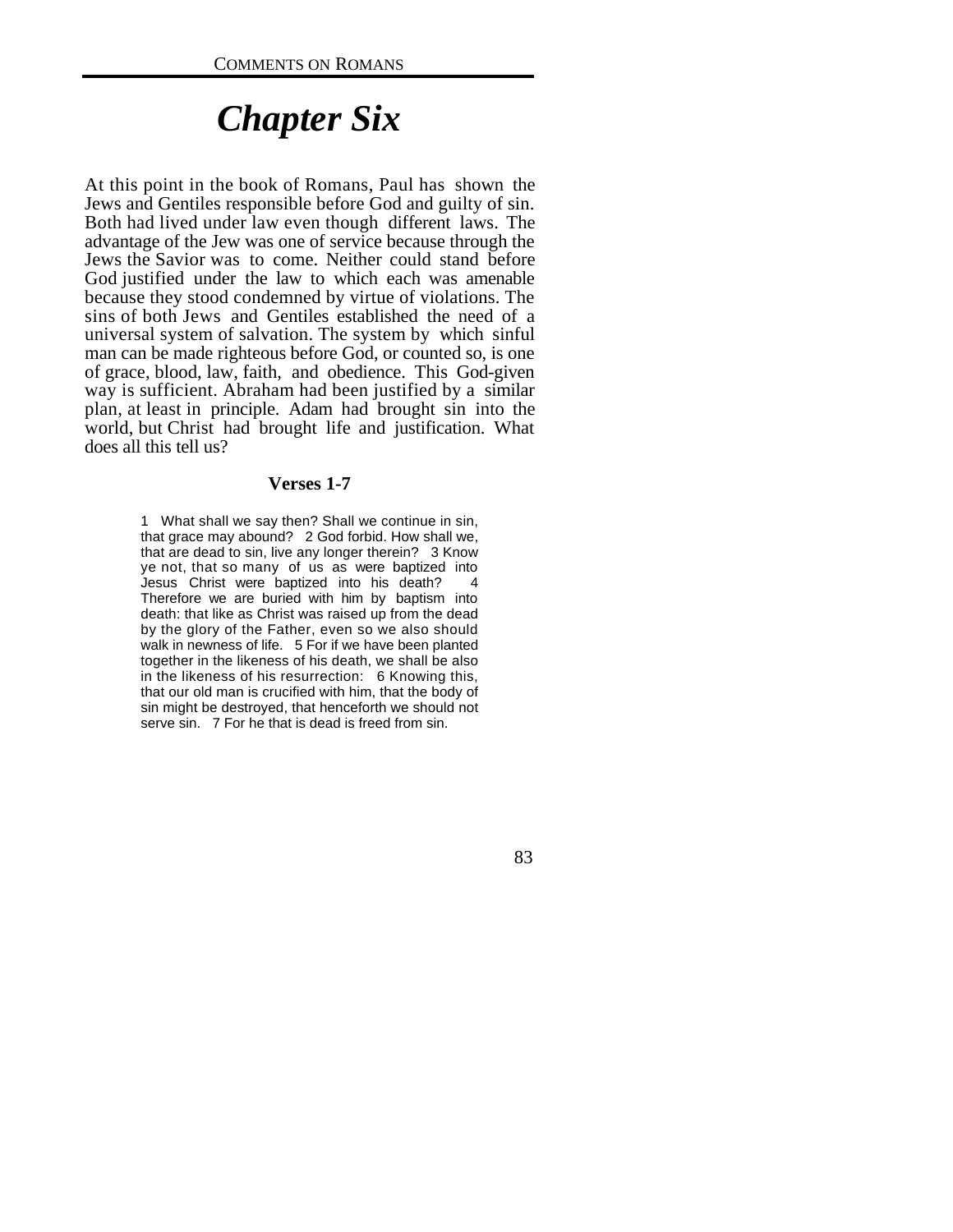Some may have concluded if sinning causes the grace of God to abound, then the more one sinned the more grace abounds. Sinning was, therefore, commendable, not contemptible. They may have even decided sinning was doing God a favor because it enhanced the value of His system. It seems rather unlikely that such an idea could be taken seriously, seeing the destructiveness of sin. But when men want to sin and wish to find some excuse for doing so they can come up with most anything. Paul had already dealt with this matter partially in chapter three when he dismissed any Jewish contention that might have been raised that they were being condemned unjustly in view of the fact that their sins only *"commended"* the righteousness of God. Paul's reaction shows such to be an absurd idea even on the surface. He said, *"God forbid!"* His reaction, inspired by the Holy Spirit, is equally forthright at any suggestion that one may or ought to sin in order to think grace would abound all the more. Again, we read, *"God forbid!"* It was ridiculous to think that those who had been separated from sin (*"dead to sin"*) should live in sin any longer. They had seen that sin was that from which they needed to be separated. They certainly would not wish to continue in sin.

Paul does not imply it was **impossible** for one who was separated from sin to return to a life of sin. The fact that he discussed it shows it was possible. If it had been impossible to return to a life of sin he would have simply dismissed the idea of sinning with the assertion that it was impossible to do anyway. However, he shows not the **impossibility** of sinning, but the **incompatibility** of sinning by the one who had been separated from sin.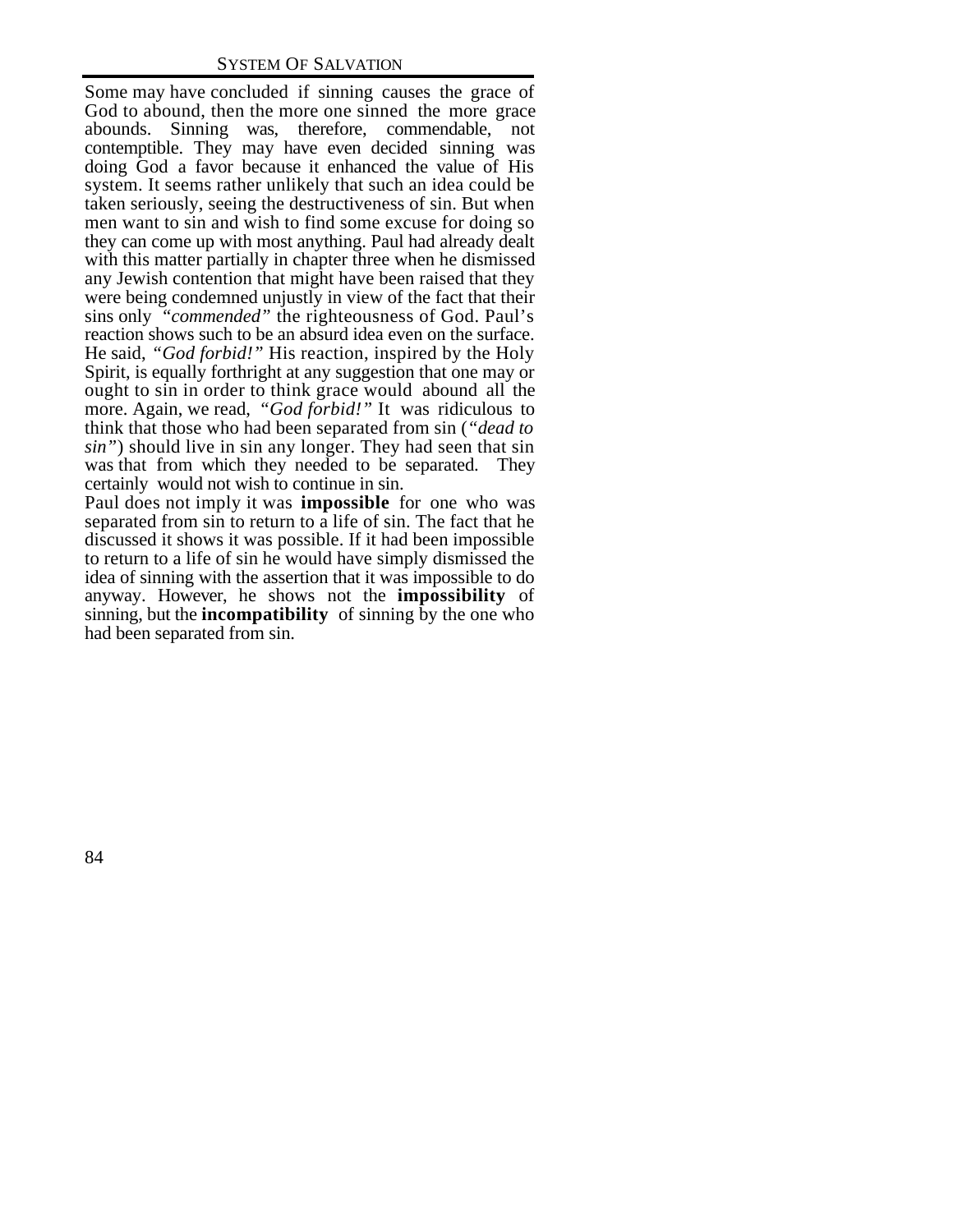He goes further in verse three to emphasize this incompatibility by recalling what they had understood at the time they were baptized. They knew that when they were baptized they had been baptized *"into Christ."* Paul mentions this point in Galatians 3:27. Being *"in Christ"* is a definition of a spiritual condition and relationship to God. One is not condemned in that spiritual state (8:1). All spiritual blessings are enjoyed in that state (Ephesians 1:3). Salvation is in that state (Second Timothy 2:10). *"In Christ"* is where our spiritual needs are met and supplied. Out of Christ we are excluded from what Christ brought and offered. The question under discussion is the transference or the change of spiritual conditions from moving out to *"in."* This was accomplished when they were baptized. The Romans realized this. Notice, it is not that baptism is of any virtue in the mere act of being immersed by itself, or that there is power in the water itself that accomplishes the desired result. But the desired goal of entering *"into Christ"* where the benefits become reality is when one obeys the commanded action of baptism. The power, merit, and source by which the change of spiritual condition was made possible and real is God through the blood of Christ as chapter five, verse nine already noted.

Only two passages in the Bible speak of how one gets *"into Christ"*(this one and Galatians 3:27), and both teach the same thing. We are **baptized** *"into Christ."* There is not another passage that speaks of this accomplishment any other way. This is significant to those who accept what the Bible teaches on the plan of salvation.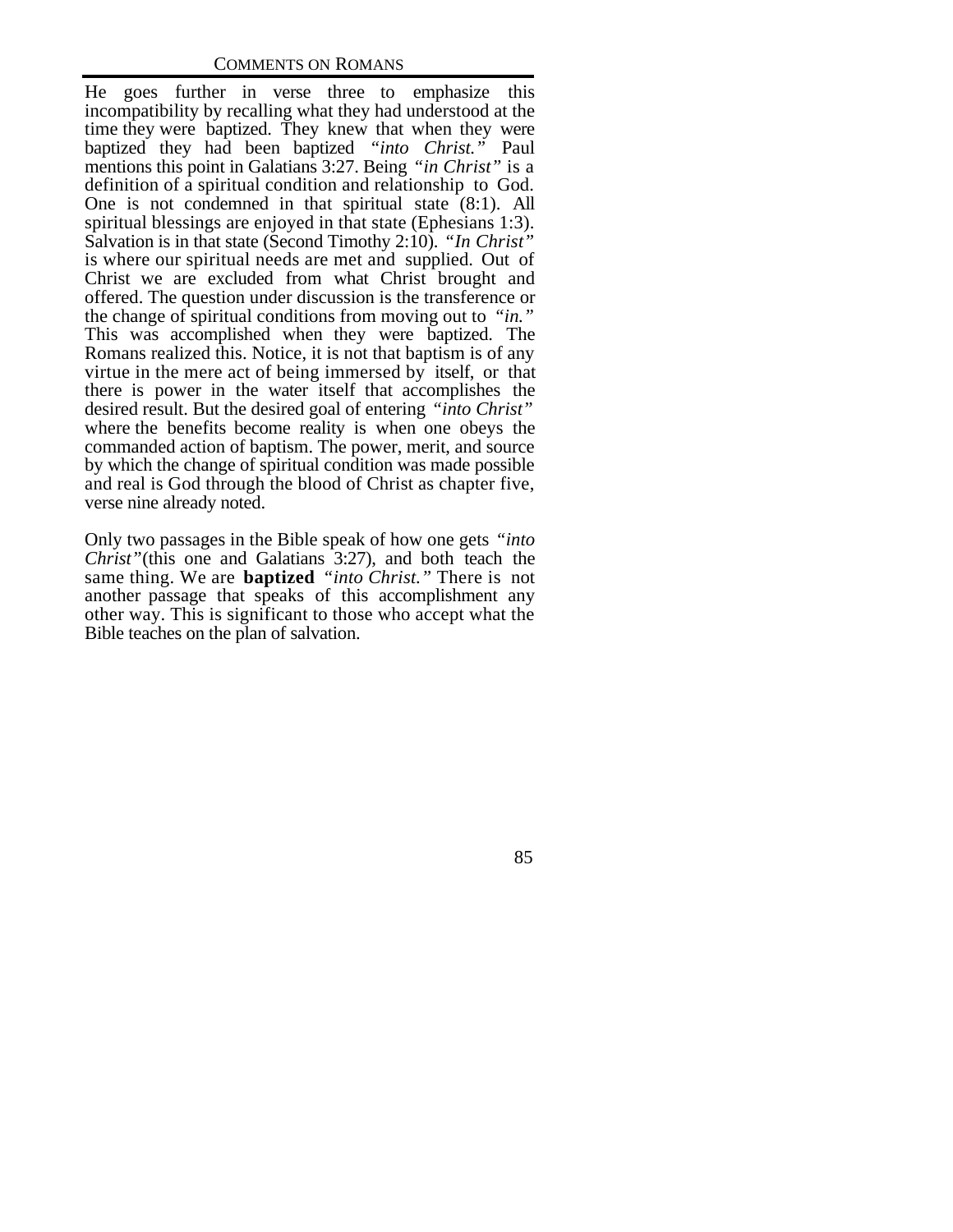#### SYSTEM OF SALVATION

But when one was baptized *"into Christ,"* other implications were involved. Not that the other implications were in disagreement or contradiction with entering *"into Christ,"* but that the blessings are expressed in other ways. One expression mentioned here is *"baptized into his death."* To be baptized into the death of Christ cannot mean His literal death. Such would make no sense. It means one is baptized into the blessings that can belong to man by virtue of the death of Christ; namely, salvation. It means the same spiritual benefit as being *"in Christ."* After all, Paul has already emphasized several times that the blood of Christ, which was shed in His death, is the atoning power God devised and provided. So the purpose of baptism is stressed here as entrance into the spiritual state of salvation, the benefits of His death, into a life separated from sin where it is incompatible to live in sin, and into the provisions of the grace of God. All who had been baptized enjoyed these blessings. Paul reminds them of this in answering any suggestion that they should live in sin anymore for any purpose.

Verse four begins with an unmistakable reference to the act of baptism itself which is a burial. The same point is made in Colossians 2:12, "*Buried with him in baptism."* When one is baptized he is buried. The substitution by man of sprinkling and/or pouring is totally unwarranted by Biblical teaching. Men ought have more respect for the Word of God than to practice such things. God's book teaches baptism is a burial.

Christians are *"dead to sin"* (separated from sin). How does this separation come about? It takes place when one is baptized into the death of Christ, or as stated in verse three, when one is baptized *"into Christ."*

86 One *"in Christ"* is a *"new creature"* (Second Corinthians 5:17). Just as Christ died, was buried, and was raised, in like figure we die to sin being buried in baptism, and raised to *"walk in newness of life."* We are then to live, conduct ourselves, behave ourselves in a new manner of life apart from sin because we are in a new relationship with God.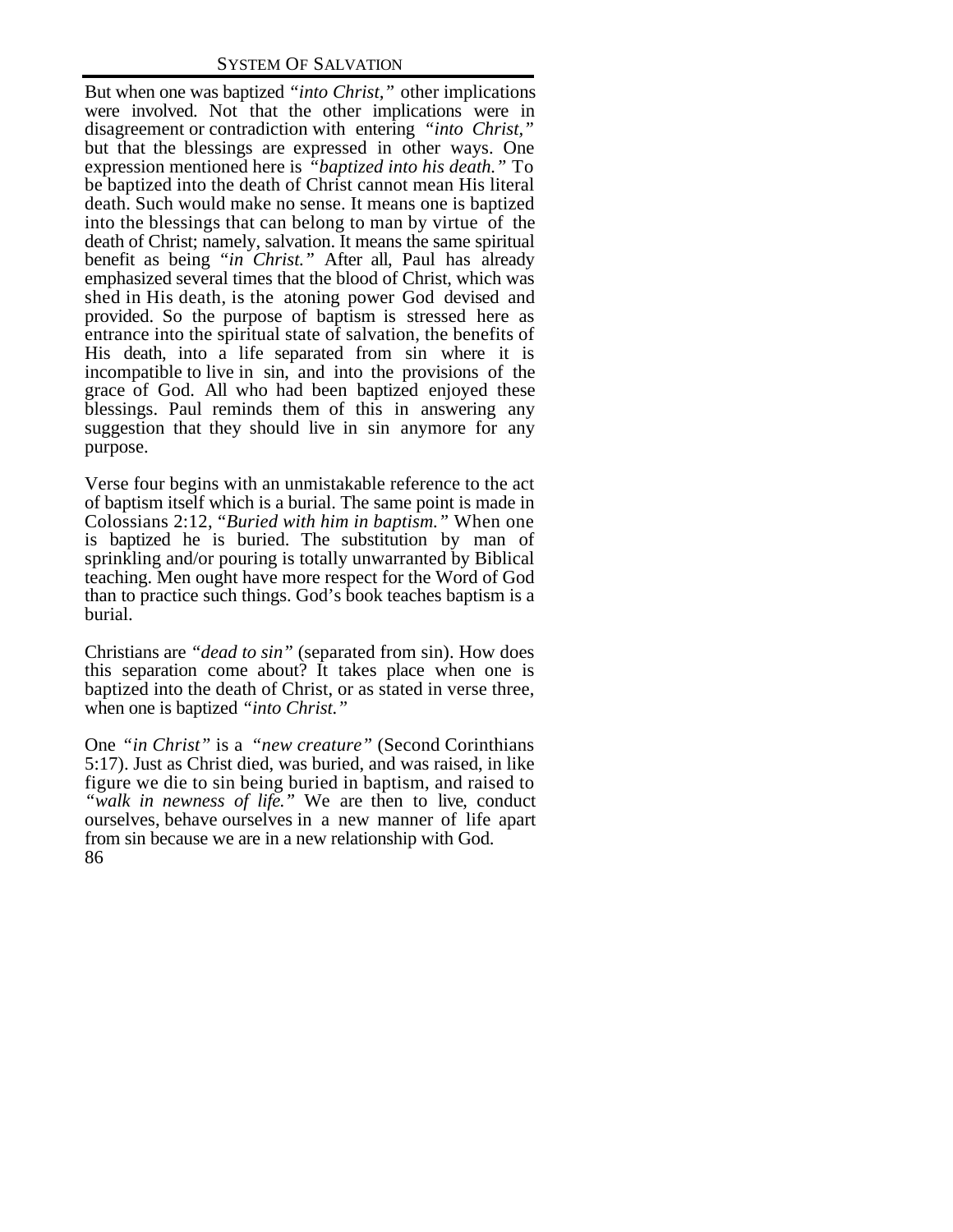There is no entrance *"into Christ"* prior to baptism. There is no entrance into His death, or the benefits of His death, prior to baptism. One cannot be separated from sin apart from the blood of Christ, and it is in baptism that one enters that realm where His blood was shed, His death (John 19:34). The actual accomplishment of the separation from sin cannot be considered real until the power to cleanse has been applied. The power is the blood of Christ. It is applied when we obey baptism. In the action of baptism man is freed of the sinfulness of his condition and brought into the saved state. The Bible teaches no other way.

Look again at the *"newness of life."* This is equivalent to the new birth taught in John 3:1-5. When one is *"born again"* he enters a new life. This is the same as the *"washing of regeneration"* of Titus 3:5. When one is baptized *"into Christ"* he becomes the new creature of Second Corinthians 5:17. Paul elaborates further in the following verses.

Verse five teaches we have become conjoined, *"planted together,"* united with each other, and united *"in Christ."* A two-fold oneness is accomplished in baptism. We are united with Christ since those baptized *"were baptized into Jesus Christ."* Baptism is in the likeness of His death and burial, and also in the likeness of His resurrection.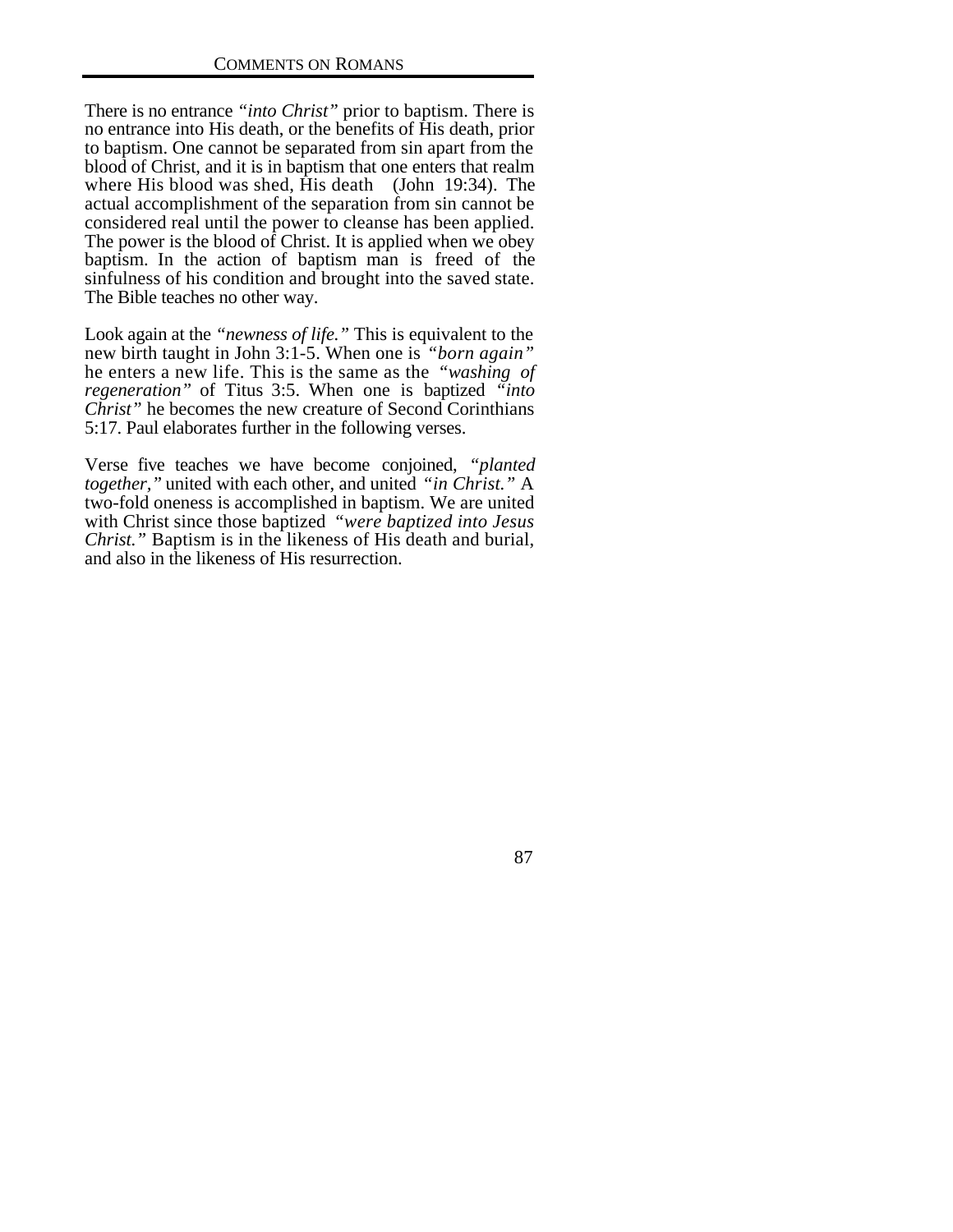In all this the *"old man"* of sin is put off. The *"old man"* is the former sinful man who lived in sin as presented in Ephesians 4:22-24 and Colossians 3:9,10. The old man is *"crucified"* or put to death, separated from and destroyed. There is now *"newness of life."* Inasmuch as the question had been raised whether *"we shall continue in sin,"* Paul affirms since the old man has been removed we should not return to him and should not serve sin. Having died to sin, separated now from sin by the blood of Christ in the obedient actions taken, man is freed from sin. He is spiritually free *"in Christ."* This freedom is not a freedom to do whatever one wants to do, but a freedom from sin that would otherwise destroy one spiritually. What a glorious deliverance is presented in these first seven verses of the sixth chapter.

This paragraph presents a positive and a negative accomplishment in baptism. The negative is the separation from sin. Sin is washed away by the blood of Christ when one is baptized. The positive is the oneness created with Christ and the redeemed in a spiritual state of a new relationship with God, free from sin, and characterized by a life that stays away from sin because a sinful life would be incompatible with the new spiritual relationship with God.

## **Verses 8-11**

8 Now if we be dead with Christ, we believe that we shall also live with him: 9 Knowing that Christ being raised from the dead dieth no more; death hath no more dominion over him. 10 For in that he died, he died unto sin once: but in that he liveth, he liveth unto God. 11 Likewise reckon ye also yourselves to be dead indeed unto sin, but alive unto God through Jesus Christ our Lord.

The word *"if"* does not convey any doubt that what is said is true, but is best understood as "since," or "inasmuch as what has been said is certainly true," certain things naturally follow. Since we are dead to sin (separated from sin), and are with Christ, we believe we shall also live with Him. In fact, our earthly lives must be lived with Him.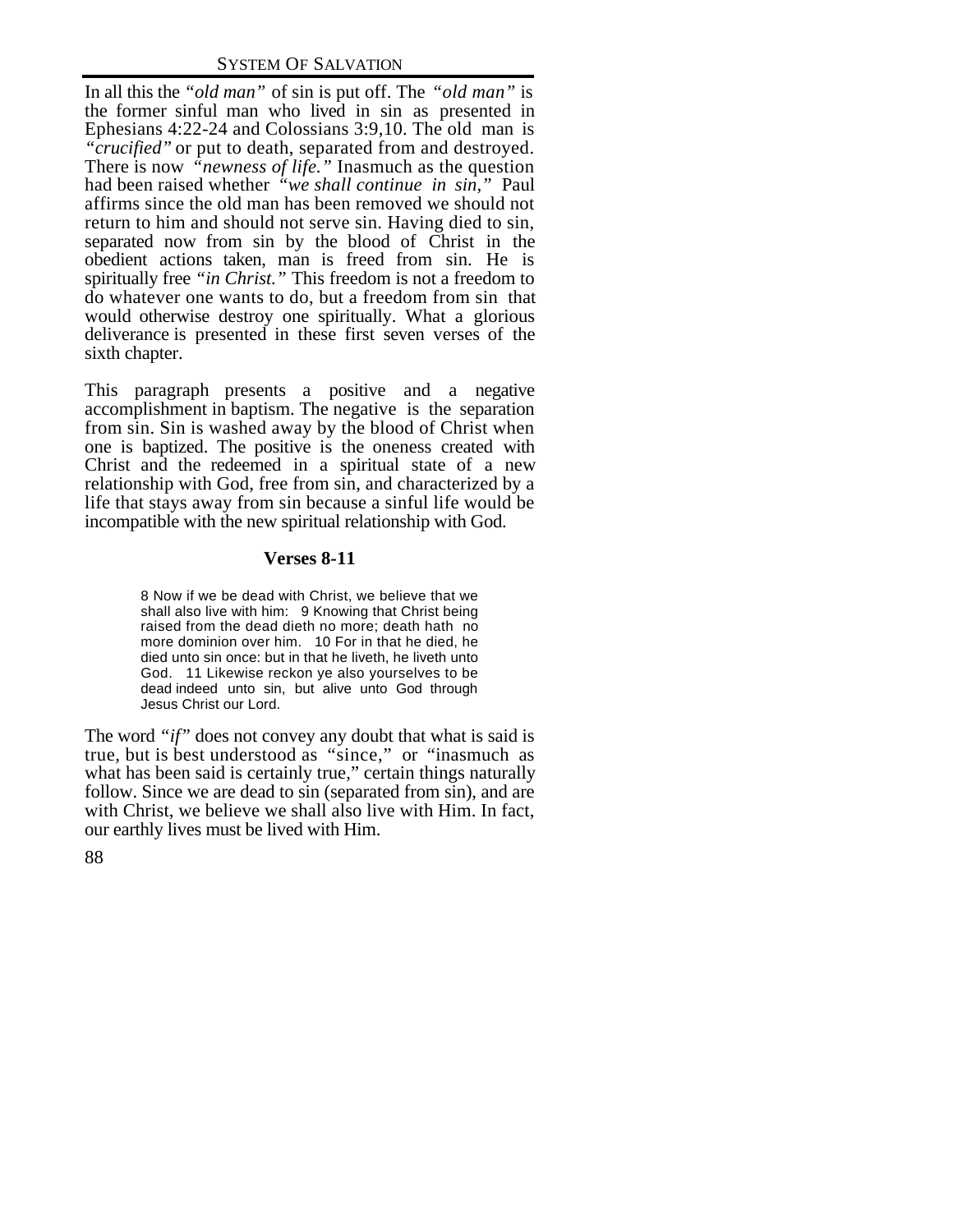The life to be lived may have a twofold application. First, we are to live with Christ here on earth in the sense that we are not to live in sin, but are to pattern our lives according to the way of life He exemplified. We are to live in His fellowship which demands living as He directs. This cannot be done if we pursue a life of sin. Secondly, the idea must be embraced of the eternal and future life that the redeemed shall enjoy in heaven. Those who live with Christ here will live with Christ eternally. This eternal life is most important, indeed the prime portion of the spiritual benefits offered to man through Christ. He died never to die again. By His resurrection He demonstrated power over death, and death no longer must be dominant over man. Death cannot be dominant over the one who lives *"in Christ."* Life is assured the faithful because Christ conquered death. Our assurance is even more certain in that He shall die no more. Death cannot destroy the One on whom we rely. We could not have relied on such a one as Lazarus, or others who once were raised from the dead, because they were raised only to die again. But not so with the Son of God. He died for payment of the penalty for sin, but was raised to die no more. He is the *"firstfruits"* of them that slept (First Corinthians 15:20). Herein lies the foundation of our hope.

Note Paul asserts here as in Hebrews 7:27 and 9:26 that He died "*once*." Once was all that was necessary, and once was all that He would die. He died, but now lives. The life He lives is totally *"unto,"* looking toward, given to God. For that same reason we are to count ourselves as separated from sin, and are to live this *"newness of life"* unto God through Christ.

In answer to the question of verse one, *"Shall we continue in sin?"* Paul has answered with a resounding, "**No**," for two very powerful reasons. One reason is because of what Christ has done for us in bringing deliverance from sin, and the other, because of what we have done in obedience to appropriate the deliverance Christ brought.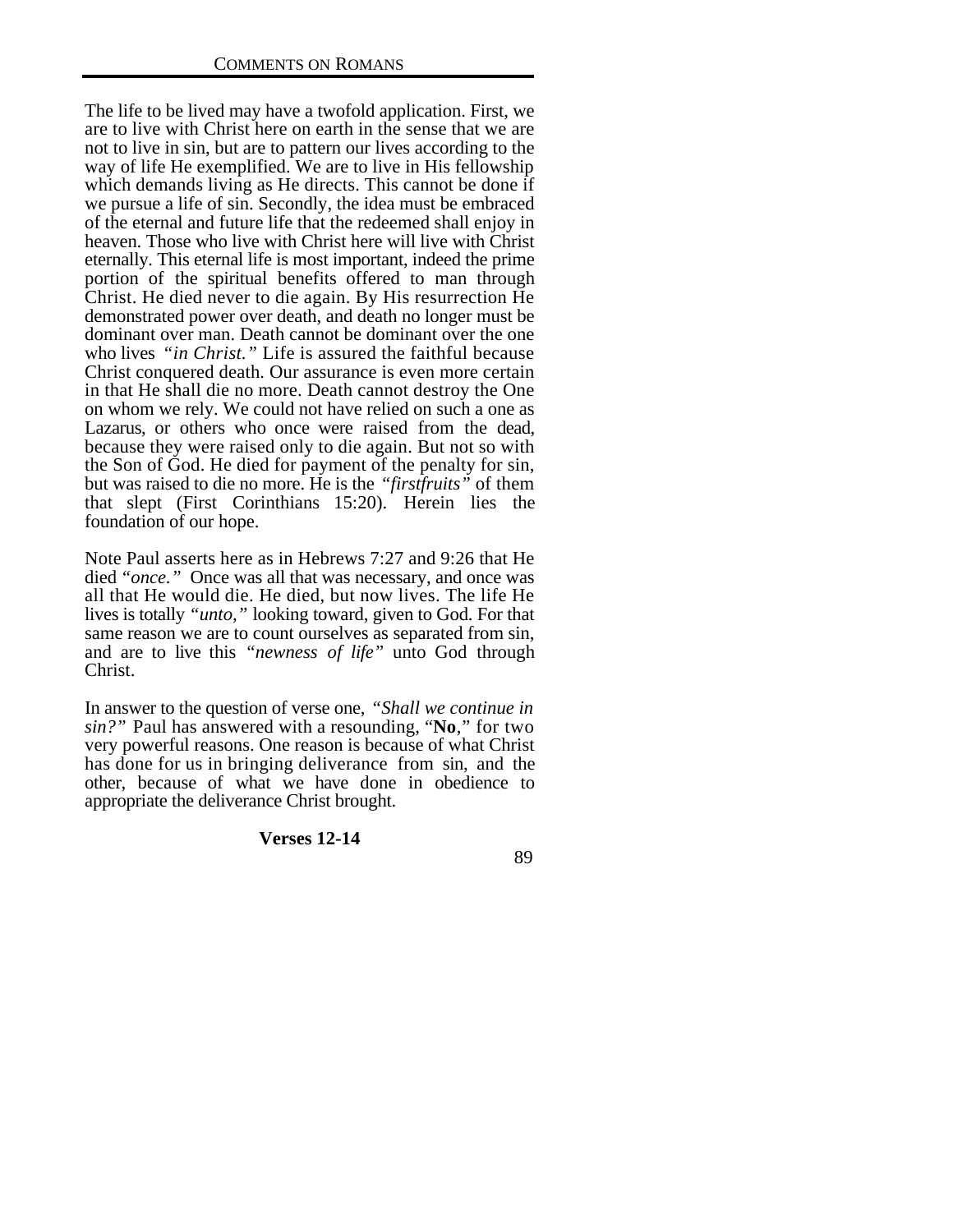12 Let not sin therefore reign in your mortal body, that ye should obey it in the lusts thereof. 13 Neither yield ye your members as instruments of unrighteousness unto sin: but yield yourselves unto God, as those that are alive from the dead, and your members as instruments of righteousness unto God. 14 For sin shall not have dominion over you: for ye are not under the law, but under grace.

Being spiritually alive *"in Christ,"* one ought not allow sin to be a part of his life. Just as Paul has stated earlier in the chapter, God forbid that we should live any longer in sin. Our bodies should not be used for sin. Sin should have no place in our activities. We ought not obey lust. We have died, become separated from sin, and are now alive in the "*new man"* state, a *"new creature"* in Christ. Therefore, all of this is reason enough to terminate the practice of sin.

We are not to yield our members, our bodies, to be used as tools for doing things unrighteous. We are, rather, to be tools in the hands of God like spiritually alive people should be, and are expected to be. Either the devil or the Lord will use each of us. The Christian has made a commitment that he will be used by the Lord for righteousness rather than by the devil for evil. Sin is not to have dominion over us, but we are to make sure that it does not. Sin cannot have dominion over us as long as we choose to walk uprightly with the Lord. We do not live under the bondage of condemnation that is pronounced upon us by law, but we live under the system of grace by which God has offered release from sin.

It is both a comforting thought as well as a heavy obligation imposed upon us by the phrase, *"for sin shall not have dominion over you."* It is a statement of determination. When we were out of Christ we were under the dominion of sin, but not so once we are *"in Christ."* What a blessing! At the same time, we are under obligation not to follow a life of sin. **We need to remember where the blessing goes, so goes the obligation!**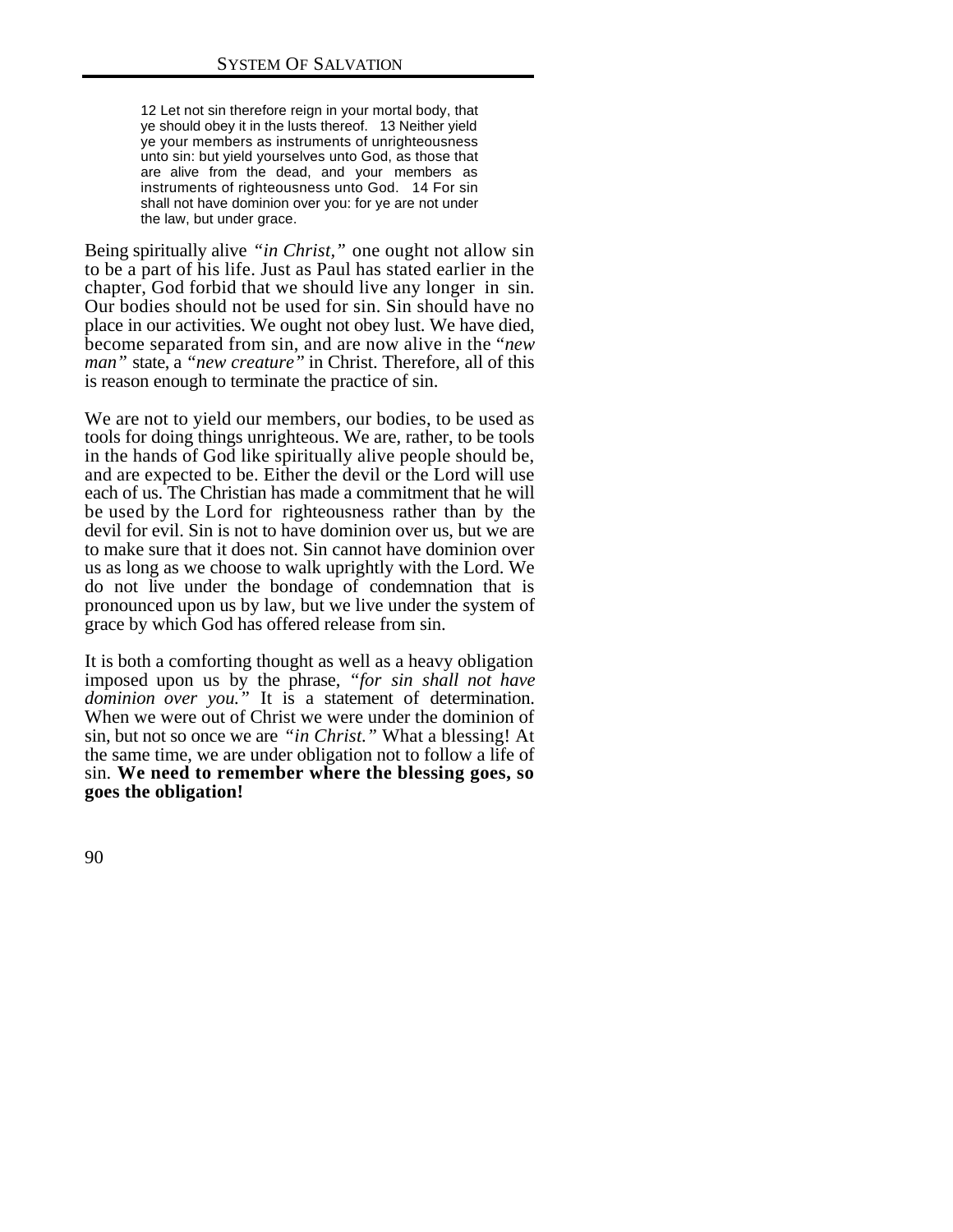## **Verses 15-18**

15 What then? shall we sin, because we are not under the law, but under grace? God forbid. 16 Know ye not, that to whom ye yield yourselves servants to obey, his servants ye are to whom ye obey; whether of sin unto death, or of obedience unto righteousness? 17 But God be thanked, that ye were the servants of sin, but ye have obeyed from the heart that form of doctrine which was delivered you. 18 Being then made free from sin, ye became the servants of righteousness.

What is the conclusion that is to be drawn from all this? Shall we sin because the condemnation of the law is no longer upon us, and we are under the blessings of grace? The answer is, "Absolutely not!" Just the opposite ought abide. Because we are under grace and not law, grace having released us from sin, we ought not sin. Again, for the third time (3:6; 6:2), Paul uses the strong sentiment expressed by the word, *"God forbid!"*

He now asks a question in view of what he has said, and answers it. "Do you know you are servant of the one you obey, whichever one it is, whether God or the devil, sin unto death or obedience unto righteousness?" What a powerful way to assert we serve what we obey. It is noteworthy how Paul makes it plain we are always servants, either of one or the other. We never are completely "free" in this life. We always have a master. We can choose our master, but we shall always be under one or the other. The one we obey is the one we serve.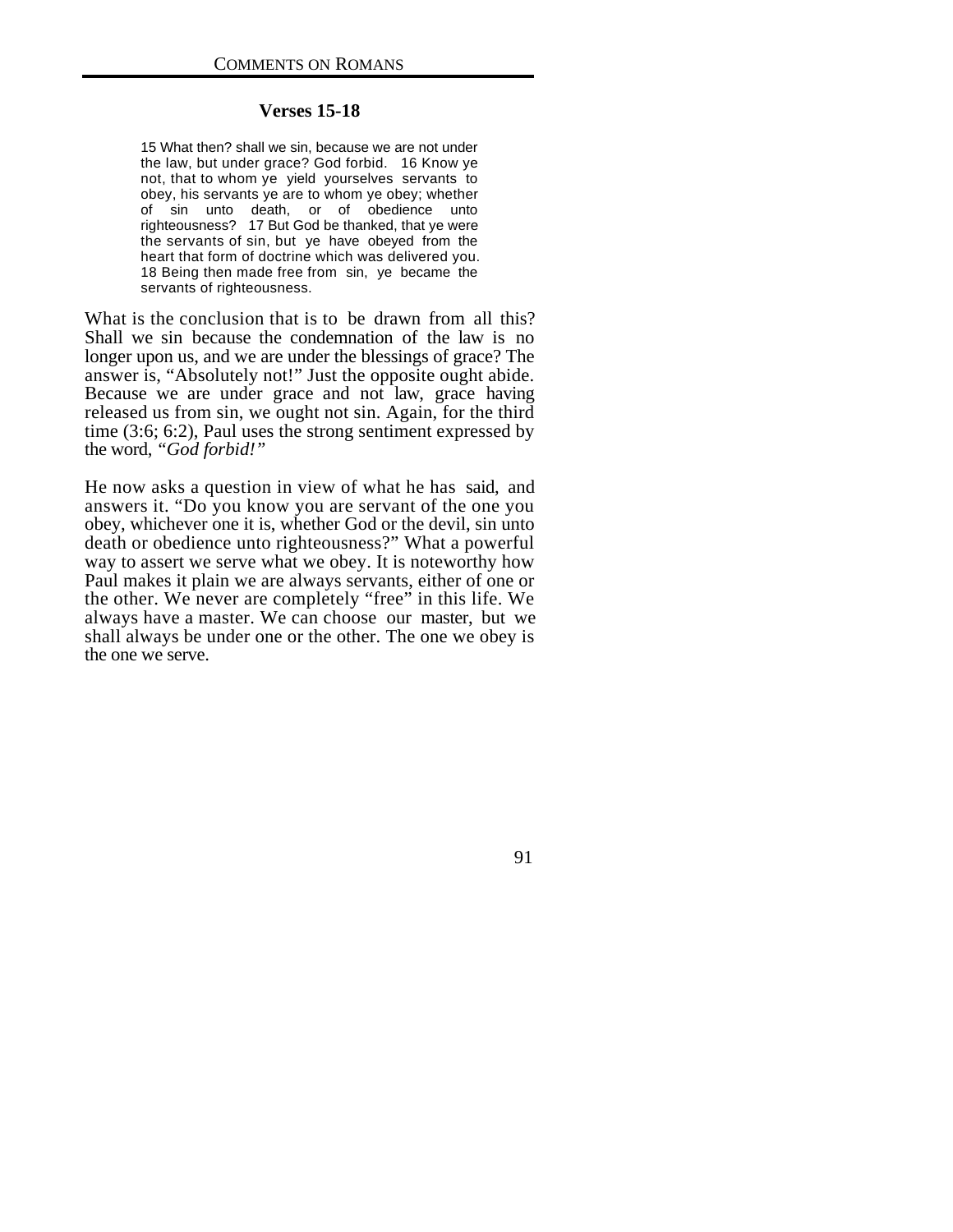Christians once had been servants of sin. But now, because of the grace of God to whom thanksgiving ought be given, they had obeyed that which had been delivered to them. The King James Version renders verse seventeen in a way that some think is misleading, but not necessarily so. It sounds to them as if Paul said they had obeyed what had been delivered to them. While this is true (because they could never have obeyed something never delivered to them), the American Standard Version makes it sound like the Christian is the one who has been delivered rather than the message delivered. What difference it makes escapes me! The message certainly had been delivered to them and they had obeyed the message. When they did the Christian was delivered from the bondage of sin which they had obeyed in times past. Their obedience to the *"form of doctrine"* which was delivered them brought about their deliverance from sin. Actually, a teaching had been delivered them (First Corinthians 15:3).

What had they obeyed? They had obeyed a *"form,"* a representation of something. Of what was it a *"form"?* It was a *"form"* of a doctrine or teaching. The only doctrine by which men can be delivered from being servants of sin is the gospel of Christ (1:16). So the gospel had been preached to them and they had obeyed it. Upon their obedience, they were made free from sin. They became servants of righteousness.

More specifically to the *"form,"* we refer again to First Corinthians 15, and learn Paul had delivered the gospel which includes the death, burial, and resurrection of Christ. It was by this gospel they were saved. What *"form"* of that doctrine is more appropriate and precise in the representation of it than what Paul had just reminded the Romans that they had obeyed; namely baptism?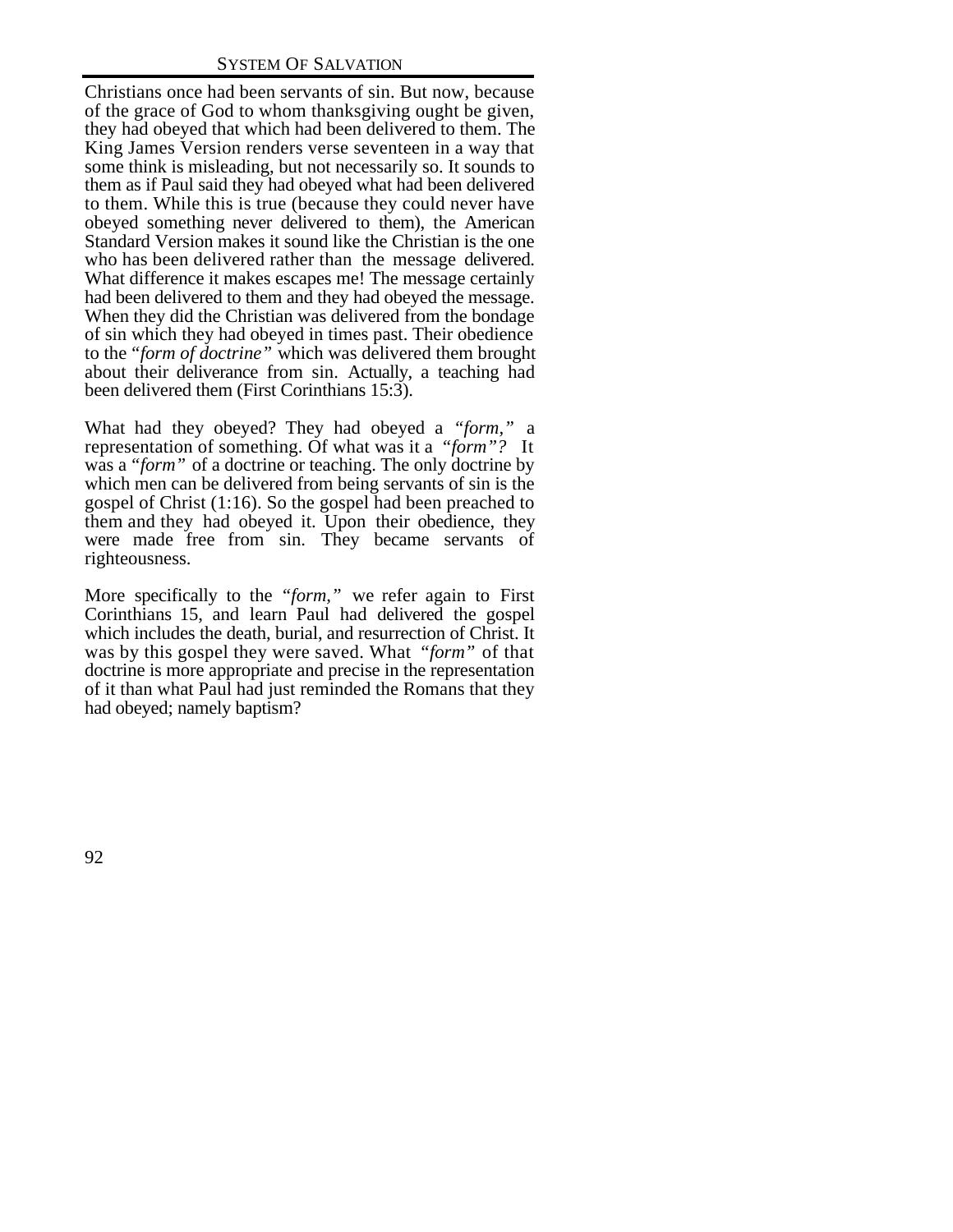In baptism one dies to sin. He is buried and raised to walk in newness of life. The phrase, *"newness of life,"* corresponds to the phrase, *"servants of righteousness."* One who has obeyed the command to be baptized walks as a new creature in a new life, no longer a servant of sin, but a servant of righteousness. The *"form"* they had obeyed was baptism which is a representation of the death, burial, and resurrection of Christ. Obedience to this *"form"* changed their spiritual servitude because of the blood of Christ reached in that transaction.

As in chapter one and verse one (when Paul called himself a servant of Christ, as one not only in the employ of another, but one who was the actual property of another, or a slave), so the term *"servant"* is used here. Christians are the actual property of Christ as well as in His employment. First Corinthians 6:19, 20 can be studied in this connection because it emphasizes the same truth.

## **Verses 19-23**

19 I speak after the manner of men because of the infirmity of your flesh: for as ye have yielded your members servants to uncleanness and to iniquity unto iniquity; even so now yield your members servants to righteousness unto holiness. 20 For when ye were the servants of sin, ye were free from righteousness. 21 What fruit had ye then in those things whereof ye are now ashamed? for the end of those things is death. 22 But now being made free from sin, and become servants to God, ye have your fruit unto holiness, and the end everlasting life. 23 For the wages of sin is death; but the gift of God is eternal life through Jesus Christ our Lord.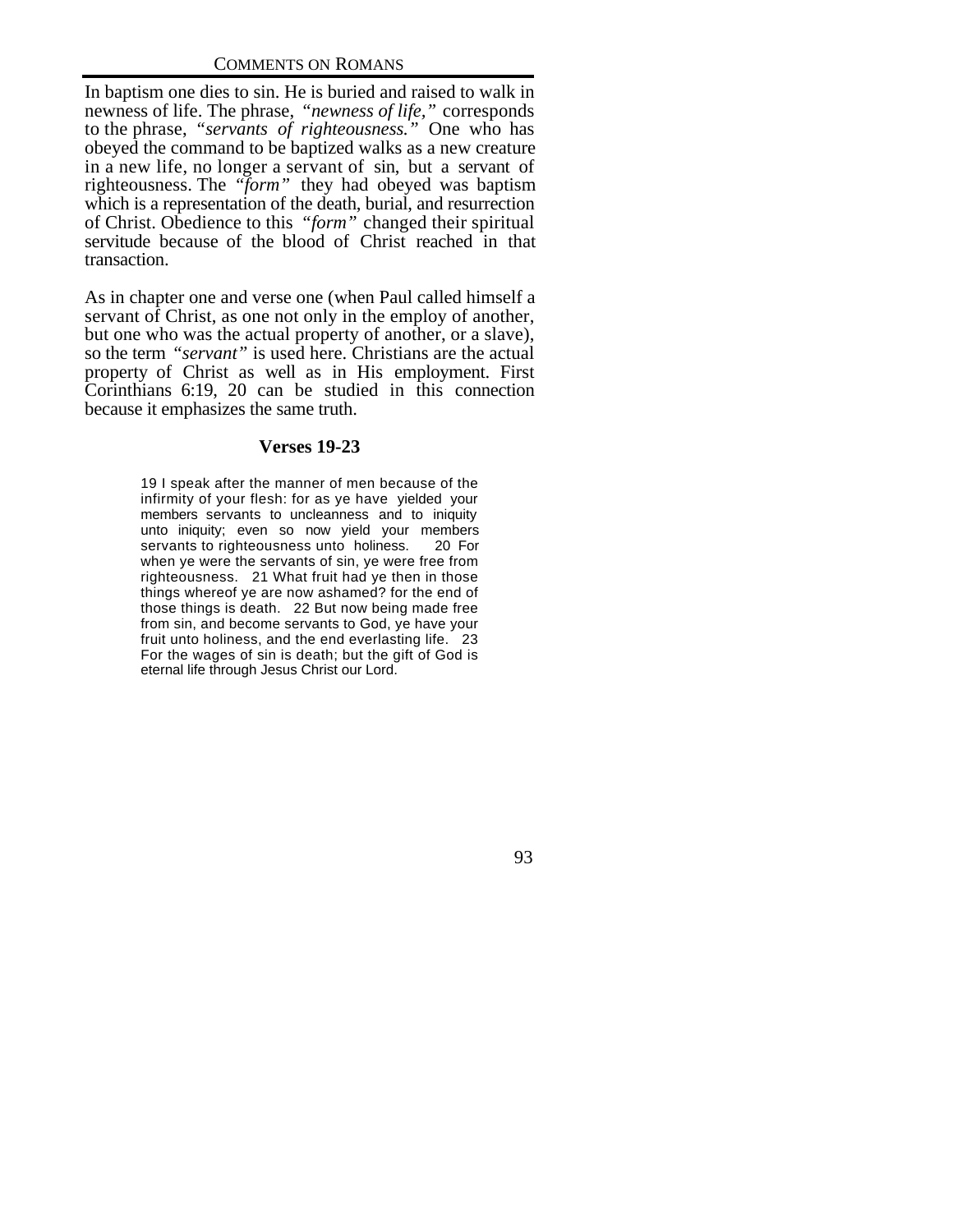Paul addresses them in a manner to which they would be accustomed, *"the manner of men,"* according to the thinking of men. He speaks to them in a way they would understand. He uses the physical concept of slavery to describe the spiritual conditions of being in sin or salvation. He does this because their grasp of spiritual things was somewhat limited. They had lived in sin, and had demonstrated the weaknesses of the flesh. In this manner he impresses upon them the point that they once yielded to serving uncleanness. They went from iniquity to iniquity. Now, in contrast to that, as Christians they were to yield themselves unto a holy, sanctified, and set apart life. They once were slaves to sin. But they obeyed God's righteousness and were made holy. Whereas they once were servants of sin, no longer was this the case with them. When they served sin they were *"free"* from being righteous. The term *"free"* may seem a bit peculiar because usually one thinks of freedom as something to be desired. We usually seek freedom from what harms us. But here Paul uses the term in the sense of being removed from righteousness.

We are always servants either of God or the devil. When in bondage to one we are free from the other. So he is consistent in presenting these contradictory spiritual conditions this way. When you serve sin you are *"free"* from righteousness. When you serve God you are free from sin.

What did that former manner of life produce for them? Now, being *"in Christ,"* they were ashamed of what their former life had produced. Well they might be, because it produced sin. The end result of the life they formerly lived produced spiritual death, separation from God, and condemnation.

Now, free from the dominion of sin that brings spiritual death, and being servants of God, their fruit was different. In fact, it was opposite to the former state. The fruit of this new life is eternal life. While they lived here their life would produce that which is holy and good.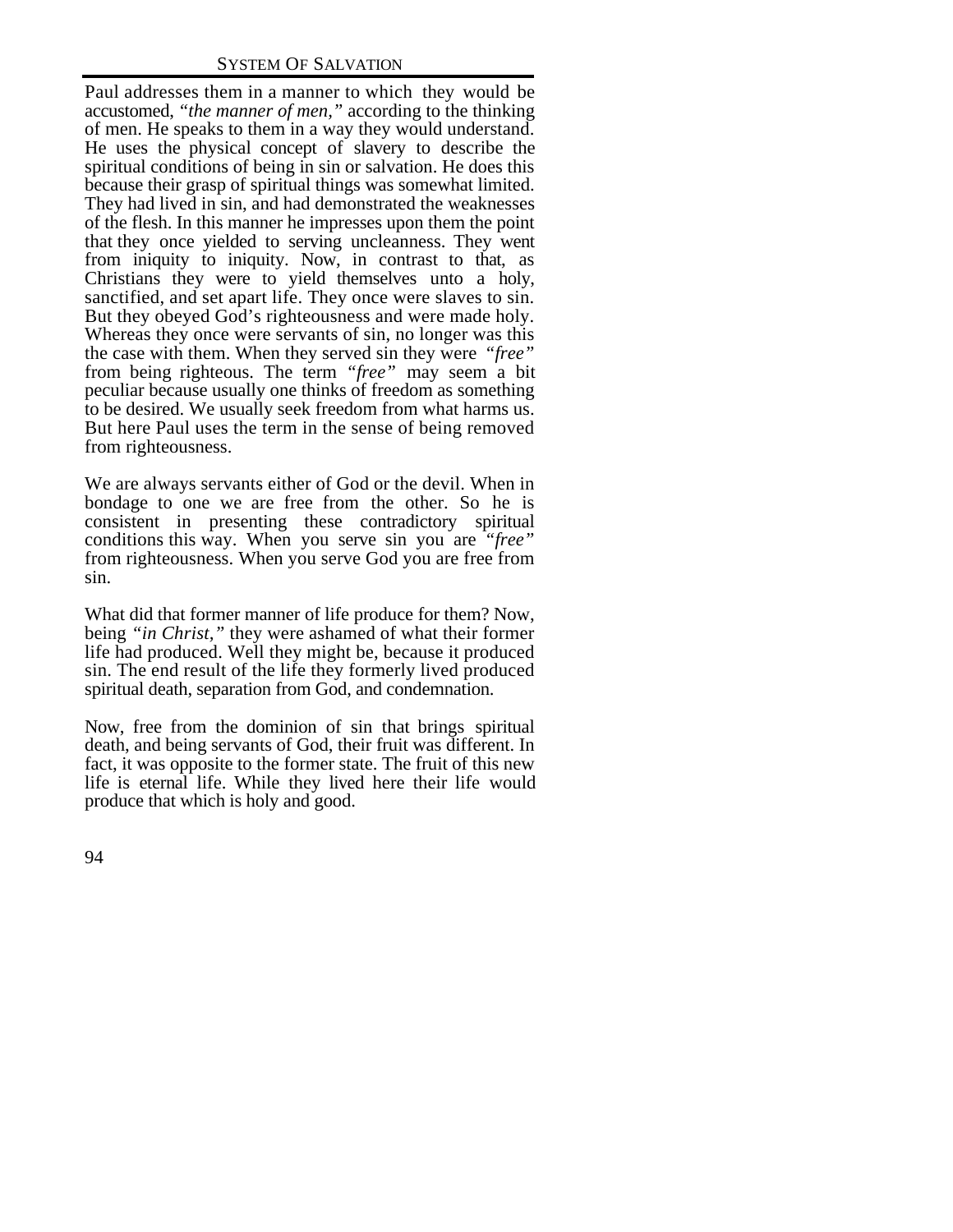In a summary statement in words of contrast, Paul notes that the wages, payment, of sin is spiritual death. How foolish man is, while pursuing sin and enjoying its pleasures for a season, that he does not take time to consider the end result and inescapable wages of his life of sin. Ultimately it produces eternal, spiritual separation from God. On the other hand, servitude unto God produces eternal life, a gift from God, not something earned or accomplished by good works alone or by ourselves without Christ, but a gift received on the merit of Christ and His blood when certain conditions are met through obedience to the gospel commands.

There is a significance in naming Christ as *"our Lord."* The word *"Lord"* whether capitalized or not, means "master." We may have many masters even here on earth, but there is one spiritual Master, who is Christ. He is Lord of all. It is by and through Him that we enter, and can remain, in the blessed spiritual servitude to God of which Paul has written. We are presented the choice of two spiritual masters, Christ or Satan. Salvation is *"in Christ."* Christians accept Jesus, the Son of God, as both *"Lord and Christ,"* (Acts 2:36).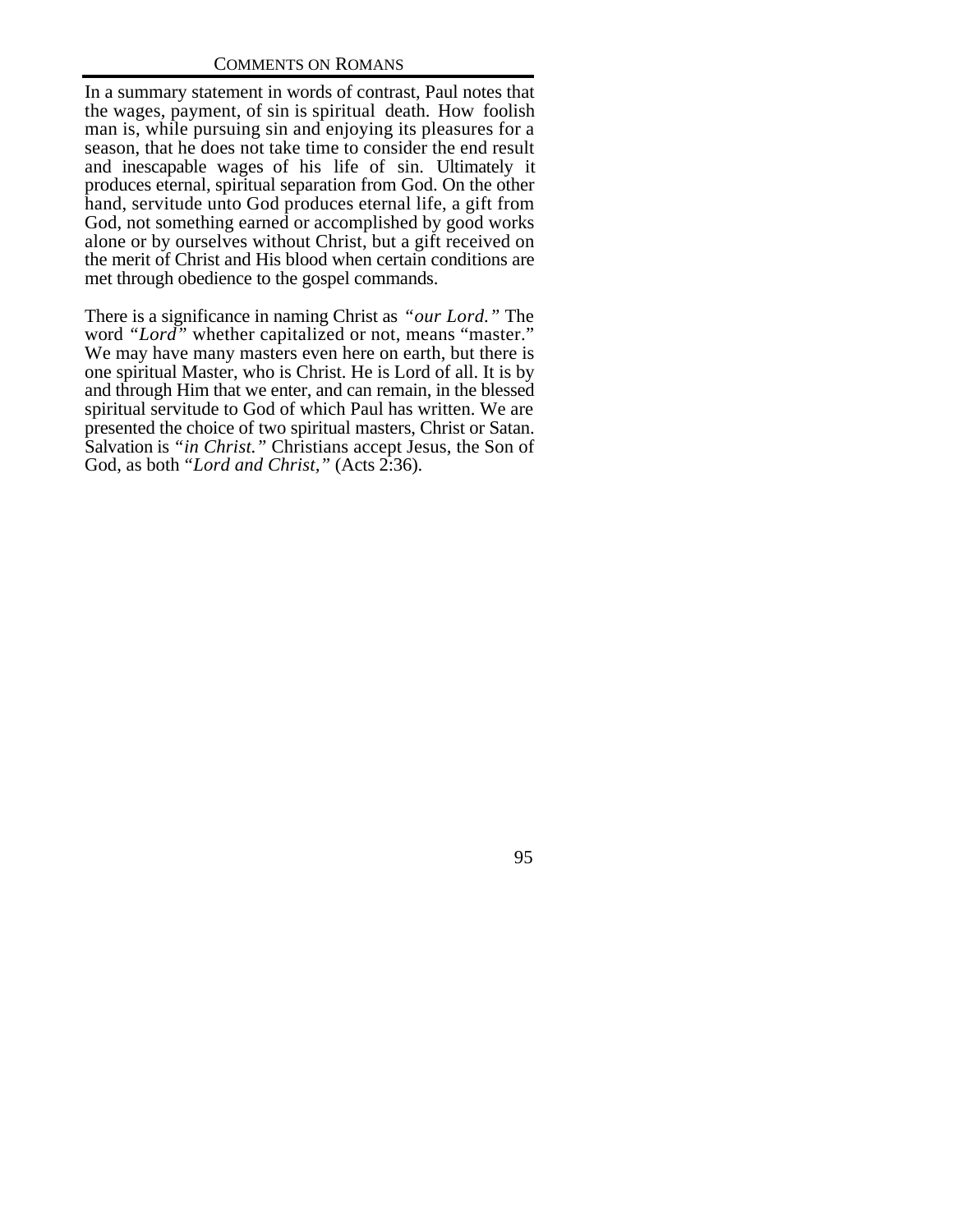# *Chapter Seven*

Paul continues with one of the primary themes of Romans with the presentation of the gospel of Christ as that to which men are accountable now, rather than previous systems or laws, even the law of Moses. This was, and is, of utmost importance to the Jewish people and absolutely indispensable for all men in coming to understand the authority to which we are now all accountable.

### **Verses 1-4**

1 Know ye not, brethren, (for I speak to them that know the law,) how that the law hath dominion over a man as long as he liveth? 2 For the woman which hath an husband is bound by the law to her husband so long as he liveth; but if the husband be dead, she is loosed from the law of her husband. 3 So then if, while her husband liveth, she be married to another man, she shall be called an adulteress: but if her husband be dead, she is free from that law; so that she is no adulteress, though she be married to another man. 4 Wherefore, my brethren, ye also are become dead to the law by the body of Christ; that ye should be married to another, even to him who is raised from the dead, that we should bring forth fruit unto God.

Paul makes an appeal to those who know the law of marriage, which has been God's rule since Eden. He states what all recognize to be true, how the law has dominion over a man as long as he lives amenable to it. We emphasize that one is amenable to the law which is over him.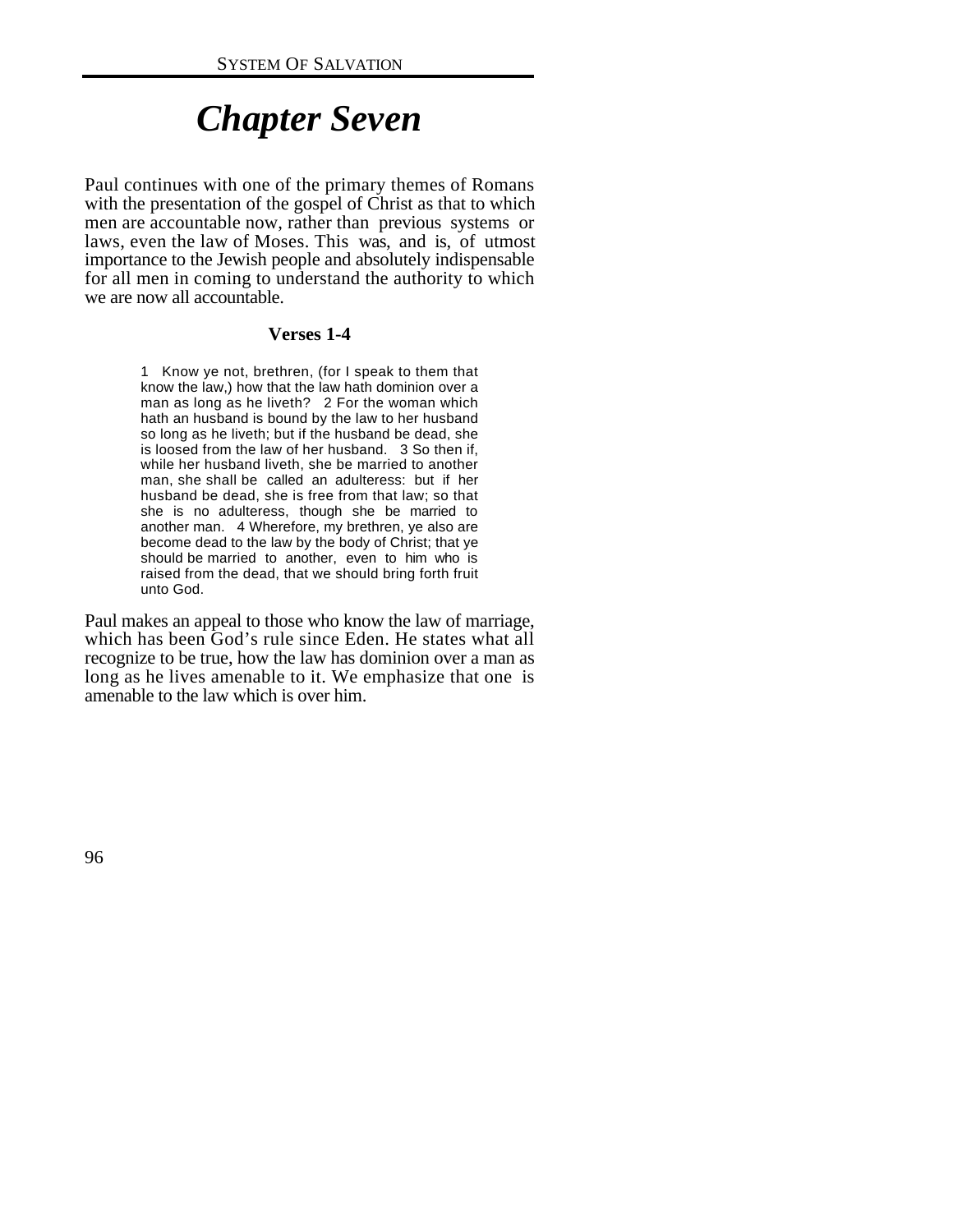He illustrates this accountability by the marital relationship. A woman is bound to her husband as long as he lives. This passage is not primarily discussing the various aspects of marriage. It is stating a basic principle regarding marriage, and uses this principle to make the point about the law of Moses and its relationship to the law of Christ. But marriage is not the prime topic of discussion. Nonetheless, it clearly shows how God intends for marriage to be a lifelong relationship. The exception involved in this lifelong oneness is discussed in Matthew 5:32 and 19:9, but the exception is not relevant to the discussion under present consideration. However, one must be impressed with God's intent and preference regarding marriage even in this passage. The wife and husband belong to each other as long as they both shall live; until the death of one or the other). When the husband dies, he is separated from his wife, and at his death she is no longer married to him. She is then free to marry another if she chooses. For her to marry another while her husband was still living would make her an adulteress, but to marry after she is released from her husband due to his death does not make her an adulteress. Becoming free from the one, she is liberated to become obligated to another.

Paul uses this truth to illustrate the relationship of those previously under the law of Moses, but now living under Christ. The old Mosaic law was dead. It died at the crucifixion of Christ (Ephesians 2:14-16; Colossians 2:14). Now the Jew who was a Christian was not under the old law anymore, but he is spiritually married to another, who is the Christ who was raised from the dead. The figure of Christ and His church as a marriage relationship is also found in Ephesians, chapter five.

Now, under Christ, they were to bring forth fruit unto God in this new relationship. The fruit to be borne was mentioned in the last verses of chapter six.

# **Verses 5,6**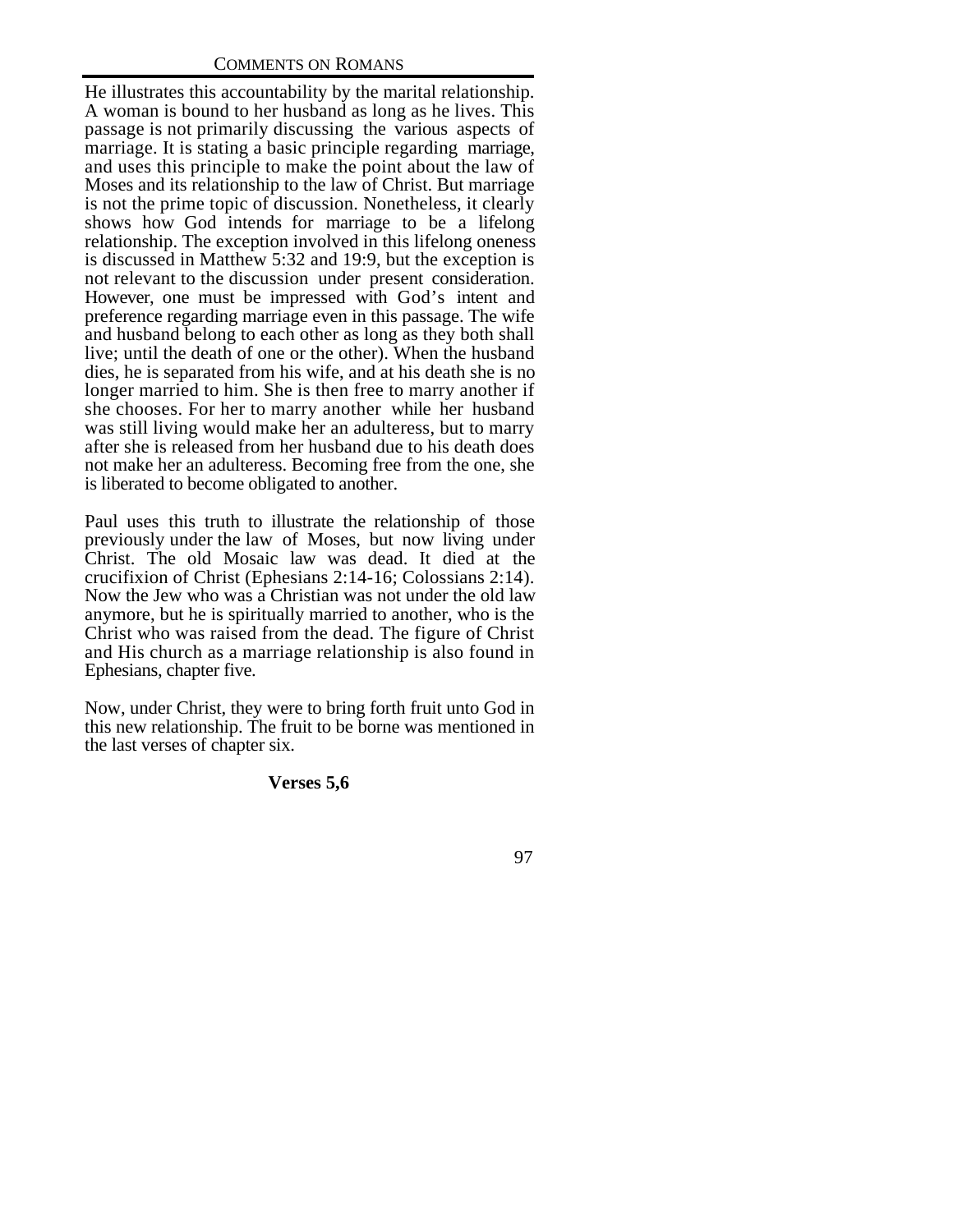5 For when we were in the flesh, the motions of sins, which were by the law, did work in our members to bring forth fruit unto death. 6 But now we are delivered from the law, that being dead wherein we were held; that we should serve in newness of spirit, and not in the oldness of the letter.

Paul had just illustrated the changed relationship of the Jew regarding the law of Moses. As Christians they were married to Christ. In these two verses he draws the contrast between the two dispensations in terms of flesh and spirit. This may be drawing upon the fact that the flesh perishes and the spirit continues, although the reason for using these two particular terms is not definitely revealed to us.

Being *"in the flesh"* does not refer to being physically alive. Literally, they were alive in the flesh. Being *"in the flesh"* refers to some condition that previously existed, but no longer existed. The phrase *"which were by the law"* permits us to understand the phrase *"in the flesh"* to refer to the time when they served God under the law of Moses. Law, as noted earlier, defines sin and makes sin odious. Without law there is no sin, for sin is a violation of law. So when they live *"in the flesh,"* under the old law, they worked the works of sin as the law defined it, and the wages of sin is spiritual death.

But now, being delivered from the old law in which they once were held captive, it being dead, they served in *"newness of spirit,*" not in the oldness of the letter or subject to the old law. They continued to serve, but under a different system. The phrase, *"newness of spirit,"* is in contrast to *"in the flesh,"* and also in contrast to *"oldness of the letter."* The phrases *"in the flesh"* and "*oldness of the letter"* both refer to the time of service under the old law. *"Newness of spirit"* is the new way under Christ, while the other terms refer to the former way under the law of Moses.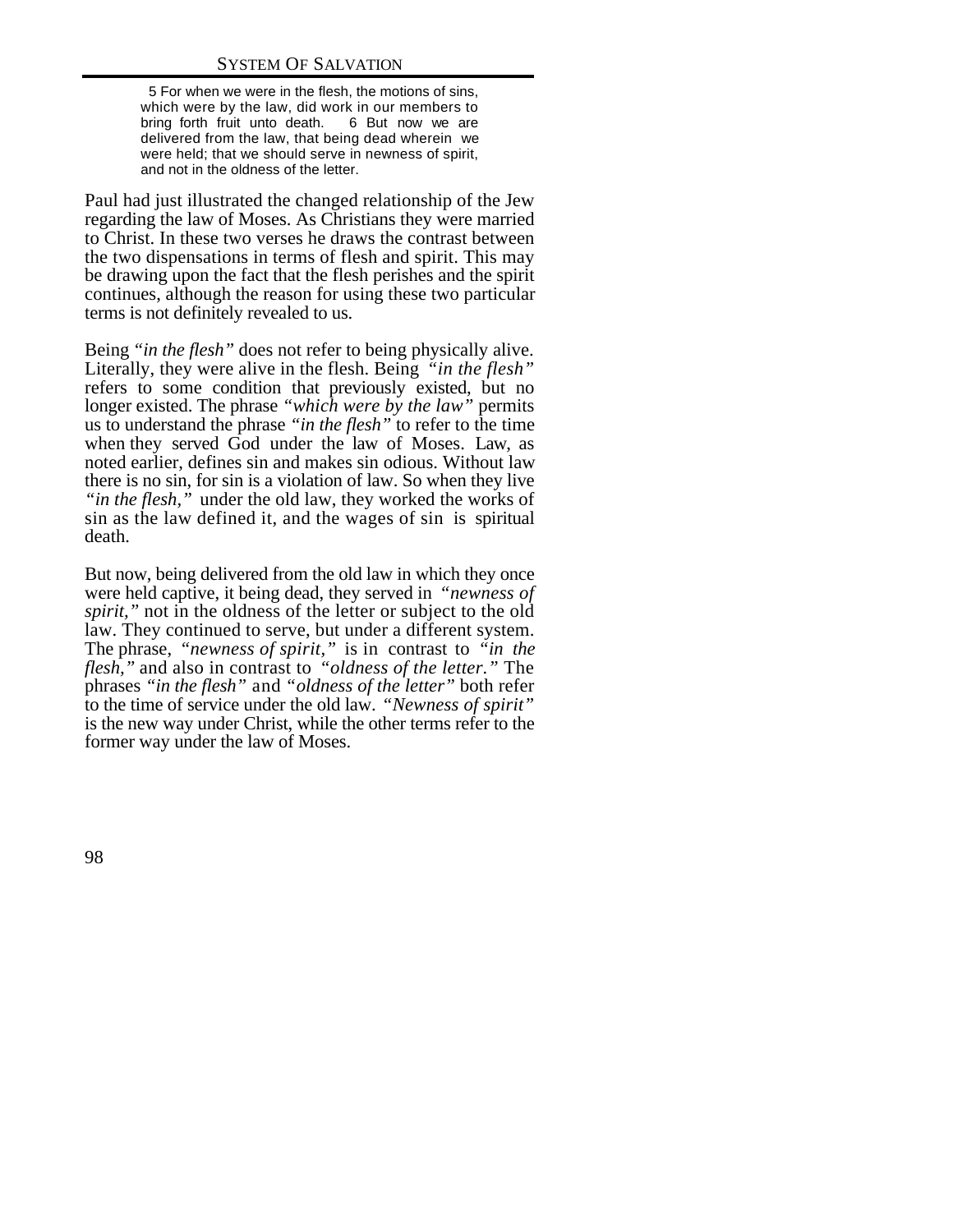Some have wrested this passage trying to make it say that we are not subject to any written law at all. They contend *"the letter"* refers to written law. They contend we are simply to "follow the spirit" in a subjective kind of service rather than an objective one defined by revealed law. The fallacy of such a position is at least twofold: (1) You cannot determine the "spirit" apart from the "letter." When people talk about the spirit of a thing we must realize the only way we can understand the spirit is by what the letter says about it. (2) Such a position ignores the use of the terms *"spirit"* and " *letter"* as they are used by Paul. These two terms are used to represent two distinct systems. *"Letter"* refers to the Mosaic law to which none are now accountable. *"Spirit"* refers to the Christian system to which all are accountable. Neither refer to "conscience versus the Bible," as some have falsely taught.

## **Verses 7-12**

 7 What shall we say then? is the law sin? God forbid. Nay, I had not known sin, but by the law: for I had not known lust, except the law had said, Thou shalt not covet. 8 But sin, taking occasion by the commandment, wrought in me all manner of concupiscence. For without the law sin was dead. 9 For I was alive without the law once: but when the commandment came, sin revived, and I died. 10 And the commandment, which was ordained to life, I found to be unto death. 11 For sin, taking occasion by the commandment, deceived me, and by it slew me. 12 Wherefore the law is holy, and the commandment holy, and just, and good.

What shall we conclude? Since under the old law people were in sin, did this make the law itself sinful? For the fourth time in this letter we have the strong and emphatic negative, *"God forbid."* This literally means, "May it not be so." Keep in mind the law of Moses also came from God, and the law itself was not sinful, nor the producer of sin. People sinned. The law defined that sin and made sin evident, classified what was and was not sinful, and condemned sin. But the law itself was not sinful.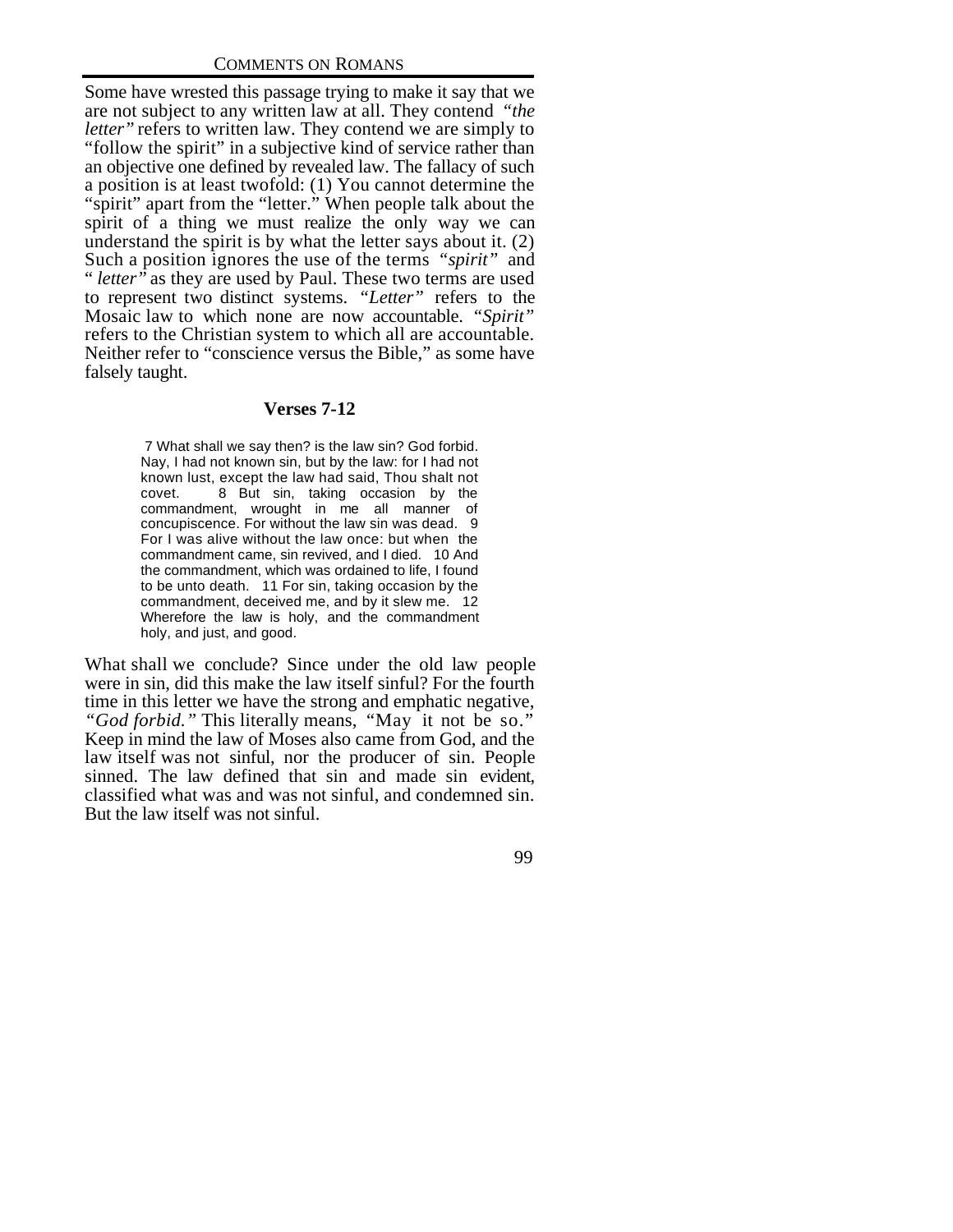Paul shows how he could not have known lust was sinful except the law had revealed such was sinful. He cites the tenth of the Ten Commandments as the law which had identified this sin to him. It is highly significant that Paul used this law to illustrate his point for he had just stated in verse six that we are delivered from the law. Obviously, he included the Ten Commandments in that from which we are delivered. The Ten Commandments were a part of the law given by and through Moses. It is that law, all of it, including the Ten Commandments, from which we are delivered. The Ten Commandments were a part of the law given by Moses.

This certainly does not mean that we are at liberty to murder, commit adultery, lie, or do the evils condemned in the Ten Commandments. We are still prohibited from such things under the law and will of Jesus Christ. But we are prohibited, not by the authority of the law given through Moses, but by the authority of Christ, the One to whom all men are now subject.

The commandment did not force Paul to sin. No commandment forces a person to violate that law. The commandment is simply an identification of sin which asserted itself when there was violation of the commandment. Sin would not have been alive, but dead, in fact, not even sin, if there had never been any commandment forbidding it. Without law there is no violation. But the law does not force or make the violation.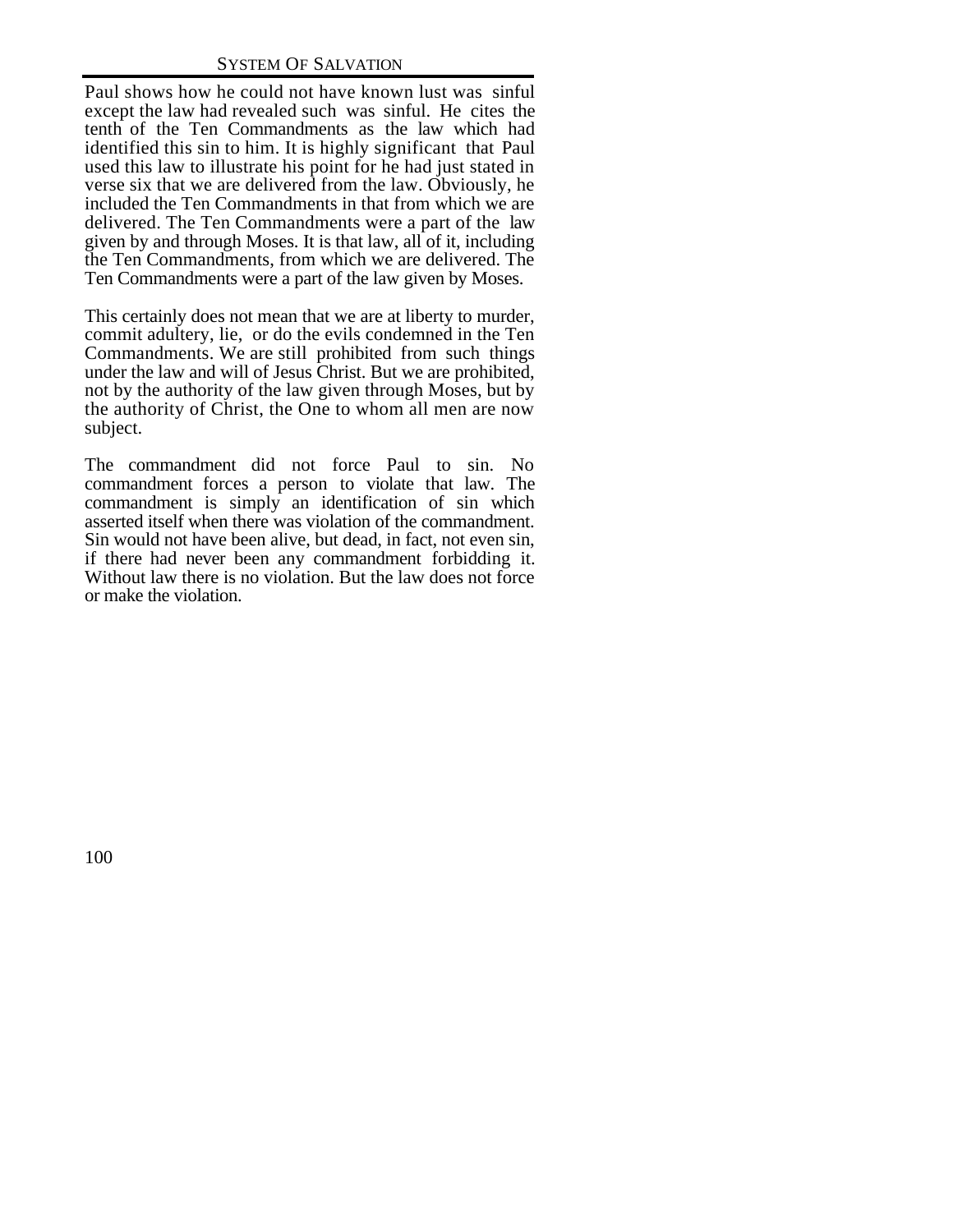In verse nine Paul seems to imply there was a time when he was not accountable to the law. (Remember, Paul was a Jew by birth, and had been a Jew religiously until his conversion to Christ. He once lived subject to the law of Moses.) He infers there was a time, not clearly identified to us, earlier in his life when he was not accountable to the law, even the law of Moses. The only time I could understand this might mean would be when he was too young to know the requirements of the law, and therefore, could not have been responsible to obey it. We do know there were times when those who were young were not punished because of sins committed by those who were older, who could and should have known better (Numbers 14:29,30). Whether this is a reference to the time of his infancy and youth I cannot say with assurance. But when the commandment did become applicable to him as a mature person, his sin against the law was held against him and he died spiritually.

Here we have an important reference regarding whether one is born guilty of sin. If Paul had been born guilty of sin, there never would have been a time he was spiritually alive without the law. He would have always been spiritually "dead." But he states that was not the case. He never was "dead" until the commandment became applicable to him, and he partook of sin for himself, thereby, becoming spiritually dead or separated from God.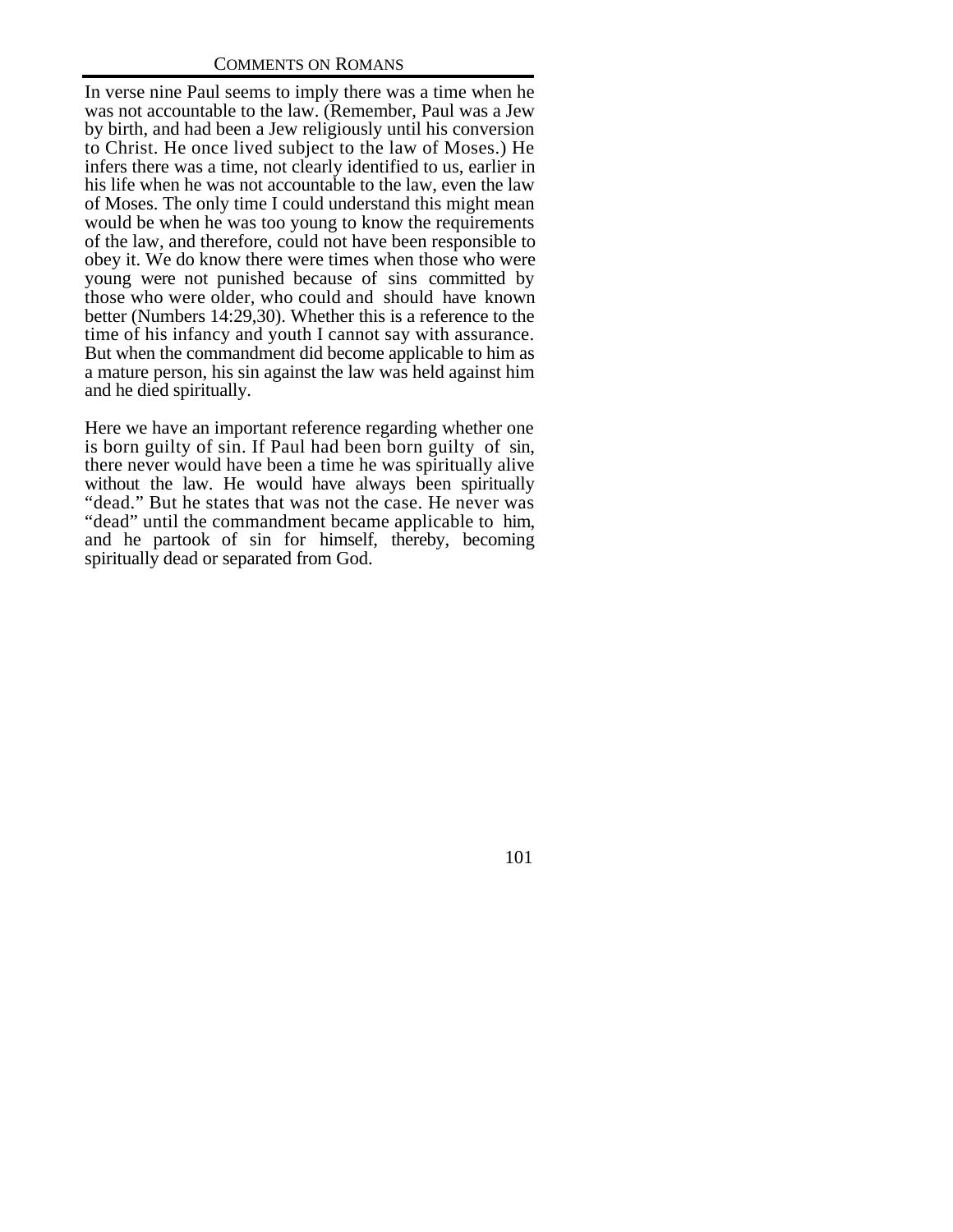The commandment was given in order to define sin, and lead man in the paths to keep him away from sin. By keeping him away from sin it would keep him away from the necessity to die spiritually. But it actually became a contributing factor in his spiritual death because it branded his conduct sinful. It may be considered in this sense that the Mosaic law was a law of sin and death; that is, it defined the violation of the law as sin, and sin brought death. But the old law might be considered as being ordained to life in the sense that living perfectly under the law (which was not possible for human beings), one would have never sinned, never spiritually died, but continued to enjoy spiritual life. It is noteworthy, while one might never die spiritually by living perfectly, man could not live perfectly, and the old law did not make adequate provision to remove sins once committed.

An additional word about the old law being a *"law of sin and death"* is in order. In the sense suggested above, the old law may be thought of as a law of sin and death. But the "*law of sin and death,"* which is mentioned in chapter eight, verse two, is not the Mosaic law, as shall be explained when we come to that passage in chapter eight.

Note here that Paul suggests a quality of sin that makes sin so deadly. It has the power to deceive men. Sin looks to be what it is not. It is deceptive. When men fall for the deception of sin they die spiritually. You will want to read First Timothy 2:14 in this connection.

Rather than the old law being sinful, the law itself was holy. The commandments therein were holy, just, and good. Having come from God, we would not expect it to be otherwise. If men could have lived perfectly under the old law they would have been sinless.

# **Verse 13**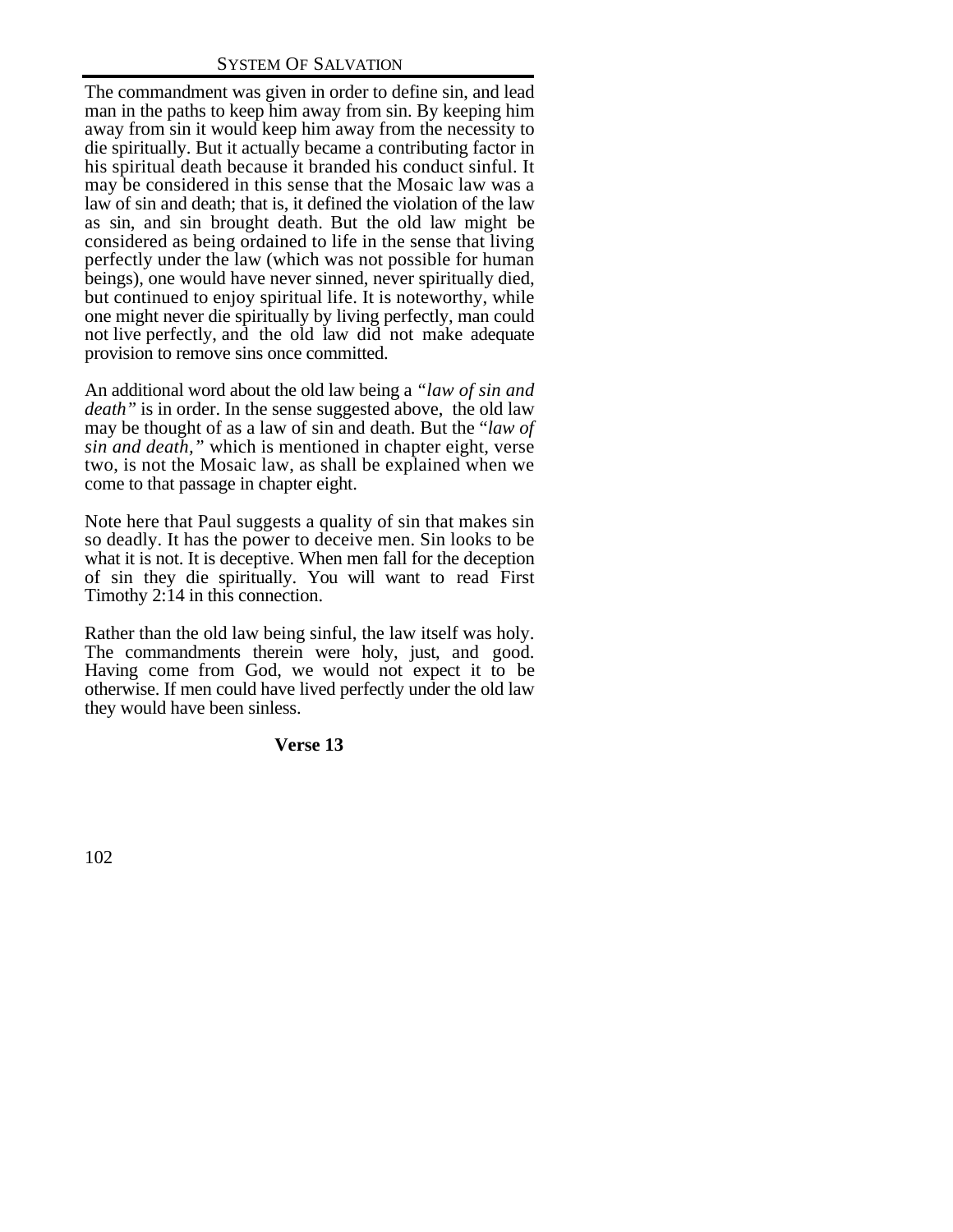13 Was then that which is good made death unto me? God forbid. But sin, that it might appear sin, working death in me by that which is good; that sin by the 13 Was then that which is good made death unto me? God forbid. But sin, that it might appear sin, working death in me by that which is good; that sin by the commandment might become exceeding sinful.

Having stated that the law and any commandment specifically therein was itself good, it might seem (since the law had a contributing part in identifying Paul as a sinner), that the law would appear to be the source of death. But again, Paul emphatically denies that kind of conclusion. Sin and death was not the fault of the law, but the fault of man in failing to keep the law. The law had simply made sin to appear to be what it actually was; that is, sinful. It identified sin so that sin was branded as sin. Everything the law called sinful was hurtful and harmful to man because it prevented man from fulfilling his purpose for existence; namely, to bring glory to God. We must not become confused as to the purpose and use of the old law. It was not a system by which man might be given eternal life once he had sinned. In this sense it was not *"faultless"* (Hebrews 7:19; 8:7). It was a system that required perfection to be counted sinless, and this was impossible. Therefore, the result was spiritual death. The death, however, was the result of sin, and not the fault of the law itself which identified sin.

### **Verses 14-20**

14 For we know that the law is spiritual: but I am carnal, sold under sin. 15 For that which I do I allow not: for what I would, that do I not; but what I hate, that do I. 16 If then I do that which I would not, I consent unto the law that it is good. 17 Now then it is no more I that do it, but sin that dwelleth in me. 18 For I know that in me (that is, in my flesh,) dwelleth no good thing: for to will is present with me; but how to perform that which is good I find not. 19 For the good that I would I do not: but the evil which I would not, that I do. 20 Now if I do that I would not, it is no more I that do it, but sin that dwelleth in me.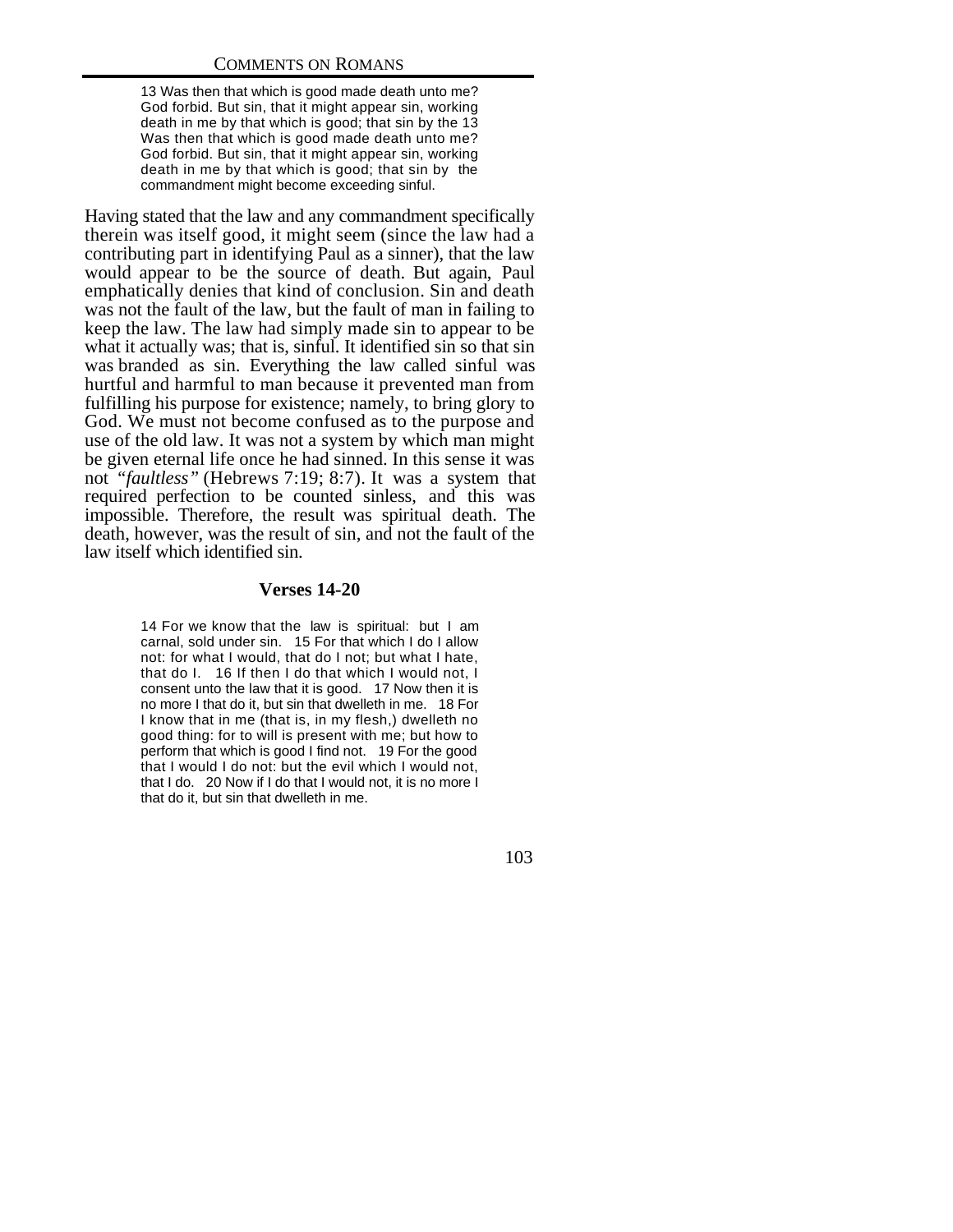Paul continues a defense of the old law, not that it is still binding, because he had made it clear that it is not binding on anyone anymore. He was defending it in that it was not evil itself. The law was an appeal to the spirit of man. It is described as being spiritual. It was from God, and that made it a spiritual law. Paul, as are all men, was carnal, however, and not willing or able to abide by its spiritual appeal, but rather chose at times the carnal path of sin.

To illustrate his carnality, he shows an inconsistency within himself, yea, all people. To paraphrase his comment, "I do what I ought not. I do not do what I ought. I even do what I hate. When I realize I do not live properly under the law, I acknowledge I ought to live according to the law, and thereby recognize that the law itself is good."

Verse seventeen has been misappropriated by some who contend that men are not guilty of sin when they sin in the body if they really did not intend to sin. But Paul teaches no such thing. Paul is simply asserting that it was contrary at times to his will to sin, but he sinned anyway. Either his will was too weak or his flesh too strong to abide by the law. The desire to sin was stronger than his determination to resist sinning. For more on this point, observe the comments made on verse twenty.

The body is full of desires and appetites, many of which are not evil themselves, but can be fulfilled and satisfied in an evil manner. This is what he means by saying no good thing dwells in his flesh. He is not saying his flesh is itself sinful by its very existence. Rather his flesh poses a problem to him. Even when his will is not to sin, his flesh overrides his will. Again, inconsistency between flesh and will, between his flesh and God's law, is very apparent.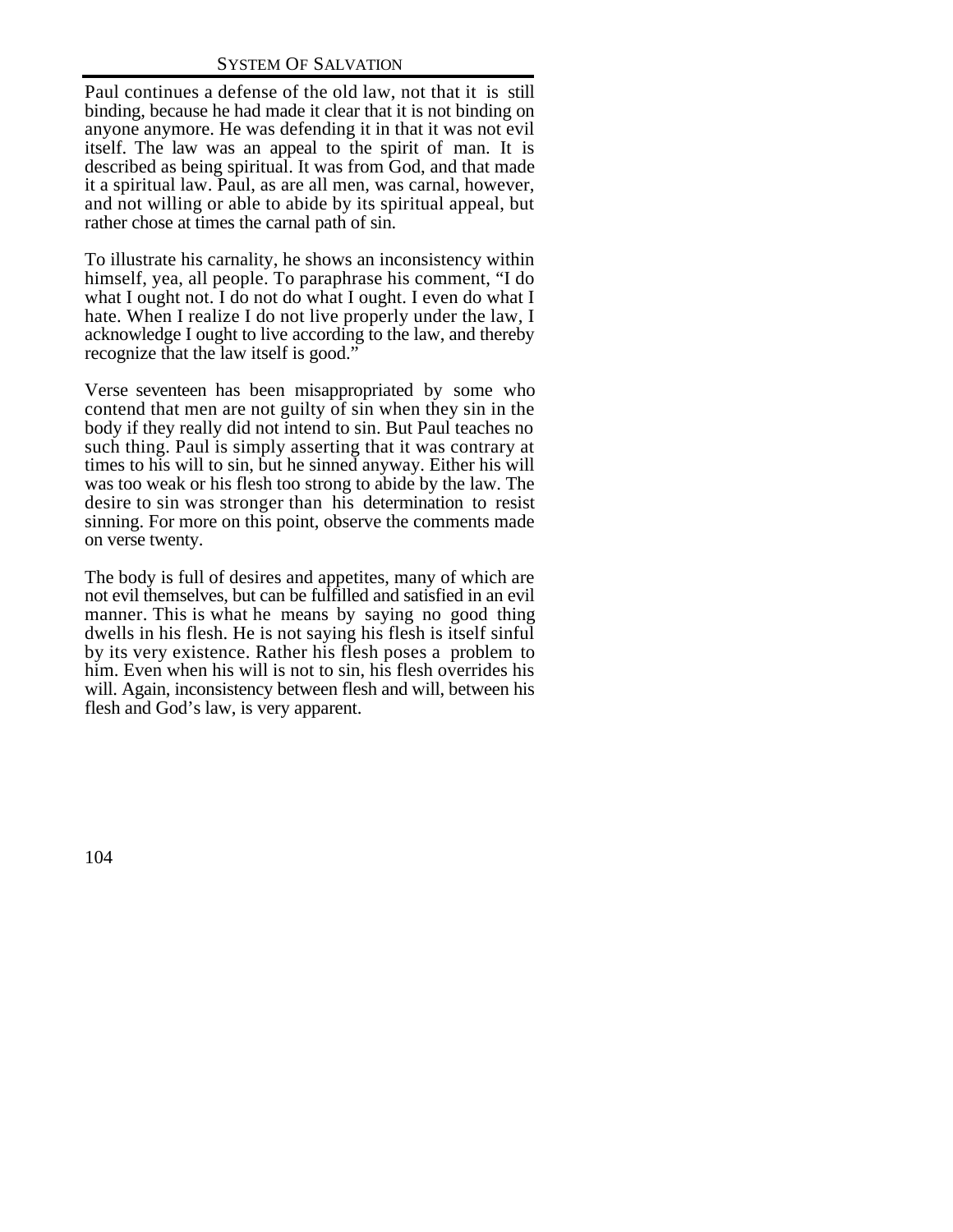All in all, Paul makes a graphic presentation of the destructive power of sin. Sin is not to be taken lightly. It is that with which one cannot mockingly trifle. It deceives. It overrides your will at times. It causes you to do what you know you ought not do. It strikes at the appetites of the body to lead you to violate God's law. It prevents doing what ought to be done. The carnality of the person does not measure up to the spirituality required even by the law. Man sells his soul to Satan by sinning, and the law defines that transgression.

To suggest verse twenty relieves the soul of man from sin that he did not intend to commit or from sin committed against his will would reduce the entire passage of verses fourteen through twenty to nonsense and uselessness. If sin committed unintentionally or under the weakness of the flesh was not to be counted against the Christian, why would Paul consider such a situation as that to be the kind that could make him *"wretched"* (verse 24)? Why would he even be concerned about deliverance from something for which he would not be held accountable anyway? Why would he be concerned about being brought *"into captivity to the law of sin"* (verse 23)?

When Paul says in verses seventeen through twenty, *"It is no more I that do it,*" he is not removing his guilt of sin nor his responsibility for sinning. He is simply saying it was not his will to sin, but he sinned anyway. It is a very impressive way of presenting the power of sin.

# **Verses 21-23**

21 I find then a law, that, when I would do good, evil is present with me. 22 For I delight in the law of God after the inward man: 23 But I see another law in my members, warring against the law of my mind, and bringing me into captivity to the law of sin which is in my members.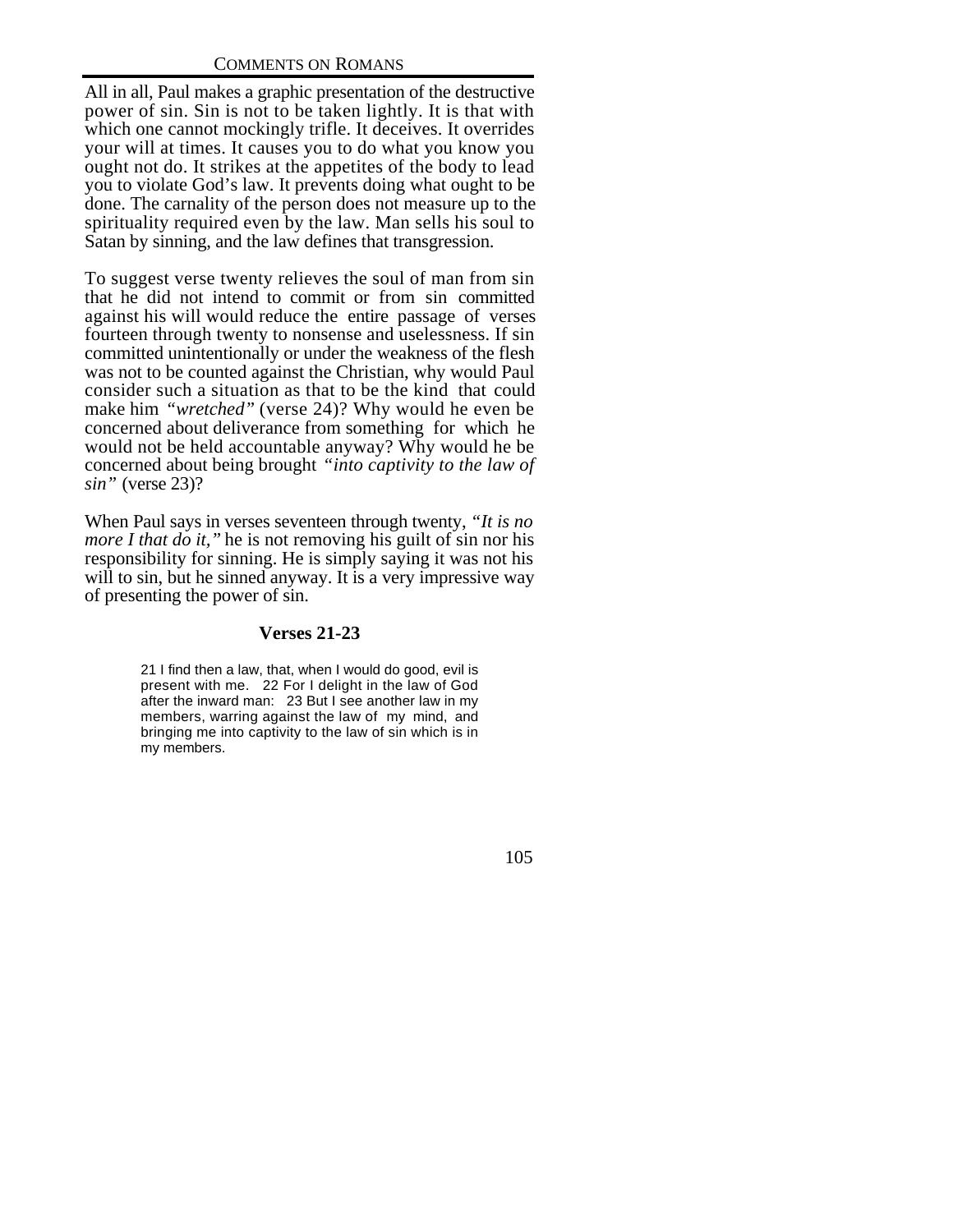What Paul knows and reveals is that man does not always live up to what he intends. He may have good intentions, but can sin to his own destruction nonetheless. One may even delight in God's law, but unless he keeps that law he is guilty of sin. The inward man, the spirit of man, may well see the goodness of God's way. But there is a conflict being fought, and an on-going spiritual war. This war is between the mind and the body; between the spiritual requirements of the law that appeals to the mind of man, and the temptations of sin that appeal to the fleshly appetites of the body. The *"law in my members"* (the law of sin), is the appeal of sin. The *"law of the mind"* is God's law as it appeals to the mind of man.

The man of God, so long as he lives on this earth, shall be engaged in such a conflict. He must learn to overcome evil with good rather than be overcome with evil.

# **Verses 24, 25**

 24 O wretched man that I am! who shall deliver me from the body of this death? 25 I thank God through Jesus Christ our Lord. So then with the mind I myself serve the law of God; but with the flesh the law of sin.

Because of this constant war that must be fought, Paul describes himself as a wretched man. Such is true of every man who is in the very same conflict. He ponders how he may be victorious, and be delivered from this situation. What is provided that would release man from the destruction that threatens? He cannot live in perfection. He is battered with temptation, and will sin. The only way to be preserved from destruction is liberation from sin. What is the answer? The question really is, "Who is the answer?" The answer is Christ. God through Christ provides the much needed and desired deliverance.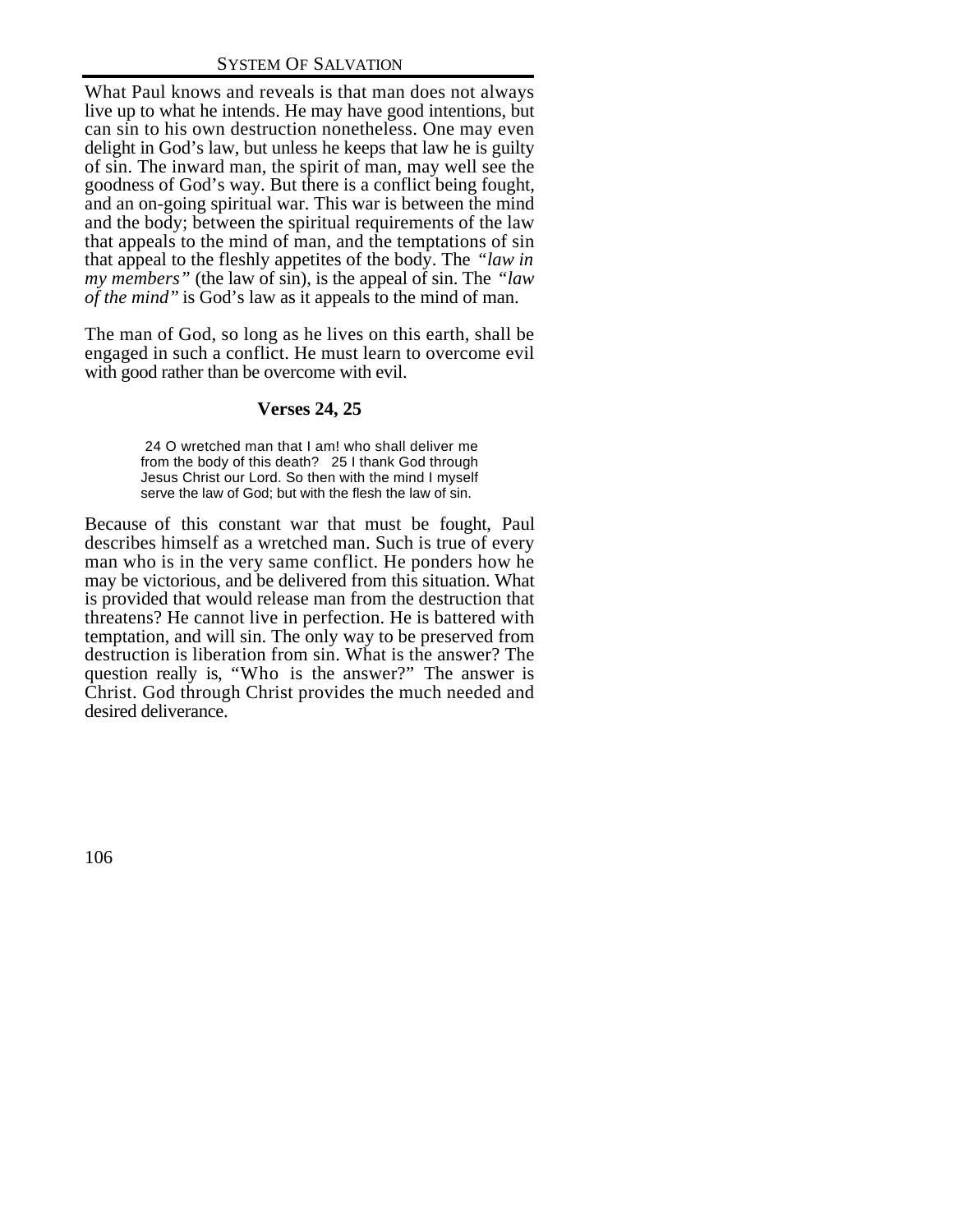The last statement of very twenty-five needs more elaboration. Paul is showing two paths men can travel. They can follow the law of God, or the law of sin. Man is faced with the choice to allow the mind, which is given over to the law of God, to govern and rule the body, or to allow the body, which is given over to and prone to follow sin, to govern and rule the mind. One or the other will control our lives. It is not possible that you can serve God with the mind, and sin with the body, at the same time. Paul had already shown this to be absurd and ridiculous in chapter six, verses two, and twelve through fourteen. Sinfulness is to be foreign to the life of the Christian in mind and body. But which shall it be? Will it be a surrender of the body to the will which responds to the spiritual, or a surrender of the will to the body which responds to the way of sin? The way the Christian ought to go cannot be misunderstood.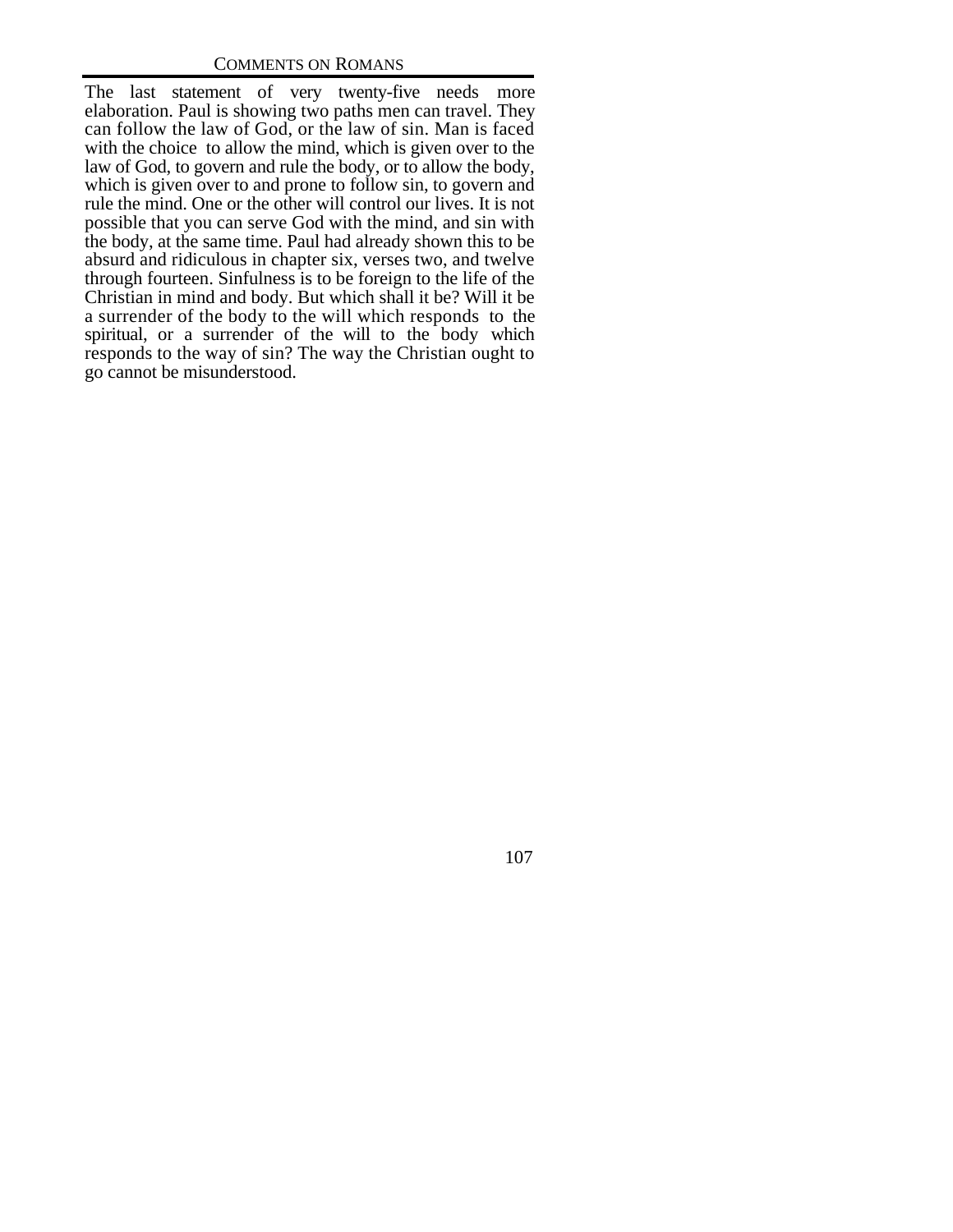# *Chapter Eight*

Men have divided the Scriptures into chapters and verses. For this we are grateful because it makes location of passages easier. But sometimes a chain of thought is broken by these artificial divisions. Such seems to be the case at this point in Romans. At least, the general theme appears to continue into chapter eight that was under discussion in chapter seven.

## **Verses 1, 2**

1 There is therefore now no condemnation to them which are in Christ Jesus, who walk not after the flesh, but after the Spirit. 2 For the law of the Spirit of life in Christ Jesus hath made me free from the law of sin and death.

Having explained in the seventh chapter how men must not be governed by the will of the flesh that is prone to sin, but by the will of the mind that is given over to God, realizing that sin brings death and condemnation, having stated that deliverance was in Christ, Paul states the same blessing another way in verse one as one of *"no condemnation."* What a glorious release and deliverance this really is! *"No condemnation!"* Men who realize that sin condemns will rejoice in this knowledge. But where is this state of *"no condemnation"* to be found? It is found *"in Christ."* Paul has discussed this phrase earlier in the letter. Once again there is this implied contrast between what is *"in Christ"* and what remains out of Christ. We considered this in chapter six when Paul discussed being *"baptized into Christ."*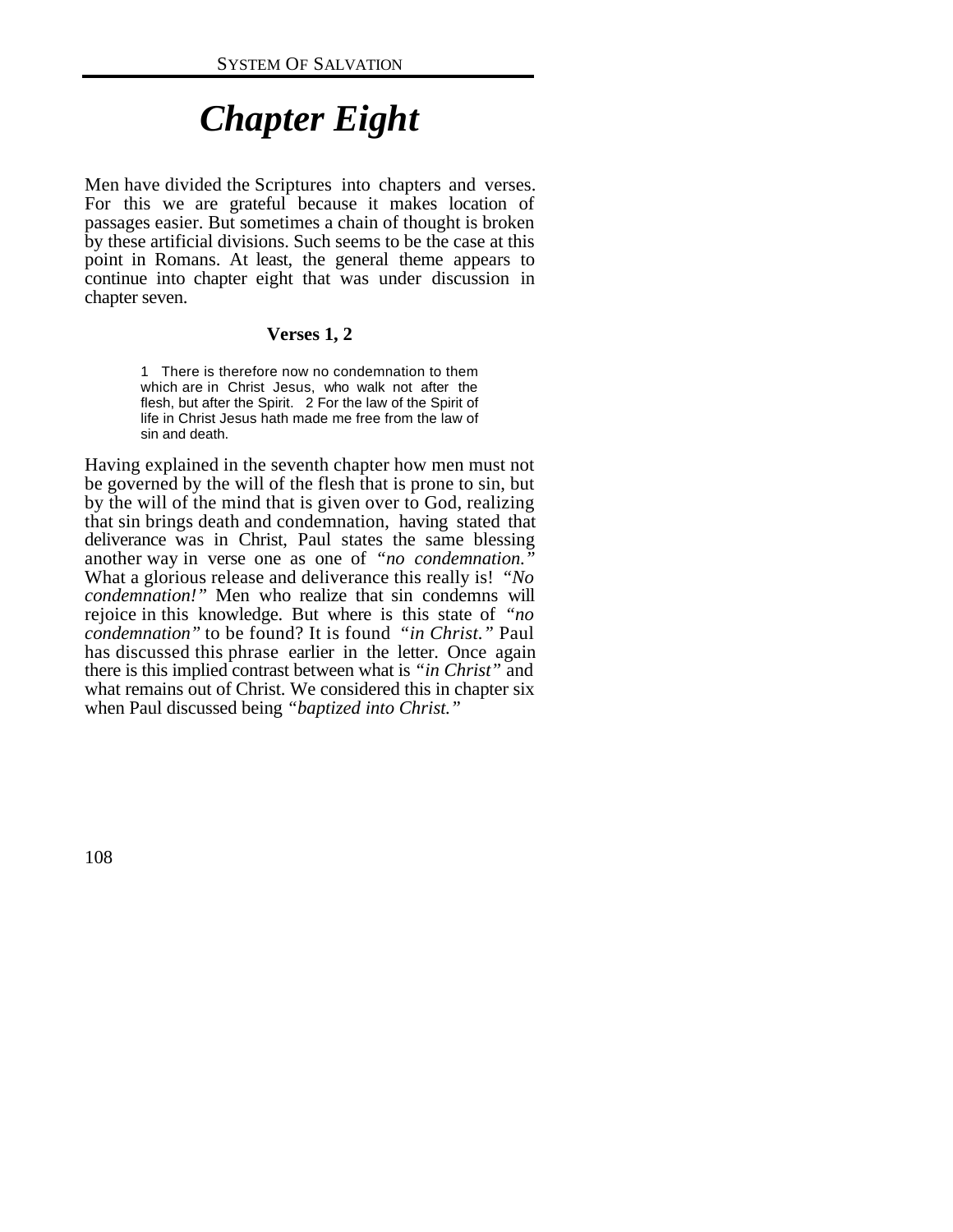Those who are *"in Christ"* escape condemnation, but they have the obligation to walk or live a certain way that is not according to the satisfaction of the appetites of the flesh which is a sinful way, but to live a life directed according to the Spirit. This refers to the Christian way as revealed unto man by and through the Holy Spirit. The Holy Spirit is the author of a law that brings life. This is the way of Christ, the plan devised by God the Father through Christ, and revealed to man through the gospel. When one submits himself to the gospel he will enjoy the blessing of freedom from what condemns him. He enjoys freedom from sin. One law (the law of life) overcomes another (the law of sin and death). The law of sin and death declares, "You sin; you die." One might consider Romans 6:23 and James 1:15 as he defines the law of sin and death. The law of sin and death is not the law of Moses as some have presumed. If that were the case, then Paul would be saying the law of Moses could not deliver us from the law of Moses, which makes no sense. The teaching is that the law of the Spirit of life releases one from the spiritual death of the law of sin and death.

#### **Verses 3, 4**

 3 For what the law could not do, in that it was weak through the flesh, God sending his own Son in the likeness of sinful flesh, and for sin, condemned sin in the flesh: 4 That the righteousness of the law might be fulfilled in us, who walk not after the flesh, but after the Spirit.

The law given by God through Moses was not able to do what it was not designed to do. It was never intended to be the way of deliverance from sin (Hebrews 7:19; 8:7). The law did attempt to regulate and govern the Jew in his conduct of the body in which there are appetites and desires that, when fulfilled and satisfied unlawfully, brings sin. It is actually the flesh of man that is weak rather than the law itself. Thereby, the weakness of man's flesh makes the law of Moses seem weak in that it is unable to accomplish salvation for man from the sins of the flesh. There is a difference between defining sin and delivering from sin. The Mosaic law did the first, but not the second.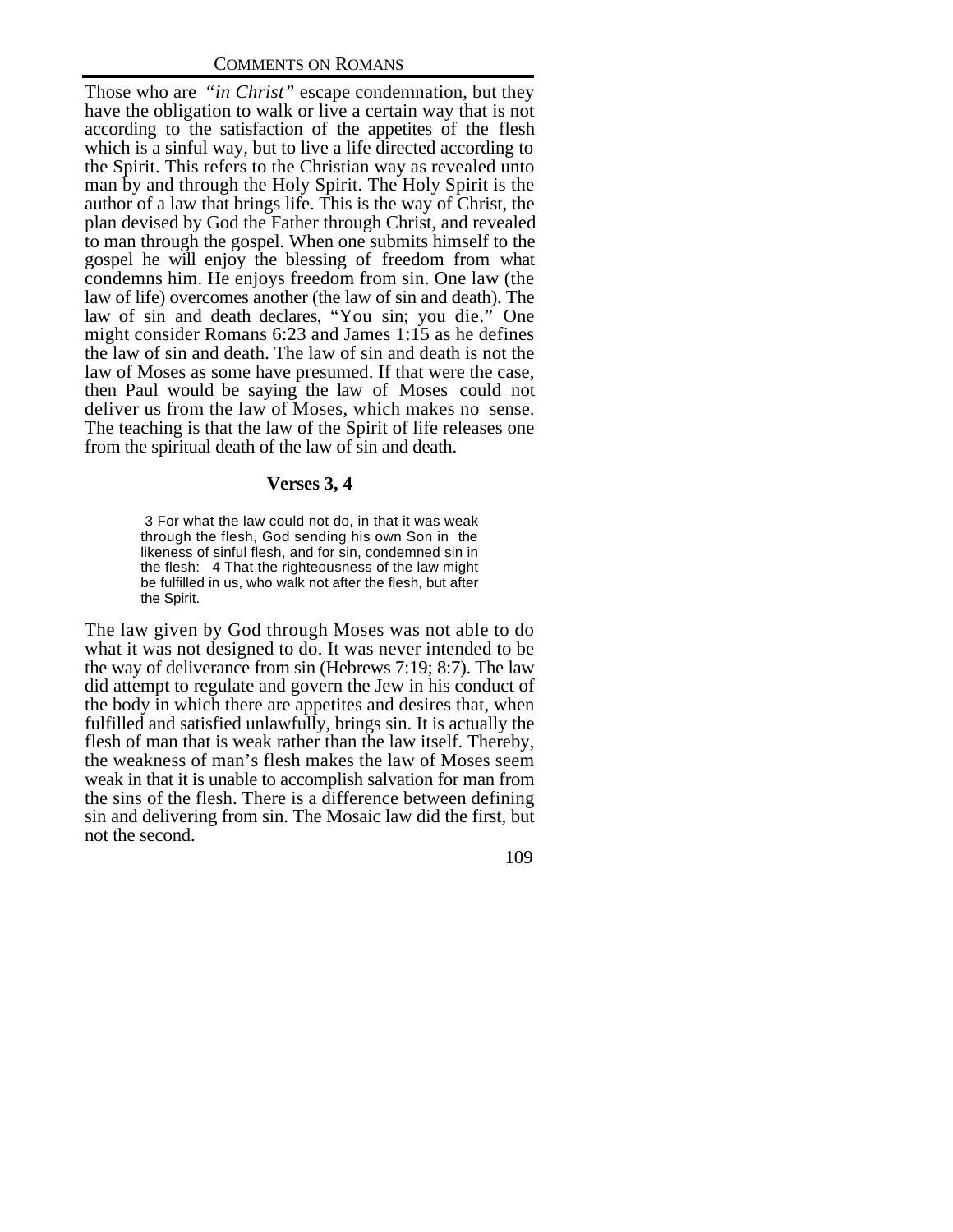Therefore, God did something else to accomplish the deliverance. What He did was to send His Son in the form of man, in the likeness of flesh, as a man, being human and divine, and because of sin, allowed him to die on the cross in order that sin might be condemned, and man granted a way of freedom from it. The righteousness of the law, the high and strict code of conduct required by the Mosaic law, and the impossibility of man to achieve perfectness, made the necessity of forgiveness all the more important. This righteousness could only be achieved by forgiveness. It could not be accomplished by the deeds of man, but by the grace of God through forgiveness of the transgression of man. It is fulfilled in those who walk not in the way of the flesh, fulfilling the lusts of the flesh, but in those who walk in the way of the directives of the Holy Spirit. By walking in the Christian way of life, and enjoying forgiveness of sins, the righteousness the law required can be accomplished. Therefore, it is reasonable to conclude the necessity of being *"in Christ"* in order to meet the requirements of righteousness that God desires in man.

No man has the capacity to live a perfectly sinless life. All accountable people have either said, done, or thought something contrary to the will of God. Even so, man can be counted righteous if he is forgiven of his sin. The way of forgiveness is the way of the Spirit.

Three laws are mentioned in these first four verses. (1) There is the law of the Spirit of life, which is the gospel plan of salvation. (2) There is the law or sin and death, as earlier defined. (3) There is the Mosaic law which could not deliver from law number two that law number one could do.

#### **Verse 5-9a**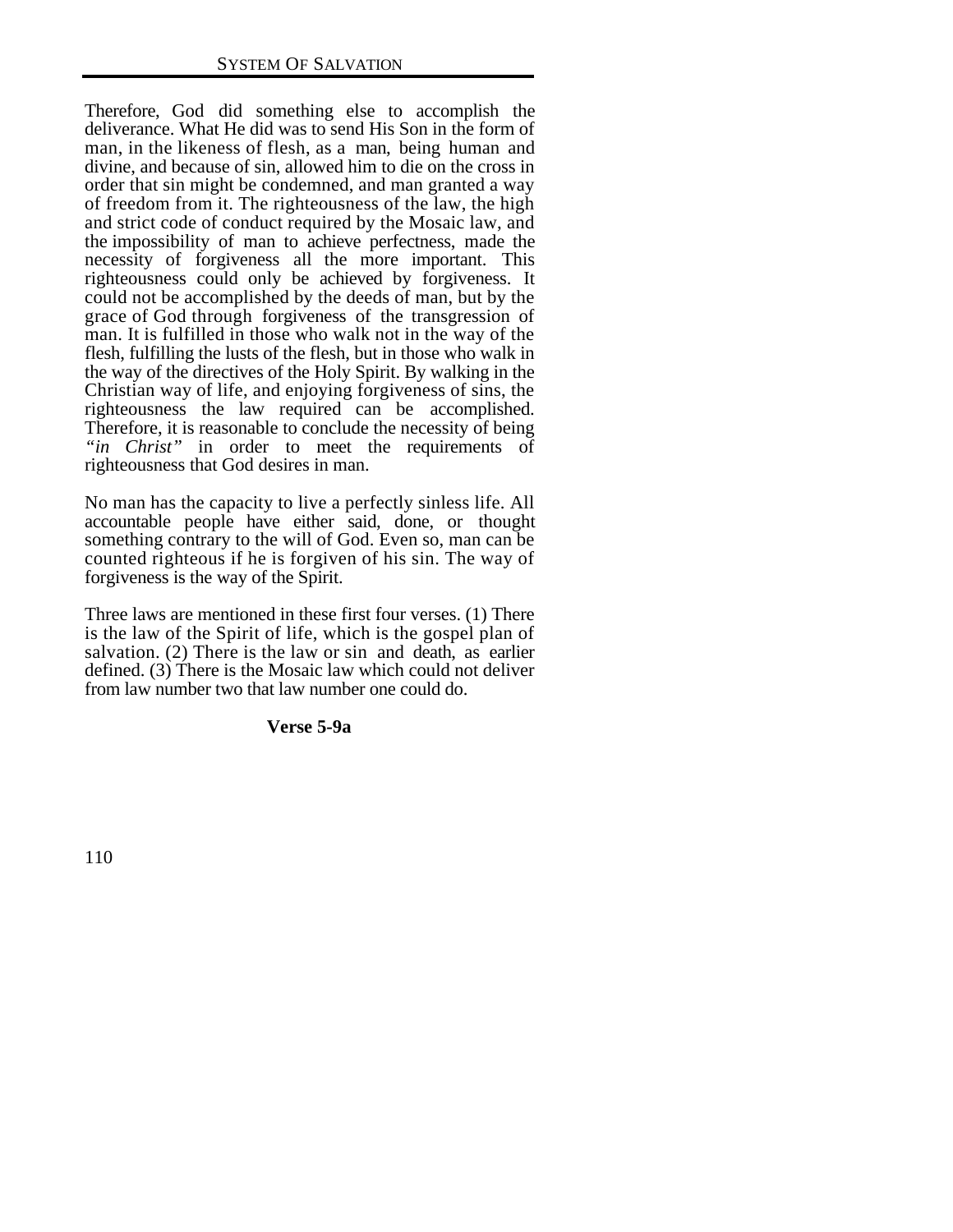5 For they that are after the flesh do mind the things of the flesh; but they that are after the Spirit the things of the Spirit. 6 For to be carnally minded is death; but to be spiritually minded is life and peace. 7 Because the carnal mind is enmity against God: for it is not subject to the law of God, neither indeed can be. 8 So then they that are in the flesh cannot please God. 9 But ye are not in the flesh, but in the Spirit, if so be that the Spirit of God dwell in you.

Emphasizing that the Christian is the one who fulfills the righteousness of the old law, Paul notes that those who mind the things of the flesh are in contrast to those who mind the things of the Spirit. There are those who are interested in living the life directed by the Spirit, and they are the same ones who are not given over to the things of a fleshly or sinful life. Though they be in the flesh in the sense of being physically alive and in the physical body, and though they have the same physical make-up and bodily appetites, they control themselves in keeping with the Word of the Spirit. The fleshly minded person cares little or nothing for the welfare of his own spirit before God. He is more interested in the satisfaction of his passions and lusts in whatever way he sees fit.

The results of these two states of mind are poles apart. The carnal mind brings spiritual death while the spiritual mind brings life and peace, eternal life and spiritual peace with God. To possess the carnal mind and walk according to the dictates of the carnal mind means one places himself in opposition to God, even enmity with God. There can be no harmony between the carnal, fleshly, sinful way of life and the true and living God. One is at enmity against the other. There is pictured here again the conflict between the two that Paul had described in chapter seven. One cannot be in submission to the other. One or the other dominates. There is no way for the fleshly minded person to be subject (obedient) to God while in his fleshly mind. Those in the flesh, in sin, simply cannot please God in that condition.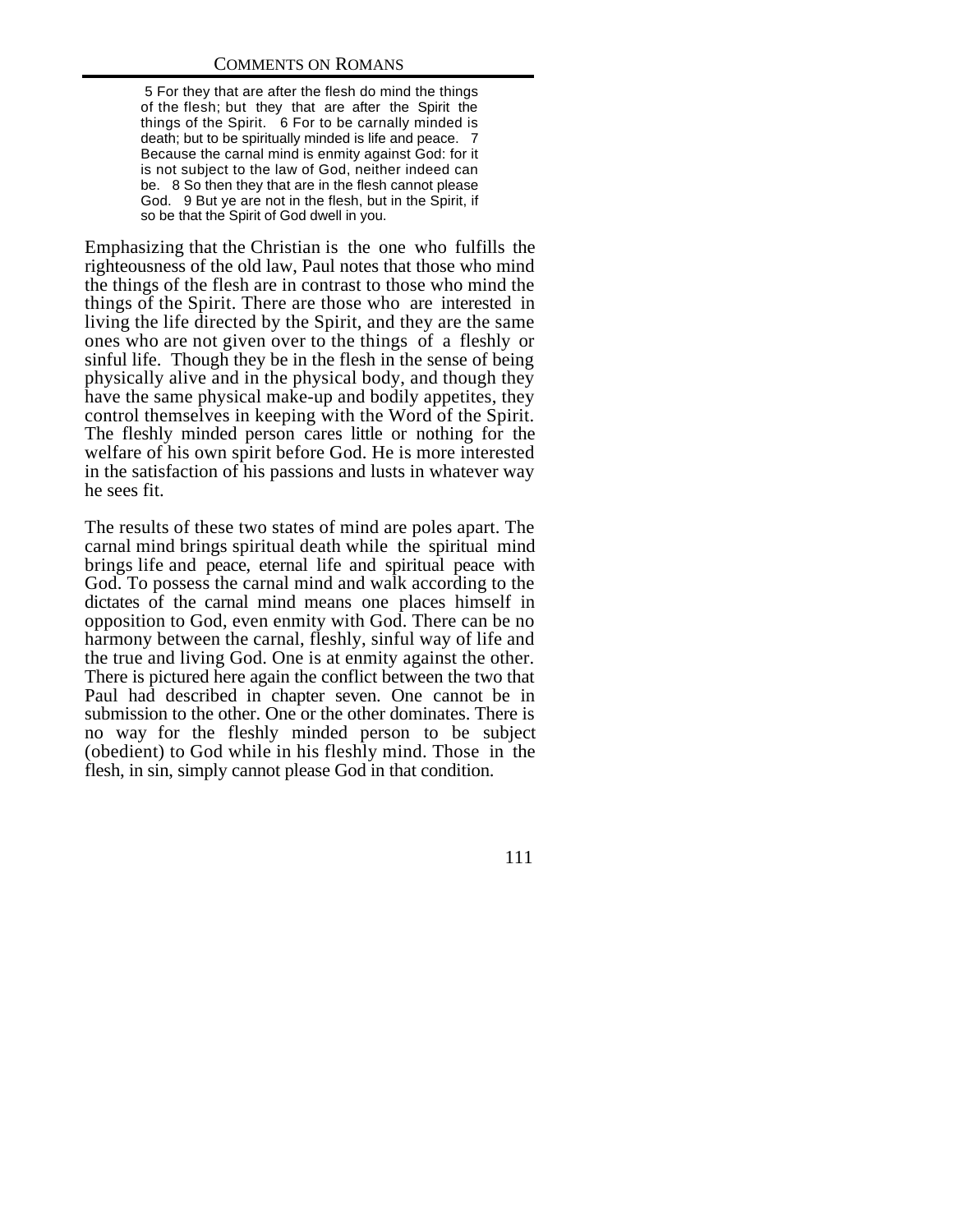It is so obvious that it may not even need to be mentioned, but being *"in the flesh"* does not refer to being physically alive in the physical body, but being in the condition of sin. This is the second contrast between flesh and Spirit. The first was found in chapter seven in a contrast between the old law (flesh), and the newness of the Spirit (the gospel). Here the contrast is between living in sin (flesh), and living according to the way of the Spirit. One cannot please God while living the way of sin (flesh).

Christians are not those who live in the flesh, but in the Spirit. The phrase, *"in the Spirit,"* is synonymous with the phrase, *"in Christ."* It denotes a spiritual relationship with God as well as a way and direction of life.

Finally, there is the outright affirmation that the Spirit of God dwells in those who are in the Spirit. The Christian has fellowship with Deity. The way and manner of this dwelling in the Christian is not stated here. But it is implied in the overall context. As one walks after the Spirit, as one lives in obedience to the directions of the Spirit (and these directions are revealed in the Word), to that extent one enjoys the company of Deity. One in Christ, or in the Spirit, is one who has this relationship or fellowship with Deity. Again, we can see that there is no consistency in one claiming to have fellowship with the Spirit unless he is not of the flesh.

# **Verses 9b, 10**

 Now if any man have not the Spirit of Christ, he is none of his. 10 And if Christ be in you, the body is dead because of sin; but the Spirit is life because of righteousness.

A break in the midst of this verse is proper. Paul had just been discussing the carnal versus the spiritual mind, and the accompanying results. At the last he introduced the concept of fellowship that exists between man and Deity. It is this last thought that goes forward in this paragraph.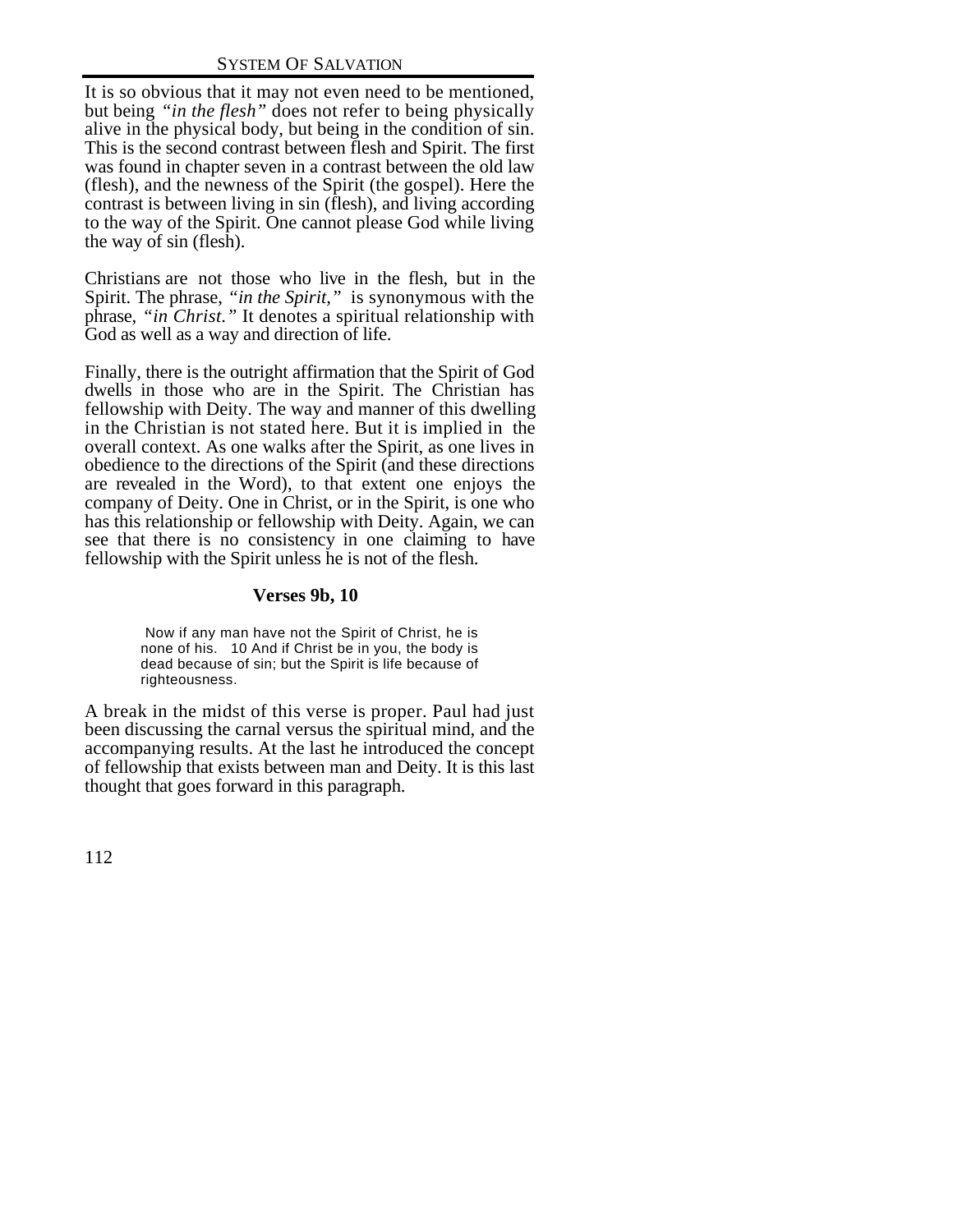To belong to Christ means to have the Spirit of Christ (which I understand to be another identification of the Holy Spirit, although it may simply refer to the Son Himself) in our possession. We have fellowship with Him. In other words, one cannot claim to be in Christ or belong to Christ when he does not have the Spirit of Christ. Where one goes, so goes the other.

Having learned of the dwelling of the Holy Spirit with us in verse nine, it is not surprising that we find Christ is in us also. One "indwells" us just as does the other, in the same relationship or fellowship, and under the same circumstances of our walking according to the way of Christ and the Holy Spirit. We are in Christ and Christ is in us. We have fellowship with Him in a saved state, and He has fellowship with us at the same time. In this state the body is not the controlling factor of our life. The passions, lusts, and sins of the body are brought under our control. Indeed, they are dead in the sense that we do not give ourselves over to such things. In contrast, we have life because of righteousness given by the Spirit. This verse is relevant to the discussion of what is often called the "indwelling of the Spirit." The concept is best understood as being synonymous with having fellowship with Deity rather than a personal, literal habitation within the body.

# **Verses 11-13**

11 But if the Spirit of him that raised up Jesus from the dead dwell in you, he that raised up Christ from the dead shall also quicken your mortal bodies by his Spirit that dwelleth in you. 12 Therefore, brethren, we are debtors, not to the flesh, to live after the flesh. 13 For if ye live after the flesh, ye shall die: but if ye through the Spirit do mortify the deeds of the body, ye shall live.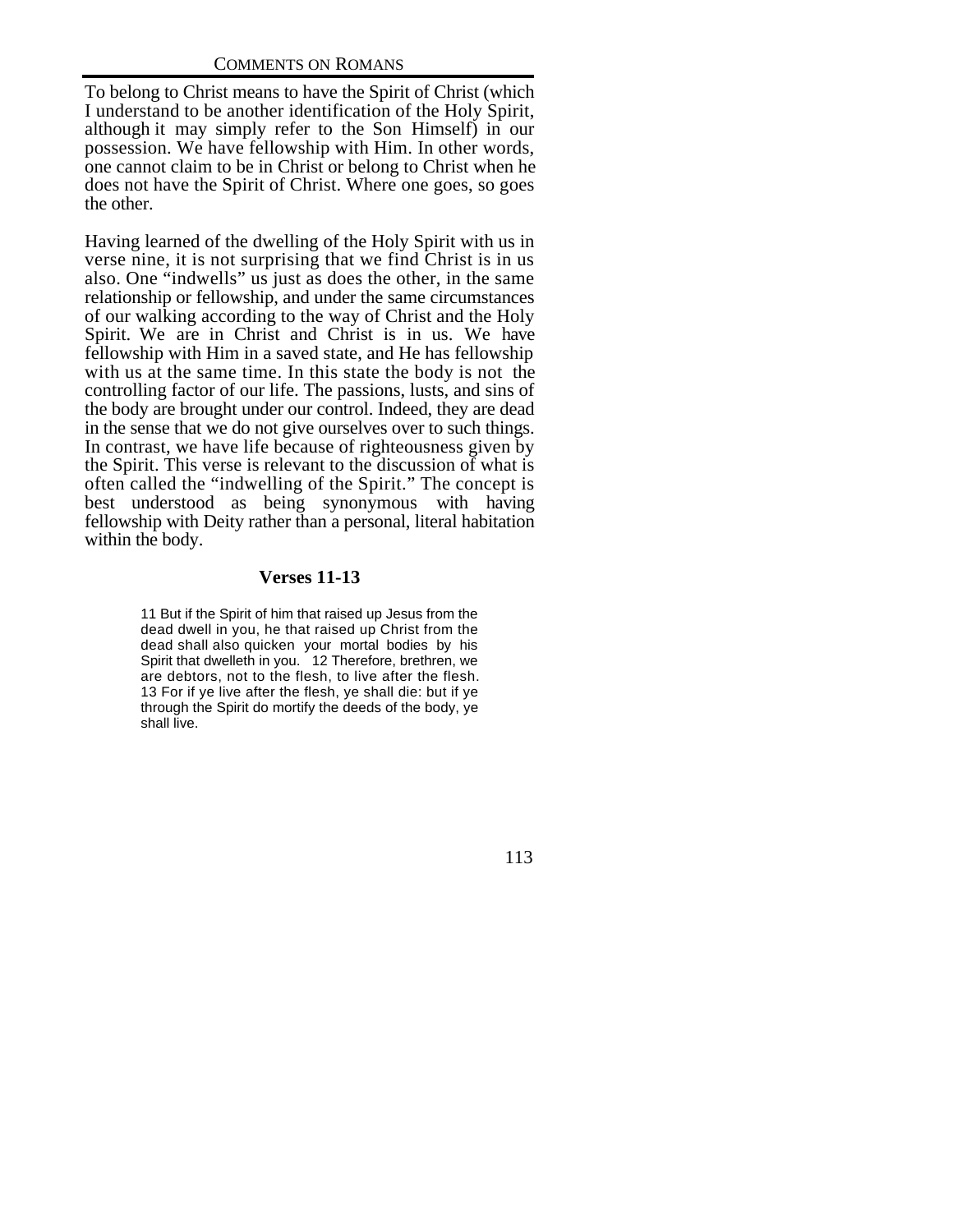These verses reaffirm that the Holy Spirit dwells in the Christian. It was by and through the Holy Spirit that Christ was raised from the dead. This same Holy Spirit is the One to whom we also look for our resurrection. It cannot be said that the Holy Spirit performs His actions independent of the Father or the Son, however. What the Spirit is said to do must also include the cooperation of the Father and Son.

But since we have the Spirit of Christ, the body of sin being dead, life being assured us, the Holy Spirit dwelling in us, our obligation is to refrain from a fleshly life of sin. We are debtors to abstain from evil. But having put to death the sinful deeds of the body, we shall have eternal and spiritual life.

But note that it is *"through the Spirit,"* by means of the Spirit, that the deeds of the body are mortified. Man, by himself, cannot put away sin nor obtain deliverance therefrom. Man can do his part only by following the guidance given by the Spirit. We learn elsewhere how the Spirit guides, which is by means of the Word.

# **Verses 14-17**

14 For as many as are led by the Spirit of God, they are the sons of God. 15 For ye have not received the spirit of bondage again to fear; but ye have received the Spirit of adoption, whereby we cry, Abba, Father. 16 The Spirit itself beareth witness with our spirit, that we are the children of God: 17 And if children, then heirs; heirs of God, and joint-heirs with Christ; if so be that we suffer with him, that we may be also glorified together.

Christians are the sons of God. Christians are God's children. Christians are led through life by the Spirit of God, or the Holy Spirit. The way the Holy Spirit leads and directs men is by and through the Word given through the Holy Spirit. When one does what the Spirit teaches, when one is of the disposition to allow himself to be led by the Spirit, he will become and remain a faithful child of God.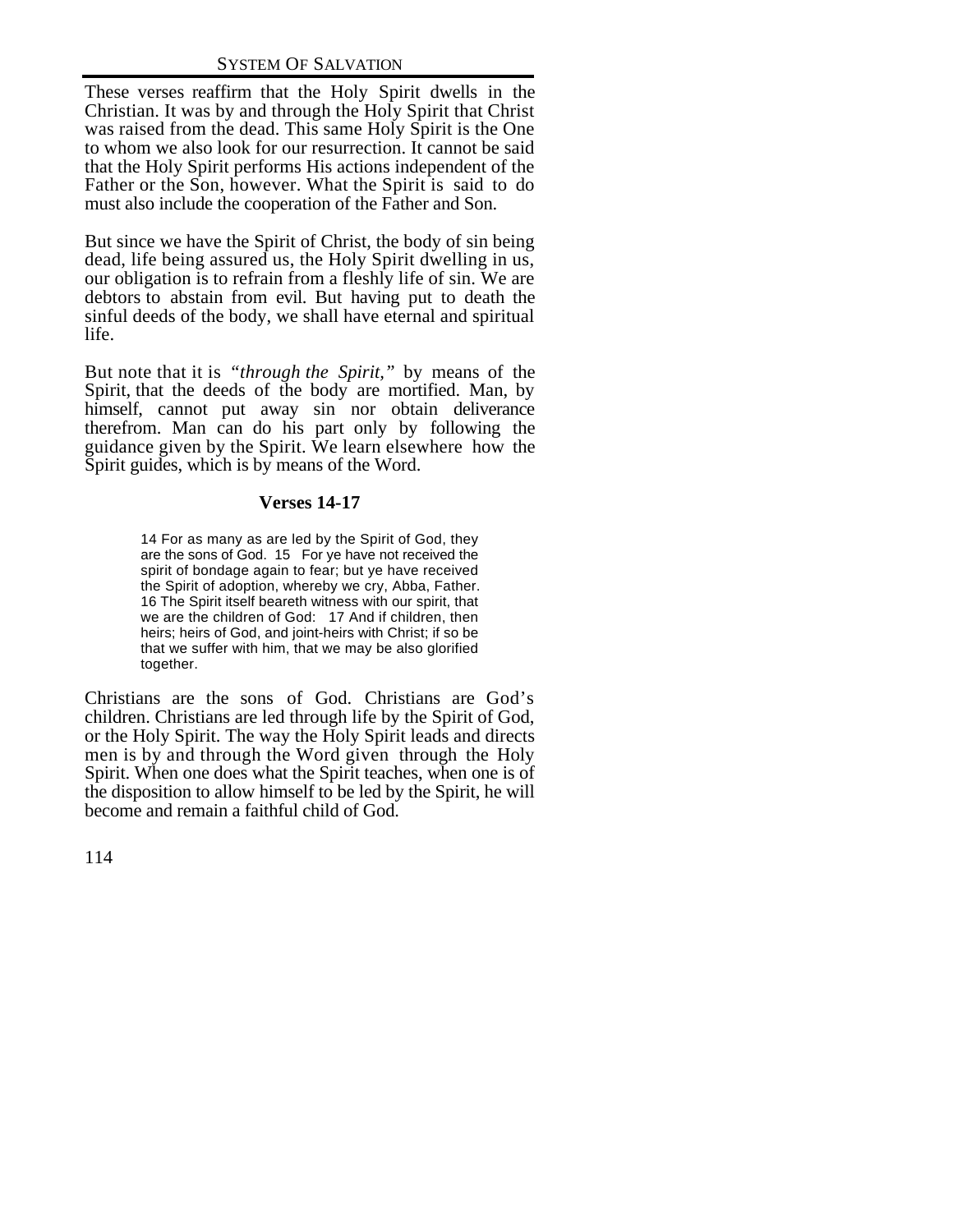Christians were once in bondage to sin, and in a fearful state of doom. But not so now! Some Christians were in bondage to the old Mosaic law before becoming Christians. But not so now! Having left whatever was the former state, in a sense having been adopted by the Father and now His children, Christians have every right to refer to Him as our Father, even in the dearest and most intimate ways, ever keeping in mind the necessity of genuine and obvious respect. The term *"Abba"* is a term of endearment and closeness which the Christian has with the Father of heaven. God forbid, however, that we refer to God with trite and earthy terms that fail to show proper reverence due Deity.

The Holy Spirit, through the Word given by and through Him as He inspired the writers of the Bible, informs me what I must do to become and remain a faithful child of God. I either go the way prescribed by Him or I cannot possibly claim spiritual sonship. On the other hand, I know whether I have conformed to what is commanded of me. I know whether I have done what is taught because, being a creature of intellect as God has made all men, I can determine what is required by the Holy Spirit in the Word, and I can determine whether I have done what is required. My testimony as to my obedience, alongside the testimony of the Holy Spirit in which the commands are given, will determine whether or not I am a child of God.

If my testimony says I have done as the Holy Spirit has actually taught, the promises and directions of God being true, I can know I am God's child. If my testimony is that I have not yet done what the Holy Spirit's testimony requires, I can know I am not yet a spiritual child of God. The testimonies together, not separately, determine my sonship, and my knowledge of my relationship to God.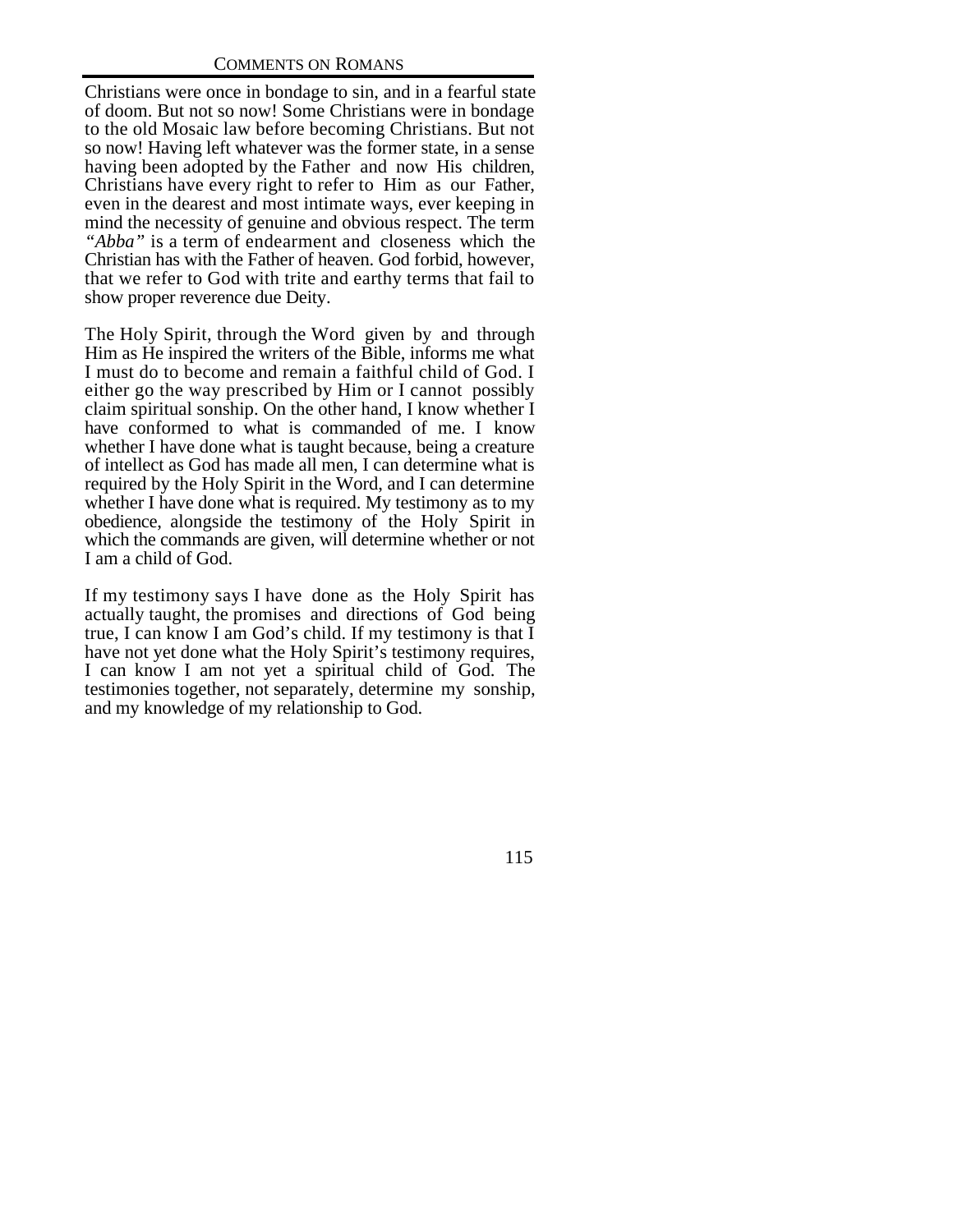Too many have wrested this passage and tried to insert the idea that in some unexplained way the Holy Spirit sends us a special message to tell us that we are children of God. Many conclude that this message comes in the form of some dream, vision, or some strange and unexplained experience of some sort. Such is simply not taught. It is not even suggested. Rather, such an idea reflects a genuine distrust and lack of respect for the inspired, infallible, all-sufficient Word of God given by and through the Holy Spirit. The instructions found in the Word are reliable and true.

If I am God's child, I am His heir, and one who shall receive the full inheritance offered. As Christ was God's Son, I am also God's son in a lesser sense, but still a joint-heir in the same family as Christ, having the same Father as Christ.

One characteristic of this sonship will be that of suffering for His cause. But if I am faithful to the way of the Lord, and must suffer for it, I can be assured that the suffering is not for naught, but I shall, in God's good time, be glorified with Christ, and all the redeemed.

# **Verse 18**

 18 For I reckon that the sufferings of this present time are not worthy to be compared with the glory which shall be revealed in us.

Having mentioned the suffering of a Christian, Paul compares that suffering with the benefits of being a child of God. Actually, there is no comparison because one so far overshadows the other. The glory that the Christian shall enjoy shall overshadow the suffering the Christian must endure. They really cannot even be compared.

# **Verses 19-23**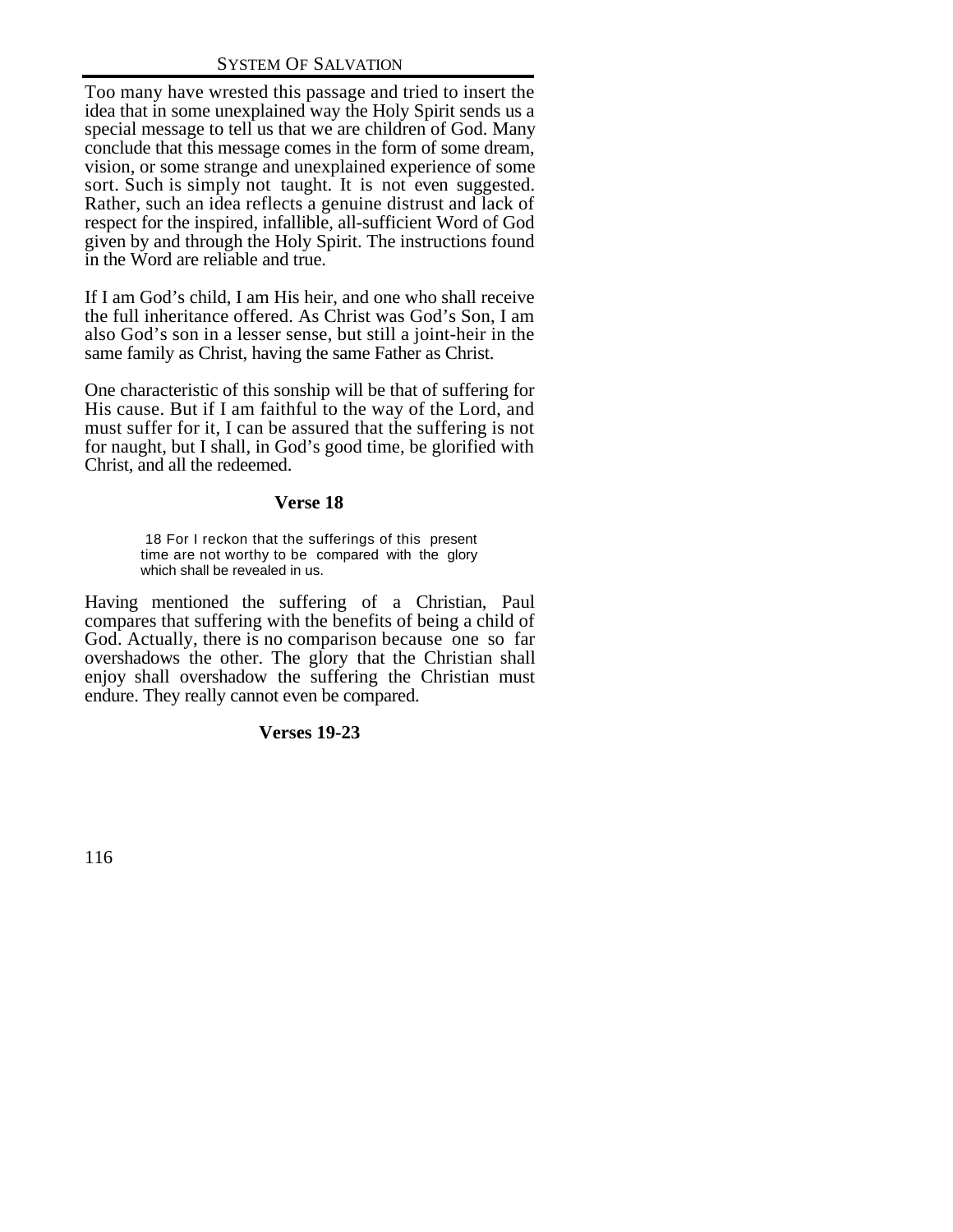19 For the earnest expectation of the creature waiteth for the manifestation of the sons of God. 20 For the creature was made subject to vanity, not willingly, but by reason of him who hath subjected the same in hope, 21 Because the creature itself also shall be delivered from the bondage of corruption into the glorious liberty of the children of God. 22 For we know that the whole creation groaneth and travaileth in pain together until now. 23 And not only they, but ourselves also, which have the firstfruits of the Spirit, even we ourselves groan within ourselves, waiting for the adoption, to wit, the redemption of our body.

We heartily concur with Peter in Second Peter 3:16 when he said some of the writings of Paul are hard to understand. This passage is one of them.

First, there is an earnest expectation, something earnestly and sincerely anticipated. It is expected and anticipated by *"the creature,"* whoever this may mean. The term *"creature"* is also the same term sometimes translated *"creation."* In view of the mention of the *"whole creation"* in verse twenty-one, I understand the term " *creature"* in verse nineteen to refer to some of the creation. What part of the creation is meant? It is that part that has an earnest expectation, anticipation, or hope. It is reasonable to suggest this refers to the Christian.

Furthermore, in verse nineteen the expectation is defined as the manifestation of the sons of God. This is an identification of the sons of God before all as to who is, and who is not, a son of God. Who else but the Christian earnestly anticipates the manifestation of God's family? While we can know we are the sons of God because of the joint testimony of the Holy Spirit and our spirit, as discussed earlier, there is much disagreement among men as to who are sons of God. There will someday be a manifestation who is, and who is not, a son of God. Also, there is a day coming when the glories that shall be bestowed upon the sons of God will be manifested. The *"creature,"* or Christian, earnestly expects, anticipates, looks with hope, to that manifestation.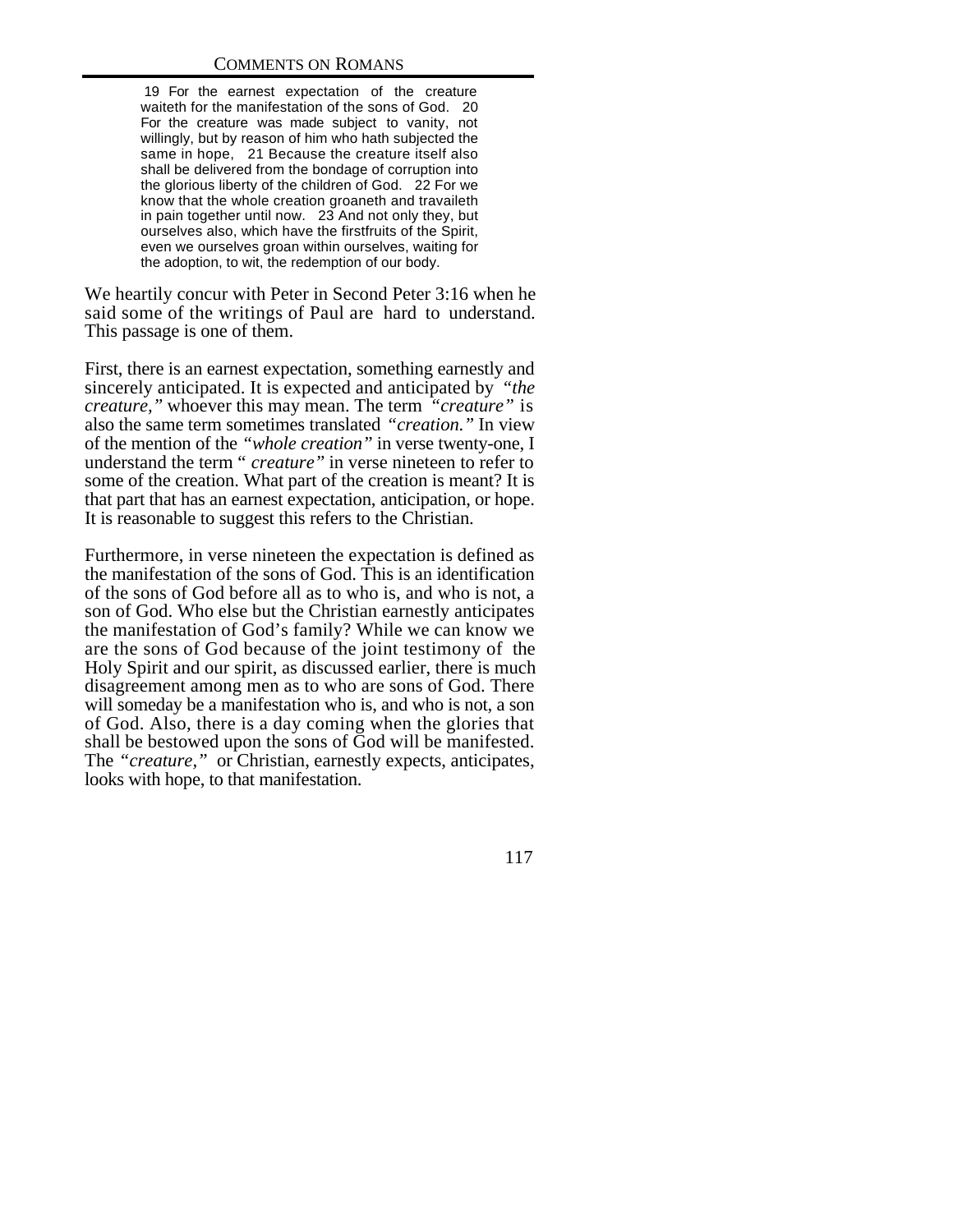In verse twenty the *"creature,"* or Christian, is said to have been subjected to vanity, meaning exposed to sin, tempted to sin, and by partaking of sin, brought under the dominion of sin. It was not the creature's will that he be exposed or tempted even though the creature partook of sin by his own will. But this exposure and temptation to sin was the will of another, allowed by another, who is called *"him."* That *"him"* did not force the creature to sin, but allowed the creature to sin. The creature actually came under the dominion of sin and vain things by his own willingness to partake of that to which he was exposed.

That *"him"* is the same one who later subjected the creature (exposed the creature and allowed the creature to come under another dominion) to hope. The One who has allowed man to sin, and who offers man hope of deliverance from sin, is God. God did not force man to become vain. Neither does He force man to be freed from vanity. Man is a free agent to exercise his own power of choice. But God has allowed man to sin if he chooses to sin, and God also allows man the hope of deliverance from sin if he chooses the way of deliverance. In both instances, God offers, or has willed, that opportunity be given. What man eventually does with each opportunity is his own choice.

This verse is speaking of the former condition of the *"creature,"* or Christian, when he was in sin due to the fact he had partaken of sin. Then it turns attention to his present and saved condition as a child of God, *"the creature"* who anticipates the manifestation of the sons of God.

Again, in verse twenty-one, the *"creature,"* or this portion of the creation *"shall be delivered from the bondage of corruption into the glorious liberty of the children of God."* How could this refer to anyone except a Christian? Who else but the Christian is delivered into the glorious liberty? So I conclude that the *"creature"* of verses nineteen, twenty, and twenty-one refers to the Christian. This passage shows the glory and benefit of being a Christian.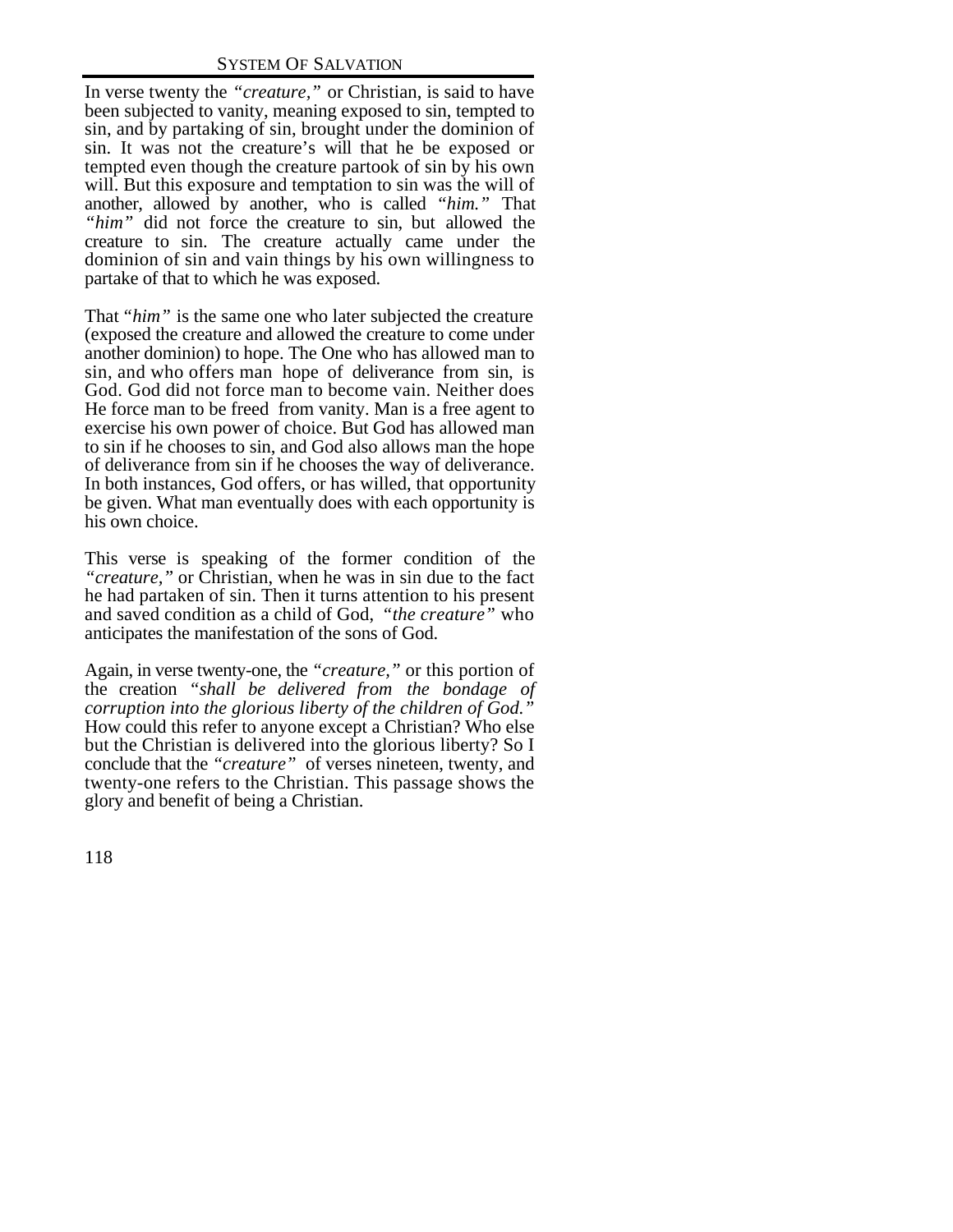In contrast to that of the Christian, there is the *"whole creation"* in verse twenty-two. The Christian is a new creature in Christ, and the *"whole creation"* includes everybody else as well. I see no reason here to think as some do that Paul includes the animal, vegetable, and mineral kingdoms in this phrase, even though such is a part of the creation in one sense. None could question that such things are a part of God's creation. But keep in mind the context of the passage lest we become bogged down with irrelevant discussion. Paul is concerned with people. He is concerned with salvation of that which is lost in sin and needs to be saved from the guilt of sin. He is not concerned with things created in which there is no guilt of sin. The scheme of redemption is applicable to man, not brute beasts and material things. Therefore, the *"whole creation"* refers to people, all people of the world, including Christians. It is in contrast with that smaller portion of *"creatures"* that earlier verses mentioned when referring to Christians.

The Christian has many things in common with the rest of mankind. One thing mentioned here is that he suffers. Indeed, as we have already learned, the Christian sometimes suffers a suffering that never befalls the non-Christian because he suffers for his faith, as seen in verses seventeen and eighteen. But he also suffers those things such as are common to man simply because he is a member of the human family. Everyone suffers many things due to the introduction of sin into the world by Adam and Eve. We all suffer pain, disease, physical death, and other sufferings. While here on earth we all groan and travail together in the common disasters of human existence.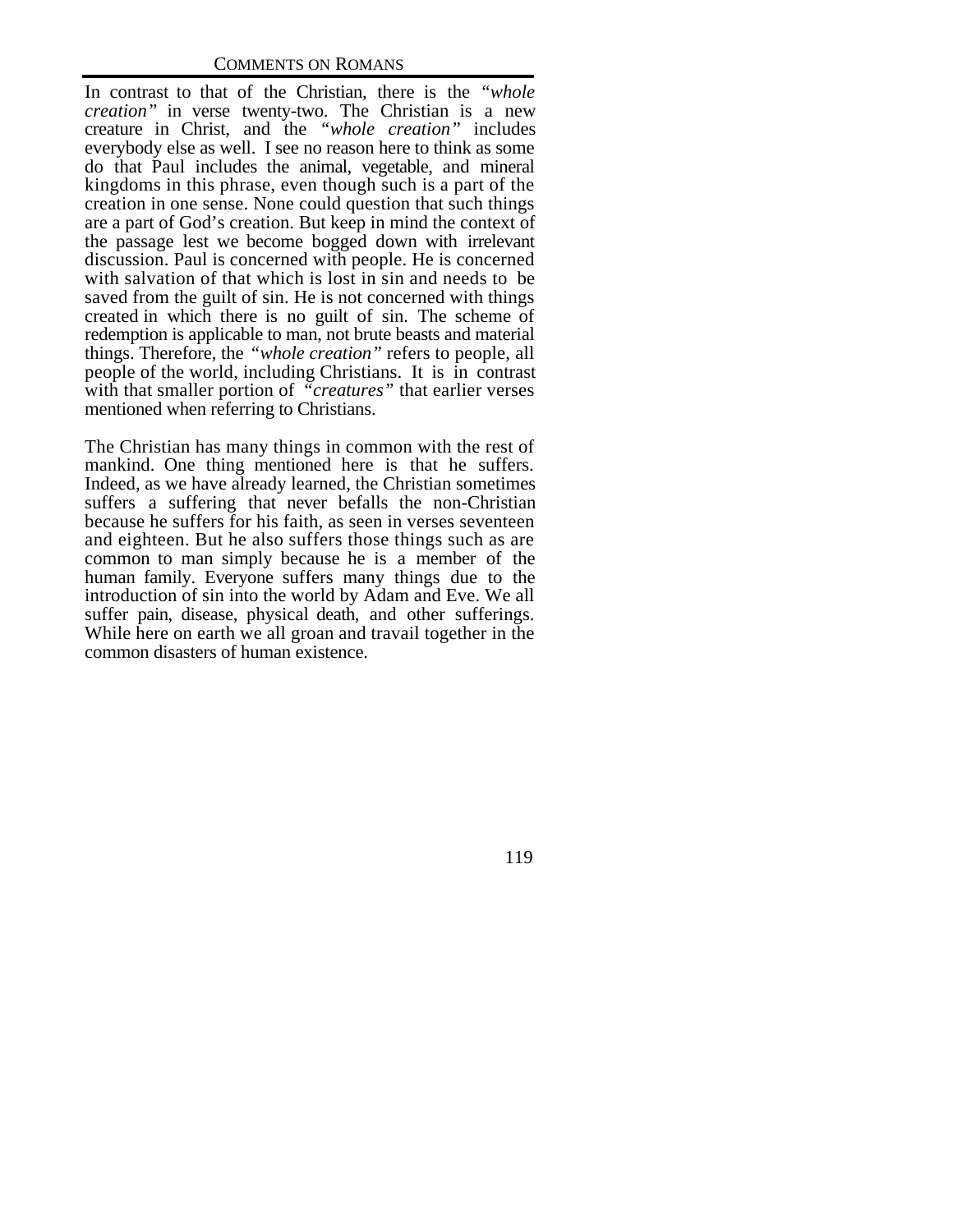But there is a difference between the Christian and the rest of the creation of men. While the Christian suffers, he suffers in hope. He has the firstfruits of the Spirit; he is the recipient of the pledge and promise of God, the Lord's guarantee of something better. The Christian is a part of God's assurance. The very existence of the Christian, a saved being, stands as an assurance of the promise and pledge of God to the human family. All the human family can look at the Christian, note his life and his hope, and take heart. The Christian awaits for the time when, though he dies physically, he shall be raised with the redeemed. The adoption here is the final adoption, and not used in the same sense as in verse fifteen. Verse fifteen infers that we have become children of God as if adopted from the family of the devil, while in verse twentythree we have under discussion the final reward and redemption of the resurrection and heaven. The first adoption we already enjoy in this life as sons of God, while we wait for the eternal adoption in heaven.

Let me remind the reader that this explanation may not be approved by many. But I contend it fits and harmonizes with the context of the passages before and after it. It speaks of the blessings of being a Christian, and what it means to be a Christian. There is so much in this chapter that emphasizes the meaning and significance of being a Christian. At the end of the chapter I shall enumerate some of the blessings and significances of being a Christian found in chapter eight.

# **Verses 25, 25**

 24 For we are saved by hope: but hope that is seen is not hope: for what a man seeth, why doth he yet hope for? 25 But if we hope for that we see not, then do we with patience wait for it.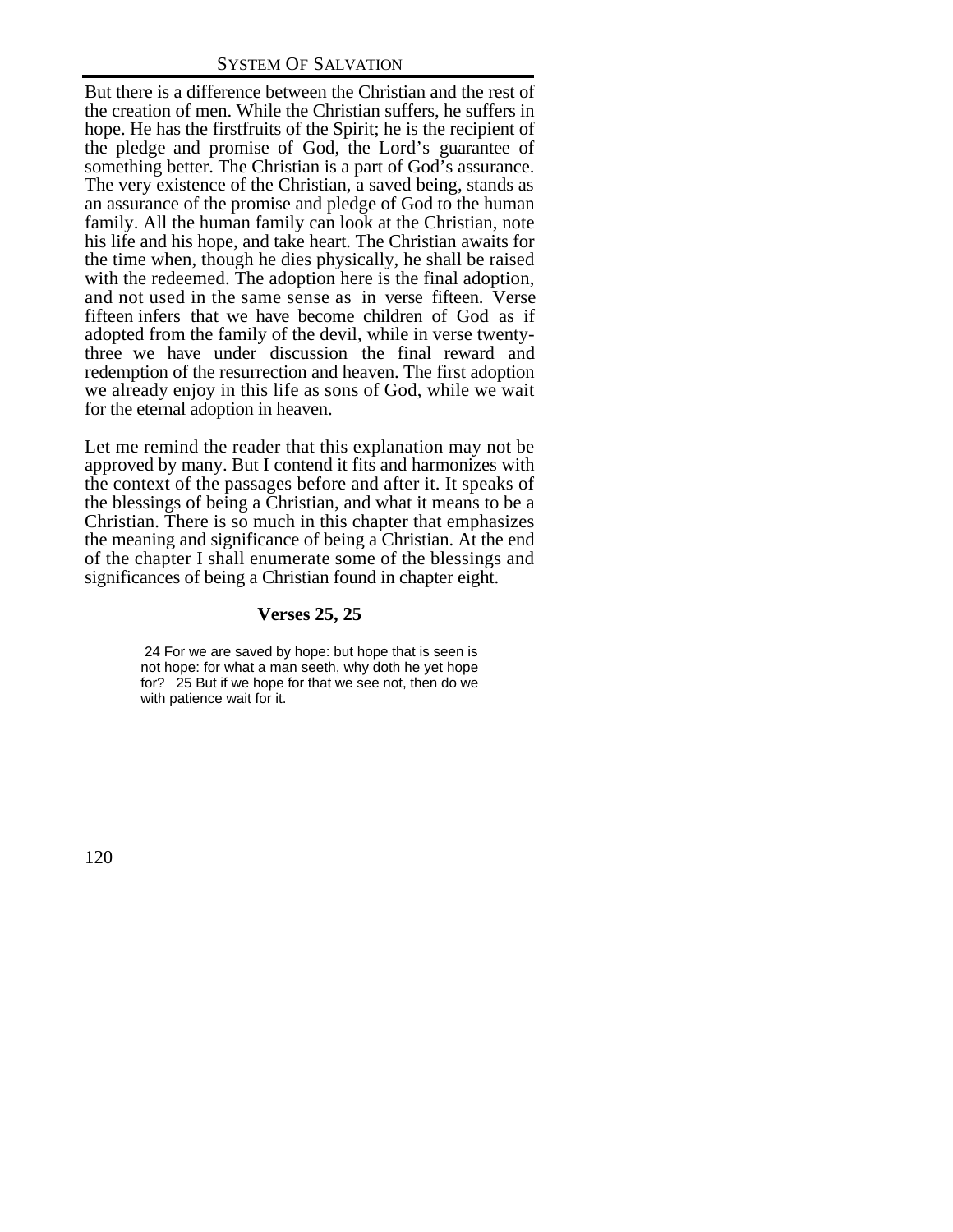These verses seem to confirm the conclusions drawn from the preceding verses. Paul, guided by the Holy Spirit, keeps talking about the hope the Christian has that others do not have. This hope keeps us striving forward and pressing toward the prize in faithfulness. Hope is a motivating factor toward faithfulness. Take away that hope and you take away the reason for remaining faithful. That for which the Christian hopes has not yet come upon him, but he patiently, stedfastly, persistently "keeps on keeping on" with his earnest expectation before him. Someday this hope will become reality, and will no longer be hope.

# **Verses 26, 27**

26 Likewise the Spirit also helpeth our infirmities: for we know not what we should pray for as we ought: but the Spirit itself maketh intercession for us with groanings which cannot be uttered. 27 And he that searcheth the hearts knoweth what is the mind of the Spirit, because he maketh intercession for the saints according to the will of God.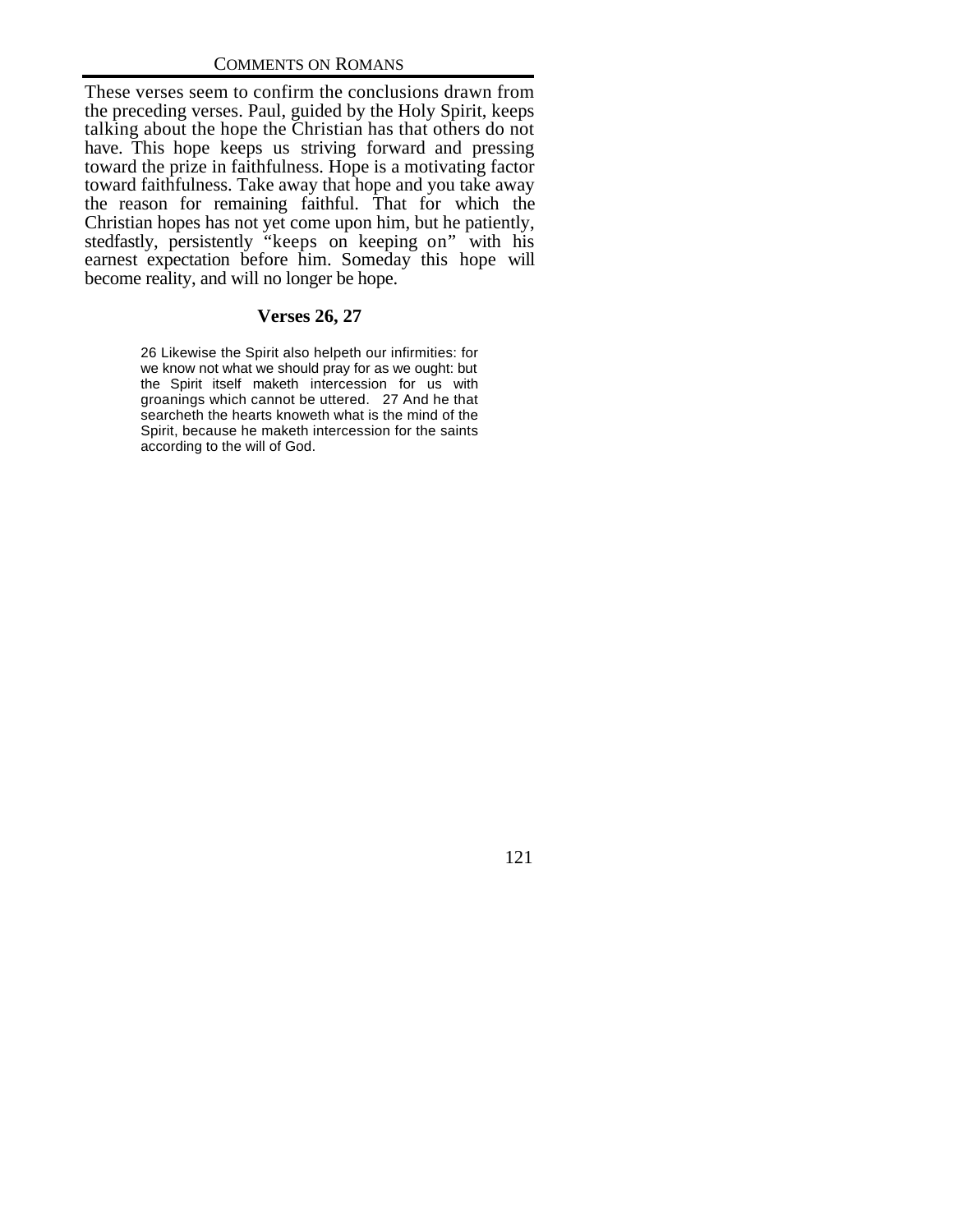We are informed that the Christian has difficulties or infirmities. We have noted this previously. Our own experiences in life teach this. We are also informed that the Holy Spirit helps the Christian respecting these infirmities. We do not know everything that Deity may do on our behalf. We only know what is revealed. But we do know that Deity does work on our behalf, and this is enough to give us great comfort. We do not know of any influence Deity exerts upon us to show the way of the Spirit other than the persuasions found in the revealed Word. **There is no revelation that would let us believe Deity operates on the spirit of man except through the Word of the Spirit.** However, we are assured that Deity works in other ways **for** us, even though we have no knowledge whatever that He works **upon us** or does anything **to** us other than through the Word. The fact that the Holy Spirit does not operate directly **upon us** does not mean the Spirit does nothing **for us** in ways not revealed in detail. In this very passage we have the revelation that the Spirit does operate **for us.** Through the providence of God rather than some miraculous or direct manner, we are confident Deity is caring for us. I do not propose to comprehend all the ways of God in the operation of His providence. But in this verse we have information telling us something that Deity (specifically the Holy Spirit) does on behalf of the Christian.

Prayer is a privilege that belongs to the child of God. However, it is evident that there be times that the Christian does not know how to pray as he ought. In the context that the Spirit helps in our infirmities, I safely presume that the times the Christian may not be able to pray as he ought may be when he is overburdened amidst some infirmity or hardship he finds very difficult to carry. At such times, we are informed in this passage that intercession is made on our behalf. The One who makes this intercession is the Holy Spirit.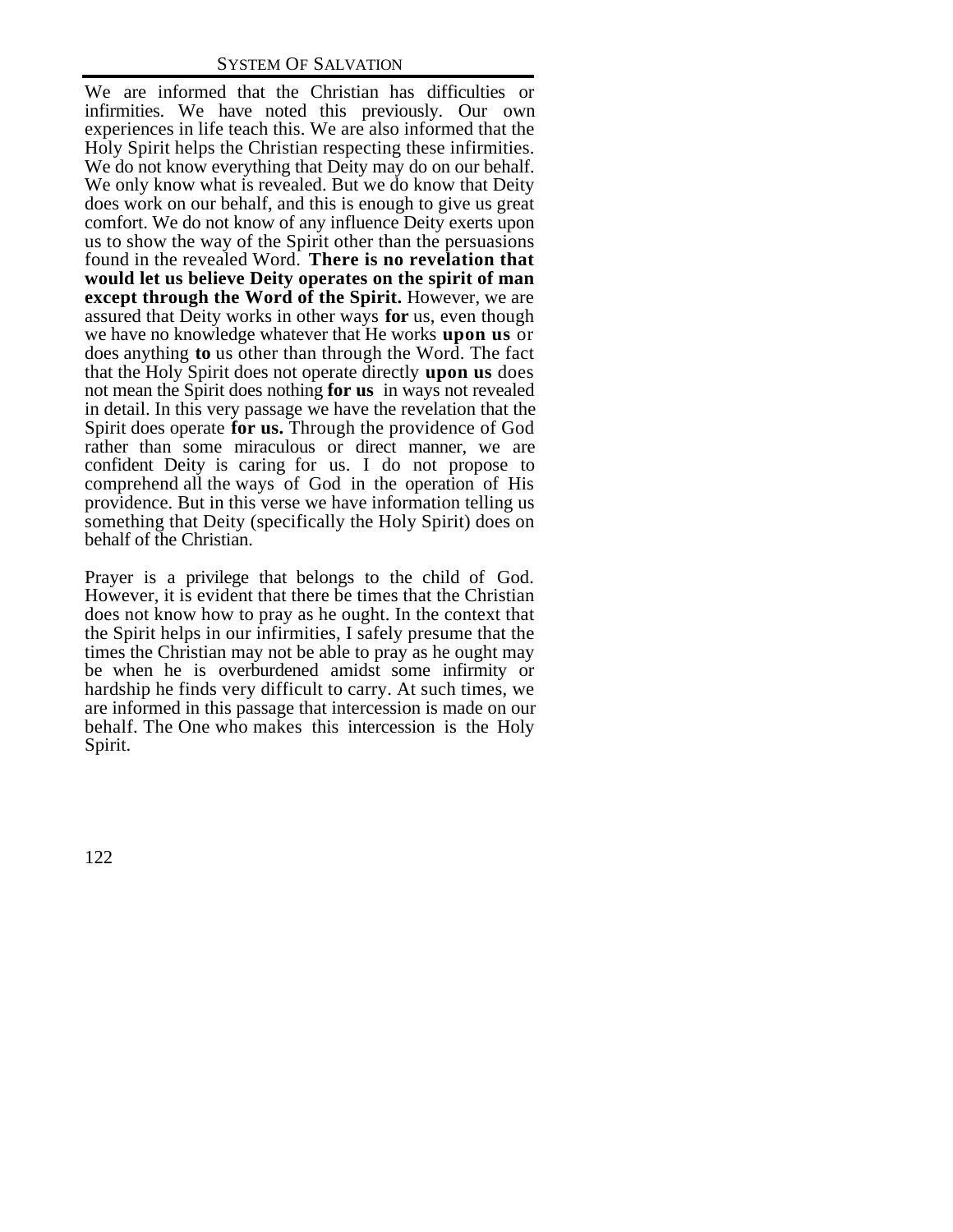It is suggested by some that the *"spirit"* here is not the Holy Spirit, but man's spirit. It makes no sense whatever that my own spirit would make intercession for me separate and apart from the operation of my own intellect, intelligently and rationally. When I pray my own spirit is involved in making that prayer, and I must pray with an awareness of mind or spirit. But in the condition under consideration here, my own spirit is prohibited from functioning as it otherwise might. It is at such a time that I need help beyond the power of my own spirit. I do not see how my spirit can intercede for me when my own spirit is unable to pray as prayer ought to be made.

It is the Holy Spirit who is the intercessor here. While the Scriptures teach there is only one mediator, Jesus Christ (First Timothy 2:5), to intercede on the behalf of another is not limited to Him. Intercession is making a plea for another. We can and do make intercession for each other in prayer. That the Holy Spirit can and does make intercession for the Christian when the Christian does not know how to pray for himself is the thrust of the passage. Comments on verse thirty-four should be considered.

The last of verse twenty-seven states intercession is made by some *"he,"* which I understand to mean the Holy Spirit. It is not other saints who make the intercession under discussion, nor my own inexplicable intercession for myself, but an intercession by someone *"for the saints."* Again, that someone is the Holy Spirit.

Neither does this intercession by-pass Christ through whom we approach the Father. Notice the intercession is *"according to the will of God."* Therefore, even though the Holy Spirit makes the intercession, it is made through the Son, and to the Father.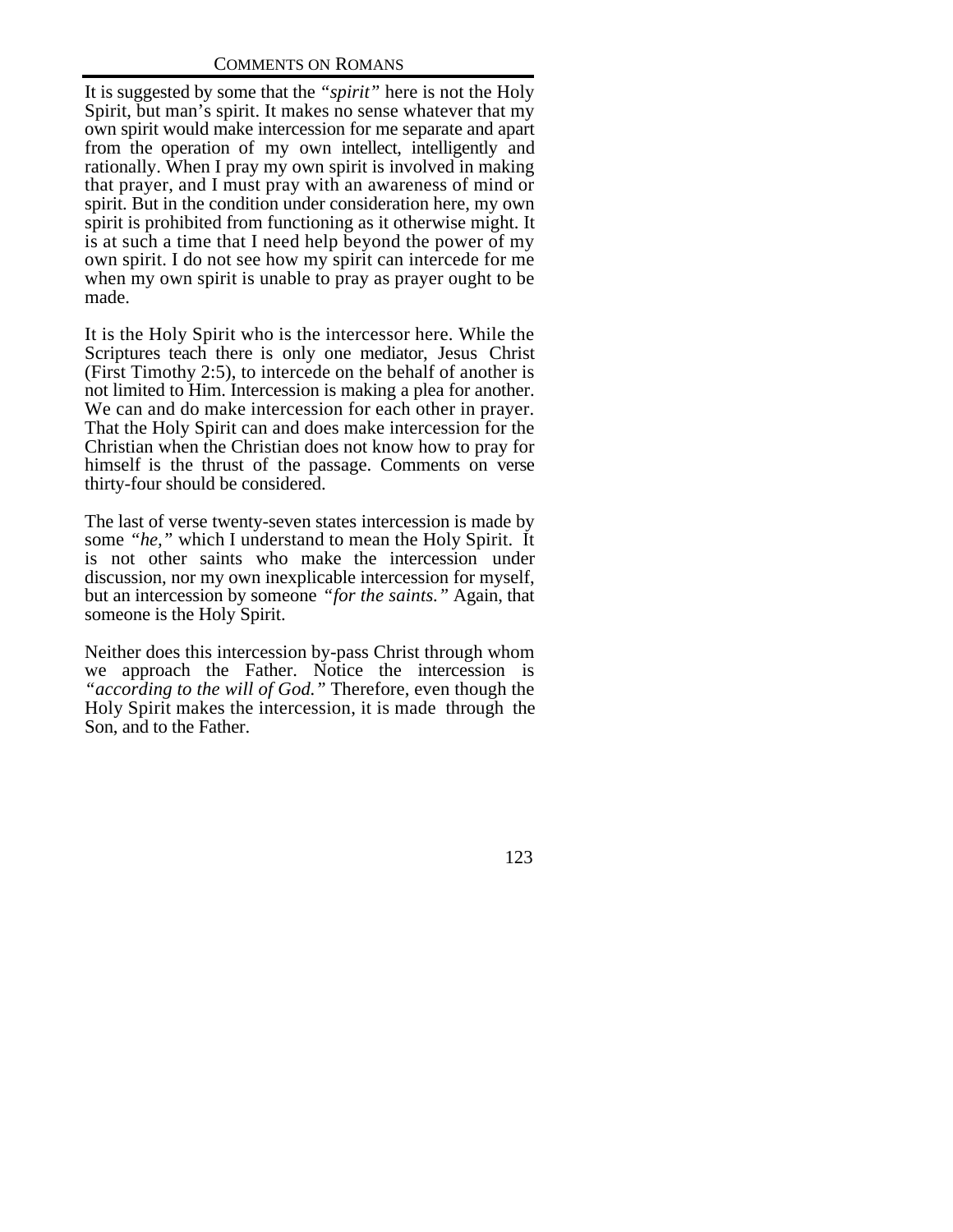Having sufficiently established that the intercessor is the Holy Spirit, let us take note of the phrase, *"with groanings which cannot be uttered."* It would make no sense for one Person of the Godhead to be making groanings to another Person of the Godhead because of an inability to express Himself. The Holy Spirit is not the source of the groanings, but the groanings come from the saints who are in the midst of infirmity, and cannot pray with words that cannot be spoken at that time. They are so beset by that which has pressed upon them that they can only groan beneath the weight of it. It is these groanings of the infirmed saint that the Holy Spirit takes and presents, through Christ, to the Father on behalf of the saint. Herein is the great blessing we have as children of God. There is no problem so great that can befall us, even problems that may be of such severity that would deprive us of the proper faculties to be able to pray as we ought, but God will still hear petitions on our behalf. Our very groanings are taken by the Holy Spirit and presented as prayer for us. *"He that searcheth the hearts"* is the Father, and the Father knows the mind of the Spirit, even as the Spirit presents an intercession for us.

### **Verses 28-30**

 28 And we know that all things work together for good to them that love God, to them who are the called according to his purpose. 29 For whom he did foreknow, he also did predestinate to be conformed to the image of his Son, that he might be the firstborn among many brethren. 30 Moreover whom he did predestinate, them he also called: and whom he called, them he also justified: and whom he justified, them he also glorified.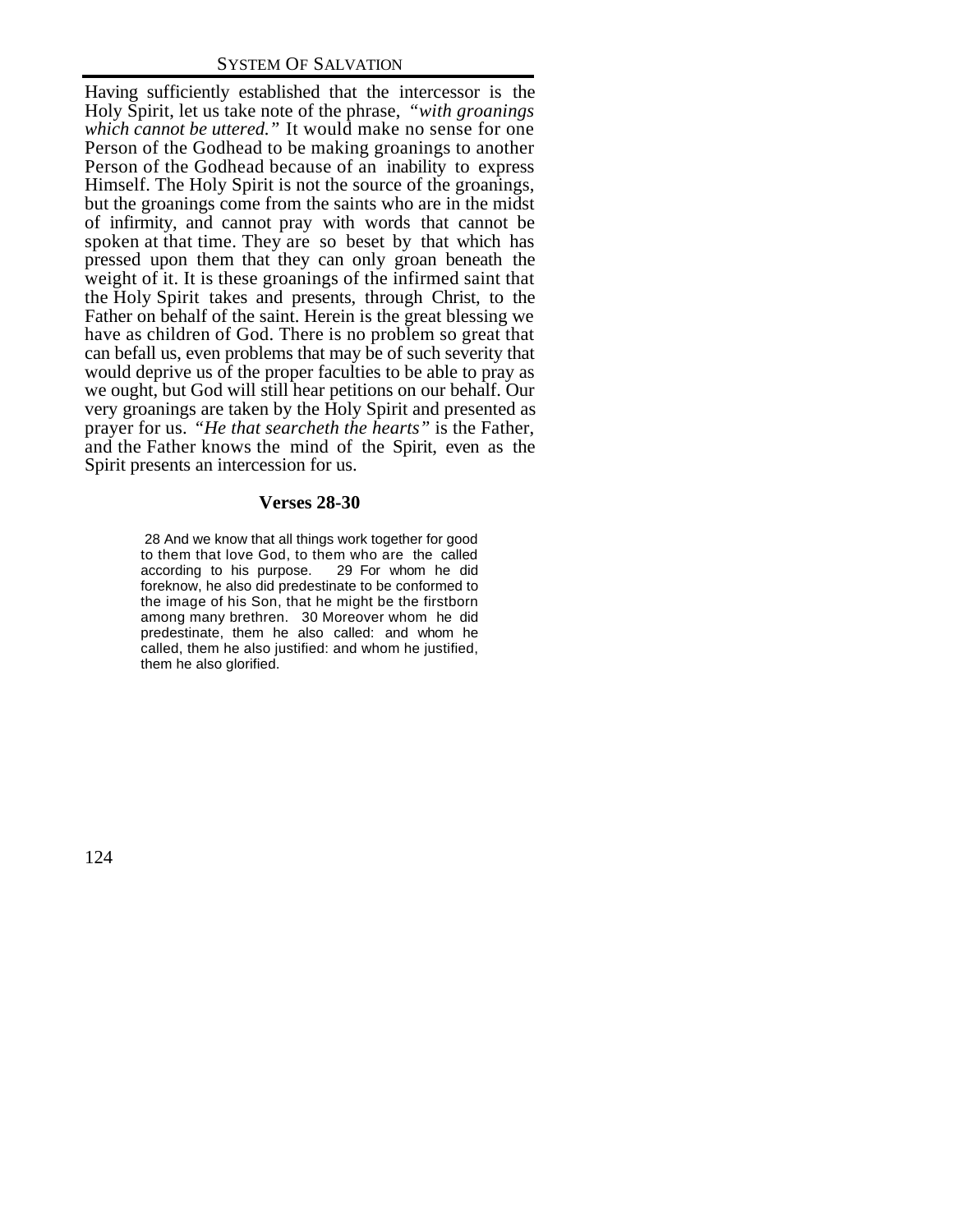In this passage certain things are mentioned that work for the good of certain people. The things that work for good are that which God works, primarily the predestination and foreknowledge of God concerning certain ones. This refers to His system for man's salvation, and all God did to provide it. God predetermined some would be saved. Christ is the first rank among many who would be acceptable sons of God. Being *"firstborn"* means He has rank, position, and authority over all others. The ones who would be like Christ, and acceptable to God, are those who are called. They have answered that call. The called ones make a proper response to that call. God calls men by the gospel (Second Thessalonians 2:14), and the gospel is God's power unto salvation (Romans 1:16). Those who hear the call of the gospel, conform themselves to the Christ that has been sent, are the ones predestined to be the sons of God. This plan that God worked out is for the good of them that have shown their love for God.

We are not to think this passage means that everything that happens is good. Sin is often a part of our lives, and there is no way to construe sin to be good. Tragedy may befall the saint, and that is not itself good. Sometimes hardship is much better for us than we at first might think, but not all difficulties that come to the Christian are good. Nor does this teach that everything that happens is because God makes it happen. That is not true. Men make things happen also.

God has predetermined, according to this passage, that those who love Him and conform to Him and His Son will belong to Him. Each one must decide for himself whether he will be one who loves and conforms.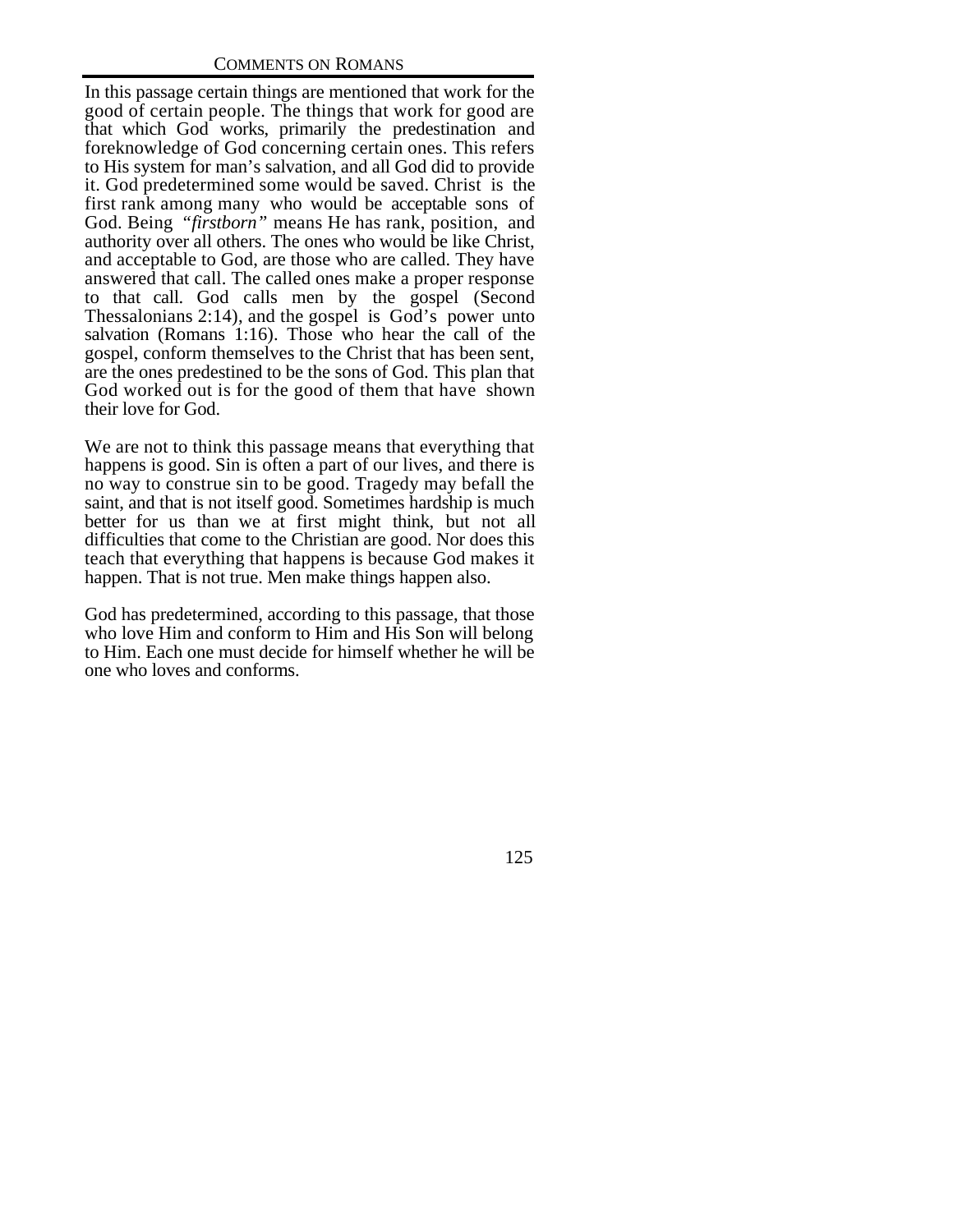Verse thirty continues the last thought regarding predestination. Here is a sequence of events in proper order that describes more of this predestination. The predestined are first called. We know this call comes by the gospel. A proper response to the call is obviously implied because the New Testament constantly calls upon man to properly respond to the gospel. The proper response to the gospel is faith and obedience. God has predetermined that those whom He calls by the gospel, and who makes the proper response, shall be justified. Justification carries our thoughts back to the previous passages in this epistle regarding the system of grace, faith, including the blood of Christ, by which our justification, or salvation, from sin is accomplished. It naturally follows that those who have become partakers of such spiritual benefits that are found *"in Christ"* are the ones who shall be glorified at last.

There is a set plan, predetermined, unchangeable. While the specific individuals are not predestined as to whom shall hear and respond properly to the call, it is specifically determined that those who hear and obey as they should shall be those who are justified, and eventually glorified.

# **Verses 31-34**

 31 What shall we then say to these things? If God be for us, who can be against us? 32 He that spared not his own Son, but delivered him up for us all, how shall he not with him also freely give us all things? 33 Who shall lay any thing to the charge of God's elect? It is God that justifieth. 34 Who is he that condemneth? It is Christ that died, yea rather, that is risen again, who is even at the right hand of God, who also maketh intercession for us.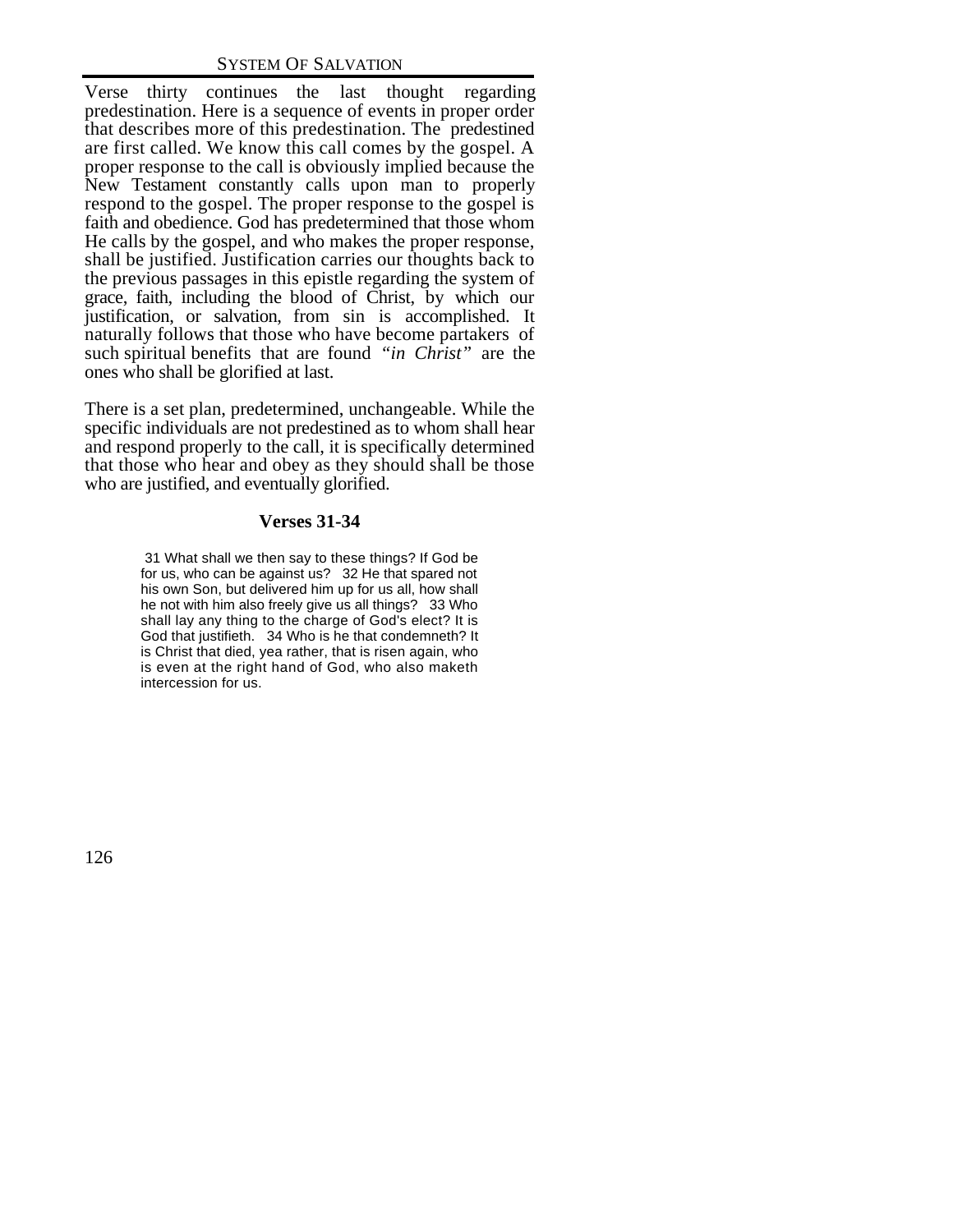In view of the information about the aforementioned promises and assurances given, what conclusion can we reach? Having mentioned how the Christian is often beset with infirmities, what of such things anyway? Can they overcome the Christian? Since God overrules, and we are in His care, will those things that seem to oppose us be defeated, and shall we truly enjoy victory? The answer is, "Yes." If God is for us, if we are with Him and He with us, nothing that comes shall be able to win the ultimate victory over us. None can stand against the Mighty God whom we worship, and whose sons and daughters we are.

So complete and overwhelming has been God's concern that He even gave His own Son to die on man's behalf. By that plan He has provided deliverance for us from that which would otherwise destroy us. If God would go that far for our good, will He not also provide for us all things that are needful to see the successful conclusion of the matters of life and spirit? The question answers itself, and in the affirmative. (See Ephesians 1:3 and Second Peter 1:3). The fact that God provides everything needful does not mean man will always use and partake of what God has provided. But that is not the fault of God in whom there is no fault. The refusal of man to take advantage of what God offers him is no reflection whatever on the generous and sufficient provision God has made.

Since God has justified, who can stand to condemn what God has justified? Is there any who can override the edicts and judgments of God? Indeed, not! What a joy and security is that of the Christian who has come to God by God's system of faith that God has provided through Christ! They are God's own, and none shall condemn them. The only power to condemn is the very One who makes intercession on our behalf.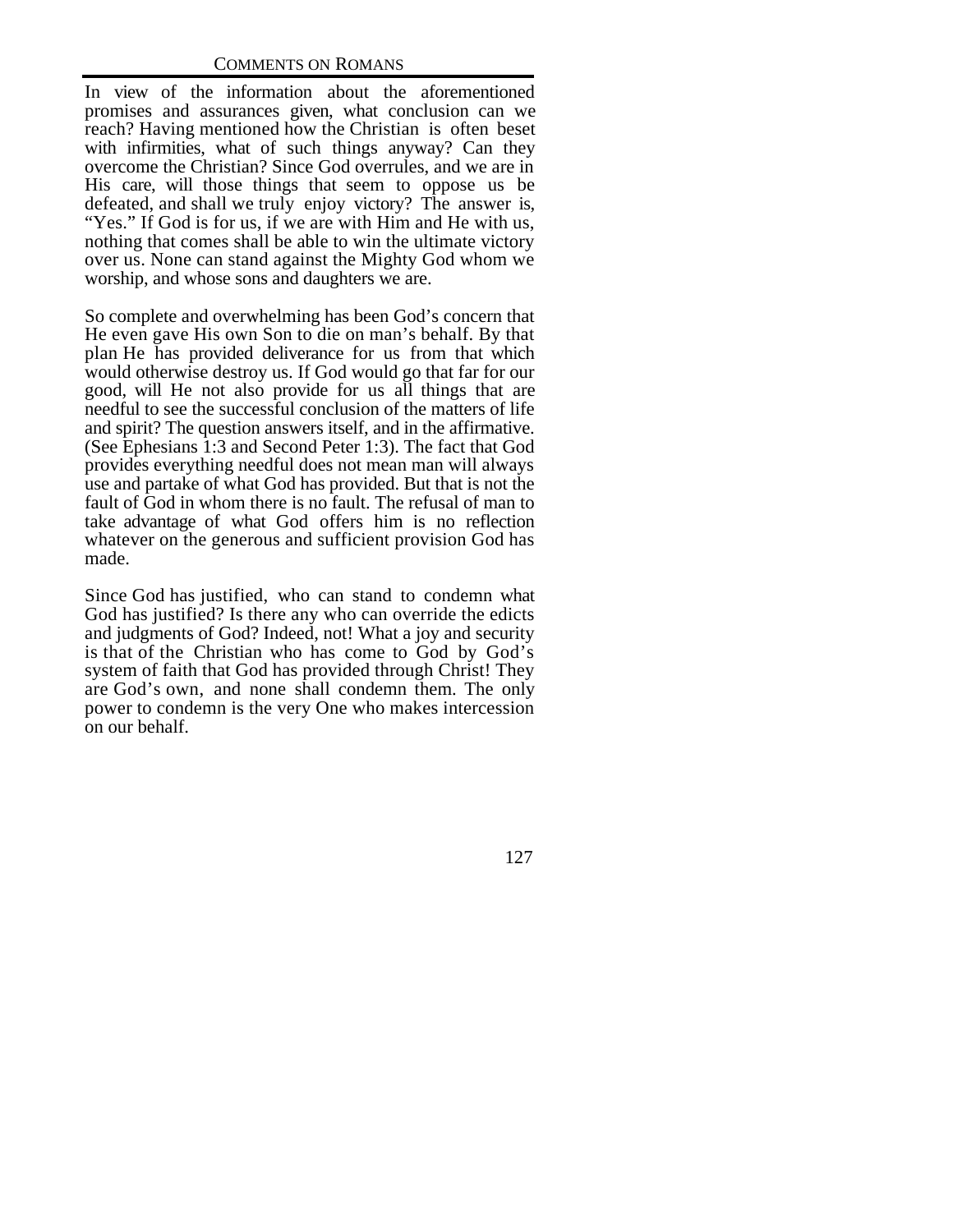Verse thirty-four asserts that Christ is also One who intercedes for us. Having previously learned how the Holy Spirit intercedes on certain occasions, now we learn that the Son is also concerned with us. We pray through Christ. *"No man cometh unto the Father but by me."* (John 14:6). While this is primarily applicable to coming to God for salvation, it must also include all other approaches and relationships between us and the Father.

Some object to my previous conclusion and discussion about the intercession of the Holy Spirit on the grounds that it bypasses Christ. They emphasize that man must approach the Father through the Son. I believe man must approach the Father through the Son. In fact, he cannot approach the Father any other way. As already noted, the intercession of the Holy Spirit is "*according to the will of God."* Nothing in my conclusions necessitates by-passing the Son in approaching the Father. But we are speaking of the operation of Deity with Deity, and would be presumptuous to say what one Person could do in His relationship with another Person. I suggest we accept the asserted intercession of the Holy Spirit as stated in the text and leave unanswered questions to the wisdom and operation of Deity. Furthermore, the blessing is extended only to those who are *"in Christ."* How could it by-pass Him?

Notice concerning the intercession of Christ the position, rank, and place of authority, highly favored with respect to the Father. The term *"right hand of God"* is one that denotes the highest of all rank and authority, as Peter taught regarding Him in Acts, chapter two, and as claimed by Christ in Matthew, chapter twenty-eight. With Christ in this most favored position, how fortunate are we to have Him as the One through whom we come before the Father of spirits.

# **Verses 35, 36**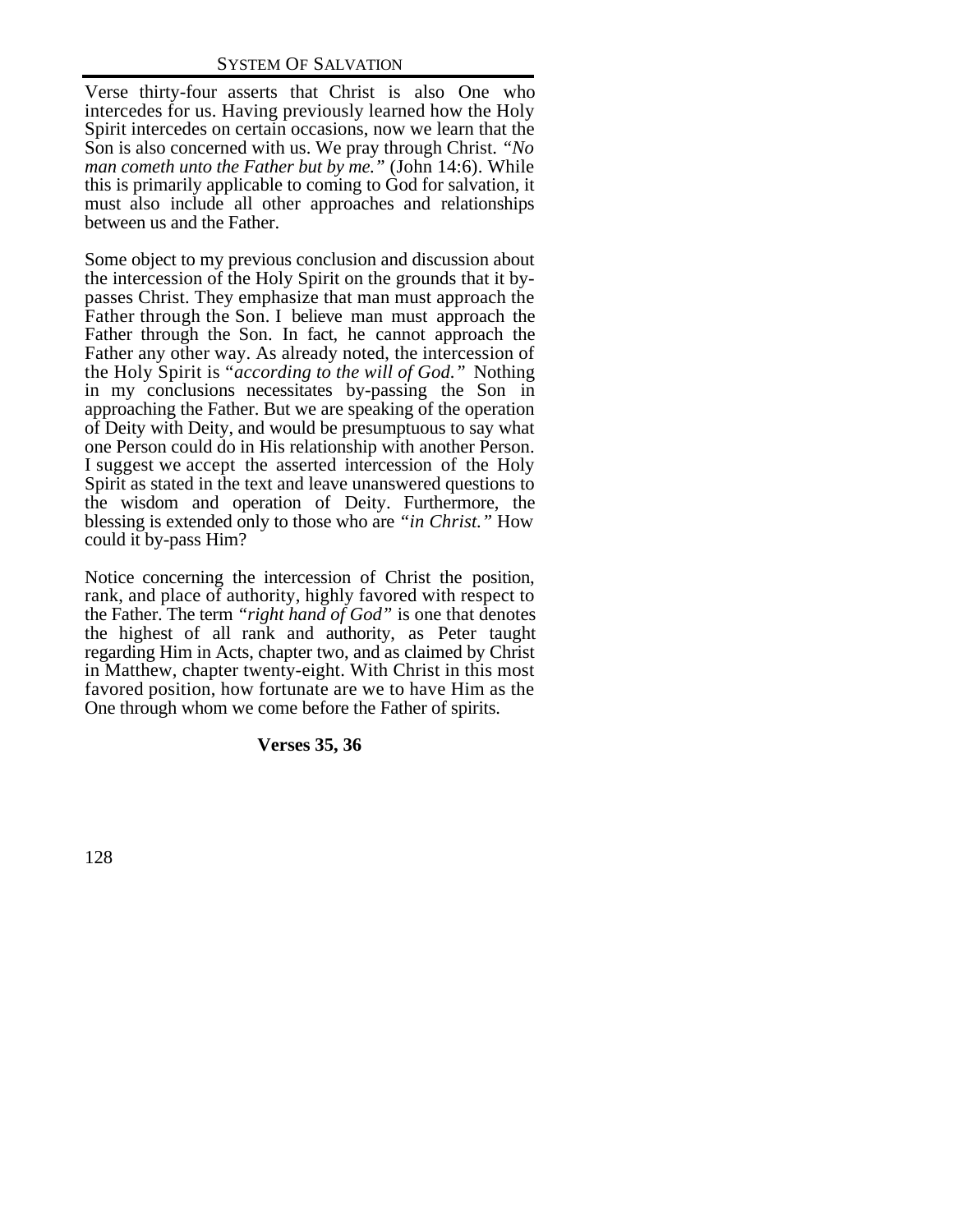35 Who shall separate us from the love of Christ? shall tribulation, or distress, or persecution, or famine, or nakedness, or peril, or sword? 36 As it is written, For thy sake we are killed all the day long; we are accounted as sheep for the slaughter.

Continuing a presentation of the blessings in Christ, Paul asks another rhetorical question. Who can keep God from loving us? Who shall succeed in making Christ abandon us? While this point does not make it impossible for a man to turn from the Lord himself, and cease to enjoy the blessings of God, it surely states that nothing else can force us to be deprived of His love except our own choice to forsake Him. The infirmities mentioned (tribulation, distress, persecution, famine, nakedness, peril, sword) have already been covered by the statements regarding the work of the Holy Spirit for us when beset with infirmity. But even these things, as great as they may become, will not cause God to cease seeking our highest good, which is the definition of love.

In verse thirty-six, Paul expresses an attitude as well as a reality in service to Christ. The attitude is one that was first expressed in Psalm 44:22, *"Yea, for thy sake we are killed all the day long; we are counted as sheep for the slaughter."* This is a statement of complete self-sacrifice. We are to be, as it were, living dead men for the cause of the Lord. Also, it is a realism, because Paul mentioned in First Corinthians 15:30-32 that he and others were in constant jeopardy because of laboring for the Lord. He had to suffer more than anyone of whom we read among the followers of Christ (Second Corinthians 11:26ff). He probably suffered martyrdom himself, although such is not specifically stated, only implied, in Scripture. Tradition does say this was his fate. But shall even such things as that mean one must stand alone? Is not God still with him, and does not the love in the heart of Deity still flow over him? Indeed, God will not cease to love.

#### **Verses 37-39**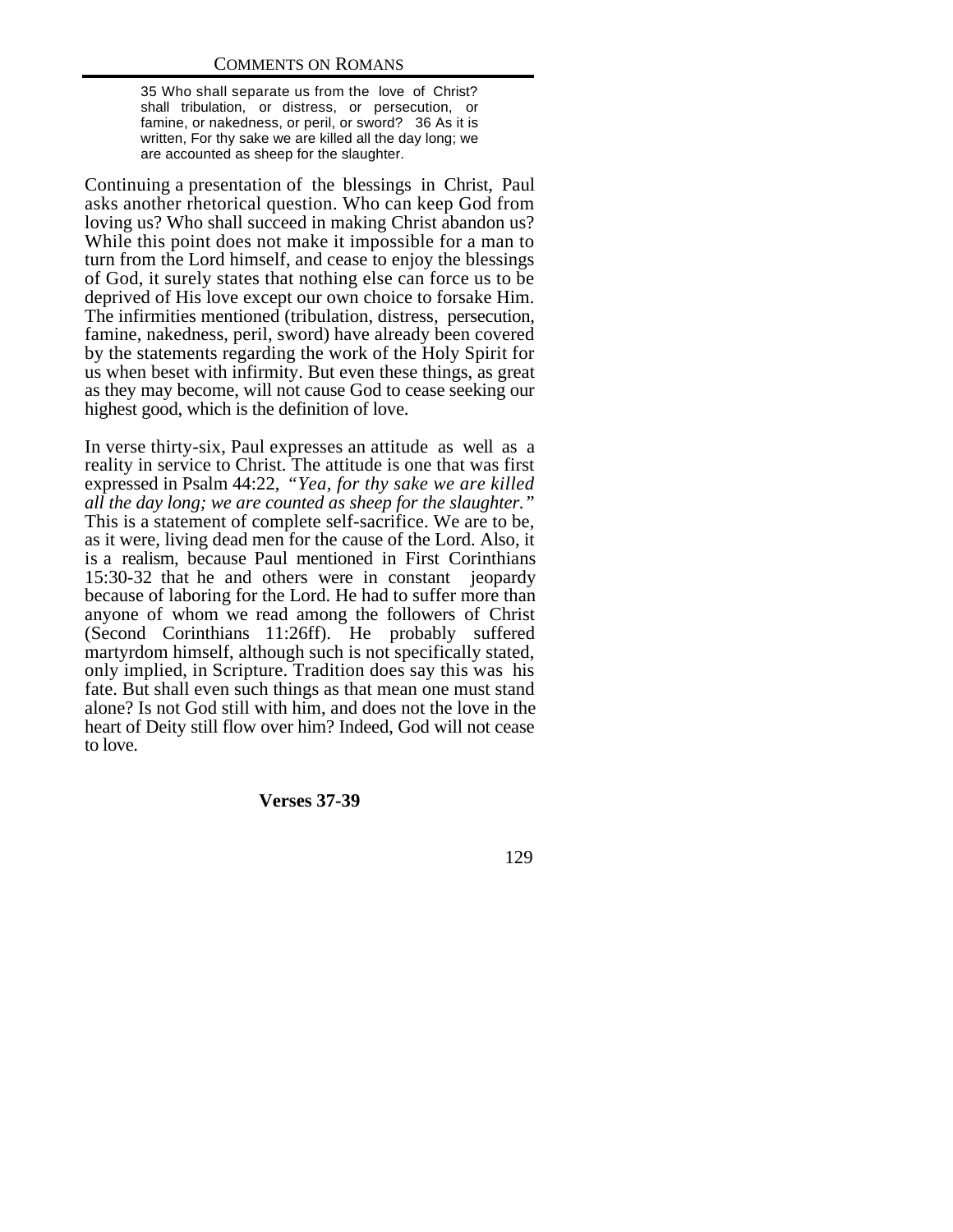37 Nay, in all these things we are more than conquerors through him that loved us. 38 For I am persuaded, that neither death, nor life, nor angels, nor principalities, nor powers, nor things present, nor things to come, 39 Nor height, nor depth, nor any other creature, shall be able to separate us from the love of God, which is in Christ Jesus our Lord.

The concept of God's love is enlarged in the final three verses of chapter eight. In all things, good and bad, life or death, we are not defeated, but we are victors. This victory is not accomplished by our own works of merit, or by ourselves, but through Him that loved us. This would included the Father, Son, and Holy Spirit.

Paul was convinced, *"I am persuaded,"* that death never separates one from God's love; nor does life separate us from God's love. God's love for us is His seeking our highest good. He never ceases to do that. No angel, no messenger of any kind from anybody shall come between man and God's love for man. The terms *"principalities nor powers"* are not precise in my mind as to what they refer, but I take it to mean spiritual personages, powers, and authorities that would work against us rather than for us. (See Ephesians 6:12). Whatever may be included in the terms, even that shall not have success in making God cease to seek our highest good. There is nothing now, nor yet to come, nothing so high or low, nobody, nor anything that shall ever separate man from being the object of the love of God. Especially is this true regarding the Christian who belongs to God.

Notice again, it is *"in Christ"* where all such blessings abound. What a certainty and security! What a guarantee and seal! What a pledge and promise has God given to the Christian!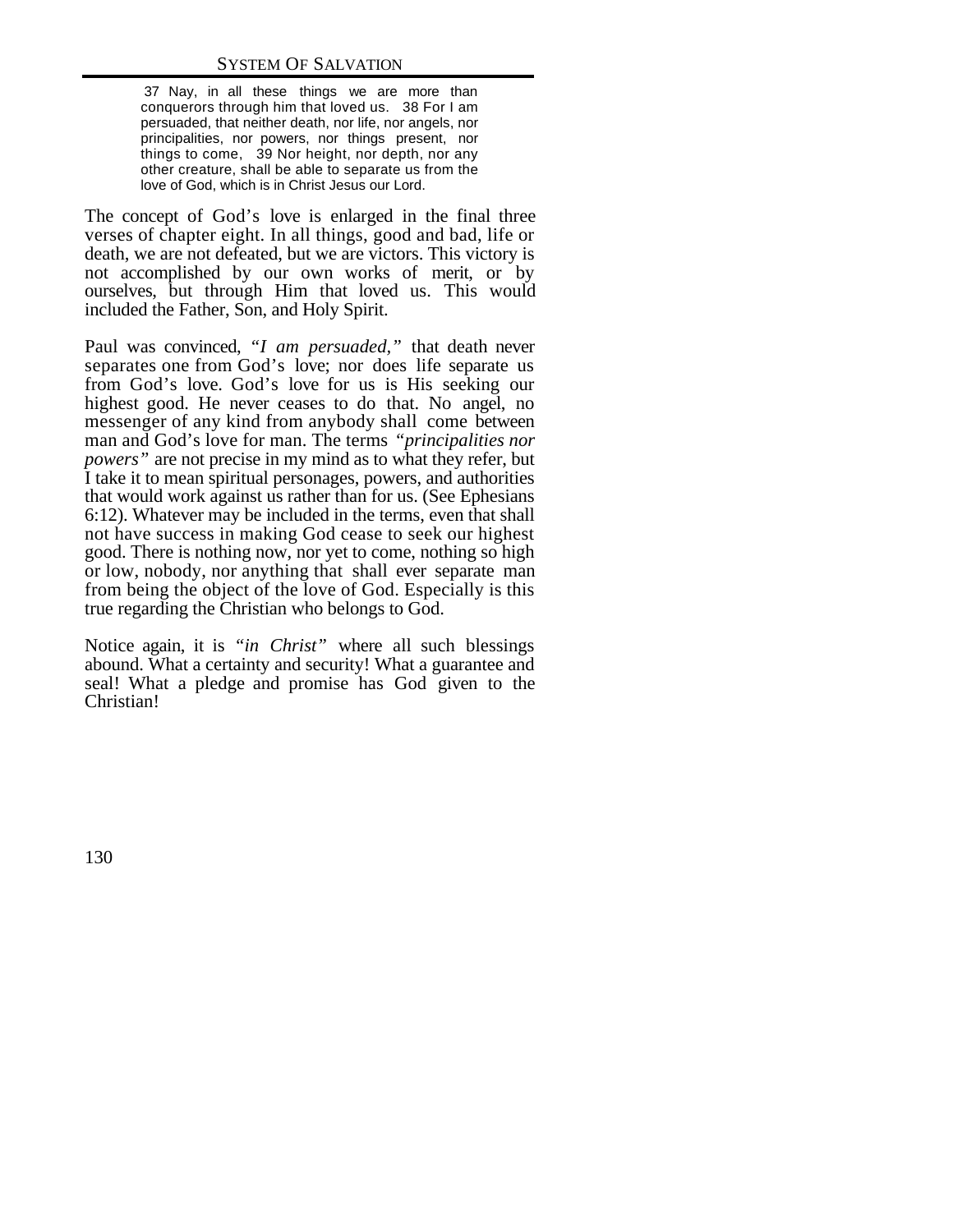We cannot and must not allow ourselves to be deceived by this teaching. We cannot conclude because nothing will ever cause God to cease loving man that nothing can cause man to cease from loving God. Man can once love God, and later refuse to love God. This does not teach that nothing causes God to disapprove of man. Love and approval are not the same. While love will abound regardless of what man does or does not do, regardless of what may or may not happen, it does not mean God approves of man regardless of what man does. God never ceases to love man, and seeks man's highest good. But approval of man by God depends upon man's response to the love of God in obedience. Love always abides, but approval is conditional.

#### **Summary**

It can be confidently stated that chapter eight is one of the most momentous chapters, not only of Romans, but the entire Bible. There are heavy problems and difficulties regarding the conclusions reached in certain portions of it, but these difficulties are not what makes the chapter outstanding. The greatness is seen in the dominant theme of chapter eight which defines what it means to be a Christian. Reviewing the material discussed, we note certain points and the pertinent verses in the chapter on what it means to be a Christian.

1. In Christ there is no condemnation, verse 1.

2. There is freedom from the law of sin and death, verse 2.

3. There is the obligation not to be carnal minded, but spiritual minded, verses 5-9.

4. We have fellowship with Deity, the Holy Spirit being specifically mentioned, verses 9,10.

5. We have the obligation to live after the Spirit, and not the flesh, verses 5-9, 12,13.

6. We have the right to look forward to the resurrection,11.

7. We are the sons of God, verse 14.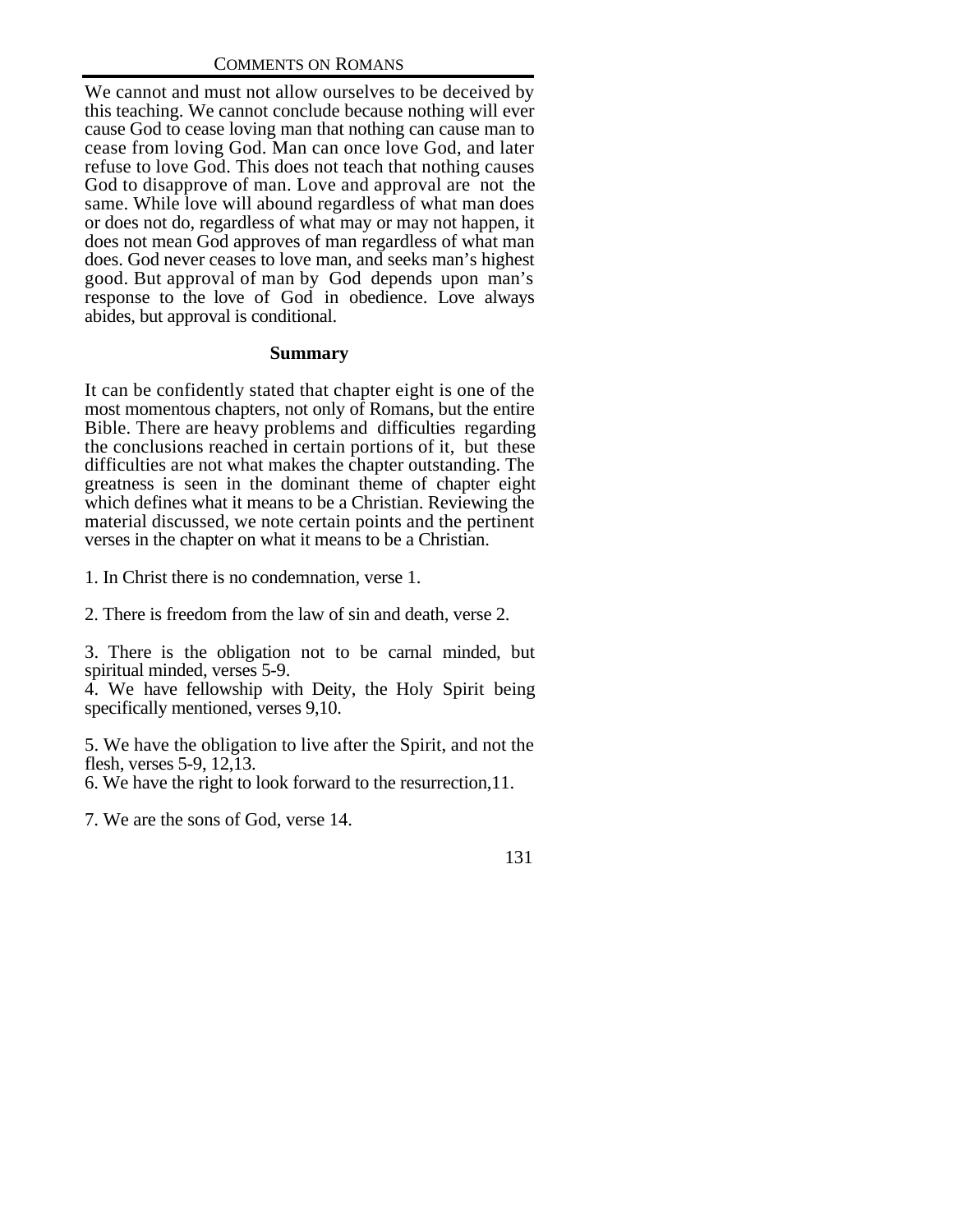8. We are led by the Spirit,14.

9. We have been delivered from bondage of sin, verse 15.

10. We have been adopted into the family of God, verse 15.

11. We know of our relationship with God, verse 16.

12. We are heirs of God with Christ, verse 17.

13. We have a glory awaiting that surpasses all the suffering that may be endured, verse 18.

14. We have a hope and expectation that the rest of the world does not enjoy, verses 19-23.

15. We have the intercession of the Holy Spirit when needed on certain occasions and situations, verses 26, 27.

16. We can be sure God works all things for our good, and has done so in providing salvation, verse 28.

17. We are in that company that God has predestined to be glorified, verse 30.

18. We are with God who can and shall protect us so that we shall not be defeated, verse 31.

19. We are justified, and none can condemn, verses 33, 34.

20. We have the assurance that nothing shall deprive us of God's love, verses 35-39.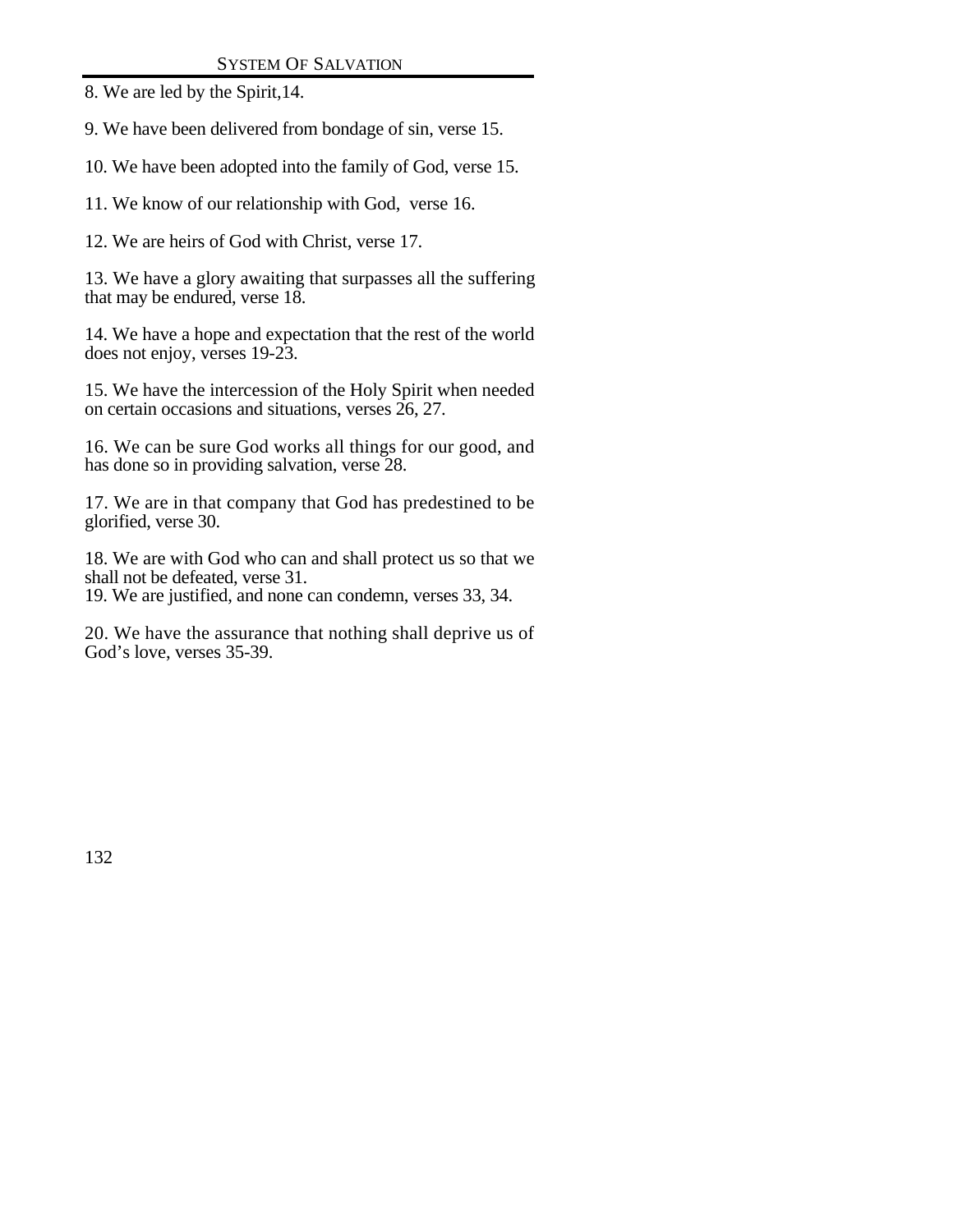All of the above is included in being a Christian, one who has been justified in a like manner as was Abraham, by a system of faith, a system that is of Christ, a system of grace that relies upon the merits of the blood of Christ, a system that requires our obedience to the commands of Christ's law, a system different from the Mosaic and/or moral laws that could only condemn, but a system that gives freedom from sinful bondage, a system that is universally open to all who would partake of it, a way that subverts the flesh and its sinful ways beneath the spirit, and the ways of the Holy Spirit.

I must again emphasize a theme that must never be allowed to escape us as we ponder the revelation of Romans. The book is an emphatic doctrinal treatise regarding the religion of Christ in contrast to all other systems, indeed, showing its superiority over all other systems. It is the only system that can accomplish for man what man needs. The emphasis is not on man, but Christ. Man's need is presented, but God's remedy, God's solution, the panacea to man's greatest threats and problems, is provided. This book is one that glorifies Christ, His will, and all things pertaining to Him.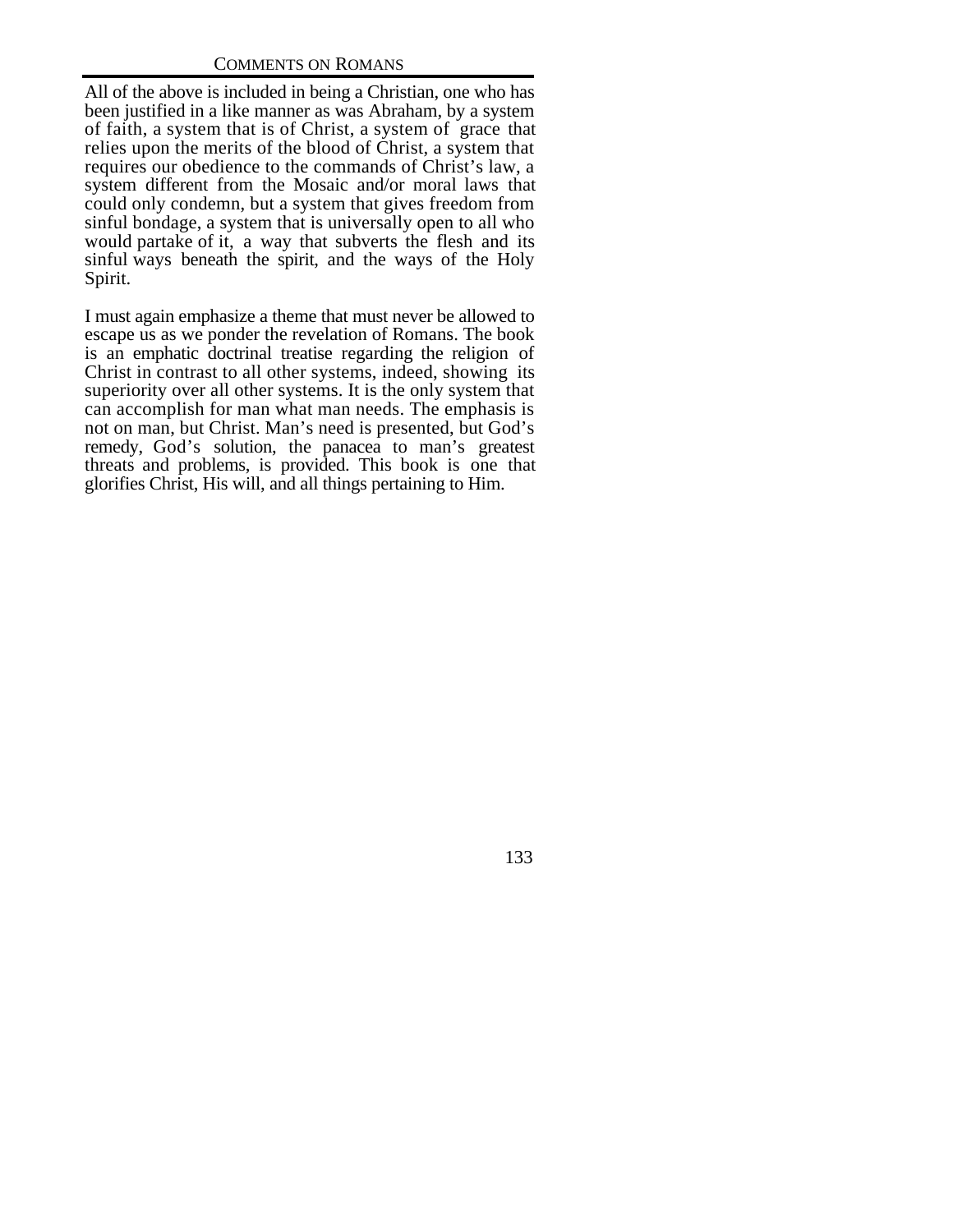# *Chapter Nine*

The theme of the book of Romans thus far has been the system of faith by which man can be saved. The need of salvation has been adequately presented by showing how neither the Jew nor the Gentile could obtain salvation through previous systems under which they had lived. They had lived under different kinds of laws of works; the Jew under a written law of works given by God at Sinai through Moses, and the Gentile under a law of works, a moral law, written on their consciences, and, to some degree, of their own making. The result was that the Jews had failed to live perfectly under the law of Moses (and nobody could), while the Gentiles had simply degenerated into conduct and situations of the most abominable nature. Only by the gospel could man be saved. Spiritual life was to belong to man only in the system of obedient faith which had its merit in the blood of Christ, graciously given by God. This system, therefore, because all men need salvation, was universally offered to Gentile and Jew alike; that is, on the same terms. Such had always been God's intention and design since before the foundation of the world.

The Jews had been God's chosen people for a special purpose. It was through them the promises made to Abraham were fulfilled. The greatest of these promises was the blessing for all men through Christ. The chosen people now are those who come to God by the gospel system or scheme. Men are saved by *"the righteousness of God,"* or the plan devised and designed by the Lord Himself rather than some other way. The way of salvation now operative is similar in principle to the way Abraham was justified. Paul at this point in the epistle has adequately discussed peace with God, spiritual life, and release from the wages of sin that belong to children of God who have become His children through the system of obedient faith that the book of Romans presents.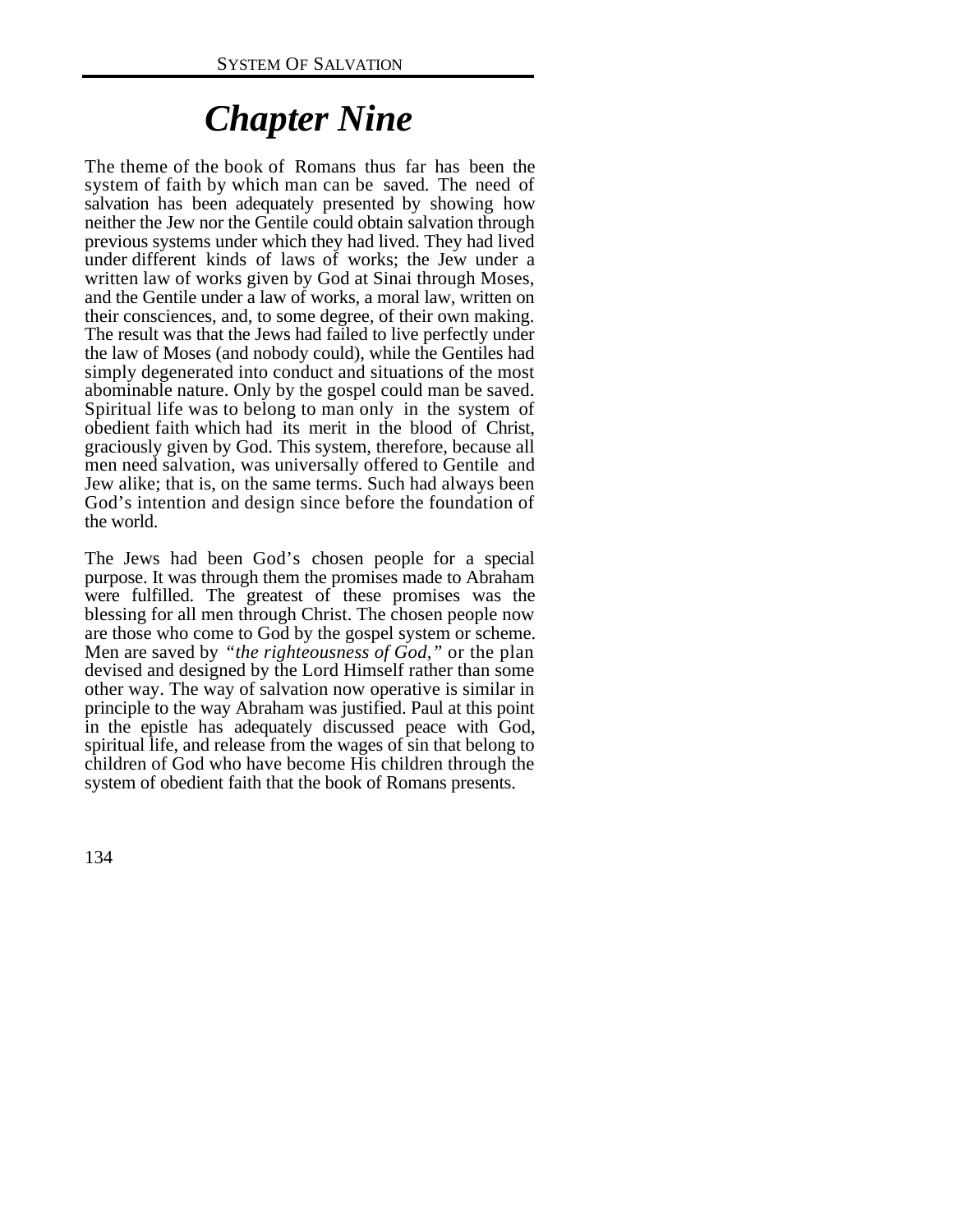By the guidance of the Holy Spirit, Paul concerns us with the condition of the Jews since most (though not all) had rejected the system of Christ. In discussing the Jews, and God's use of them, he also discusses others whom God has used to bring about the system of faith by which man is saved.

# **Verses 1-5**

1 I say the truth in Christ, I lie not, my conscience also bearing me witness in the Holy Ghost, 2 That I have great heaviness and continual sorrow in my heart. 3 For I could wish that myself were accursed from Christ for my brethren, my kinsmen according to the flesh: 4 Who are Israelites; to whom pertaineth the adoption, and the glory, and the covenants, and the giving of the law, and the service of God, and the promises; 5 Whose are the fathers, and of whom as concerning the flesh Christ came, who is over all, God blessed for ever. Amen.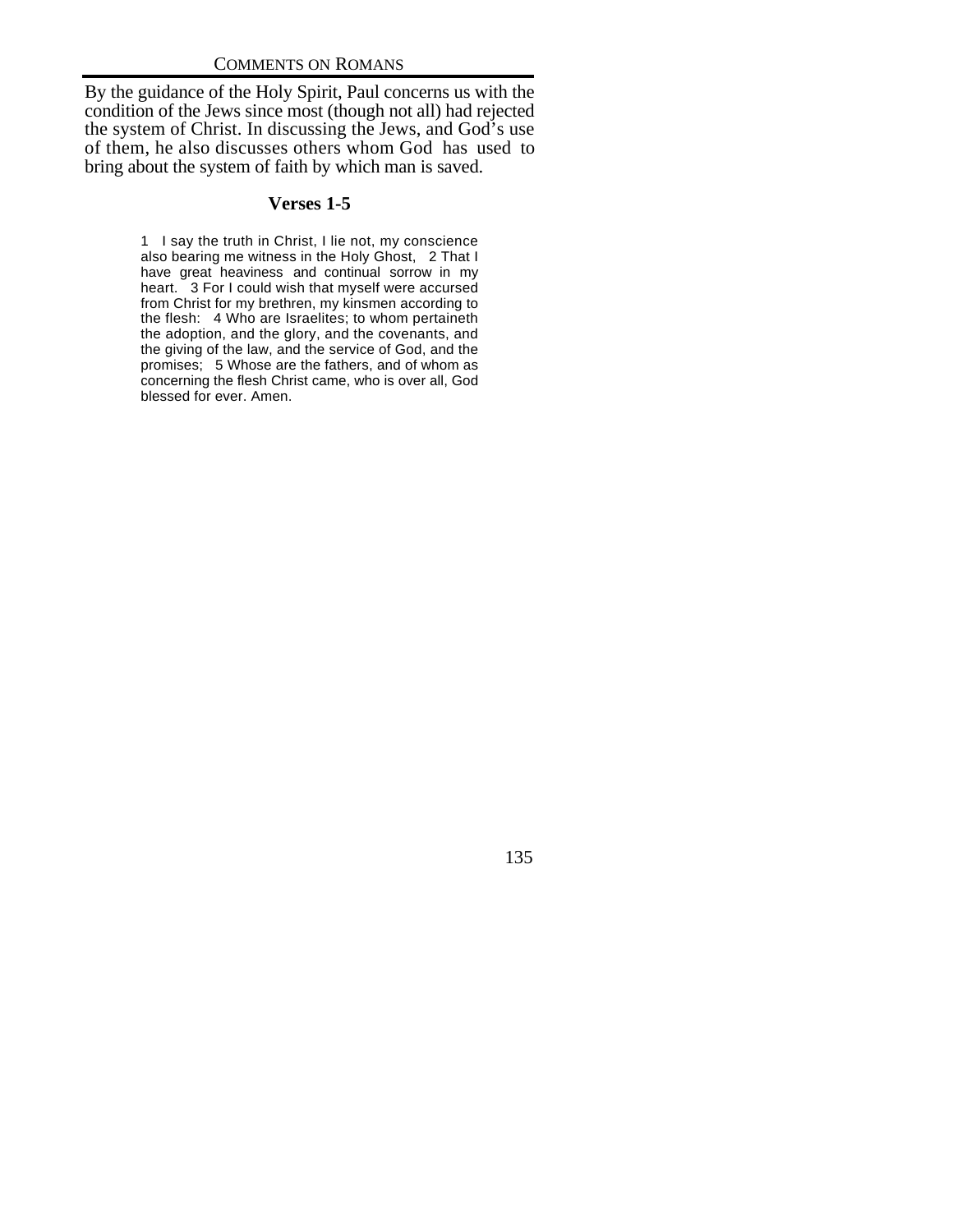Paul opens his remarks with strong terms insisting that the message he bears is truth, not only stemming from the Holy Spirit's use of Paul's experiences, but because of additional revelation from the Holy Spirit Himself. Paul carried in his heart grace concern, even sorrow, over the spiritual condition of the Jews. So great was this sorrow that he was personally willing to be lost if that would have accomplished the salvation of his fellow-countrymen in the flesh. He does not for a moment suggest that such would be possible, but it is an expression of a willingness at self-sacrifice, and the extent of his concern as Israelites. In other words, he realizes that the Israelites had formerly enjoyed a special relationship with God, and were God's chosen people, even though they were chosen for a specific and limited purpose, and not chosen because of their own merit. Fleshly Israel had obtained adoption, and had been glorified as children of God, and enjoyed His care. They were the ones with whom God had made covenants. To them God had given a law. They had been in God's service, and they and their fathers were the ones to whom and through whom God's promises were offered. Israel in the flesh was the very nation to which Jesus Himself belonged. (The mention of Christ being *"over all"* proclaims His preeminence.) Of all people who had advantages, and should have recognized Christ, and enjoyed salvation by the system of God devised through Christ, the Israelites were that people. About eight special advantages they had are listed here: adoption, glory, covenants, law, service, promises, the heritage of their fathers, and Christ.

#### **Verses 6-9**

6 Not as though the word of God hath taken none effect. For they are not all Israel, which are of Israel: 7 Neither, because they are the seed of Abraham, are they all children: but, In Isaac shall thy seed be called. 8 That is, They which are the children of the flesh, these are not the children of God: but the children of the promise are counted for the seed. 9 For this is the word of promise, At this time will I come, and Sarah shall have a son.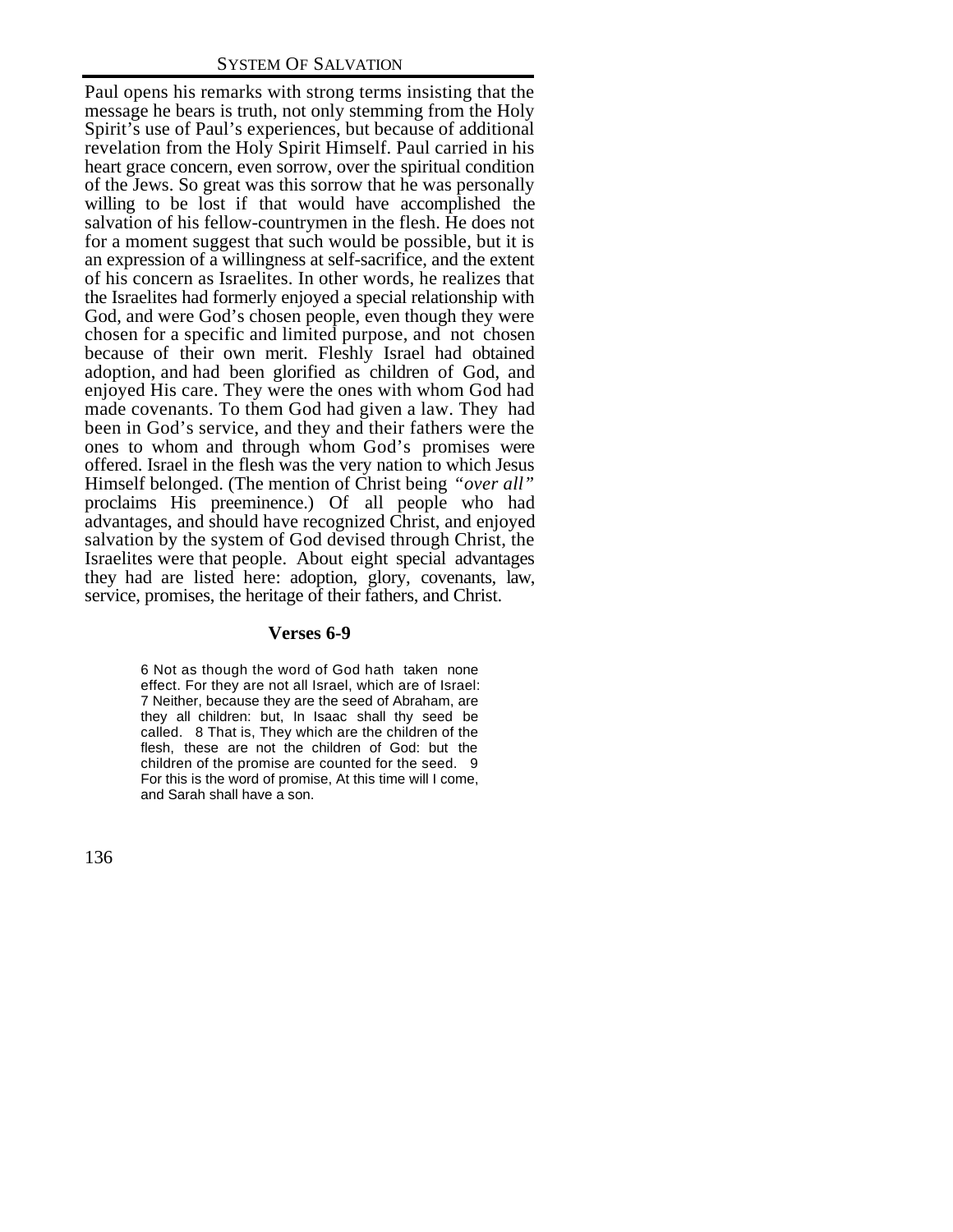Even with special advantages, the Israelites had not accepted God's plan. Indeed, they had rejected the very One, Jesus Christ, who was the executor of the plan. Earlier in this epistle, chapter three and verse three, Paul took note of that rejection. But even with that rejection, the plan God devised through the Jews was not made void. (It is well to refer to comments made on chapter three about the rejection by the Jews of Christ, and how it made no material effect whatever upon the overall plan of salvation that God developed and delivered.) While the Jewish rejection of God's system did not nullify, nor invalidate the system, it did mean that those who were of fleshly Israel, formerly God's chosen people, were not God's chosen people any longer. The phrase, *"For they are not all Israel which are of Israel,"* means that those who are of fleshly Israel no longer possess a special relationship to God by virtue of their physical birth. Just being a descendant of Abraham did not mean they were approved of God, nor were they of the spiritually chosen Israel. Those who were of spiritual Israel were those who were children of promise; that is, those who had become spiritual children of God because God had kept His promises made unto Abraham about blessing all nations through his seed, who is Christ. Therefore, salvation is based upon a person's response to God's system of salvation through Christ, and not upon one's physical relationship with Abraham. On that relationship with Abraham is what the Jews, heretofore, had relied in order to be considered favorable before God. (Study Galatians 3:28, 29 with verses seven and eight.)

To show from the record that such was the case, Paul cites the statements concerning the birth of Isaac, the child of promise. As Isaac was a child of promise, people can be spiritual children of God by the promise which is fulfilled by, in, and through Christ.

We also learn that God decided to use Issac, the child of promise, as the descendant of Abraham through whom the Messiah would come rather than some other descendant of Abraham, such as Ishmael, or one born unto Abraham through Keturah, whom he married after Sarah's death.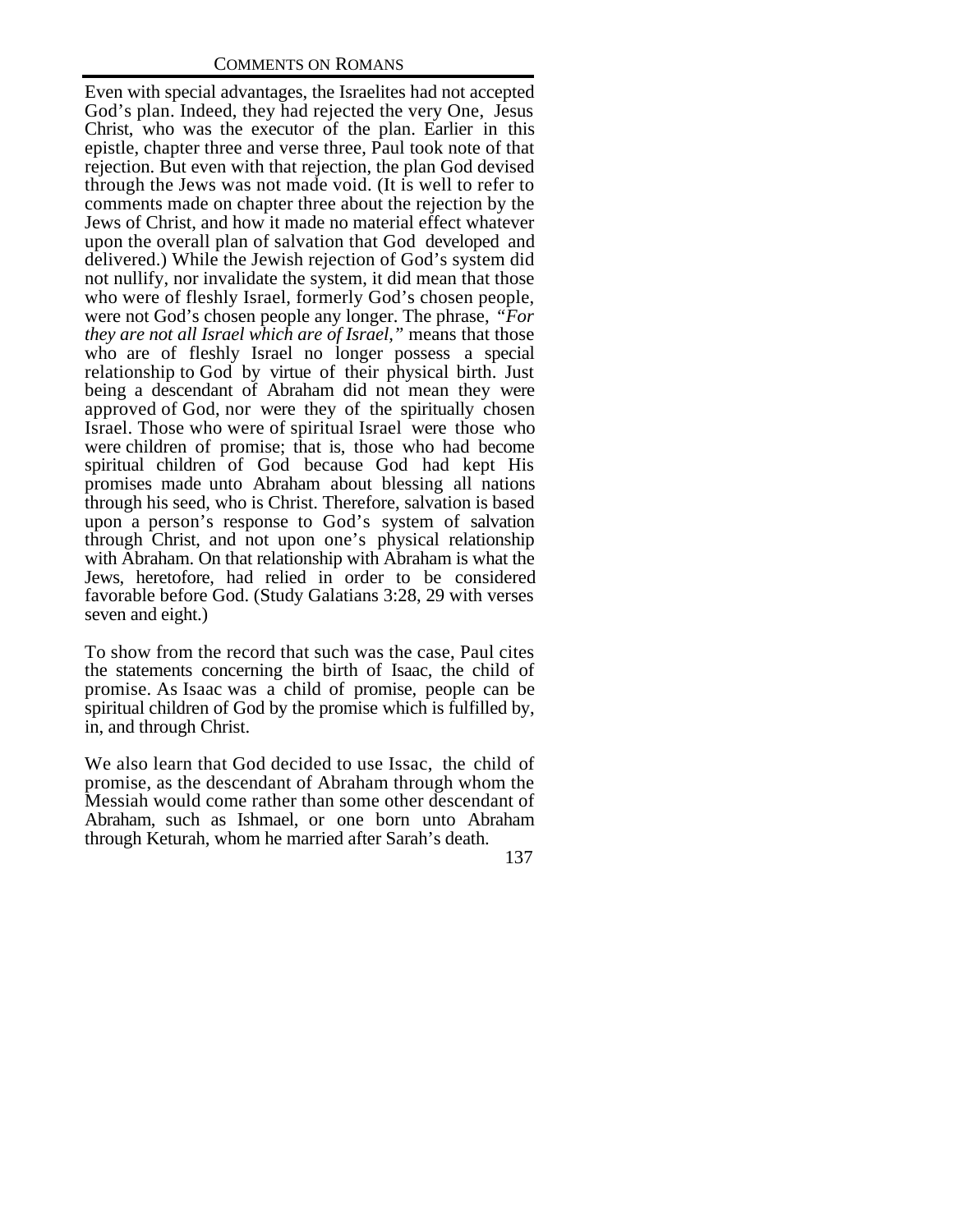#### **Verses 10-13**

 10 And not only this; but when Rebecca also had conceived by one, even by our father Isaac; 11 (For the children being not yet born, neither having done any good or evil, that the purpose of God according to election might stand, not of works, but of him that calleth;) 12 It was said unto her, The elder shall serve the younger. 13 As it is written, Jacob have I loved, but Esau have I hated.

To further show that one is a child of God through the system involved in the promise made, Paul notes how God decided that it would be through Jacob, rather than Esau, that the system would come into reality. Even before the time the twins, Esau and Jacob, were born, God had predetermined which one He would use for this purpose. This was done in spite of the fact that Esau was the eldest of the two. Of course, considering the nature of the two men, even with all the flaws of character that are often obvious in the life of Jacob, it is evident that God chose the better one for the lineage through whom the Savior would come. Because one proved better than the other, the statement of verse thirteen is made that Jacob was loved and Esau hated. The significance is that Jacob allowed himself, in spite of early failings in youthful life, to be used, and God loved him for it, while Esau was of such a nature that he brought the wrath of God against himself.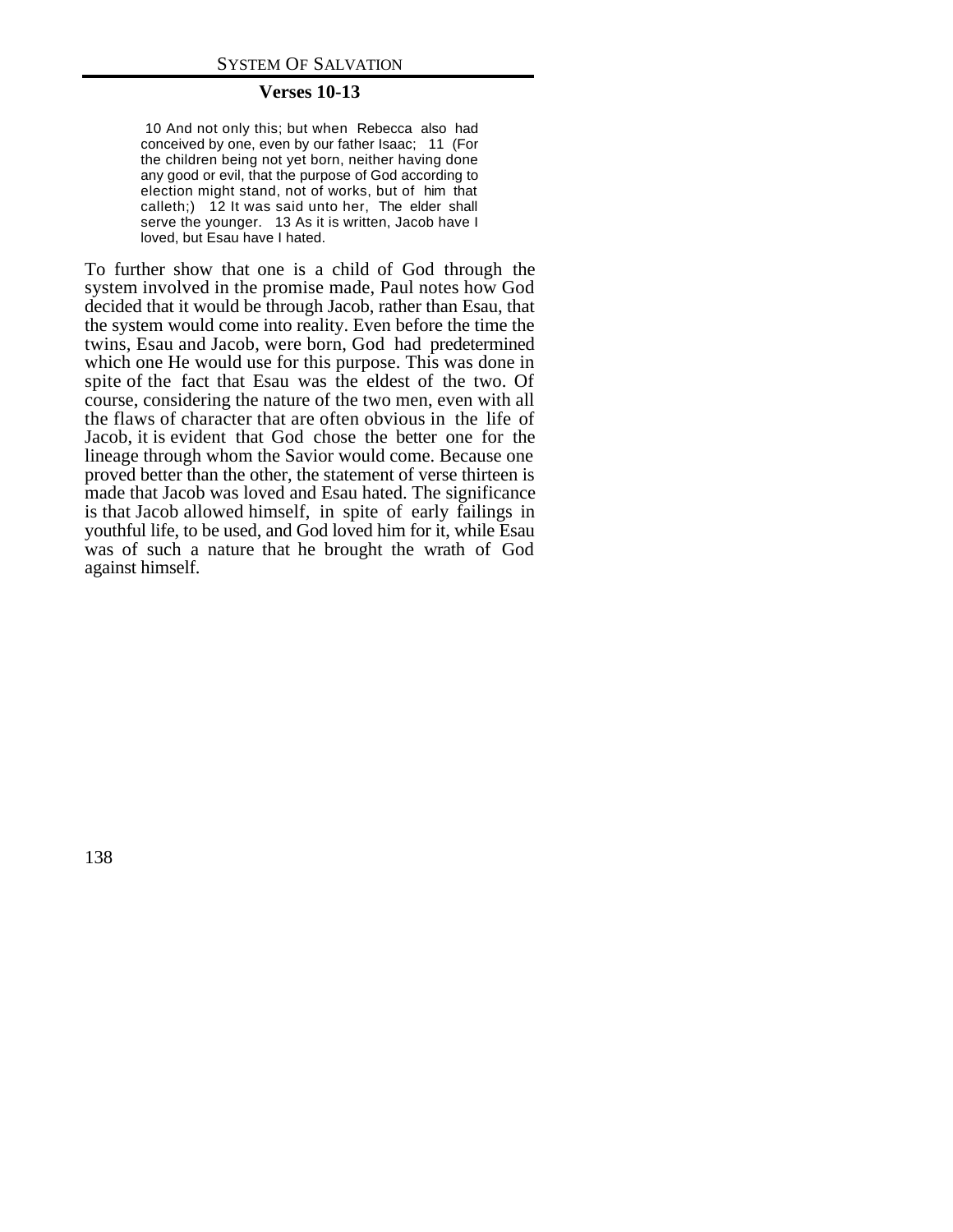We would make a mistake to conclude that God had determined to love one and hate the other even before they were born. He did predetermine to use one rather than the other before they were born. Also, it would be a mistake to conclude that God made each of these men the way they proved themselves to be. God did not force one to be better than the other, or force one to be worse than the other. The choice was still their own as to how they would order their lives. The truth being presented here is that God used one rather than the other. He predetermined to do so. The foreknowledge of God regarding the nature of the two could well have been what motivated God's attitude toward each, and determined His choice of Jacob. This paragraph shows how God used people of many natures and situations to bring His plan into reality. But the main point for us is that the system, as well as its gradual revelation, was God's.

#### **Verses 14-16**

 14 What shall we say then? Is there unrighteousness with God? God forbid. 15 For he saith to Moses, I will have mercy on whom I will have mercy, and I will have compassion on whom I will have compassion. 16 So then it is not of him that willeth, nor of him that runneth, but of God that showeth mercy.

This seems to be an answer to an anticipated objection to the way God operated in producing the system of faith by using various and sundry people in a variety of ways. Paul states that the way God used people was in no sense unrighteous. Once again in this book we find Paul using the very emphatic term, *"God forbid,"* to deny any unrighteousness on the part of God. Rather than God being unrighteous, the methods and means God used were merely the demonstration of His divine right as God. It was as had been stated to Moses in Exodus 33:19, *"I will have mercy on whom I will have mercy, and I will have compassion on whom I will have compassion."*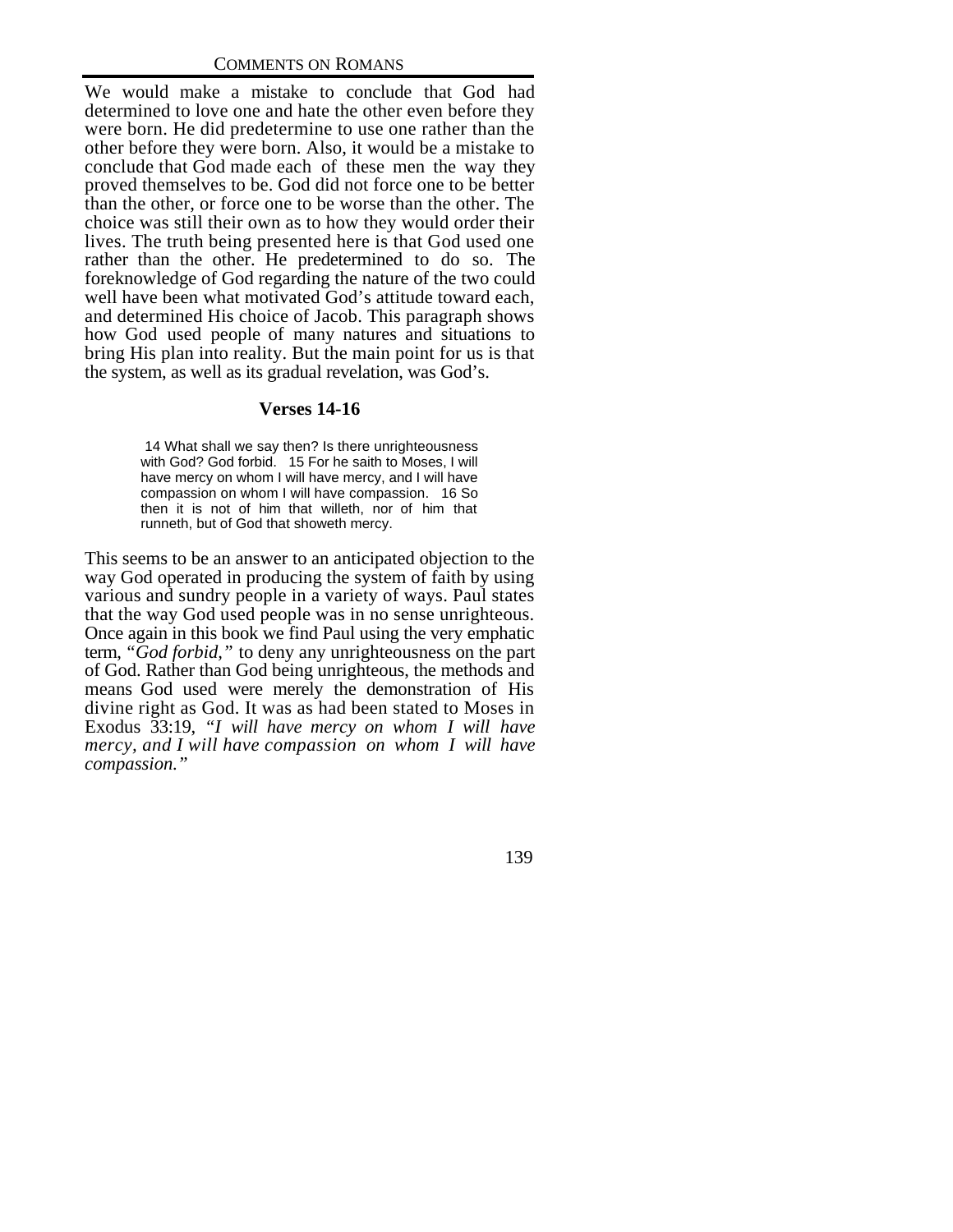This does not say God deliberately or arbitrarily withheld mercy and compassion from anyone, nor does He now. Rather it asserts that God has the power, and the right, to determine and decide what must be done, how it is to be done, and through whom He will accomplish His purposes. This does not say God forces anyone against his will to do anything. Rather it asserts that God uses the will and actions of men to accomplish what He wants done. Man is not the one who determined these things one way or the other. Man is not the one who holds the power of decision regarding the actions of God. Man should not attempt to criticize God for the way God uses divine wisdom. The One who "calls the plays," so to speak, is God, and He alone has that right. This passage is a powerful assertion of the right of God to act as God without objection from any man.

## **Verses 17-18**

 17 For the scripture saith unto Pharaoh, Even for this same purpose have I raised thee up, that I might show my power in thee, and that my name might be declared throughout all the earth. 18 Therefore hath he mercy on whom he will have mercy, and whom he will he hardeneth.

Another example of the use of God's power and His use of men was God's use of Pharaoh. You are encouraged to go back to the Old Testament into the events recorded in Exodus and see how God used Pharaoh in bringing deliverance of Israel from Egyptian bondage. Often the Scriptures speak of the hardening of Pharaoh's heart. It is said that God hardened his heart. It is also stated that Pharaoh hardened his own heart (Exodus 7:3; 8:15).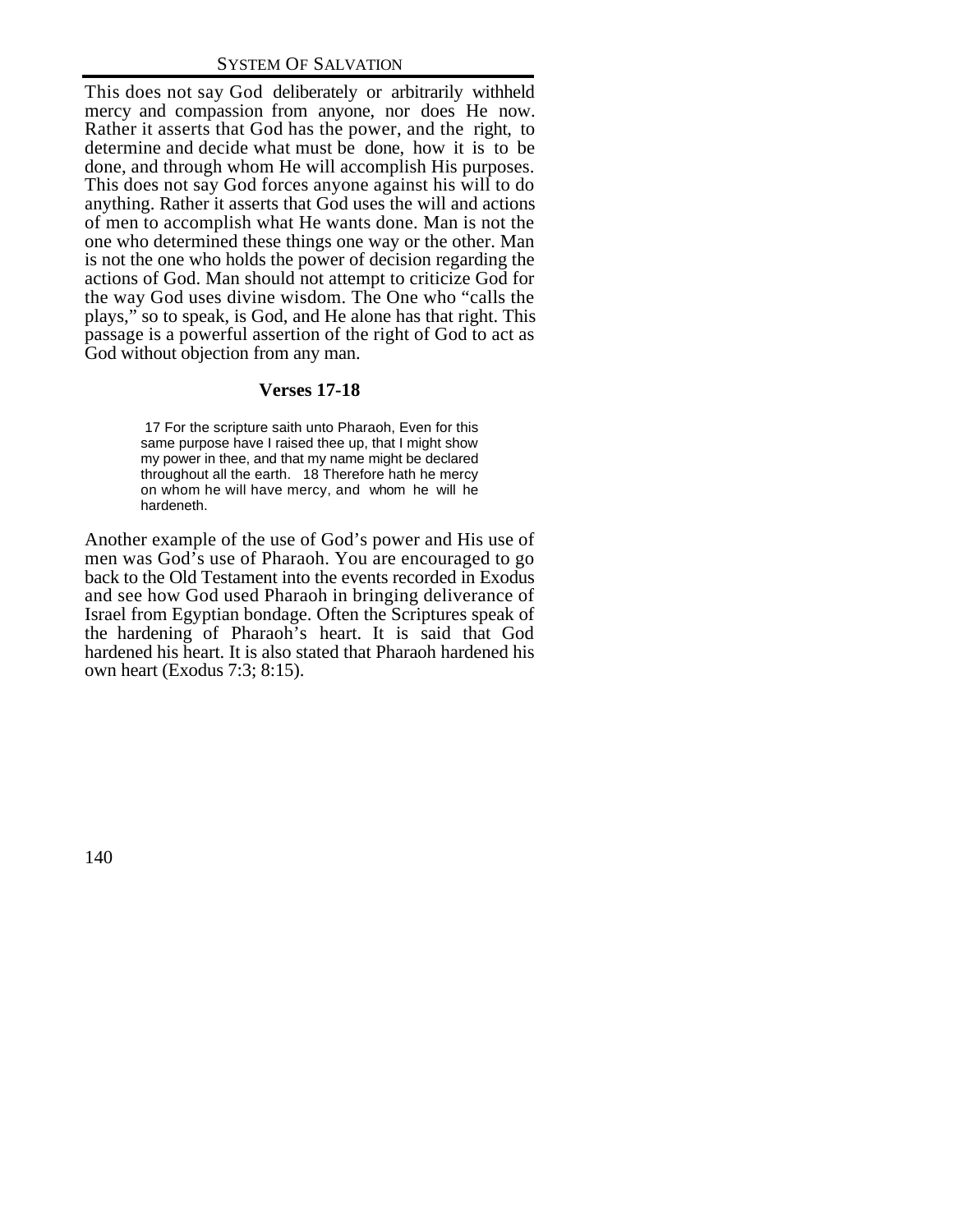The way God hardened the heart of Pharaoh was by giving Pharaoh a command that Pharaoh chose not to obey; namely, allow Israel to go free. This was the role of God in hardening Pharaoh's heart. God did not directly, nor against Pharaoh's will, harden Pharaoh's heart. The only thing one reads of God's actions is that He sent to Pharaoh through Moses His word of instruction. Pharaoh chose to remain stubborn and resistant to submission to the Word of the Lord. God used Pharaoh's disposition of disobedience to display and manifest God's own power. The events that transpired became widely known among all nations then and now, yet to the glory of the power of God. But God did not force Pharaoh to respond or react the way Pharaoh did. This was Pharaoh's own choice. God took advantage of that situation, overcame the obstacle that Pharaoh placed before the plan of God, and showed that man cannot thwart the will of the Lord.

So once again, Paul shows by Abraham, Isaac, Jacob, and Pharaoh that God is the One "calling the plays." Paul repeats the teaching of verse fifteen in verse eighteen.

### **Verses 19-24**

 19 Thou wilt say then unto me, Why doth he yet find fault? For who hath resisted his will? 20 Nay but, O man, who art thou that repliest against God? Shall the thing formed say to him that formed it, Why hast thou made me thus? 21 Hath not the potter power over the clay, of the same lump to make one vessel unto honour, and another unto dishonour? 22 What if God, willing to show his wrath, and to make his power known, endured with much longsuffering the vessels of wrath fitted to destruction: 23 And that he might make known the riches of his glory on the vessels of mercy, which he had afore prepared unto glory, 24 Even us, whom he hath called, not of the Jews only, but also of the Gentiles?

 Again Paul seems to anticipate some objection some might raise against the way God has done things, and Paul answers the question, "If these people who were wicked were used to accomplish the overall purpose of God, why are they faulted for what they did? Who could resist the will of God?"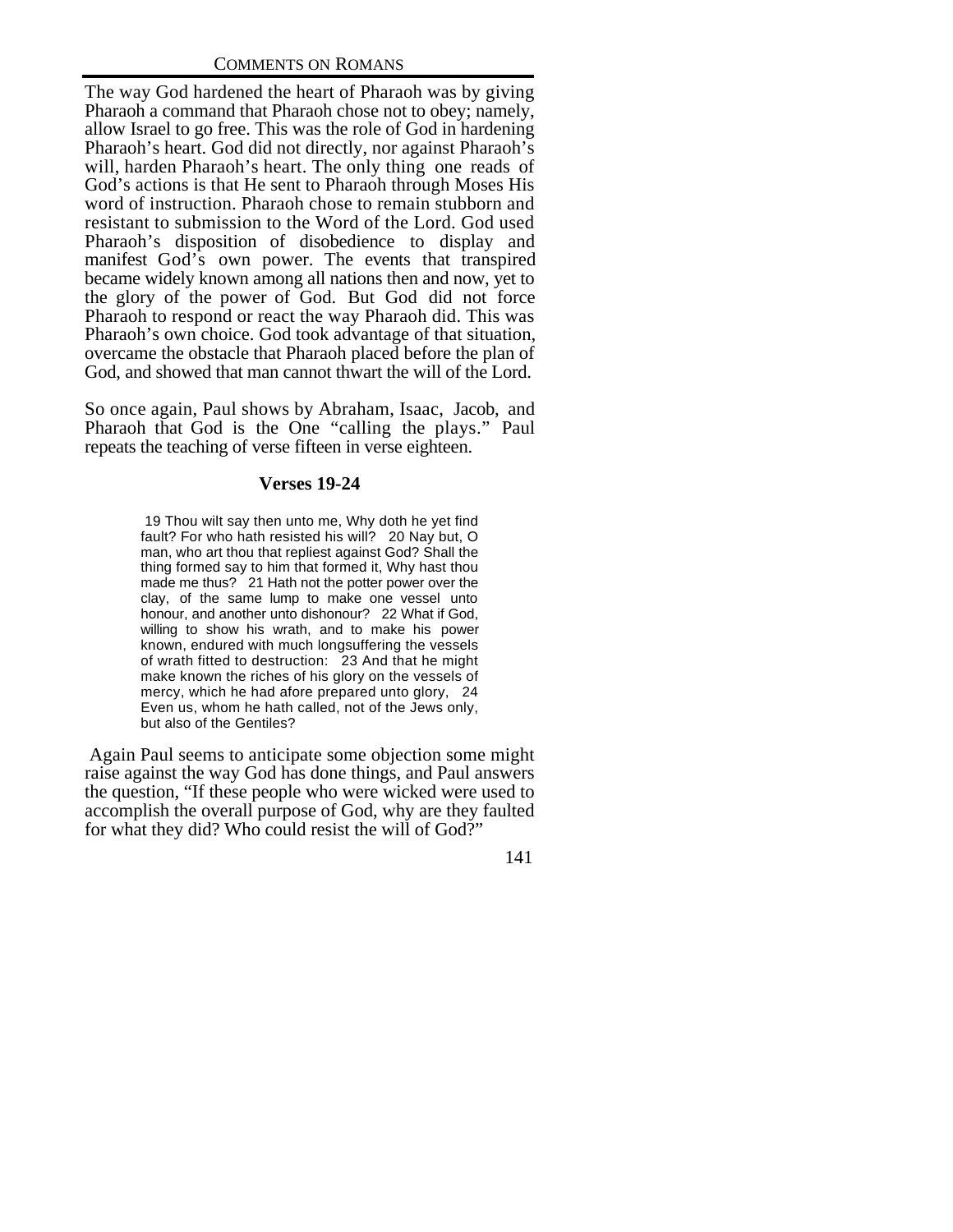Before answering directly as he does later, Paul reminds man that man does not assume a proper stance to question what God has done. *"Who art thou that repliest against God?"* Man is never so out of line than when he brings into question, or raises objection, against God's actions. So many times when men do not understand why God has done thus and so, before they will accept what God has done they feel they have a right to subject God to an inquisition, and force from God a kind of explanation for His actions that will satisfy them. To use the words of Paul, *"God forbid!"* Paul shows the indiscretion of such a thing by saying, *"Shall the thing formed say to him that formed it, why hast thou made me thus?"* He is quoting from Isaiah 45:9. The thing formed is of such a lesser position than that which did the forming that it is totally out of line for such a thing as that to occur. As the potter has power over the clay that he uses, so God has the right and power to use men as He sees fit. **It is as much out of place for the thing formed to question the one who forms (for the clay to question the potter), as for man to question God.**

We must be cautious lest we be tempted to draw the analogy of the potter and clay beyond legitimate realms. The potter does, indeed, have power over the clay to use it to make whatever he may choose without consultation with the clay. Like so, God has the power to use man without having to consult man's will or wishes in the matter. But again, the potter is somewhat limited by the clay depending upon the quality of the clay. Some clay is more suitable for one use than for another. God is somewhat limited in His use of man depending upon the quality of man. We must ever keep before us the fact that God did not, and still does not, force man to be bad or good. God made man a creature of choice with the power to exercise that choice. But God often used good men and evil men according to their choices to accomplish His purposes. Having shown, now, that man has not the right to question God, Paul proceeds to give answer to the question raised. He is leading to the explanation of the use of the Jews as well as others.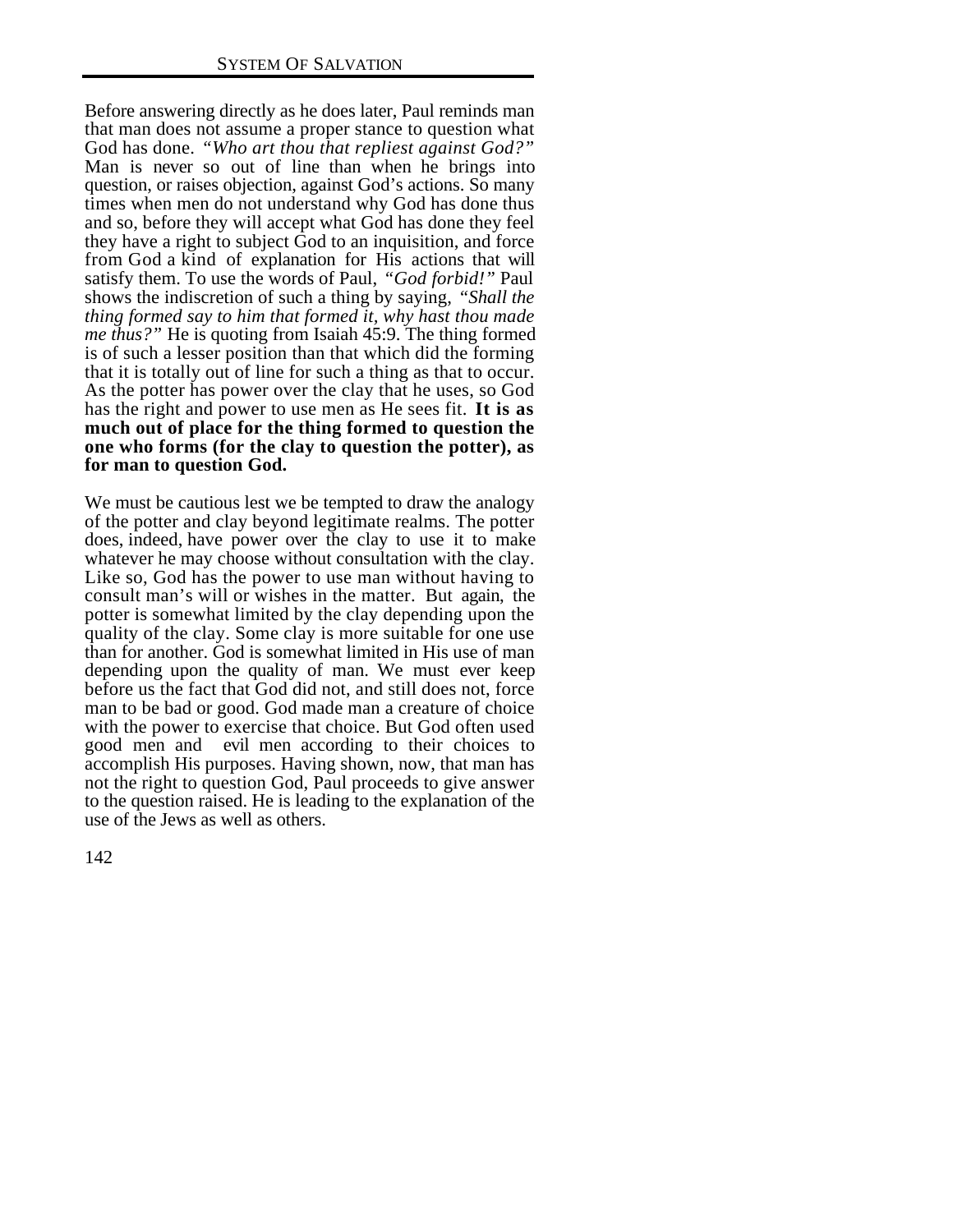While the matter being taught is presented in question form in verses twenty-two through twenty-four, we can state it in a declarative way. God, willing to show His power and wrath against that which is evil, endured many things from many people that really deserved destruction because they had fitted themselves for destruction. He did this so that His riches of glory might be manifested on those who would partake of His mercy. These who became vessels of mercy had been predetermined. God had determined who would and would not be a vessel of mercy; that is, who would or would not be the recipient of God's mercy. This is not to say that God had determined which specific individuals would be recipients of His mercy, but He had determined what class of people would be the vessels through which His mercy would be carried to the world, and what class of people upon which His mercy would be realized.

It was the function of the Jew to be the one through whom the mercy of God through the Messiah would be made known. Furthermore, those who became the recipients of the mercy of God included all those whom God called, whether Jew or Gentile.

God calls men now through the gospel being preached to them (Second Thessalonians 2:14). This implies that men must respond favorably to the call of the gospel by rendering obedience to that which the gospel commands. Both Jews and Gentiles, men of every nation, were the vessels of mercy on whom God had shown the riches of His glory. Indeed, God had used many people in many circumstances in the gradual unfolding and presentation of the system of faith, the scheme of redemption, the system of salvation, but it was intended for the benefit of men of every tribe and tongue. The few that were used to bring the system of salvation to reality were used for the benefit of people everywhere. Paul now turns to show from prophetic statements that such had always been God's intent to use the Jews and others for the benefit of all men.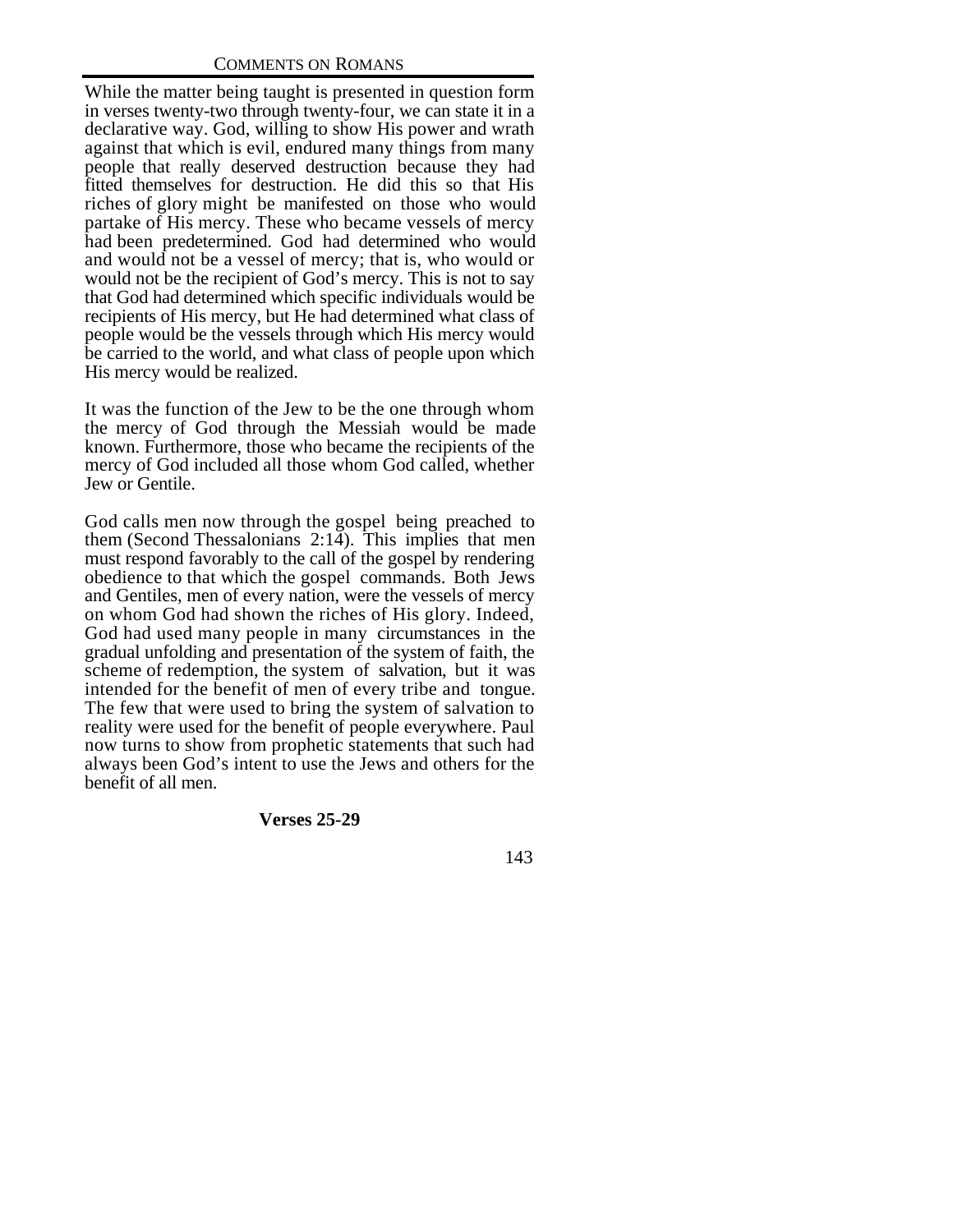25 As he saith also in Osee, I will call them my people, which were not my people; and her beloved, which was not beloved. 26 And it shall come to pass, that in the place where it was said unto them, Ye are not my people; there shall they be called the children of the living God. 27 Esaias also crieth concerning Israel, Though the number of the children of Israel be as the sand of the sea, a remnant shall be saved: 28 For he will finish the work, and cut it short in righteousness: because a short work will the Lord make upon the earth. 29 And as Esaias said before, Except the Lord of Sabaoth had left us a seed, we had been as Sodoma, and been made like unto Gomorrha.

Paul refers to two prophecies by Hosea, and two by Isaiah, concerning the Gentiles and the Jews. Keep in mind that Paul had under consideration the spiritual condition of the Jews, primarily, from the first of the chapter, and the use of them and others in bringing the fulfillment and completion of the system of salvation. He had shown that salvation was not for Jews only, but also for Gentiles, in verse twenty-four. As for the Gentiles, Hosea had spoken of the will of the Lord, and His intent that the Gentiles, *"those which were not my people,"* would be among those to be called. If salvation had not been extended to Gentiles as well as Jews, this prophecy would have been proven false. As for the Jews, Isaiah had remarked that many of the Jews would be lost, but a remnant would be spared. This indicates that some Jews would favorably respond to the call of God through the gospel. Such was actually the case. If all Jews had rejected the Christ and His will, the Jews would have been as completely destroyed as Sodom and Gomorrah; utterly destroyed. Because a remnant did follow the Lord they were not destroyed. The phrase, *"The Lord of Sabaoth,"* means the Lord of hosts, the Lord of many and all, with an emphasis on the greatness of the Lord.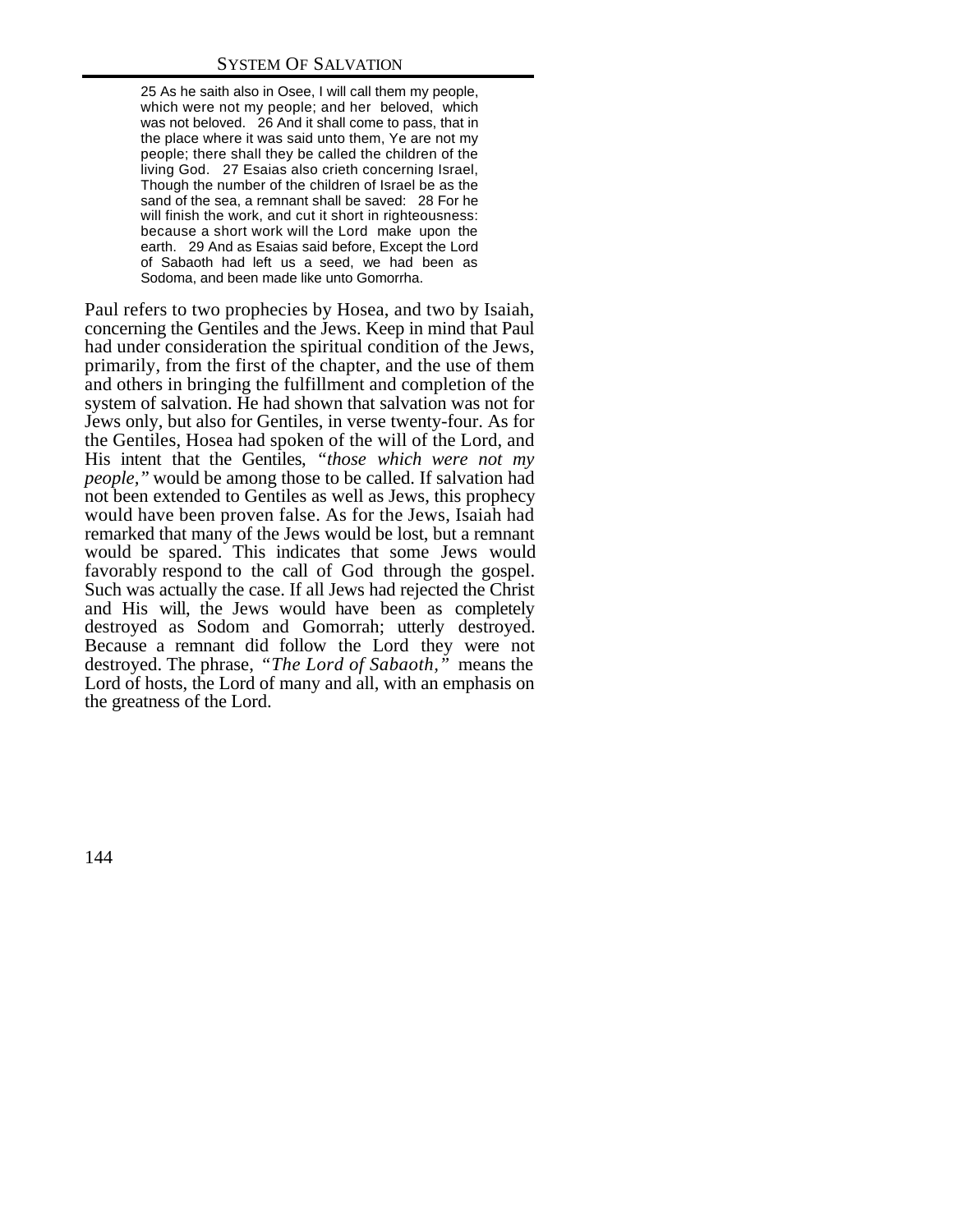Verse twenty-eight needs special attention. It first must be noted that in verse twenty-seven, Paul had quoted almost verbatim the prophecy found in Isaiah 10:22. Verse twentyeight follows on the heels of this quotation, and seems to have just about the same frame of understanding as Isaiah 10:23. But what follows it not a verbatim quotation. While he does not quote the Isaiah passage precisely, he conveys the sense of the Isaiah passage, guided by inspiration. The idea is, even though there were many Israelites, fleshly descendants of Abraham, only a few would be among those that were saved because most would reject the way of God. The resulting condemnation would be a work that God would perform, even to the termination of Israel as a special people as they had previously been. The *"short work"* is the consumption of the disobedient. Righteousness demanded this destruction of Israel at the hands of the Assyrians, and that served as a type of the ultimate destruction of Israel. Paul applied this in Romans to refer to the destruction of the Jewish nation that would come at the hands of the Roman army in the year 70 A. D. Whatever be the specific events that are suggested here (we do well not to be dogmatic in what is not specified), the thrust of the passage is that the Jews rejected God's way, and those who did would themselves be rejected by God. More than this we run a risk to conclude.

#### **Verses 30,31**

 30 What shall we say then? That the Gentiles, which followed not after righteousness, have attained to righteousness, even the righteousness which is of faith. 31 But Israel, which followed after the law of righteousness, hath not attained to the law of righteousness.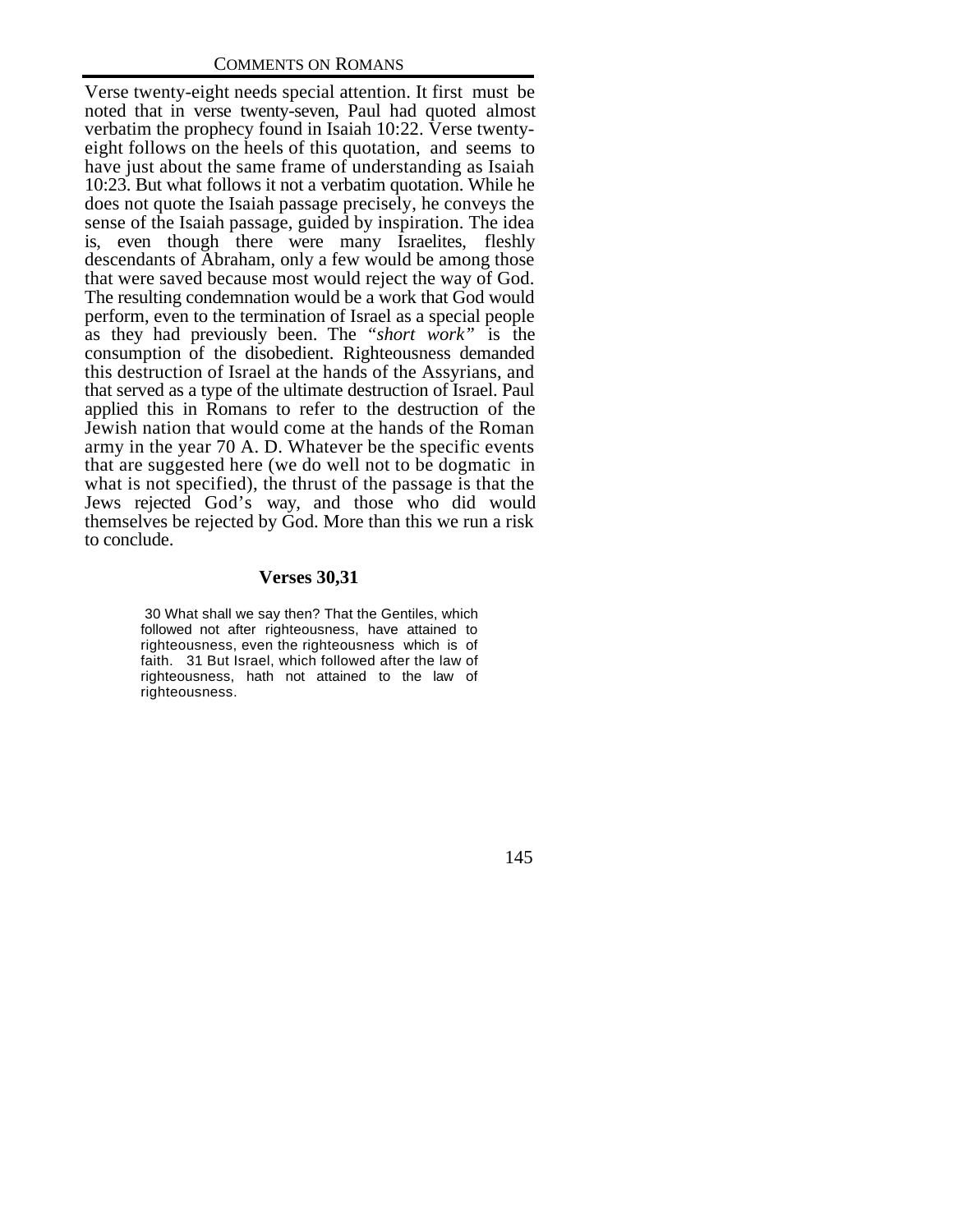Drawing a conclusion from what has been written, Paul asks, *"What shall we say then?"* Indeed, what can we conclude from all this revelation? First, Gentiles, which did not follow a righteous path, and who did not have the law like the Jews, have now been included among the saved. This was not accomplished by means of the law, or by their own merit, but by the righteousness which is accomplished through the system of salvation in Christ. On the other hand, the fleshly Israelites, who had the law and other advantages, but did not live perfectly under it, even with certain privileges, have been rejected as a nation because they rejected the system of salvation given through Christ. Recalling again that a remnant did accept the Christ, Paul refers here to the nation of the Jews generally. The Jews as a nation did not receive the very system of salvation that God had devised, and the very system to which they as a nation had contributed so much in its development and revelation.

#### **Verses 32-33**

 32 Wherefore? Because they sought it not by faith, but as it were by the works of the law. For they stumbled at that stumblingstone; 33 As it is written, Behold, I lay in Sion a stumblingstone and rock of offence: and whosoever believeth on him shall not be ashamed.

Why did the Jews now find themselves in the deplorable spiritual condition that Paul describes? It was because they did not seek salvation by the system of faith, but persisted in their attempts to be made righteous by holding to the old law that Christ fulfilled and took out of the way at the cross (Colossians 2:14). The purposes and functions of that law were accomplished. They held to a system that no longer was operative. They stumbled over what should have been their stepping-stone into glory.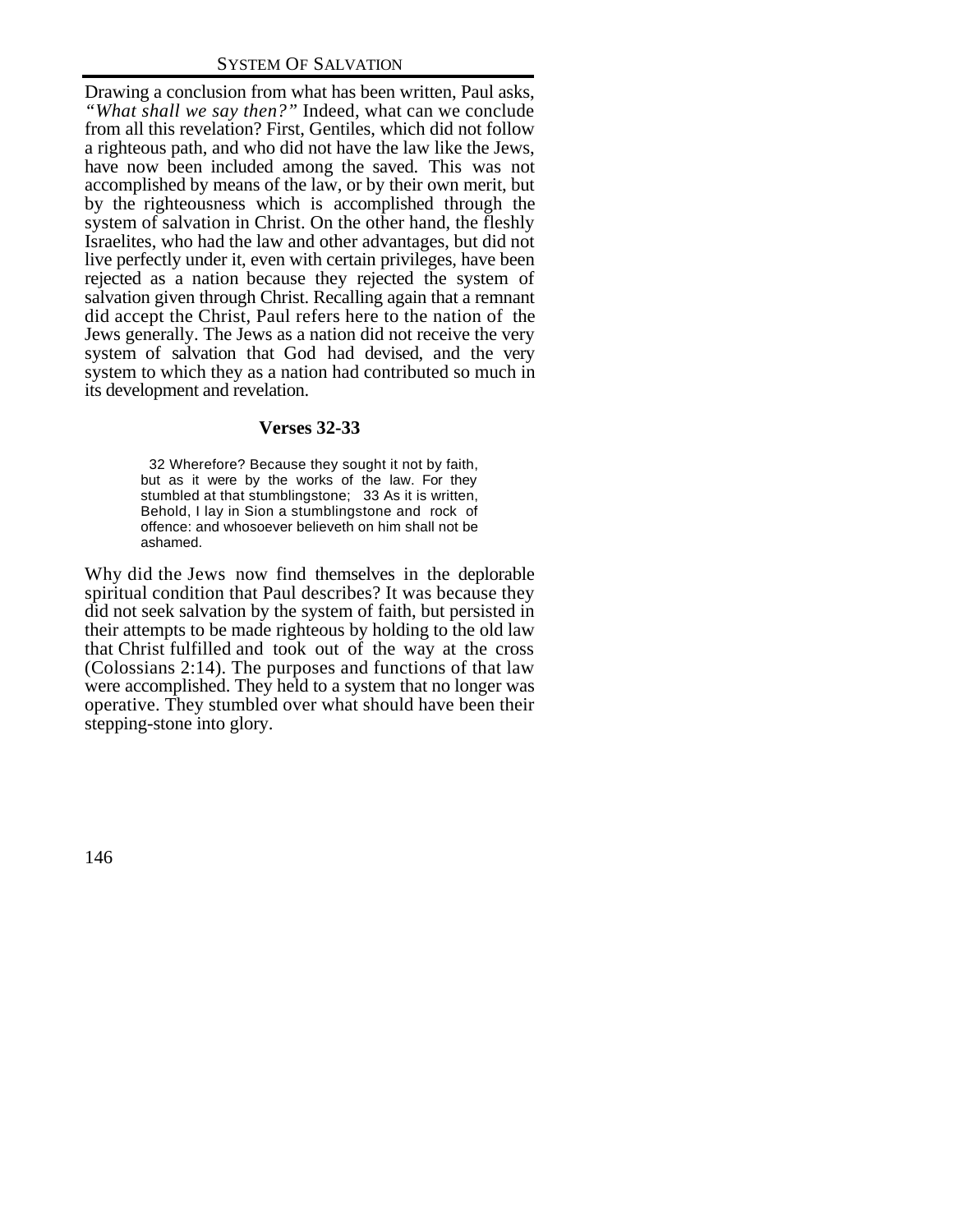But even their stumbling had been predicted. The *"stumblingstone and rock of offense"* refers to Christ. Those who put their confidence in Christ, and the system of salvation delivered through Him, would not be ashamed. But those who did stumble over Him by refusing to accept Him produced their own shame and downfall. First Peter 2:8 also refers to Christ as *"a stone of stumbling, and a rock of offense."*

It is obvious from these verses in the last of this chapter, as well as many other passages throughout the New Testament, that Christ came to save. He is the Savior. He desires the salvation of all men. Such was the mission He came to accomplish (Luke 19:10; First Timothy 3:15). Nonetheless, Christ does condemn and will condemn those who reject the salvation He offers. While it is certainly true that the Lord did not come primarily to condemn, the very nature of saving those who favorably respond to the gospel also condemns those who do not favorably respond. In this sense, the Lord is offensive to some, a stumbling block, while being the Savior and salvation of others.

Paul had adequately described for us the spiritual state of the Jew who rejected Christ as well as the spiritual state of the Gentile who accepted Him. How ironic that the very ones God used to produce a blessing to all nations turned from that very blessing, and from the One through whom it was offered.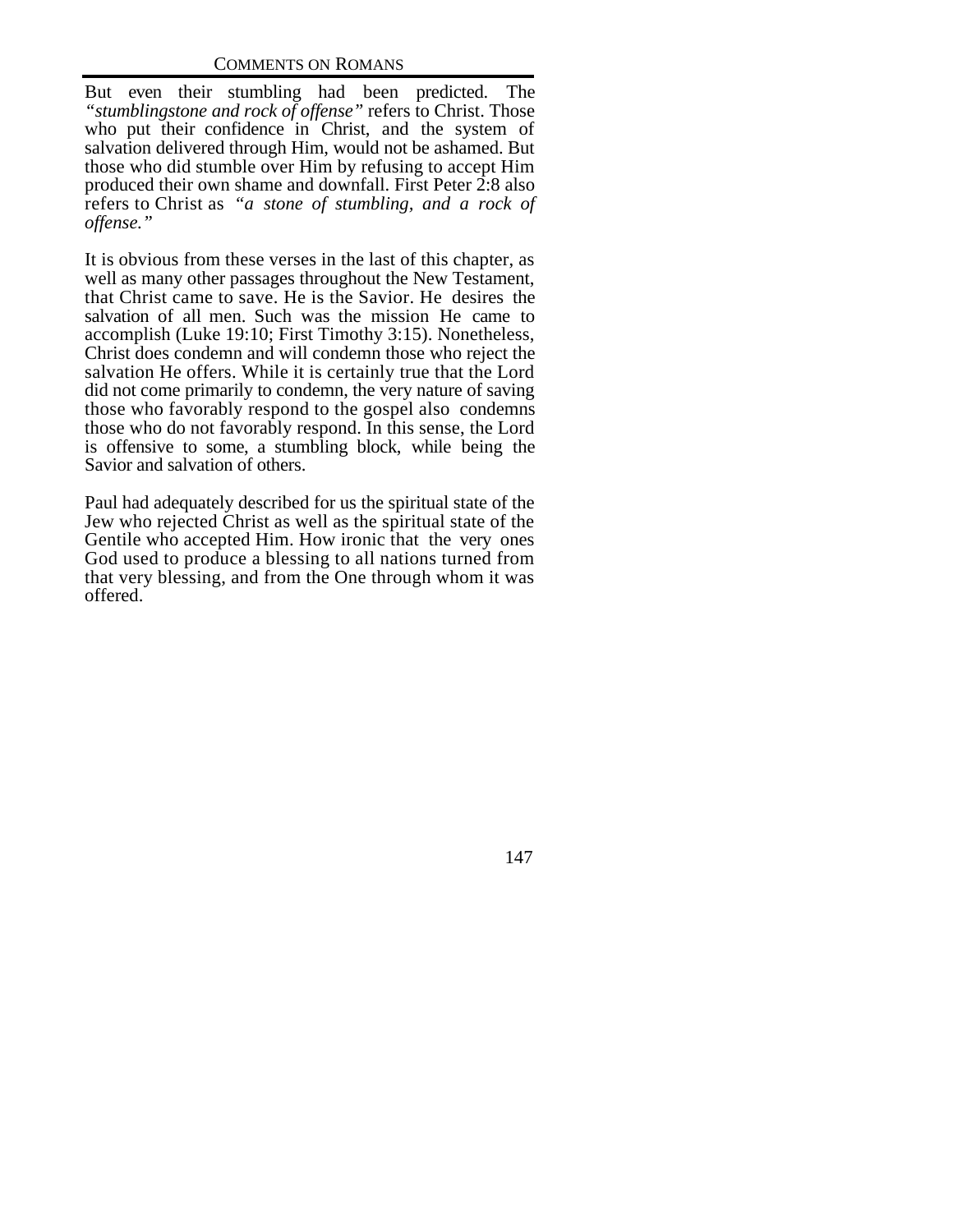# *Chapter Ten*

#### **Verses 1-4**

1 Brethren, my heart's desire and prayer to God for Israel is, that they might be saved. 2 For I bear them record that they have a zeal of God, but not according to knowledge. 3 For they being ignorant of God's righteousness, and going about to establish their own righteousness, have not submitted themselves unto the righteousness of God. 4 For Christ is the end of the law for righteousness to every one that believeth.

The personal attitude of Paul regarding his fleshly brethren, the Jews, is almost sad. It is sad, not because his attitude is unworthy, but because it is so heart-rending how he loved his fellowman so much, yet they refused to come to the source of blessing. He had already stated in chapter nine, verse three, how he wished he might be accursed if that would be of any value in bringing them to Christ. Now he expresses with a tone of great sincerity that it was his heart's desire that Israel be saved. He prayed to that end. Certainly he did not pray for their salvation in their rejection of God's plan, but he prayed that they might receive God's plan, and thereby, be saved.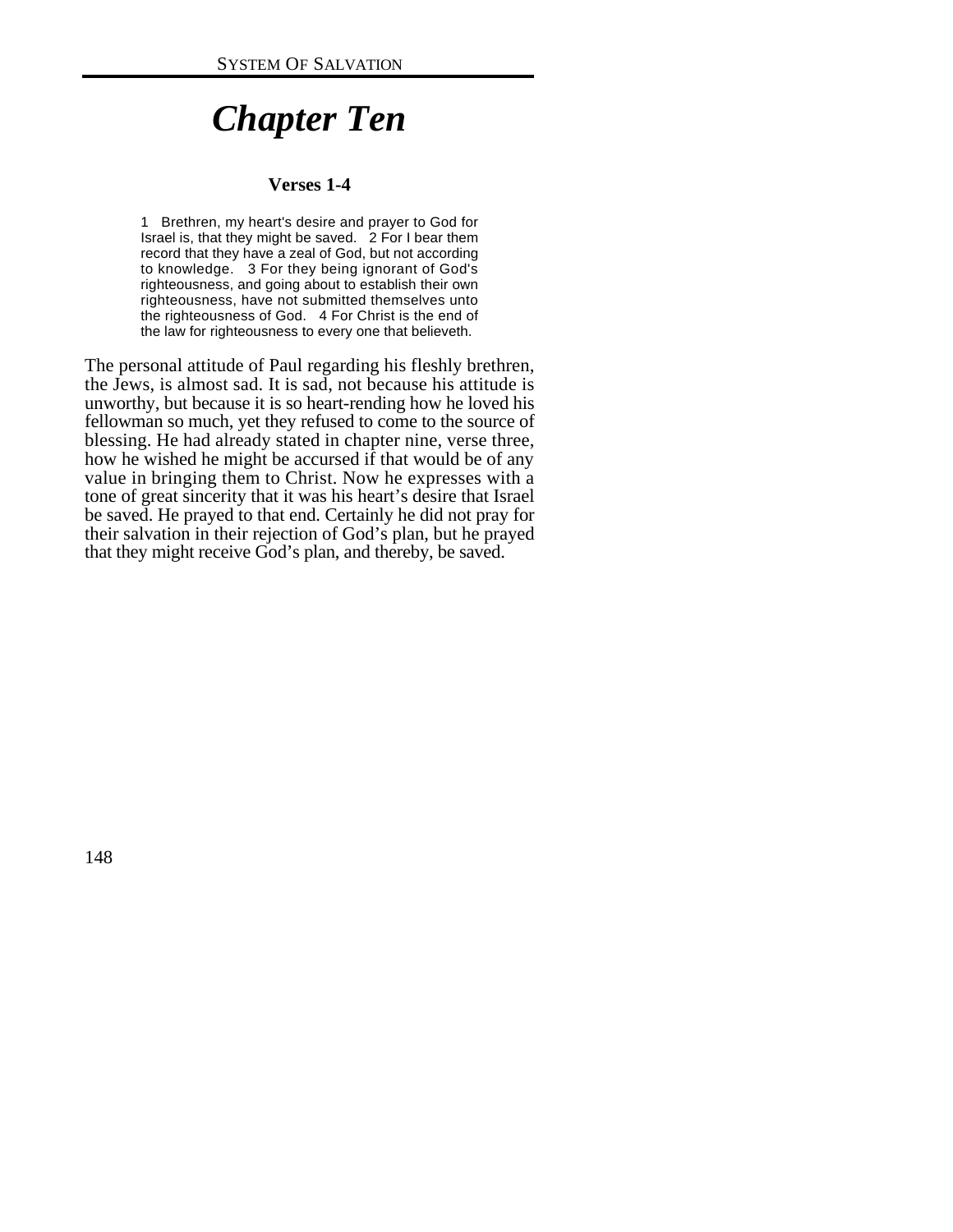The Jews had the good quality of being zealous. They were fervently religious. They thought many times they were doing good even though they were actually doing wrong. Paul could understand that because he had been guilty in the past of that same action and misunderstanding himself. They had a zeal to serve God, but they were trying to serve God the wrong way. They were ignorant and ill-informed as to what they had to do to serve God. By turning from Christ and rejecting Him, they had turned from the only way that one can acceptably serve the Lord of heaven. They were ignorant of *"God's righteousness."* It refers to the commandment of God, as explained in Psalm 119:172, that man must obey in order to be counted righteous, and be forgiven of sins that separate him from God. The people of Israel, as noted earlier, persisted in establishing their own way, or continuing to conform in a fashion to the former ways under which they had lived, but which were no longer operative, inasmuch as the all-sufficient and eternally intended system of redemption was now effective. Determined to follow the old law as given by Moses, and coupling with that their many traditions and customs, they refused to submit to the *"righteousness of God,"* that system of salvation God planned before the foundation of the world, and delivered through Christ.

Paul states emphatically, and it seems most difficult that anyone could misunderstand such a forthright declaration, that Christ is the end of the law. The word *"end"* means goal, target, that which was in view. The coming of Christ was that toward which the old law pointed. *"End"* here is like the term *"end"* in First Peter 1:9, where Peter wrote, *"Receiving the end of your faith, even the salvation of your souls."* The goal, target, that which is in view of faith, is salvation. In like manner, Christ was the *"end"* of the old law of Moses. It is the same thought here as in Galatians 3:23-25 which teaches the purpose of the law was to bring to Christ.

#### **Verses 5-11**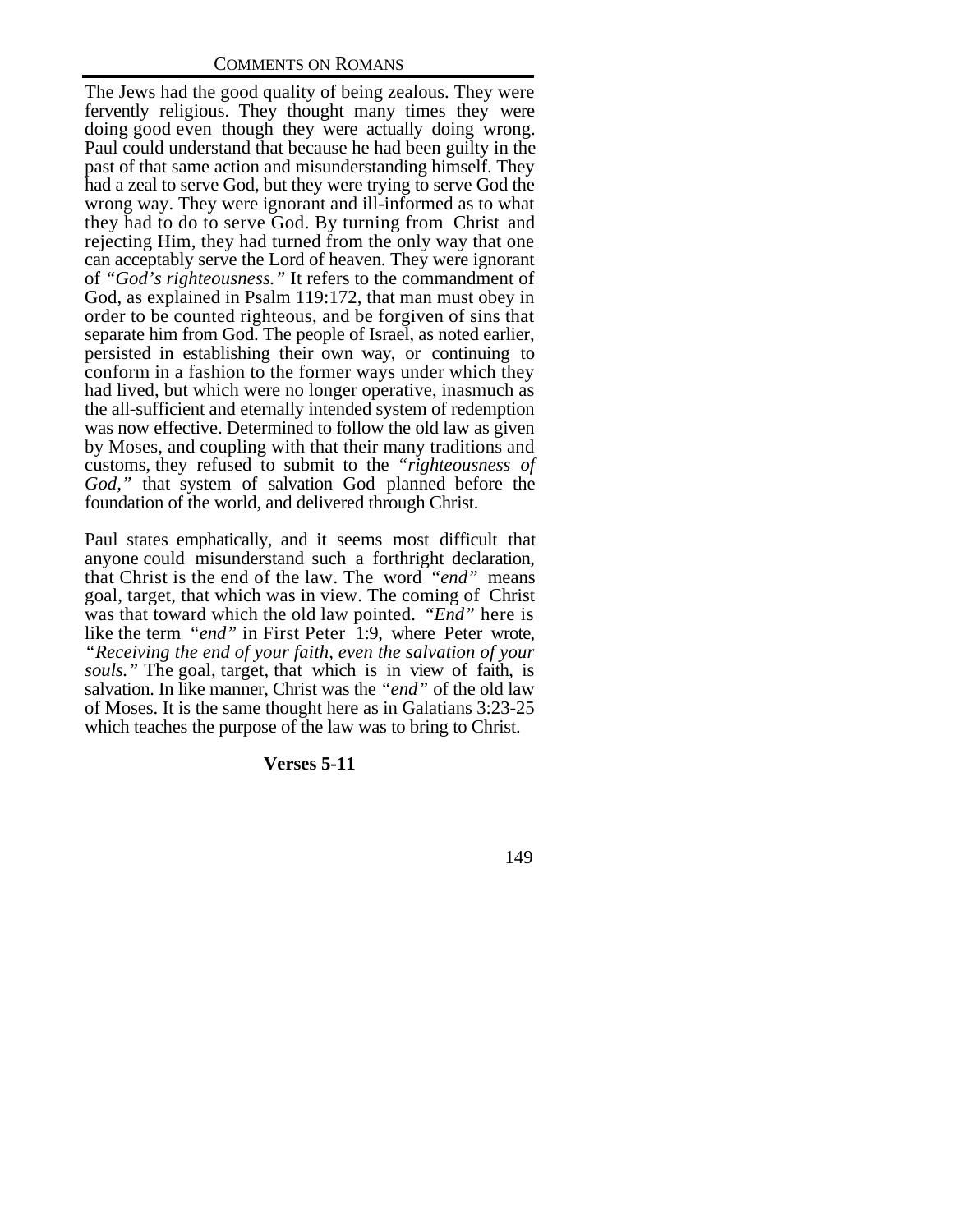5 For Moses describeth the righteousness which is of the law, That the man which doeth those things shall live by them. 6 But the righteousness which is of faith speaketh on this wise, Say not in thine heart, Who shall ascend into heaven? (that is, to bring Christ down from above:) 7 Or, Who shall descend into the deep? (that is, to bring up Christ again from the dead.) 8 But what saith it? The word is nigh thee, even in thy mouth, and in thy heart: that is, the word of faith, which we preach; 9 That if thou shalt confess with thy mouth the Lord Jesus, and shalt believe in thine heart that God hath raised him from the dead, thou shalt be saved. 10 For with the heart man believeth unto righteousness; and with the mouth confession is made unto salvation. 11 For the scripture saith, Whosoever believeth on him shall not be ashamed.

Paul calls upon Moses to describe the significance of the old law under which not even the Jew continued to live as subject. Moses said the old law was a law of works, a law whereby one could be declared righteous only if he was perfect, a law by which one would be acceptable unto God only because he merited acceptance by the Lord. The old law was a system where eternal life was obtainable only upon perfection, which simply meant, eternal life was not actually attainable under the old law. To violate one point meant being guilty of the law, a law that did not provide for forgiveness (James 2:10; Hebrews 10:4).

In contrast to that, the system by which man can truly have life is the system of faith that demands complete trust and confidence in Christ. Those who subscribe to the system of salvation by faith do not ask questions, or make demands, that in essence challenges God, or continually ask for signs and miraculous evidences and proofs before they accept what the Lord has declared. Those who walk and live by faith do not seek for Christ to come again and manifest Himself personally as He once did, nor that He be resurrected over and over again before they will believe. This kind of attitude would be one of disbelief in what God has already done, or caused to be done. It would be the very opposite of the trust and confidence that is an essential part of the system of faith.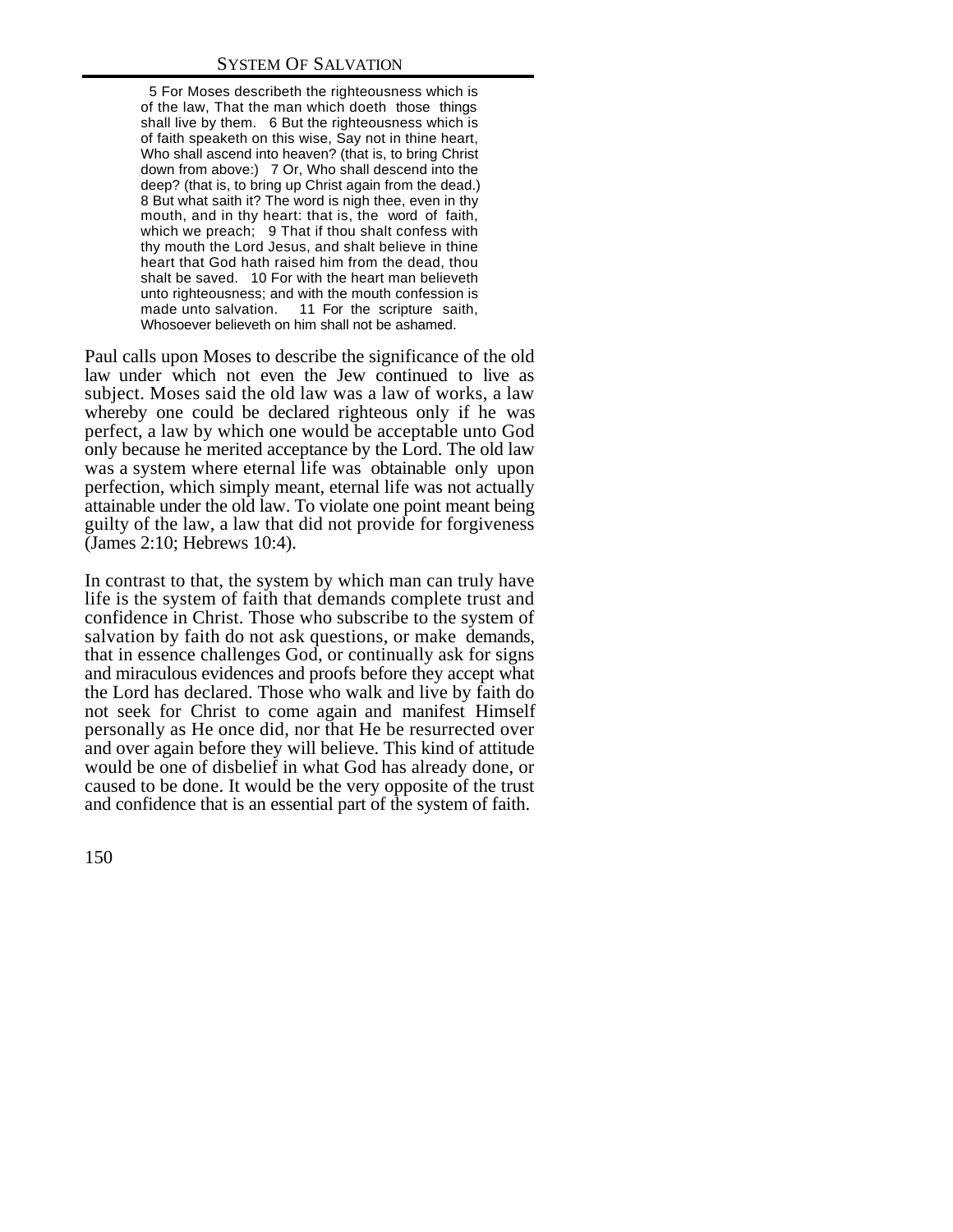What does the system of salvation by faith declare? It declares the Word that the Roman Christian had, and spoke, and in which they believed, indeed, the Word of truth that Paul preached. The system of salvation by faith declares the gospel Paul and the other apostles were teaching. There is a parallel stated here between the message of faith and the message being preached. What was being preached was the very system of faith that God brought through Christ.

What was that message of faith that Paul was preaching? Verses nine and ten state the necessity of faith, and confession of that faith. This passage, if there was no other teaching related to being saved, (there are many others), would prove forever that salvation by faith alone in the sense of giving mental assent to certain facts of truth cannot and does not save. Confession of that faith is also mentioned. It is mentioned twice in the two verses as being necessary to salvation. One may argue that if a person truly believes, he will obey the teaching to confess. This is exactly correct. Also, if one truly believes, he will obey other commands for salvation, such as repentance and baptism into Christ, which are also parts of the system of faith.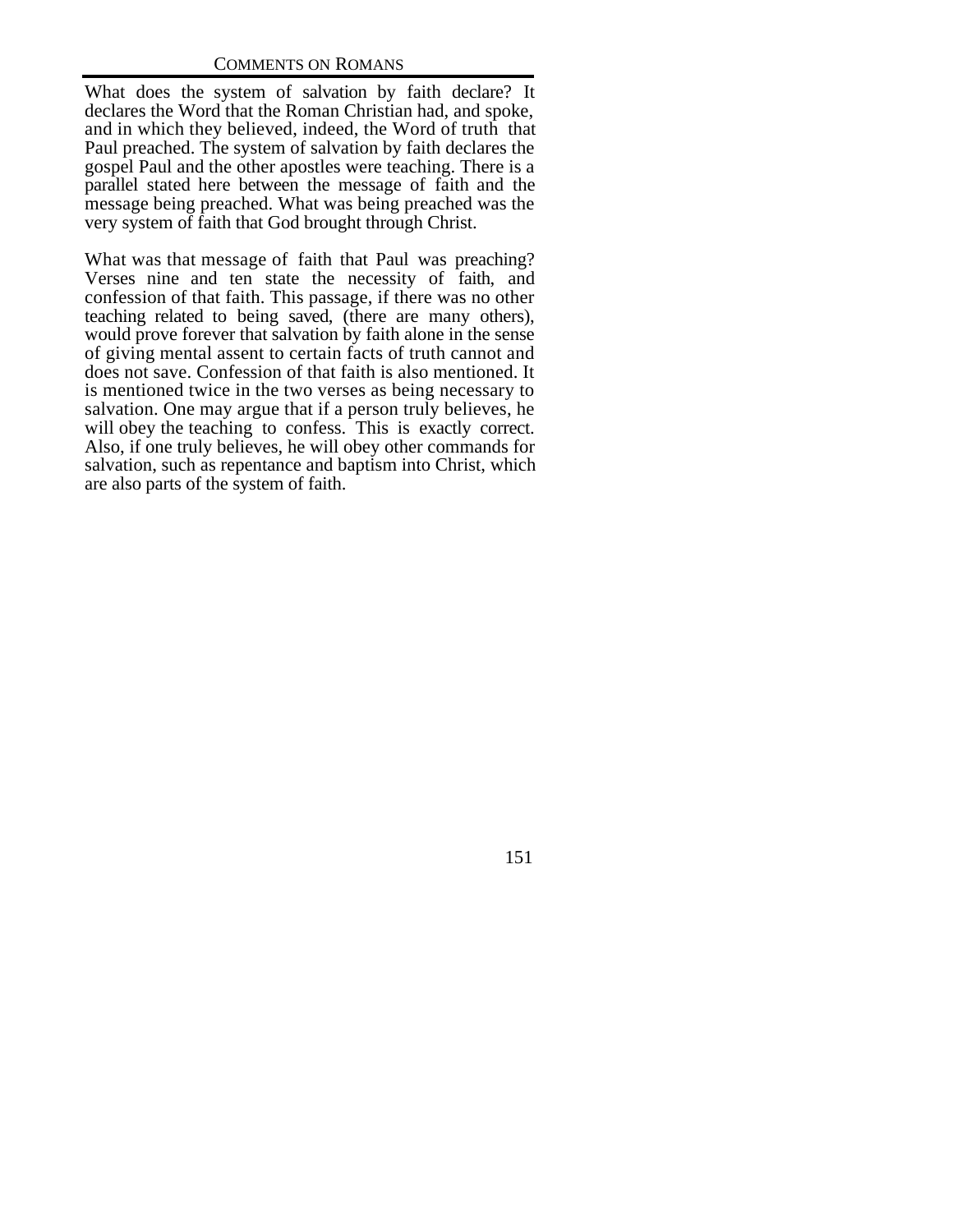There is not presented here a checklist of steps to be taken to be saved as if this is all there is to be done by man. But these two things are essential, and the passage presents in understandable terms that salvation is by a system of faith, and that system includes more than mere mental assent. One must place his complete confidence and dependence on Christ to be saved. One must hold deeply and dearly the conviction in his own heart of the true identity of the Lord Jesus Christ as the Son of God, the true and living God of heaven. One must hold that conviction so stedfastly that he will acknowledge his faith and trust in Christ by making confession of that faith with his mouth. We read of several instances in the New Testament of people who verbally confessed that they believed that Jesus is the Christ, the Son of God. This is the kind of confession under discussion here. It is more than the conviction that Christ is God's Son, which, of course, is not to be minimized whatever. But it specifically makes reference to a confession made with the mouth. Salvation is no more solely based upon one's verbal confession than upon one's mental assent to certain facts regarding Christ. The terms **confession** and **belief** are used to represent the entirety of the system of salvation. They are but two parts of that system, which is based upon the merit of the blood of Christ, offered by the grace of God, and blesses those who are obedient.

This system, rather than the one upon which the Jews had for so long looked with favor, was and is the one that brings release from the sin and shame that deprives a person of spiritual life, but brought spiritual death. Paul repeats himself in verse eleven by saying almost the same thing he did in verse thirty-three of chapter nine. He is repeating the same message the prophets of old had forecast concerning the way of salvation. The way of faith is the way of salvation, and the way of escape from being ashamed before God. The emphasis of the passage is that salvation is one based upon complete and unquestioning trust in Jesus as the Christ, the Son of God. Such trust and confidence naturally necessitates acceptance of and conformity to whatever commands He has given in His law.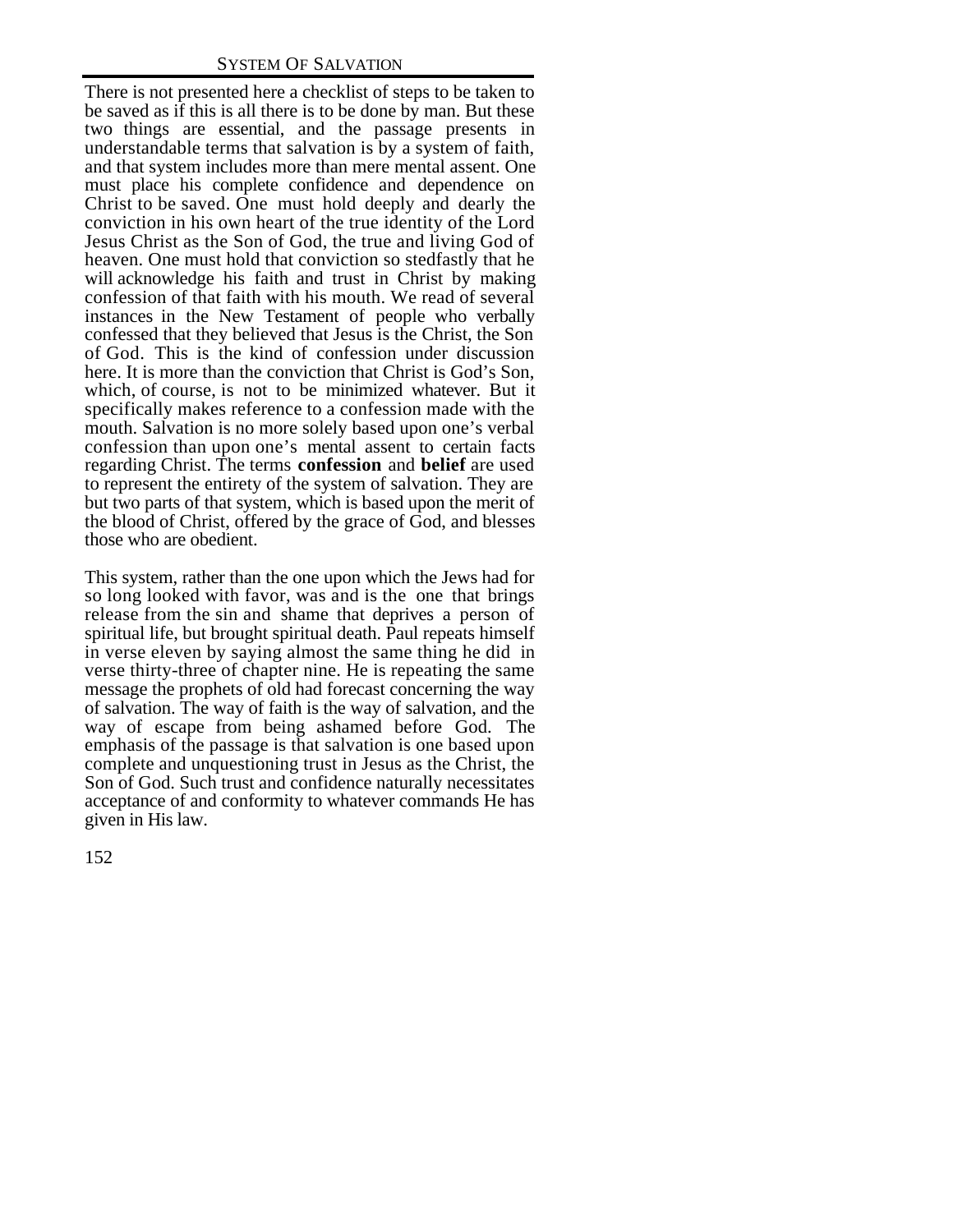#### **Verses 12-17**

 12 For there is no difference between the Jew and the Greek: for the same Lord over all is rich unto all that call upon him. 13 For whosoever shall call upon the name of the Lord shall be saved. 14 How then shall they call on him in whom they have not believed? and how shall they believe in him of whom they have not heard? and how shall they hear without a preacher? 15 And how shall they preach, except they be sent? as it is written, How beautiful are the feet of them that preach the gospel of peace, and bring glad tidings of good things! 16 But they have not all obeyed the gospel. For Esaias saith, Lord, who hath believed our report? 17 So then faith cometh by hearing, and hearing by the word of God.

The following passage presents one of the examples of indisputable logic and order in the presentation of divine truth. Step by step, Paul traces the connection between the Word of the Lord and salvation. The passage gives emphasis to the necessity of the message of truth, without which there can be no salvation for man.

In verse twelve, the point is made that had been previously established in the book on several occasions, that God approaches all men alike, there is no respecter of persons, Jew and Gentile are both in need of salvation, and both have the same avenue open to them to become children of God. The Lord treats all men alike with respect to their service before Him without regard to their nationality, ancestry, or other such barriers that once existed during former ages. He is over all, and rich unto all that call. Under the system of faith *"there is no difference."* Everyone has access to the riches of God the same way; namely, through calling on the name of the Lord.

Those who call on God shall be saved. This is a theme repeated from the prophets and accentuated in New Testament teaching. The question does not present itself as to whether one is saved who calls on God, because this is unmistakenly affirmed to be the true case. The question is, "What does it mean to call on the name of the Lord?"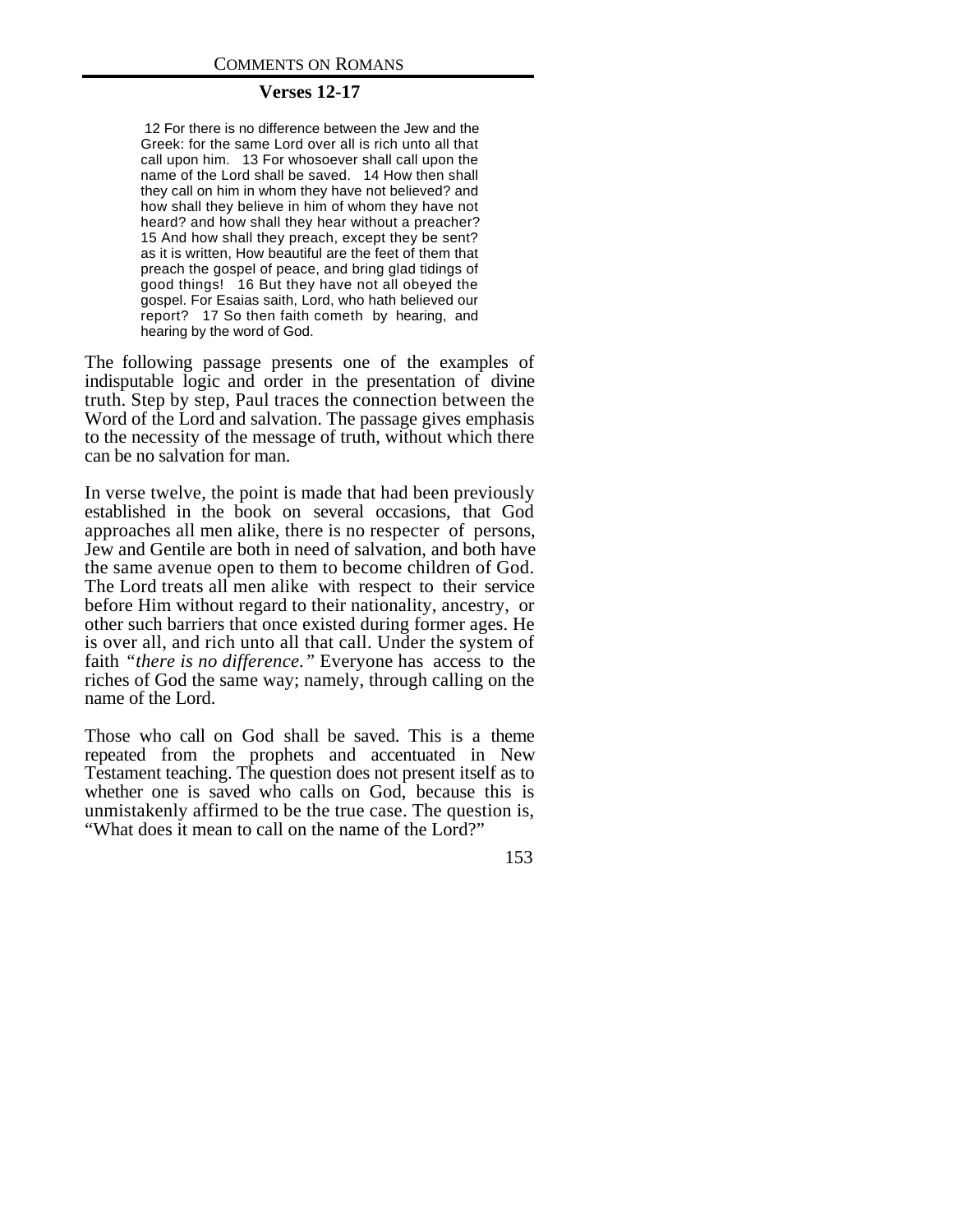It means more than mere belief that God is, even though man must acknowledge that truth. Mental assent that Jesus is the Christ is not all it means. Mental assent is not calling on the name of the Lord. Christ warned during His personal ministry on earth that just calling, *"Lord, Lord,"* would not suffice (Matthew  $7:21$ ). The way some act and teach, you would think speedily repeating the name, "Jesus, Jesus," is what it means. But that is not it. Therefore, one could actually believe in God, even believe that Jesus is the Christ, and still not call on the name of the Lord and receive salvation. Jesus made it clear that calling on the name of the Lord involves **doing** what is instructed by the Lord. It means **doing** His will. There is something to be **done**. Obedience is absolutely essential in calling on the name of the Lord in order to be saved. Matthew twenty-five reveals how some at judgment will have thought they served God, but learn that they had failed in their purpose because they did not **do** as they were instructed to do. Keep in mind, even as one does what he is commanded, he cannot and does not earn his salvation.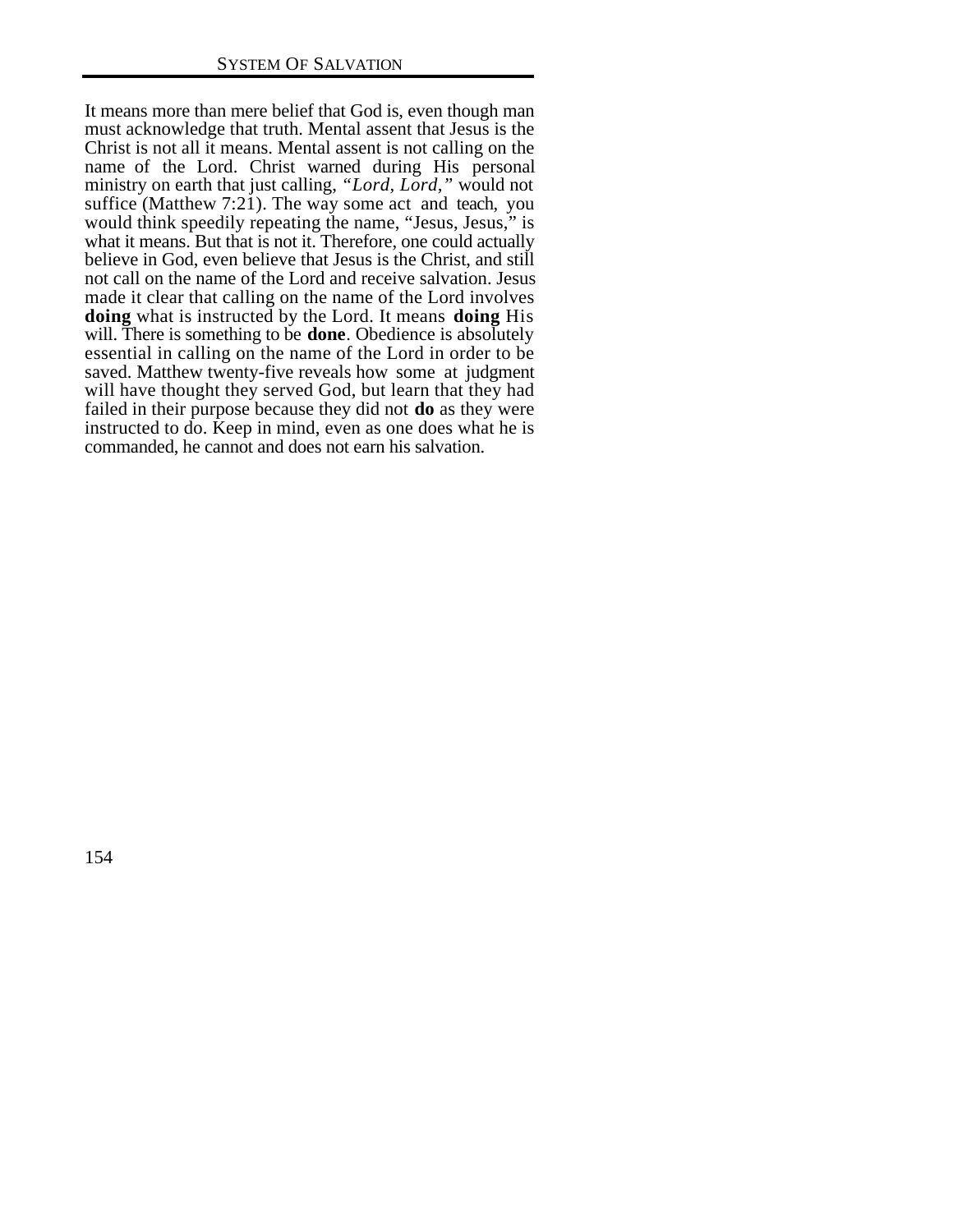Calling on God is making an appeal unto God for salvation according to His will. First Peter 3:21, *"The like figure whereunto even baptism doth also now save us, (not the putting away of the filth of the flesh, but the answer of a good conscience toward God,) by the resurrection of Jesus Christ."* God calls -- man must answer. In answering, he makes his appeal to God. It is plain that answering God's call involves baptism. Acts 22:16 makes the point even clearer. Ananias told Saul (the writer's name before he became an apostle), *"Arise, and be baptized, and wash away thy sins, calling on the name of the Lord."* In the passage now under consideration in Romans, Paul makes it plain that those who shall call, shall be saved. This calling, therefore, involves belief and trust, but also the doing of other commandments directed by the Lord in order to enter into a saved relationship with God. This includes repentance (Luke 13:3), confession of faith, as noted even in this passage, plus being baptized, an action of obedience by which we enter into Christ (Romans 6:3,4; Galatians 3:27). The system of faith, therefore, does not exclude obedience, but necessitates obedience.

But inasmuch as obedience to God must be from the heart (see Romans 6:16-18), it logically follows that one who obeys must first have an understanding of what he is doing. Having such information, assuming he does believe what he has been taught, and does possess a real conviction of the truth he has learned, he can call on God for salvation as noted above. But until one believes, he cannot call. (It should be quite evident to us that believing and calling on the Lord are not identical, but are two distinct operations, although certainly related and connected. But they are not the same. Calling on the Lord for salvation is not merely believing. Believing comes before the calling. Paul put something between believing and salvation, and he identified it as calling on the name of the Lord.)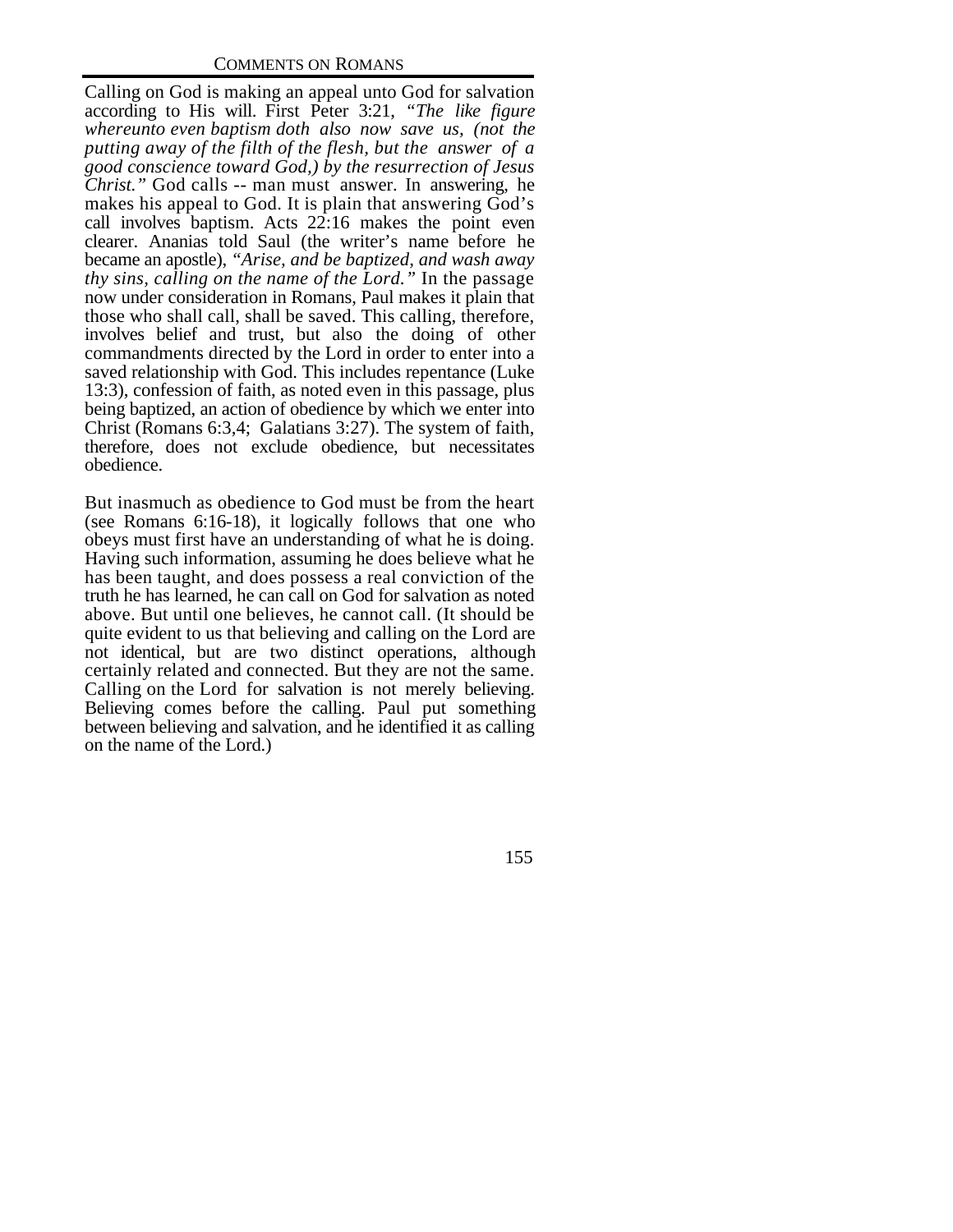Continuing the logical and orderly presentation, Paul now insists that until one hears about the Lord and His plan of salvation, he cannot possibly, intellectually, emotionally, or in any other way believe and have confidence in Christ. You cannot be convicted of something about which you have no knowledge. The heart (mind) must be informed before there can be faith. We see the necessity of hearing the will of God.

Before one can hear, (meaning more than having audible sounds fall on the ear drum, but includes comprehension and understanding of what is taught), there must be someone who will preach the gospel. Before one can preach, he must be sent. The apostles were sent to do this preaching of the glorious system of faith. Since their day, others have continued to *"preach the word,"* using many methods of doing so. That which is to be preached is the Word of the Lord, the message of salvation by grace, extended to man through Jesus Christ, made possible by His blood, and appropriated by obedience faith.

The process is simple. One is sent with the Word. Some hear and understand. The evidence in the message convinces them of the truthfulness of it, and they believe it is true. Now, in a believing state, they call on the name of the Lord by rendering obedience to the commands given in the message of salvation. All this is traced back to the Word of God. Where there is no knowledge, there is no faith, no ability to obey. It begins with the preaching and comprehension of the Word of God. Faiths comes as the evidence of the Word is presented. The hearers must be persuaded and convinced by the message of truth. Without it, there can be no salvation.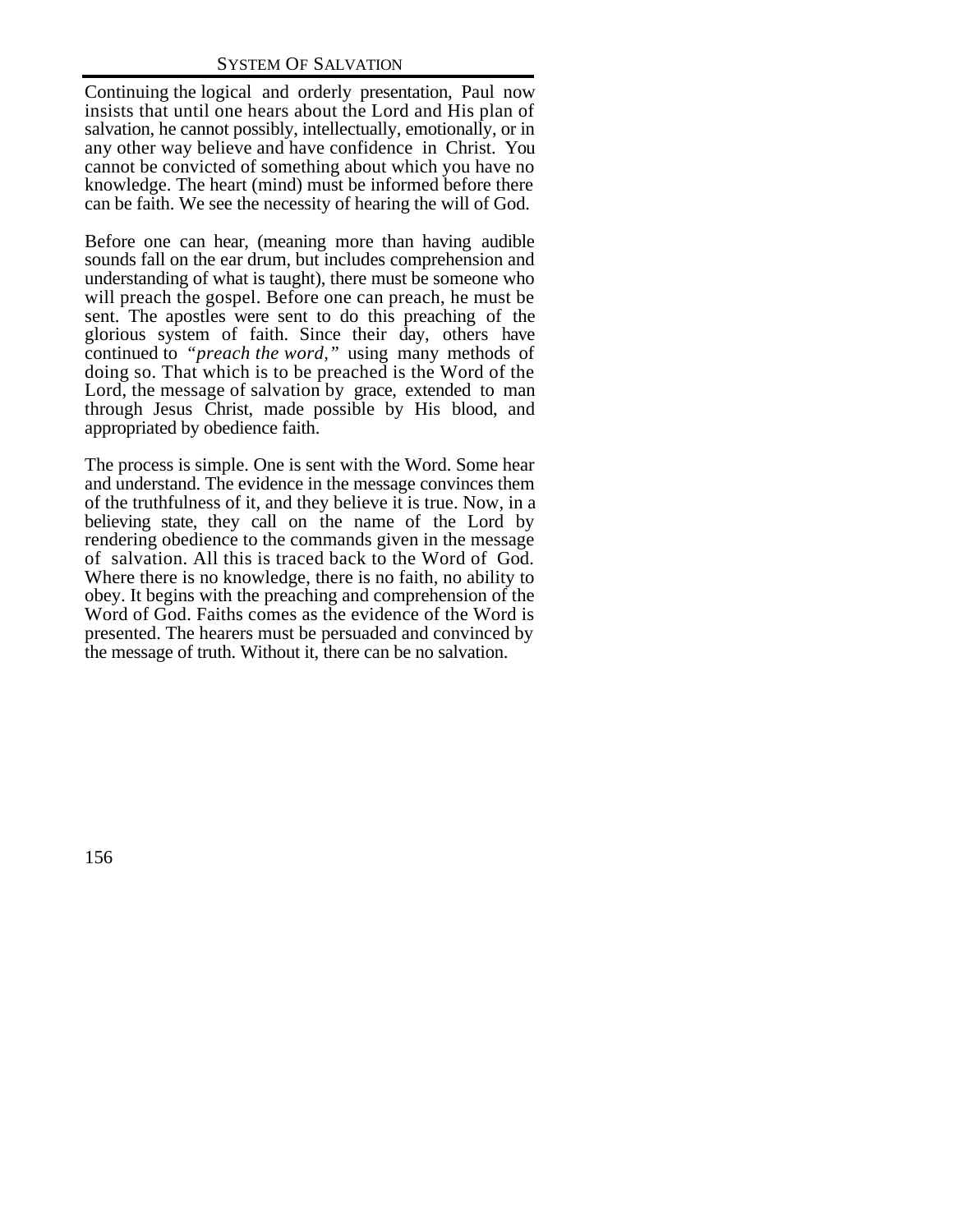Verse fifteen turns back to an Old Testament statement that declares the beauty found in those who present the message of glad tidings, the gospel, the good news of salvation. The beauty is not in the messenger, but the message. I think this statement has primary reference to the apostles through whom the truth was given to the world, and who were, at the time of Paul's writing, engaged in revealing and proclaiming to the world the plan of salvation that was heretofore a mystery. On the other hand, it surely must have application to any person who would preach God's truth to his own generation.

Unfortunately, not all who hear will believe. This spells their spiritual death. It was true when the gospel was first preached, and it is true even yet, that not all who have the opportunity to hear, believe, and obey do so. Many, like the Jewish nation generally, persist in rejecting the message of God. This is an eternal tragedy, and our hearts are pained to personally know some who will treat God's holy will in such fashion. But regardless of how men respond (favorably or unfavorably) to the Word of the Lord, the presentation of the Word, belief in that message, obedience to that message, is still the way God has devised to bring men unto Him.

Let me encourage the reader to study in this connection John 6:44,45; Acts 15:7; James 1:21; First Peter 1:22,23. These and other passages emphasize the Word in order to be saved.

#### **Verses 18-21**

18 But I say, Have they not heard? Yes verily, their sound went into all the earth, and their words unto the ends of the world. 19 But I say, Did not Israel know? First Moses saith, I will provoke you to jealousy by them that are no people, and by a foolish nation I will anger you. 20 But Esaias is very bold, and saith, I was found of them that sought me not; I was made manifest unto them that asked not after me. 21 But to Israel he saith, All day long I have stretched forth my hands unto a disobedient and gainsaying people.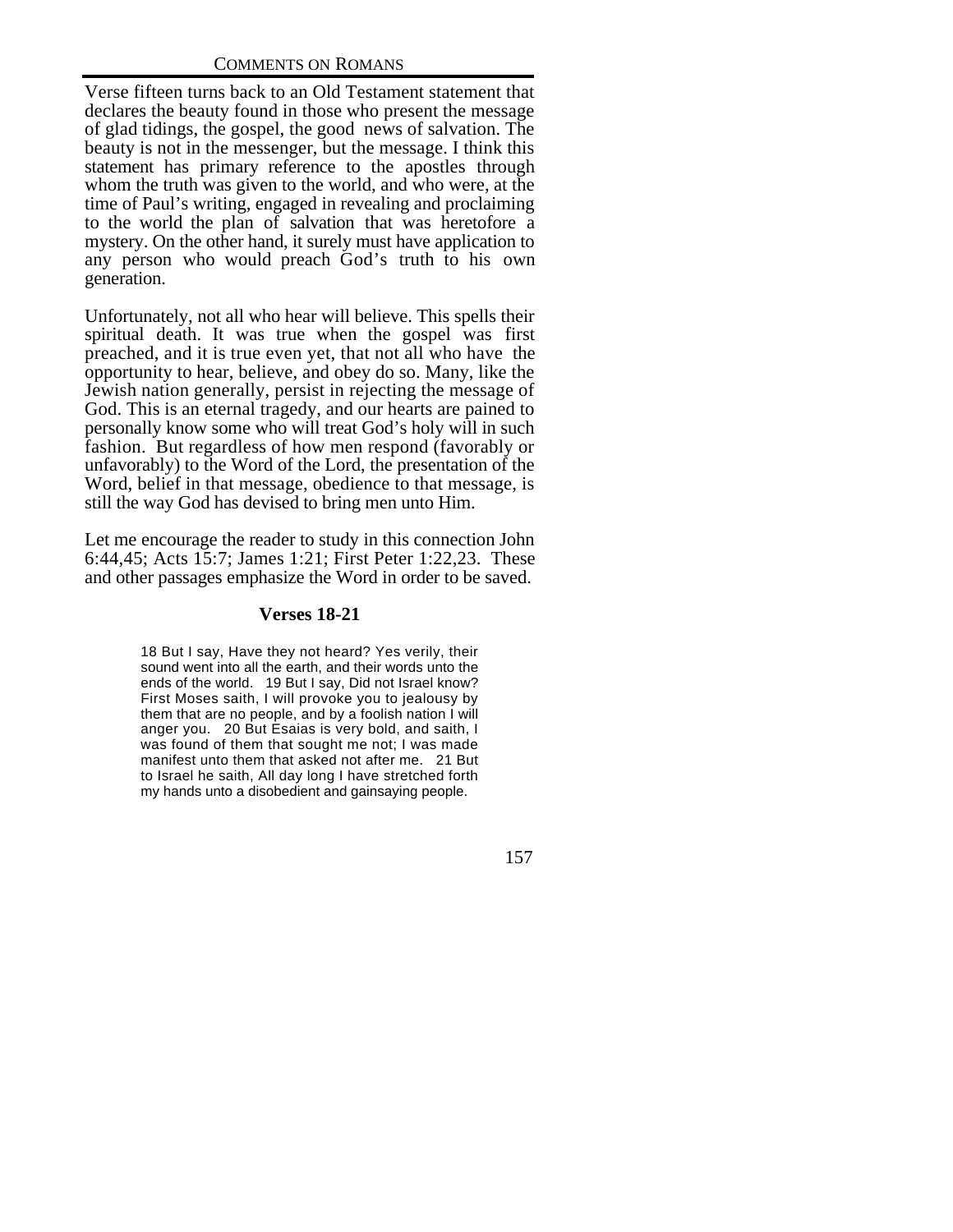Paul returns specifically to the theme he introduced significantly in the first part of chapter nine, and again at the beginning of chapter ten; namely, the spiritual condition of the Jews. Having noted that Christ was rejected by the Jews generally, one wonders why. They had heard the Word. The sound or message of truth had gone to the ends of the earth, as prophesied in Psalm 19:3,4, to which Paul refers. No excuse could be given for not having been taught. Paul asks, *"Did not Israel know?"* The answer is clear. Yes, they knew. In fact, if they had paid proper attention to such revered people as Moses and the prophets, they could have quickly and easily known they were supposed to respond to the plan God devised. Moses had spoken the Word of the Lord to Israel, telling Israel that God would allow the Gentiles, *"them that are no people,"* to provoke them to jealousy. In other words, seeing how Gentiles would desire to enter into the saved relationship with God, God anticipated that through the use of the Gentiles, the Jews might be provoked to salvation. Not only do we see how God used the Jews to bring salvation to the entire world, including Gentiles, but God also used the Gentiles to motivate the Jews to be saved as well.

Paul reminds his reader how Isaiah had prophesied that the Gentiles, *"those who sought me not,"* found the Lord, and God manifested Himself to the Gentile. But the case with the Israelites, unfortunately, was so different. As God had pleaded with Israel, as revealed in Isaiah 65:2, God stretched forth His hand, extended His invitation to Israel, (a people who badly needed salvation as much as the Gentiles), but the people of Israel turned their backs against the invitation. This is the sad and deplorable state, not only of the Jews as a nation even yet, but the state and spiritual condition of any and all who reject the gospel, God's plan for saving man.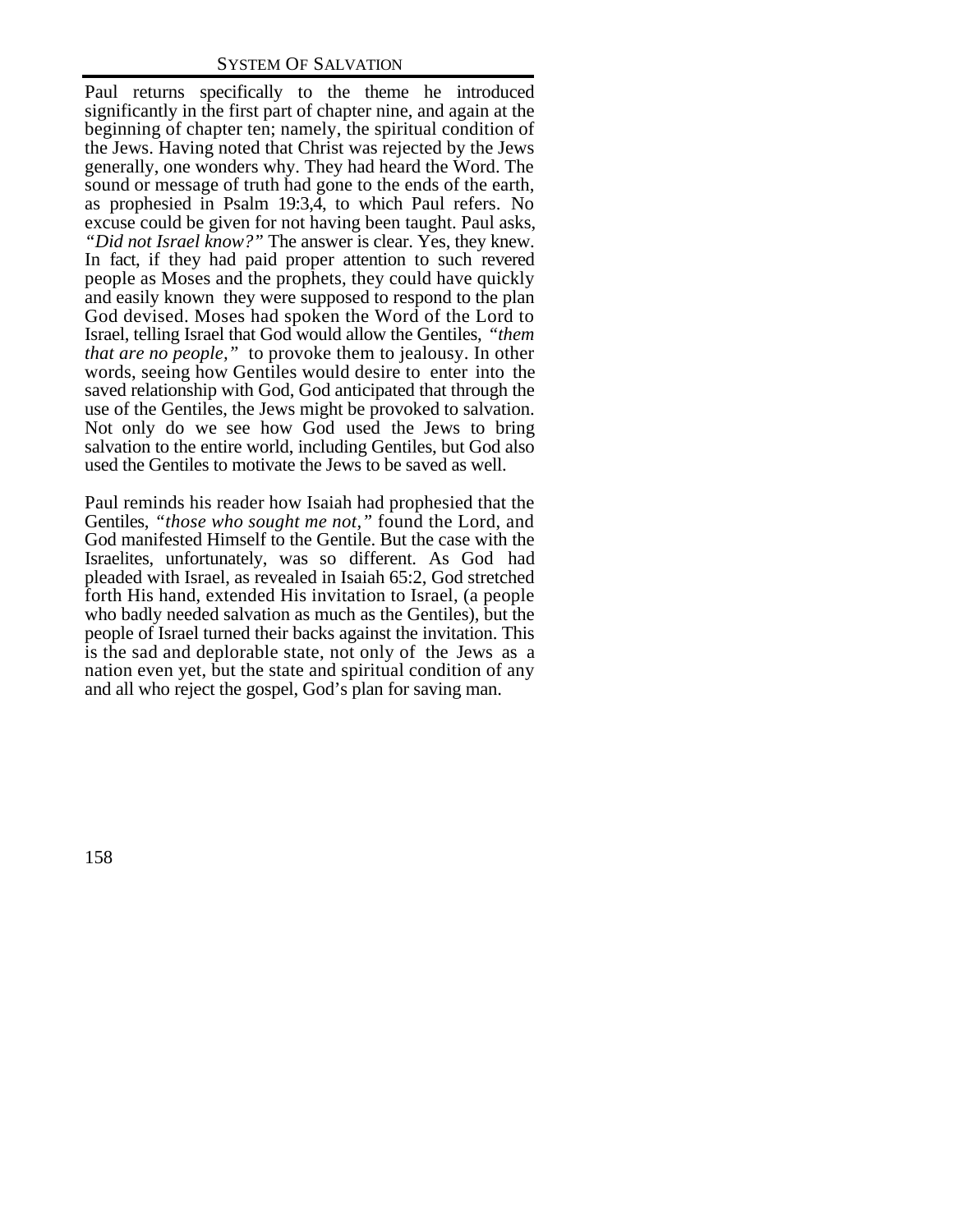# *Chapter Eleven*

#### **Verses 1-5**

1 I say then, Hath God cast away his people? God forbid. For I also am an Israelite, of the seed of Abraham, of the tribe of Benjamin. 2 God hath not cast away his people which he foreknew. Wot ye not what the scripture saith of Elias? how he maketh intercession to God against Israel, saying, 3 Lord, they have killed thy prophets, and digged down thine altars; and I am left alone, and they seek my life. 4 But what saith the answer of God unto him? I have reserved to myself seven thousand men, who have not bowed the knee to the image of Baal. 5 Even so then at this present time also there is a remnant according to the election of grace.

Continuing a general discussion of the spiritual condition of the Jews, having noted sufficiently in the previous two chapters the need of salvation for the Jews, having noted the use of certain ones through the ages to bring about the way of salvation, and having noted how the Jews had rejected the way God provided, Paul now asks, *"Hath God cast away his people?"* In other words, Paul is asking if God had gone back on His promise, now refusing to save the Jews. Is the alienation between God and the Jews the fault of God? Does God really want the Jews to be saved? Is there no way for reconciliation to be made between God and the people that were once His chosen?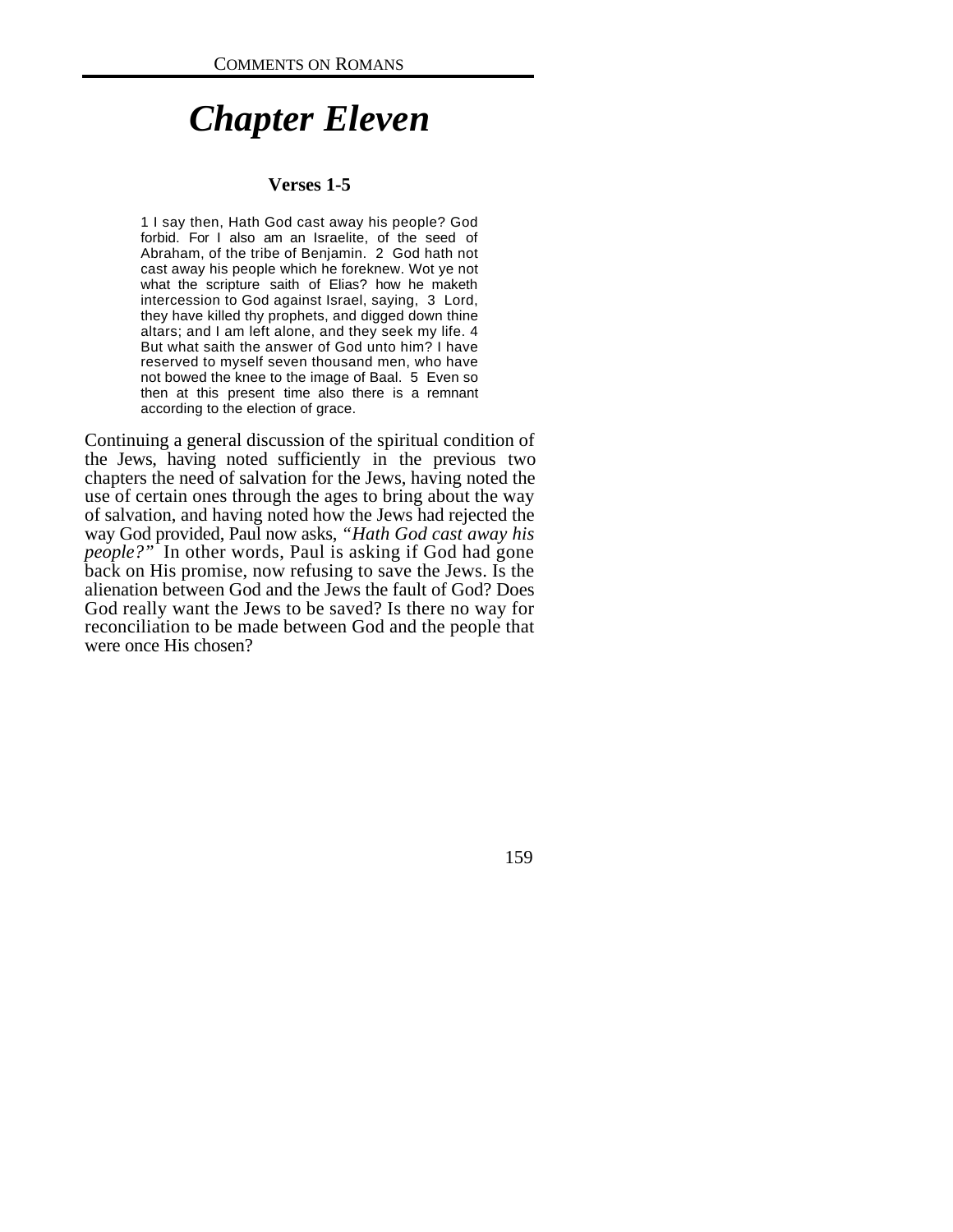Once again, we read this strong apostolic and habitually used negative, *"God forbid."* Never could one properly think God is the fault for the Jews being estranged from the God they formerly served. Never are we to conclude that God went back on His promise. Never are we to believe that God did not want the Jews to be saved, or that He does not want them saved now. Yes, there is a way of reconciliation between God and the Jews. But the fact of the matter is that the Jews failed to receive Christ. Already Paul has noted that, even though the Jews as a nation had rejected the Christ, some of that nation had accepted Him. Those who had accepted Christ were acceptable to God. Paul cites himself as one example. Paul was a Jew, the seed of Abraham, specifically of the tribe of Benjamin. He was not a castaway. To be sure, some of the Jews were not God's children, but this was because they had chosen to reject the plan of salvation God had devised. But it was not God's fault, nor was there any reluctance on God's part to receive them. He did receive all who would respond to the system of faith.

Paul reminds the reader of the time in Israelite history when Elijah addressed certain words to God about the Israel of his day. It was a time when it seemed to Elijah that just about everybody of the nation of Israel had turned against God except Elijah. This has specific reference to the time following the great contest on Mount Carmel that is recorded in the Old Testament, First Kings, chapter nineteen. Elijah accused the Israelite nation of making all sorts of offenses against God, and he alone had remained faithful. But contrary to what Elijah thought, God told him that many had not *"bowed unto Baal."* So Paul is stating, that while he does not minimize the overall and general truth that most Jews had rejected God by rejecting Christ, not all had done so. Nor was it God's fault that any had done so. There was a remnant that was among the elect; that is, among those who had partaken of the benefits of the grace of God, because they had accepted the scheme God devised for their salvation.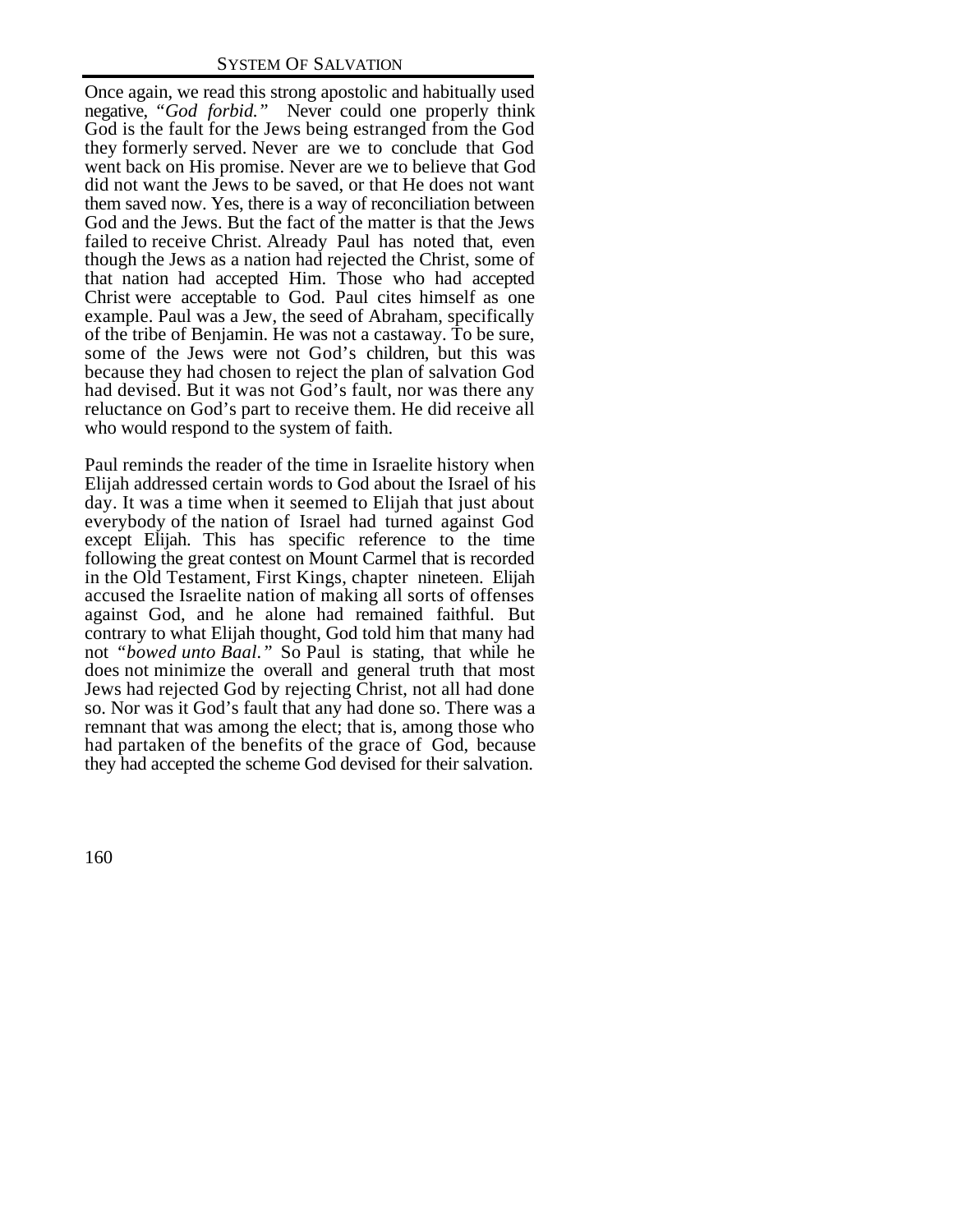In this is a powerful lesson for us today when we get discouraged as we are forced to realize the abundance of sin, and the influence of wickedness in the world. We may get disheartened concerning the inroads of error and digression that are often made even among the ranks of the Lord's church. We may be inclined to despair by thinking everyone has gone the way of departure. But most likely the truth is, even though many do go astray, possibly even most as did Israel in Elijah's day, and as the Jews were doing in Paul's day, there is surely a remnant that remains loyal and faithful, and pursues the course in life according to the directions of the Lord given in His Word. We just need to be sure we are among that remnant, and do all we can to enlarge the number of that remnant.

#### **Verses 6, 7**

6 And if by grace, then is it no more of works: otherwise grace is no more grace. But if it be of works, then is it no more grace: otherwise work is no more work. 7 What then? Israel hath not obtained that which he seeketh for; but the election hath obtained it, and the rest were blinded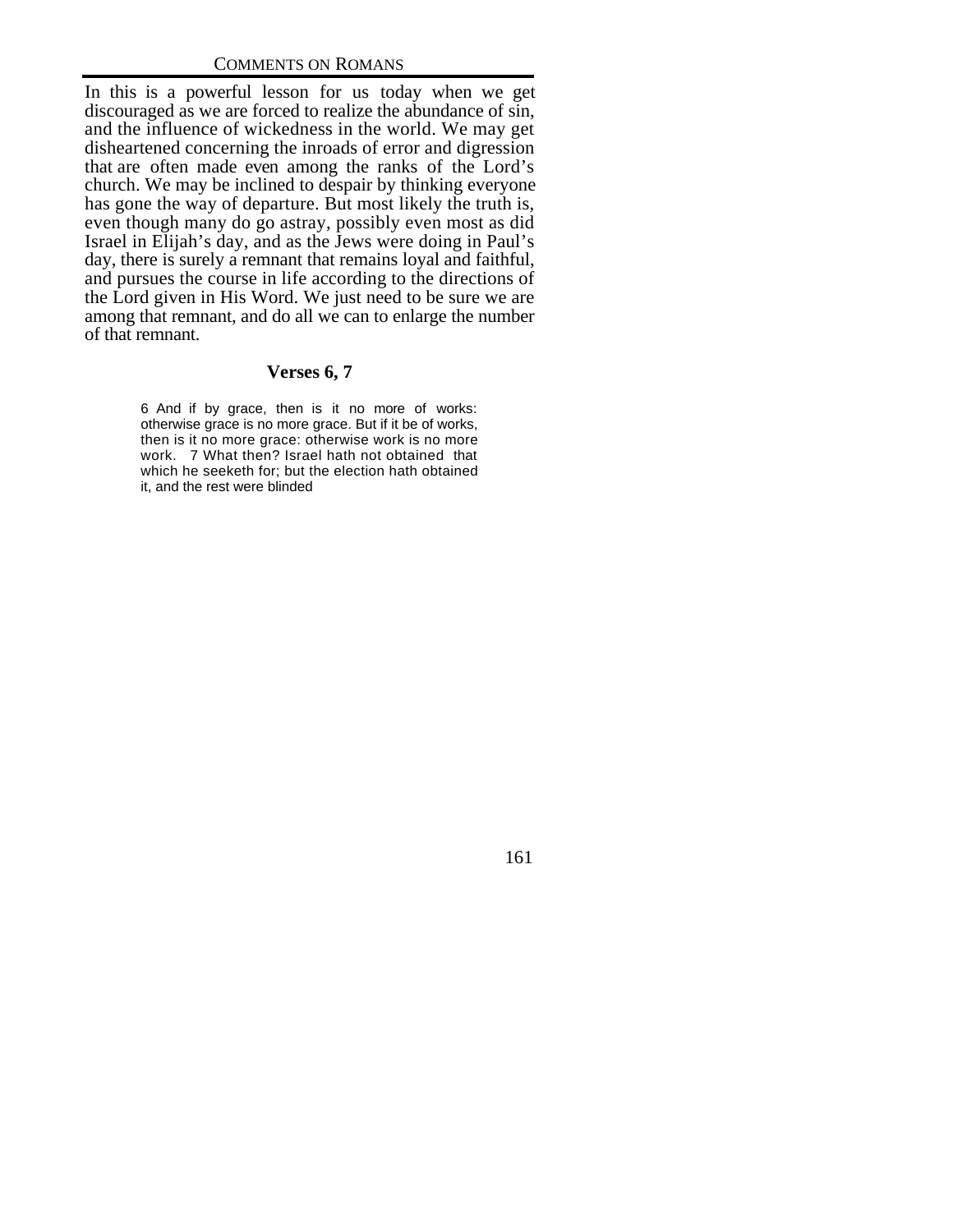In the preceding verse Paul mentioned the election of grace, having reference to the system of grace, and those elected to salvation through that system. Having mentioned grace, he says something more about grace and works. Whenever we study works as given in the Bible we must understand that there are different kinds of works discussed. There are works of our own merit by which one might think he could obligate God to bless him in some fashion. The Scriptures make it plain that man cannot be saved by such works as these. Ephesians 2:8,9 teaches us we are saved by grace through faith, and not of works of which we can boast. Titus 3:5 teaches the same lesson. At the same time, there are works of obedience, such as is described in James, chapter two, and other places. Whenever man does something God directs him to do, he is working. But such are not works of merit, nor works like were performed under the old Mosaic law. There are works of obedience to God. Obedience is necessary to salvation (Hebrews 5:9; Matthew 7:21; Second Thessalonians 1:7-9). The works under discussion in our passage here have reference to works of merit, the kind by which we cannot accomplish nor earn salvation. We can never do enough good to erase even one sin whereupon God would owe us anything. Remember that the law of Moses was also a law of works because one would have to live perfectly under that law in order to be saved, and this none could do.

162 Election, or belonging to the company of the saved, was declared to be by grace. The system whereby man can be saved is in existence because of the unmerited favor God has bestowed on undeserving mankind. It is a system that relies upon the mercy of God rather than upon the goodness or perfection of man, which is non-existent. Since salvation is by grace, it is not of meritorious works. If it were of works then God could be placed in a situation of owing man salvation, and salvation then would not be the result of God's grace and mercy. If it were possible that salvation could be attained by works of merit, then it could not be a system of grace. Even works of obedience have significance only because God has graciously declared that they have significance.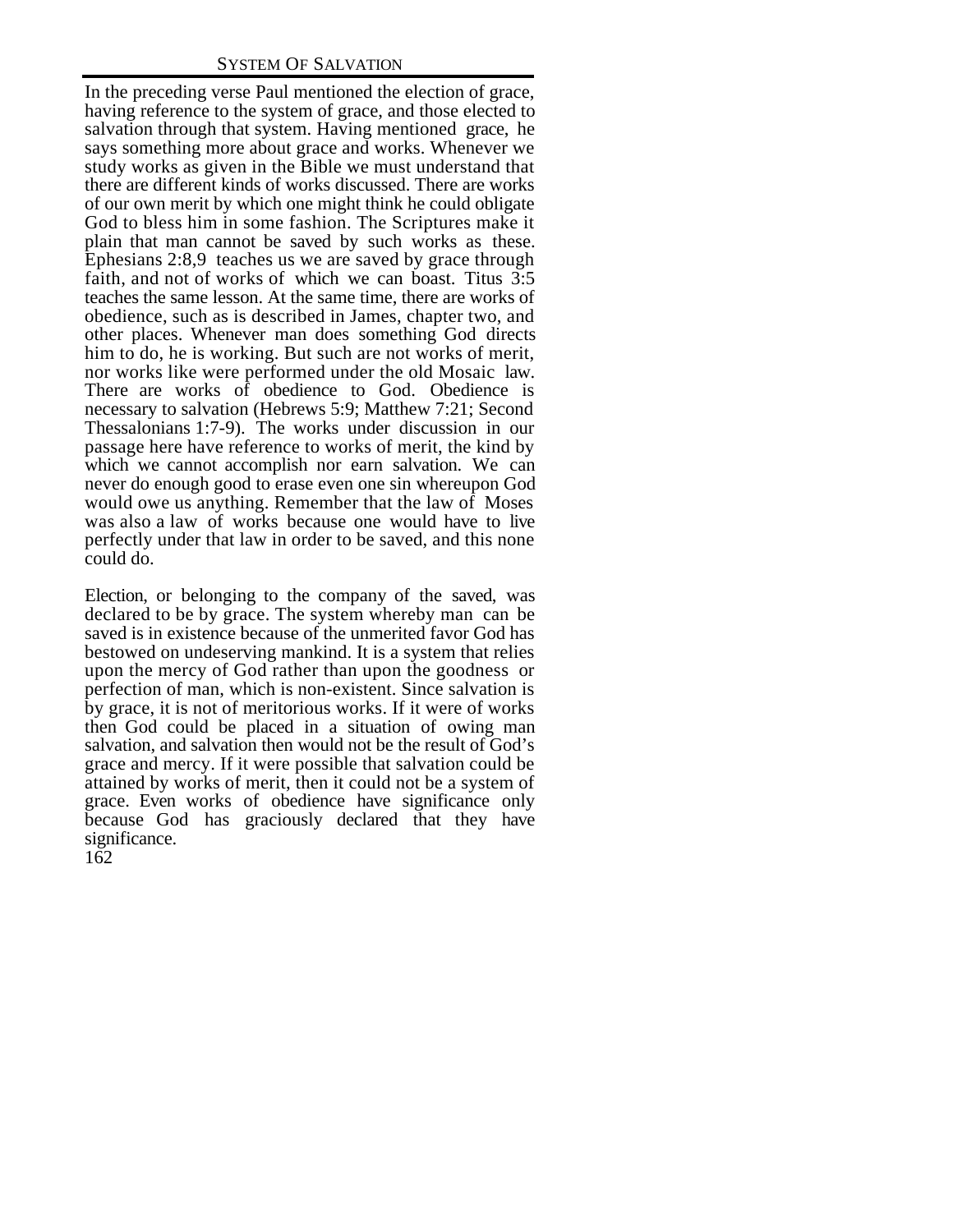The works of obedience which are included in the system of grace have no righteousness of themselves, but only as God's grace has announced their worth. So, if salvation were by meritorious works, the works of obedience would cease to be important because they are not works of merit. *"Otherwise,"* or if it was any other way, works of obedience do not count for anything. But they do count, and God expects man to obey whatever He commands.

There are certain conditions man must meet in order to benefit from the grace of God, but even meeting these conditions does not constitute meriting salvation. Meeting certain conditions is simply the procedure God has devised whereby man comes to partake of the mercy of God. There is a clear distinction between meeting God's conditions by being obedient and earning what you receive. We can never earn salvation, but we must meet the conditions God has specified. Salvation is by grace which includes works of obedience even as it excludes works of merit.

What does all this mean in relation to the spiritual condition of the Israelites? Israel did not obtain that which they sought, which was salvation. Obviously, it was because they followed another system other than the system of grace through faith. However, those who are of the elect did obtain the desired salvation through forgiveness, and have established fellowship with God because they came the way of salvation that God provided through Christ. In a sense, Israel was, and continues to be, blinded. They are blinded by their own refusal to comply with the provisions God has made. For the most part, they have remained blinded even as they were at the time Paul wrote Romans. They remain blinded because of an allegiance to a system of works by which none can be justified, and under which they no longer live even though they once lived subject to it. (See other passages on this point in Romans 3:20,26; Galatians 2:16; 3:11). Paul follows this with two Old Testament references showing how this blindness was prophesied.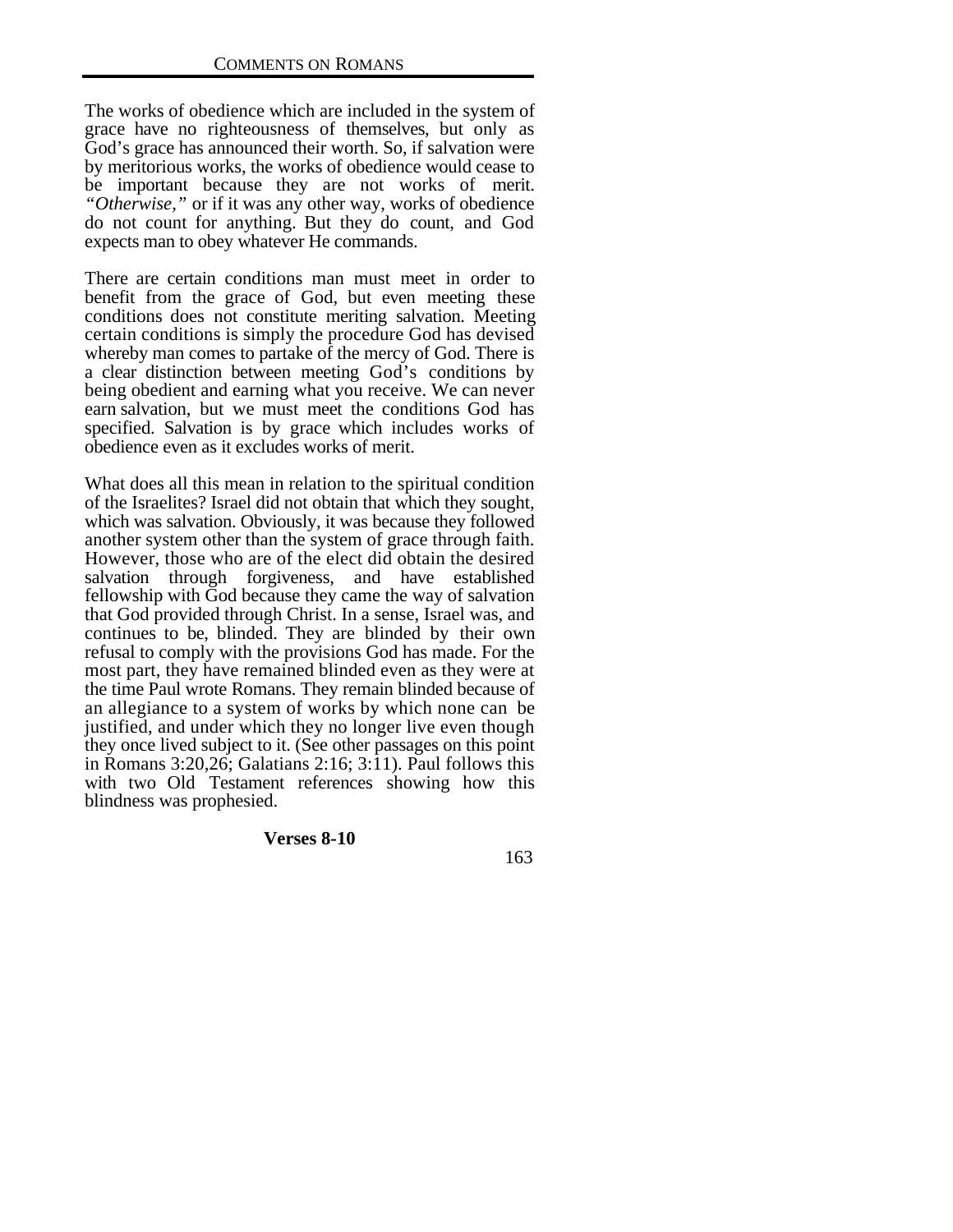8 (According as it is written, God hath given them the spirit of slumber, eyes that they should not see, and ears that they should not hear;) unto this day. 9 And David saith, Let their table be made a snare, and a trap, and a stumblingblock, and a recompense unto them: 10 Let their eyes be darkened that they may not see, and bow down their back alway.

Paul refers to a writing by Isaiah (Isaiah 29:10), and how God had allowed the Jew to possess (*"given them"*) a spirit of slumber, sometimes rendered more emphatically as stupor. By their own choosing they had closed their eyes, shut their ears to anything contrary to what they were determined to follow.

Paul also refers to words of David (Psalm 69:22) to show how *"their table,"* (that upon which they fed), was a snare and trap, a stumbling-block, because they allowed that system under which God had formerly ruled them to block them from accepting the system God had brought into being through the Israelites themselves.

#### **Verse 11**

 11 I say then, Have they stumbled that they should fall? God forbid: but rather through their fall salvation is come unto the Gentiles, for to provoke them to jealousy.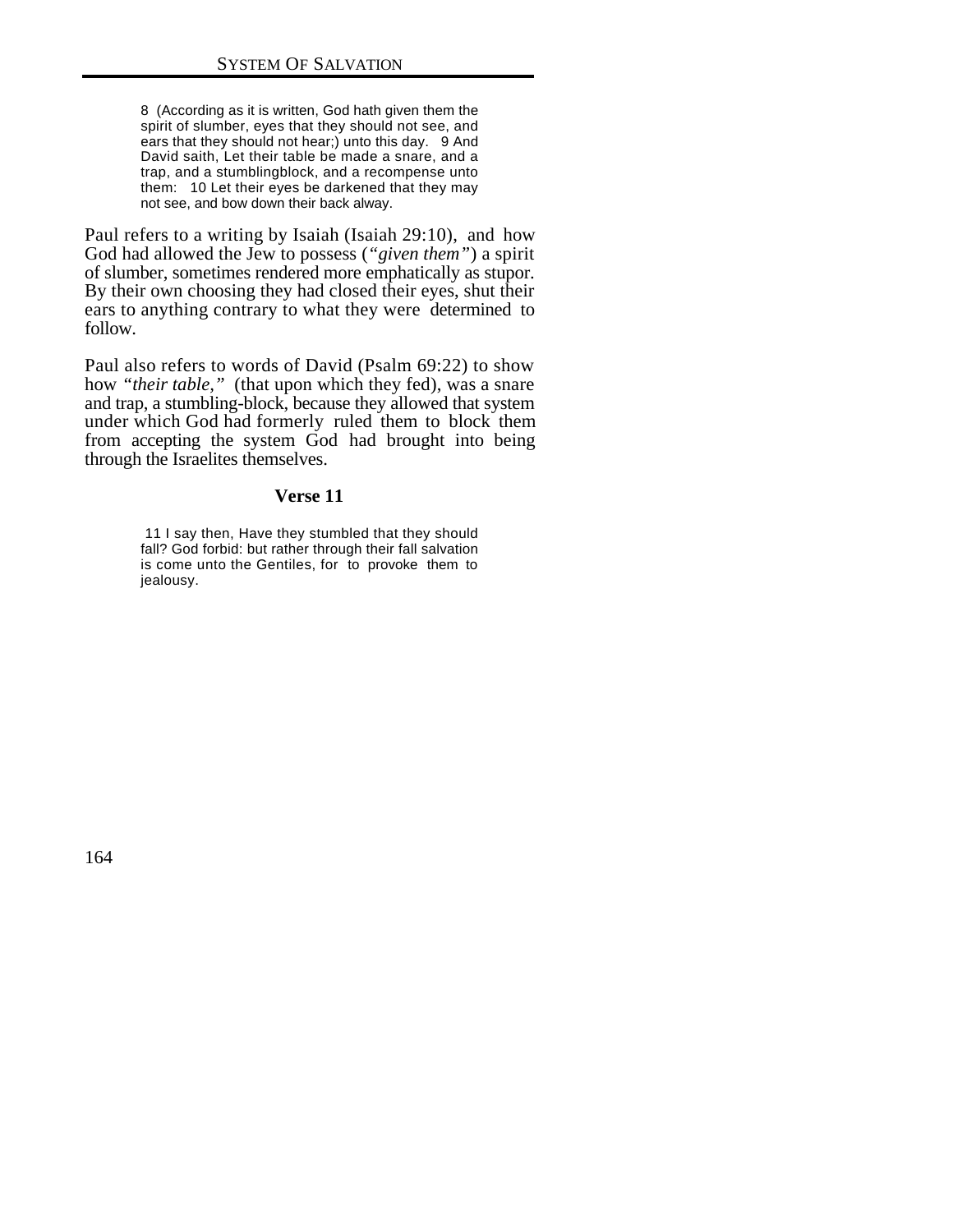The question is asked, *"Have they* (Israel, JWB) *stumbled that they should fall?"* Was it the design and intent that Israel should behave in this disobedient fashion? Again, Paul uses the strong negative, *"God forbid."* Never did God hope Israel would reject the very scheme He was providing. Such would have made the work of John the Baptist, Christ, and the apostles, even the work of the old prophets be nothing but mockery. The scheme was being provided through God's use of the Jews, and they were to have first opportunity to receive it. They had more advantages than anyone to seize it with gladness, but they refused to do so. But since the Jews did reject Christ, God used that rejection to appeal to the Gentiles, and also used the acceptance of the Gentiles to once again appeal to the Jews. Possibly, when the Jews realized that even Gentiles were becoming children of God, and that God's way of making children through Christ was true, they would be provoked to desire this family relationship with God also. Keep in mind, Christ, John the Baptist, and the apostles had made it plain by this time that physical ancestry would not make anyone a child of God anymore. Being a descendant of Abraham did not make the difference it once did. Now God's children are spiritual children, and "*children of Abraham*" (Galatians 3:7) are those who (Galatians 3:7) are those who belong to God because they have come to God through the system God has provided through His Son, Jesus Christ. It is a system of grace, mercy, blood, faith, law, and obedience to the law of Christ.

#### **Verse 12**

12 Now if the fall of them be the riches of the world, and the diminishing of them the riches of the Gentiles; how much more their fulness?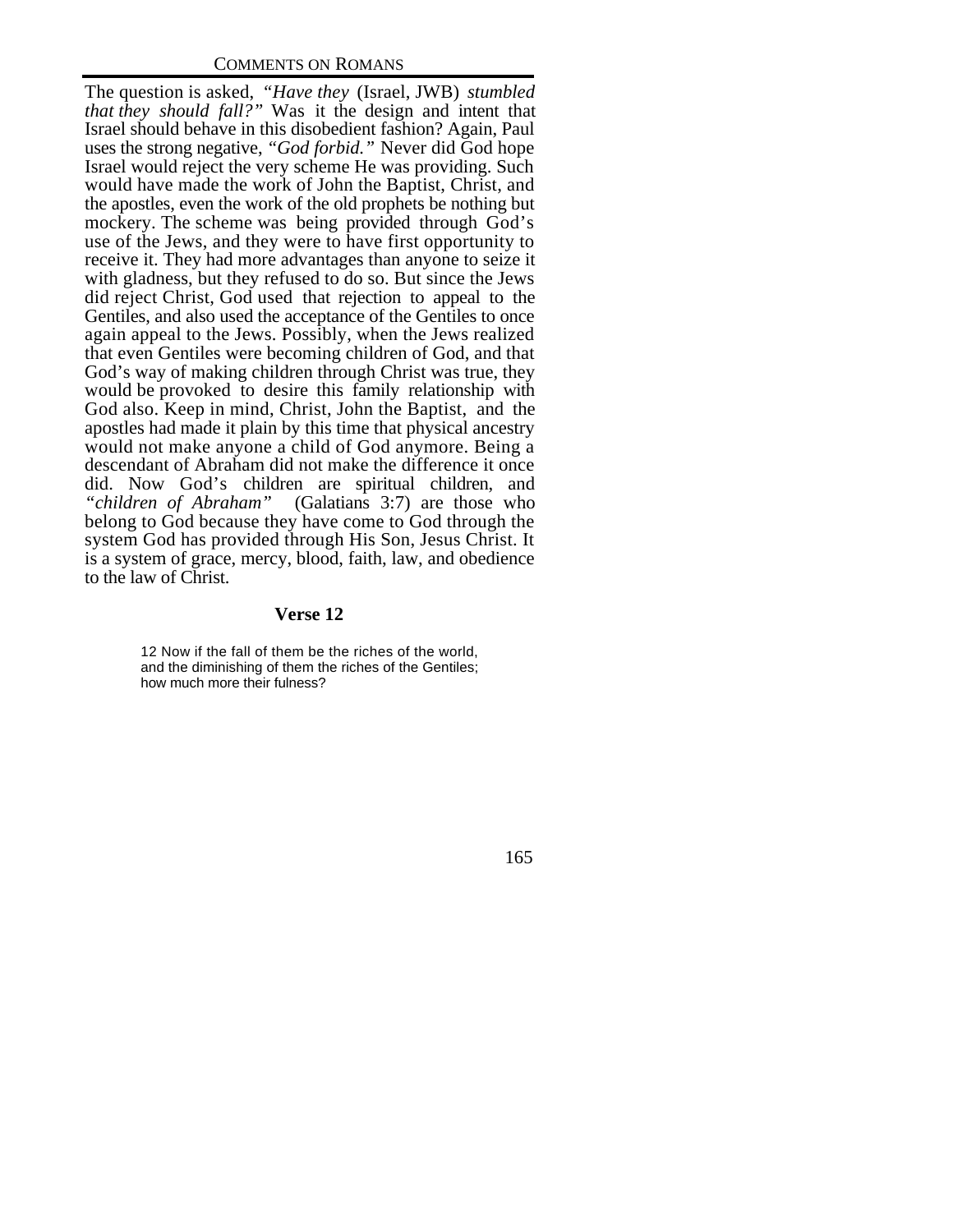Paul once again is very logical in his presentation. He notes how the fall of the Jews had, in a measure, brought opportunity for salvation to all mankind. As far as the Jew was concerned, the idea of the termination of the law of Moses would be a fall. Remember, however, that God had always intended and planned that salvation be universally offered. But the Jewish rejection of Christ hastened that opportunity being extended to the Gentiles. Seeing how the call of the Jews brought opportunity to others, how much more good could be accomplished if the Jews favorably responded to the gospel! Jewish influence for truth would have been a powerful benefit to everyone, Jew and Gentile alike.

#### **Verses 13-15**

13 For I speak to you Gentiles, inasmuch as I am the apostle of the Gentiles, I magnify mine office: 14 If by any means I may provoke to emulation them which are my flesh, and might save some of them. 15 For if the casting away of them be the reconciling of the world, what shall the receiving of them be, but life from the dead?

Paul makes an appeal to Gentiles to assist in bringing the Jews into the fold. He reminds them that he was an apostle especially sent to Gentiles, and his work was not a minor one, but a great one. Yet, he was searching for some means to provoke the people of his own flesh, the Jews, to be saved. He notes that if the rejection of the Jews by the Lord because of their rejection of Christ had brought a hastened opportunity to the rest of the world to be reconciled to God, then if the Jews would obey, and they would also be received of God, it would be like a resurrection from the dead. Paul was hoping to find a way to provoke the Jews to obey as the Gentiles had done. He was seeking help from the Gentiles to this end.

### **Verses 16-17**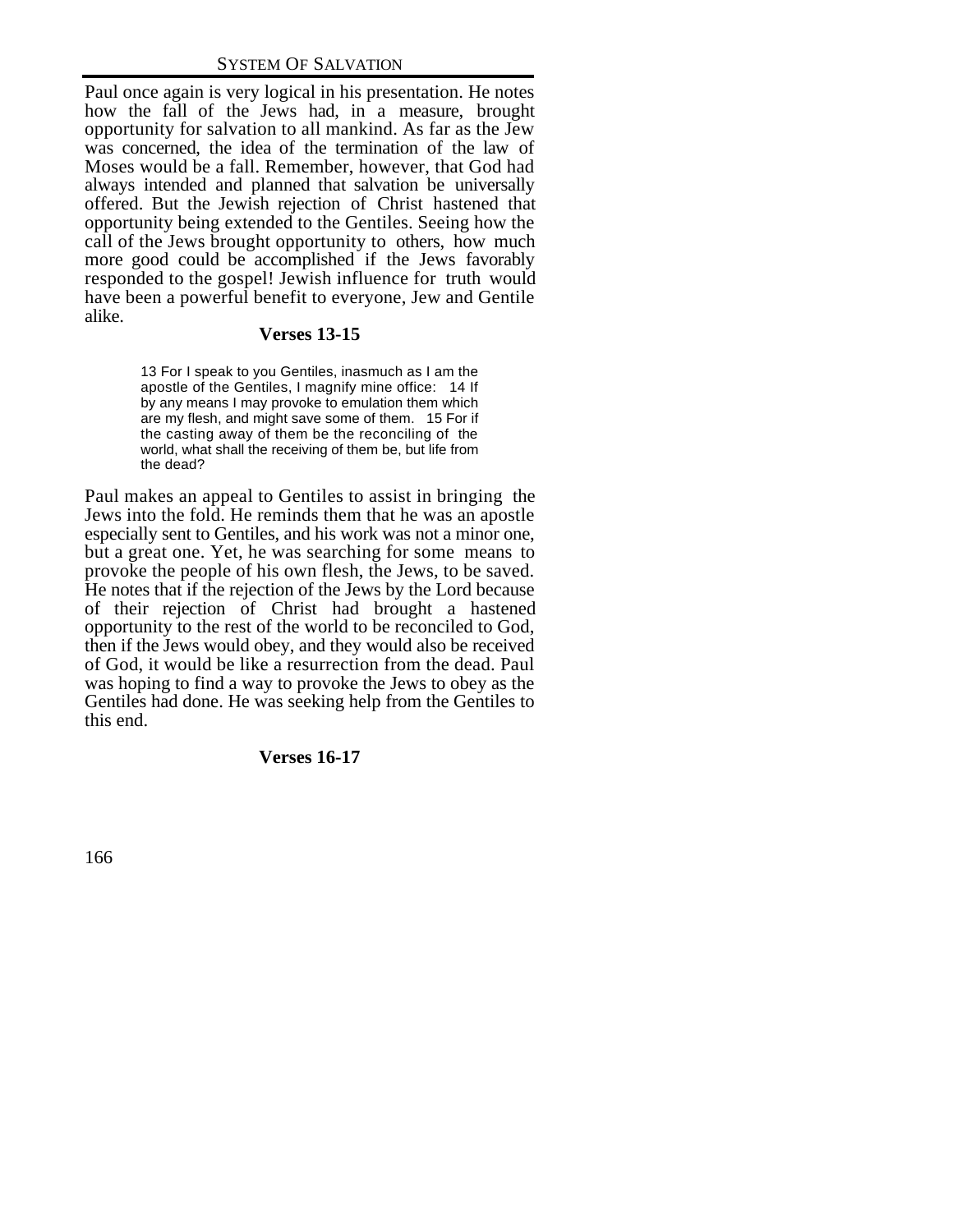16 For if the firstfruit be holy, the lump is also holy: and if the root be holy, so are the branches. 17 And if some of the branches be broken off, and thou, being a wild olive tree, wert grafted in among them, and with them partakest of the root and fatness of the olive tree;

In this passage we have a very precise use of the word *"holy."* Certainly, all the Jewish people were not *"holy"* in the sense of being free from sin, or cleansed by the blood of Christ. Nor were they *"holy"* because they were so righteous in themselves. But the term *"holy"* has reference to them like the term was used with regard to certain offerings that were made of the firstfruits of crops that were harvested. By the acceptance of the firstfruits, God showed that the entire harvest could be usable and acceptable.

Inasmuch as many Jews were converted to Christ at the beginning of the Christian age at Pentecost, there is the demonstration of the desire for all Jews to be saved. In fact, those on Pentecost who were converted were all Jews. So it was obvious that the firstfruits were acceptable. That being true, all would be acceptable who would come to God through Christ. Because **some** Jews were saved, it was evident that God wanted **all** Jews to be saved. The acceptance of the *"root"* shows God's willingness to accept the *"branches."* Here is the answer to the question of verse one, *"Hath God cast away his people?"* The answer is, "No." Unfortunately, many of the *"branches"* were cast away, but it was because of their own rejection of Christ.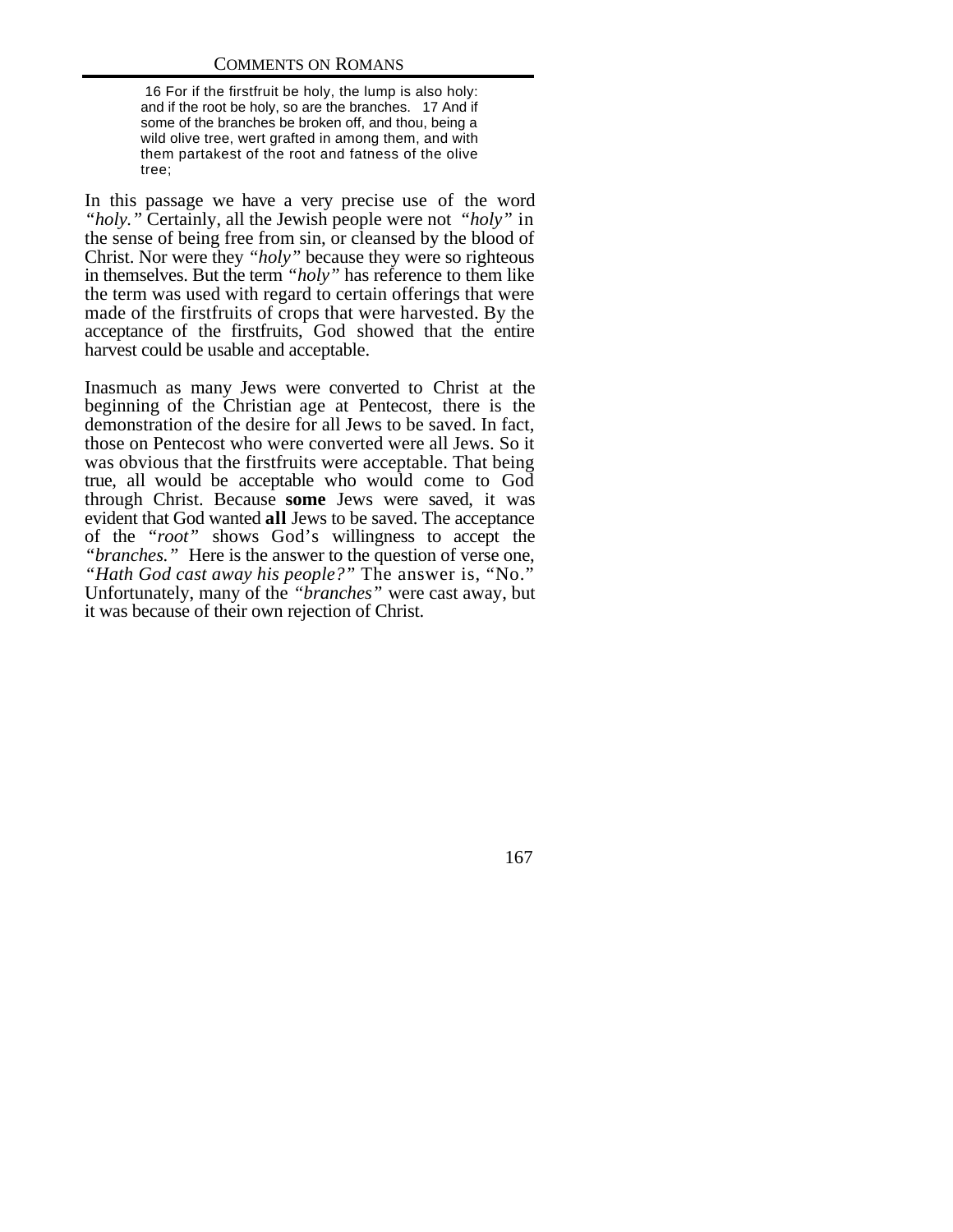Paul now refers to the Gentile Christians as a *"wild olive tree,"* in distinction from the Jew who was a natural branch. Some wild branches, having reference to Gentiles, had been grafted in because they had accepted Christ. These granted branches were enjoying unity with God as much as the natural branches (Jewish converts). Therefore, the Jews and Gentiles in Christ were enjoying a common salvation. Paul is showing that the Jews who rejected Christ were as those branches that were broken off, and the Gentiles who had accepted Christ were branches grafted in. Again, we have presented the theme aforementioned in this epistle, that the salvation God offers was for every man without regard to race or nationality. All may be saved because all need to be saved. All that are saved will be saved the same way. God wants all men, Jew and Gentile, to be saved.

The precise terms used in these verses pose somewhat of a problem to get a "word by word" understanding of Paul's message. But the general thrust of his words can be grasped, and has been so explained.

## **Verses 18-21**

 18 Boast not against the branches. But if thou boast, thou bearest not the root, but the root thee. 19 Thou wilt say then, The branches were broken off, that I might be grafted in. 20 Well; because of unbelief they were broken off, and thou standest by faith. Be not highminded, but fear: 21 For if God spared not the natural branches, take heed lest he also spare not thee.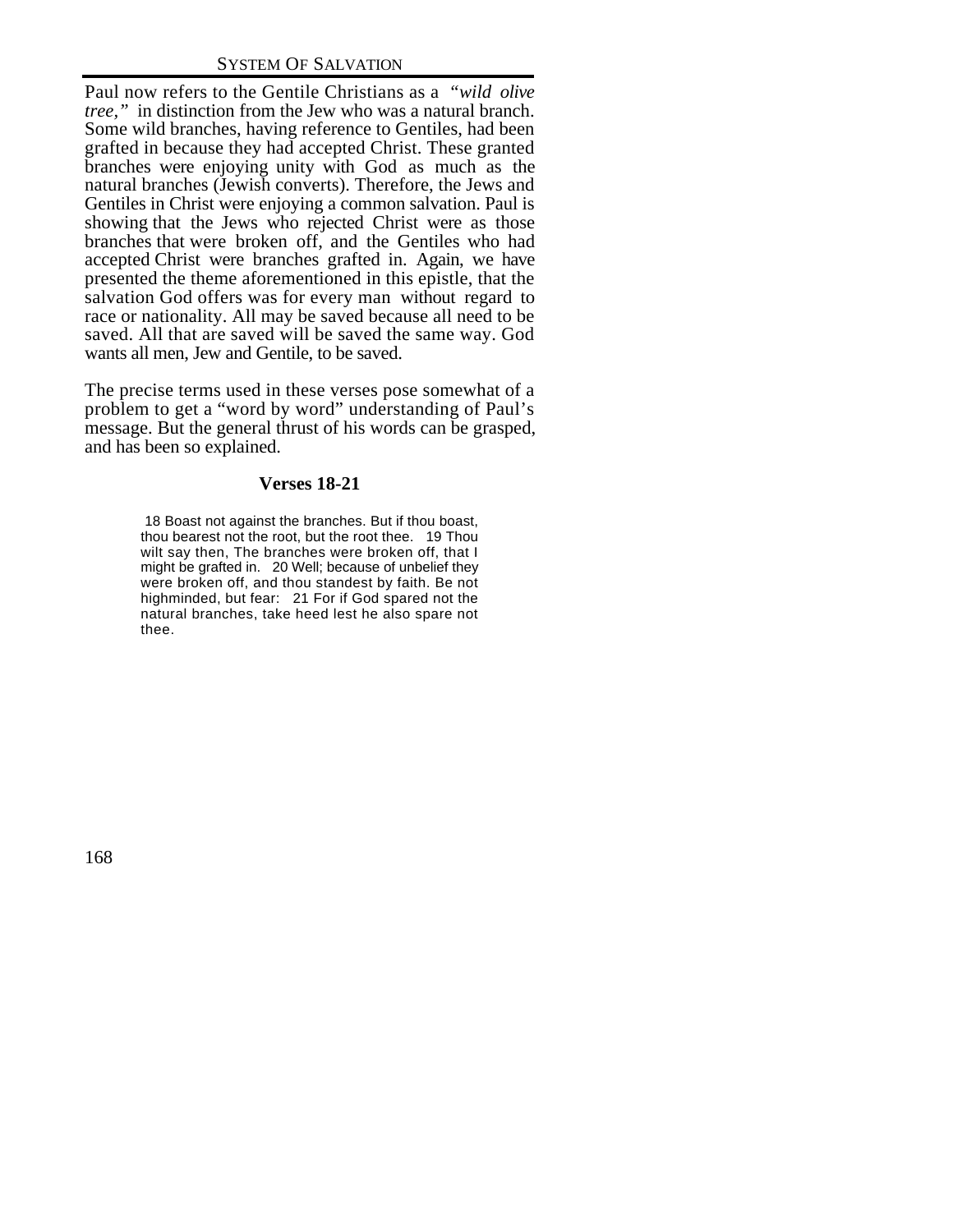Continuing some comments to the Gentiles, Paul issues a warning that they do not become boastful that they belong to God rather than the Jews. True, they were in spiritual fellowship with God, and with converted Jews that may once have excluded Gentiles. But to now brag that one is saved while the other is rejected would be totally out of character for a Christian. The Christian, like Christ, wants all men to come to repentance. But the burden of the warning is that Paul shows the possibility that the Gentile Christian could also fall away, and be rejected. Indeed, they would be rejected if they did not remain firmly united to their Jewish brethren in Christ, and faithful to the will of God given through Christ. Paul is admonishing the Gentiles not to commit the same error some Jews had committed, that of thinking themselves more righteous or possessing such a superior feeling toward others. They were to remember they were borne out of the root. They came to Christ after the early Jewish converts, and after the system had been delivered through the Jews. They were not the natural branches, but grafted branches. Because of unbelief, natural branches were broken off (referring to Jews who rejected Christ). If the natural branches were broken off because of unbelief, surely grafted branches would and could be broken off if the same unbelief overcame them. It is a strong warning not to be highminded and superior in their attitudes toward the Jews, but humbly grateful for salvation.

There is also the undeniable significance that apostasy is a possibility among Christians. But there is a significance beyond even that. Thus far we have learned all men need salvation, and God offers salvation to all men, and all men must and will be saved the same way, through the system of faith given through Christ. What will cause one man to be broken off will cause the next man to be broken off also. In this we again see demonstrated how God is no respecter of persons.

#### **Verse 22**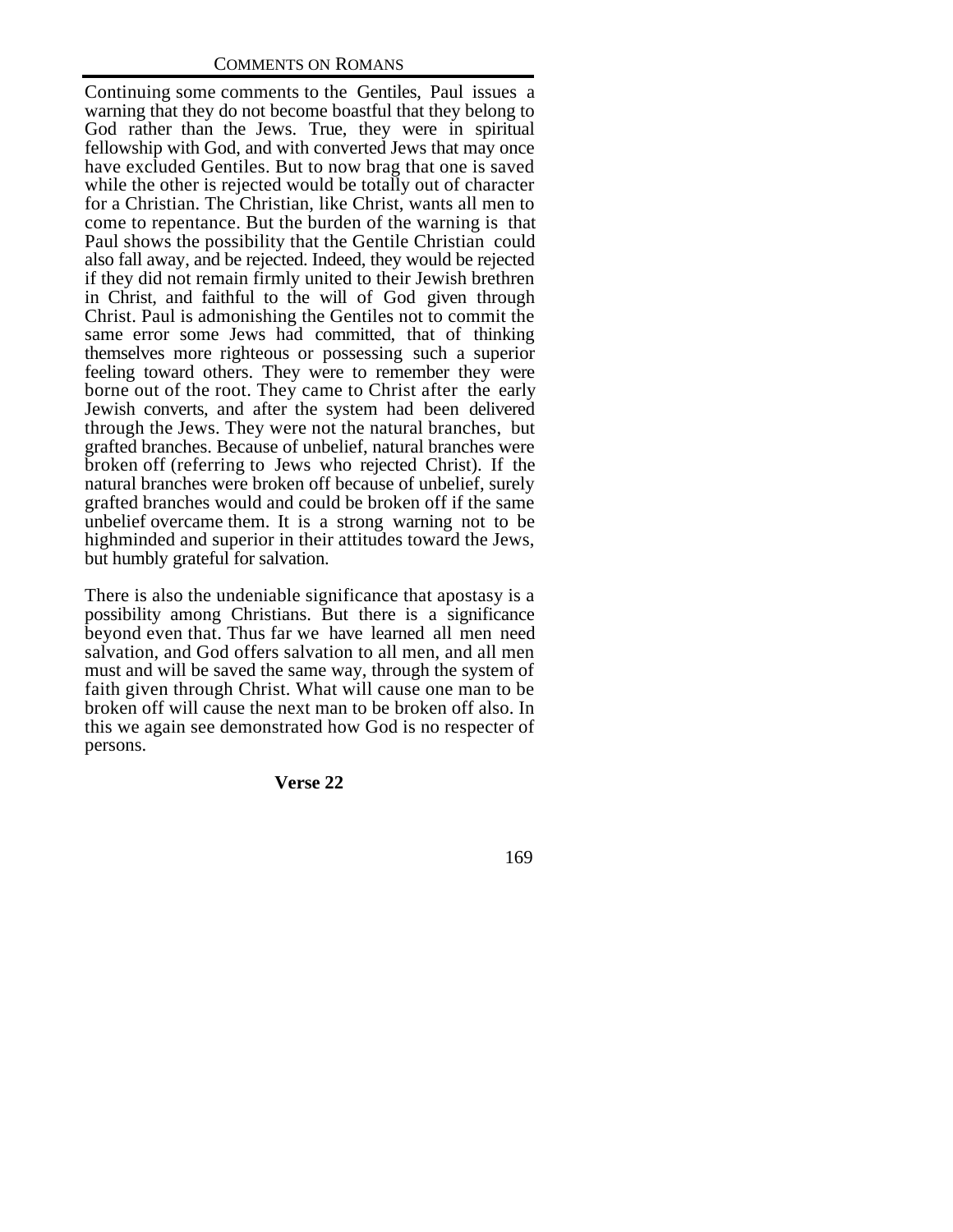22 Behold therefore the goodness and severity of God: on them which fell, severity; but toward thee, goodness, if thou continue in his goodness: otherwise thou also shalt be cut off.

Two very contrasting characteristics of God are mentioned. They are in contrast, but not contradictory. Paul mentions the goodness of God, and also His severity. This first trait we like to consider because we like to believe we are the beneficiaries and recipients of blessings because of this quality of God. It is certainly true we are blessed because God is good, and good toward us. The other trait causes us to have fear and trembling because it means if we rebel and disobey we shall be the recipients of the wrath of a just God. His wrath has already been made very evident toward sin in this book, and it was because of this just wrath of God that the penalty for sin has to be paid by the death of Christ on the cross. By unbelief, we deprive ourselves of God's mercy, and become the targets of the wrath of God that justice demands.

God's severity is meted out on those who fall from Him. His goodness is manifested to those who come to Him. In verse twenty-two, Paul explained not only the possibility of falling away, but shows that we must continue in the goodness of God lest we be cut off. How can any read such passages and ever believe the false doctrine of "once saved, always saved," as is generally taught by some denominationalists? If God just ignored the sins committed by unfaithful children, He would thereby nullify any claim to justice, one of the qualities that made the sacrifice of Christ necessary.

It was the goodness of God that allowed the Jews and Gentiles opportunity to salvation. It was the severity of God that caused the disobedient *"natural branches"* of verses nineteen and twenty to be broken off. Also, his severity would cause the unfaithful Gentiles (the grafted branches) to be broken off again, if they became unfaithful.

#### **Verses 23-24**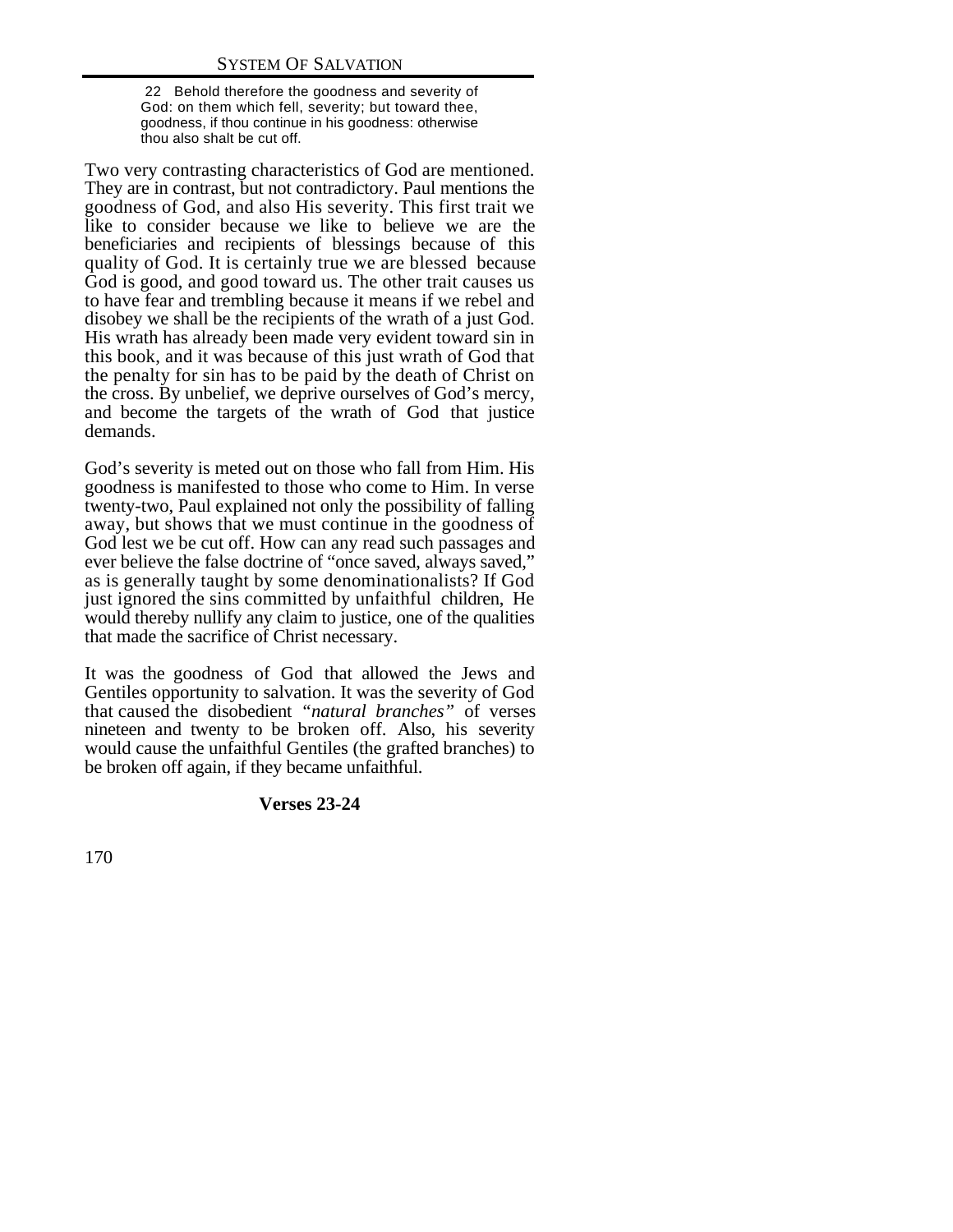23 And they also, if they abide not still in unbelief, shall be grafted in: for God is able to graft them in again. 24 For if thou wert cut out of the olive tree which is wild by nature, and wert grafted contrary to nature into a good olive tree: how much more shall these, which be the natural branches, be grafted into their own olive tree?

If those who rejected Christ because of unbelief, particularly the Jews, would abandon that position of unbelief, God would restore them into His favor. If God can take the Gentiles, who were not His chosen people, and make them His people, surely God could take the Jews, who had been His chosen people, but who for a time rejected Him, and make them His people again should they return to Him through Christ. If God could save the Gentiles, He could also save the Jews. But the terms for both were the same.

#### **Verses 25-27**

 25 For I would not, brethren, that ye should be ignorant of this mystery, lest ye should be wise in your own conceits; that blindness in part is happened to Israel, until the fulness of the Gentiles be come in. 26 And so all Israel shall be saved: as it is written, There shall come out of Sion the Deliverer, and shall turn away ungodliness from Jacob: 27 For this is my covenant unto them, when I shall take away their sins.

Paul more or less repeats much of what has already been taught. This seems to be a statement of emphasis to the Gentiles that they not fall guilty of conceit and a feeling of superiority. While it is true the Israelites were blinded as already discussed, they still could come to God. Notice Paul said that blindness *"in part"* is happened to Israel, which means that some of the Israelites had not been blinded, but had accepted the truth of Christ.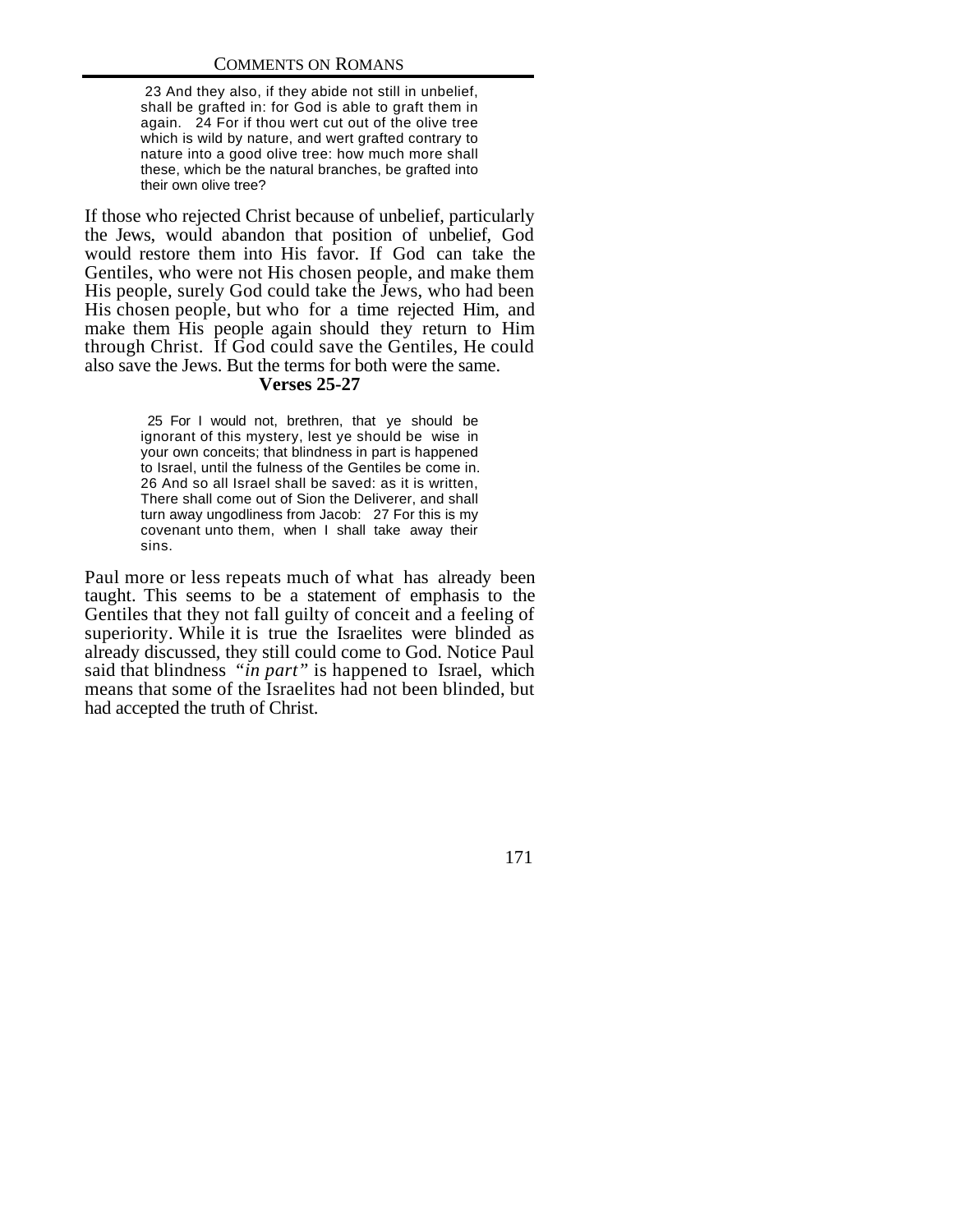From what I have been able to learn, the phrase, *"until the fulness of the Gentiles be come in,"* has been a subject provoking much comment and speculation about the salvation of the Jews in some kind of sudden, miraculous, and national form or manner sometime in the future. There is one point in studying the Bible we need to remember, and that is that there may well be passages, the meaning of which, we cannot know for certain, but we can know what it does not mean. When we come to some passages, and conclude that it teaches something that we know cannot be true because it would contradict other teaching that is clear and easily grasped, then we can be sure we have placed the wrong conclusion on the difficult passage in question. Such is the case here. If it be true that there is to be a sudden, miraculous, and national salvation of the Jewish people sometime in the future as some teach, then all we have been learning this far in the book of Romans is contradicted. How many words have we read that teach us that the Jews and Gentiles shall be saved the same way, by the same system, on the same terms? But all this would be nullified, and we would have a genuine contradiction in God's Word should we look for a sudden, miraculous, and national salvation of the Jewish people. I reject the idea that this passage has any reference to some kind of sudden and total national salvation of Jewish people, or some Jewish colony or nation. This would be against everything Paul has been declaring to be true up to this point. Men ought not array God against God because of some theory they hold, like premillennialism in this instance.

Verse twenty-six mentions, *"And so all Israel shall be saved."* It does not say all Israel will be saved. It says, *"And so...,"* the word *"so"* referring to the manner by which Israel shall be saved. What is the manner by which Israel shall be saved? The previous verses, twenty-three and twentyfour, teach us that the abandonment of unbelief, which means coming to belief, would cause the broken off branches (the Jews who had thus far rejected Christ) to be grafted in again. The manner of salvation for the Jew was the system of obedient faith provided by God's grace. This is the same manner of salvation for the Gentiles.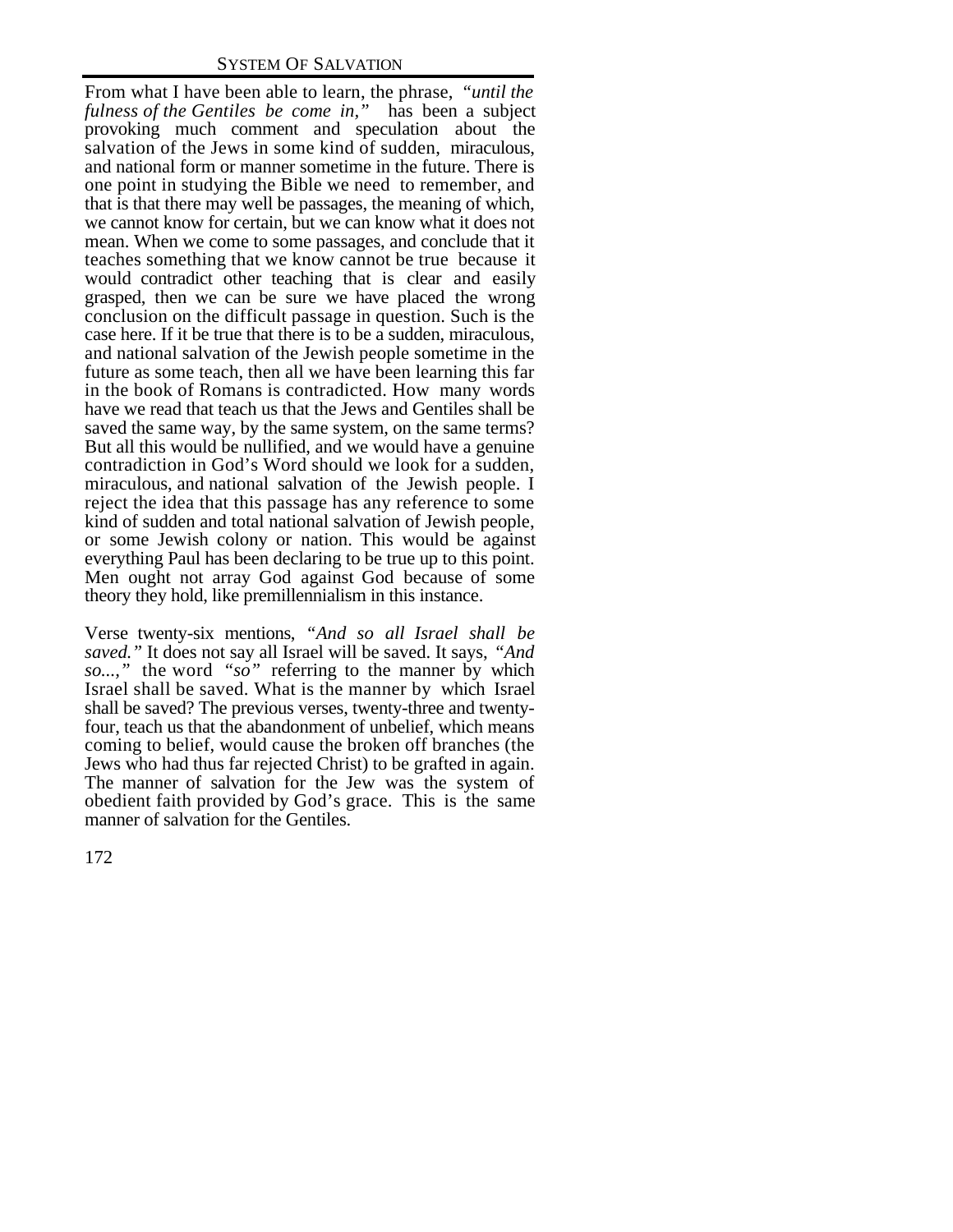That the Jews might be saved has been God's intent and desire as noted from the word of prophecy from Psalms and Isaiah. This was God's covenant with them, and God intended and wants, even yet, to take away their sins. However, there is a role the Jew himself must play, and that is to obey the law of faith which are the conditions that must be met to enable him to enjoy the promises of God.

Let us go back for a moment to the phrase, *"until the fulness of the Gentiles be come in."* This does not necessarily state a specific time reference when certain events will take place. It could well mean that the Jews would remain hardened against the system of faith that embraces all men until almost nobody except Gentiles would be among the saved. In other words, what appears to be a time element refers more to a condition rather than some point in time. Even if that condition or circumstance did occur, (and historically and actually it is just about that way even now with almost only Gentiles accepting Christ), the Jews still could be saved, but only if they abandoned their unbelief, and complied to the method of salvation God devised through Jesus Christ.

Again, the passage may well mean that Jews would refuse to accept God's grace through Christ until all realized that the Gentiles as well as Jews could be saved the same way. This explanation has real merit.

## **Verse 28**

 28 As concerning the gospel, they are enemies for your sakes: but as touching the election, they are beloved for the fathers' sakes.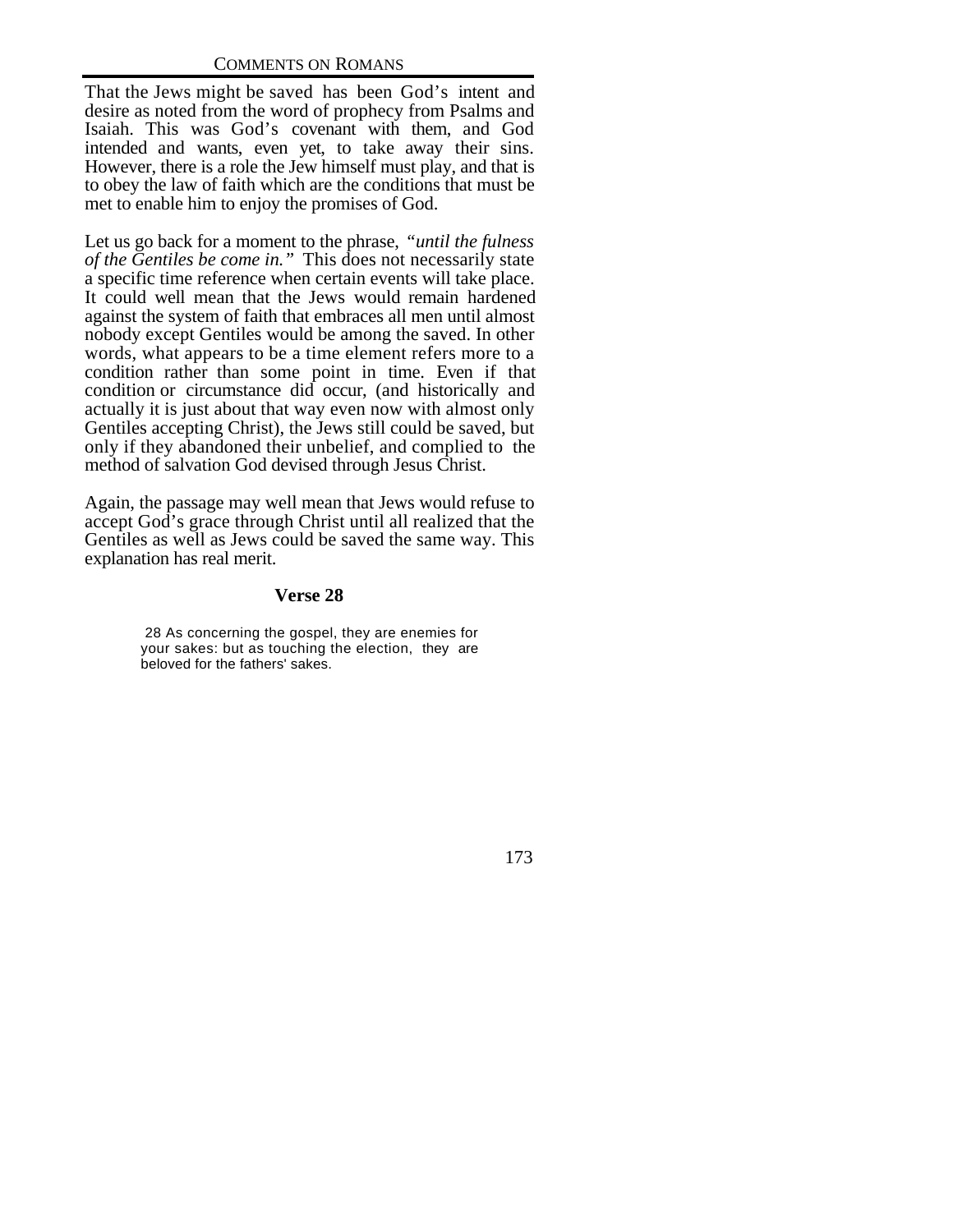Paul is again referring to the spiritual condition of the Jews at the time he was writing. Having rejected the gospel, they were enemies, enemies of God and enemies of those who had accepted the gospel. This runs true to the principle that one is either for the Lord or against Him, there being no middle ground. The Jews were against the Lord when they, through unbelief, refused to follow the Christ. Nonetheless, as far as the possibility of them being saved, and as far as God's attitude toward them, and His desire to save them was concerned, that had not and would not change. God still wanted them, the Jews, as well as Gentiles, to be saved.

In this we see a principle that must always be considered when discussing the love God has for man. God loves man whether man accepts or rejects God. But God does not always approve of man. He approves only those who obey Him. We should not confuse love with approval for the two are not the same. God loved the obedient Gentiles and approved the obedient Gentiles. But God also loved the Jews even as He disapproved of the Jews in unbelief.

#### **Verse 29**

 29 For the gifts and calling of God are without repentance.

The offer of salvation, the blessing of a spiritual nature that can belong to a man through Christ, is *"without repentance."* This does not mean a man can obtain God's blessings without repenting of his sins, but that God does not repent, change His mind, with respect to His offer to save. Nor will He change His plan to save.

# **Verse 30-31**

30 For as ye in times past have not believed God, yet have now obtained mercy through their unbelief: 31 Even so have these also now not believed, that through your mercy they also may obtain mercy.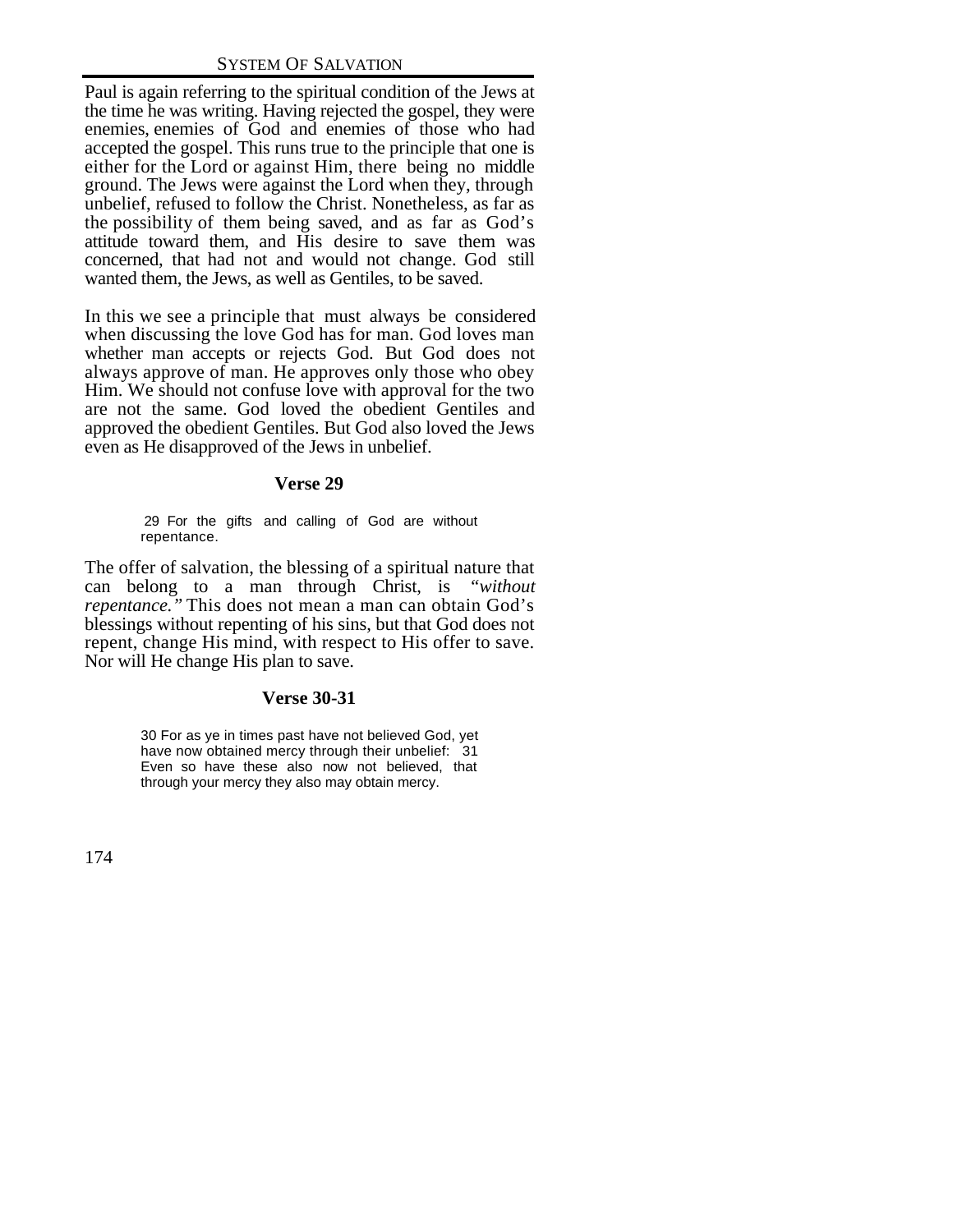The Gentiles in times past did not believe God, as amply noted in Romans, chapter one. Yet, now having come to Christ, they have obtained mercy. The Jews disbelieved and hastened the opportunity for the Gentiles to believe. The Gentiles did believe, and thereby obtained mercy. On the other hand, as things stood at the time of Paul's writing of Romans, and as they still stand for the most part regarding Jews, the Jews disbelieved. Yet, it was the hope that through the belief of the Gentiles the Jews might be provoked to believe for themselves.

#### **Verse 32**

 32 For God hath concluded them all in unbelief, that he might have mercy upon all.

Paul emphasizes the universal need of forgiveness, and the universal offer of forgiveness. Once again Paul is showing that there is no difference between Jews and Gentiles as to how to be saved. Neither is there any difference between them once they are saved. The difference exists between the saved and the lost, not between the saved Jews and saved Gentiles, lost Jews and lost Gentiles. All were once in unbelief. But God has offered mercy to all because all needed it, and now, all have been exposed to it.

#### **Verses 33 - 36**

 33 O the depth of the riches both of the wisdom and knowledge of God! how unsearchable are his judgments, and his ways past finding out! 34 For who hath known the mind of the Lord? or who hath been his counsellor? 35 Or who hath first given to him, and it shall be recompensed unto him again? 36 For of him, and through him, and to him, are all things: to whom be glory for ever. Amen.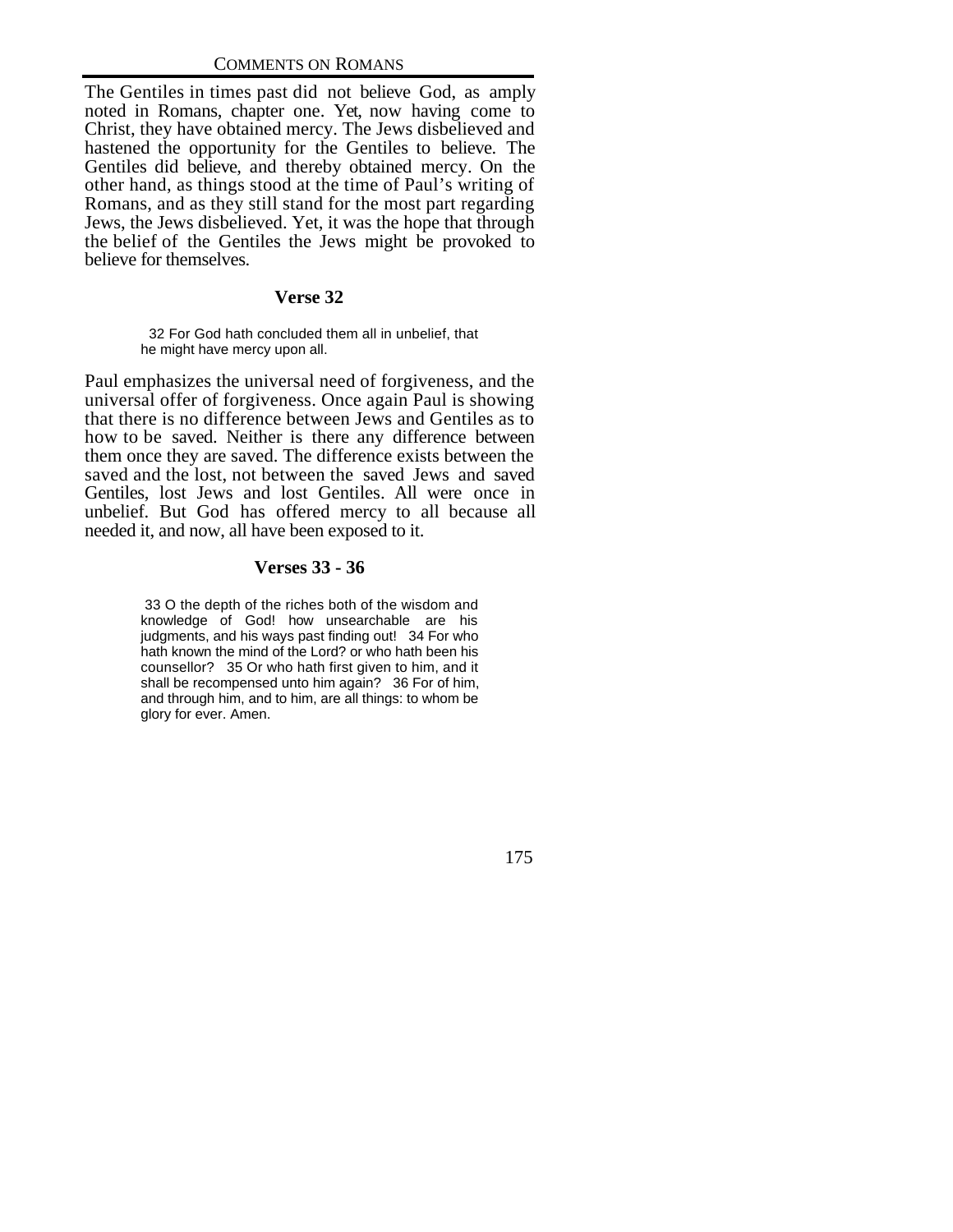These verses are words of praise toward God for the great and matchless qualities He possesses. It seems rather obvious that the provocation to enter into words of praise at this point was the summary of God's plan for saving Jew and Gentile alike. What a glorious system! What a glorious plan! What justice and mercy combined! What a great God that devised such a system! What a Savior that carried out the system that paid for man's sins! So marvelous is the wisdom and knowledge of God! So beyond full comprehension by the finite human mind, is God!

The plan of salvation is the great expression of the wisdom of God (Ephesians 3:10). None can give advice to God. None can be His counsellor. None can fathom the depth of His mind. None can make any real contribution that would improve on God, or the ways of God that He has devised. None can ever place God in their debt, or be such that God would owe them anything. It is the other way. Man owes everything to God. God is the source of all, the glory of all, now and forever!

These are words praising the author of the scheme of redemption, the system of salvation. Whereas the human mind could not devise a system so perfect in every respect, nor can the human mind fathom the reaches of the wisdom of God, the human mind can comprehend sufficiently in order to recognize the greatness of the plan, and the greatness of the source of that plan. Such praise as given here is the prime theme of the words of Paul in these closing passages of chapter eleven.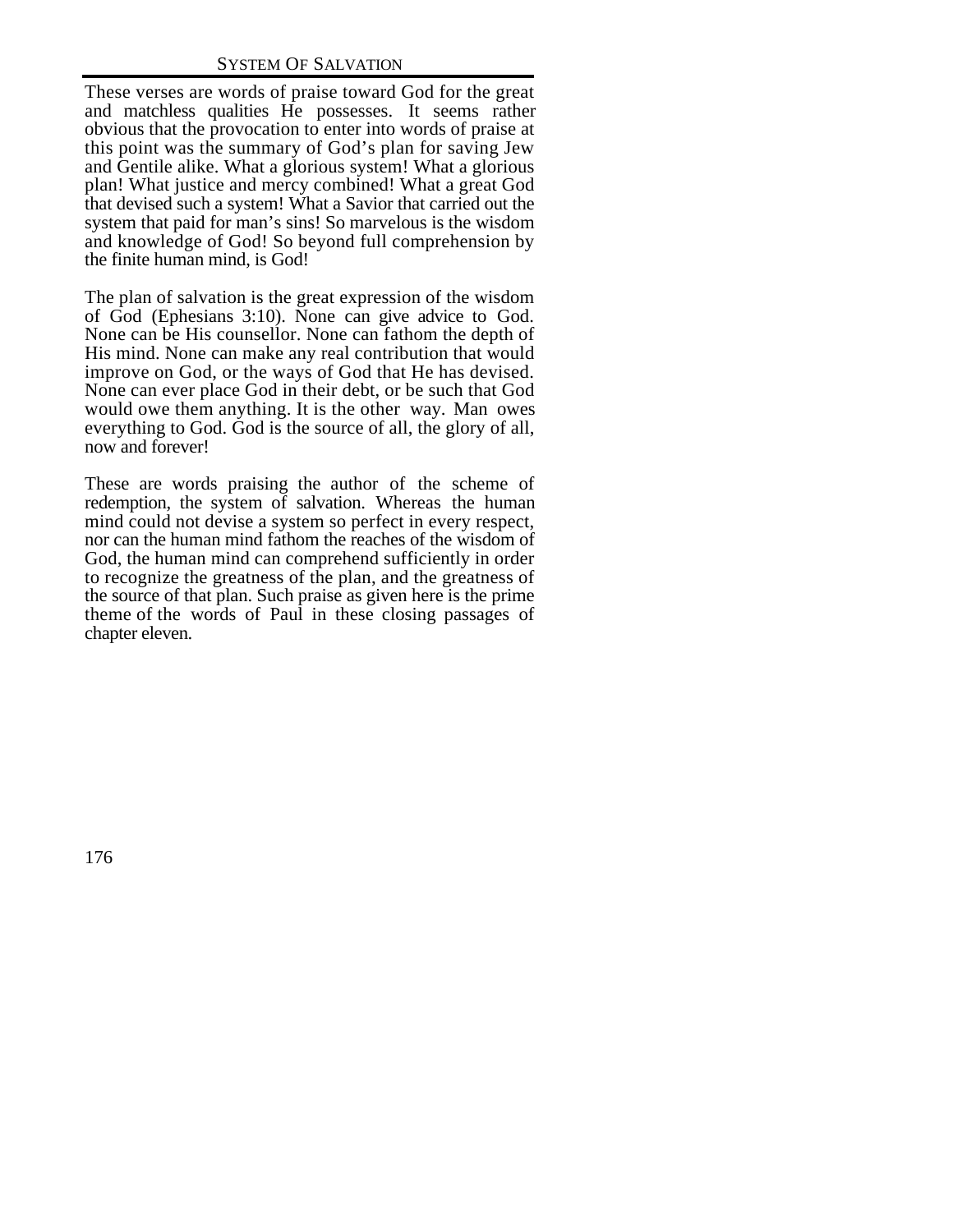# *Chapter Twelve*

#### **Verses 1,2**

1 I beseech you therefore, brethren, by the mercies of God, that ye present your bodies a living sacrifice, holy, acceptable unto God, which is your reasonable service. 2 And be not conformed to this world: but be ye transformed by the renewing of your mind, that ye may prove what is that good, and acceptable, and perfect, will of God.

Paul beseeches or makes a special plea and request of his brethren in the Lord. He asks them to do something very important. He urges them to make a presentation to God. That which ought to be presented was themselves, their very own bodies as sacrifices unto God. Notice he urges that they be living sacrifices. Someone has said that the only thing more noble than dying for the Lord would be living for the Lord. God wants people to live lives according to His will. He wants everyone to deny themselves, and follow the Savior. This is what Paul calls for these brethren to do. They are to set themselves apart, consecrate, and devote themselves unto the acceptable service of God.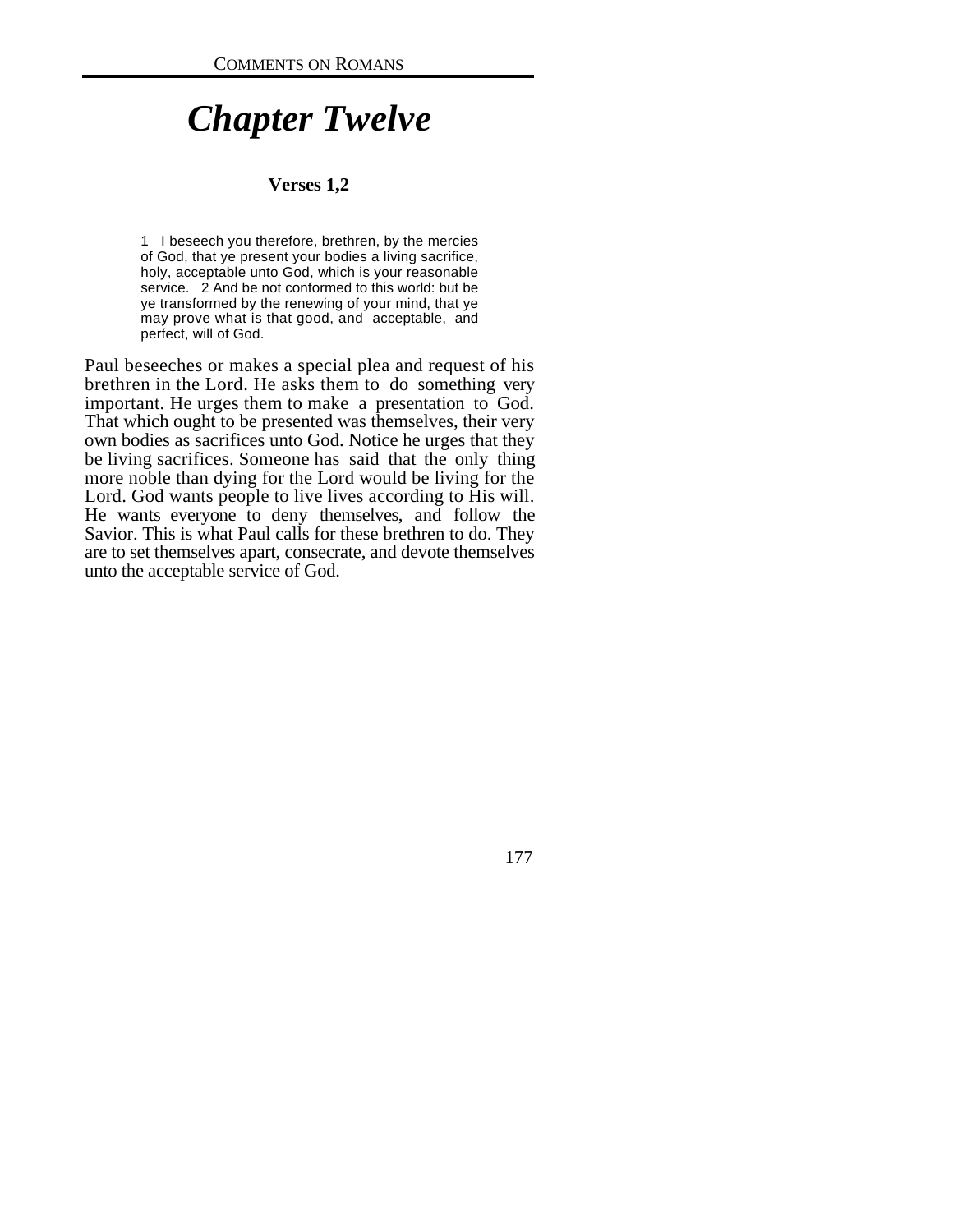The King James Version says *"reasonable"* service, and the American Standard Version says *"spiritual"* service. I find no conflict in these varied renditions, but rather a complement to each other. Such rendering gives tremendous aid in understanding what is spiritual. For something to be reasonable means it must appeal to the mind or intellect of man. Serving God is rational and intelligent. The human heart, the mind, must be reached and converted. Man has the power to reason and weigh evidence. Service to God is service that results from an intelligent consideration of the evidence and the formation of the conviction that serving God is what ought be done. When a man serves God with his mind, and from conviction, in an intelligent fashion, and according to the directions of the Holy Spirit, that is spiritual service. Sometimes people have confused that which is almost entirely emotional with that which is spiritual. Many artificial environmental aids and gimmicks have been used to arouse the carnal emotions of people during various religious exercises, and those who have been so led are sometimes heard to say that their experience was so "spiritual." Such is not spiritual, Biblically speaking. That which is spiritual is not based upon emotion, but upon revelation, and intelligent understanding. Reasonable service, that which appeals to the intellect of man, as guided by the Holy Spirit though the Word, is spiritual service. When the Word of God conveys a message to the mind of man, and convinces man of a certain course of action, and man follows that course of action because his mind has been so convinced with the evidence of the Word, that is reasonable or spiritual service. One can well be aroused emotionally, even to the point of hysterics, and never be spiritual or spiritually minded as the Bible used the term. Our sacrifice of ourselves must result in spiritual service, rational, intelligent, with understanding and conviction.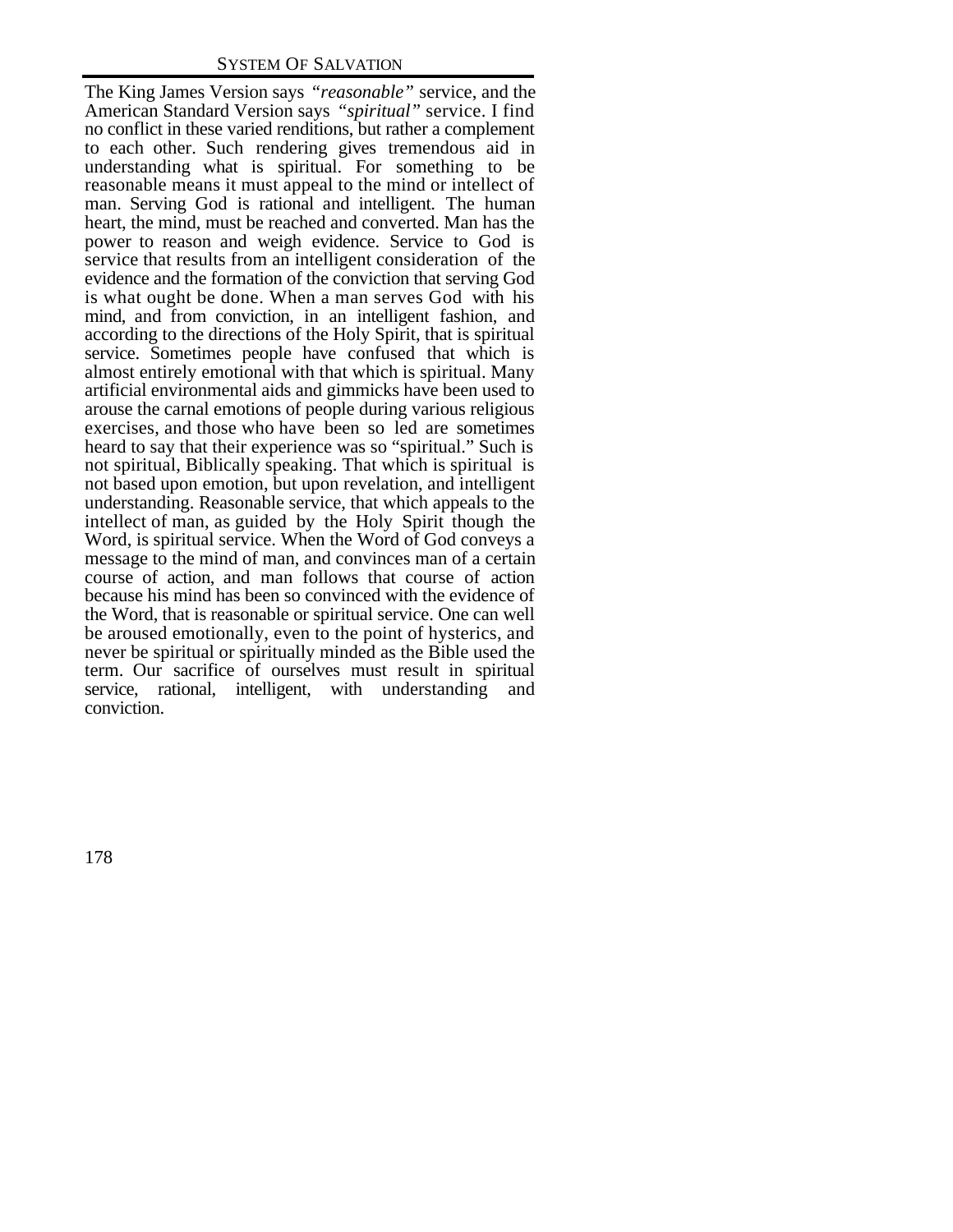Having now given a positive instruction, Paul also gives a negative instruction. Christians are not to follow the sinful ways of the world, nor follow the multitude to do evil. Christians are not to let the world set his pace, or determine his standards. While in many things a Christian can conform to what is around him, there are certain limits beyond which he cannot, and will not, go regardless of what the rest of the world about him does. There is no value in being different or a non-conformist simply to be one, or to attract unwarranted attention to oneself. But the Christian is expected to be a different person because of his relationship to God through Christ. His attitudes and actions will differ from those embroiled in sin, and caught up with what "everybody's doing." Of course, not everybody is doing anything, but often it seems that most are going a certain way, and the Christian is tempted to go along. But the Christian is a person who thinks before he acts, and his thoughts are always centered on what Christ would have him do in all circumstances. Sometimes it seems one of the hardest lessons for Christians to learn is to be wary of imitating the world, following the world, and allowing the world to determine his conduct, dress, manner of speech, goals, ideals, values and habits. Rather than allowing himself to be guided by the Lord's way, he allows himself to be molded by the world. But the Christian is one who is transformed, changed, and different. This transformation and conversion comes by the mind being changed, and actions based on the conviction of the mind. The mind is renewed. The heart is converted. As stated above, the intellect of man is convinced and persuaded. The doctrine of Christ makes its prime appeal to that part of man that thinks. The transformation or conversion that makes one a Christian means he no longer seeks the way of the sinful world, but by changing his mind, and accepting the doctrine of Jesus Christ, he is made distinctive and different.

Once transformed, the Christian proves (puts to the test and demonstrates) God's will. He is expected to show what the will of the Lord is by the life that he lives. The gospel is to be preached by word, to be sure. But the way of truth is to be lived, demonstrated, and proved.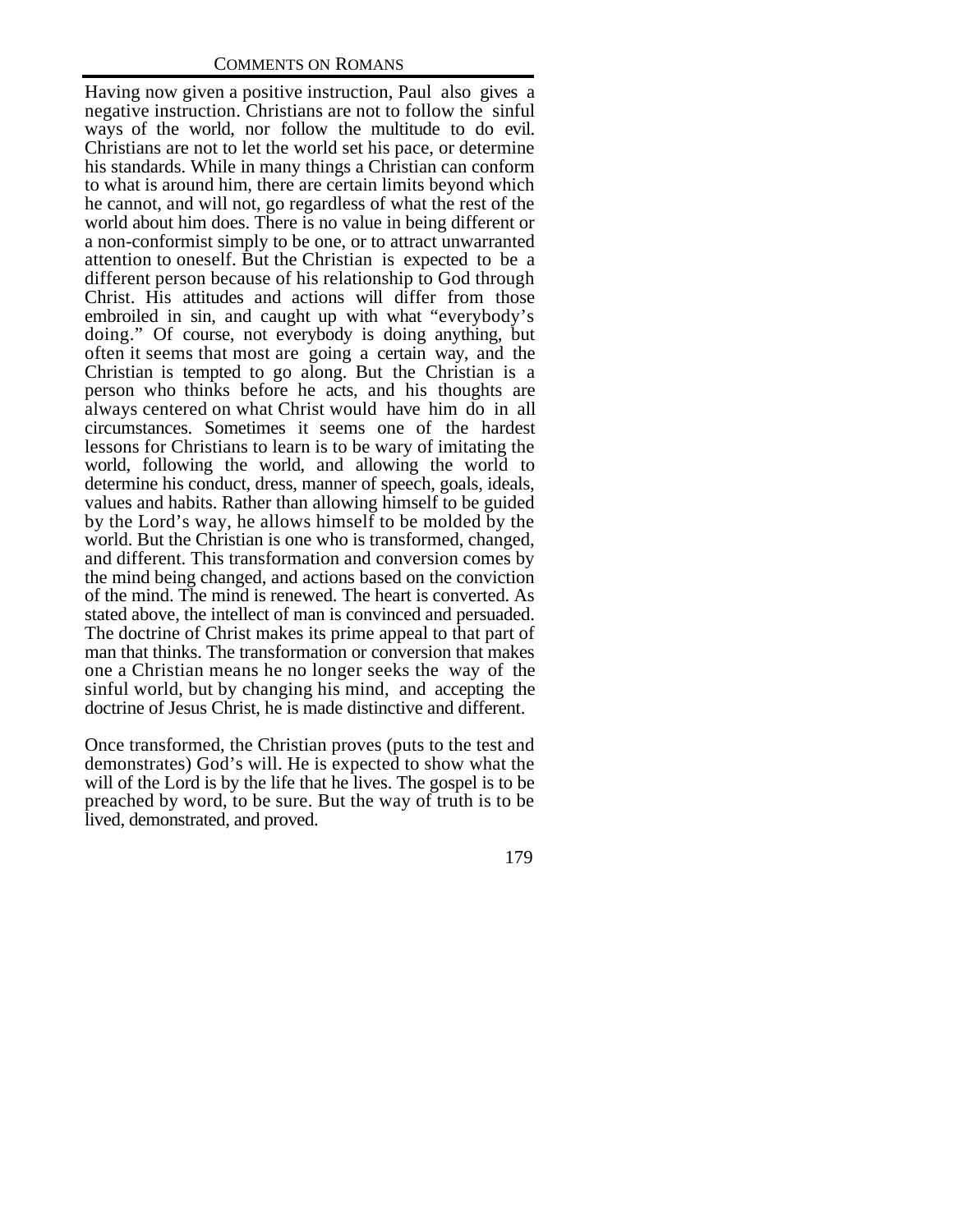SYSTEM OF SALVATION

Take note that the will of God is described as being good, acceptable, and perfect. These are the terms, therefore, that ought to describe our lives as we demonstrate the will of God. To the extent our lives are not so described, to that extent there is room for growth. We must not fail to demonstrate to the world how God would have all men everywhere to live.

It would seem that it goes without belaboring further that one would find it impossible to live and demonstrate in life the will of God if he should refuse to give himself completely as a living sacrifice to the Lord. Having given oneself to the Lord, one is able, with God's help and spiritual growth, to live the kind of life that brings glory to God (Matthew 5:16).

#### **Verse 3**

 3 For I say, through the grace given unto me, to every man that is among you, not to think of himself more highly than he ought to think; but to think soberly, according as God hath dealt to every man the measure of faith.

Paul writes not as one who is giving his own ideas or perceptions, but as he is directed and guided by the Lord. He so expresses this in the phrase, *"through the grace given unto me."* The grace of which he speaks is his apostleship to which he referred in chapter one, verse five. What he is saying is, therefore, the Word of God.

180 The instruction of this verse is for every Christian. It strikes at the temptation to consider oneself more than he ought to consider himself. It strikes down the attitude of pride and conceit. It urges a sense of humility, and calls for a recognition of one's own limitations and inabilities. It is the concept presented by Jesus in the Sermon on the Mount that one should be *"poor in spirit."* Much of this world's ills are caused by people who are too self-centered, too conscious of themselves, and who rate themselves more highly than they ought. Possibly, we all are inclined to do this, or are tempted to do so. Paul is not denouncing legitimate self-respect, but condemning conceit and pride.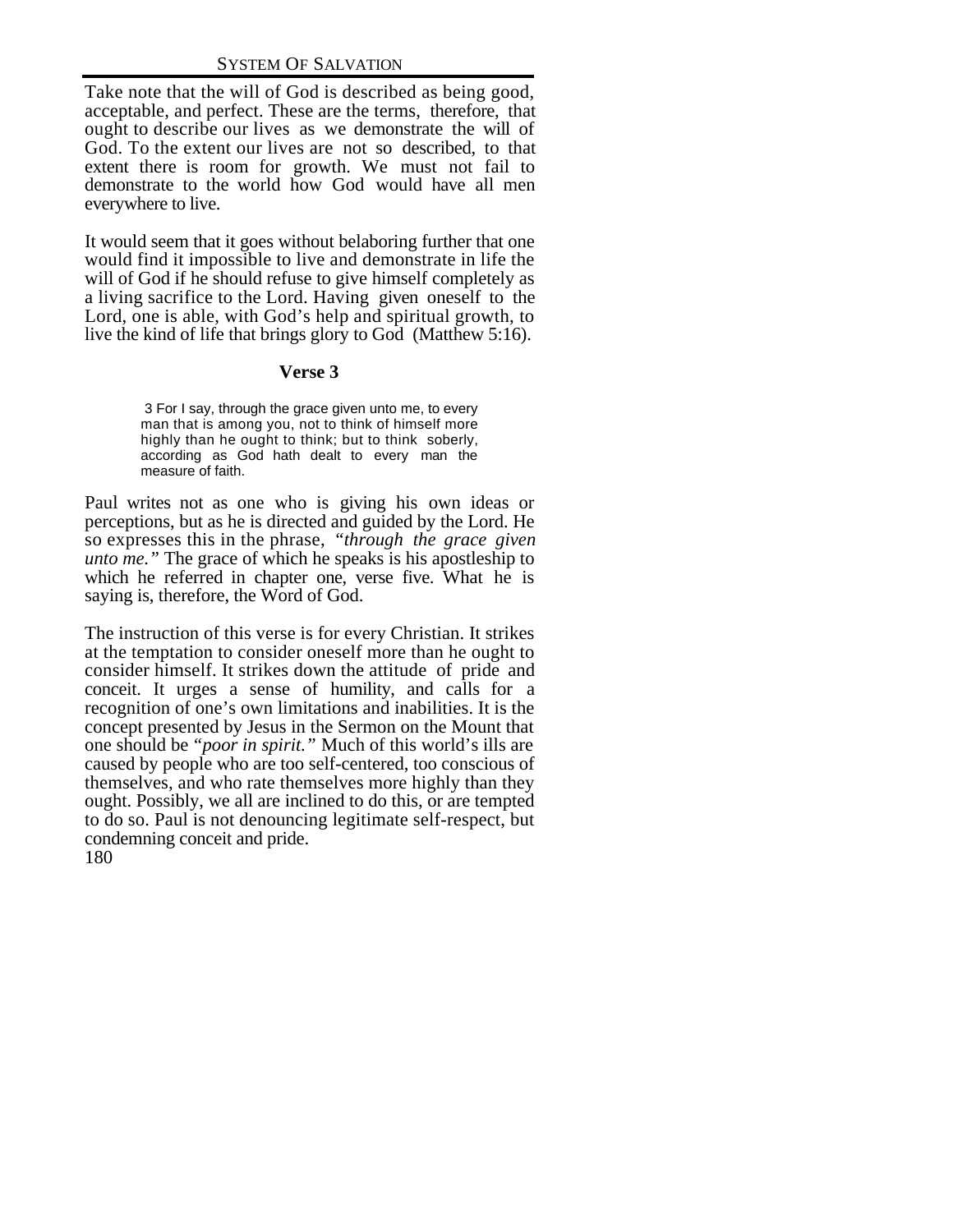Furthermore, he calls for sober thinking, and discreet consideration of life. The person who is enamored with himself will not likely be able to think clearly and properly on any matter, especially if it pertains to him, because he will always have the cloud of pride between him and true wisdom. To be sure, we are not all endowed with the same capacities, physically or mentally. But each shall be responsible for whatever capacity he has, and whatever that is must be governed by a humble and sober mind.

We are justified in thinking that the phrase, *"according as God hath dealt to every man the measure of faith,"* to mean the presentation of the standard by which we govern our thinking. In other words, we are to think like the faith would have us think. Paul shows us two standards. One is incorrect, and the other is correct. The incorrect one is according to our personal pride. The correct one is according to what has come from God.

#### **Verses 4-8**

 4 For as we have many members in one body, and all members have not the same office: 5 So we, being many, are one body in Christ, and every one members one of another. 6 Having then gifts differing according to the grace that is given to us, whether prophecy, let us prophesy according to the proportion of faith; 7 Or ministry, let us wait on our ministering: or he that teacheth, on teaching; 8 Or he that exhorteth, on exhortation: he that giveth, let him do it with simplicity; he that ruleth, with diligence; he that showeth mercy, with cheerfulness.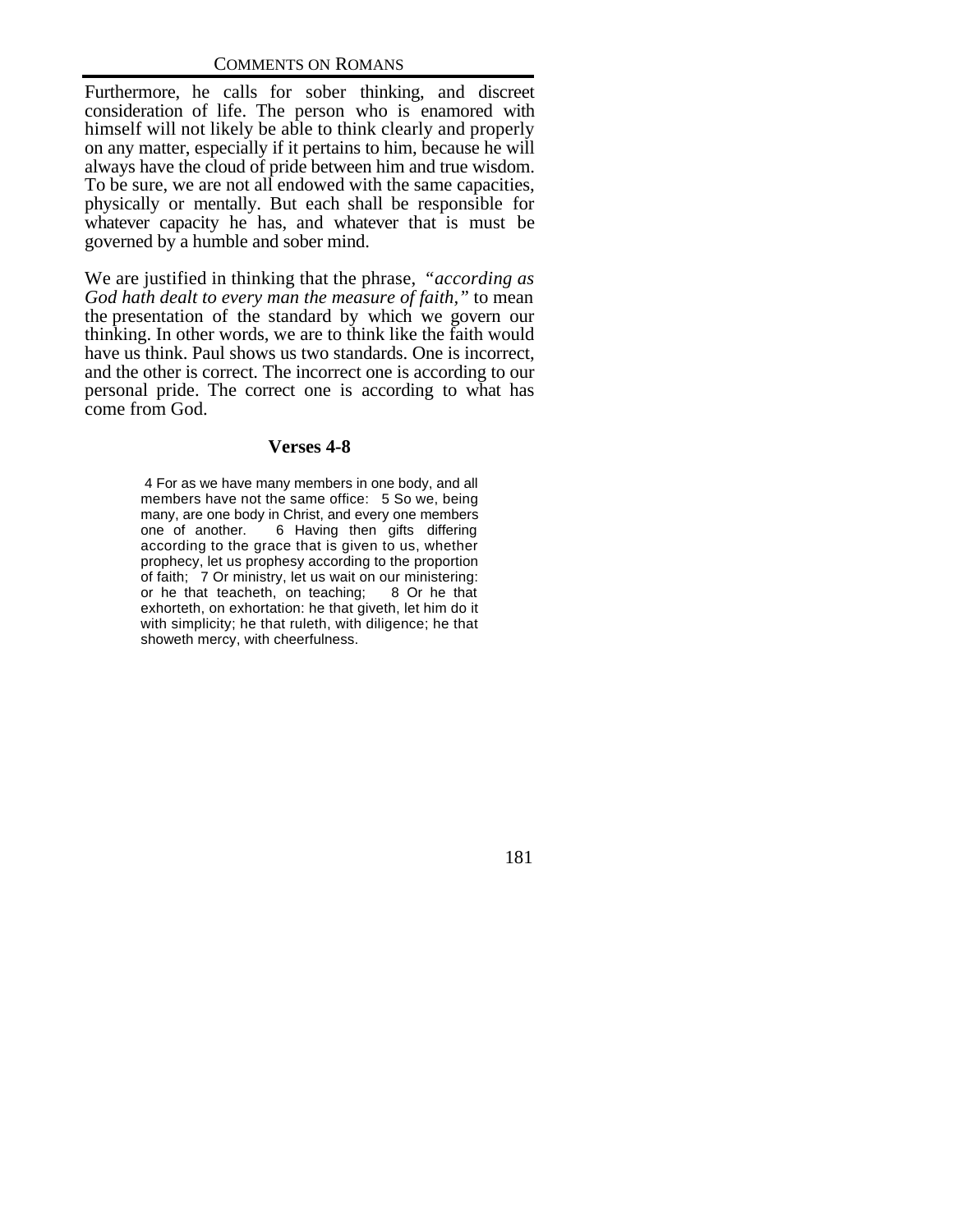Building upon the admonition given in verse three, Paul reminds those in Christ of the oneness and unity that abides among us. We are all of the same family, the same body, servants of the same God, and we all have been saved by the same Christ. Regardless of ancestral or national background, those in Christ are simply different members of the same body. This very thought ought make us considerate of every other member of the body. There is something very wrong with a body where one member of it seeks the harm of another member, or fails to cooperate with the other members in their particular functions for the overall good of the entire body. Paul alludes here to the body to picture the relationship of one Christian to other Christians, and drives toward the goal of showing practical reasons why we ought follow the teaching of verse three. Just as the physical body has many members, and every member does not have the same function or office to perform, the same is true of the body of Christ. First Corinthians twelve brings out these very truths explicitly. Together, we make up the body of Christ. The term *"body"* is the very term used in other passages to define the Lord's church (Ephesians 1:22,23; Colossians 1:18). We are, therefore, related, and are one of another.

We have differing talents, and whatever talent we have ought be used properly, and to the best advantage for all concerned. Let me insert here that it is very possible that Paul includes the use of spiritual gifts, miraculous gifts, that some in the early church did possess. It is not sure that anyone in Rome had such gifts at the time Paul wrote this letter, although it is possible that some did. Whatever be that situation, Paul hoped to visit them and grant them such gifts, as noted in chapter one, verse eleven. Here is a regulation of these gifts, if ever and whenever, such gifts were given them. Certainly, the use of those abilities would be included in this teaching, but we would not conclude it referred only to the use of miraculous gifts. The principle taught would embrace the use of whatever contribution or talent each one could offer to the advantage of the whole body.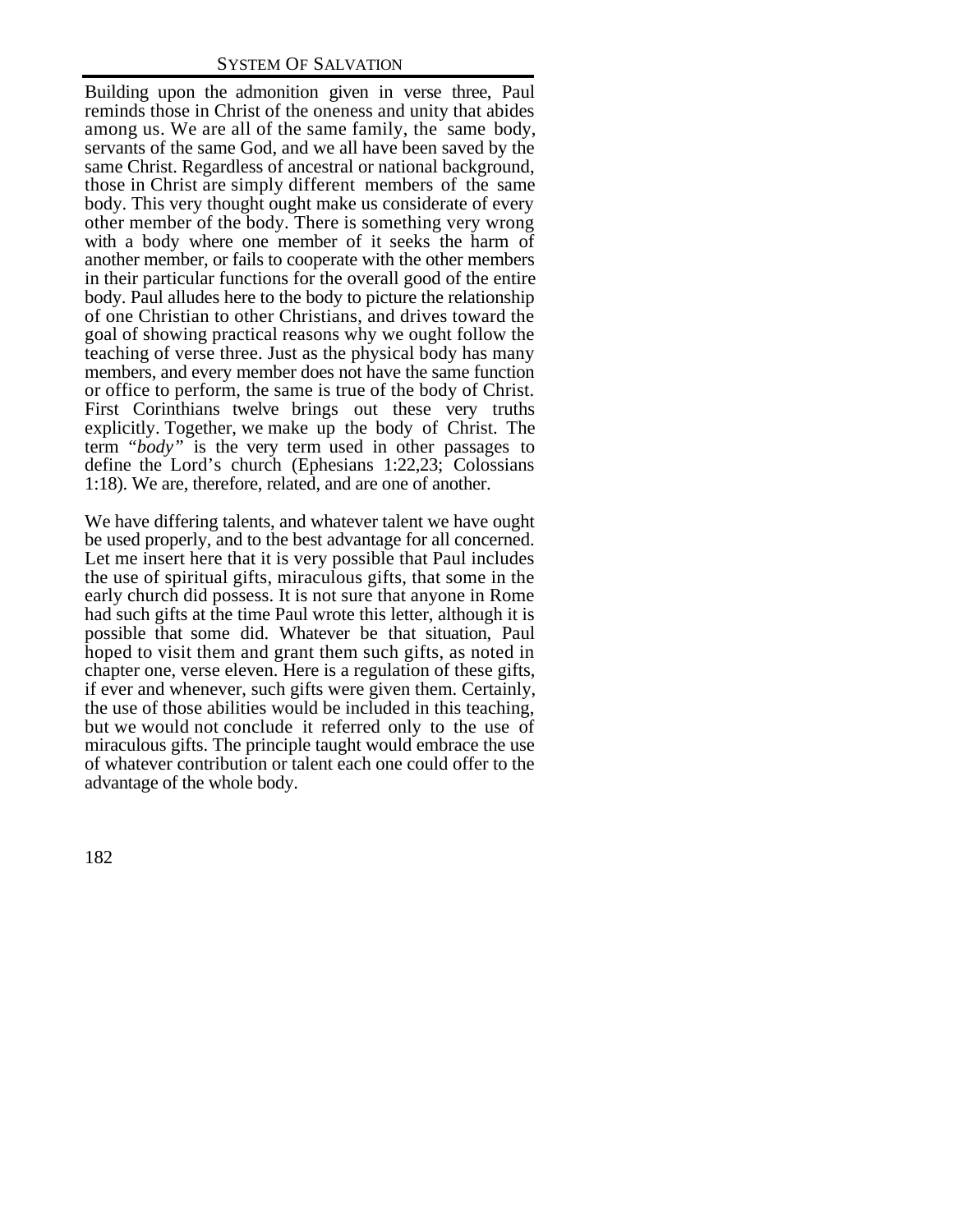If one could prophesy (used here in the sense of teaching rather than foretelling the future), let him do it according to the faith he had, and the understanding of the faith he possessed. If one was given to performing certain services (termed here ministry), let him tend to that the best he could. Let the one who teaches tend to his teaching. The one who can best exhort, let him emphasize that ability. The one who gives, may he do so with simplicity, meaning sincerity and honesty. The one who rules, which would certainly have reference to the leaders of the church, let them rule with diligence by giving the work of leadership their genuine and complete concern. The one who shows mercy, let him do so with cheerfulness, not as if he merely had to be merciful, but because he truly wanted to be merciful, and was glad for the opportunity to show mercy.

What Paul is expressing is understandable enough. With everyone working together, each doing his part to the fullest, great and lasting good would result. Such oneness makes for a wonderful fellowship in Christ.

# **Verses 9-13**

 9 Let love be without dissimulation. Abhor that which is evil; cleave to that which is good. 10 Be kindly affectioned one to another with brotherly love; in honour preferring one another; 11 Not slothful in business; fervent in spirit; serving the Lord; 12 Rejoicing in hope; patient in tribulation; continuing instant in prayer; 13 Distributing to the necessity of saints; given to hospitality.

In this paragraph we are introduced to several short, simple, and very direct commandments and practical admonitions in living the Christian life, especially our relationship with brethren. It should go without much comment that love (seeking the highest good of the other) ought to abide and abound among brethren. It is most unfortunate when there is evidence that each is not seeking the good of the other, and love is not present. Surely, God is highly displeased when brethren are of such evil dispositions and attitudes toward one another.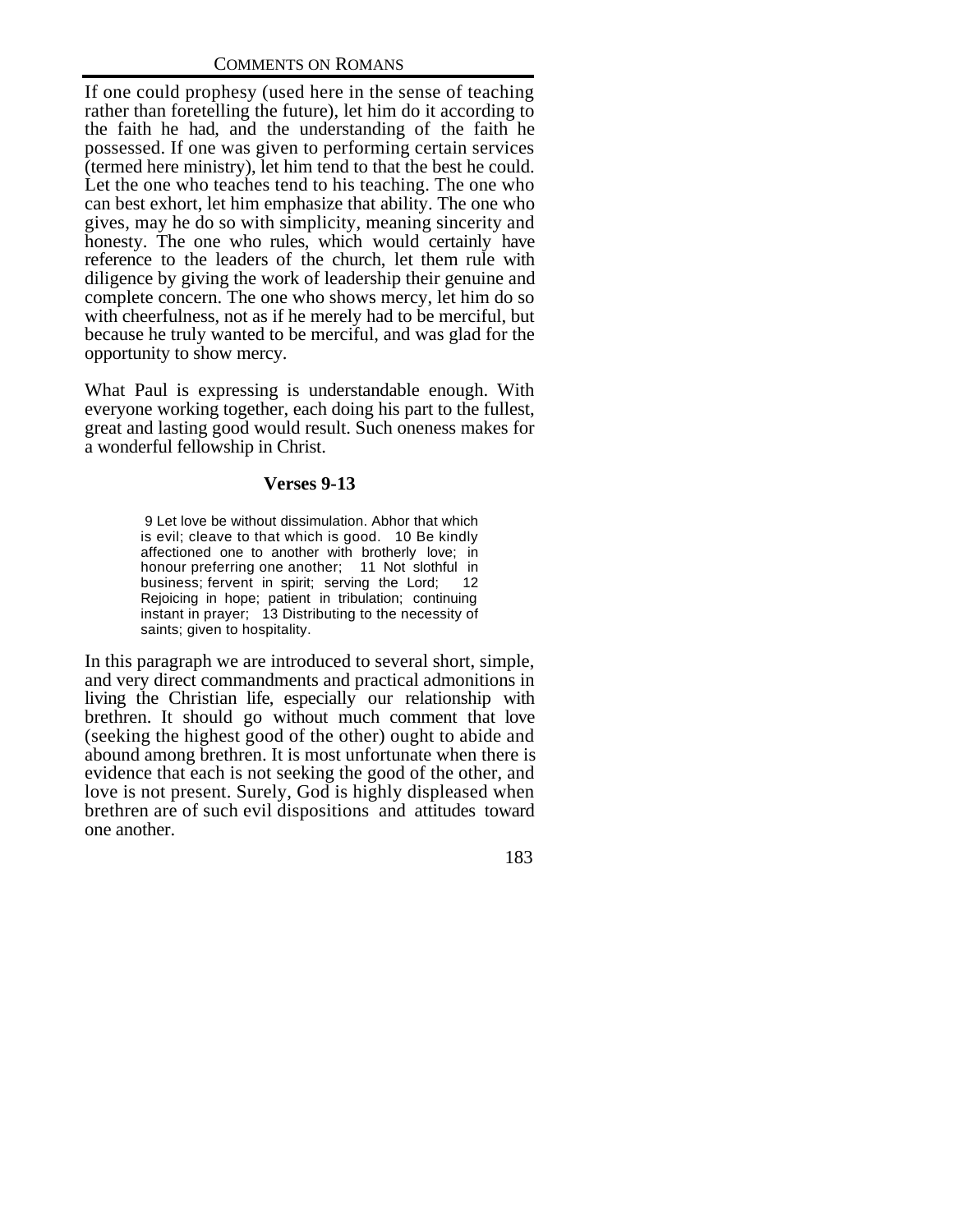But this love is to be genuine, not pretended or feigned, *"without dissimulation."* People can smother you with words of sweetness and kindness, and not really mean a word of it. It is not altogether unknown for people to "sweet talk" you to your face and tear you apart behind your back. This is the kind of thing Paul says should never be among brethren. Let there be love among the brethren, and let it be true and real like God wants it to be.

The Christian must learn to hate some things. *"Abhor"* is one of the strongest terms that can be used to denote disapproval. God *"hates"* some things (Proverbs 6:16-19). Surely, the child of God ought to learn to hate what his heavenly Father hates. God hates that which is evil. Something is wrong if the Christian does not learn to hate, abhor, and despise whatever is contrary to the will of God.

We must ever keep in mind that there is a difference between hating sin, and hating the sinner. The first we are to do, but the second we are never to do. Christ hated sin, but loved the sinner. He did not approve of the sinner in his sins, but He still loved the sinner, even while hating the sin that condemned the sinner He loved. So must be the attitude of His followers.

But just taking a negative attitude toward sin is not all that God expects of a Christian. In addition to hating sin, Christians should learn to hold fast, *"cleave,"* to that which is good. Life cannot be lived in a vacuum. Our lives will be filled with either good or evil. While driving out the evil, we must fill our lives with good. If we do not do this, evil will come and reoccupy our lives (Matthew 12:43-45). In verse nine, Paul gives us a **do** and a **don't** like he did in verse one. There is a positive and negative side to serving God. Emphasis on one to the neglect of the other will make our service lopsided, distorted, and unacceptable before God.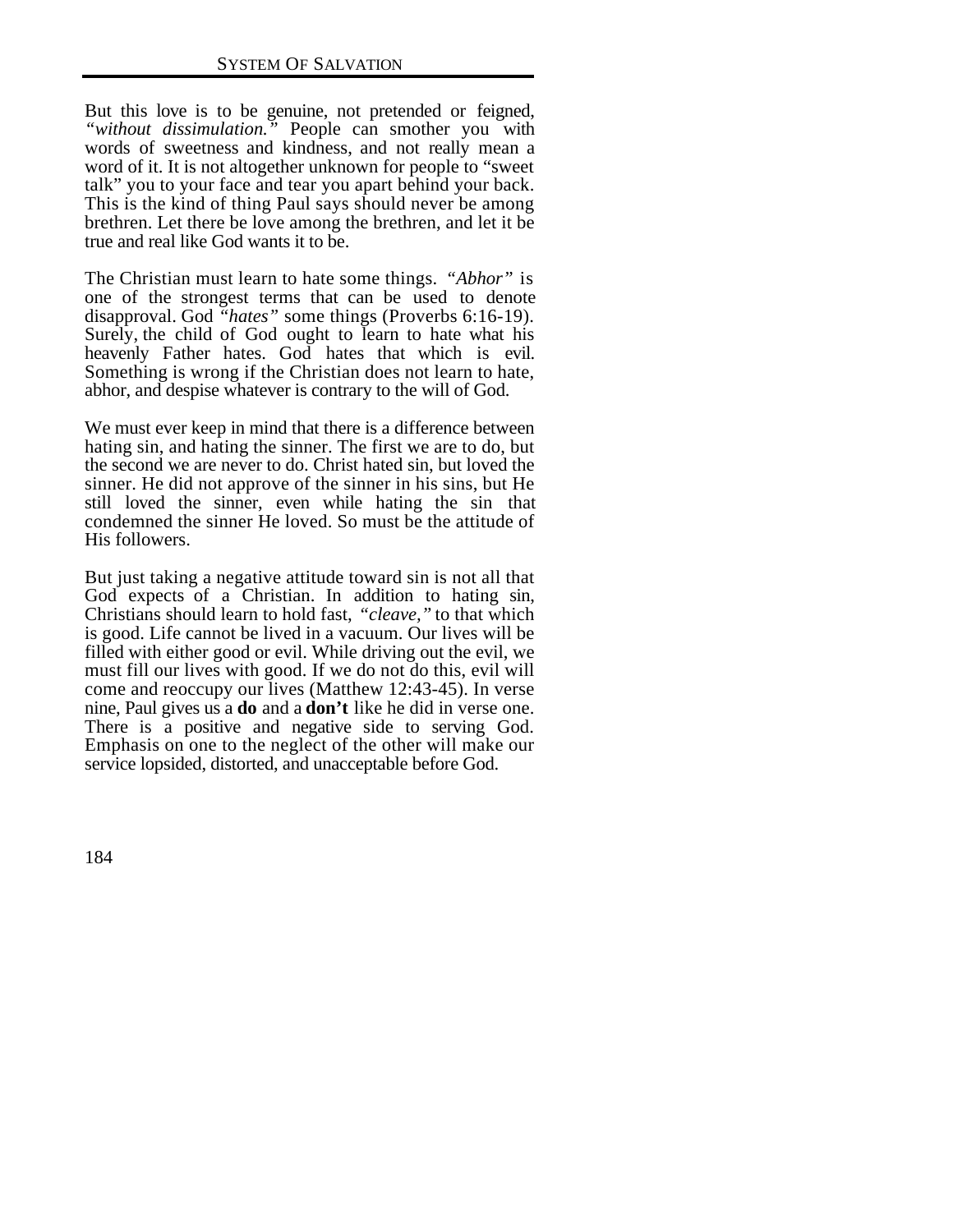Paul returns to the idea of brotherly affection one for another in verse ten. Here the word translated *"kindly affectioned"* comes from the Greek word *storge,* one of the three words in the Greek New Testament that conveys the idea of love in the English language. It gives emphasis to the family relationship we have in Christ. While each member of the family truly seeks to please the Father of the family, we must also learn to love one another, because we realize the Father loves every member of the family. Christians are God's spiritual family (First Timothy 3:15). It is only natural and proper that we love our Father. Therefore, it follows automatically that we ought to have brotherly love for each other because of the Father's love for all.

This love is to be put into practice. It demands selflessness. It requires putting the consideration of the other before consideration of self. It means seeking the other's best interest before your own. It means having preference for the other's welfare before your own. Often men find this difficult to practice, but never is it wrong, but always right, to behave toward each other in this manner. The more such a disposition among brethren exists, the greater the chance of tranquility and peace abiding among them. Brethren will cooperate more, work together better, and be far more likely to fulfill their mission on earth in God's family.

The teaching of verse eleven exhorts the Christian in two ways toward the same goal. (1) The Christian is to be energetic and active as far as he is capable. He is to be diligent as he goes about his tasks that are honorable and beneficial. (2) He is not to be a person who is lazy and irresponsible, but one who serves the Lord and his fellowman with a zest and zeal that marks him as a child of God. Whatever task he undertakes, he is to do it with all his might, believing in what he is doing, and doing it like he knows the worth of it. Solomon wrote similarly in Ecclesiastes 9:10, *"Whatsoever thy hand findeth to do, do it with all thy might; for there is no work, nor device, nor knowledge, nor wisdom, in the grave, whither thou goest."*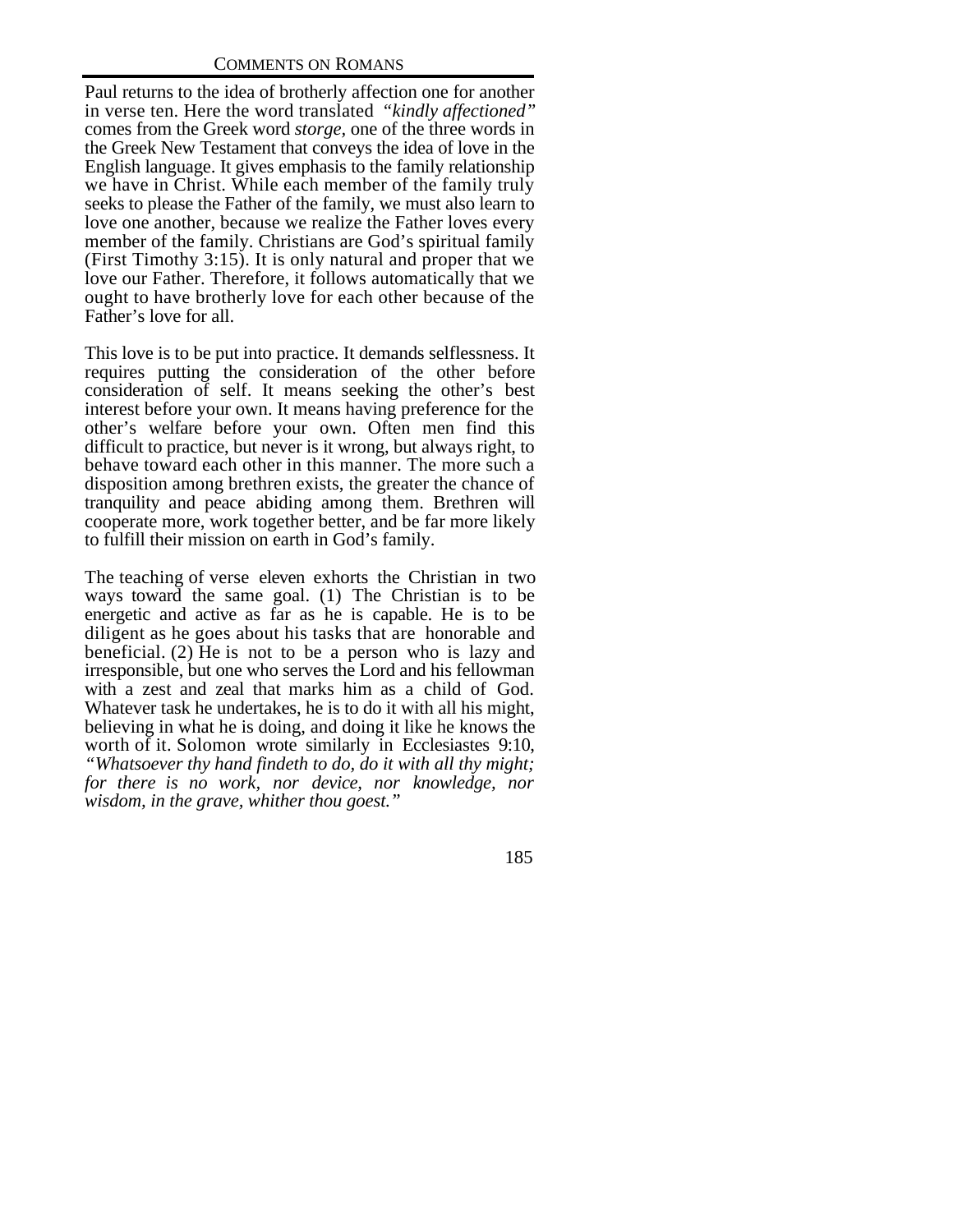Verse twelve continues with expressions of the attitudes of practical use that are to be found in the heart of the Christian. The child of God has more reason to rejoice than any other person on earth. After all, he belongs to God. He is in the right spiritual relationship with his Creator and Judge. His sins are forgiven him and he is saved. He is on his way to heaven. Why should he not rejoice? He has a hope, and this hope burns within his heart. It enables him to face hardships and tribulations with patience and stedfastness. He does not buckle under when hard times come because he has hope, and he has the quality of perseverance. All the while he realizes his dependence on God. He knows he is not selfsufficient. Therefore, he reflects this recognition of dependence by constant prayer.

The Christian life, so amply defined in the verses of chapter twelve, does not confine itself to attitude. Already, in verses four through eight, we have seen the need for cooperative action. Verse nine through verse eleven includes action and attitude. The Christian is mindful of those who are less fortunate than he. He distributes, gives to the necessary provision, of those who lack. While this passage asserts his attentiveness to the needs of the saints, which must always take priority, his concern for those outside the body of Christ is amply taught in such passages as Galatians 6:10, *"As we have therefore opportunity, let us do good unto all men, especially unto them who are of the household of faith."* The same lesson is taught in the parable of the Good Samaritan, by the examples of Jesus, and others. Always, however, the Christian is more concerned for the welfare of his brothers and sisters in the Lord than anyone else.

This trait of character will call upon him to share what he has. He will show concern for others. He will manifest the unselfishness that he has learned as a part of following his Lord. He is one given to hospitality. This idea is more than just "having company," but is a kindred statement to the preceding one. Those who are strangers and sojourners that have need will also find a place in the Christian's concern. His provisions are open to the use of those in need.

186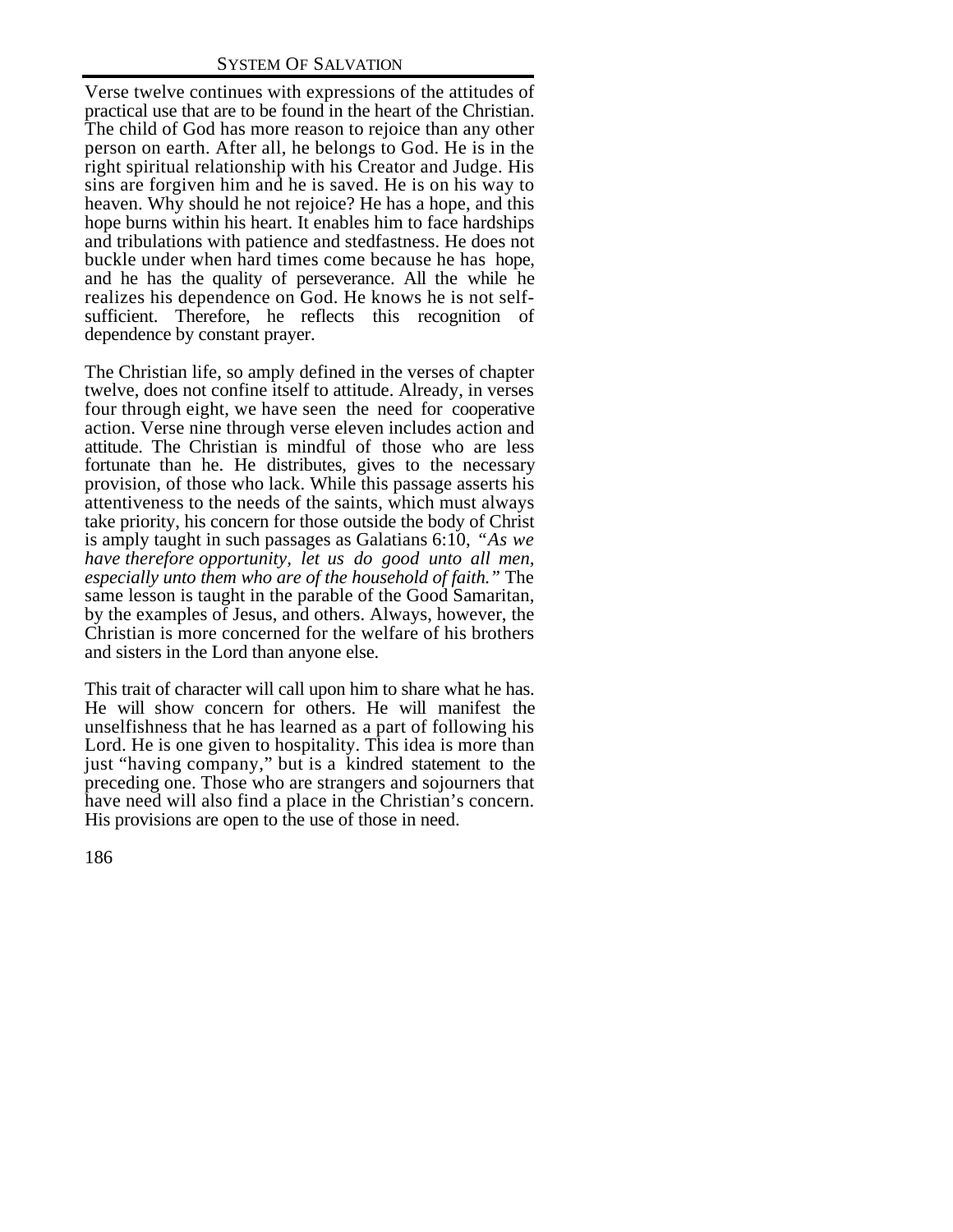#### **Verses 14-16**

 14 Bless them which persecute you: bless, and curse not. 15 Rejoice with them that do rejoice, and weep with them that weep. 16 Be of the same mind one toward another. Mind not high things, but condescend to men of low estate. Be not wise in your own conceits.

Continuing certain teaching designed to make the Christian a Christ-like person, Paul takes cognizance of something the early Christians knew first hand, and which all those who live godly in Christ Jesus can expect. There is persecution to suffer (Second Timothy 3:12). There will ever be those who will deride the Christian because of his faith and convictions regarding the Lord Jesus Christ. Persecution is not a stranger, nor a strange thing, to those who serve the Lord (First Peter 4:12). Yet, the attitude the Christian has toward those who seek his harm is so different from the action men generally manifest toward those who seek harm. Whereas others curse the Christian, the Christian is not obliged to curse them in return. Rather, he will seek to bless such people. While this takes more courage and character than to respond with curses when cursed, it is the way the Lord reacted, and He wants His followers to react as He did. This does not preclude certain personal safeguards and protection of self that God allows, which shall be considered when we discuss chapter thirteen. But the attitude of blessing rather than cursing is that which is to be found in the heart of the child of God.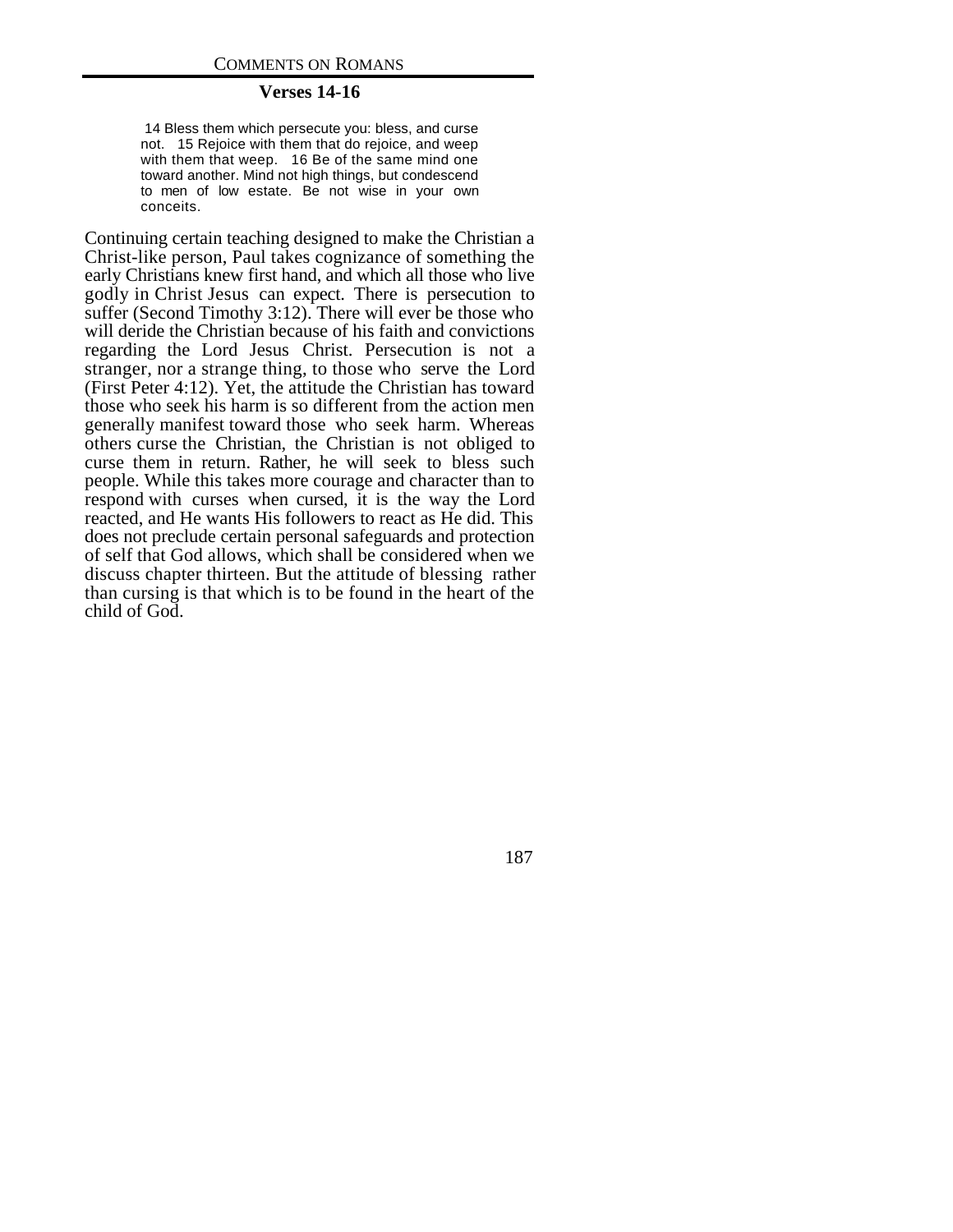From verse fifteen it is obvious that the Christian heart is sympathetic and understanding. We may often be called upon to weep with those who are in sorrow. We do not usually find this to be very difficult if there is any compassion whatever in the heart. Pitiable indeed is that person who cannot be grieved when another is brought low due to sorrow and tragedy that causes him to weep. Surely, we ought be able to feel sorry for people in any kind of trouble. While it may well be true that they are receiving their "just desserts," and reaping as they have sown, it is no cause for rejoicing, but only cause for sorrow, to realize that others suffer heartache and heartbreak. So many things can, and do, happen in the course of the lives of human beings that bring sadness and pain that seemingly are unavoidable. Can we not weep with those who weep?

But the first part of the verse also teaches the Christian to rejoice with those who rejoice. The only thing that would keep one from rejoicing over the good fortunes of another is jealousy. Possibly sometimes people cannot truly be glad that another has received good fortune and prosperity because they wish it had happened to them. Certainly, it is not wrong that we could want good things to come our way, but it is truly wrong to fail to be glad when good things come the way of others. Rather than being jealous and envious we ought rejoice when others succeed in what is right and honorable. Whether one succeeds in some worthy goal or accomplishment, or whether in the greater realms of becoming and being a child of God, we ought to be made glad when things go well with others. Such is the Christian way of doing things. This is the Christian way of thinking.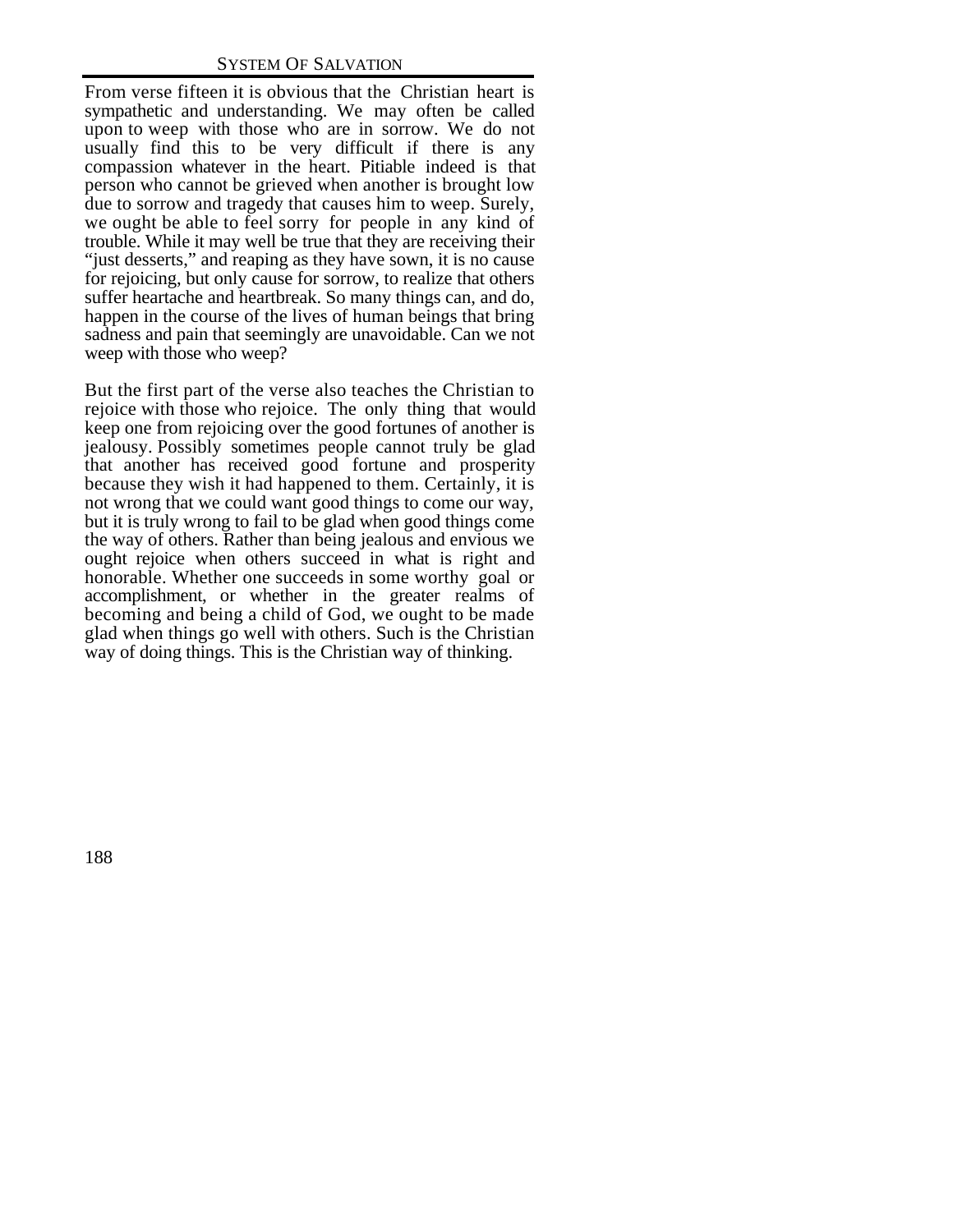Unity is another trait that is urged upon the Christian in verse sixteen. Be of the same mind and think alike. To think alike, people must have the same measure by which to measure their thinking. Possessing the same values is necessary in order to be of the same mind. Christians may not always have the same values in all matters of a secular nature because of differing interests, talents, and tastes. But these matters are relatively unimportant. But when it comes to matters of the spirit, when it is a matter of serving God, when it comes to submission of the human will to the will of Jehovah, Christians are to think alike. If they do not, one, or possibly both, are in error. When they think correctly they will think alike, and be of the same mind. This is an essential quality tending toward essential unity. Unity of mind is essential to Christian unity in matters of God's revealed Word.

We are also admonished, *"mind not high things."* This has reference to seeking the glory and praise of the men of this world. Men often will seek the grand and glorious according to worldly standards, and in doing so, lose their souls. The "great things" of this life pale into relative insignificance in comparison with the things of the life to come. So often men are willing to be "great," or be given some "great" assignment and recognition. But they despise the lowly and more humble aspects of service. They seek the *"high things"* for their own conceited ambitions. Often those who quietly and unpretentiously go about doing their tasks faithfully without fanfare are neither recognized nor appreciated as they ought to be, except by the Lord. But that is what counts after all. Being "the big hen in the pen" is not always the best thing. "Top man on the totem pole" should not be our goal. To sit at the head of the table should not be our prime interest. Certainly, such ambitions are not to be allowed to provoke neglect of those of lowly estate, or cause one to turn away from serving them. Again, there is this teaching through Paul toward genuine humility and sacrifice of self and selfish ambitions.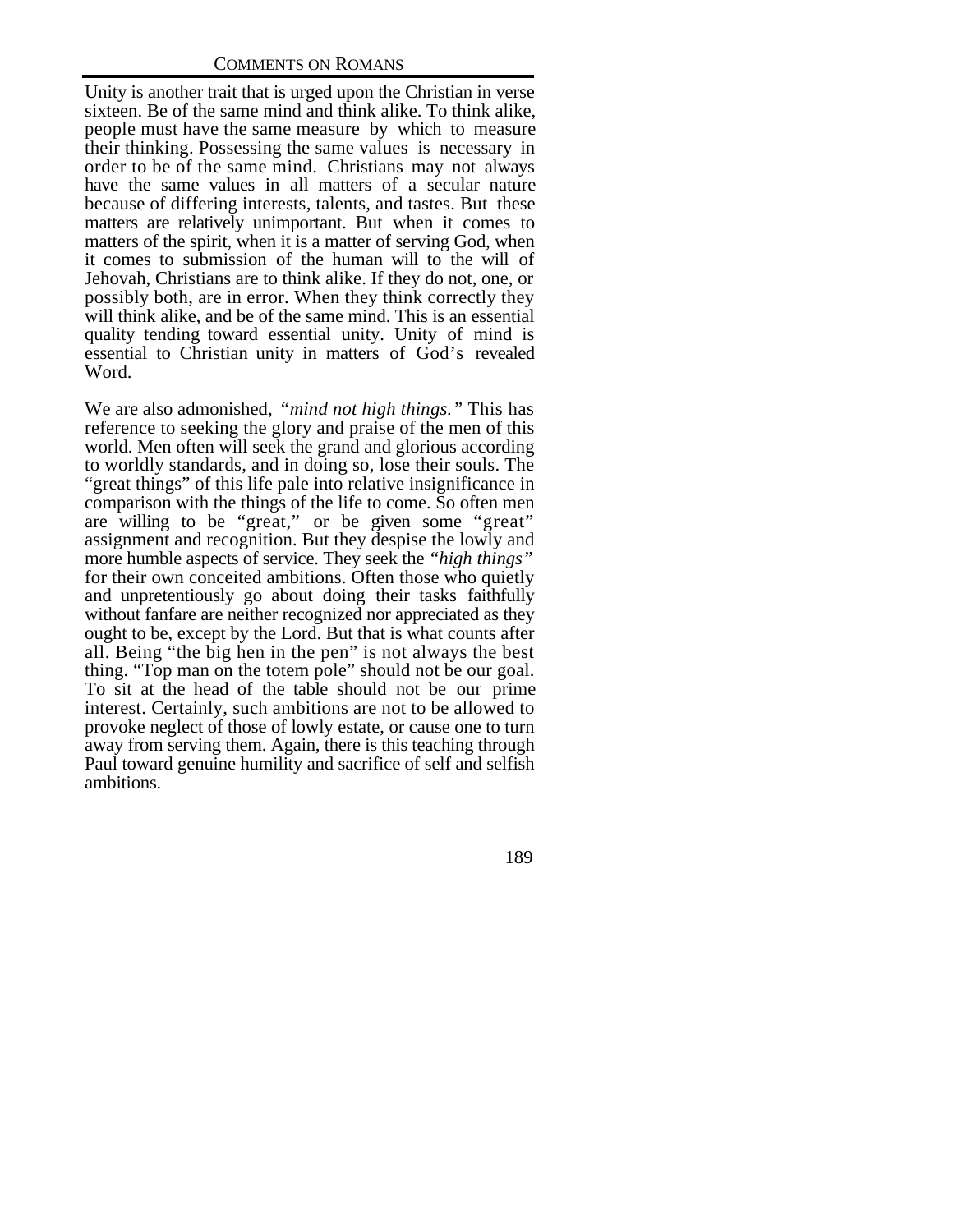The teaching to *"be not wise in your own conceits"* is so much like the teaching in verse three, *"not to think of himself more highly than he ought to think."* You have heard it said that some people have the "big head," meaning they really think they have the world by the tail and they are the last word in perfection. Such an attitude surely does not commend itself, and does not exemplify the character God wants among His people.

What glorious traits Paul has urged upon the Christian! Let us not minimize the importance, nor think for a moment, that these qualities are to become ours in a single day or with a single bound. They are qualities of character that will likely occupy a lifetime to acquire and develop. We can never think that we have attained, but must keep working more and more toward their development.

# **Verses 17, 18**

17 Recompense to no man evil for evil. Provide things honest in the sight of all men. 18 If it be possible, as much as lieth in you, live peaceably with all men.

One of the outstanding characteristics of being a Christian is the imitation of Christ in not seeking the harm, but seeking the good for all those around you, even those who have done you evil. The Christian is not the kind of person who feels he must "even the score" and get revenge when someone has mistreated him. Instead of evil in return for evil, the child of God seeks to do what is honorable in the sight of all men.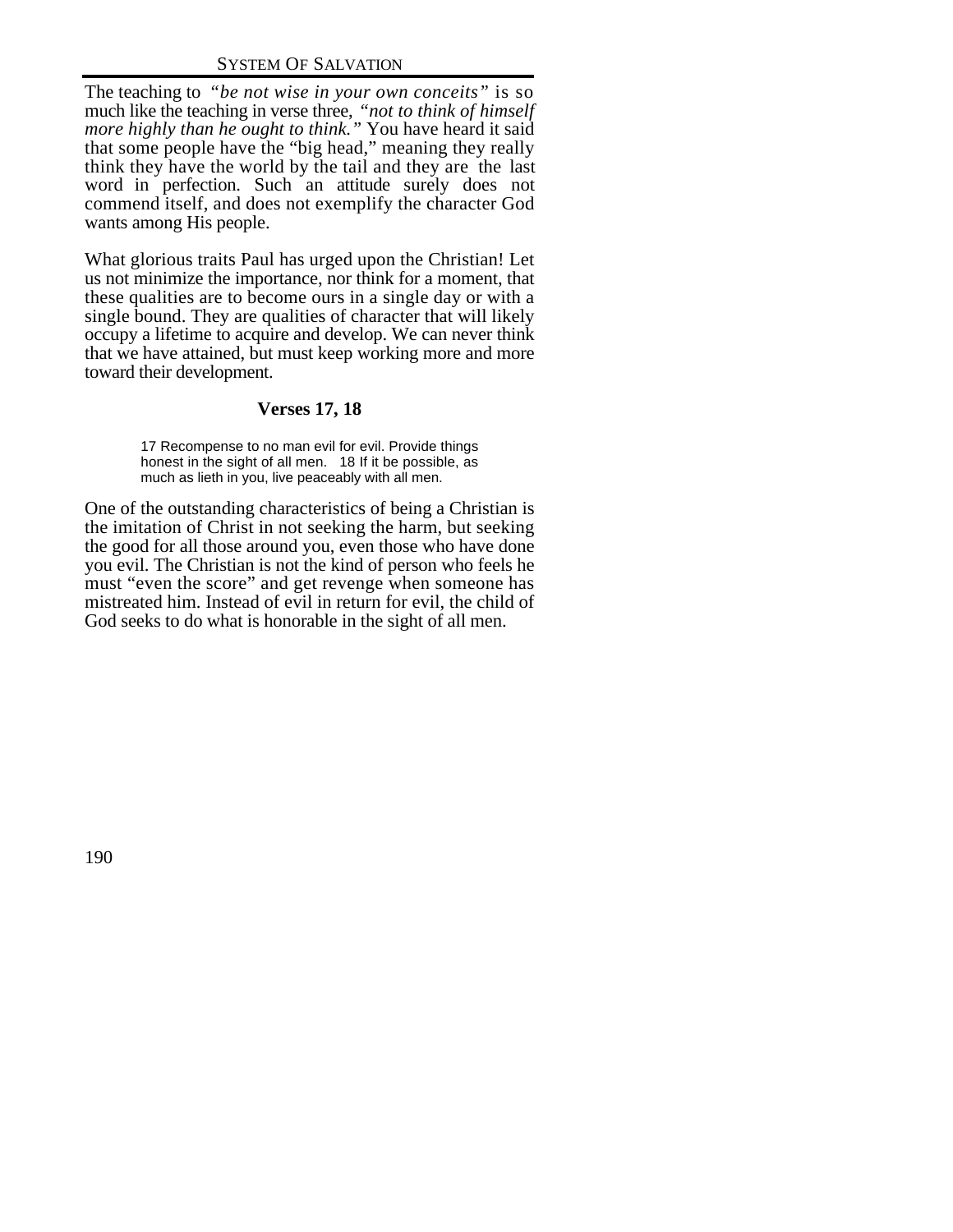The Christian is not a person who seeks conflict. Instead, he would much prefer to avoid conflict, and live in peace with those around him. While it is true that those who will live godly lives shall suffer persecution (Second Timothy 3:12), and while it is true and cannot be denied that those who want to live godly lives will always be in antagonism with those who wish to live contrary to God's will (Second Corinthians 10:4-6), this conflict is neither the making, desire, nor preference of the Christian. This conflict is imposed upon him. He cannot compromise his convictions for a moment even to live in peace with others, but his attitude and disposition toward others is that of peace, as far as is possible. Short of denying his duties to God or compromising the truth, he will try to get along *"peaceably"* with everyone, doing what men consider honorable.

At the same time, he knows that peace with God is the peace that matters. He will not sacrifice that peace in order to have peace with anybody. He will never be the kind of person who is willing to "go along with error" to "get along with others."

#### **Verses 19-21**

 19 Dearly beloved, avenge not yourselves, but rather give place unto wrath: for it is written, Vengeance is mine; I will repay, saith the Lord. 20 Therefore if thine enemy hunger, feed him; if he thirst, give him drink: for in so doing thou shalt heap coals of fire on his head. 21 Be not overcome of evil, but overcome evil with good.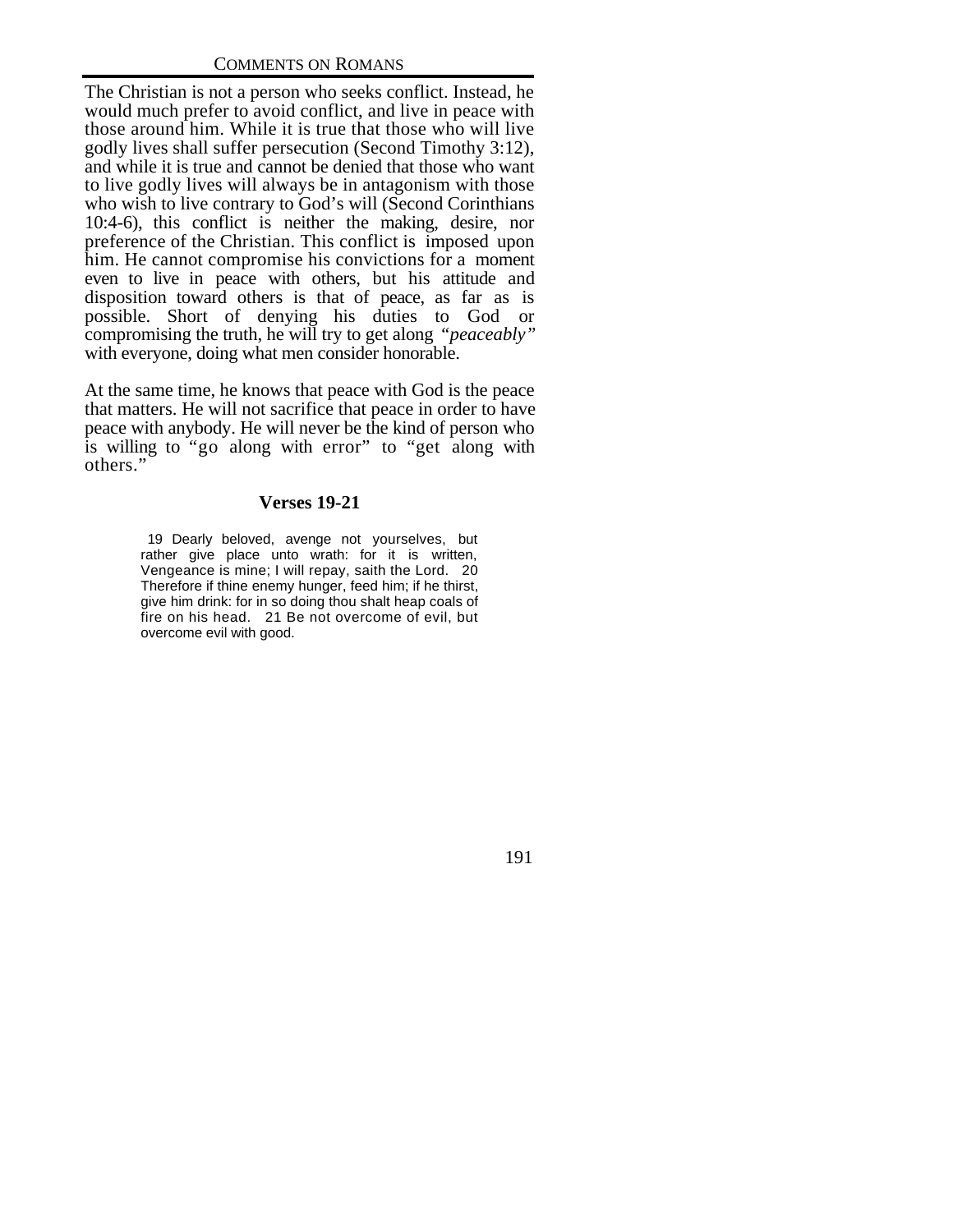Paul urges his brethren not to take matters of revenge into their own hands. One thing the Christian knows that others do not accept is that ultimately the right shall be victorious over the wrong. Satan cannot win the great conflict, but God shall be victorious, and those who are with God shall be victors as well. Therefore, we should not seek to settle all matters against evil in this life. Indeed, we cannot, and it is not within our power to do so. But in the long run of things and in the final analysis we shall be avenged and shall enjoy the spiritual victory in Christ. Instead of taking vengeance against those who do us harm, instead of trying to "get them back" for what they have done, instead of seeking as much or more evil for them than they have sought for us, we are to *"give place unto wrath."*

Many have confused this last phrase, *"give place unto wrath,"* by concluding that we are to simply, passively, timidly, idly sit by and allow the evildoer a free and unrestricted hand in doing whatever he wishes. This passage is not teaching the Christian to submit to the wrath of the evildoer, but to acquiesce to the wrath of God against the evildoer rather than attempting to handle the evildoer alone. In other words, the Christian is to give place to the wrath of God against the evildoer rather than take it upon himself to mete out revenge against the evildoer on his own. The reason that such a course is the proper one is because the Lord has said, *"Vengeance is mine; I will repay, saith the Lord."* This matter of vengeance does not belong to the Christian, but is a matter that lies in the hands of God to mediate as He sees fit and when He sees fit. (We shall learn that one instrument of God in rendering vengeance on the evildoer is the long and powerful arm of civil authority, as is taught in chapter thirteen.)

Instead of vengeance, the Christian's attitude and action is to be one of rendering good for evil, as already suggested in verse seventeen. Rather than doing harm, even to an enemy, Christians are to be ready to assist and help should opportunity afford.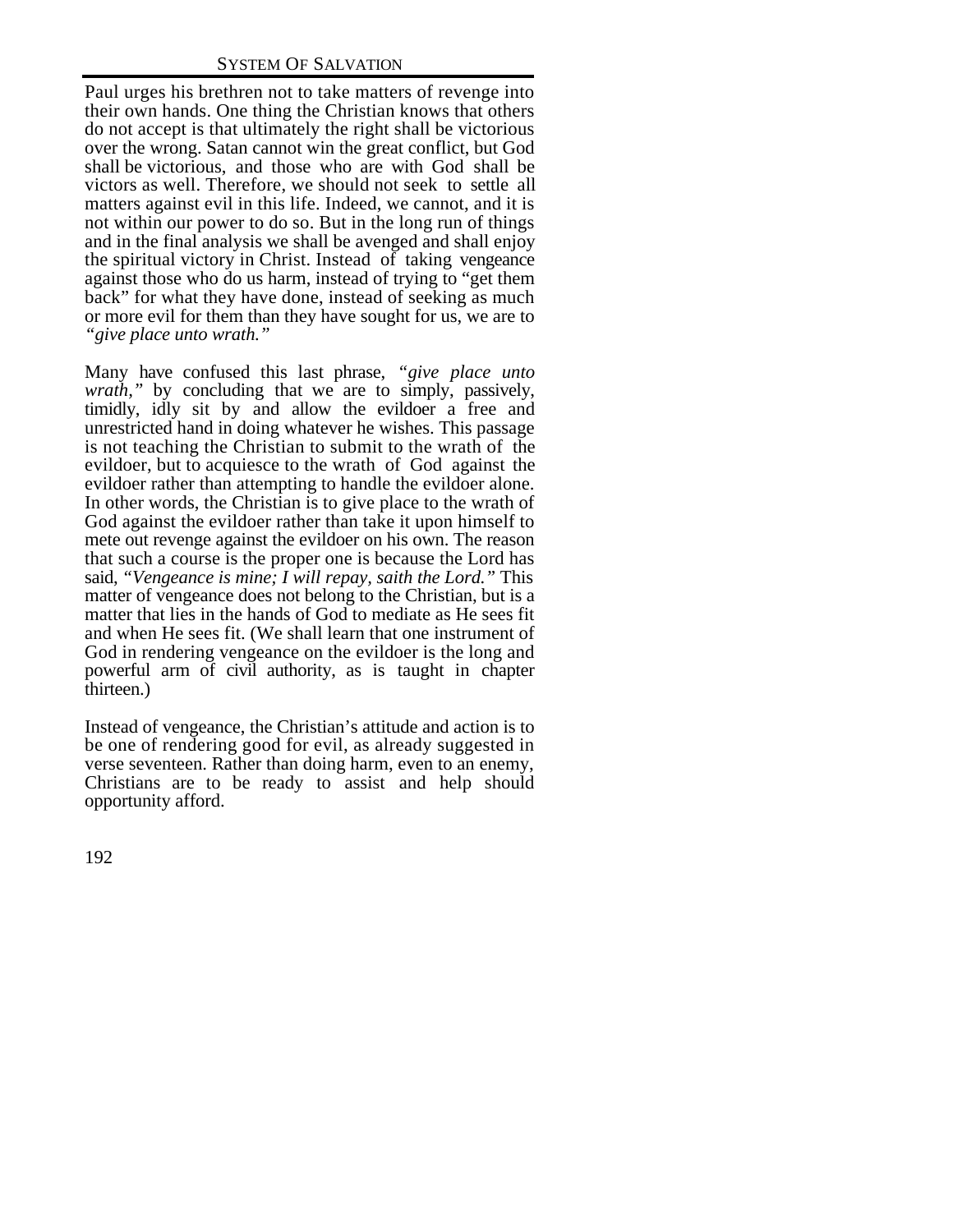This kind of reaction toward the evildoer and toward the one who has offended the Christian would *"heap coals of fire on his head."* I take this great and oft-repeated phrase to mean that this Christ-like kind of benevolent attitude on the part of the Christian would burn out the animosity the persecutor might have against the Christian. It would make the enemy ashamed. It would cause him, by appealing in a very distinct manner, to his sense of compassion, if there was any such sense within him, to relent and discontinue imposing the hardships he was placing upon the Christian. This kind of benevolent response would be more practical, beneficial, and would likely obtain the desired result of release from persecution than fighting back and getting even, which thing the Christian could not do because such vengeance is reserved by the Lord for Himself.

It is wise to mention here that God is not unjust in heaping vengeance against the evildoer, but rather justice demands that such be done, or God would no longer be a just God. It is, therefore, not a matter whether the enemy or persecutor ought be dealt with and handled and the matter settled. The enemy deserves being punished. It is a matter of **who** is going to administer the wrath against the enemy. Paul says God would attend to that rather than the Christian, personally, and on his own.

There was, and is, the very strong likelihood that being the recipient of hardships from the hands of enemies might crush the Christian, or so provoke him that he would react in such a fashion that would cause his own condemnation. Recognizing the most tempting reaction to be retaliation (to be distinguished from self-defense), Paul urges the Christian to rise above that level of conduct and not be overcome by the evil, but so conduct himself that the good he would perform would overcome the evil.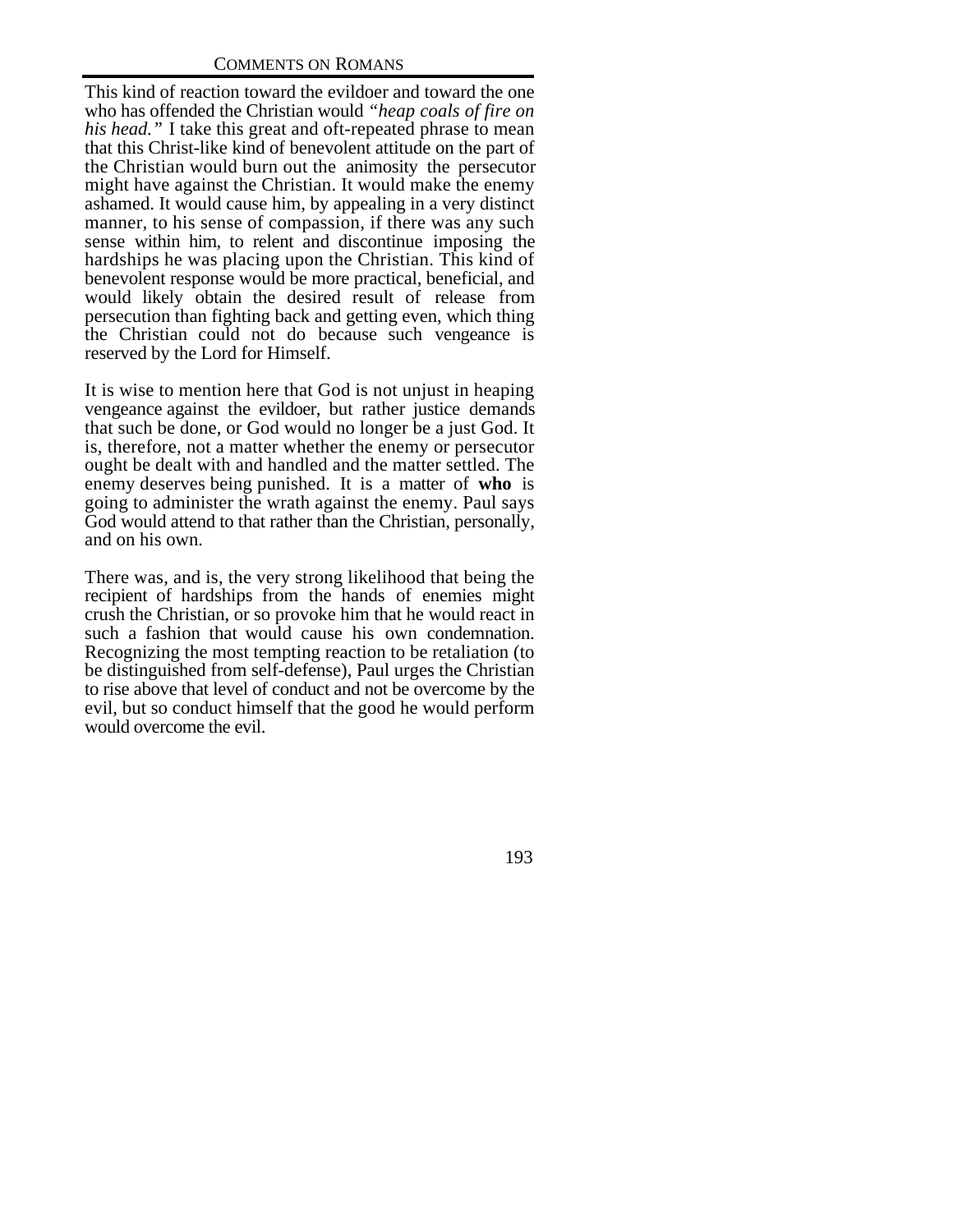Admittedly, this may prove to be one of the most difficult obligations that the Christian has to perform in his service to Christ. When one is wronged, the most natural thing that comes to mind is to "not let him get away with it." But as stated before, the Christian knows (because God has told him through His Word) that the wrongdoer will "not get away with it" at all, but the Christian is to leave the settling of the matter, and the retaliation, in the hands of God. This requires great faith and patience on the part of the Christian who is being mistreated. Especially difficult it may be to obey when everything necessary to utterly destroy the enemy is at you disposal, which is often the case. He has probably left himself vulnerable. The temptation to strike back may be strong. But the obligation to refrain from doing so is imposed. The Christian is not the kind of person who seeks harm, but who seeks to help. This requires of him forbearance from doing what men otherwise might do with regard to their enemies and opponents.

This chapter is without question one of the great chapters of the new covenant of Jesus Christ with respect to daily conduct and Christian demeanor. If those who profess to follow the Lord could and would study and apply this chapter to their lives, even when difficulties are presented against them, maybe I should say especially when difficulties are presented against them, the cause of Christ would be observed to have an influence on the church, and on the world, that would make for a better world in which to live. It would promote the influence of Christ. The obligations of this chapter cannot be taken lightly, but must be considered with the weightiest degree of seriousness.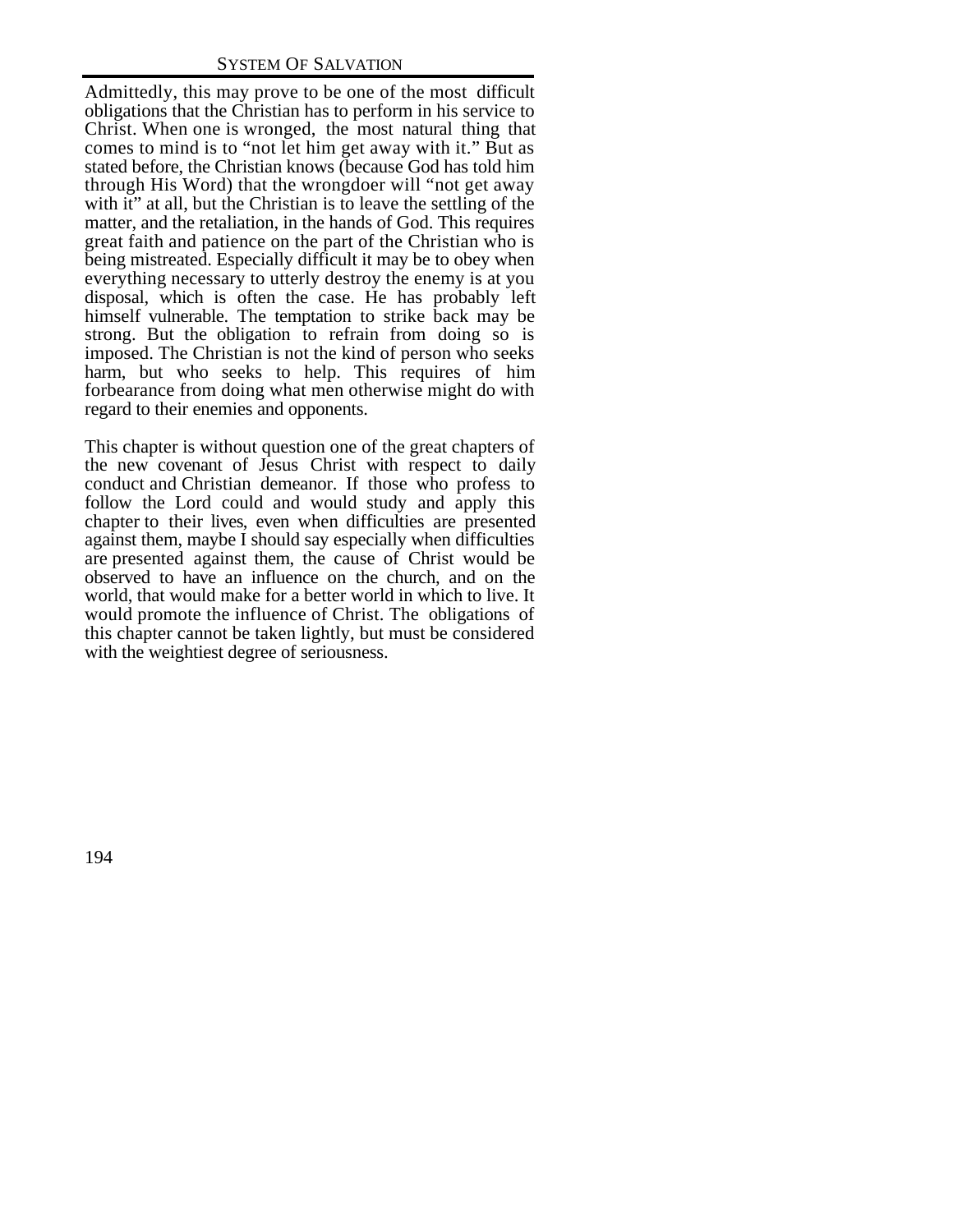# *Chapter Thirteen*

It seems evident to me that the thoughts presented in this chapter follow in logical sequence to the ones presented in chapter twelve. Chapter twelve, the great chapter on daily living as a Christian, deals with some general and specific principles in living the life a Christian should live. Chapter thirteen, and fourteen as well, turns to additional specifics where these principles are to be applied.

#### **Verses 1, 2**

1 Let every soul be subject unto the higher powers. For there is no power but of God: the powers that be are ordained of God. 2 Whosoever therefore resisteth the power, resisteth the ordinance of God: and they that resist shall receive to themselves damnation.

The overall theme of these two verses, in fact much of the chapter, is the relationship of the Christian to the earthly government under which he lives. The teaching is the will of the Lord, not only for the Christian, but for the unconverted person as well. If this were not true, the conduct and purpose of civil government would be nullified altogether. We see in these words the mind of God in ordaining there be civil governing powers, even though we cannot conclude there was any specific type of civil government that God has directed that we must adopt. It can be said without any real opposition, and can be successfully argued, that any government that bases its precepts and laws upon the great principles of human relations as taught in Scripture is a government more acceptable to God than a government built and based upon values and ideologies that contradict what the Lord has taught concerning human conduct toward other humans.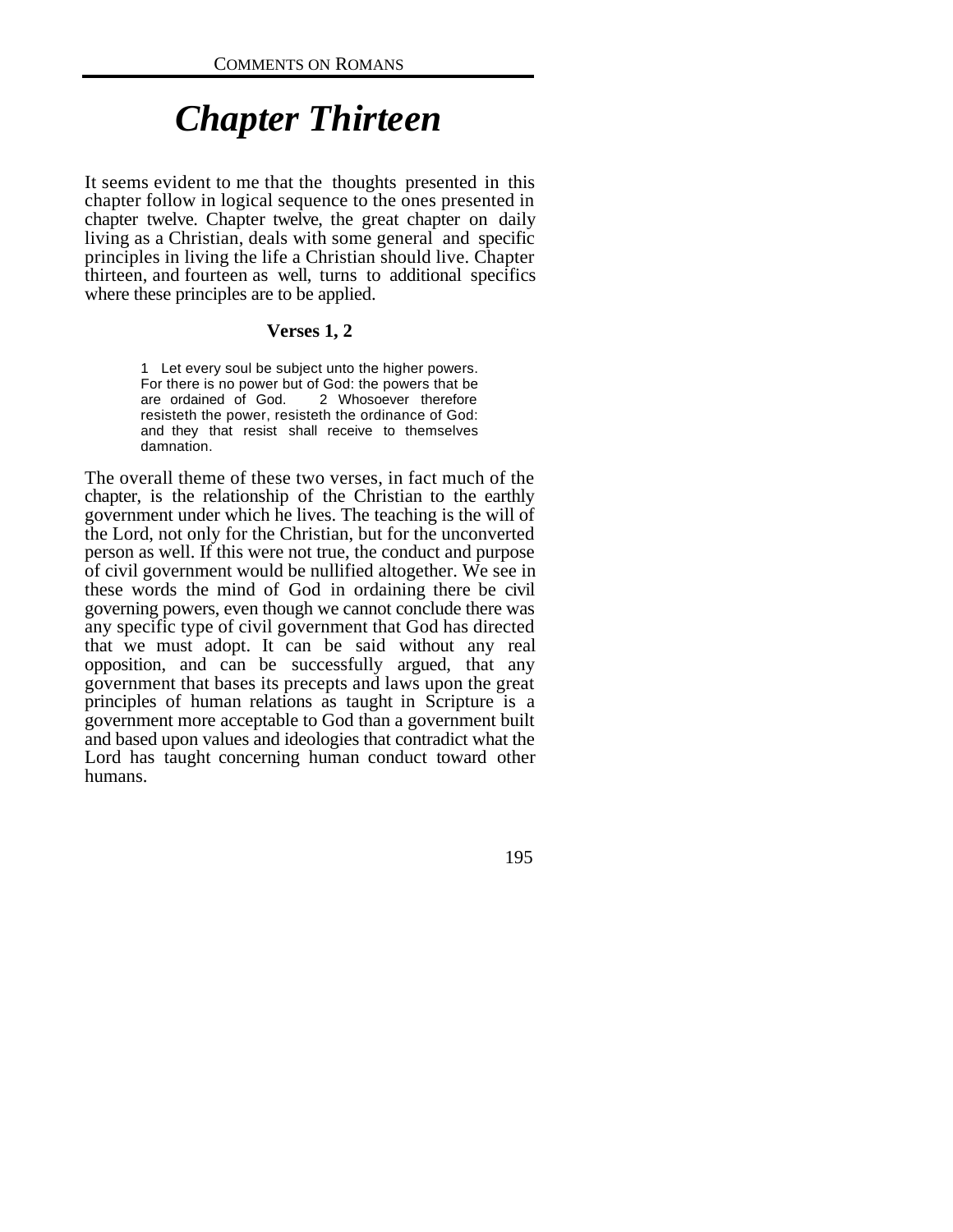The higher powers are to be understood in the context of the entire first seven verses as civil powers that have authority over the people of a given area. Verse three identifies this power as the *"rulers,"* and verse seven identifies them as those to whom tribute and custom are to be paid. This obviously refers to civil authorities.

We are to be subject, obedient, and submissive in giving allegiance to the civil government over us. We have a responsibility to civil government. We are Christians, citizens in the kingdom of God, but also we are citizens of the earthly kingdom where we live. This is plain and needs no elaboration.

The reason given why we are to be subject to such power is because that is God's plan and design by which society is to be kept orderly and proper. Such powers are ordained of God, made of God, and are according to God's intent that they exist. The civil power derives its power from the fact that God has granted such power to it. In this connection, read John 19:10,11 and Daniel 5:18. For this reason it is a travesty against all that is right for any government to ignore the will of the Lord in the handling of its affairs. The operation of the civil government is different from the operation of the home, or the church, but the civil government certainly ought to consider the thinking of God regarding the realm in which it is to operate. More often than not, it seems that those who lead in civil matters pay little to no attention to what God would prefer, but more to what is politically expedient for their own selfish gains and aims. We are grateful when the rare exception rises among us. It need not be this way, but it seems it is that way so very, very often.

It is because God has appointed that there be civil government that the Christian is to respect its power. To violate civil law is more than violating civil law. It is violating an authority that God has appointed to exist in governing man on earth.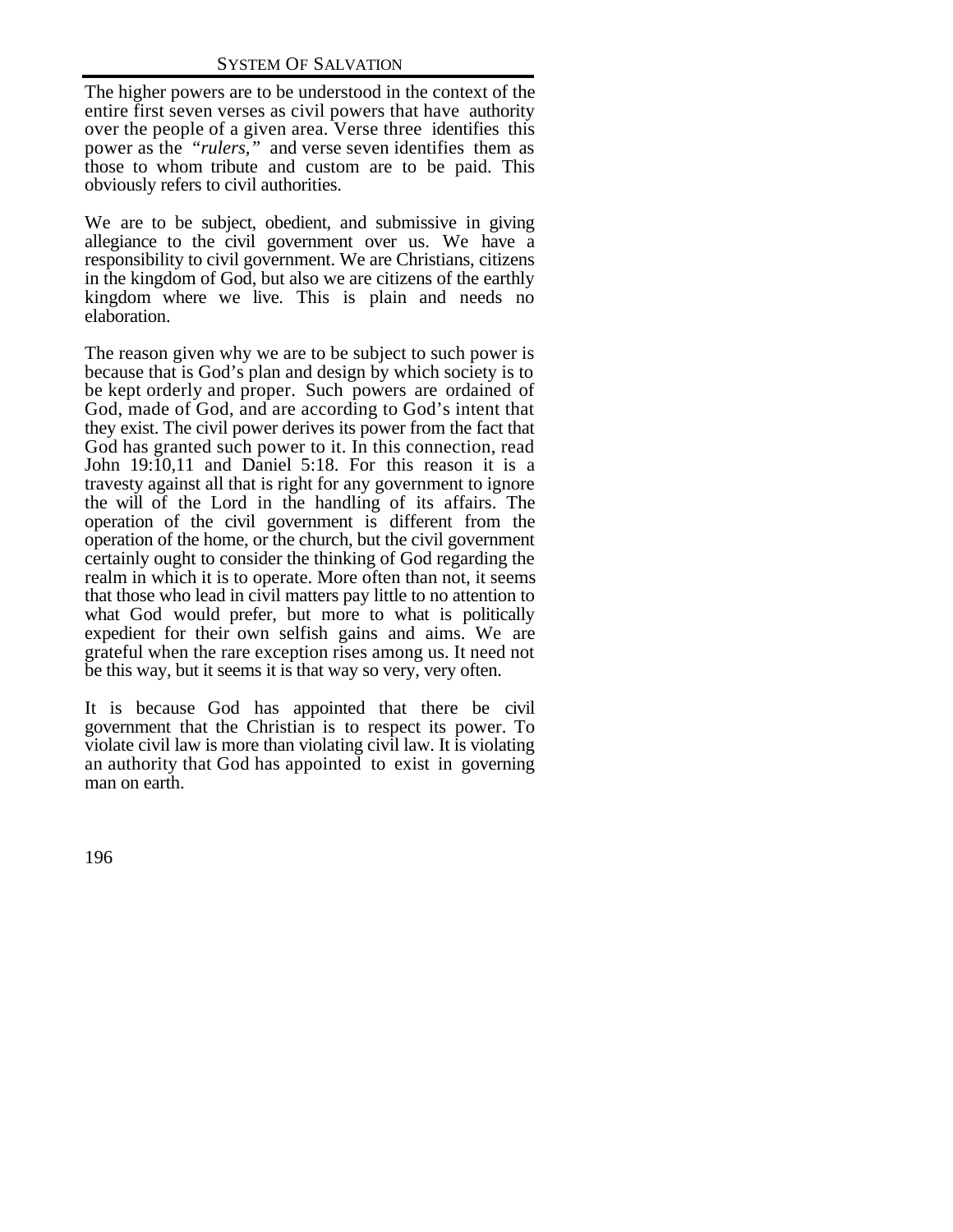Some have falsely thought if everyone were good and all were Christians that civil government would not be necessary. This is folly. They have concluded that the only function of civil government is to punish evildoers. That certainly is a major function of civil government, but not the total function. Civil government would be necessary if everyone was a faithful Christian because there are matters of a secular nature that impose themselves upon all men in the conduct of living that are not specifically determined by laws written in Scripture. There are matters that are secular and material that have to be decided. The need for traffic laws, property laws, inheritance laws, the manner of collection of taxes, and innumerable other duties such a dealings between nations that demand some form of civil government by which all are to be governed. Such laws of government are not specified in the Bible. Even though there be principles that would bear upon such things, the actual laws must be made by men. Man ought not make laws that are contradictory to Scriptural principles, however. Whether the laws of the land are consistent with Scriptural principles or not, if they do not demand of the Christian that which necessitates him to violate divine law, he is subject to the higher power and is expected by man and God to obey these laws.

In the event some civil law demands something of us that would force us to violate a teaching of God, we are obliged to respect the teaching of God rather than the *"higher power"* or civil government. Fortunate is the person who is privileged to live under a system of civil government that does not demand of him violations against the law of God.

Our first allegiance to God's law above civil law does not warrant taking the law into our own hands or disobeying laws we simply may not like. This principle only applies when we are directed or forced to do that which would cause us to sin. Peter was once confronted with such a matter, and he stated the principle with clarity in Acts 5:29, *"We must obey God rather than men."*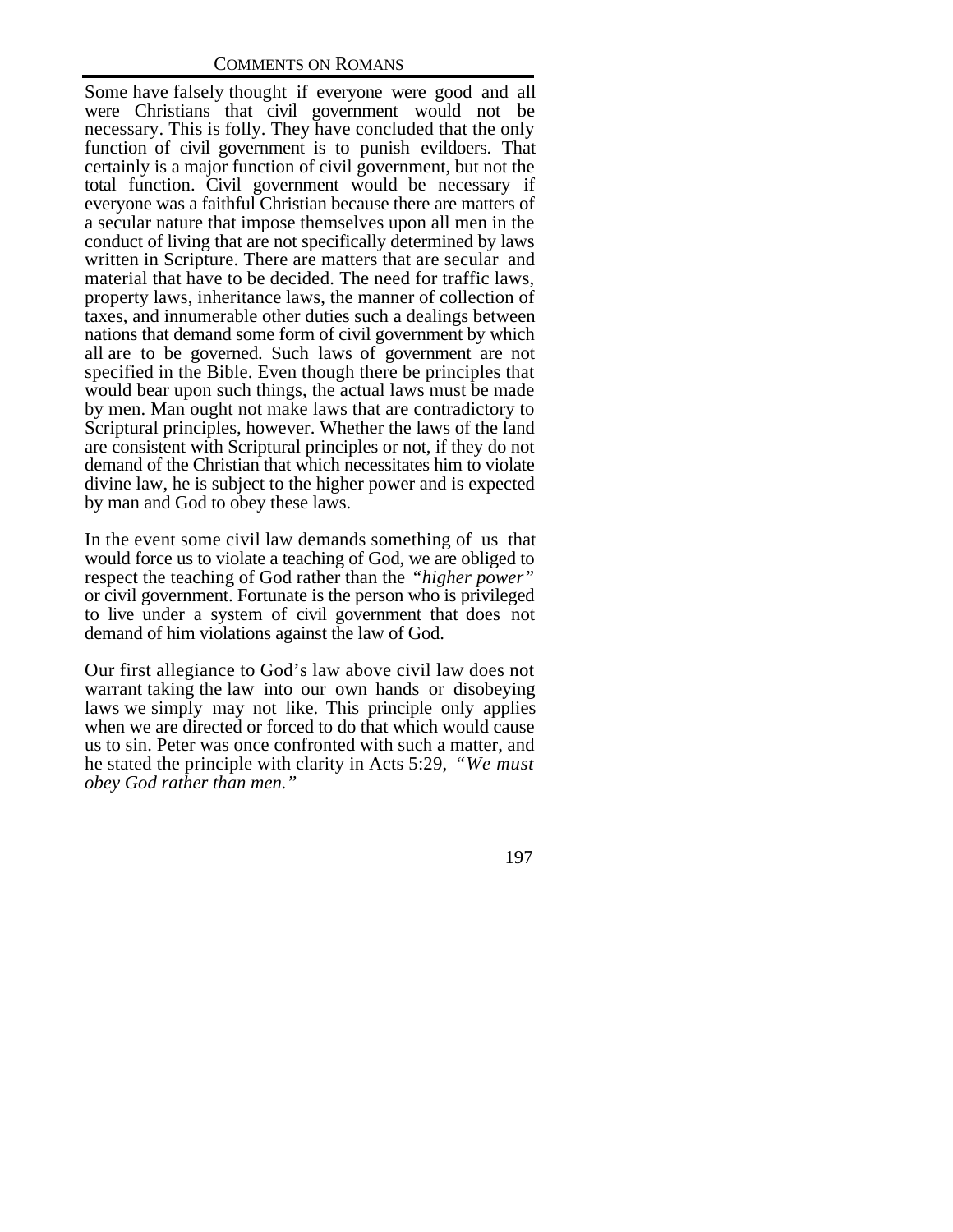To resist the power is to resist a law of God. As stated, it is the ordinance of God that we obey. To resist will mean trouble for us, not only from duly ordained civil authorities, but from God as well. Violating civil law is more than just violating civil law, as we have aforementioned. It is also violating a divine law that says we are to obey civil law, with the exception already noted. This is the source from which the Christian gains his determination to be a law abiding citizen. God has said he is to be just such a citizen.

# **Verses 3, 4**

 3 For rulers are not a terror to good works, but to the evil. Wilt thou then not be afraid of the power? do that which is good, and thou shalt have praise of the same: 4 For he is the minister of God to thee for good. But if thou do that which is evil, be afraid; for he beareth not the sword in vain: for he is the minister of God, a revenger to execute wrath upon him that doeth evil.

Civil powers are not designed to inflict harm on the good, but to control and punish the evil. When we obey the law we have no need to fear the civil power. Indeed, if those in power are of the nature they should be they will praise the citizen who abides by the law. Of course, there are men that abuse civil power and do inflict harm on the good. But when men do this they are not using the power God has ordained, but are abusing the power granted to civil government. The system that calls for civil government is not to be abolished simply because some will and do misuse that system and power at times.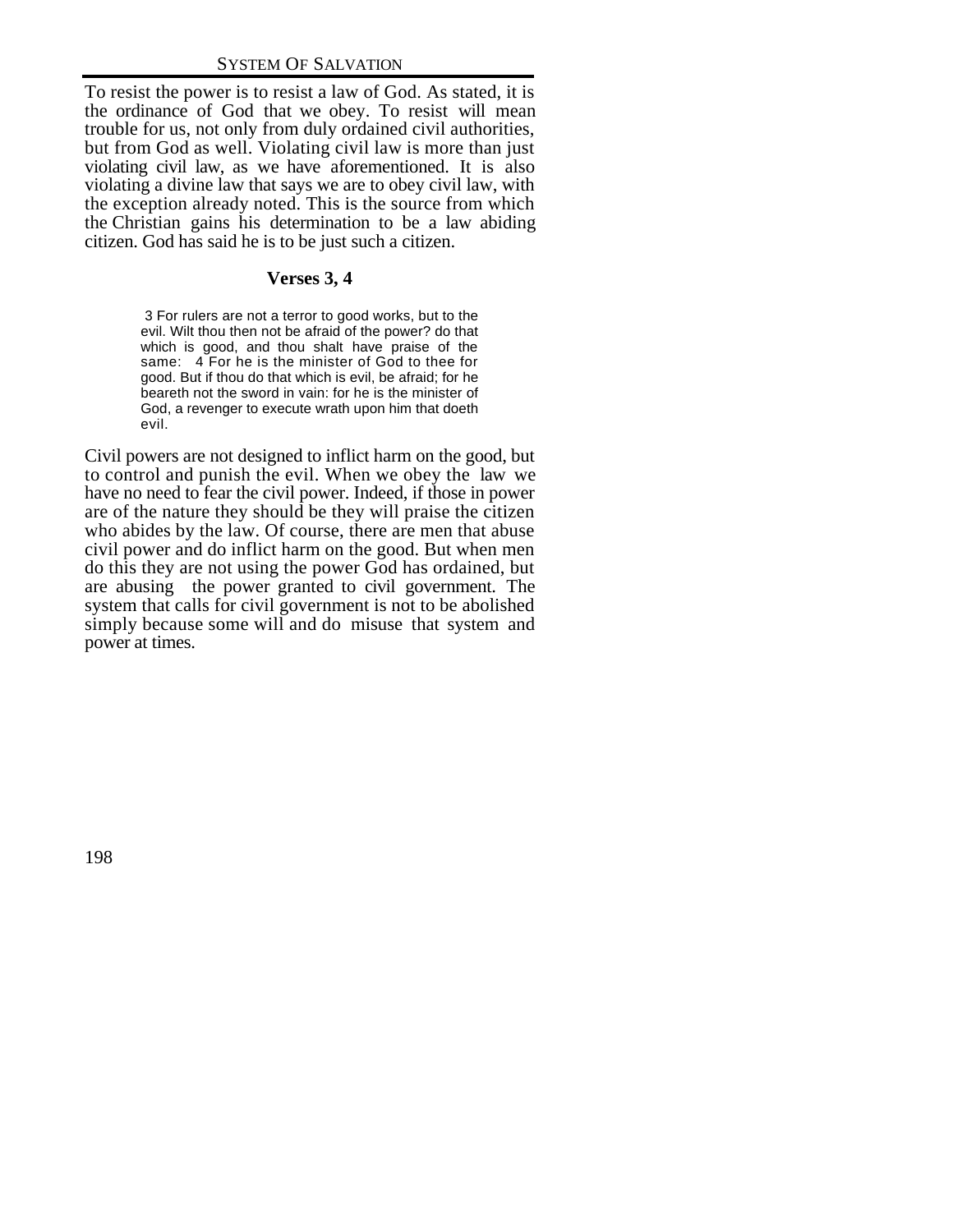The philosophy that says one is justified in revolting against civil government just because they may not like it, or the philosophy that says we shall overturn all civil authority because some abuse it, is not according to God's will. There is nothing, to my knowledge, in the will of God that prevents the citizenry of a nation from correcting the abuses of the civil power. When there are lawful ways and means of doing so then a lawful course of action should be followed. If abuses exist and there is simply no way for one to address himself to the correction of such offenses, this raises another set of questions altogether. We must keep in mind that God never designed that civil government should be abusive of the citizens under its power, and never intended that government so conduct itself as to mistreat those in its dominion. When it does, it deserves being terminated because it violates God's intent.

We need to be impressed with the strong statement that the civil power is a *"minister of God."* The purpose for this ministry is the accomplishment of the will of God in the realm over which this minister has authority granted by the Lord. This ministry is for the accomplishment of that which is good. Once and for all this ought to silence any advocacy that the civil government of itself is evil, or has come into existence because of evil. It came into existence because God designed it as His tool for the accomplishment of good that must attend in the conduct of society. Otherwise, there would exist nothing but anarchy and total chaos.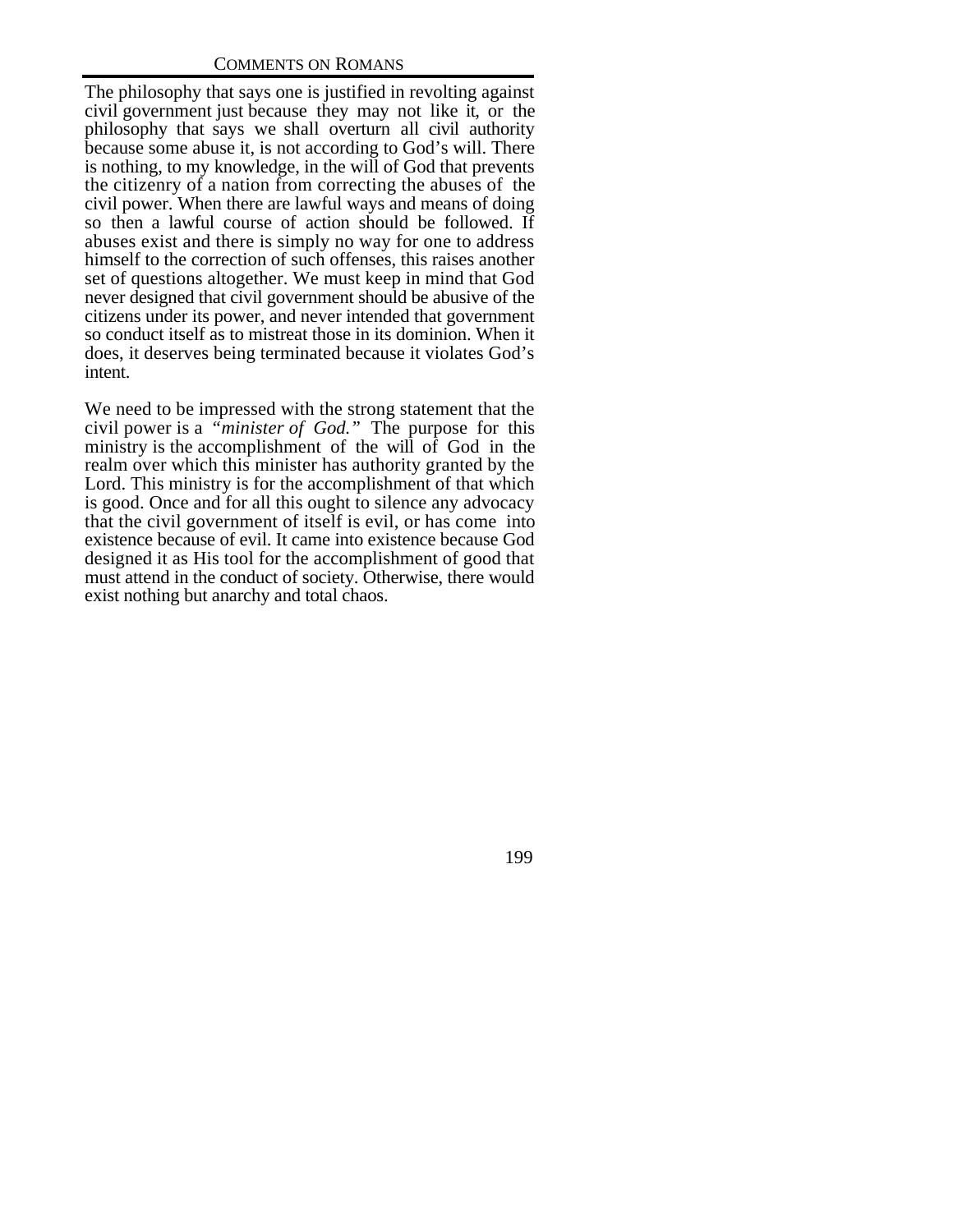Take notice that Paul says the power is the minister of God *"to thee"* for good. Consider the phrase, *"to thee,"* more closely. What did Paul mean? Is the civil government God's tool on behalf of the Christian **only** as some seem to have concluded? Some admit the necessity of civil rule while denying the right of a Christian to have any part whatever in civil government. They contend that government is to be left in the hands of those who are not Christians. They indicate the government is simply a provision of God as a servant for the benefit of Christians. They contend the *"thee"* refers just to the Christian brethren. To my mind, such is an unnatural, forced, unrealistic, and inconsistent conclusion that also defies the facts of the case.

None doubt that all are to obey the rule of civil authority whether Christian or not. Is it reasonable to conclude the benefit of government is not for everyone as well as the Christian? God has ordained government for the sake of all society. While Paul was writing to Christians, and was insisting the civil power is a minister of God for good to them, it was not by virtue of their faith, but by virtue of their citizenship in the nation being governed that the government did them good. Remember, they were citizens of the earthly government as well as citizens in the kingdom of God. The government is a minister of good for all men because of their citizenship in the earthly kingdom, not because of citizenship in God's kingdom. *"To thee"* means "to thee as citizens," not just "to thee as Christians."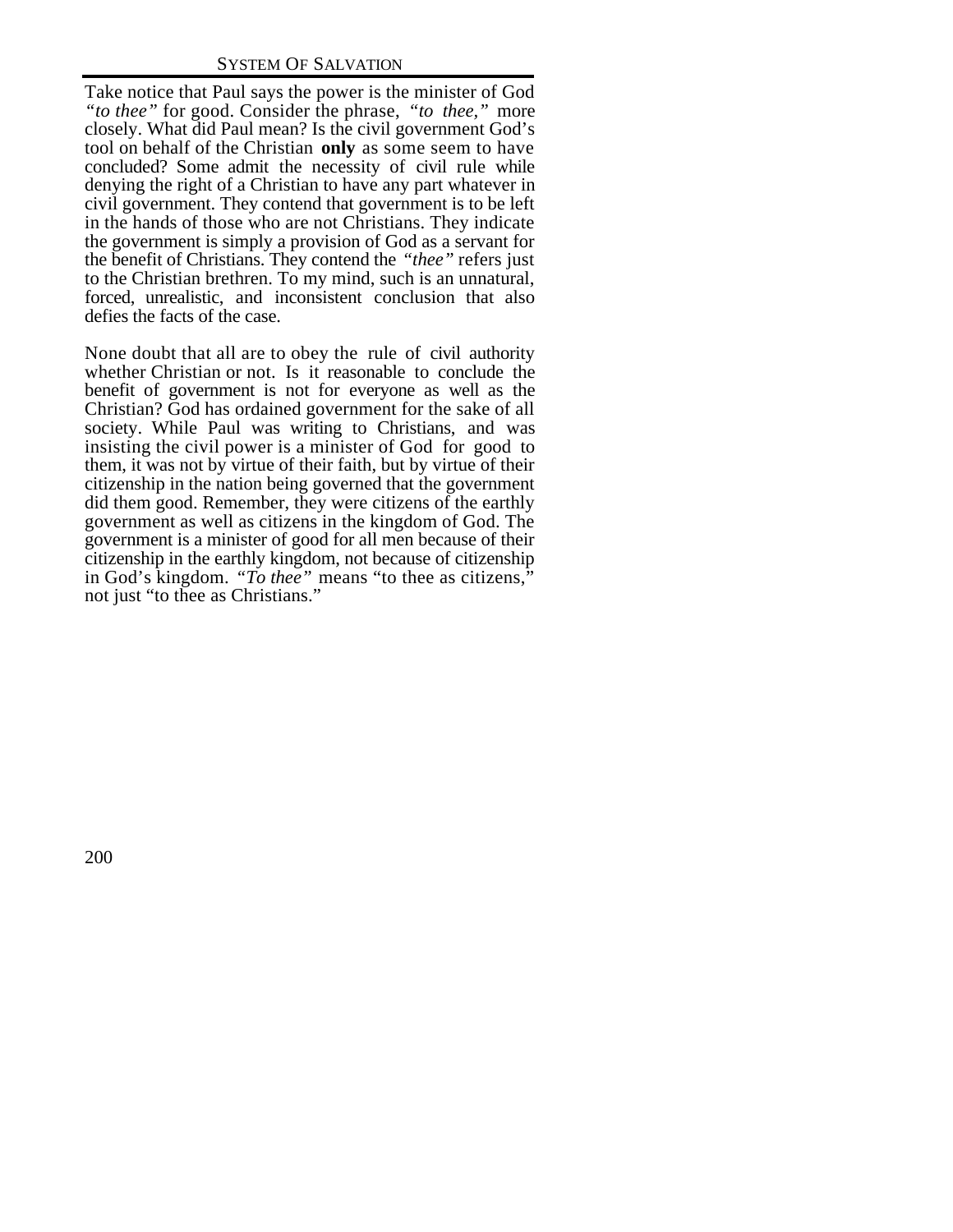The false idea some have suggested that Christians can have nothing whatever to do with government has driven men to conclude that only sinners can have anything whatever to do with work that even they contend is primarily on behalf of the Christians. Does it not strike you as grossly inconsistent to grant the sinner fellowship with God in doing God's work, but deny that fellowship to the child of God? Here is a work of God that produces good, not evil, but good for everyone. A position that would deny the Christian the right to serve God as His minister in this capacity, and participate in this good work ordained of God is untenable. That the Christian may face dangers and temptations in working in civil government does not invalidate the argument because he faces such things in almost every human secular activity, even in earning a livelihood for himself and his family.

Christians are to obey the laws of the land as any other citizen, and will receive benefit from the same government as any other citizen. Christians do have a two-fold motive for obeying, however. (1) He must obey because the government has the power and authority to enforce its own laws. (2) More significantly to the Christian, God said obey the *"higher powers."*

Civil power has been ordained of God to have the power of enforcement of its laws. It has the power of the sword, an instrument of force, and even of death. There is no doubt but the civil government has been given this power by the Lord, and if it chooses to exercise that power, it has the right before God to do so. Capital punishment is no more a violation of God's law than the existence of civil government itself is a violation of God's law. Even the home and the church could not survive without the power to enforce the laws governing them. No government could possibly survive, and could not do that for which it was ordained, without the power to enforce its laws. The power of the home and church is not the same power as that of civil government, but there is no doubt that the government has the power of capital punishment if it chooses to use it.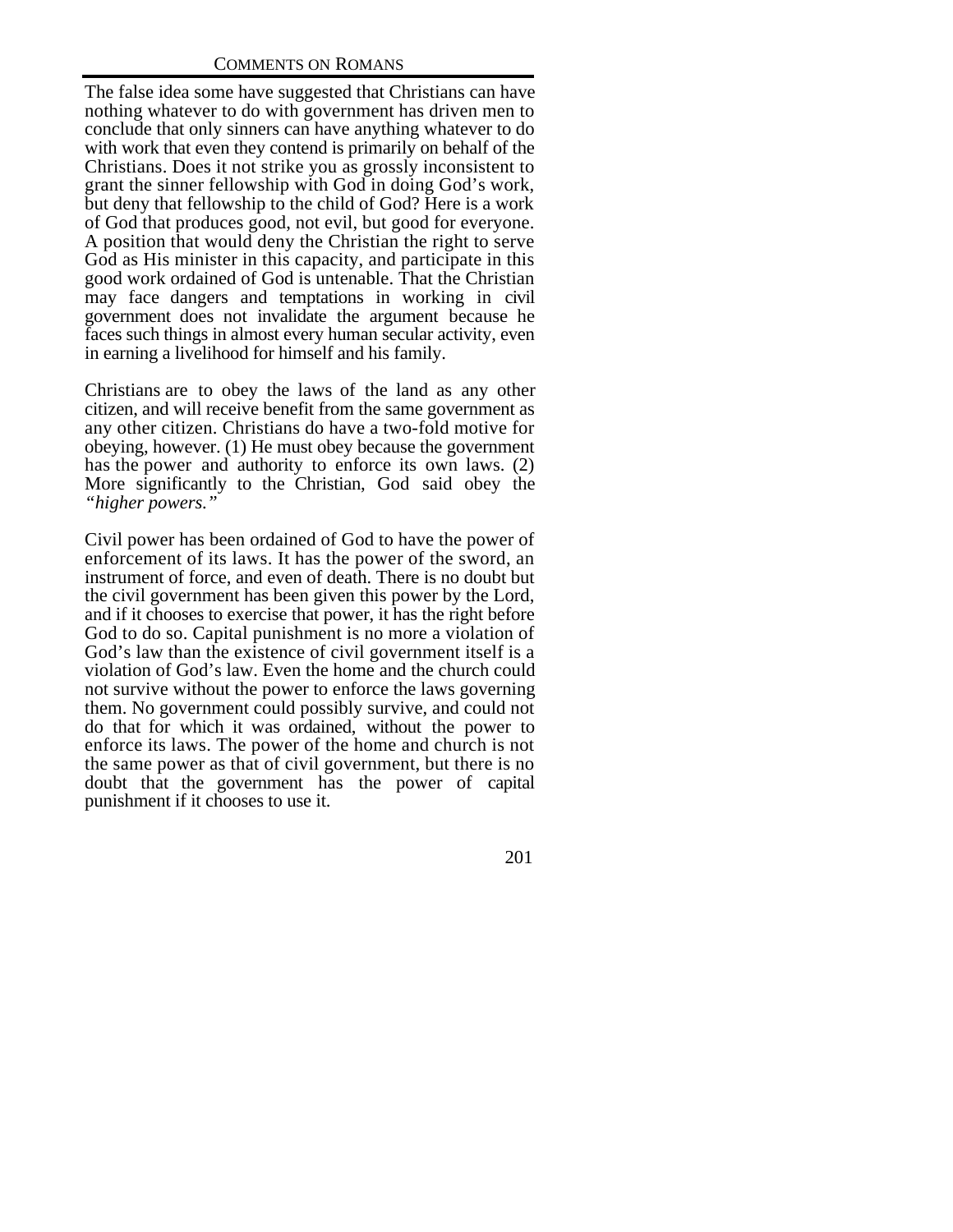The question is often raised if a Christian can have part in civil government. We have touched on this already, but more can be said. Many good brethren have taken extreme and widely separated views on this subject. I contend if we will look at some facts that the Bible does reveal we shall not see the need for the complications many have raised, nor the inconsistencies into which they have drawn themselves. God ordained civil government. The government is the minister of God. There is a complete absence of any divine directive to the Christian forbidding him to participate in government. While this argues from silence, if God had forbidden it, that would have been the end of the matter. On the other hand, there are instances in the New Testament where Christians were involved in government without rebuke from any divinely guided messenger. These instances present material which is too lengthy a subject to expound here. As far as I am concerned, this fact settles the matter that Christians can operate in civil government. The function of government is a proper function. It fills a need the Lord saw, and it has a role assigned it by the Lord. It would be a strange concept to be sure that would allow only the servants of the devil to do the work of the Lord, and deprive servants of God from doing it under any circumstances. Government is a work of the Lord. When one serves the government and conducts the affairs of government he is doing what God has ordained to be done. He may not do it well. He may well abuse his power rather than properly use it. He may become corrupt while doing it, and surely experience has shown this is a grave problem for those who serve. But the fact remains that a Christian involved in governmental affairs is involved in a function that God approves, provided the operation itself is honorable, of course.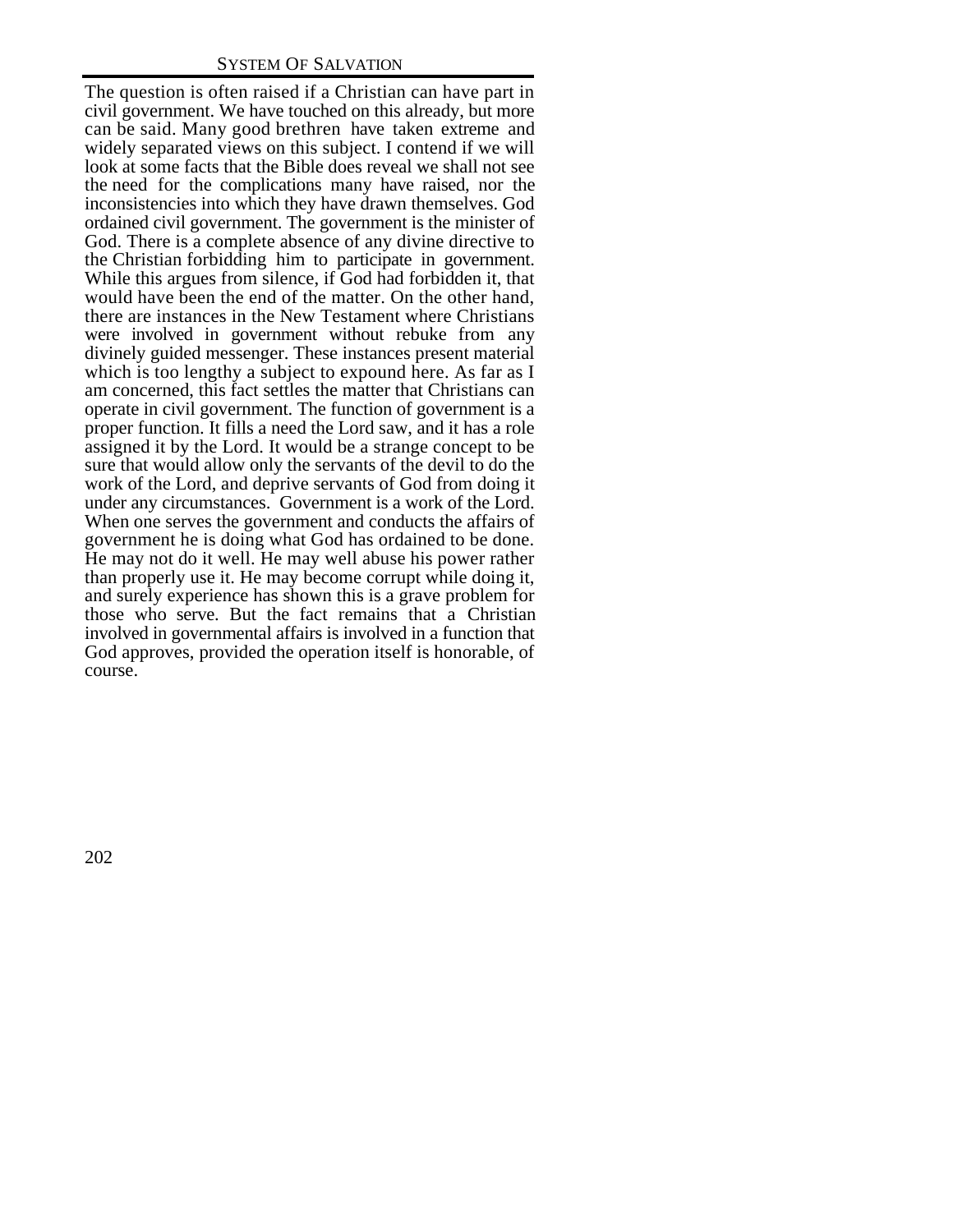I find it most unreasonable to take a position that says God and the children of the devil can work together to accomplish good for the Christian, but God and His own children cannot work together for the good of all mankind. I know God has used evil people to accomplish His purposes many times as recorded in Old Testament revelation. He used them to punish His own wayward children. He even sometimes used them to help His children. But that did not mean it would be sinful for His children to also be involved in accomplishing His noble purposes.

Civil government is for the good of all mankind. The Christian is God's child. One who is not a Christian is yet the devil's child. Government is God's order and plan. It is not of the devil, but of God for accomplishing certain benefits for everybody. Surely, a child of God would do a better job in God's work than a child of Satan. When there is nothing required in civil rule that God forbids, the Christian can serve in governmental service.

Furthermore, God does not force men to sin. To say the civil government does things that the Christian cannot do, and that such things must be left to the sinner, but that such things must be done, is to contend that God, who ordained civil government, has ordained certain things that must be sinful, and made it necessary that somebody sin to carry them out. God does not force sin, but He has ordained government, given it its duties to perform, and all those duties are by His authority.

We recognize that sometimes governments do violate the functions God has given government to do. But this is an abuse of government, not the use of it.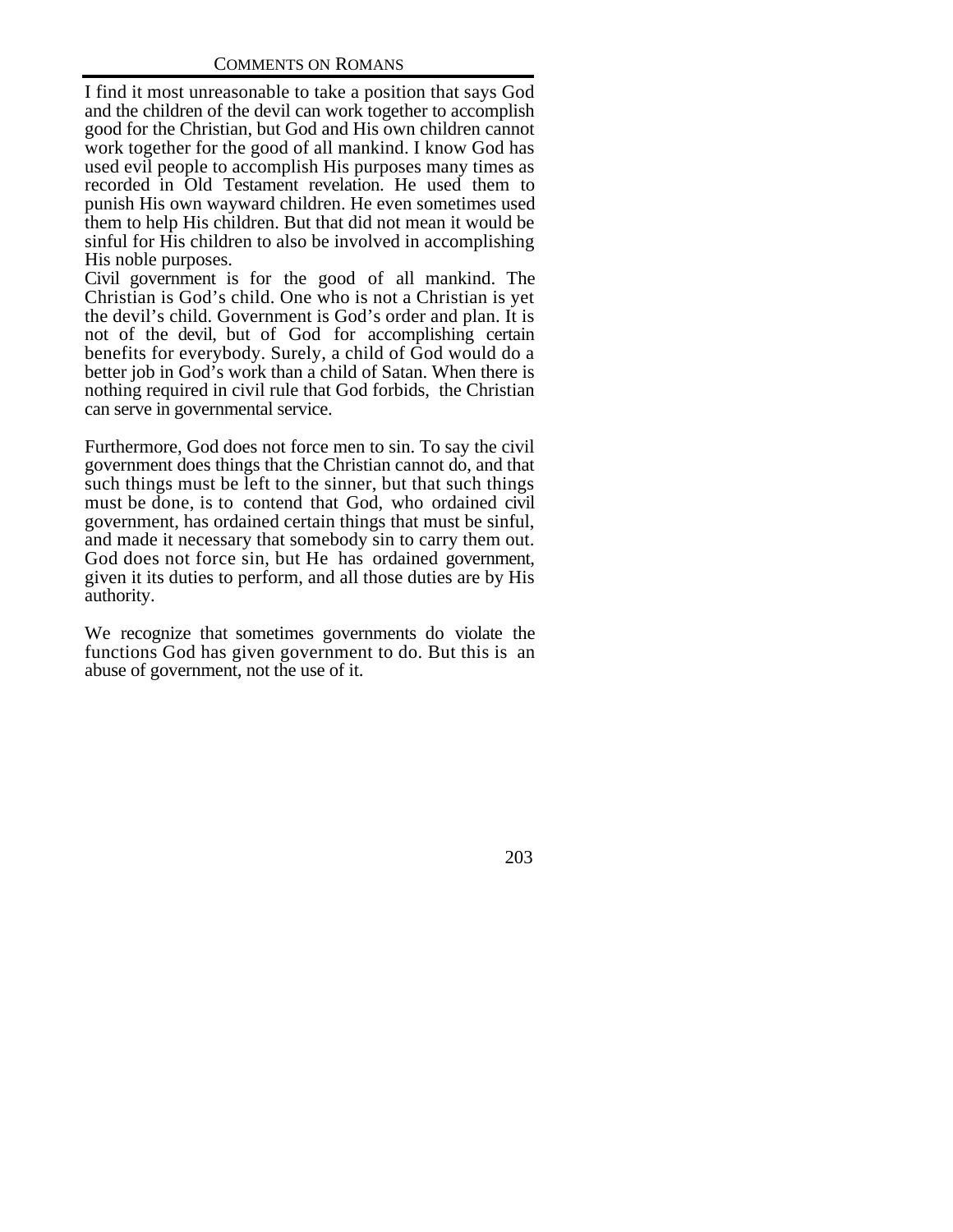Before one jumps too far into condemning a Christian's participation in government at all, you might recall how school teachers, mail deliverers, water meter readers, road engineers, etc. are government workers. You might say that is acceptable, but being a policeman, mayor, or soldier is not. So you now obligate yourself to produce Scripture that teaches you can do some government work, but some is excluded. If that be so, it obviously is not so on the basis that it is government work.

# **Verses 5-7**

 5 Wherefore ye must needs be subject, not only for wrath, but also for conscience sake. 6 For this cause pay ye tribute also: for they are God's ministers, attending continually upon this very thing. 7 Render therefore to all their dues: tribute to whom tribute is due; custom to whom custom; fear to whom fear; honour to whom honour.

The Christian is presented with a double motive for being subject to the higher powers. We touched upon these two motives earlier. One, it is for wrath's sake. That means it is to escape punishment from the civil power. Two, it is for conscience sake. This means the Christian's conscience is trained according to the will of the Lord, and that will says obey the laws of the land. This dual motive also directs him to pay tribute, custom, taxes, have respect for the authority of the government, look upon the function of government as honorable, and give honor to those who hold governmental positions, if not for the sake of the person, then for the sake of the position itself. Christians are to render to all what is deserving, and the civil government is deserving of obedience and respect. The support of the citizenry of the civil government is proper because the civil government is attending continually to the work the Lord has given it. Civil affairs are vital and necessary to the conduct of orderly and lawful human existence.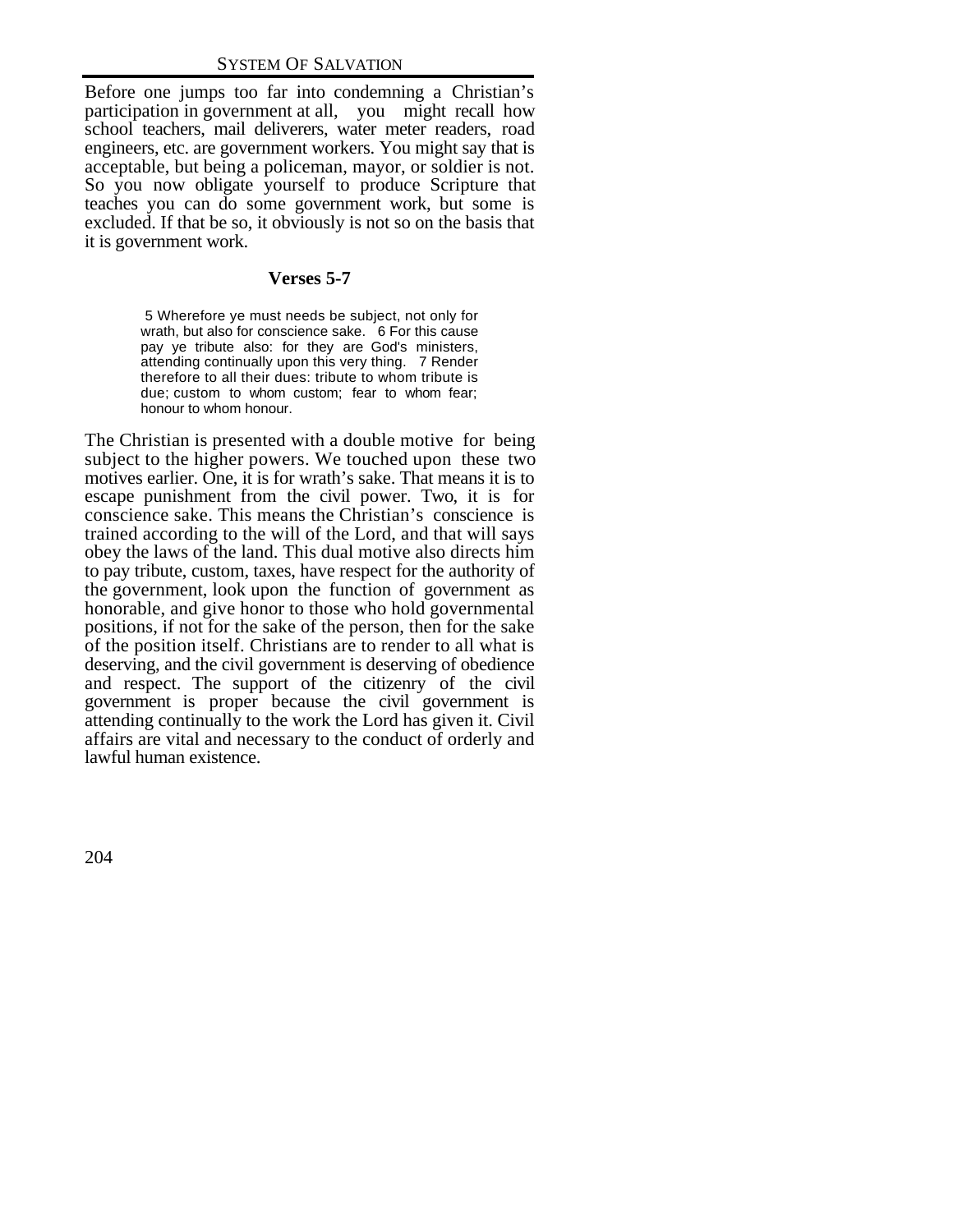We must take note that one function of government mentioned in verses four and five is that of executing wrath on the evil doer. Some have erroneously concluded that this legislates against all forms of self defense by individuals, even if he is set upon by intruders or otherwise threatened with harm. The idea has been set forward that the Christian will turn all such defense into the hands of the civil power and absolutely refrain from any notions of self defense. This passage does not teach such as that. To take such a position is to add without warrant to the scope and realm of the teaching embraced in this passage. Let us first note that the matter of self defense is not under discussion here. What is under discussion is the role of civil government. It is taught that civil government can and does punish the evildoer. This does not preclude the individual under some circumstances protecting himself.

You may recall that I said when discussing verses nineteen through twenty-one of chapter twelve, that retaliation is not to be equated with self defense. Retaliation, vengeance, getting even, executing punishment against one who offends you is not allowed to the Christian as an individual. But God has provided for vengeance, retaliation and punishment. In many instances the way God has provided is through the long and powerful arm of civil power. Defending oneself is not the same as retaliation. Retaliation is taking the offensive on your own and reaping vengeance. Self defense is warding off offenses. At times the actions may seem very similar, but the motive for the actions comes into play.

There may well be times when one can rely upon the civil power not only for retaliation against the wrongdoer, but also for personal protection. But there may be times when he cannot rely upon the civil power for personal protection. Agencies of the civil power may not be on the scene. In such circumstances the Christian is not forbidden to protect himself. It is not expedient in this discussion of chapter thirteen to go into all the many parts relating to self defense because chapter thirteen is not discussing self defense. You have to study elsewhere for God's will regarding this and the extent to which such is allowed.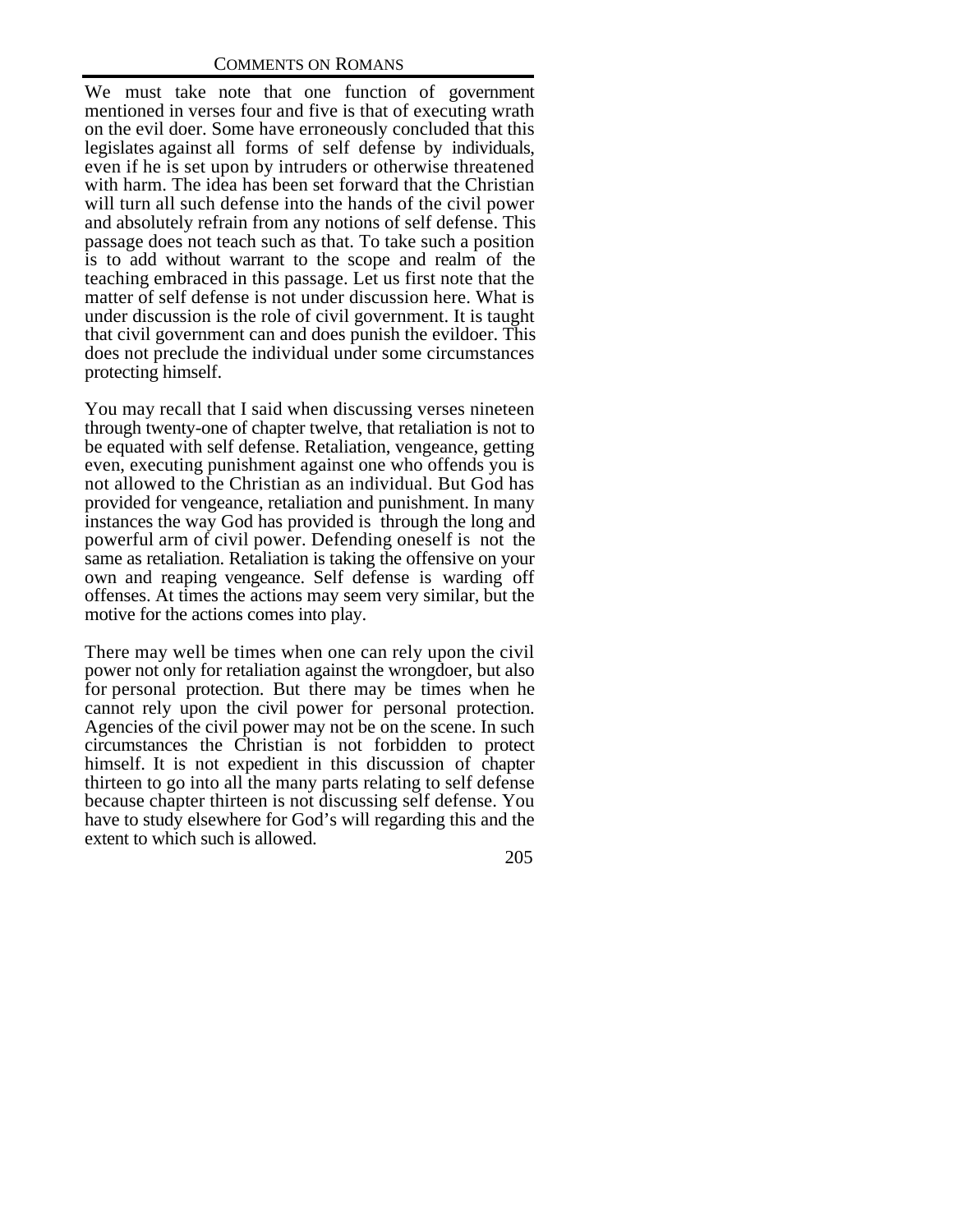This chapter is not the entire presentation in Scripture regarding a person's relationship to the government under which he lives. There are many questions that can be raised that this chapter does not address. I have tried to discuss what this chapter teaches. There are other passages that should be studied to gain the full scope of the teaching regarding the Christian and the civil powers. I would refer the reader to one of the most consistent presentations of the subject it has been my good fortune to study, and I have studied many of them. I recommend The Christian and the Civil Government, by Foy E. Wallace, Jr. I know everyone does not accept all that is stated in that book. But one will find himself hard pressed to refute the conclusions drawn, and even harder pressed to come up with a more accurate and consistent presentation of the subject of the Christian and the government. The study of the first seven verses of this chapter often produces the kind of thinking we should avoid; namely, straining to produce certain ideas from the text that is foreign to what the text teaches. Too often men concoct some theory, and then proceed to make a serious effort to read that theory into the Scriptures. It is far better to take the text and read out of the text what is in the text, and be content therewith. This is all I have attempted to do with these comments.

#### **Verses 8-10**

8 Owe no man any thing, but to love one another: for he that loveth another hath fulfilled the law. 9 For this, Thou shalt not commit adultery, Thou shalt not kill, Thou shalt not steal, Thou shalt not bear false witness, Thou shalt not covet; and if there be any other commandment, it is briefly comprehended in this saying, namely, Thou shalt love thy neighbour as thyself. 10 Love worketh no ill to his neighbour: therefore love is the fulfilling of the law.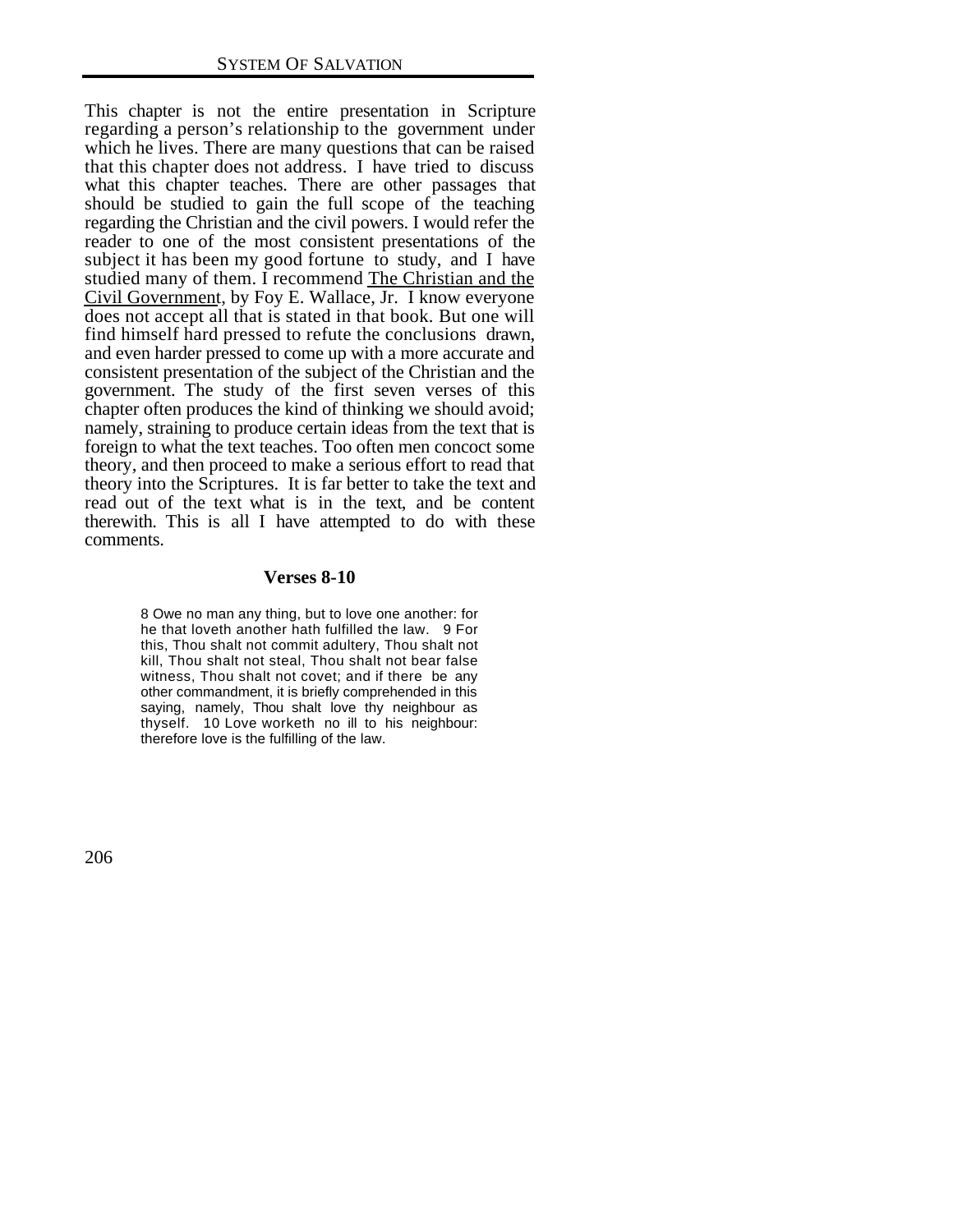The next matter to be considered is that we, as Christians, are not to neglect our obligations. Duty is a precious word, and the Christian of all persons on earth should be one who does his utmost to discharge his duty in whatever realm that duty lies. The admonition to *"owe no man anything"* is not restricted to financial and monetary matters, though these are included. It does not forbid borrowing or entering into financial negotiations. If one wants to be very specific regarding borrowing money and making debts, then consider how a man who borrows a certain sum of money with the obligation to repay that sum in smaller installments over a specified period of time is not indebted to anybody so long as he meets the terms he accepted. When he makes the required payment at the required time he is not in debt or obligated to anybody until the next payment is due. He is not owing any man anything if he meets the terms. A man is supposed to pay his monetary debts and fulfill that duty. But a Christian has many duties to many people, and he will strive to meet all his duties to the fullest that he is capable of doing.

One duty mentioned is the duty to love others. Yes, I would consider the desire to seek what is the best for others a Christian duty as well as a privilege. Love is something everyone owes everyone else. So many do not love others, and therefore, they are neglecting one of the duties of life. When one does love another he is accomplishing the thrust of the law of God regarding person-to-person relationships.

There are many laws that have reference to human relationships. Some of the commandments God originally gave at Mount Sinai are mentioned to illustrate human relationships. These are not all inclusive in the law of human relationships, but they show what the apostle was emphasizing in this passage. Man is obligated to treat his fellowman properly.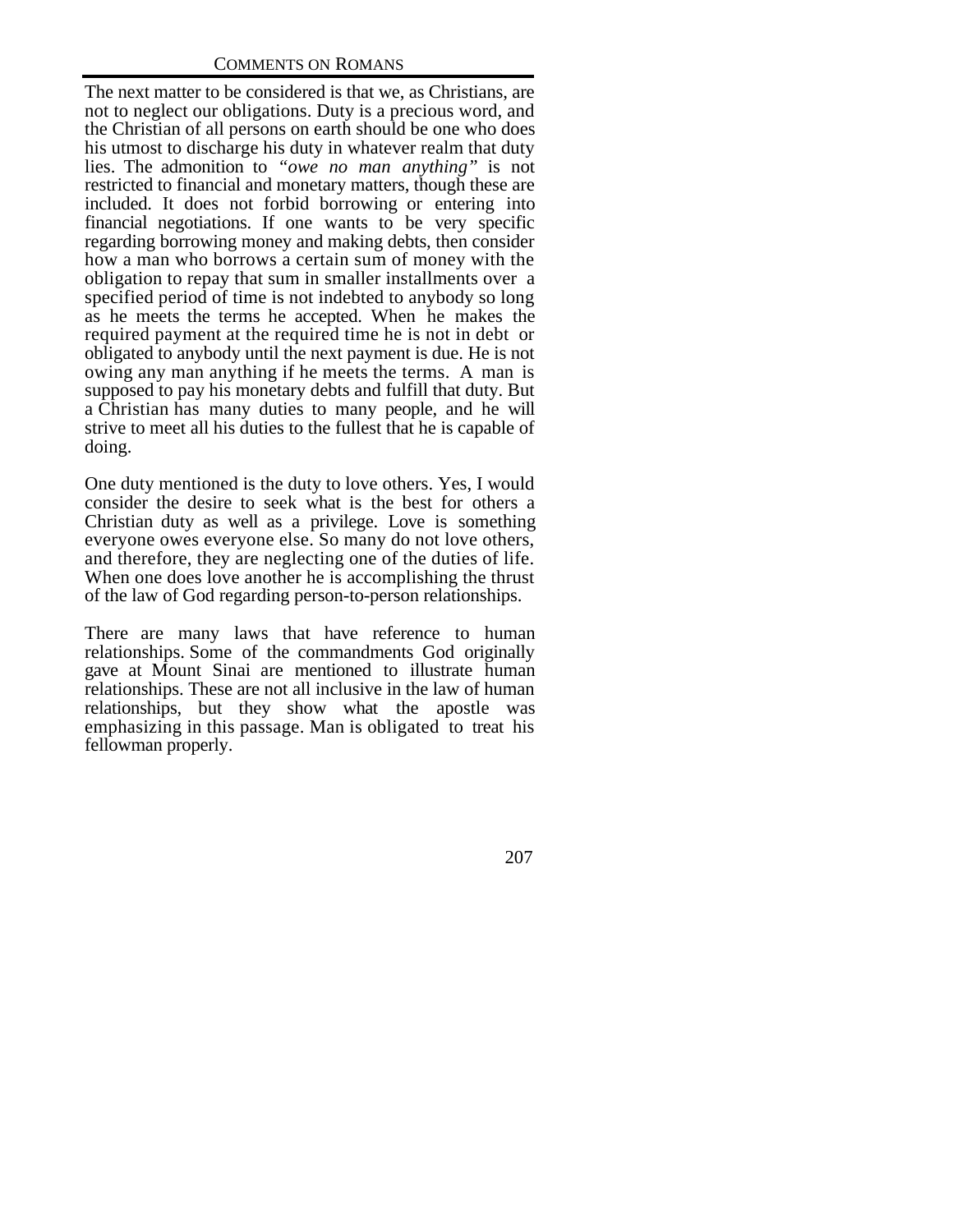In verse ten we have a definition of love. There are other definitions in the Scriptures as well. But this one emphasizes love, not seeking the harm of another. No man can claim to love if he desires and seeks the detriment of another. Love is the very opposite of that. Love seeks the other's highest good. This allows no room for doing ill toward another to harm him. Only when one seeks the other's highest good can he know he is fulfilling God's will regarding his attitude and action toward other people. Love does not forbid discipline or self defense, or even properly executed punishment by civil power. Love does seek the best for the other person as God's will has determined what is best.

One definition that must be included regarding love, even though it is not in this text, but is implied in the entire system of salvation that Paul is revealing in the book of Romans, and that is what we read in First John 5:3. *"For this is the love of God, that we keep his commandments."* Other passages teach the same thing. One cannot separate love and obedience any more than he can separate faith and obedience.

Sometimes a person may develop the idea that what he does is altogether his business, and he can live his life somewhat isolated from others. This is not true. What one does affects others, and each must be mindful of the effect he has on others. To the extent his conduct affects others, to that same extent what he does is somebody else's business as well as his own. Since what he does is of consequence to others, the Christian will be a person that will strive to perform his duty. These great characteristics, performance of duty and love, are to be a part of the make-up of the Christian.

# **Verses 11, 12**

 11 And that, knowing the time, that now it is high time to awake out of sleep: for now is our salvation nearer than when we believed. 12 The night is far spent, the day is at hand: let us therefore cast off the works of darkness, and let us put on the armour of light.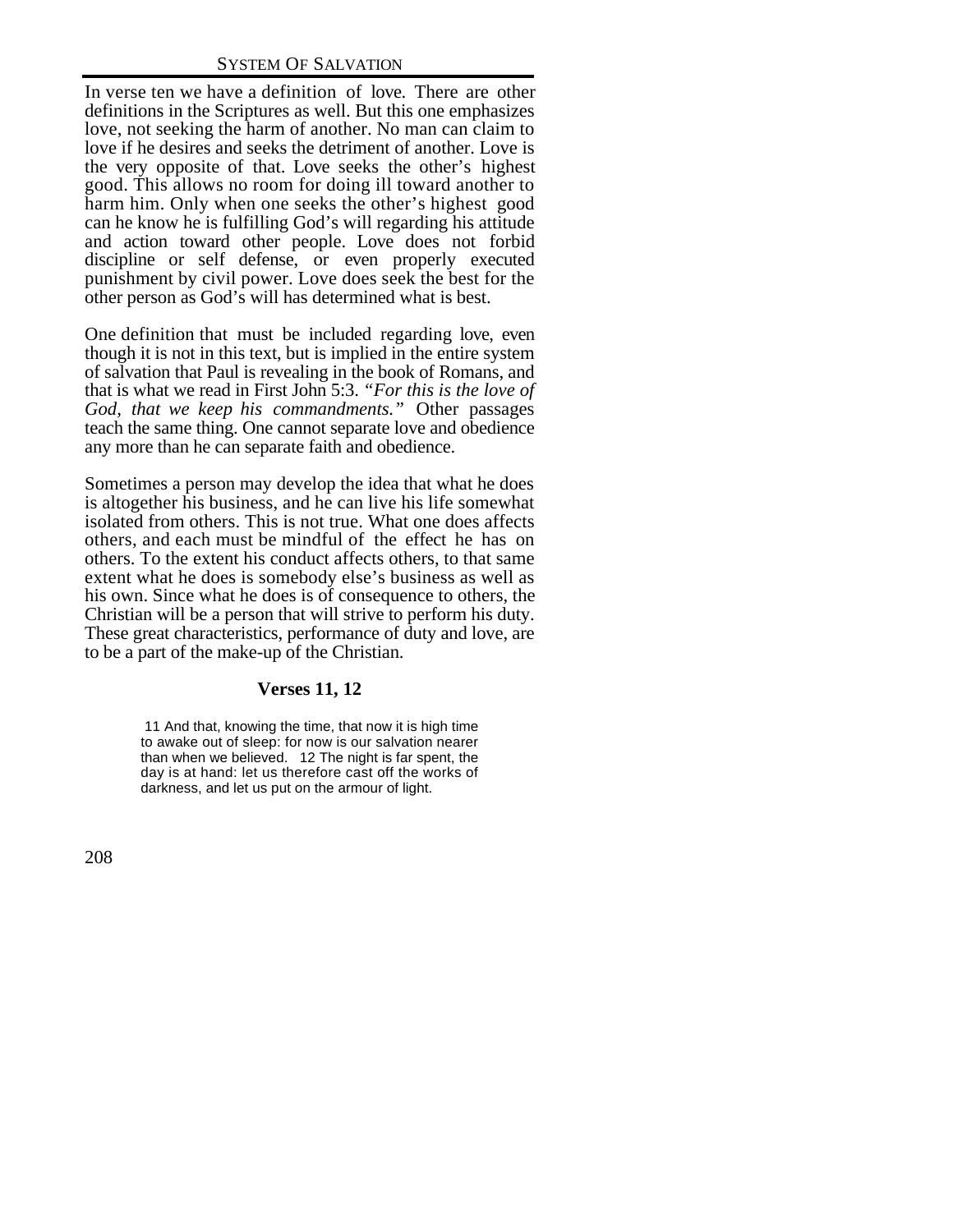Verses eleven and twelve are directed toward the prime thought that opportunity is now, and we must make the best of it. We must consider the time and circumstance under which we live, and the conditions of the world around us, and be busy about our task of living the Christian manner of life. There will be those times probably when all become spiritually drowsy, even indifferent, in spite of Paul's admonition in Galatians 6:9 not to be weary in well doing. But we cannot afford the luxury of sleep at a time when we need to be wide awake and on the job. Each day we live we should live in a saved relationship with God, but each day brings us closer and closer to the ultimate reward of eternal salvation in heaven. It would be the tragedy of tragedies should we neglect so great salvation by spiritual drowsiness and unconcern.

Paul is giving some of the most practical advice and encouragement that a bedraggled and hardship-laden people might hear. The Christian is often just such a person, and the Christian needs to be warned against indifference and urged to work.

Because the time grows shorter and shorter in which to make some real contribution for righteousness' sake, we cannot afford to do the work of darkness, perform the deeds of sin, or commit evil. The time is drawing nigh when our opportunity to do right will be terminated. This being true, we ought to arm ourselves with the brilliance of light, truth, righteousness, godliness, purity, and all the other qualities that God wants His people to possess. Study in this connection Ephesians 6:10-20.

# **Verses 13, 14**

13 Let us walk honestly, as in the day; not in rioting and drunkenness, not in chambering and wantonness, not in strife and envying. 14 But put ye on the Lord Jesus Christ, and make not provision for the flesh, to fulfil the lusts thereof.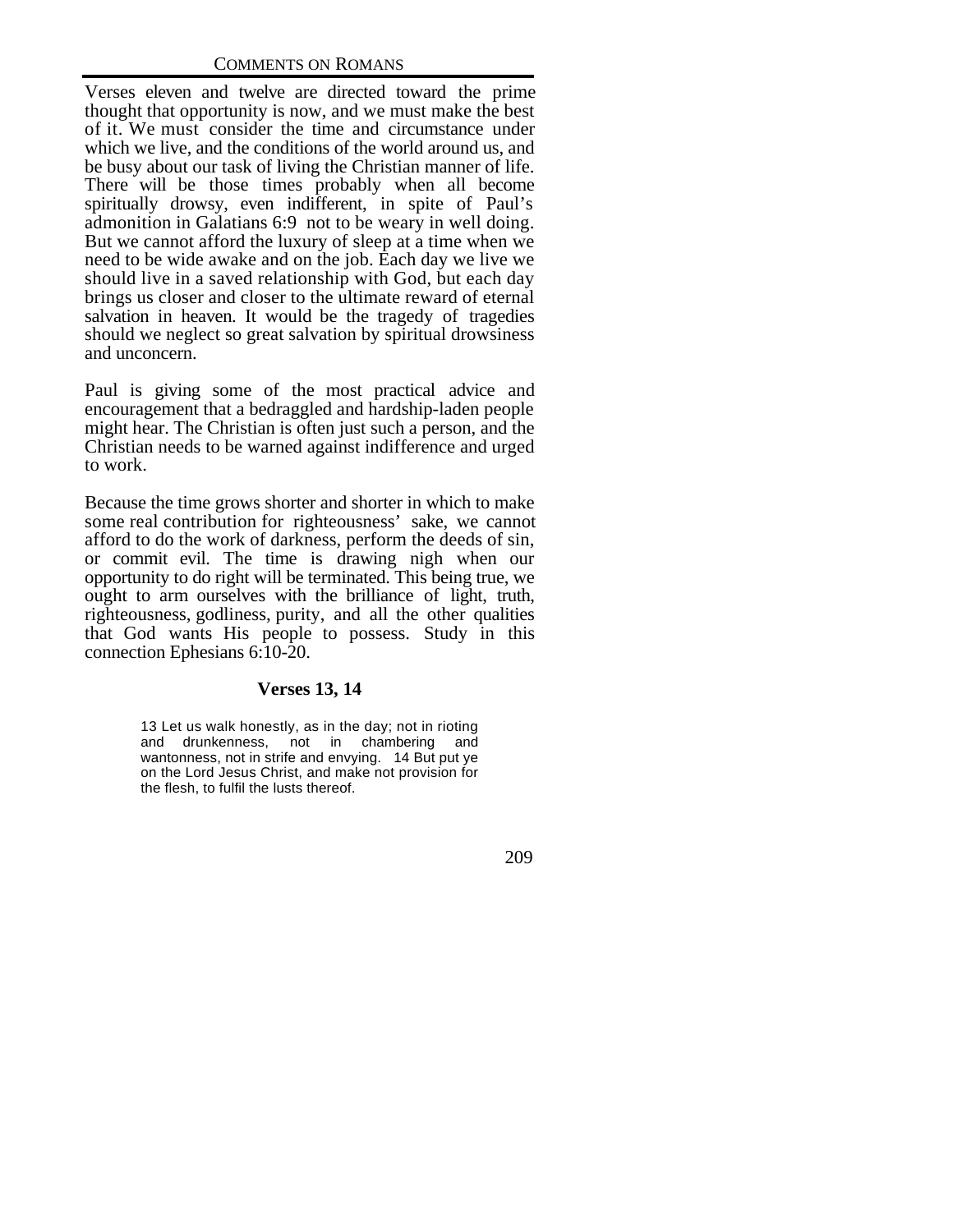In addition to those qualities just mentioned in the last phrase, there is the quality of honesty. There are some things to avoid, such as rioting, drunkenness, chambering (having reference to sexual intercourse and the context in which it is given obviously refers to illicit and unlawful intercourse), wantonness, wastefulness, dissipation, strife, and envy.

Rather than partaking of such evils, we are to put on Christ, which means, we are to imitate the life of Christ in our own lives, not surrendering to the passions of the flesh and the fulfillment of lust. The teaching not to make provision for the flesh is not teaching us to neglect the care of the body, or fail to provide the necessities for this body and our material needs. It has reference rather to the flesh as the term *"flesh"* was used previously in this book with reference to sinfulness on contrast to the ways of the Spirit. See chapter seven, verse five, and chapter eight, verse five.

By way of summary, this briefest chapter of the book of Romans has presented several of the most profound teachings regarding the Christian and his life. It tells him of his duty to civil government. It shows his obligation to love and to do his duty in all realms of life. He is urged to take advantage of the short time he has, and keep alert, wide awake to the opportunities that are his. There are things he must do and not do in serving the Lord. His emphasis is doing what is right, not satisfying the lusts of his flesh.

As we read such chapters as this thirteenth one in Romans, we are once again impressed that the epistles, written to Christians, by inspired men, are so vital to us because they enable us to know what is expected of us as Christians. It is one thing to **become** a Christian, but something more to **be** what you have become. The book of Romans, studied, understood, believed, and obeyed, will contribute immensely to our spiritual growth and equip us to live lives acceptable before God that will bring glory and honor to Him.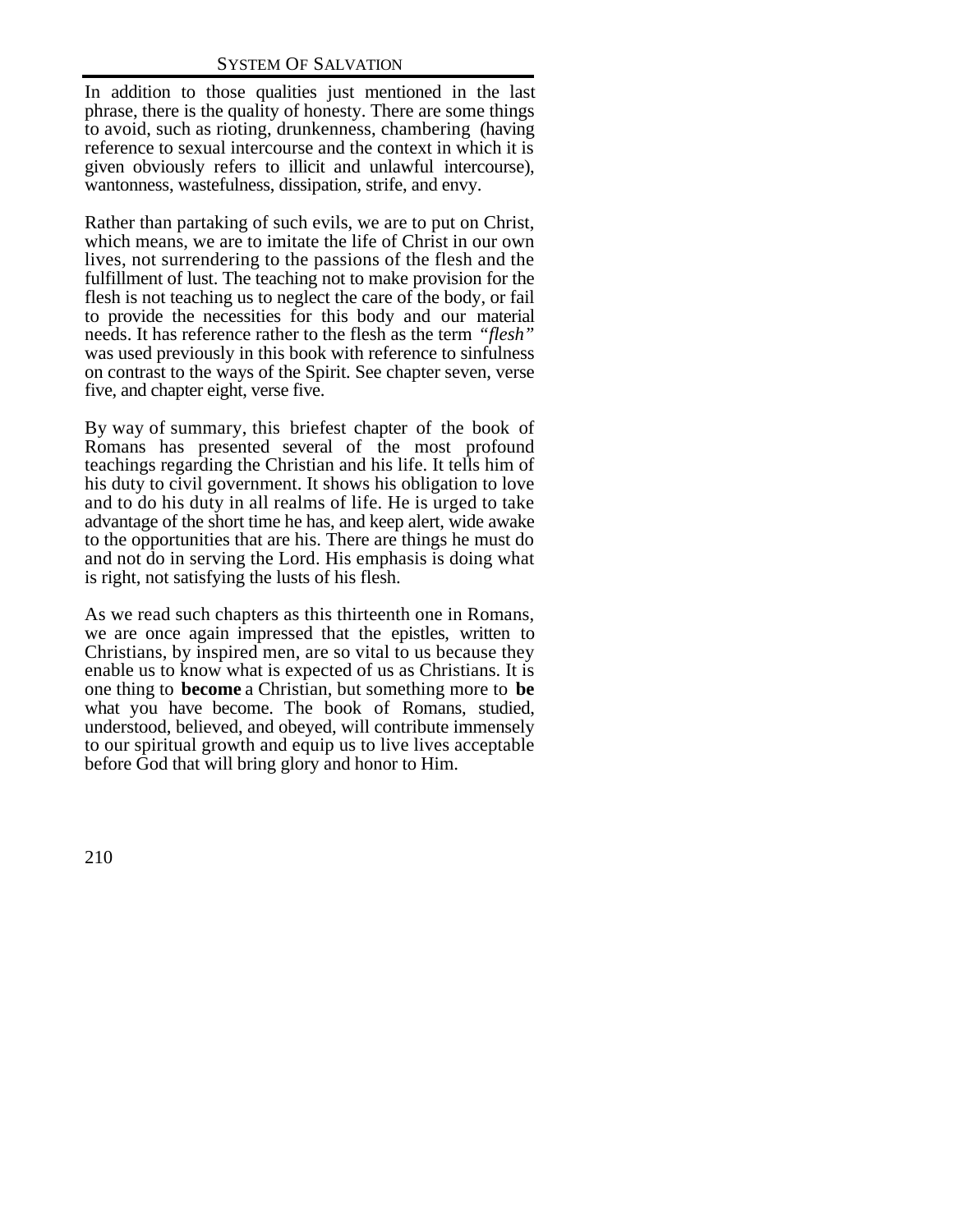# *Chapter Fourteen*

In what appears to be a very logical sequence of presentations, this chapter, like the two before it, deals primarily with Christian living and the discharge of the responsibilities that belong to the Christian. While chapter twelve mentioned many matters in general, and chapter thirteen was more specific in dealing with the Christian and his relationship to civil authority, and also attitudes and actions toward opponents, this chapter has to do with the Christian and his conduct and attitude toward his own brethren who might not be as strong and well-grounded in Christ as he is fortunate to be.

We also must approach this chapter cautiously because many have taken certain statements of this chapter and wrested them so as to make these statements seem to mean what is diametrically opposite to the spirit and requirements of Christianity. So often when men are determined to "do their own thing and go their own way," having little to no real respect for the Scriptures, but at the same time realizing the value of having Biblical support for what they think and do, they will take sentences out of context and assign meanings to them that actually lead in the opposite direction of the truth. Chapter fourteen has often been so abused by those who are very liberal and permissive in their thinking, and who relegate the doctrinal demands of the gospel to an insignificant and unimportant position.

# **Verse 1**

 1 Him that is weak in the faith receive ye, but not to doubtful disputations.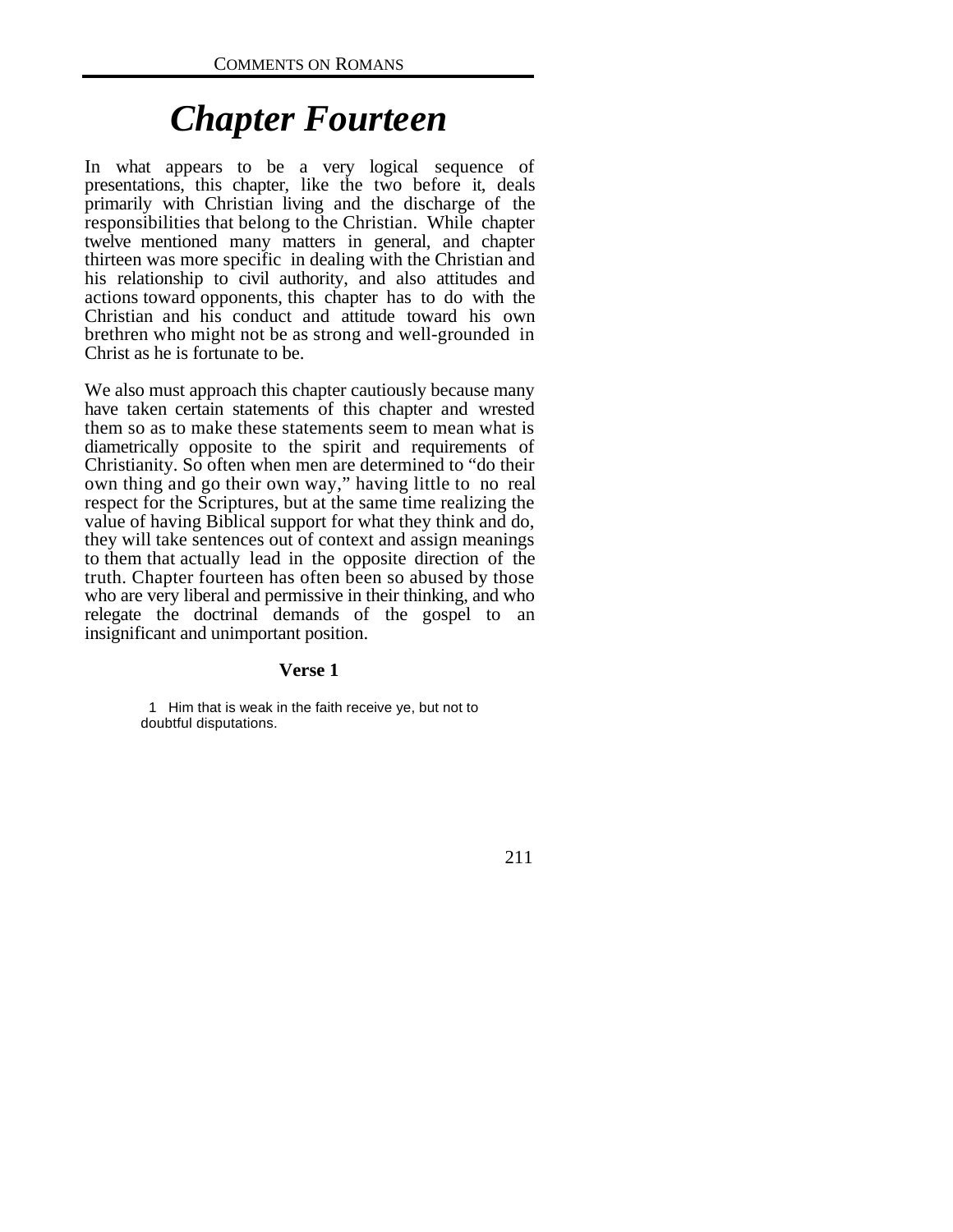The words are obviously addressed to someone other than those who are weak in the faith, but to those who are strong in **the** faith, with the knowledge and ability to apply to their lives **the** faith, the religion of Christ. They are addressed to those who are stronger. Weak ones are not to be disdained or viewed with contempt. They are to be received because they are brothers. Surely, they lack maturity, and there is much room and need for growth. The mere fact that one is weak in the faith is no cause to refuse him.

We must not gather from this passage that God is pleased when one **remains** weak in the faith even while he has opportunities to grow strong in the faith. The receiving of a weak brother necessarily indicates the weakness is neither deliberate nor because of neglect, not feigned nor pretended, but because of the lack of time and opportunity to grow. Those who are in the Lord's church for years on end and are satisfied to remain weak, confused, unlearned, and who are really doing relatively little to improve their situation can hardly be considered as the *"weak"* under discussion here.

# **Verses 2, 3**

 2 For one believeth that he may eat all things: another, who is weak, eateth herbs. 3 Let not him that eateth despise him that eateth not; and let not him which eateth not judge him that eateth: for God hath received him.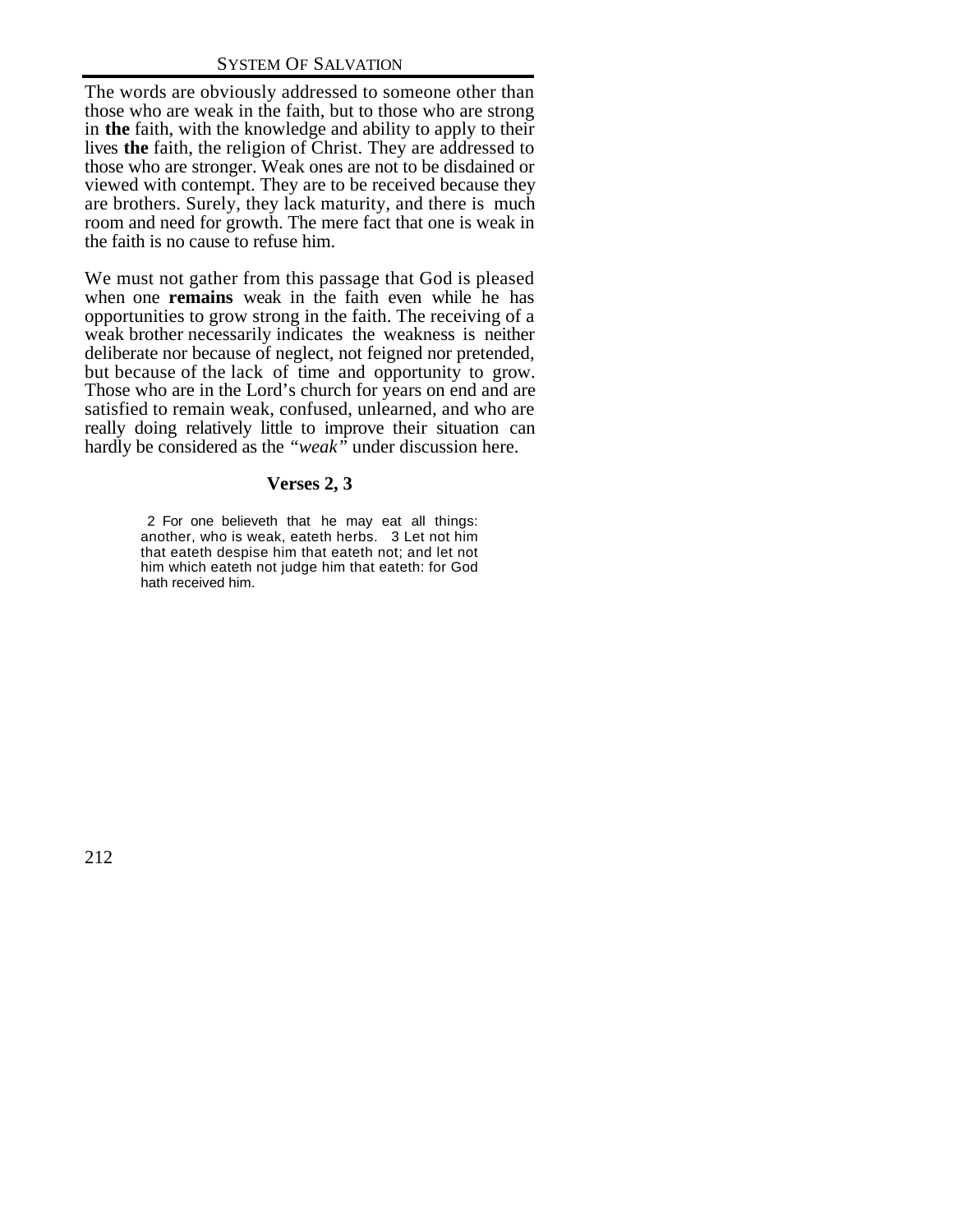Paul gives this illustration that defines more clearly the principle of receiving a weak brother. It is on the subject of food. Certain foods were forbidden among the Jews by the Mosaic law. Certain meats were called *"unclean."* Some brethren stoutly believed that they ought never eat any meat whatever. They were strictly vegetarians. Upon becoming Christians they were not likely to discard that strong conviction readily. Like so many other things, when one becomes a Christian he must grow out of some ideas he formerly held and grow into an acceptance of the truth in all matters. Whether to eat meat or not eat meat was not a matter that was morally or religiously right or wrong in itself. To eat was not wrong. To refuse to eat was not wrong. This is a very important element in the context of this discussion, and it shall be mentioned repeatedly lest we be inclined to overlook it. Overlooking it is at the heart of much of the abuse of this chapter. The principles being presented and illustrated in this chapter regarding the conduct of brethren who are stronger toward brethren who are weaker are not to be applied to matters where there is a right and wrong, a truth or error situation. It deals with a matter of indifference. Some falsely conclude that regardless of what one does or believes they should be received. This is **not** what is being taught. The problems and issues under consideration are those of indifference. It is only a matter of the conscience of those involved that is being discussed. God has not demanded meat to be eaten, nor has He demanded only herbs be eaten. He has neither forbidden nor commanded concerning such things under the dispensation of Jesus Christ as was true for the Jews under the law given through Moses. Paul makes it plain that there is nothing wrong with eating meat if one chooses to eat meat in First Timothy 4:3-4. He even warns against those who would forbid others to eat meat in First Timothy 4:3.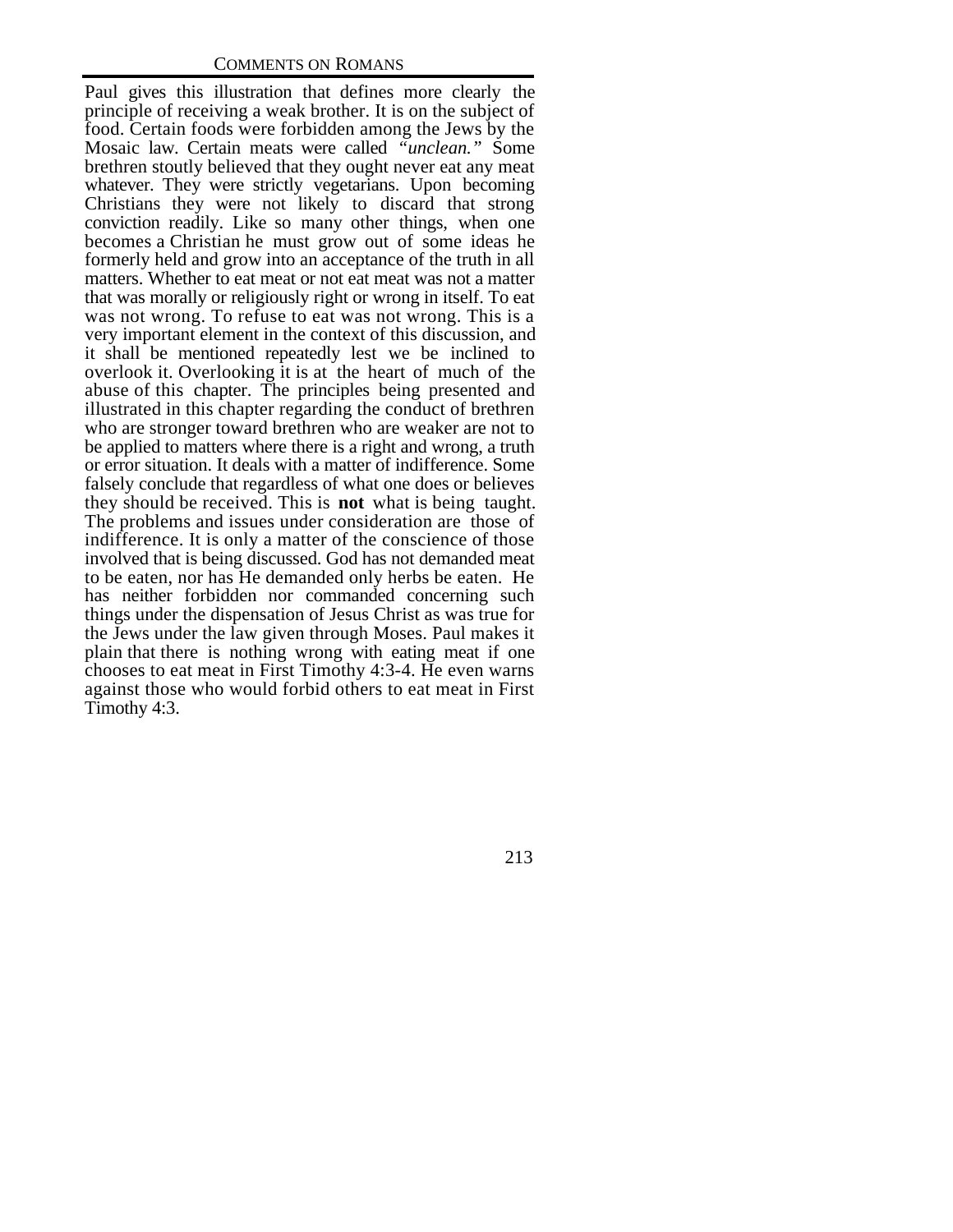The question here is similar, though not identical, with the problem discussed in First Corinthians, chapter eight. There the problem was not only the eating of meat, but the eating of the meat of animals that has been sacrificed to idols. The thrust of the teaching in First Corinthians was that there was nothing wrong of the meat itself that would prohibit the Christian from eating it for food, even though it may have been once offered to idols. One was not necessarily showing any honor or respect to the idol to which the animal had been offered if he simply purchased the meat for food after it was placed on the market. If that practice proved to be an occasion of stumbling for a weaker brother who did not understand this, however, that was another matter. Then that practice ought to be discarded. Paul said he would rather never eat meat again than to cause a weak brother to fall and be offended. The overriding message is the same here in Romans fourteen. It has to do with the conduct and attitude a brother has toward those of the brotherhood who have yet not matured sufficiently to be able to discern between matters of right and wrong on the one hand, and matters of indifference on the other. For the sake of the weak one, however, the safest course is directed.

The situation was one where the weak one, in his limited knowledge, ought not condemn his brother for eating meat because there was actually nothing wrong in doing so. On the other hand, the stronger brother ought not condemn the weaker one either for the simple fact he is weak, and needs to grow in his understanding. To unnecessarily offend him in his weakness might well cost him his soul.

Let me express it even another way. The strong brother had the "right" to eat the meat because he understood there was nothing wrong in doing so. But he must be willing to sacrifice his "right" if it would offend a weaker brother, and if he did not, he would be wrong.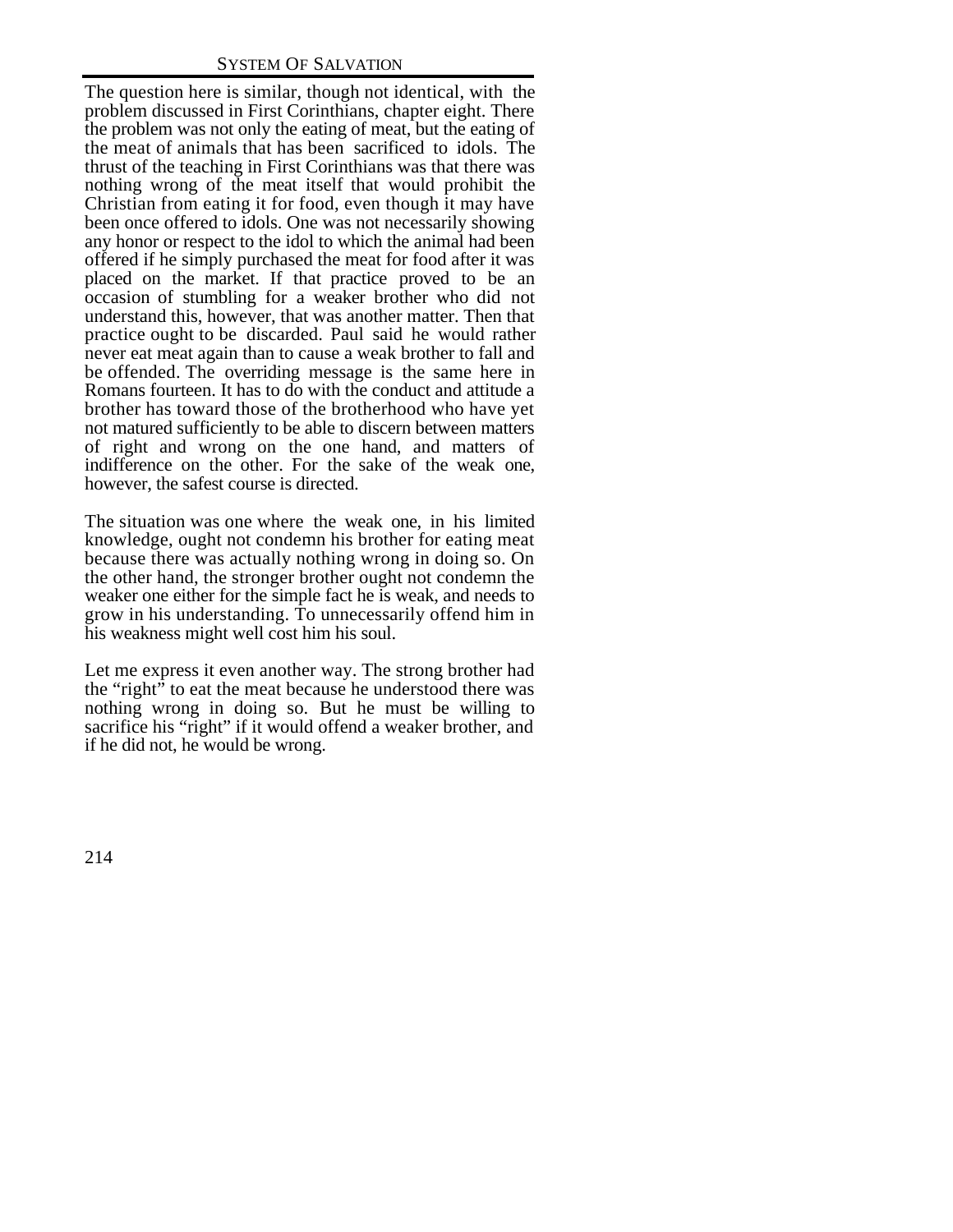Some have objected to this teaching on the grounds that it infringes upon one's liberty in Christ. One might object that this deprives stronger brethren of those things they ought be permitted to do. Sometimes we hear people talking about their "liberty in Christ." It causes one to wonder if they really know whereof they speak. The liberty in Christ that we enjoy as Christians is liberty or freedom from sin, liberty to do what is right in the sight of God, liberty to voluntarily be concerned about the feelings and spiritual welfare of others. In Christ we are never at liberty to do just as we please regardless of others.

It is not uncommon that the very ones who cry loudest about their "liberty in Christ" are doing many things in which they have no liberty whatever to be involved. For instance, we are not at liberty to reduce the worship of Christ to an entertainment, or a disorderly hand clapping, foot stomping session of emotionalism. We are not at liberty to dress whatever way we please, go anywhere we wish, say whatever comes to mind, even pray and preach in whatever fashion and message that strikes us as being acceptable to the "in" generation. Such things are sometimes done by those who cry "liberty in Christ," but their liberty does not extend that far. Even if it did, since they claim many times to be so much more "spiritual," mature, and loving than others, they have a duty to restrain themselves for the sake of the "weak."

Some advocates of "liberty in Christ" are not beyond insisting they can do whatever they wish, have their women to preach, take the Lord's Supper on days other than the first day of the week, and demand that you sit by quietly as they denounce, ridicule, degrade, and belittle with trite words, uncouth manners, and misrepresentations those things that others have done and learned from Scripture that they consider holy and sacred. This is certainly not the instruction of Romans, chapter fourteen, and the so-called "new" approach some take to this chapter, and their misappropriation of its verses, is a crime against brethren as well as a sin against God and disrespect for His Word.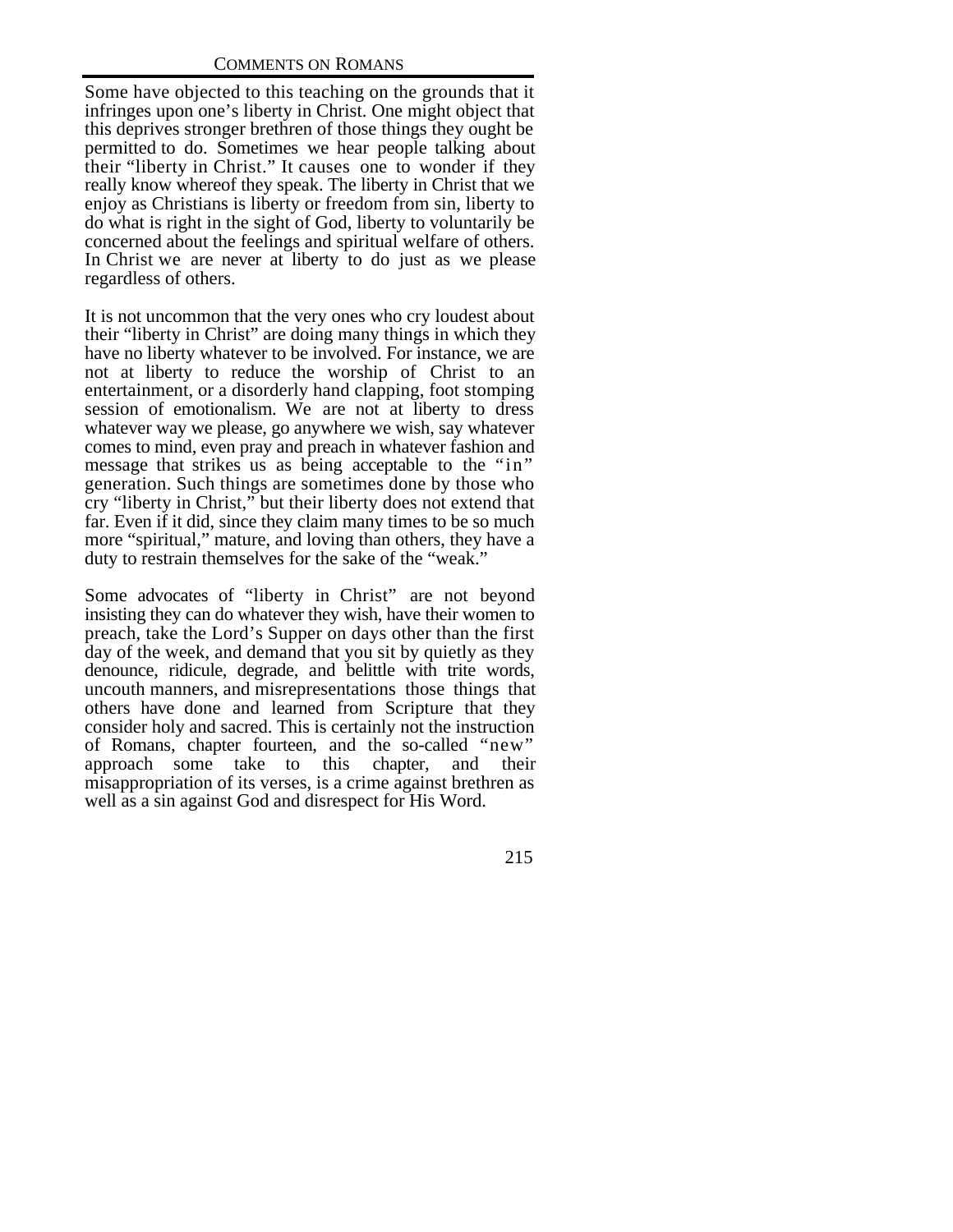What is being taught here is that out of consideration for a weaker brother the stronger brother may well forego some of his "rights." This means he will not demand his "rights" if they are going to cause some weaker brother to fall from the faith. As stated earlier, that is when "rights" can become wrongs.

Actually, we have no right to condemn one another in matters of indifference or human judgment. These are matters where it makes no difference either way to God, such as eating or refusing to eat, meat. God has not legislated this matter. When there are disputes in such matters they are not to be simply dismissed. They ought to be settled with an understanding by all involved. But the instruction warns against giving the weaker brother spiritual indigestion over matters which they have not yet matured sufficiently to grasp and comprehend. There must be patience and tolerance toward the weak on the part of the strong. Love for the weak brother will demand this be done.

Once again, we would remind the reader that this weakness must be removed by teaching. One who has been sufficiently taught, but just stubbornly refuses to allow even what God allows, cannot forever be considered a mere "weak" brother, but might even be a factious brother.

# **Verses 4-6**

 4 Who art thou that judgest another man's servant? to his own master he standeth or falleth. Yea, he shall be holden up: for God is able to make him stand. 5 One man esteemeth one day above another: another esteemeth every day alike. Let every man be fully persuaded in his own mind. 6 He that regardeth the day, regardeth it unto the Lord; and he that regardeth not the day, to the Lord he doth not regard it. He that eateth, eateth to the Lord, for he giveth God thanks; and he that eateth not, to the Lord he eateth not, and giveth God thanks.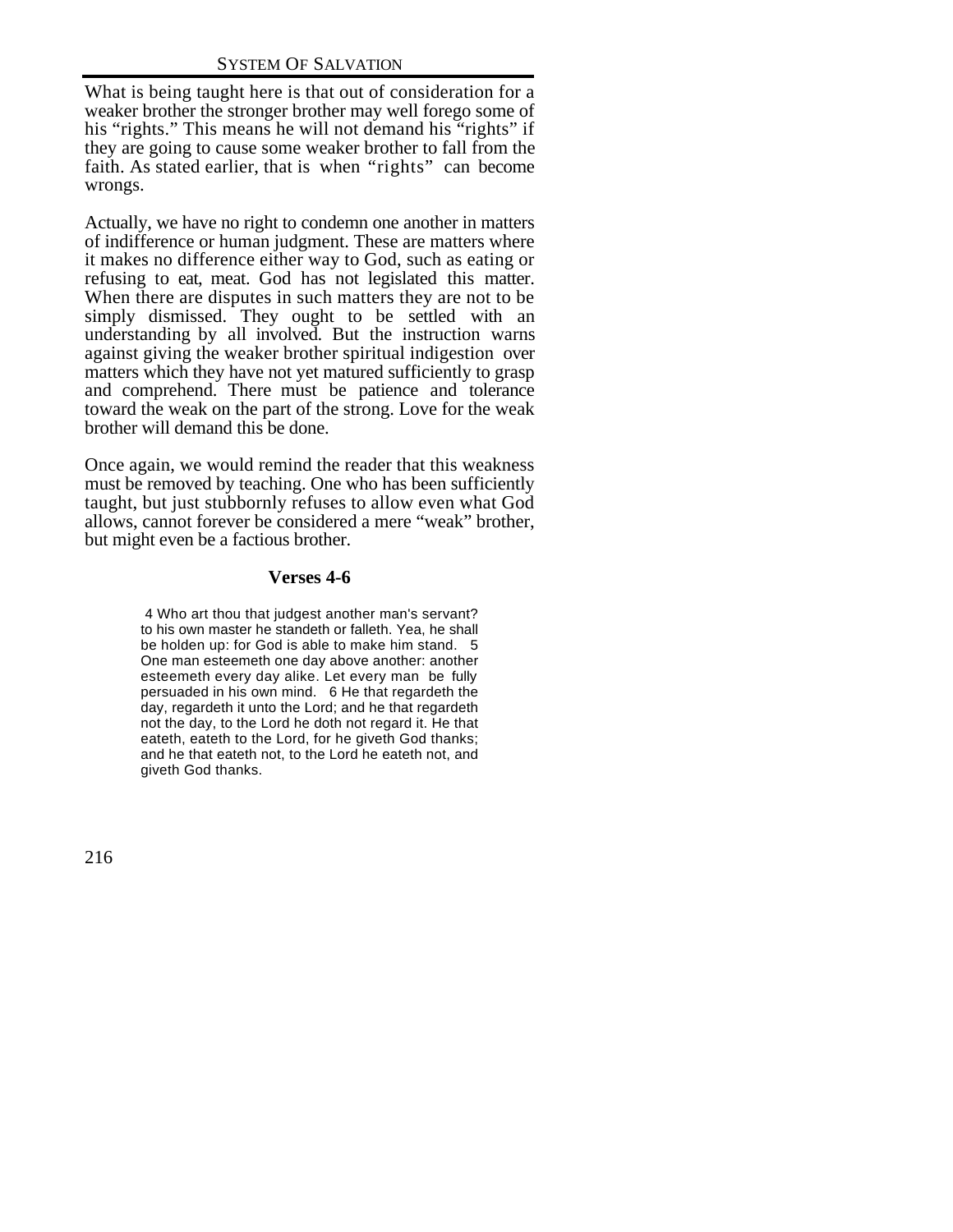We are the servants of God. Each of our brothers and sisters in Christ are servants of God. Therefore, it is not our prerogative to condemn the servant of whom we are not the master. Each Christian is accountable unto God, and God will condemn if condemnation is deserved. But once again we warn how this passage has been abused to contradict other teaching in the New Testament regarding discipline that is to be administered toward a disorderly brother. Remember, the words written are in the context of matters of indifference, not in matters of doctrine, or matters of faith, morals, conduct, where there is a right and wrong before God, but matters of mere human judgment and opinion, each possibly having varying personal preferences. Some have misused these verses to make this teaching say that Christians have no right to confront brethren even when error is obvious. This would place God against God, the apostle against the apostle, and divine teaching against divine teaching. There are numerous commands dealing with meeting the disorderly in the church. Some are found even in this very epistle in chapter sixteen. These words are not talking about a disorderly one, but one who is weak in the faith.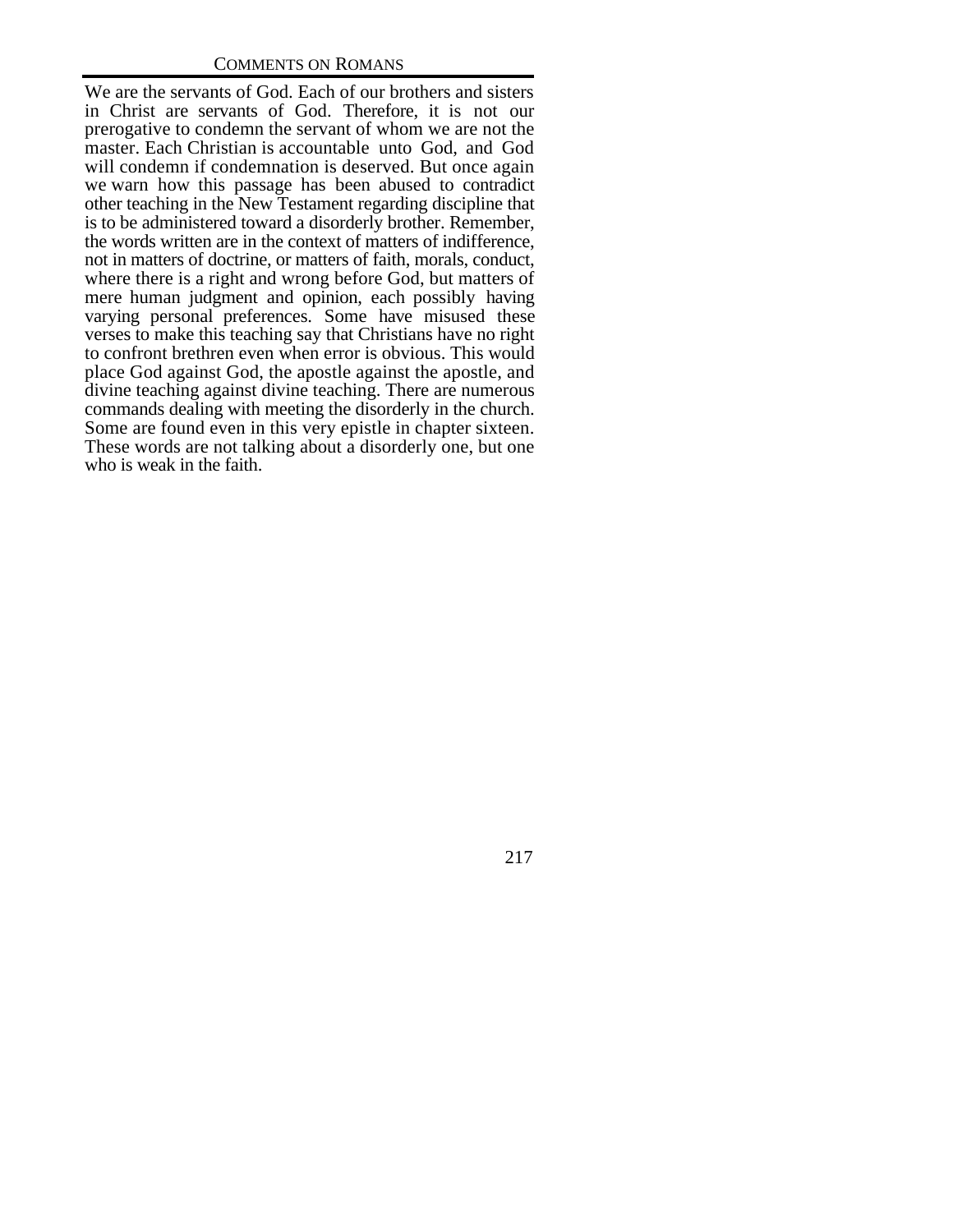Other illustrations of the principle are given. One man may well count one day of some special concern to him, while another man may not so count that day. It would not be unusual that a Jewish convert might still consider the Sabbath of some distinction to him if he had observed it all his life. After all, his forefathers had looked upon it in a special light for over fifteen hundred years. He is not likely to leap out of some feeling for that day just because he has become a Christian. He may even know he is not bound to observe that day as before. But let us not be guilty of wresting the passage and making it mean something it certainly does not mean. Paul is not saying it is proper to make or observe religious holy days, and observe them as was done under the Mosaic system, or even as some observe special days even yet. He is not saying that one can ignore the first day of the week assembly, or the worship, including the Lord's Supper whenever he feels like it, or to substitute or *"esteem"* some other day rather than the first day. The New Testament church observed the Lord's Supper on the first day of the week and no other day. Paul is not authorizing men to make religious holy days and observe them for which there is no new covenant authority. He is obviously referring to an individual and private concern, an individual matter where one man might wish to make some private and personal observance of his own. Such a man has no right to bind this on others, but neither does anyone have the right to forbid him his own private activity. He presumes, of course, that his activity does not violate any teaching of the revealed will of God through Christ. It would not allow him the right to worship God privately in some manner untaught and unauthorized in the New Testament. It would not give him the freedom to engage in some activity that would be wrong, even though he kept it to himself. Even though others may not learn of his wrong, and therefore would never condemn him for it, God knows if he does wrong, and he cannot excuse his wrong on the basis that it is a private matter.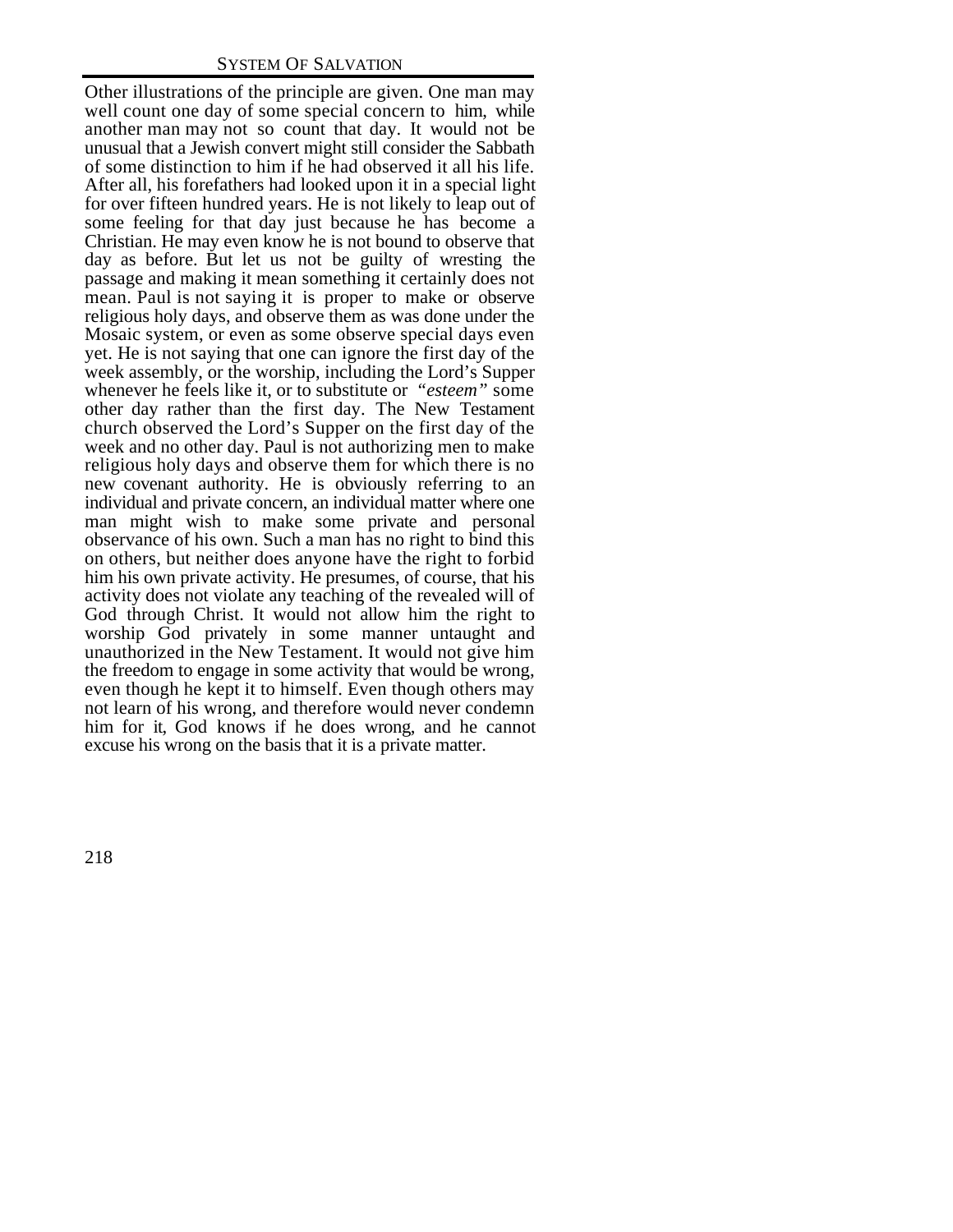Let me illustrate with a very modern and up-to-date fashion. If a man wishes to make a trip into the woods each Wednesday morning for prayer, and comes to consider in his own mind this period of time as very special to him, and would not fail to go to the woods each Wednesday morning for anything, so long as he does not neglect the first day of the week assembly, or attempts to do anything God does not approve, nor tries to bind his Wednesday morning prayer time on others, none can forbid him the exercise of his right in the matter. Let him, if he sees fit, choose a certain hour of the day for prayer. Well and good, and may it be so! So long as he makes no attempt to force others to observe this hour, he does no wrong. But neither should anyone attempt to forbid him that hour. So long as he is *"fully persuaded,"* that is, he knows what he is doing is right, and it is done with good conscience, again assuming no violation is involved, it is acceptable to God, and is offered unto God. The same principle applies to other matters of indifference, even the food he eats.

#### **Verses 7-9**

 7 For none of us liveth to himself, and no man dieth to himself. 8 For whether we live, we live unto the Lord; and whether we die, we die unto the Lord: whether we live therefore, or die, we are the Lord's. 9 For to this end Christ both died, and rose, and revived, that he might be Lord both of the dead and living.

We do not live alone. We do not live in a vacuum without influencing others and others influencing us. We do not live apart from God. Our lives touch the lives of others. We must at all times be mindful of responsibilities toward others, and our influence on others. We must ever remember we belong to God and are His. We are His property. We ought always do what pleases Him. It was for the purpose that we can live for God, and please Him, that Christ died and was raised from the dead. Actually, these three verses present the platform upon which the following verses build some basic principles.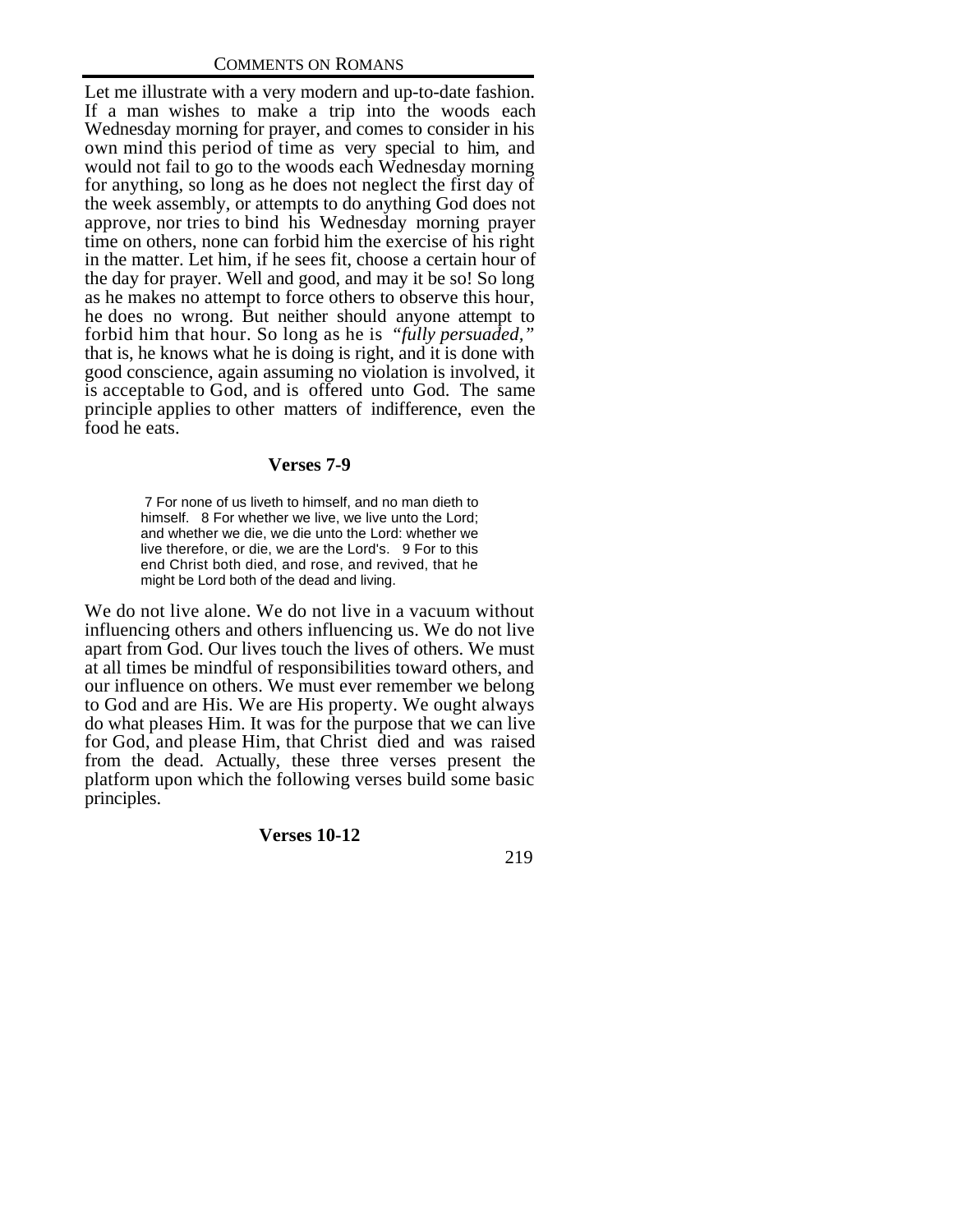10 But why dost thou judge thy brother? or why dost thou set at nought thy brother? for we shall all stand before the judgment seat of Christ. 11 For it is written, As I live, saith the Lord, every knee shall bow to me, and every tongue shall confess to God. 12 So then every one of us shall give account of himself to God.

Drawing upon the arguments made just prior to these verses, Paul writes again logically, and in the most reasonable and understandable sequence. Why should we engage in the practice of condemning one another in such matters of individual opinion? Of course, we should not. We have a judge and that judge is Deity. This is a prerogative we ought not take to ourselves, this action of condemning others in matters of indifference. The primary thing is that we recognize the greatness of God, bow ourselves before God, confess our faults unto God, as well as confess the majesty of God. We are accountable to God, and since that is true, we ought to be busy doing all in our power to be able to give a good account unto God, as we must do individually. Please notice that Paul affirms how all shall bow before the Lord, not only all should do this, as taught in Philippians 2:11. The word to note is *"shall."*

#### **Verse 13**

 13 Let us not therefore judge one another any more: but judge this rather, that no man put a stumbling block or an occasion to fall in his brother's way.

Having shown the impropriety of judging in those areas where we have neither the ability nor the right, in contrast, let us busy ourselves in another effort. Let us make sure we do not become a stumbling block for a brother. Let us make sure we do not put an obstacle in the path of our brother. Should we be guilty of doing that, we shall give account of that to be sure.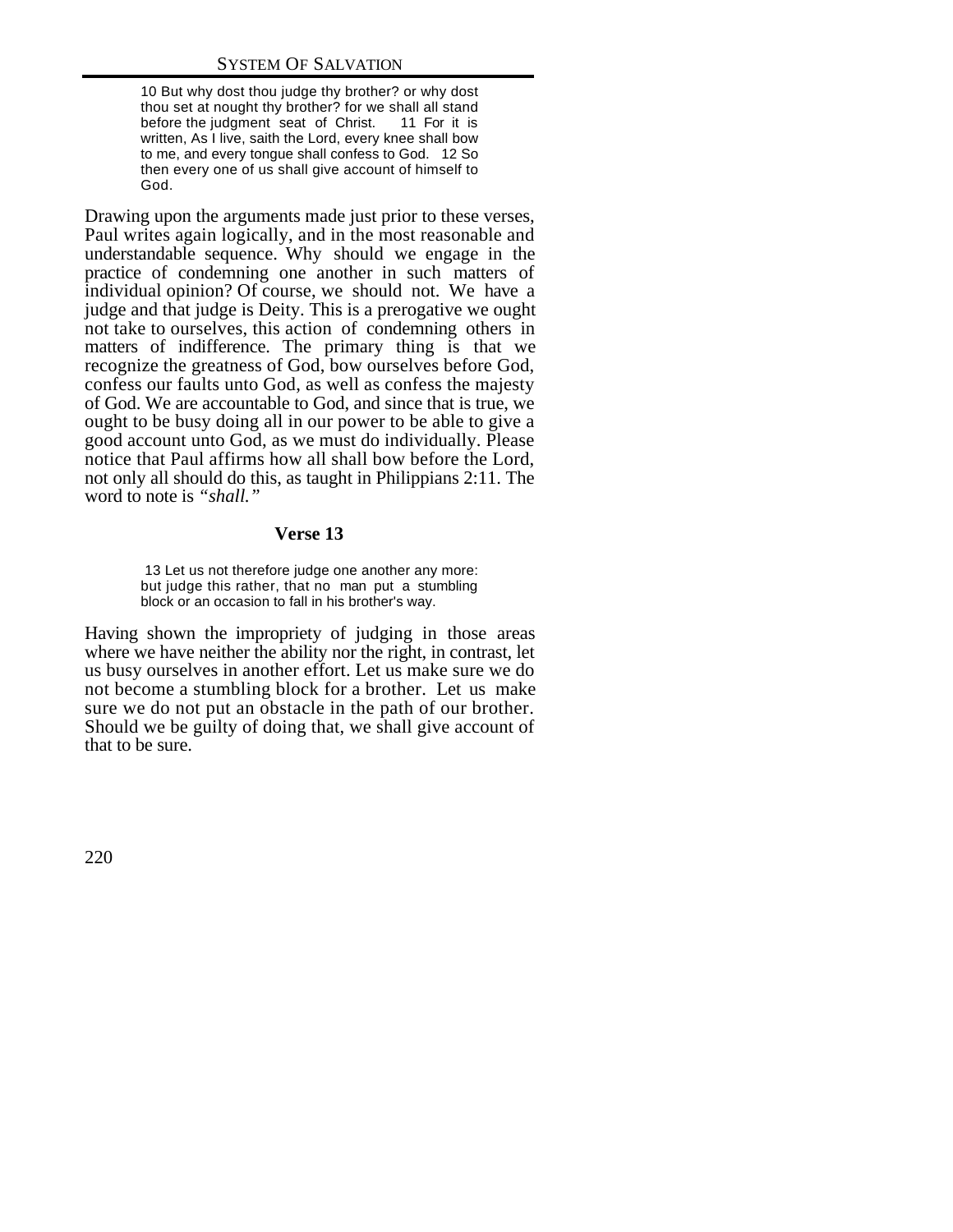Often one may hear of some brother or sister who has fallen by the wayside, quit the church, ceased to be the Christian they vowed they would be when they were baptized into Christ. They sometimes blame some other Christians for this. They violently accuse others and lay the fault at the feet of the church. This verse shows the possibility that brethren can be at fault in causing others to fall. Those who have the attitude that everything must go their way may well be so offensive. Someone whose convictions are not yet strong enough to overcome such behavior might abandon the faith to their spiritual destruction. This bad conduct by the offensive brother does not **justify** a person turning his wrath against the truth of God and the church, nor does it make it right for him to take his retaliation toward an inconsiderate Christian out on God and other brethren. This is precisely what some people do whenever they quit the church for whatever excuse. That does **explain** why some quit. But this passage emphasizes the tremendous responsibility we have toward one another not to make living a Christian life harder, but we should try to smooth things out for each other as much as we can.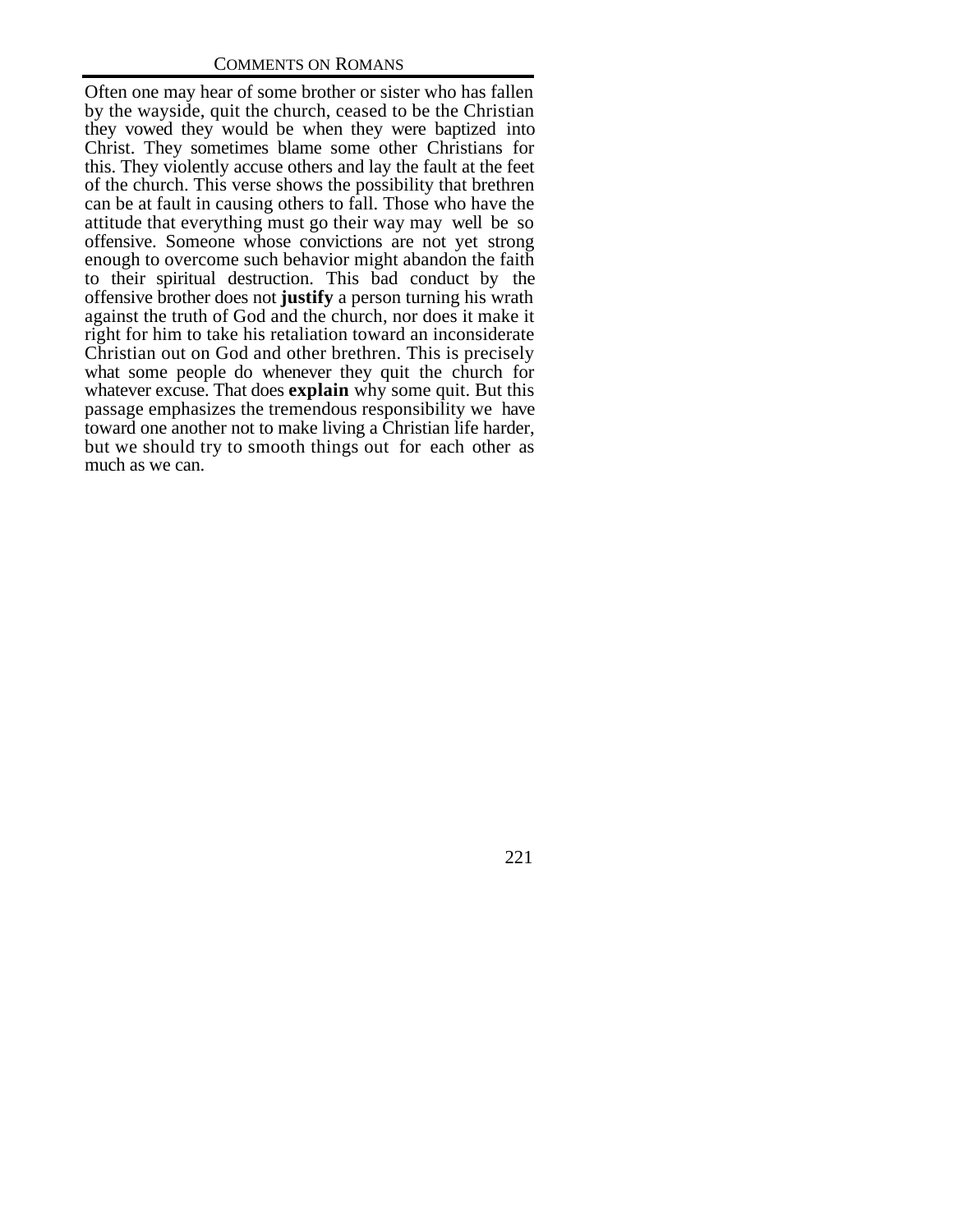Too often, however, assigning the blame for someone's apostasy to another brother is more than can be accepted and justified. Sometimes there be those who wish to run counter to the truth. Should one resist them for their sins, sometimes the sinning brother will turn and rend his brother, quit the church, and lay the blame for his quitting on the one who was doing his brotherly duty to call his sins to his attention. Again, we must consider the context of all these instructions, even at the risk of repeating them too often. Because these verses are so often abused, especially in a time of drift from the truth and digression, we have to repeat it. We are discussing matters of opinion in this chapter, matters of human judgment, matters of personal preference, matters of indifference, not matters of faith, right and wrong, truth and error. While we must do all we can to teach what is correct in all matters, there can be toleration in these realms of indifference, but never in the realm where God has spoken or where truth is at stake. Paul admonishes that we are not to take advantage of our liberties, even in doing what of itself may otherwise be all right, if that thing is going to cause some brother to lose his soul. A soul is worth more than our liberty. Paul teaches Christians to be careful and not become a hindrance, but always seek to be a help.

#### **Verses 14-17**

 14 I know, and am persuaded by the Lord Jesus, that there is nothing unclean of itself: but to him that esteemeth any thing to be unclean, to him it is unclean. 15 But if thy brother be grieved with thy meat, now walkest thou not charitably. Destroy not him with thy meat, for whom Christ died. 16 Let not then your good be evil spoken of: 17 For the kingdom of God is not meat and drink; but righteousness, and peace, and joy in the Holy Ghost.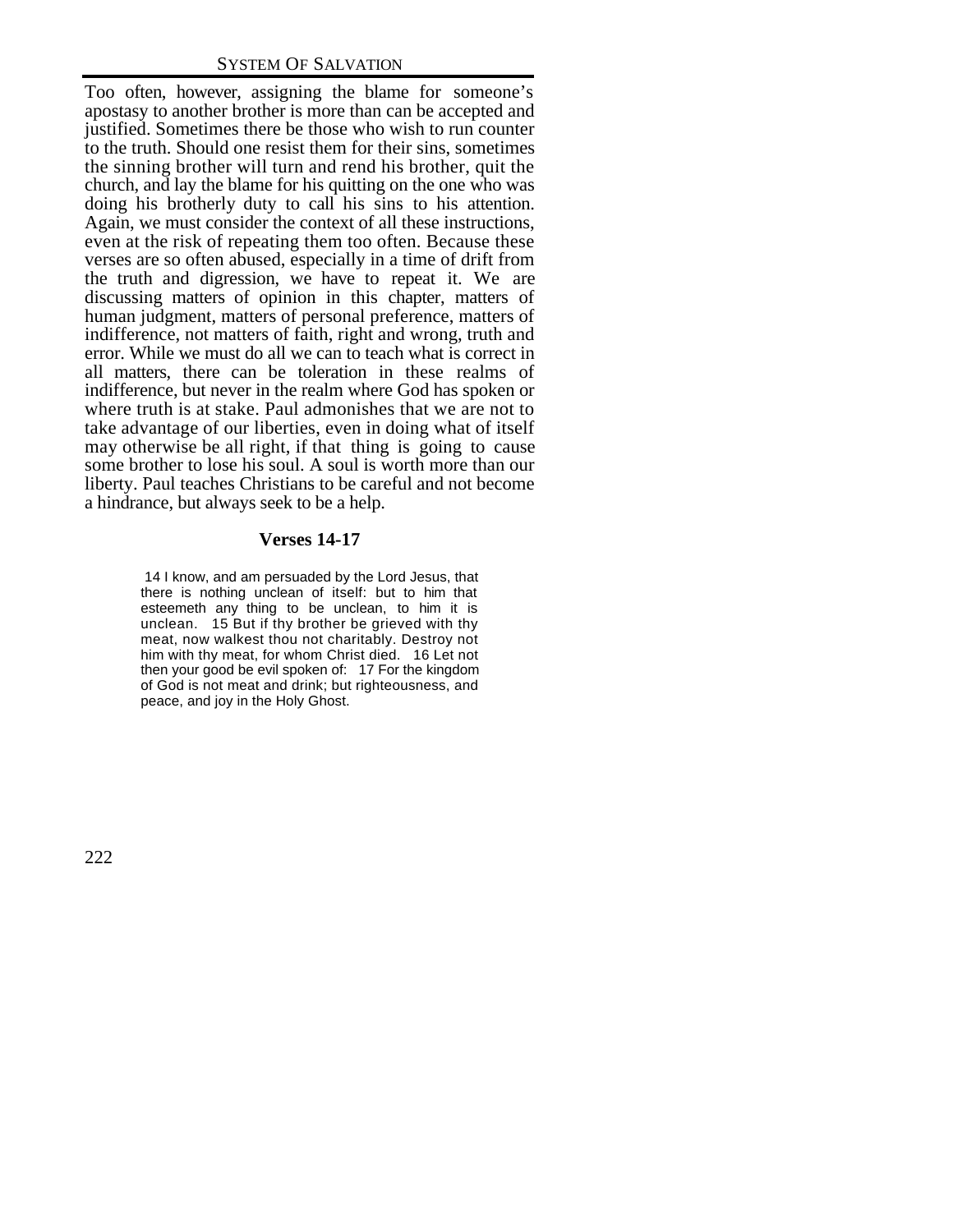To emphasize the type of things Paul was discussing wherein we are to be tolerant and charitable toward the weak, he expressed immovable confidence, having been persuaded by no less authority than Christ Himself, that the matters under discussion are matters that are not unclean or sinful. Surely, there can be no doubt whatever as to the Lord's attitude toward matters of sin. Paul is not saying here that if a man thinks a sinful thing is not sinful, then it is clean. Neither is he saying that sinful deeds are actually all right if only men would consider them all right. He is not teaching that only thinking something is sinful is what really makes it sinful. Paul is talking about matters where there is room for difference of opinion, room for variance in practice, matters of indifference, matters where one does no evil should he do them, and does no evil should he refrain from them. Those are the kind of things of which he writes when he says, *"There is nothing unclean of itself."* This is another phrase in this chapter that is often abused and wrested to make it appear that Paul is teaching everything is beautiful in its own way if we would only consider it so.

The point is, if a thing that in and of itself is not unclean is thought by someone to be unclean, should that person partake of it thinking as he does about it, he would be violating his conscience, and the violation of one's own understanding and conscience regarding right and wrong constitutes sin. One cannot be honest if he deliberately does something that he is convinced is wrong. If he thinks it is wrong and does it anyway, then he has done wrong, even if it is not wrong in itself. It is not the action done that makes him guilty of sin, but it is the violation of his conscience and violation of honesty to himself.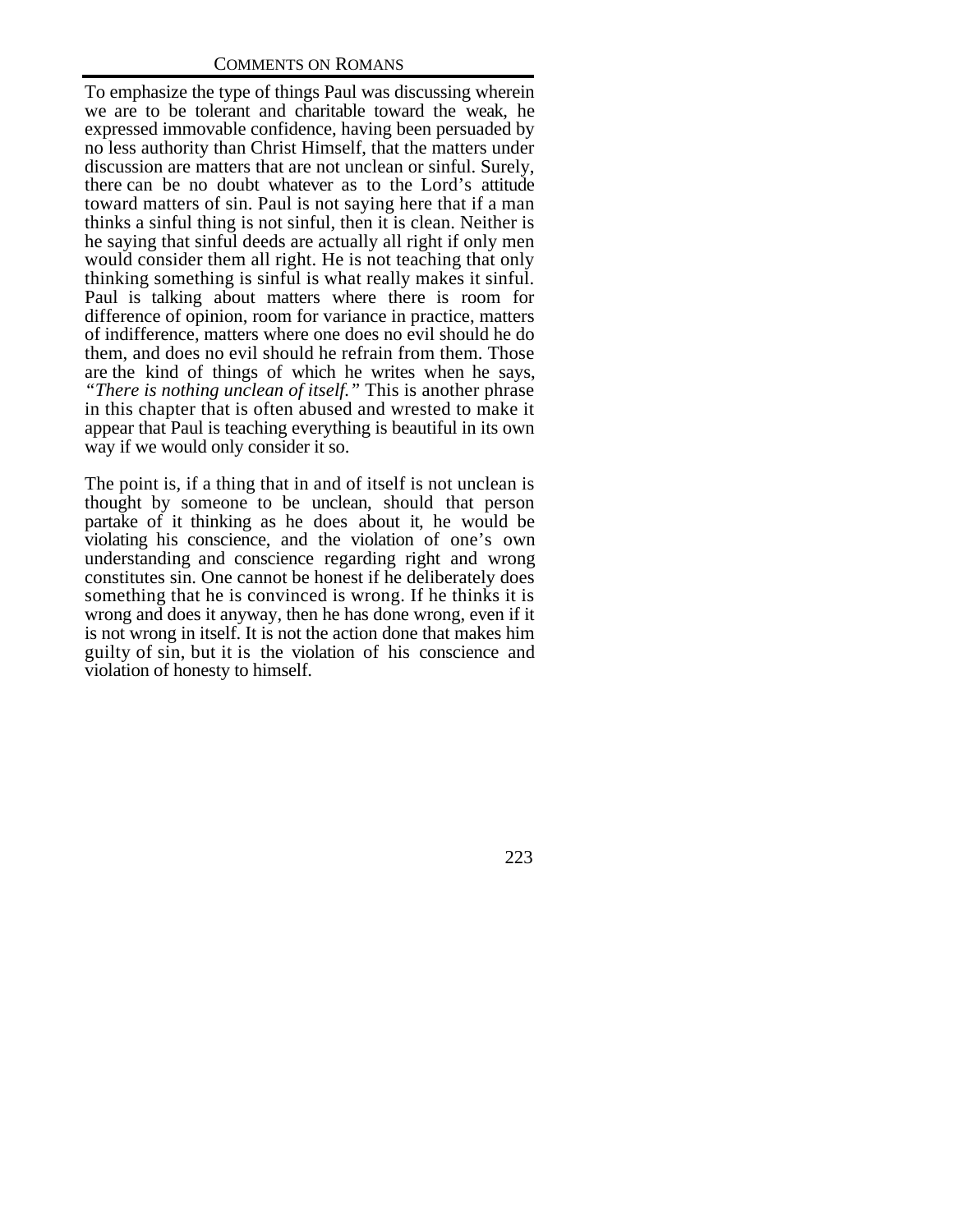We note again that this is another one of those phrases in this chapter that has been grossly abused in trying to make wrong seem to be right. Some have erroneously concluded that only when one thinks something is wrong is it actually wrong for him. **This is not true.** There are matters that are right and wrong whether anyone ever believes them to be right or wrong or not. There is absolute truth and absolute error regardless of what anyone or everyone thinks about it. Just thinking something is right or wrong is not all that determines what is right and wrong. There are some things right or wrong because God said so regardless of what men think. But what one does think about a deed when that deed is actually all right will determine whether it is permissible for that person or not. He should never violate what he believes to be right. Even though what he believes does not make a wrong thing right, he can make a right thing wrong by doing it against his own conscience.

Let us illustrate with Paul's discussion of eating meat. Paul taught if Mr. A, who is a Christian, thinks is it right to eat meat, he does not sin in eating meat because before God there is nothing wrong in eating meat. Should Mr. B, also a Christian, think eating meat is wrong, even though before God it is not wrong, he would commit wrong to eat meat because he would violate his own conscience.

Let us consider another illustration to make the matter perfectly clear. Should Mr. A think stealing is all right, and then steals, he has done wrong, not because he violated his conscience (which he did not do), but because God has made stealing wrong in itself. God commands, *"Thou shalt not steal."* It does not matter what Mr. A thinks about it one way or another. Stealing is wrong and one cannot steal without committing sin.

However, should Mr. B. think stealing is wrong, and steals anyway, he has committed two sins. He sinned by stealing, and he sinned by violating his conscience.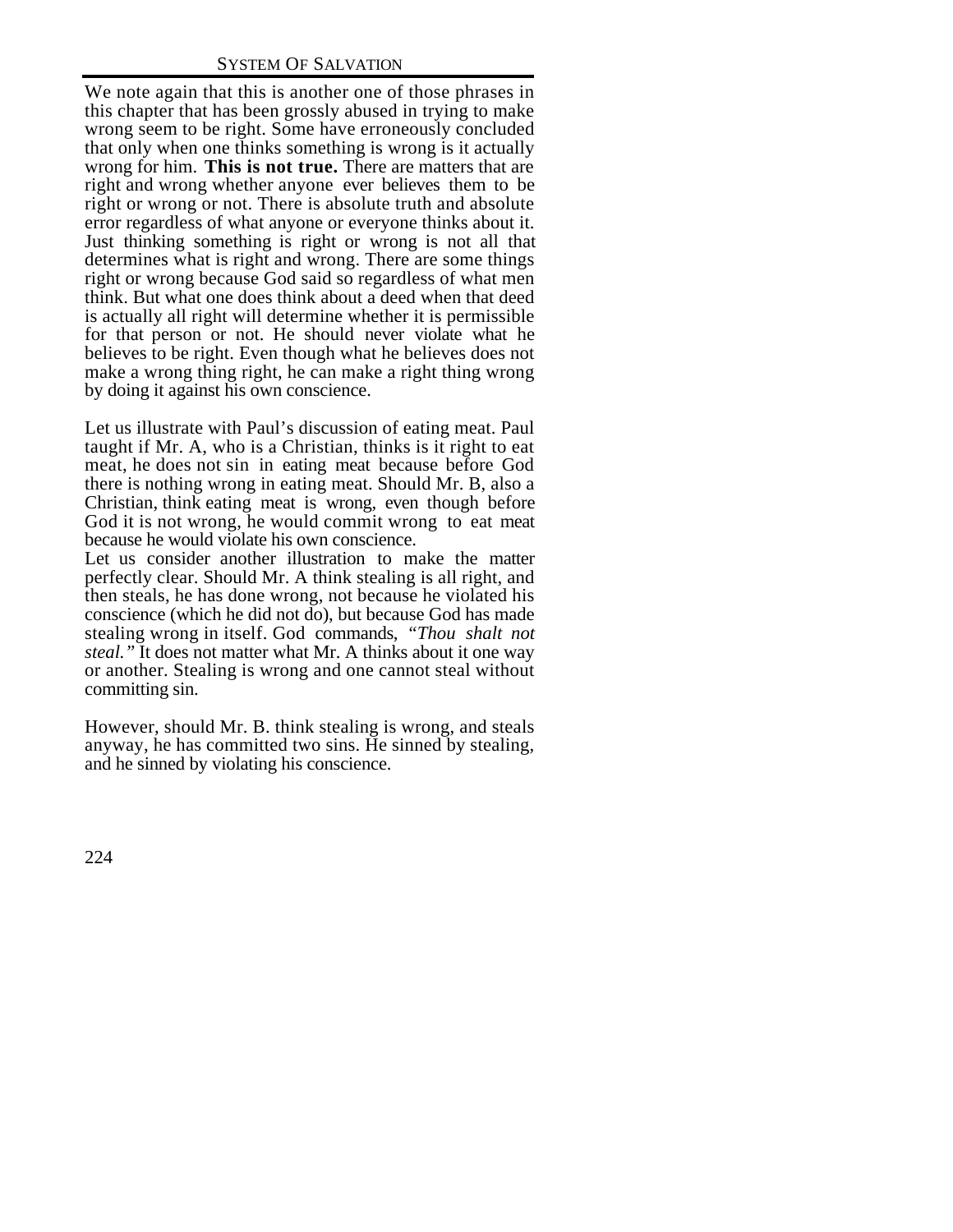Sometimes people say, "Let your conscience be your guide." While there is some truth in that, it needs some clarification for a full understanding of the guidance of the conscience. We must not transgress what we believe to be true. On the other hand, even though the conscience may not be offended, that does not prove what we are doing is right. Conscience "speaks" to us according to the way the conscience has been trained. For this reason we ought make every effort to assure that our consciences are trained according to the Word of God. Only in this way can our consciences be reliable guides. In reality, our guide even then would not merely be the conscience, but the Word of God working through a properly trained conscience.

Paul continues on the general theme of attitudes and actions brethren must have toward one another. If eating meat is offensive and thought to be sinful by a brother, this brother ought be willing to forego eating meat before he would destroy his brother by confusing his brother, placing a stumbling block before him. Even though meat is acceptable in itself, he should not let his good be evil spoken of because he commits the permissible in an unwarranted manner. We cannot even do all that "liberty in Christ" might otherwise permit if it is going to lead to the loss of a weak soul. We have belabored these points because they are vital in understanding our duty in Christian living. Too often these marvelous principles are misused to allow sin. To do that is to be guilty of false teaching.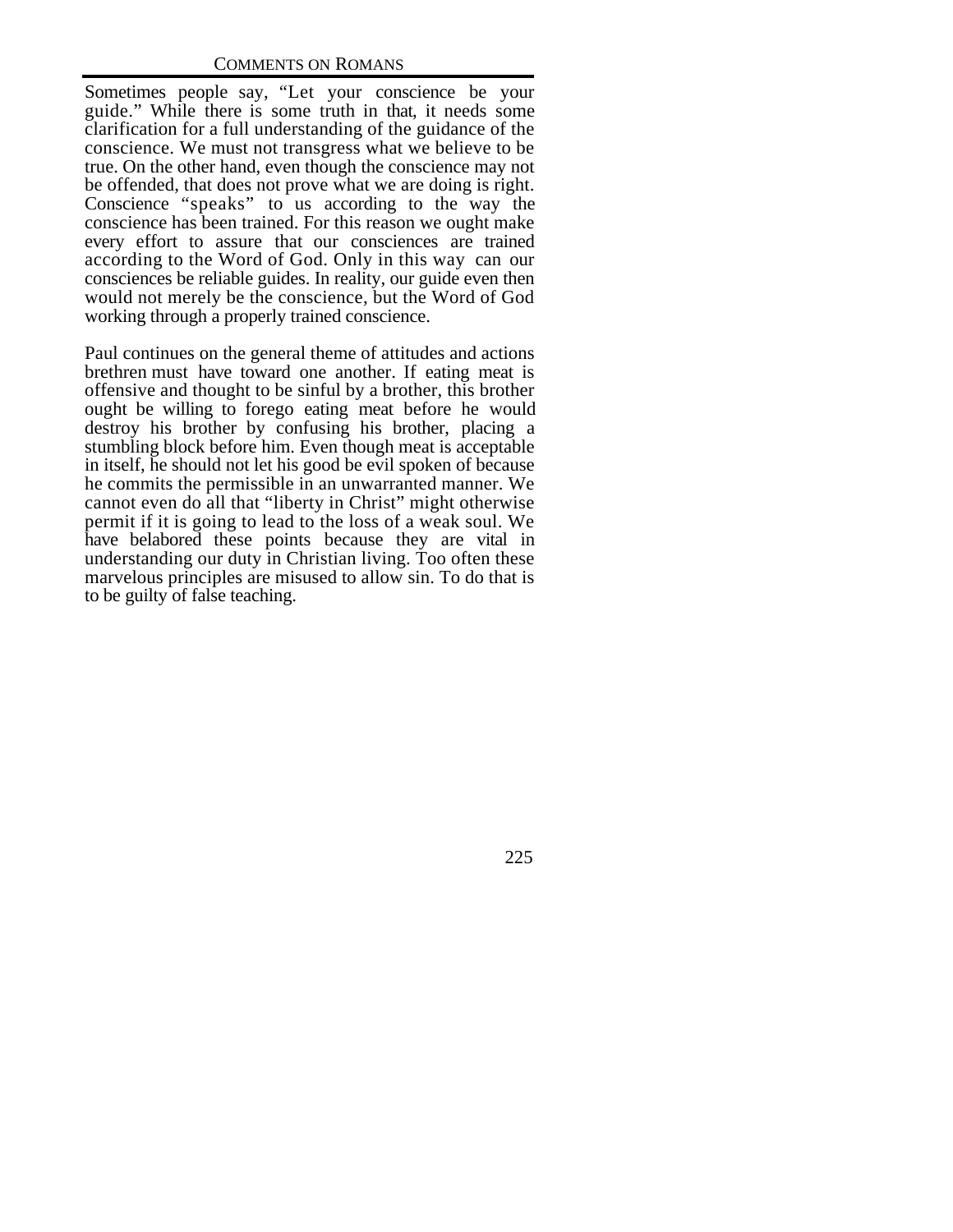What is the remedy to this situation? Some have drawn the conclusion that surely cannot be true; namely, that the whole church can never exercise its liberties in Christ except to the extent of the knowledge of the weakest brother. This does not follow at all. The very first item of concern must be to teach the weak brother two things. One, he must be taught the truth about the matter under consideration so he will not be offended when right things are done by others. Two, the weak brother also must be taught that he has a duty to his brethren, as is taught in verse three. He is not to think he is to judge concerning a matter about which he is uninformed or misinformed. Anyone, even the youngest and weakest brother, can be taught to understand that obligation. The weak brother has a duty to withhold his criticism, learn, and grow out of his weakness. This last lesson he can be taught in a moment. The first may take longer. It is the duty of the stronger to afford him opportunity to do just that, and it is the duty of the weaker to take advantage of the opportunity afforded him to be taught, learn, and grow.

The real reason behind the instruction for the stronger to make room for the weakness of the weaker on such matters is because of the relative insignificance of these matters anyway. Also, there must be maintained brotherliness, peace, and love among them. This is the emphasis of verse seventeen. Remember, and this is repetitive but needful, that Paul is discussing things of indifference, matters that really are not the sum and substance of the kingdom. He is dealing with matters of themselves that have no real bearing on the salvation of the soul, but matters that would not violate God's law either way.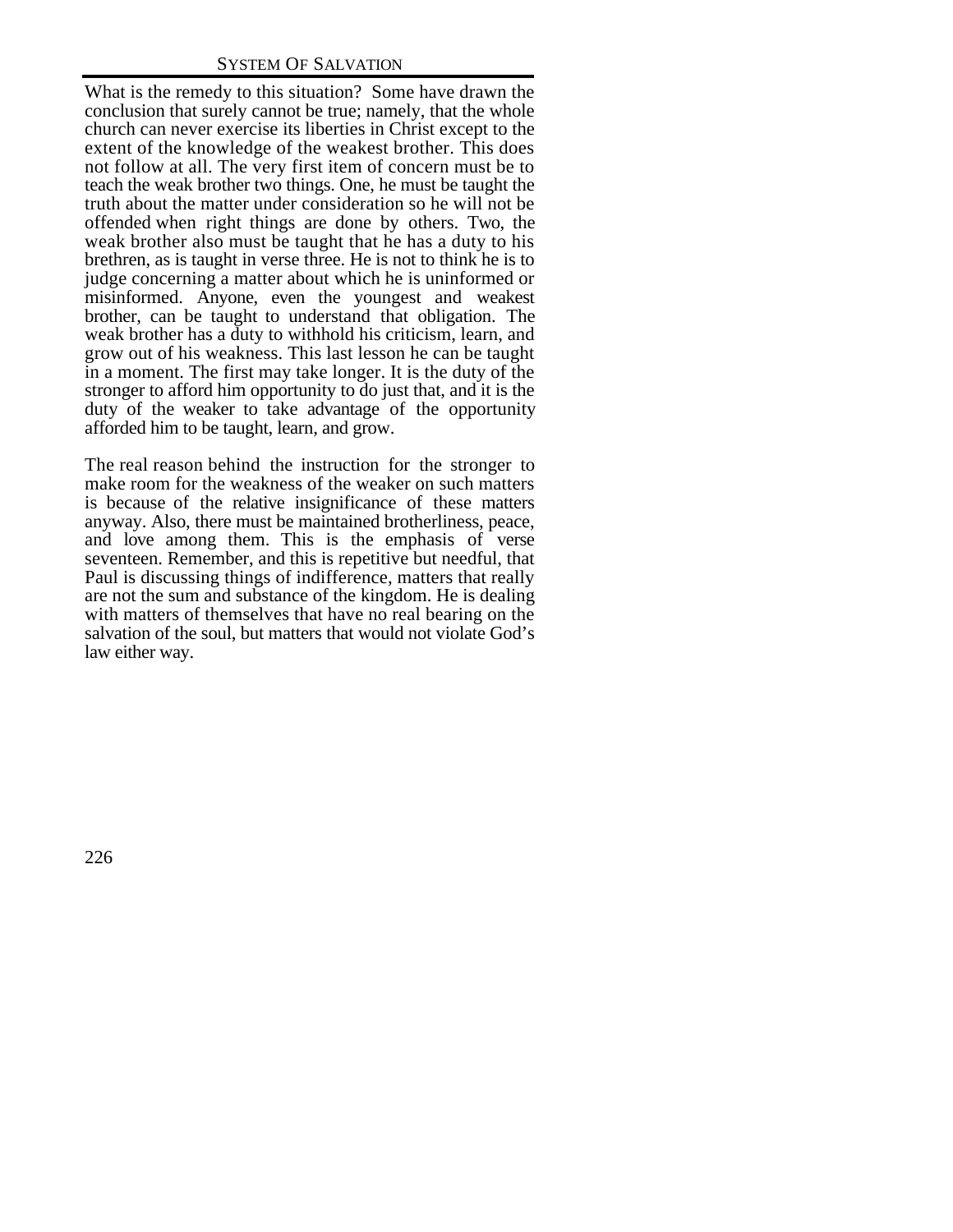What does matter is righteousness (the law of God by which men are made righteous), peace (peace between man and God as well as man and man, especially among brethren), and other such things. Brotherhood peace ought not be disturbed and/or broken over such things. Things that do count include joy in the Holy Spirit, the blessedness and joy that Christians enjoy when they are in the saved relationship with Deity. These things are paramount. What to eat and drink, except drinking blood, eating things strangled, and meat offered to idols by which honor is paid to the idol, (Acts 15:26), are of little importance. I do not think it is too much to contend that they are of no importance except as they might have an adverse influence on brotherhood peace, and to the extent they have a bearing on the attitude and conduct brethren have one toward the other regarding them.

# **Verses 18-21**

 18 For he that in these things serveth Christ is acceptable to God, and approved of men. 19 Let us therefore follow after the things which make for peace, and things wherewith one may edify another. 20 For meat destroy not the work of God. All things indeed are pure; but it is evil for that man who eateth with offence. 21 It is good neither to eat flesh, nor to drink wine, nor any thing whereby thy brother stumbleth, or is offended, or is made weak.

Here is a noble goal set before the Christian in his conduct of his life. Be acceptable to God regarding such things. The words in this chapter are important to our approval before God. We are expected to be governed by them and live by them. Not only will God be pleased, but brethren also, and possibly others as well who can then recognize the attitude of concern and love Christians have toward each other.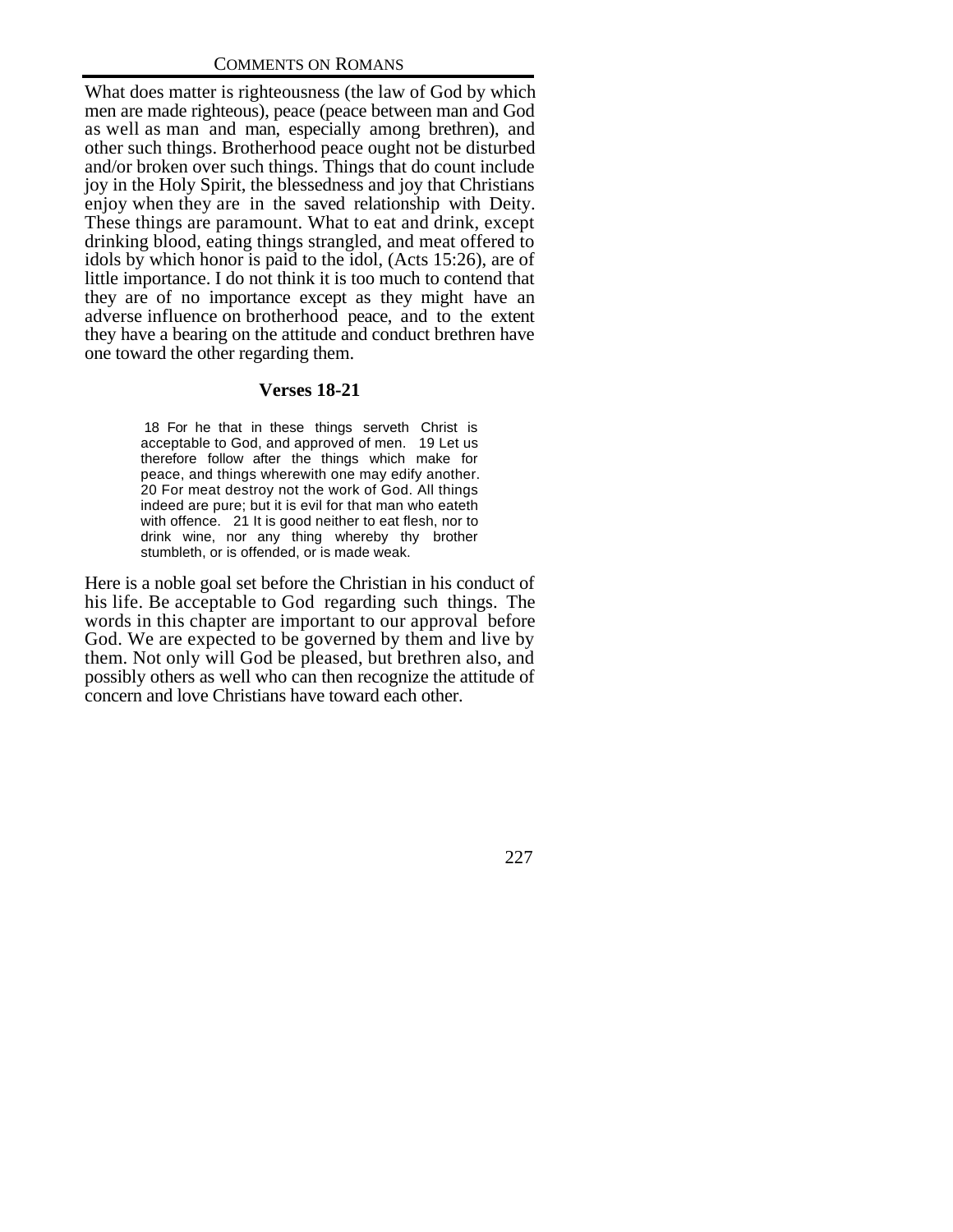Instead of arguing and tying ourselves in knots regarding lesser matters, we ought set our minds and hearts in another direction, that of working for what makes for peace, and what edifies the brethren. Edification, teaching, strengthening one another is essential in Christian growth. Let our emphasis be there, not on matters that really do not matter. This we could do if there were fewer who were determined to have their own way on everything and demand that others conform to them. Those of that disposition, however, have to be handled lest they disrupt the entire brotherhood.

Do not destroy the work of God, disrupt the church, offend brethren, impede the growth of the kingdom over such matters. Brethren who make mountains out of these kind of indifferent molehills will have a lot for which they must answer in judgment. Again, and we do not tire of making this reminder because some misuse the passage, lest one be tempted to read into these words what is not taught, we remind you of the nature of the subjects under discussion. We are not talking about truth versus error. A totally and completely different attitude toward error is required of the Christian. The actions Paul discusses are themselves pure, not impure. He speaks of offending the conscience, and that of another, over matters about which there may be misunderstanding due to weakness. He concludes it is good to do nothing, not even eat flesh, drink wine, or anything else that leads to the loss of the precious soul of a brother who is yet weak.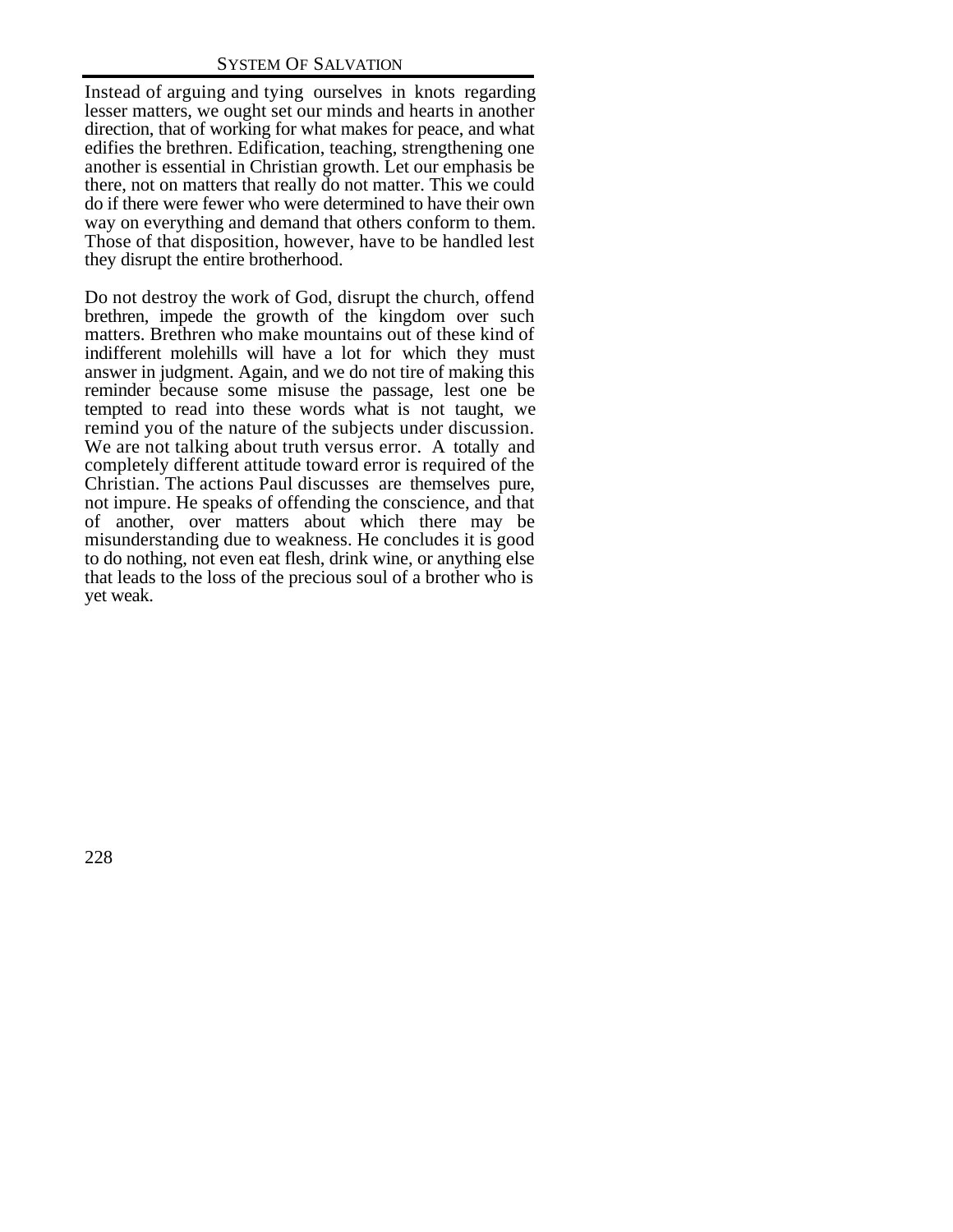A word is in order regarding the term *"wine."* There is no way one can establish and prove from this or any other New Testament text that it is legitimate for one to drink strong drink as a beverage. It certainly cannot be done from the word *"wine."* The term *"wine"* in the New testament does not necessarily carry the idea of an intoxicating beverage every time it is used. Without going into a lengthy discourse that the subject really deserves regarding the Christian teaching that forbids drinking alcoholic beverages and strong drinks, suffice it here to say with unwavering insistence that the entire direction of sentiment and teaching from the Bible regarding such a practice calls for total abstinence. Of this there can be no serious Biblical challenge. Although some try desperately to make room for their worldly and sinful practice with beer in the refrigerator, social drinks at the club, cocktails before dinner, etc., they struggle against truth in vain and shall never succeed until the Bible is rewritten. Of course, somebody might do that with some "modern version." It has been done on other subjects in these perverted books called "Bibles."

But let the point be carried a step further. Granting that under some circumstances it was permissible for a Christian to drink strong drink (a contention that is almost too offensive to even grant for the sake of argument, and a contention I stoutly resist), why would not the drinking brother be under obligation to refrain from drinking in view of the fact that drinking is so absolutely offensive to nearly every other brother in Christ? It cannot be denied that such drinking would place a stumbling block before somebody who has an alcohol problem, and who is trying to recover from it. Such a stumbling block contributes to encouraging others to drink, who may well become an alcoholic. Furthermore, there can be no doubt because experience proves too well that drinking on the part of a brother is misleading to others. How many have been guilty of placing the drink before young and old, male and female, rich and poor, brother and alien, because they were determined that they had the liberty to drink alcoholic beverages in some fashion or another? There is no way, absolutely no way, to justify the strong drink consumption even if the term *"wine"* meant an intoxicating beverage every time. And of course, it does not mean that.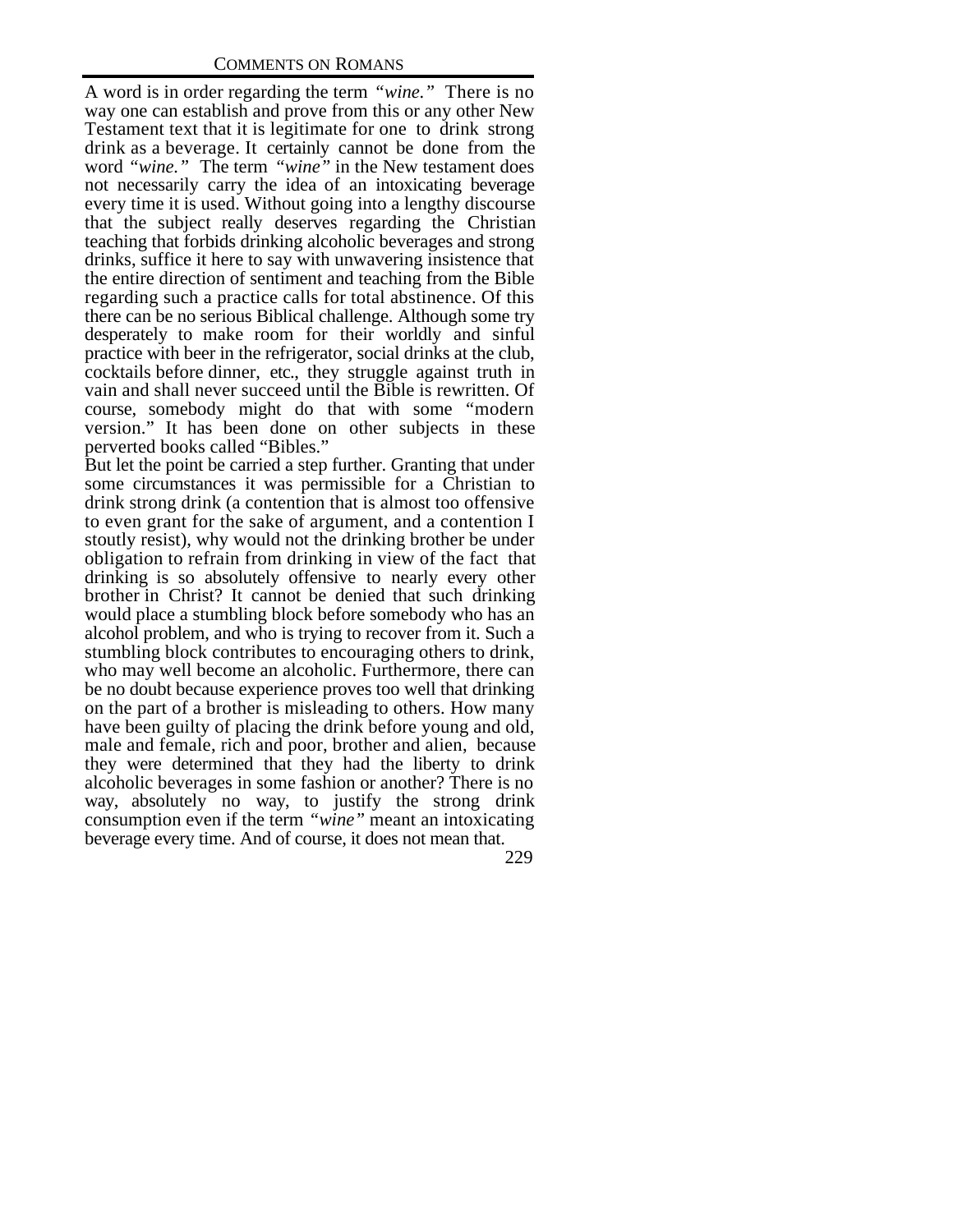We never cease to be amazed at the manipulations made by worldly members of the church to excuse themselves and justify their transgression against God, mankind, and brethren in particular.

# **Verses 22, 23**

 22 Hast thou faith? have it to thyself before God. Happy is he that condemneth not himself in that thing which he alloweth. 23 And he that doubteth is damned if he eat, because he eateth not of faith: for whatsoever is not of faith is sin.

Here is the summary passage that lays down the essentials of this chapter. Do you have faith, a personal conviction, about something that is important to you? Then have that personal conviction, and live by it before God. Test it to see if it is actually God's will, or if it is just simply your personal preference. If right and wrong is not at stake, where either way you go you do no sin, you may take whatever course you choose and it is permissible. Only let it be a personal and private conviction, and do not disturb others with it or about it. Happy is that man who can live consistently with his convictions. To fail to live according to one's own conscience is the worst sort of inconsistency and hypocrisy, even if you and God are the only ones who know it.

If you have doubts about it, leave it alone because you cannot do it within the realm of your own convictions. Whatever you do must be done within your convictions or else you would not be true to yourself. A man that will not be true to what he believes will not be true to God. If a man thinks a right action is wrong, but does it anyway, he will do a wrong action just as quickly and willingly. I suggest this may be the reason some lay awake nights. They are not true to themselves or to God and they know it. How can one rest easy when he is in such a spiritual state as that?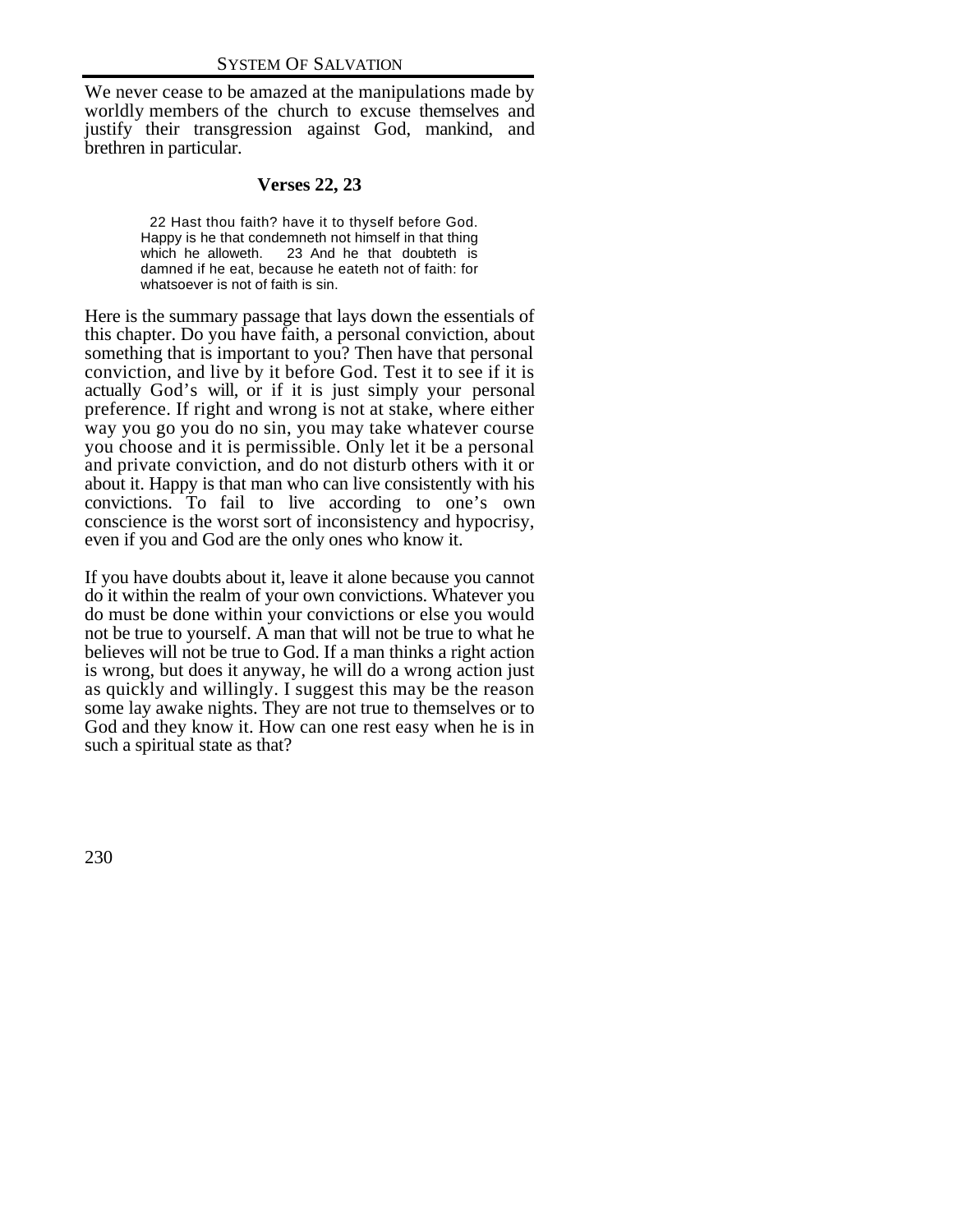The twenty-third verse has sometimes been misappropriated. Recognizing the absolute necessity for authority for what we do in service before God, and realizing that *"faith cometh by hearing, and hearing by the word of God,"* (Romans 10:17), some have taken this verse and used it to teach this truth. But this passage does not teach this truth, even though this truth is taught elsewhere. But it is not taught here. It has been used to teach that we must have Scripture for every activity before we can engage in that activity. Some contend unless you can read specifically something from the text, then it is not of faith, and therefore error. This is not true.

There are many things not specifically mentioned in Scripture for which there is authority. There are many ways of determining authority which we shall not belabor here. But that is a most profitable study. While there must be authority, general or specific, implicit or explicit, for all we do, there is not the necessity for a specific statement with reference to every activity that is permissible to the Christian. Where does on find specific authority or reference to attending a football game, saving money at the bank, securing a college education, mowing the lawn, and on and on? We know these things are not sinful. These are matters of human judgment and opinion, often nothing more than an expedient in conducting the affairs of life, and no right or wrong is involved. I have heard practices condemned on the basis of this passage because we find no specific reference to them in Scripture. When God has spoken, that settles it. Someone has said, "God said it, I believe it, that settles it." The truth of the matter is, "God said it, that settles it, whether I believe it or not." There are those activities we cannot do because God has spoken on the subject but he left out other additional practices. This is properly identified as "the silence of the Scriptures." Instrumental music is a point at hand. Seeing how God has specified the kind of music He wants in worship, we must not add to what He has said by playing mechanical instruments and producing another and additional kind of music.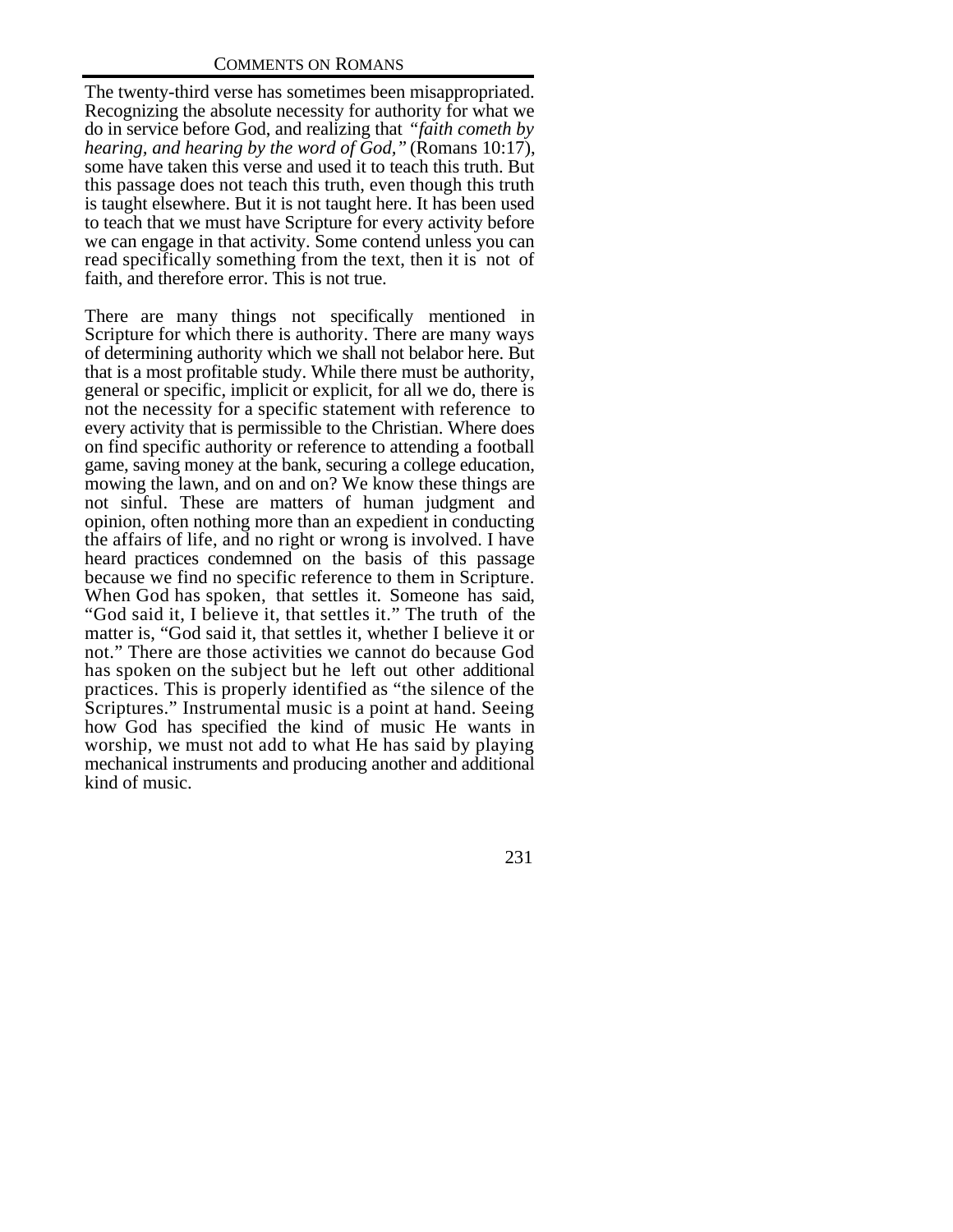But there are many activities that are permissible in which the Christian can engage for which there is no specific statement. I have cited several such things that we encounter regularly in the secular realm of life. We need to understand, therefore, what is meant by something being *"not of faith."*

There are matters of faith, meaning there are instructions and authority given in Scripture for our work and worship before God. But every detailed item is not specifically named. To read into this verse as if it was teaching the necessity of Biblical wording which mentions every activity is to miss the point of the entire chapter. When Paul says what is *"not of faith*," he speaks of matters of conscience, matters of personal conviction or personal faith. He is not talking about **the faith** that is revealed in the Word. To paraphrase his conclusion, "If what you do is not according to your personal faith, conscience, convictions, doing it can and does become sinful if you do it."

Possibly there are few chapters in the entire Bible that have been so abused, and whose passages have been so wrested by the enemies of truth, and turned into a defense of error, than Romans, chapter fourteen. But let us not become guilty of making God contradict God.

Also, few chapters place as much emphasis on the heart of the Christian as does this one. Solomon wrote, *"As a man thinketh in his heart, so is he."* (Proverbs 23:7). It is not true that a man is what he thinks he is, but rather, he is what he thinks. This emphasizes that God is concerned about our attitude, motive, intent, and condition of the heart or mind. Each must live true to his heart, making sure that his heart is correctly trained according to the Word of God. To ignore the heart is to ignore that which God emphasizes. The heart will, for the most part, determine our actions in this life, and our eternity. It determines where our treasure really is in life, either on this life on earth, or on the life hereafter.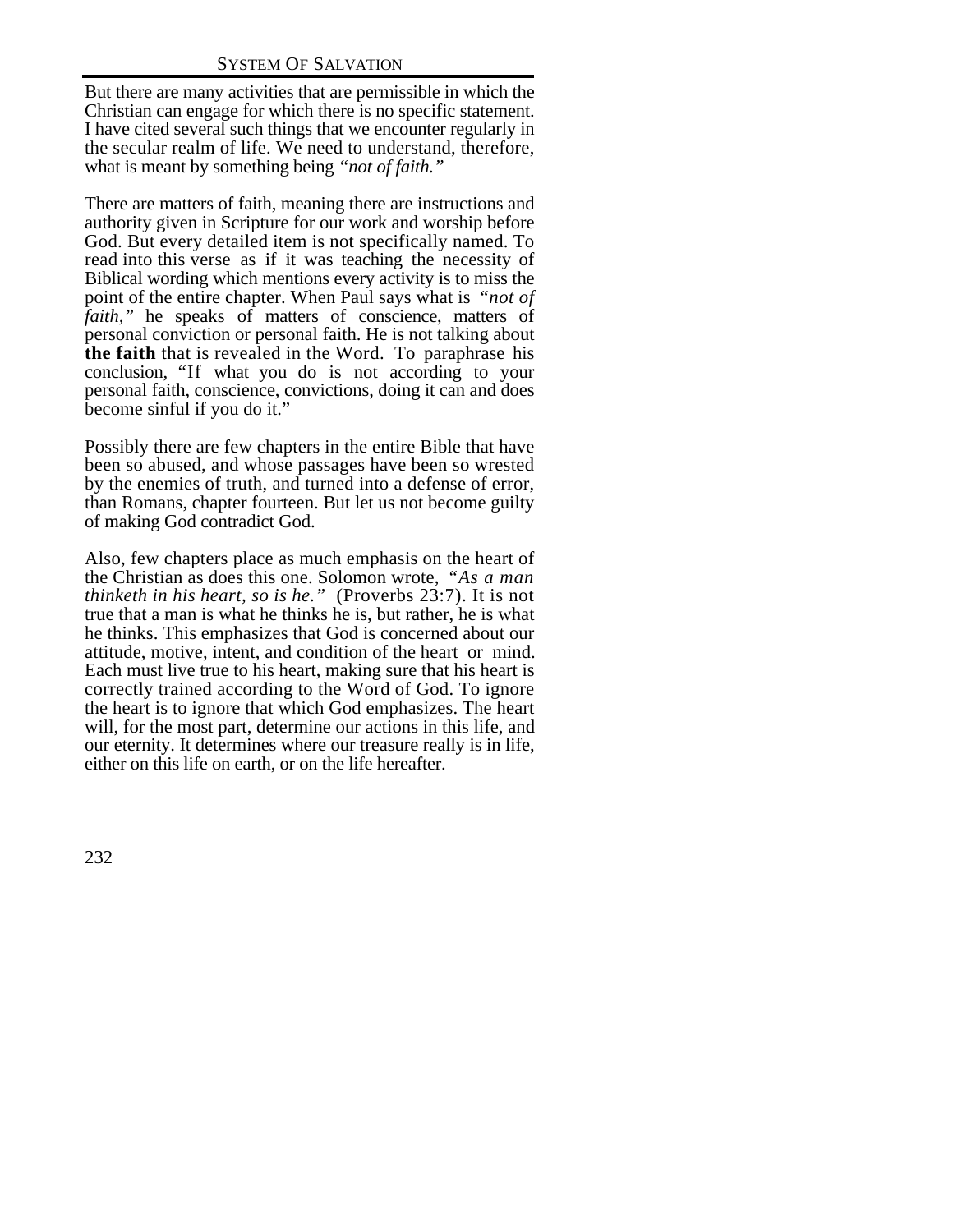The basic thoughts of chapter fourteen are extended into chapter fifteen. For the complete discussion of the relationship of the weak and strong one must not observe the chapter break.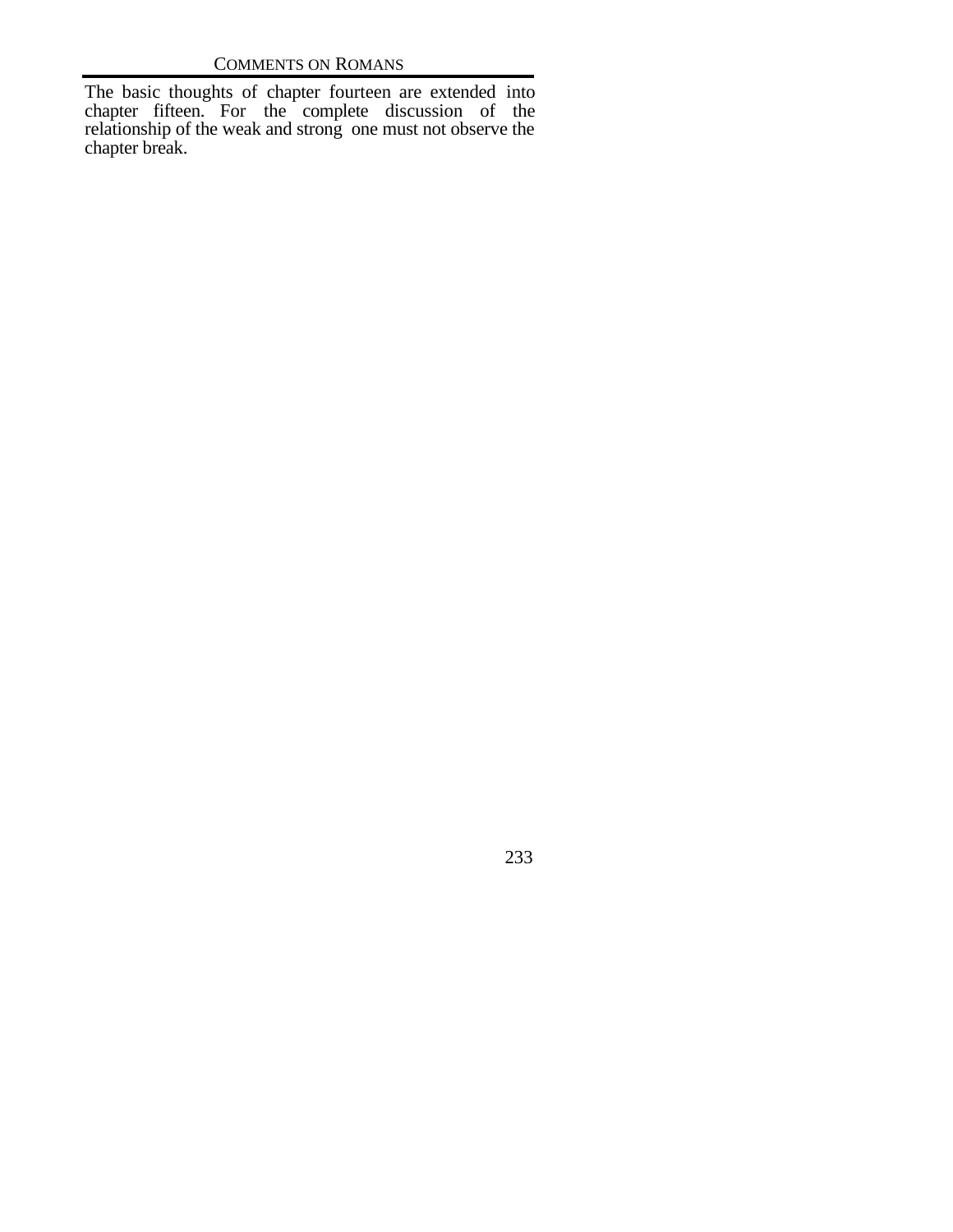# *Chapter Fifteen*

One unfortunate, even though infrequent, occurrences in the division of the Scriptures into chapters and verses is the break of a thought that obviously carries forward into the next verse or chapter. This is what has happened between chapters fourteen and fifteen. The reason this is unfortunate is because the student who is not careful is very likely to conclude his pursuit of the truth with the end of a chapter rather than continue his search through the entire discourse the writer has actually given on the subject.

#### **Verses 1- 4**

1 We then that are strong ought to bear the infirmities of the weak, and not to please ourselves. 2 Let every one of us please his neighbour for his good to edification. 3 For even Christ pleased not himself; but, as it is written, The reproaches of them that reproached thee fell on me. 4 For whatsoever things were written aforetime were written for our learning, that we through patience and comfort of the scriptures might have hope.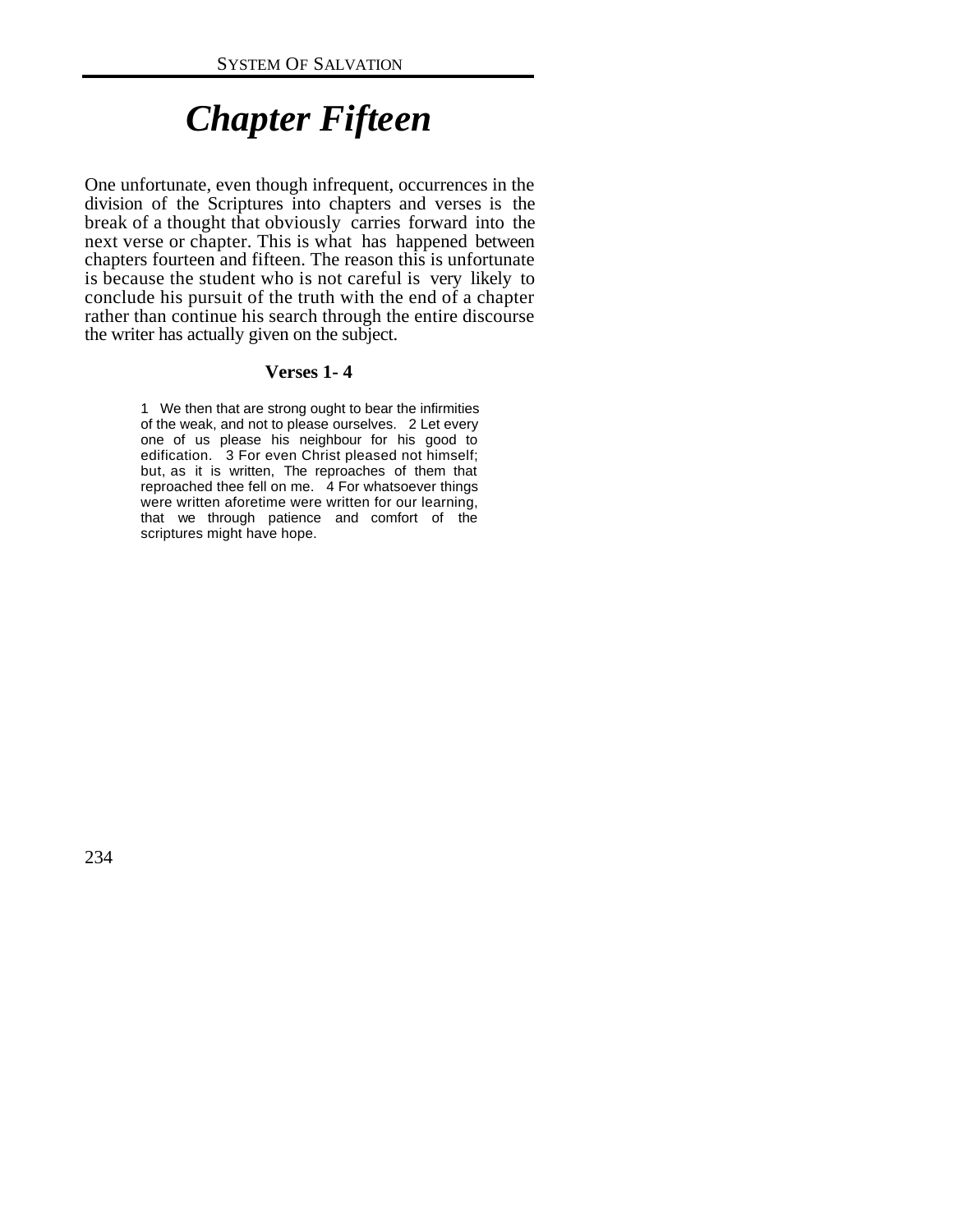Chapter fourteen dealt with the relationship of the strong toward the weak, and the weak toward the strong. Paul has just shown how the weak are to be received and nurtured, receiving care with tenderness and concern lest in their weakness they stumble. The strong are to avoid being stumbling blocks for the weak, even to the point of surrendering liberties if need be in order to protect and preserve the sprouting faith of a weaker brother. Verse one of this chapter is an overall conclusion that is inescapable in view of the directives of chapter fourteen. The strong are to bear the infirmities of the weak. One could hardly expect it to be the other way around. The better qualified are to assist the less qualified in order to obtain, retain, maintain and sustain the brotherhood God desires. Neither is to be a self-pleaser, but a pleaser of the other. This attitude has a great deal to do with successfully concluding the problems that arise between the weak and the strong. Those who are determined to have their own way, even at the expense of others, will not contribute to the solution of differences, but will only aggravate them. Again, we would repeat what has been often repeated in the comments of chapter fourteen, that this has to do with matters of indifference and human opinion, not to " *thus saith the Lord,"* and the matters of truth versus error, right against wrong.

Paul is encouraging brethren to take advantage of the opportunity to demonstrate Christian love (seeking the other's highest good). We would better edify and strengthen one another than fight one another over insignificant problems. "*Doubtful disputations"* have been the cause of many church problems among Christians, and it is wrong to allow them to become divisive factors.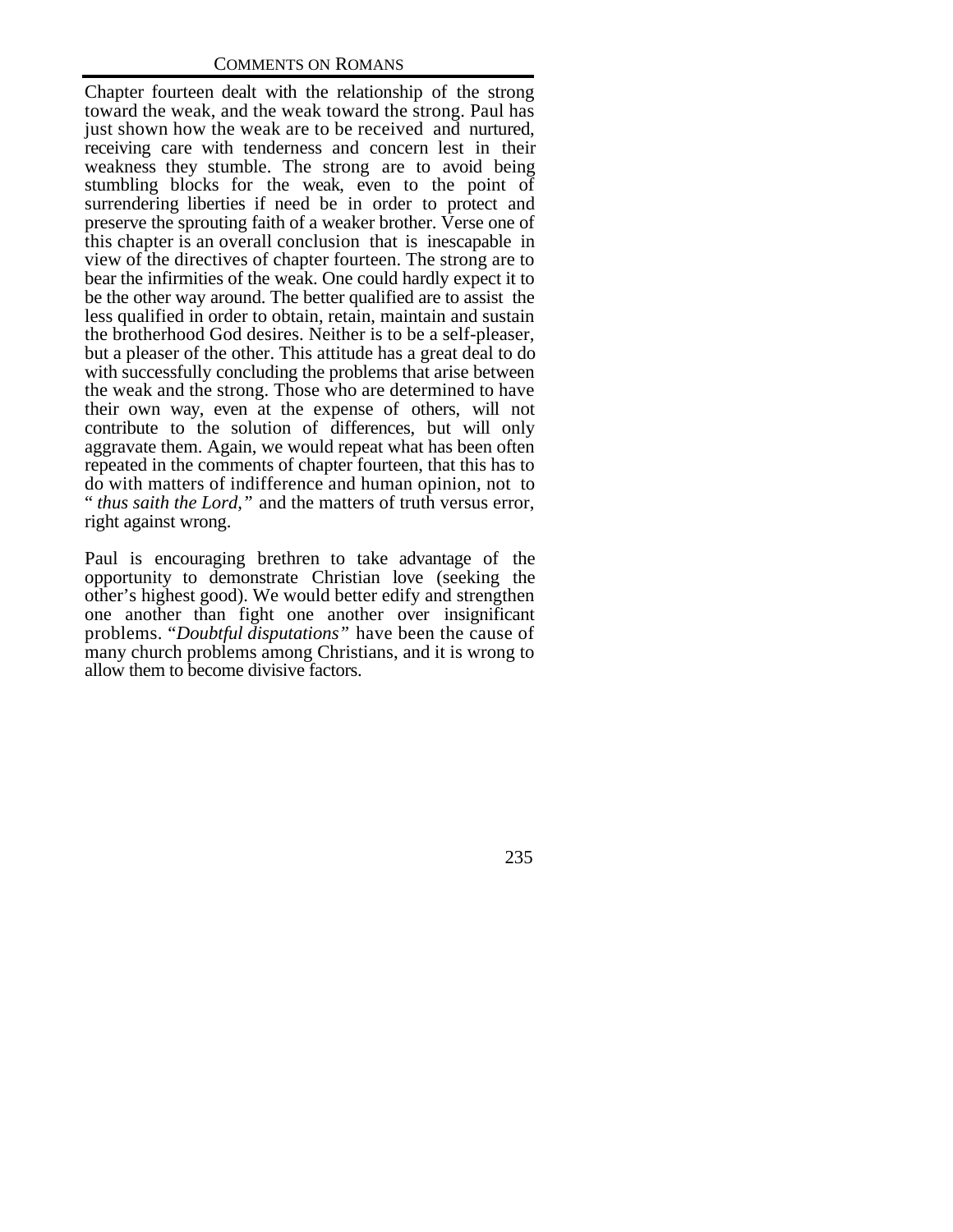Seeking the spiritual welfare of our neighbor, especially our neighbor in the Lord, and bearing his infirmity rather than creating strife, is precisely the attitude and action that was characteristic of the Lord whom we profess to imitate. Christ did not come to please Himself. He came to please the Father and be of benefit to mankind. This required of Him tremendous self-sacrifice, even to the point of bearing the reproaches that rightfully belonged upon the spiritual shoulders of those who had committed deeds of reproach. Men reproached God. Christ came to intercede and mediate on man's behalf. Paul makes a direct quotation of the latter part of Psalm 69:9, and makes application of the passage to what Christ did. It is the same sense as the prophecy of Isaiah in the fifty-third chapter regarding Christ and His suffering for man's benefit. The sins of man against God fell on Christ. (Take note once again of the predictive nature of the Old Testament and the fulfillment in the New).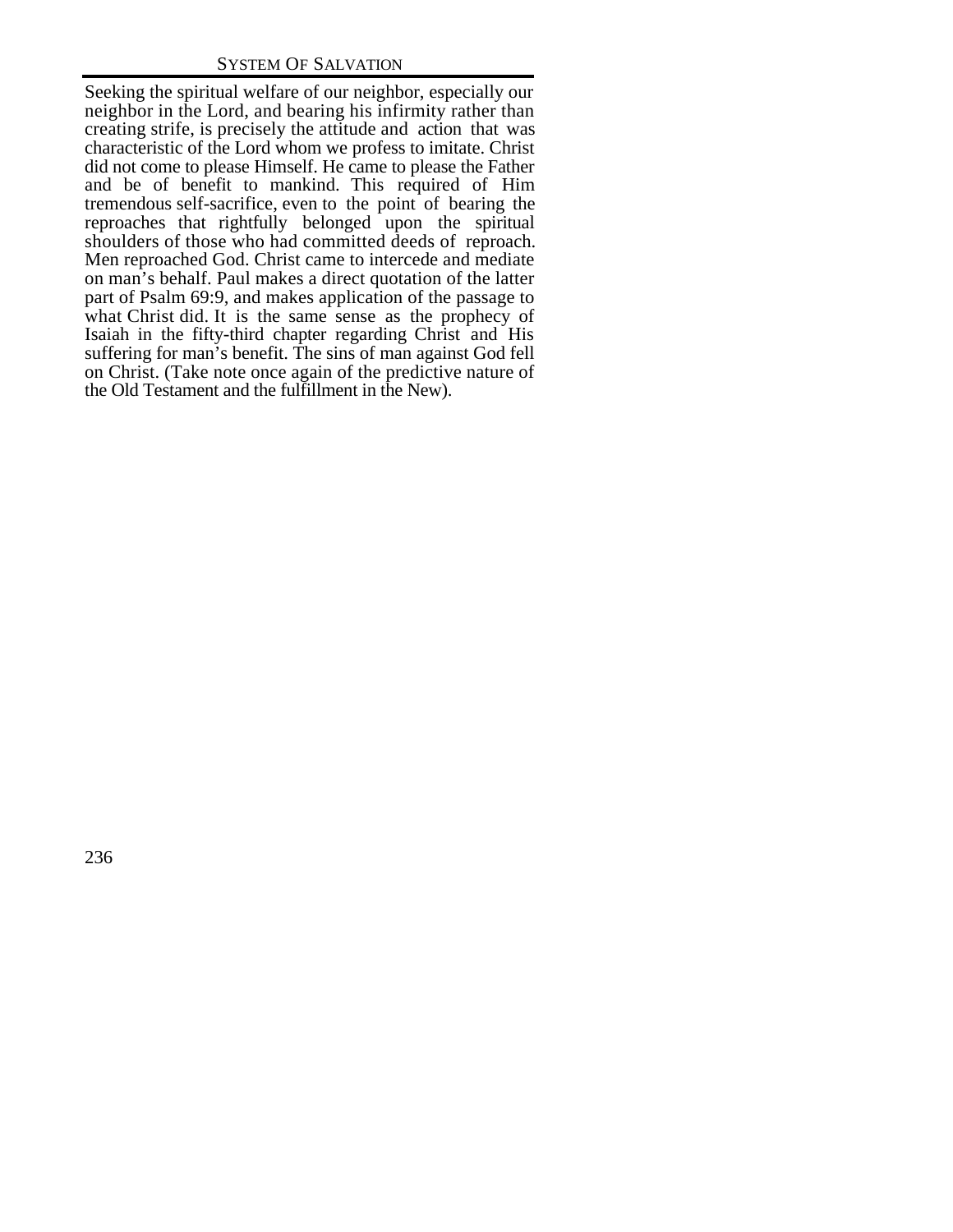Having made reference to an old writing, a writing of the Old Testament, a writing made " *aforetime,"* Paul inserts the thought how the things of the Old Testament, the " *aforetime"* writings, are of benefit still to those who are no longer subject to them but who live under the new and better covenant. Men sometimes make the grave mistake of concluding the Old Testament is really not worthy of much study because we shall be judged by the new covenant. There can be no doubt that the new covenant of Jesus Christ is that to which we are amenable, and we will be judged according to what the Lord expects under that system of faith rather than the system God used in governing men before Christ and His religion. Nonetheless, the value of the old to those living subject to the new cannot be measured because of its greatness. We can and will profit from these writings. They help us to learn certain principles of God's dealing with man. There are principles that transgress the lines of the covenants or dispensations even while the specifics of those covenants apply only to those certain ones who lived subject to them. We shall not just here attempt to identify all the benefits to be derived from the older writings, such as history, principles of faith, obedience, reverence, prophecy, example, love, and the unfolding of God's system of salvation. Suffice it to say that Paul, having quoted from the old, asserts there is great value and spiritual profit even to those who serve God under the gospel system.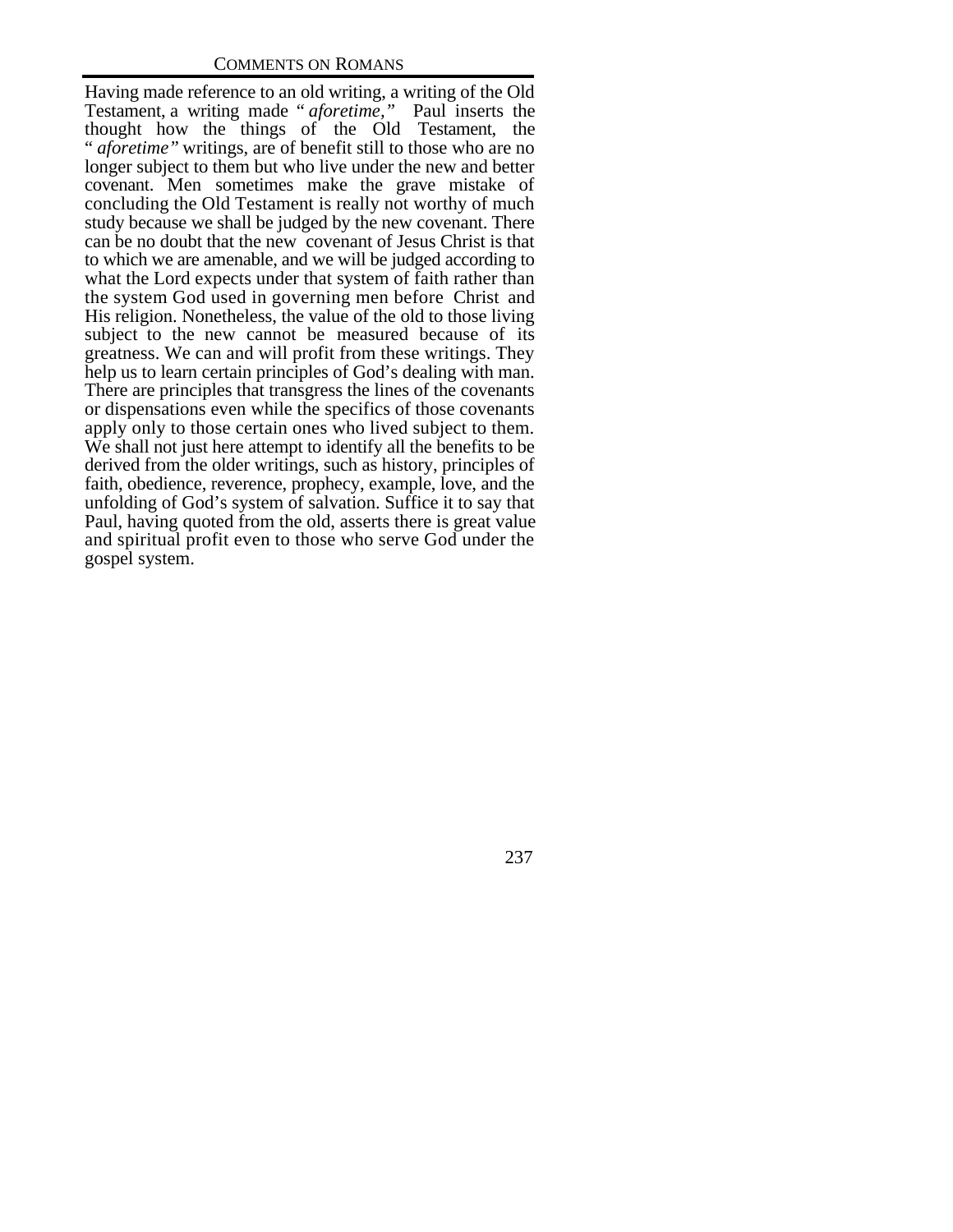The things "*written aforetime"* are part of the God-breathed Scripture. Scripture provides us with hope. The hope man has is revealed in Scripture. Man learns to have patience, to be stedfast, and finds comfort from what is written in Scripture. These blessings help mankind through this pilgrimage on earth. Without Scriptural revelation where would man find his hope? It is certainly not to be found in the ways devised by men or derived by man's own calculations and genius. This Paul makes so plain in Romans one and also First Corinthians one. By quoting Scripture and making reference to its value, those who will give heed to what Paul declares cannot escape possessing a great respect for Scripture, old and new. Actually, only when a man has reverence and respect for Scripture, the Word of God, will the message of Scripture have very much significance to him or have much of an impact on his life.

# **Verses 5- 7**

5 Now the God of patience and consolation grant you to be likeminded one toward another according to Christ Jesus: 6 That ye may with one mind and one mouth glorify God, even the Father of our Lord Jesus Christ. 7 Wherefore receive ye one another, as Christ also received us to the glory of God.

Paul had just stated that patience (stedfastness) contributes to our hope, and the comfort derived from Scripture also gives us hope. He now acknowledges that in reality God is the source of patience, comfort, and hope. In this way Paul certainly shows that Scripture is from God. What is attributed to Scripture is followed by attributing the same thing to God. It is not difficult to see how God operates on mankind to the accomplishment of man's hope through the use of Scripture.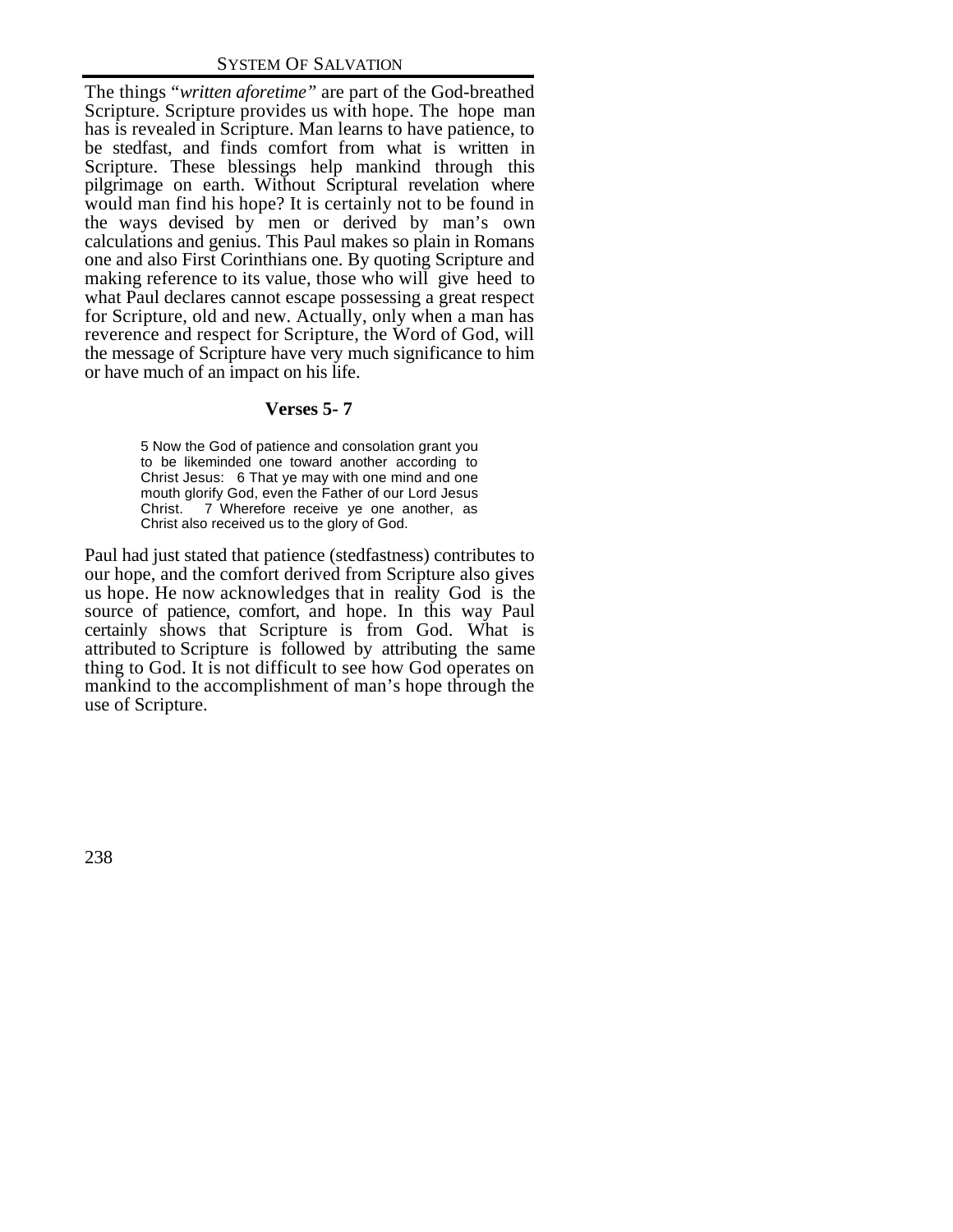God desires that his people be *"likeminded,"* a rather inclusive way of saying that God wants unity and oneness among His people. In this way division is noted as being contrary to what God wants. The matters discussed in chapter fourteen were matters that often create division and disunity among brethren. God does not want that. Through these very chapters God is giving us the remedy for that division. He wants us to be one of *"one mind,"* that is, think alike, consider things in unity, look at the evidence and come to the same conclusions. God wants His people to be, not only of like mind (oneness in thought), but one in action, as is evidenced in the phrase, *"one mouth."* God's people should talk alike. It is absolutely true that by one's speech one can be identified as being a child of God. God's children will *"speak as the oracles of God"* (First Peter 4:11), and not after the language of Ashdod, a mixed up, confused speech that mingles truth and error. Brethren ought not imitate the unsaved in the way they attempt to express God's truth. They ought to use words and phrases of God's book to convey their messages from the mind of God.

Let there be no mistake that only in this united condition can God be truly glorified by His people. Division and strife only brings reproach upon God as well as those who say they love and serve God.

When there exists the oneness the Lord wants, it is only logical that brethren will receive one another. Christ received the sinners as they became His disciples by casting away that which was foreign to the will of the Lord. Unity, then, must be based upon each one adopting the will of God. Notice, we have been received of Christ for a purpose, and that purpose is to bring glory to God. Surely, this ought be motivation enough for us to seek unity, bear the infirmities of the weak, not become stumbling blocks, seek the other's highest good, despise not one another, nor allow matters of indifference and insignificance disrupt and destroy the cause of Christ in our lives. It is motive enough to bend ourselves to the task of building upon the foundation of truth.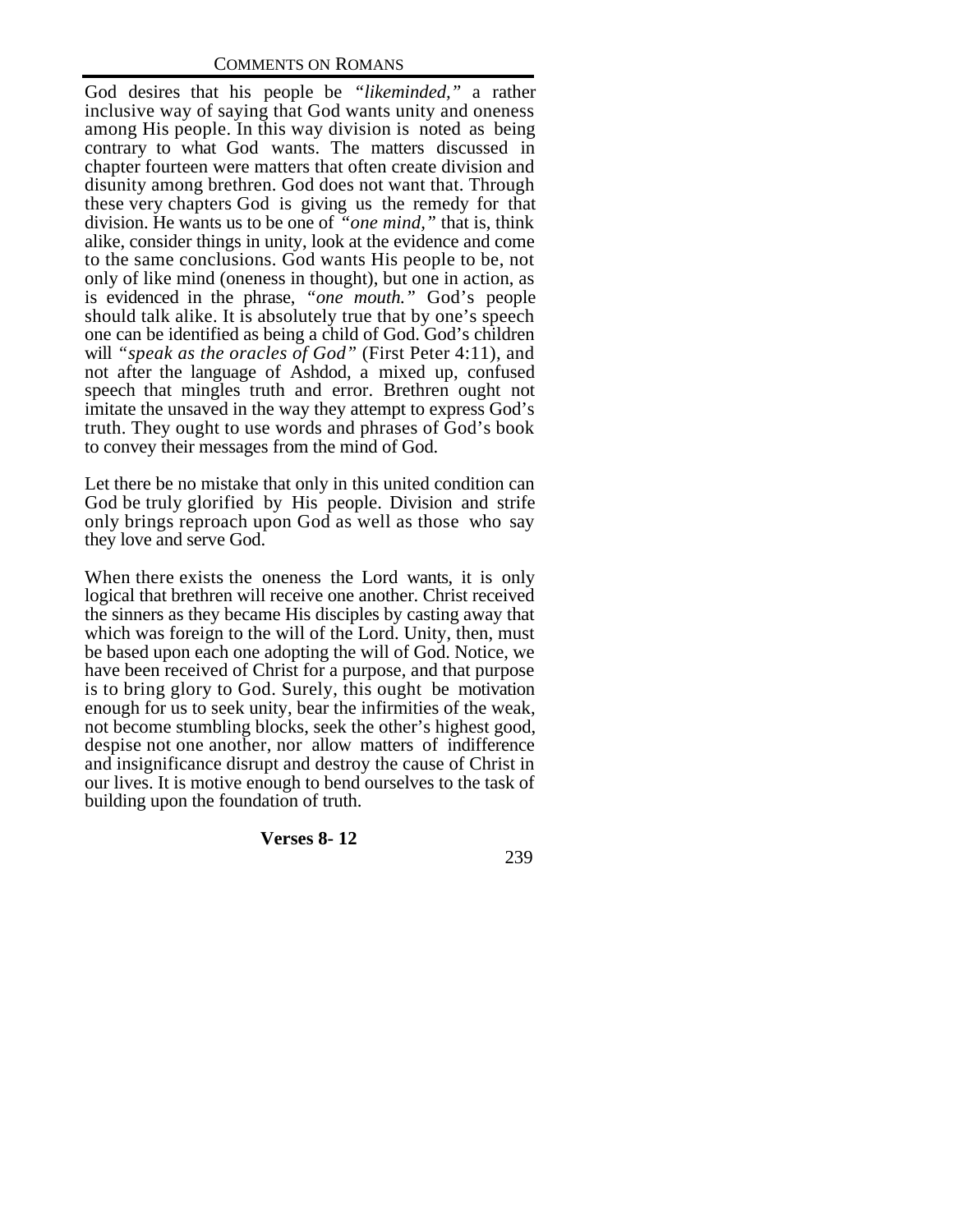8 Now I say that Jesus Christ was a minister of the circumcision for the truth of God, to confirm the promises made unto the fathers: 9 And that the Gentiles might glorify God for his mercy; as it is written, For this cause I will confess to thee among the Gentiles, and sing unto thy name. 10 And again he saith, Rejoice, ye Gentiles, with his people. 11 And again, Praise the Lord, all ye Gentiles; and laud him, all ye people. 12 And again, Esaias saith, There shall be a root of Jesse, and he that shall rise to reign over the Gentiles; in him shall the Gentiles trust.

At this point Paul shifts somewhat from the theme of attitudes and actions that has occupied his epistle from the beginning of chapter fourteen, and turns his attention to the theme of the role of Christ with respect to the Jew, and then to the Gentile. Paul is simply returning to an overriding theme of the book of Romans because chapters one through eleven hammered away at how God through Christ sought the salvation of Gentiles as well as Jews, how both needed salvation, and how provision for both has been made through the system of obedient faith that God by His grace and mercy has given through His Son.

Christ served as " *minister*" (here the term " *minister*" means one of authority as well as one who serves) to the Jew who is also called *"circumcision"* (as the Jews were called in chapters two and four). In rendering His service He was expediting the truth of God. The promises made as far back as Abraham were confirmed or verified by being fulfilled. This statement certainly emphasizes that Christ is the fulfillment and accomplishment of all that God had been saying and promising down through the ages concerning a redeeming Savior for man.

240 Not only was the ministry of Christ on behalf of the Jew, but also the Gentile. The Gentiles could know the mercy of God as well as the Jews. Paul shows again that it was always God's intent to save the Gentiles as well as the Jews. This has been forcefully presented in previous chapters. Paul quotes from several inspired Jewish writings, and they ought to be considered carefully by the student.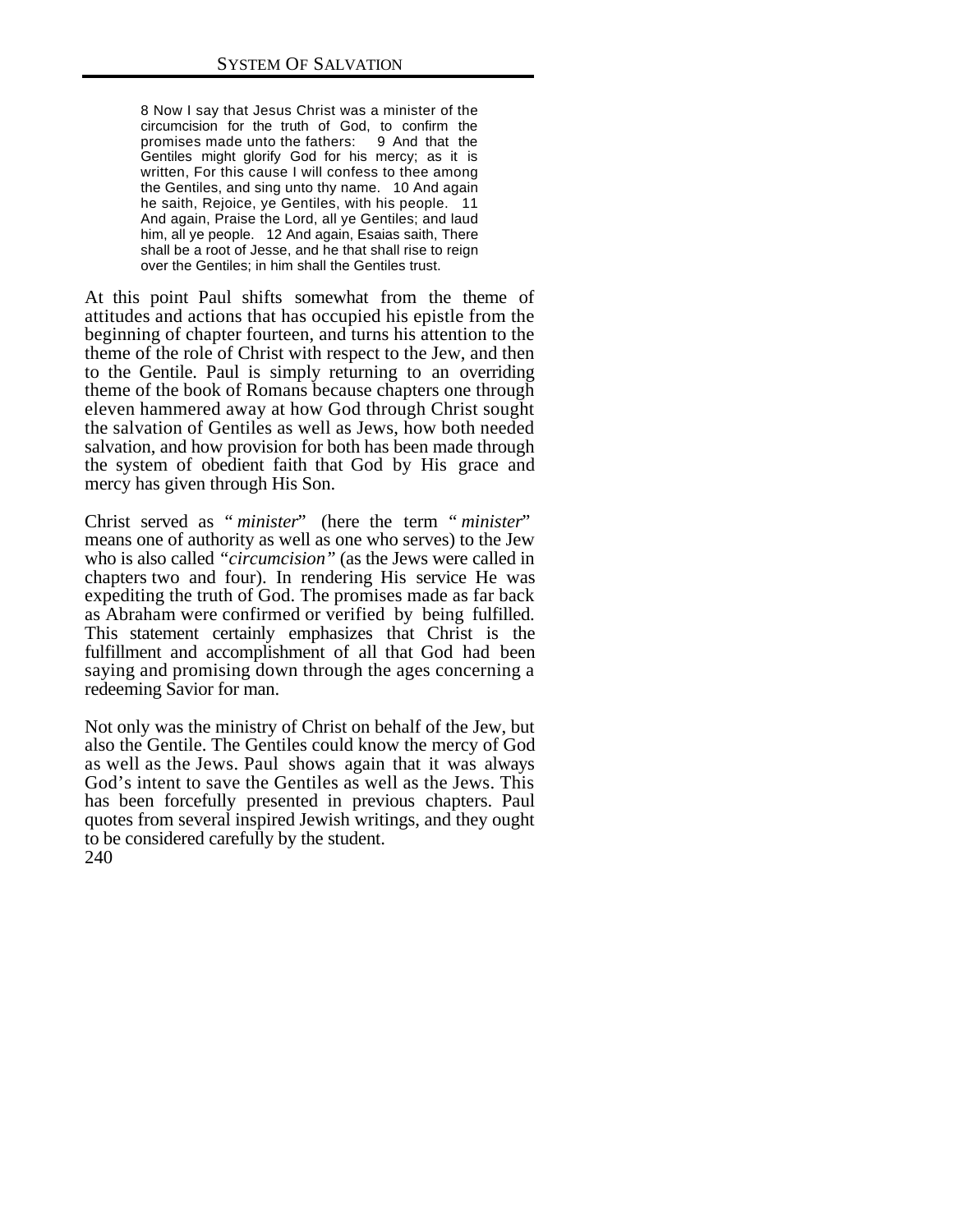The quotation in verse nine is from Psalm 18:49. The quotation in verse ten is from Deuteronomy 32:43. Verse eleven comes from Psalm 117:1. Isaiah 11:1 and 10 is the source of verse twelve. With this vast array of writings from the old covenant prophets of God, from even among the Jews themselves, it is well established that Christ is and was always intended to be the Savior of all mankind. (Jesse was David's father, an ancestor of Jesus who was born of Mary.)

#### **Verses 13, 14**

13 Now the God of hope fill you with all joy and peace in believing, that ye may abound in hope, through the power of the Holy Ghost. 14 And I myself also am persuaded of you, my brethren, that ye also are full of goodness, filled with all knowledge, able also to admonish one another.

The two verses now under consideration express a pious wish, possibly it is correct to describe them as a prayer, or at least the substance of a prayer. Also, it is an expression of the personal confidence Paul had in the Roman brethren.

It was Paul's desire that God, the very God that is the source of their hope, would fill them with joy and peace that comes in believing. How does God fill one with joy and peace? This is accomplished by the power of the Holy Spirit. Just what does this involve? Does God in some miraculous, direct, overpowering way give the believer joy and peace, or does God through the Holy Spirit work through the means of the message that provokes faith and provides hope? The entire tone of Biblical revelation on this point is that the power of the Holy Spirit by which man can enjoy the joy and peace that accomplishes his hope is brought to man through God's Word. As a man hears and believes, continues in that Word, the power of the Holy Spirit brings to pass the fullness of joy and peace. It is Paul's prayer, therefore, that the Word as it is delivered to man by and through the Holy Spirit will have free course in their lives, and be allowed to produce the joy and peace which belongs to the believers.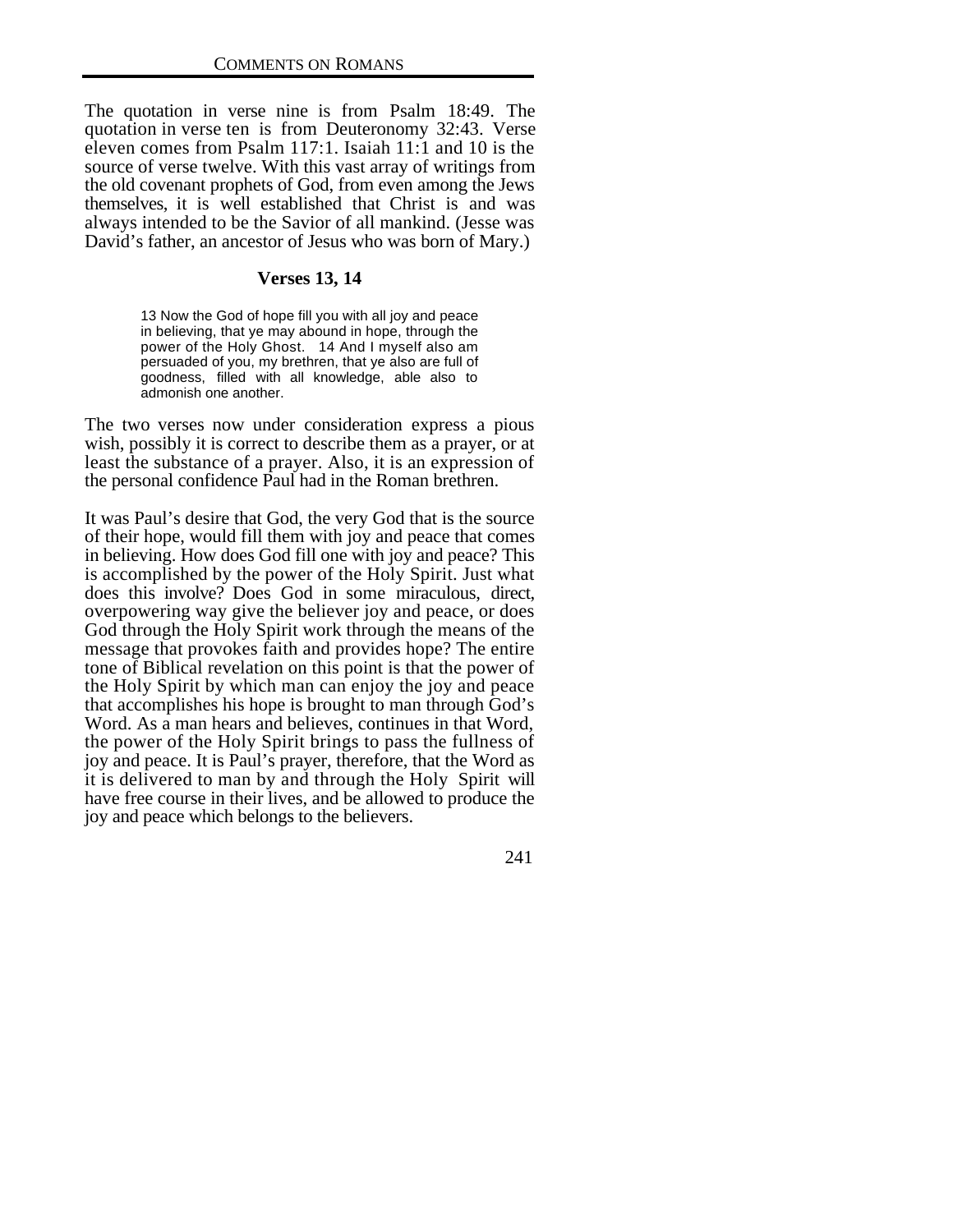Paul also states that he was persuaded, indeed convinced, that their spiritual quality of goodness and knowledge was at a very mature and adequate level. They were quite capable with the goodness and knowledge characteristic of them to admonish one another effectively and sufficiently. The terms, *"fill, abound, full, filled,"* carry the idea of maturity and completeness, sufficiency and thoroughness in these qualities that were manifest in the lives of those Romans brethren. Such is the goal of all Christians in every generation.

## **Verses 15 - 19**

15 Nevertheless, brethren, I have written the more boldly unto you in some sort, as putting you in mind, because of the grace that is given to me of God, 16 That I should be the minister of Jesus Christ to the Gentiles, ministering the gospel of God, that the offering up of the Gentiles might be acceptable, being sanctified by the Holy Ghost. 17 I have therefore whereof I may glory through Jesus Christ in those things which pertain to God. 18 For I will not dare to speak of any of those things which Christ hath not wrought by me, to make the Gentiles obedient, by word and deed, 19 Through the mighty signs and wonders, by the power of the Spirit of God; so that from Jerusalem, and round about unto Illyricum, I have fully preached the gospel of Christ.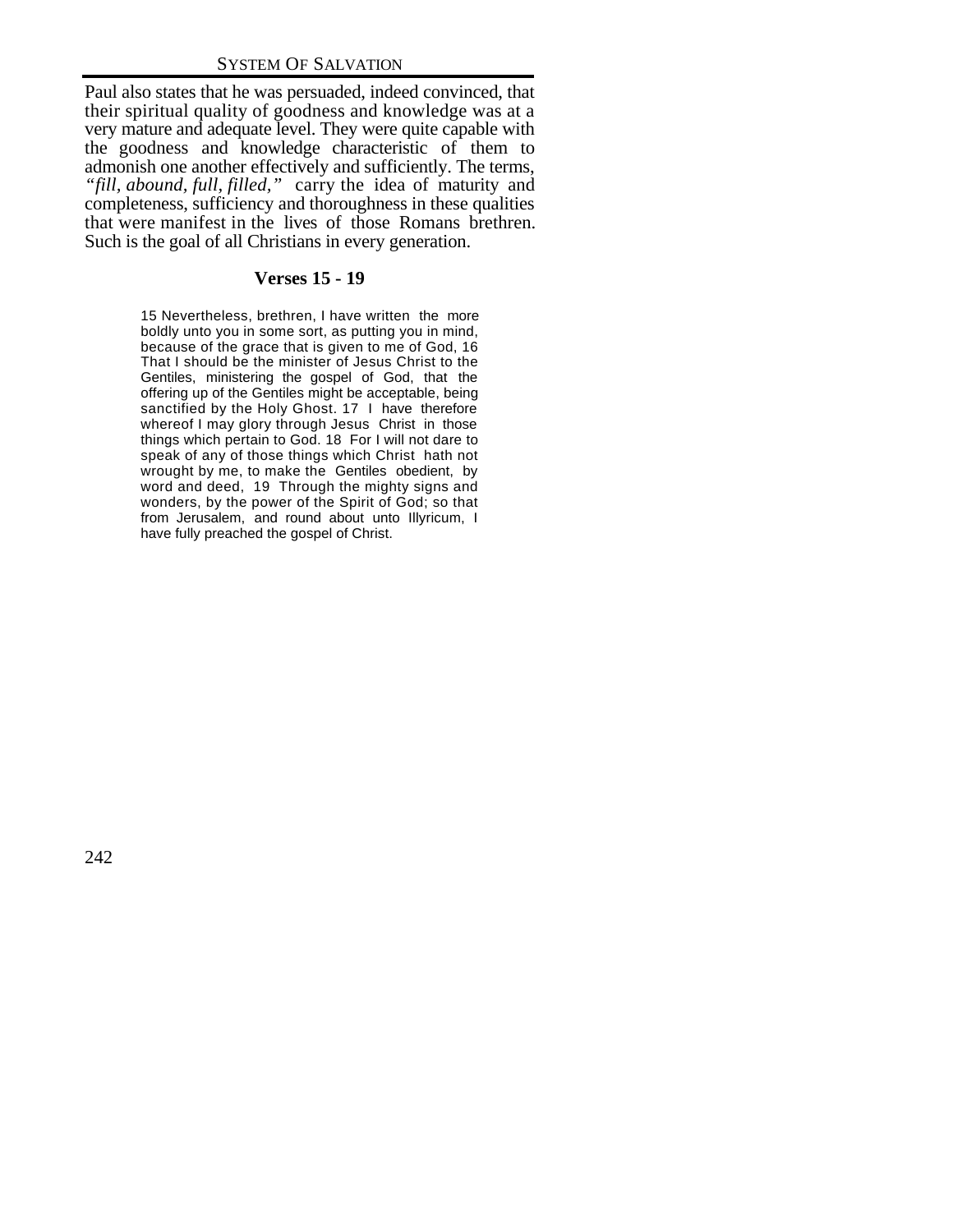However mature and adequately supplied they might be or that Paul considered them to be, it is obvious from these words that there was yet, (1) room for growth on the part of the Roman brethren, and (2) the possibility that they could retreat from their position of strength that had warranted the commendation Paul gave them. Because of this two-fold threat or condition, Paul was bold, forthright, and uncompromising in reminding them of various matters. This was his task. This was the job given him by the Lord, to which reference had been made in earlier passages (1:5; 11:13; 12:3) as the *"grace given to me of God."* His work as an apostle demanded that he write to them as he was doing. He was a minister with authority of Jesus Christ. He was appointed to the task of preaching the gospel to Gentiles in order that the Gentiles might be acceptable before God, that they might be " *sanctified,"* meaning cleansed, set apart, made holy. This sanctification was the work of the Holy Spirit. Again, we raise the question how the Holy Spirit sanctifies? In view of this statement of Paul that the Gentiles are sanctified by the Holy Spirit, plus the statement of Jesus how sanctification is accomplished by the Word (John 17:17), it becomes undeniable that the sanctification of the Holy Spirit is accomplished by and through the Word. As one hears that Word, believes it, obeys it, he is operated upon by the Holy Spirit.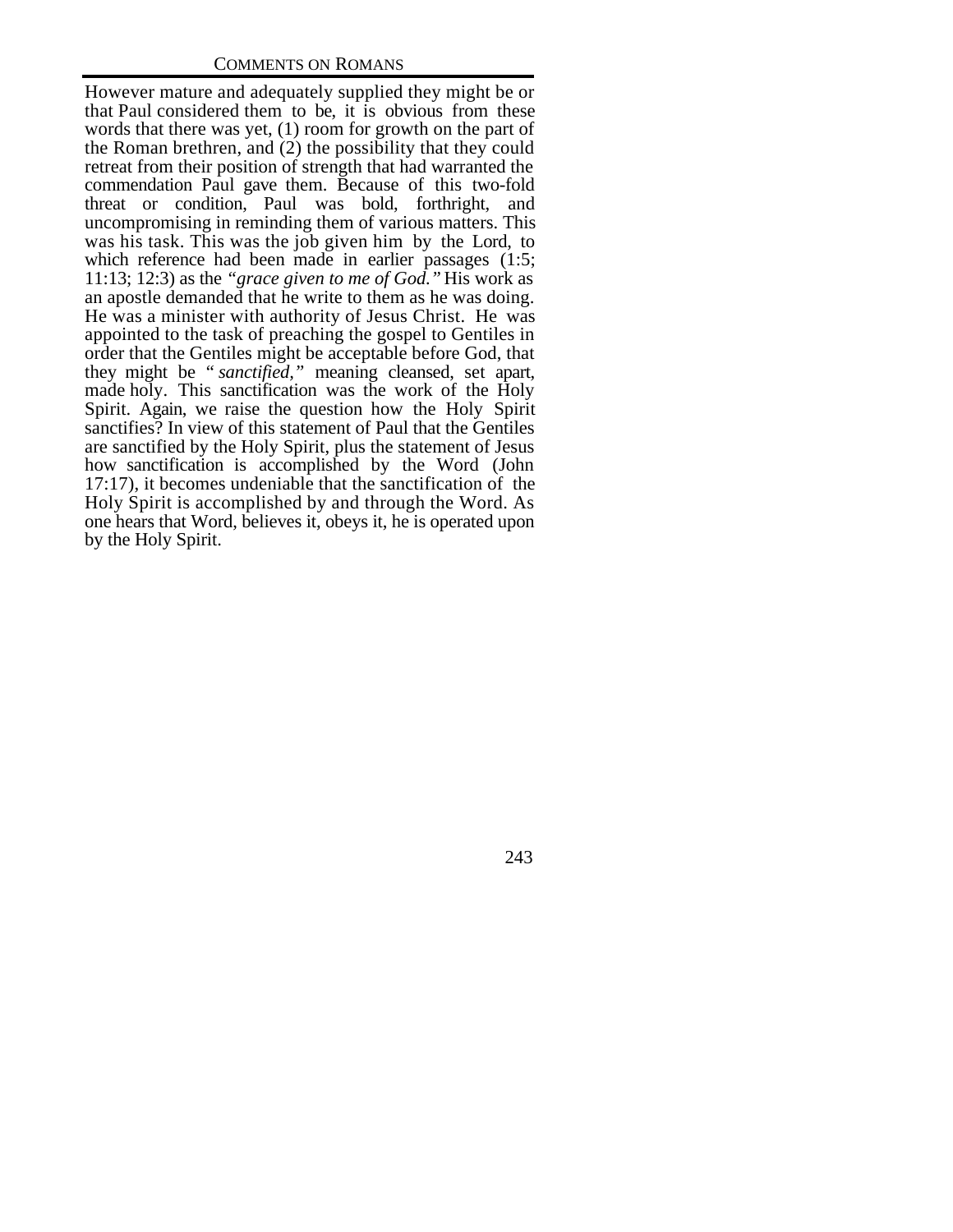As for things that pertain to God, which would certainly include fellowship with Deity, forgiveness of sins, service to God, etc., Paul's glory was through Jesus Christ. What a contrast to that upon which the Jews had depended through the years! What a contrast to that upon which Paul himself had once depended! Once a Jew of no little zeal and power himself, he cast all that aside so he might glorify God another way. Although he once approached or attempted to approach God through that system that had been removed, no longer did he rely upon that system (the law of Moses). He no longer spoke of the law of Moses as **the** way. Now he relied solely on his relationship in Christ in all matters that pertain to God. The mighty signs and wonders, the power of the Spirit, all that had been used to make the Gentiles obedient, every word and deed, it was now only what was wrought through Christ that was in his mind and under consideration. Other matters, regardless of how important they once had been to him, were not even worthy of mention.

By the power that came through Christ, Paul had been able to preach the gospel from Jerusalem to Illyricum, the latter a place located northwest of Macedonia, far removed from Jerusalem. This geographical designation covers the wide span of operation of Paul's preaching activities through his extensive journeys. His influence was even wider through the ones he had converted because they in turn went forward preaching the Word. Paul covered more territory with the gospel than any other of whom we have record in the New Testament.

#### **Verses 20 - 24**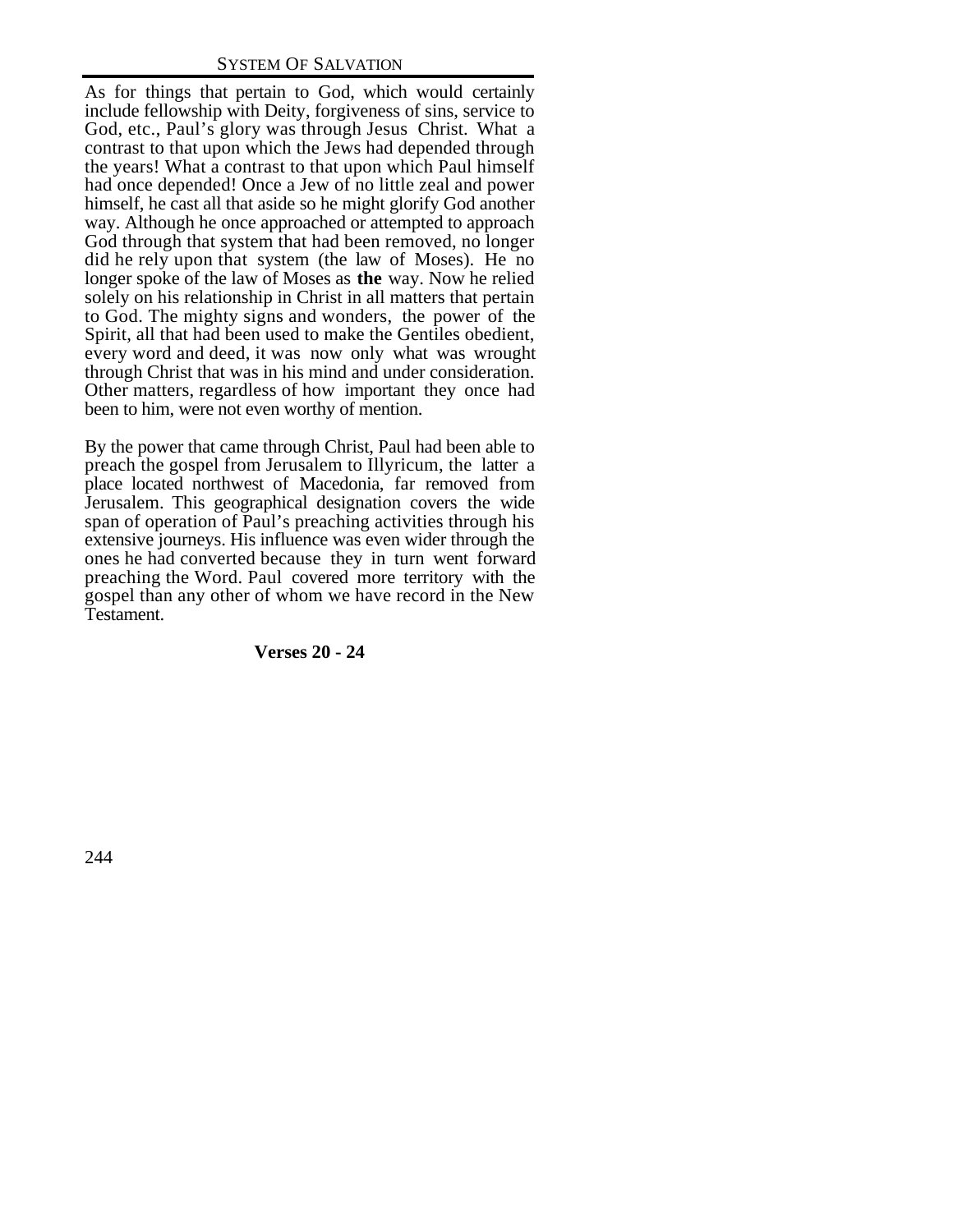20 Yea, so have I strived to preach the gospel, not where Christ was named, lest I should build upon another man's foundation: 21 But as it is written, To whom he was not spoken of, they shall see: and they that have not heard shall understand. 22 For which cause also I have been much hindered from coming to you. 23 But now having no more place in these parts, and having a great desire these many years to come unto you; 24 Whensoever I take my journey into Spain, I will come to you: for I trust to see you in my journey, and to be brought on my way thitherward by you, if first I be somewhat filled with your company.

However unique and widespread was his labor, a dominant characteristic of Paul's preaching was that it often took place in those localities where the gospel had never been heard prior to his preaching. He did not build on what another had started. He cultivated virgin soil and sowed the seed. He once characterized his labors in the letter to the Corinthians (First Corinthians 3:6) as planting, the work of Apollos as watering, and God giving the increase. He did not refuse to build on another man's work or the foundation another man had laid because he considered himself superior and the other man inferior. Nor did he work in this fashion because he considered himself above watering. He did not feel building on another's foundation was insignificant and unnecessary. He was glad that others had built on the foundation he laid. But it was because of his deeply imbedded desire that the gospel cover the world that he went to territories where the truth had never been heard before. One translation says this was his "aim."

In Isaiah, chapter fifty-two, the chapter where the beauty of the feet of them that bring good tidings is mentioned, a reference to which Paul had referred back in chapter ten of Romans, there is also a verse that Paul quotes in verse twenty-one. This quotation notes how those who had never before heard would hear. It refers to those who had no opportunity previously to know and understand, but would be given that opportunity. This opportunity was given through such work as was done by Paul taking the gospel to places where it had never before been preached.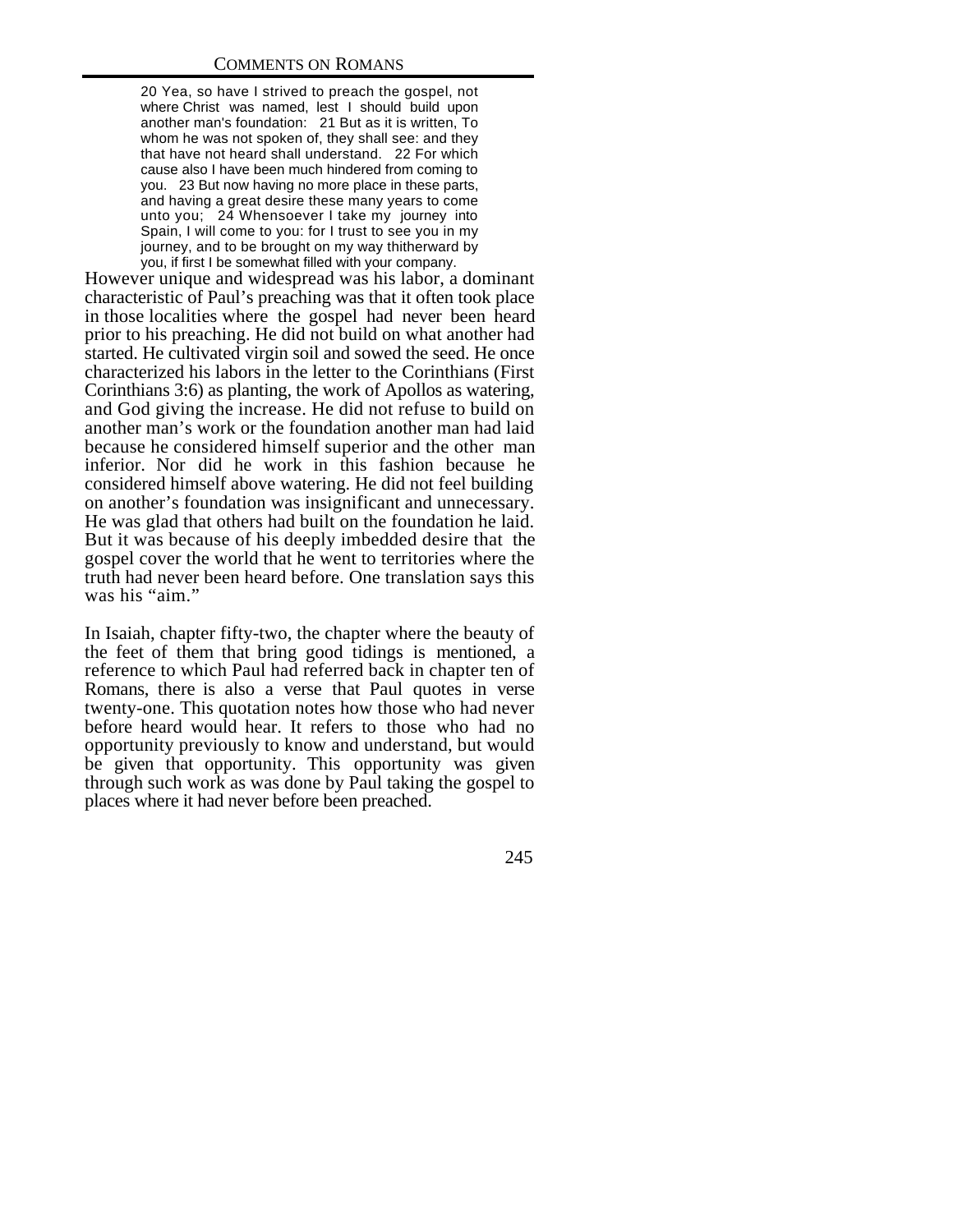This labor had prevented him from doing some things he otherwise might have done and even wanted to do, such as visiting the brethren in Rome. But now the situation was such that it appeared that Paul would at long last be able to fulfill his ambition of seeing the brethren in Rome.

The possibility of seeing the Roman brethren would become a reality as he attempted to take the gospel to yet another place where he had not yet gone with it. He was going to Spain. Geographically, Spain was far to the west of Rome and it would be logical and expedient on his way to Spain to make the visit at Rome. He not only counted on seeing them, but he was depending on them to help him make his journey to Spain after he had a full and complete visit with them.

You may recall in chapter one, verses ten and eleven, Paul had already expressed his intent and desire to go to Rome. As the book draws toward its end, this desire is expressed once again. Does not this also show his love for brethren?

# **Verses 25-28**

25 But now I go unto Jerusalem to minister unto the saints. 26 For it hath pleased them of Macedonia and Achaia to make a certain contribution for the poor saints which are at Jerusalem. 27 It hath pleased them verily; and their debtors they are. For if the Gentiles have been made partakers of their spiritual things, their duty is also to minister unto them in carnal things. 28 When therefore I have performed this, and have sealed to them this fruit, I will come by you into Spain.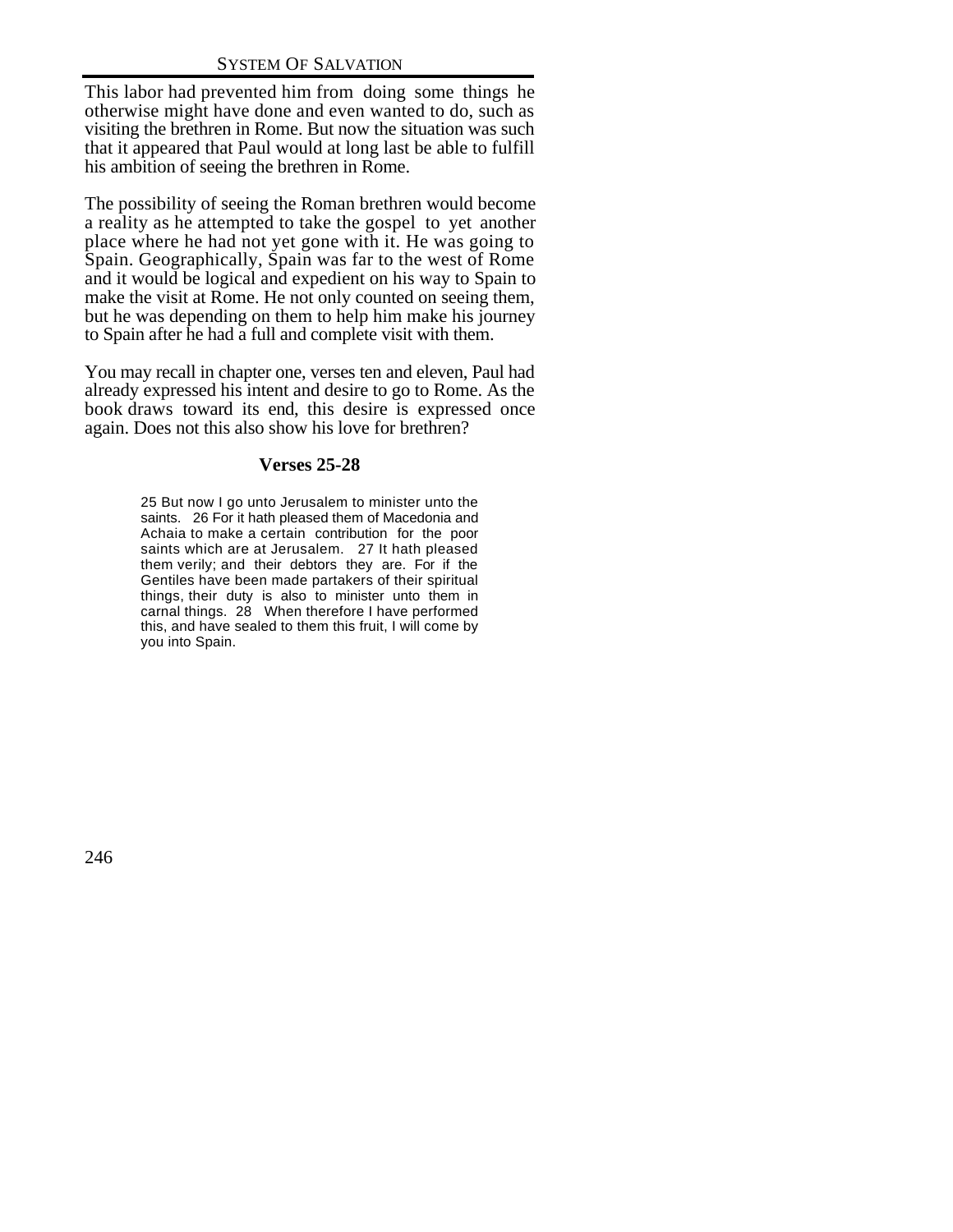Before Paul could start on his way to Spain and stop at Rome there was yet another mission he wished to fill. He was to take that which had been given by Gentile brethren for the physical relief of Jewish brethren in Judah. He would take it to Jerusalem and from there distribution would be made. The brethren in Macedonia and Achaia had made certain contributions on behalf of the poor saints in Jerusalem and Paul was to deliver it. Several times in other passages of the New Testament is mention made of such aid and relief being collected and sent (Acts 11:27-30; 24:17; First Corinthians 16:1-3; Second Corinthians 8,9). The gifts had been made because it pleased the Gentile brethren to be able to assist their Jewish brethren. The Gentile brethren felt indebted to the Jewish brethren because it was by and through the Jewish brethren that the gospel had come to them. The Gentile brethren realized how blessed they were because the Jewish brethren had wanted the gospel spread. So they were glad, not for the misfortune and poverty of Jewish brethren, but for the opportunity to return something of the love and goodwill which had brought the truth to them at the first. The Gentiles had been privileged to become partakers of spiritual things of the true God. The least they could do was to provide carnal, temporal, and earthly provisions and necessities to their brethren.

When Paul finished this task of delivering the contributions, then his attention would be turned again toward his journey to Rome and Spain. At this point, little did he realize that he would see Rome under the conditions he did. It is possible that he eventually went to Spain, but the sacred and inspired record does not reveal as much. There is only a faint indication that he ever had opportunity to do so. Tradition says he made the journey. But he would see Rome, but in a much different set of conditions than he visualized when he wrote this letter. He would go there as a prisoner of the Roman government, having made an appeal to be judged before Caesar, a right that he had as a Roman citizen. This appeal was made necessary to preserve his life from the Jews in Judea who tried to seize control over him. Read Acts twenty-five through twenty-nine in this connection.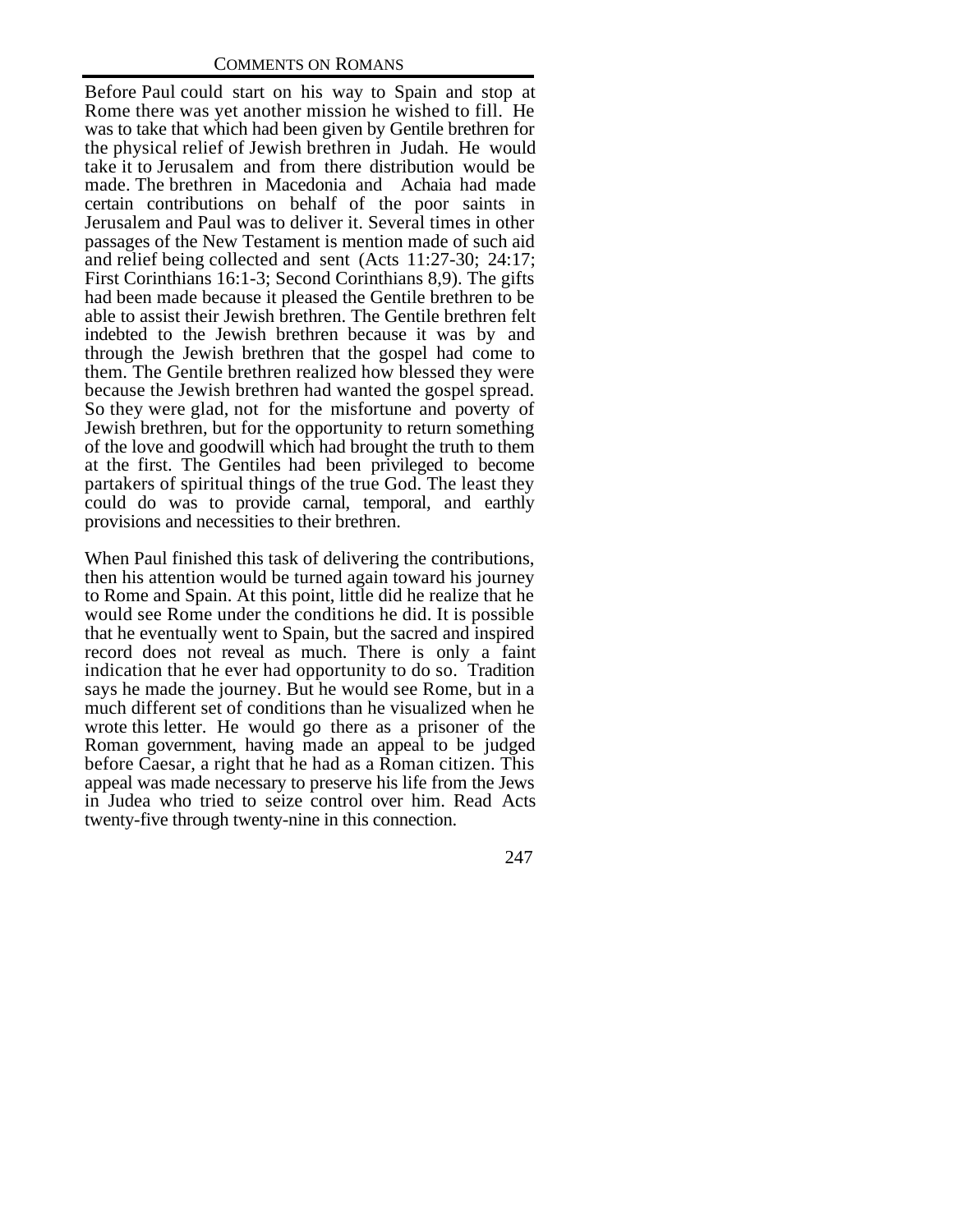#### **Verse 29**

29 And I am sure that, when I come unto you, I shall come in the fulness of the blessing of the gospel of Christ.

He states with confidence that he was sure when he did come he would "*come in the fullness of the blessing of the gospel of Christ."* I understand this to be an expression that means he was among those who were recipients of the marvelous blessings God gives to man through Christ. Also these words indicate that when he would come he would have the blessings of the Roman brethren as well because he was their brother in Christ.

# **Verses 30 - 32**

 30 Now I beseech you, brethren, for the Lord Jesus Christ's sake, and for the love of the Spirit, that ye strive together with me in your prayers to God for me; 31 That I may be delivered from them that do not believe in Judaea; and that my service which I have for Jerusalem may be accepted of the saints; 32 That I may come unto you with joy by the will of God, and may with you be refreshed.

In this passage Paul makes a solemn request of his Roman brethren. The word, " *beseech,"* conveys the concept of intently asking for something. He was asking, for the sake of Christ, and because of the love they had learned through the Spirit, that they would offer prayers on his behalf. Their prayers, naturally, would be directed to the Father.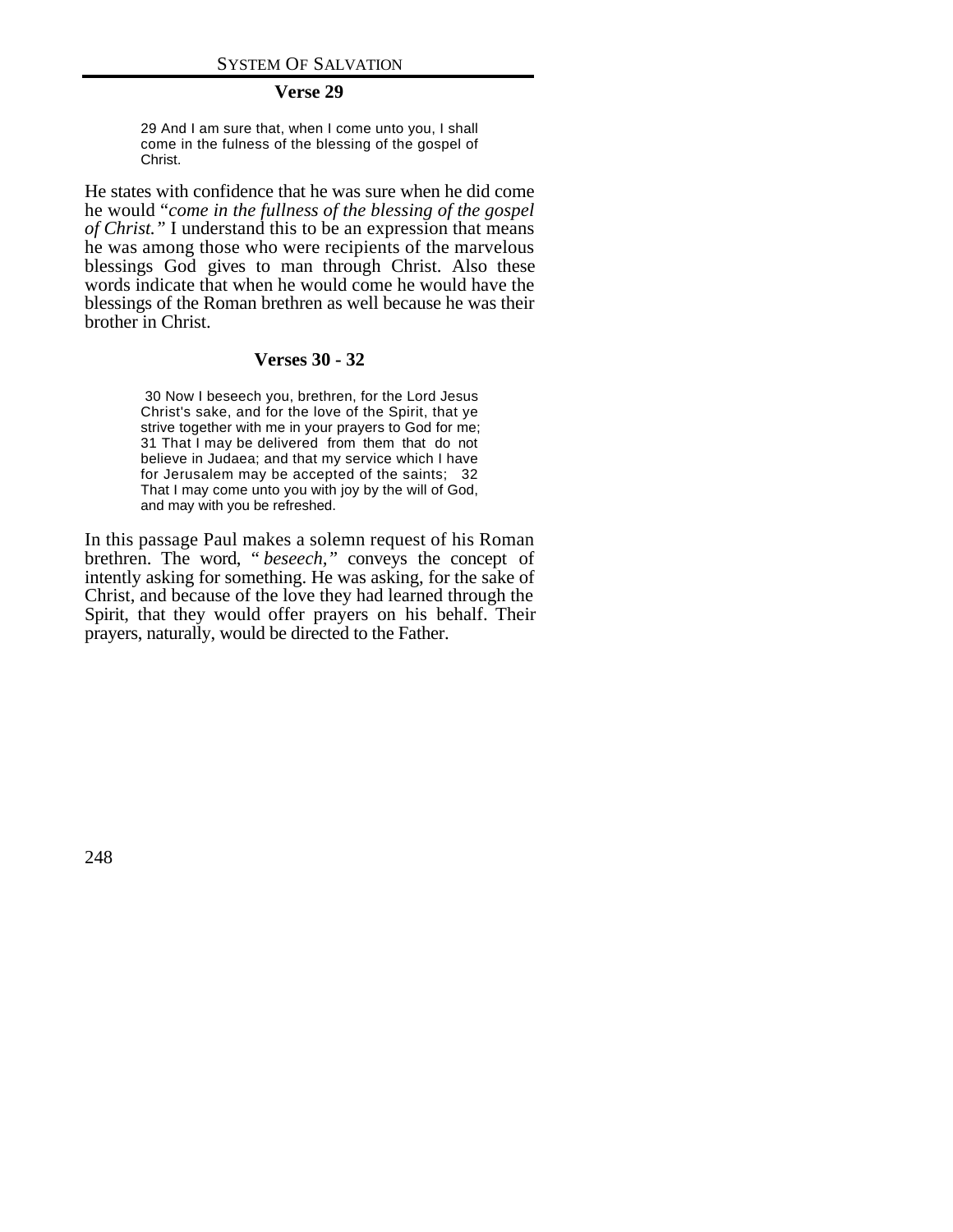What was it Paul wished for them to pray regarding him? There are four specific matters that he mentions. (1) He asked that they pray that he might be delivered from the unbelievers he would encounter when he went to Jerusalem in Judea. The fact that he expressed this request reveals that there was already some concern and uneasiness on his part that everything might not go just exactly as he would want it. He knew he had encountered heavy opposition from the Jews of that area on other occasions. In fact, wherever he had taken the gospel he met Jewish hostility. Now he was going to the very heart of the Jewish faith (Jerusalem), and no matter that it was from that very city that the Word of the kingdom went out, it was still the religious and political center of all Jewish thought. Although he knew the possibility that he would suffer many things there, he still hoped he would not be hindered from carrying out his future plans. (2) He wanted them to pray that his mission would be successful in the giving of aid to the poor. He wanted to render this service on behalf of the Gentile brethren from whom he had received these funds. He sincerely hoped the brethren in Jerusalem would receive them in the spirit of love and fellowship in which they were given and were being delivered. It is always possible that those you wish to help may misunderstand your motives and even resent your help. Paul did not want to be misunderstood or have anything to upset the good ties of brotherly love and fellowship that would be made and strengthened by this action.  $(3)$  He asked that they pray that he might see them as he planned. So many potential hazards would have to be overcome before the fulfillment of that ambition. (4) He wanted them to pray for the spiritual success of his planned visit to Rome. He knew that their association with each other would be of benefit to both of them. He had certain goals in mind as he had expressed in chapter one. Both Paul and the Roman Christians stood to be refreshed, encouraged, benefited, and edified by the forthcoming and anticipated visit.

#### **Verse 33**

33 Now the God of peace be with you all. Amen.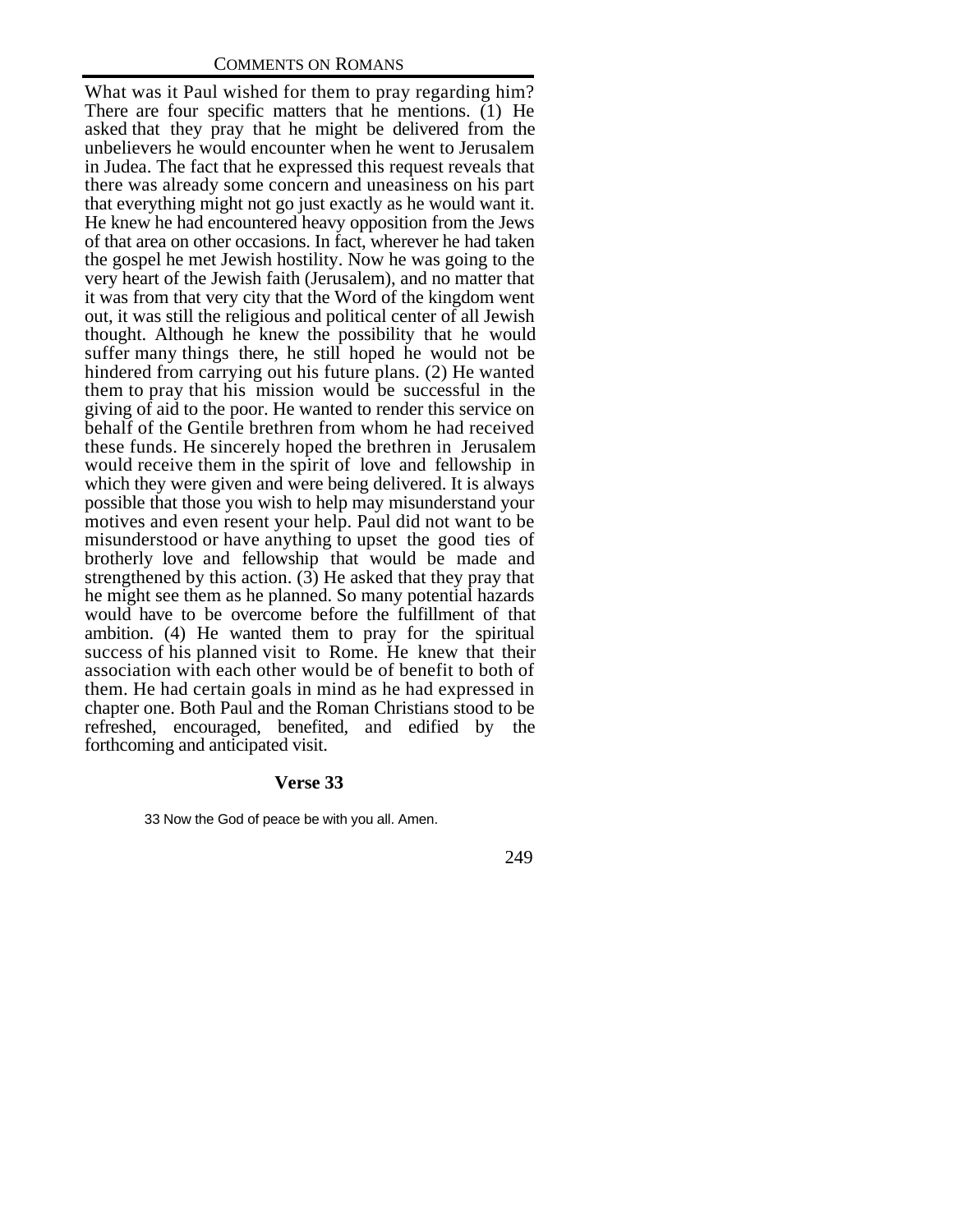Here is a characteristic closing remark from this notable apostle. Although the book is not yet completed, and a few things remain to be said by way of completion and greeting, it seems to me that the inclusion of this most wholesome expression, indeed a prayer in itself, on the part of Paul on behalf of the Roman Christian, only underscores the sincerity and desire he had for their prayers which he had just requested.

By these last few verses, thirty through thirty-three, among the many worthy points that must be observed, it would be negligent to omit the observation that in the mind and action of this apostle, prayer by Christians for Christians was not only proper, but the order of the day. It should be no less the order in any other generation.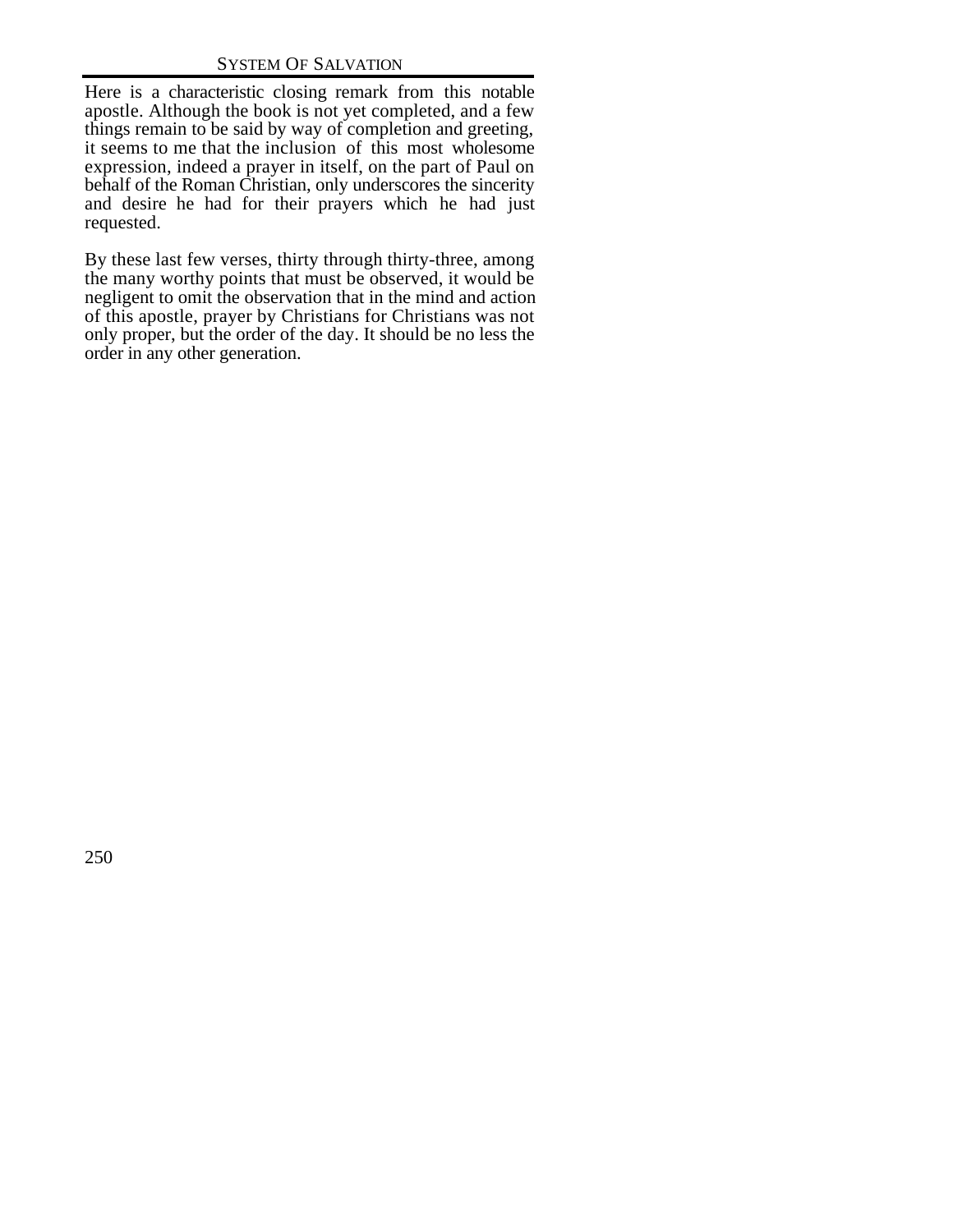# *Chapter Sixteen*

In the verses of this last chapter you might at first think you see only a list of greetings to be passed along to certain people. But I insist there is much more to be found in this list of salutations than at first meets the eye of the mind. While we scan the greetings themselves, let us be mindful that nothing short of genuine and sincere Christian love has motivated these expressions. Let us be mindful at all times that Paul wrote as he was inspired by the Holy Spirit to write. So these expressions have great significance because they have the stamp of divine approval. Brotherly love is a theme Paul often mentioned in all of the epistles he wrote. These greetings and commendations are means of expressing that love in words. These people were special to him. Some he had known in previous times and different circumstances. Obviously, he knew many of them personally. Others he may have known only through reputation or through mutual friends and brethren. Nonetheless, because they were his brethren, he was desirous to send them special and warm greetings.

We might also learn something by the fact that one person is not mentioned here. In view of the contention made by Romanists that the apostle Peter was the first pope (an office of which the Scriptures never even hint, let alone authorize), does it not strike you as strange that the apostle Paul would omit a special greeting to "His Holiness" should Peter even have been there in the capacity claimed for him? Paul does not even mention him, let alone greet him.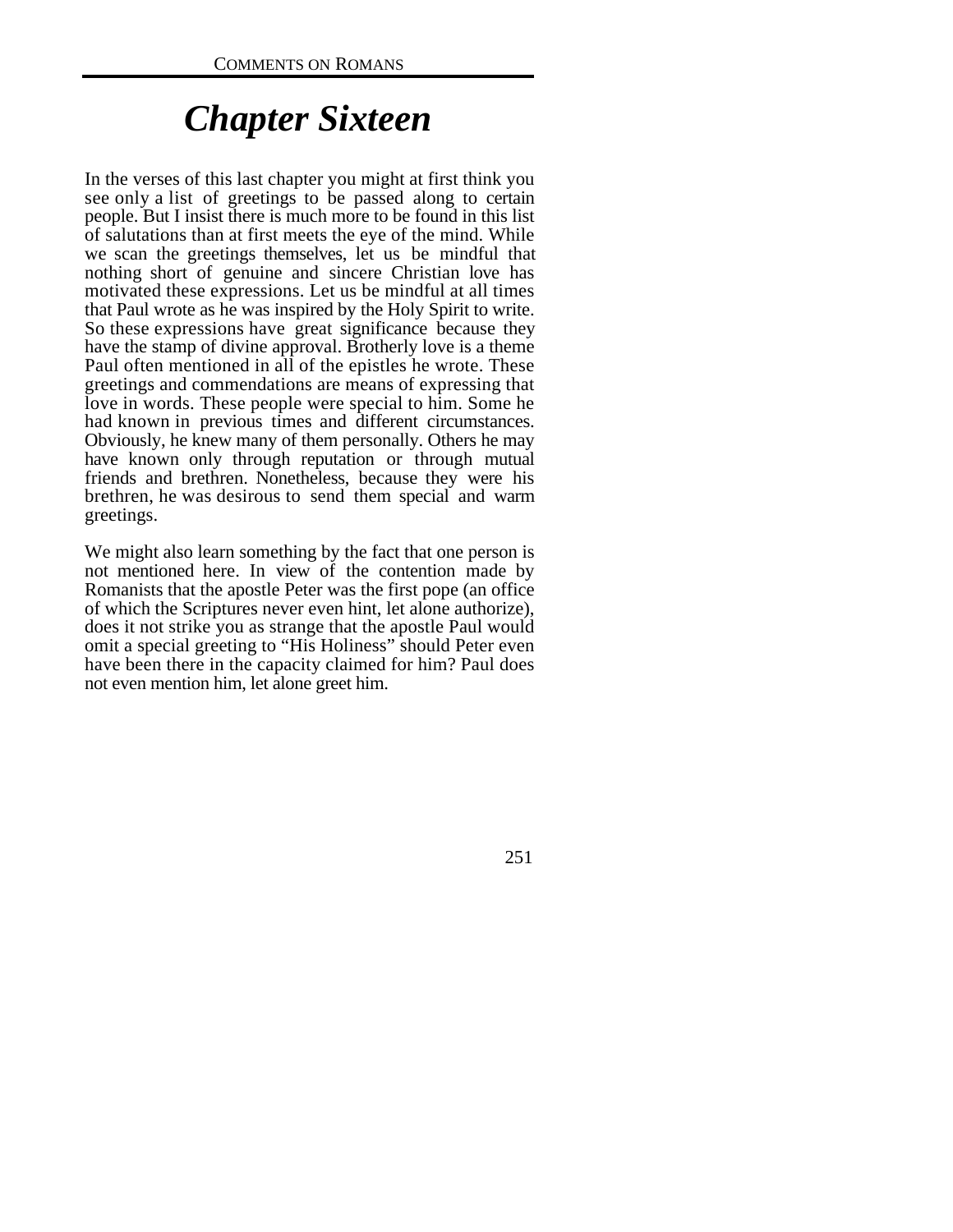It is impossible for Peter or anyone else to ever have been a pope by the authority of Christ. There is not any Biblical evidence that Peter was ever in Rome at all, let alone as the "bishop of the church" at that place. Paul would have been guilty of the worst form of arrogance and insubordination to have written an inspired message, giving special instructions regarding many matters, giving special greetings to many brethren, but ignoring altogether the "vicar of Christ." Of course, this omission of Peter's name does not prove that Peter was never in Rome. But it does prove Paul recognized no such pope when he wrote the letter. Other evidences sustain this fact, also. But this omission does harmonize with all the evidence available that disproves the Romanist contention regarding Peter as being the first pope.

# **Verses 1 -2**

1 I commend unto you Phebe our sister, which is a servant of the church which is at Cenchrea: 2 That ye receive her in the Lord, as becometh saints, and that ye assist her in whatsoever business she hath need of you: for she hath been a succourer of many, and of myself also.

Special commendation is given to a woman named Phebe. She was a sister in the Lord, and identified as a servant of the church at Cenchrea, a city in Achaia near Corinth. There is nothing here to establish that she was a "deaconess" in the sense of being a female counterpart of a deacon. Women serve the church in a variety of ways then and now without being given some special office, lest they violate First Timothy 2:12. Paul did urge, however, that she be received because she was worthy of being received, seeing how she had provided for him and others in time past. Whatever she would ask of them, the brethren ought to assist her.

252 It is most unfortunate that this good Christian lady has been abused by some modern women's liberation heretics as an example of women taking office and authority in the church. Phebe did no such thing. Paul would not have commended her if she was in violation of the teaching Paul himself wrote in First Timothy 2:12.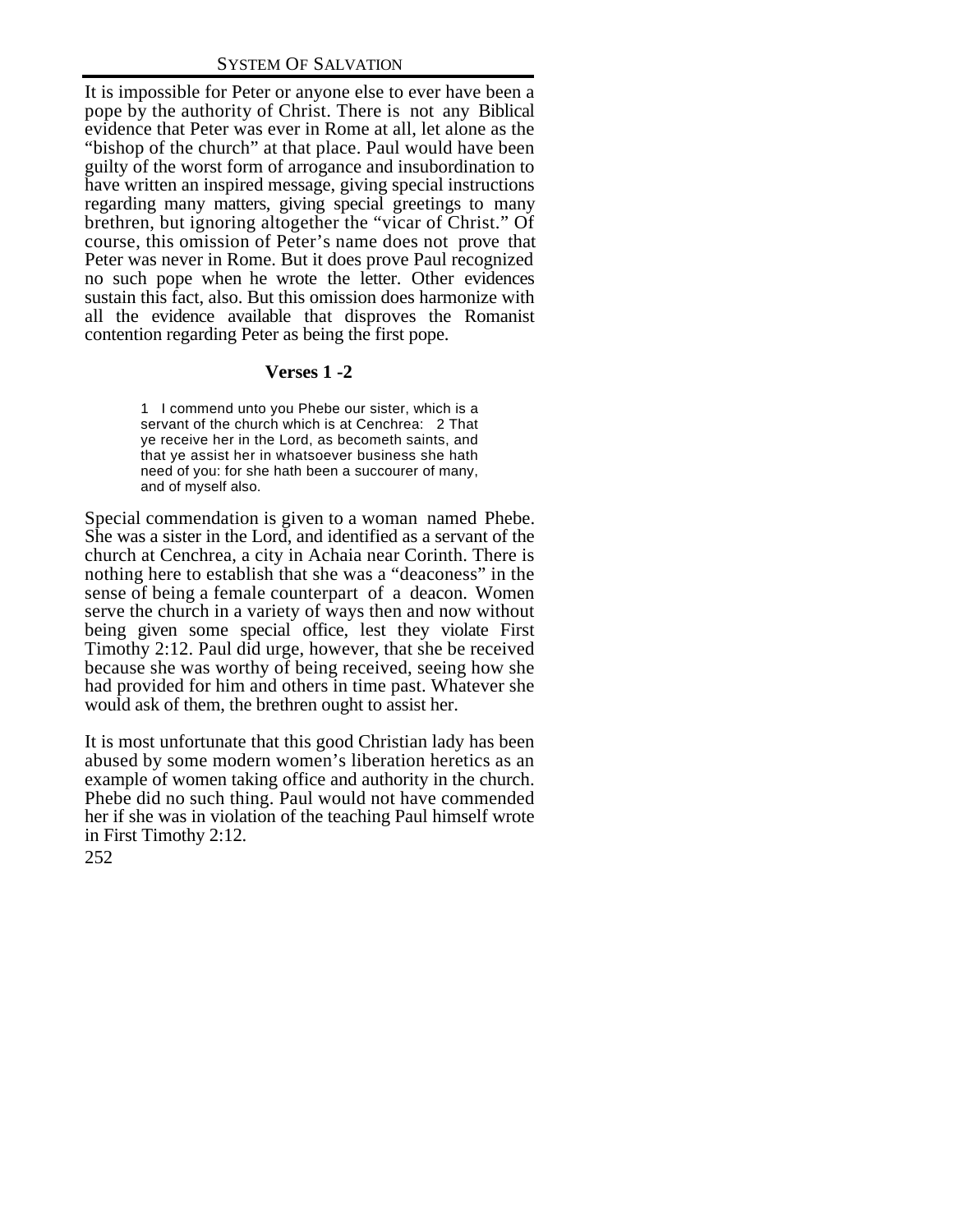# **Verses 3 - 5a**

 3 Greet Priscilla and Aquila my helpers in Christ Jesus: 4 Who have for my life laid down their own necks: unto whom not only I give thanks, but also all the churches of the Gentiles. 5 Likewise greet the church that is in their house.

This man and his wife were old friends of Paul, and also well known to the Bible student. Paul had first met them when he preached in Corinth the first time, being of the same trade of tentmakers. Paul had converted them to Christ. They had been influential in correcting mistakes of doctrine that the eloquent preacher, Apollos, had been making regarding John's baptism. They had exposed themselves to death in order to do the work of the Lord. Paul was so grateful for them, as well as were Gentile churches everywhere. Obviously their influence had been beneficially felt in a number of places. Even then the church was meeting at their house. Who can doubt but Priscilla and Aquila were strong, stalwart and powerful pillars in the church of Christ.

#### **Verse 5b**

 Salute my wellbeloved Epaenetus, who is the firstfruits of Achaia unto Christ.

Mention is made of one who was among the first converts in Achaia, the well beloved Epaenetes. Surely, it must have been encouraging to Paul to know that those who were among his early converts were still remaining loyal and true in the faith. It is always a pain of sadness to hear of anyone turning from their salvation. But it is particularly distressing to learn of some whom you had converted doing this. Paul could rejoice in this person.

# **Verses 6 - 10**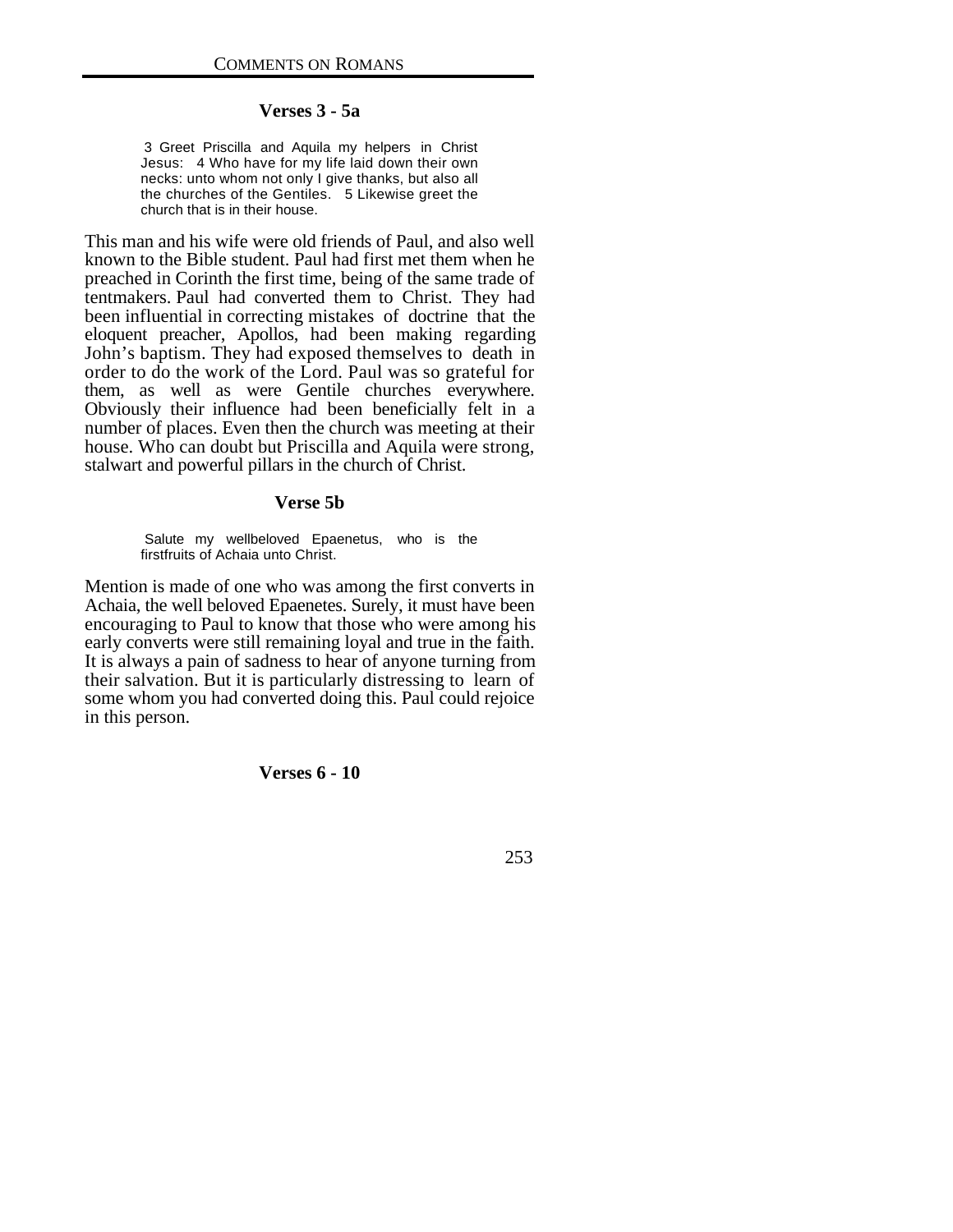6 Greet Mary, who bestowed much labour on us. 7 Salute Andronicus and Junia, my kinsmen, and my fellowprisoners, who are of note among the apostles, who also were in Christ before me. 8 Greet Amplias my beloved in the Lord. 9 Salute Urbane, our helper in Christ, and Stachys my beloved. 10 Salute Apelles approved in Christ. Salute them which are of Aristobulus' household.

 Paul notes a certain Mary who was known for her good work. Men named as kinsmen, whether in the flesh or spiritual kin I cannot discern, were Andronicus and Junia. Whoever they were, they obviously had suffered imprisonment with him and were known among the apostles. It is not that they were apostles, but the apostles knew of them. Paul also recounts that they were Christians even before he was.

One named Amplias, others called Urbane, Stachys, Apelles, and Aristobulus are specially mentioned. Each of them receives some word of notation identifying them as beloved of Paul and being commendable Christians.

# **Verses 11 - 15**

 11 Salute Herodion my kinsman. Greet them that be of the household of Narcissus, which are in the Lord. 12 Salute Tryphena and Tryphosa, who labour in the Lord. Salute the beloved Persis, which laboured much in the Lord. 13 Salute Rufus chosen in the Lord, and his mother and mine. 14 Salute Asyncritus, Phlegon, Hermas, Patrobas, Hermes, and the brethren which are with them. 15 Salute Philologus, and Julia, Nereus, and his sister, and Olympas, and all the saints which are with them.

Another mentioned as a kinsman is Herodion. Special greeting is given to the entire family of Narcissus. To Tryphena and Tryphosa are kind words for their work's sake. Also alongside them was one named Persis.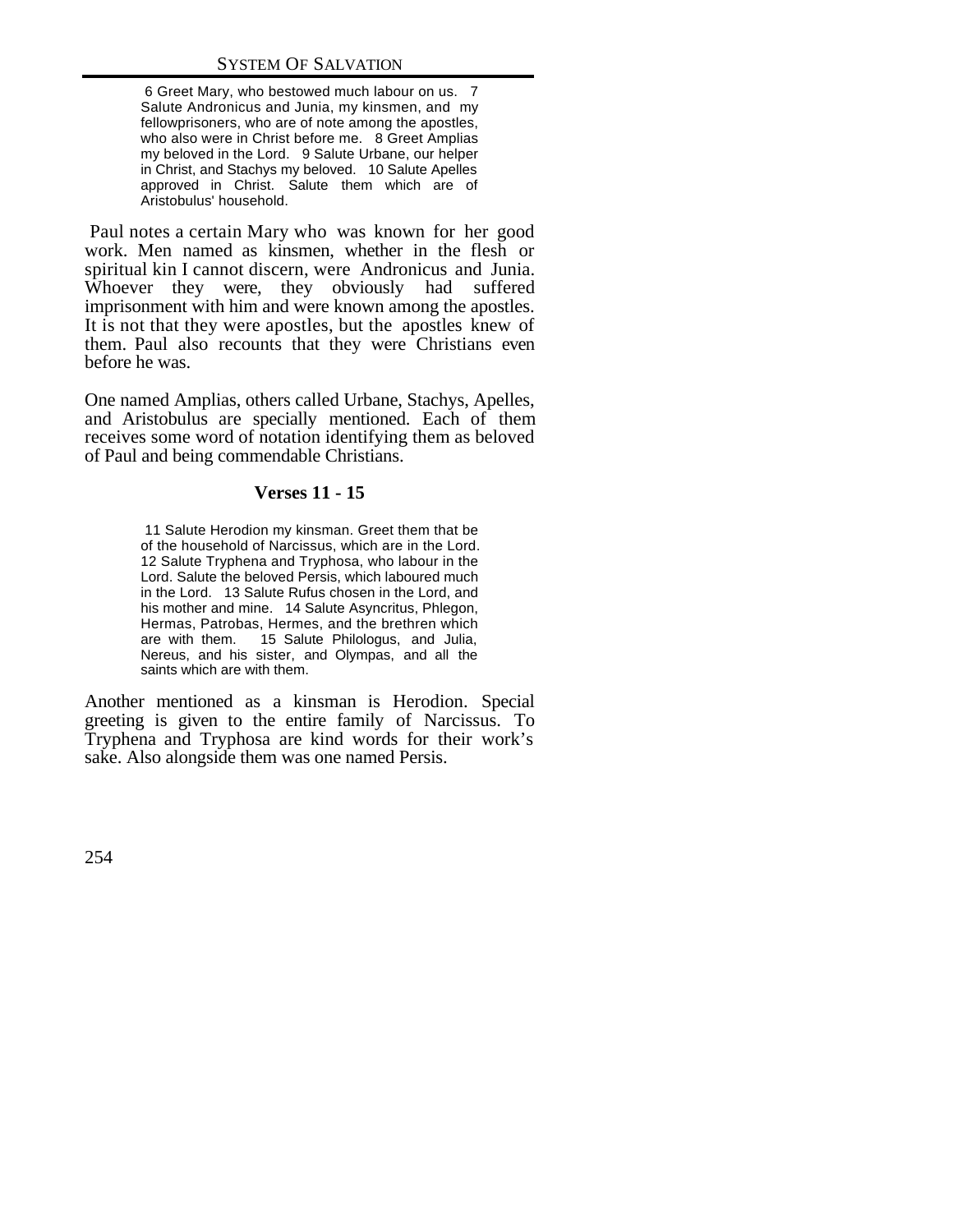One denoted as chosen in the Lord was Rufus. The mother of Rufus is mentioned, and it seems in some sense this good woman was very close to Paul. Possibly she had been as a mother to him in time past. I even suppose one could speculate that Rufus and Paul were fleshly brothers, and the mother being mentioned was their very own physical mother. Such amounts to just so much speculation, however.

Names of Asyncritus, Phlegon, Hermas, Patrobas, Hermes, and other unnamed brothers with them are saluted. Philologus, Julia, Nereus and his sister, Olympas and the saints with whom they were particularly associated were considered deserving by the Holy Spirit for special mention.

These names have no special significance except for the fact that it shows the personal concern Paul had for brethren, and the extent of his dear love for them. What an honor it is to the lives of these people, the details of which are not revealed to us, to be among those whom the great and matchless apostle was guided to include in this list of worthy people.

# **Verse 16**

 16 Salute one another with an holy kiss. The churches of Christ salute you.

The sixteenth verse seems to be a cover-all type of greeting. The customary manner of considerate greeting, the holy kiss, is designated. It was the means of cordial salutation one toward another. While customs of greeting vary from people to people and age to age, the consideration one should have for another that provokes courteous and sincere greeting ought not vary. Brethren ought to love one another and greet one another with attitudes and in actions that display the same quality of concern and affection as was displayed by New Testament brethren. That type of greeting is not our custom. In fact, that type of greeting is often used by those who are anything but holy, or who intend to convey holiness by it. Nothing teaches this particular manner of greeting is binding upon us, although it is not wrong to so greet others.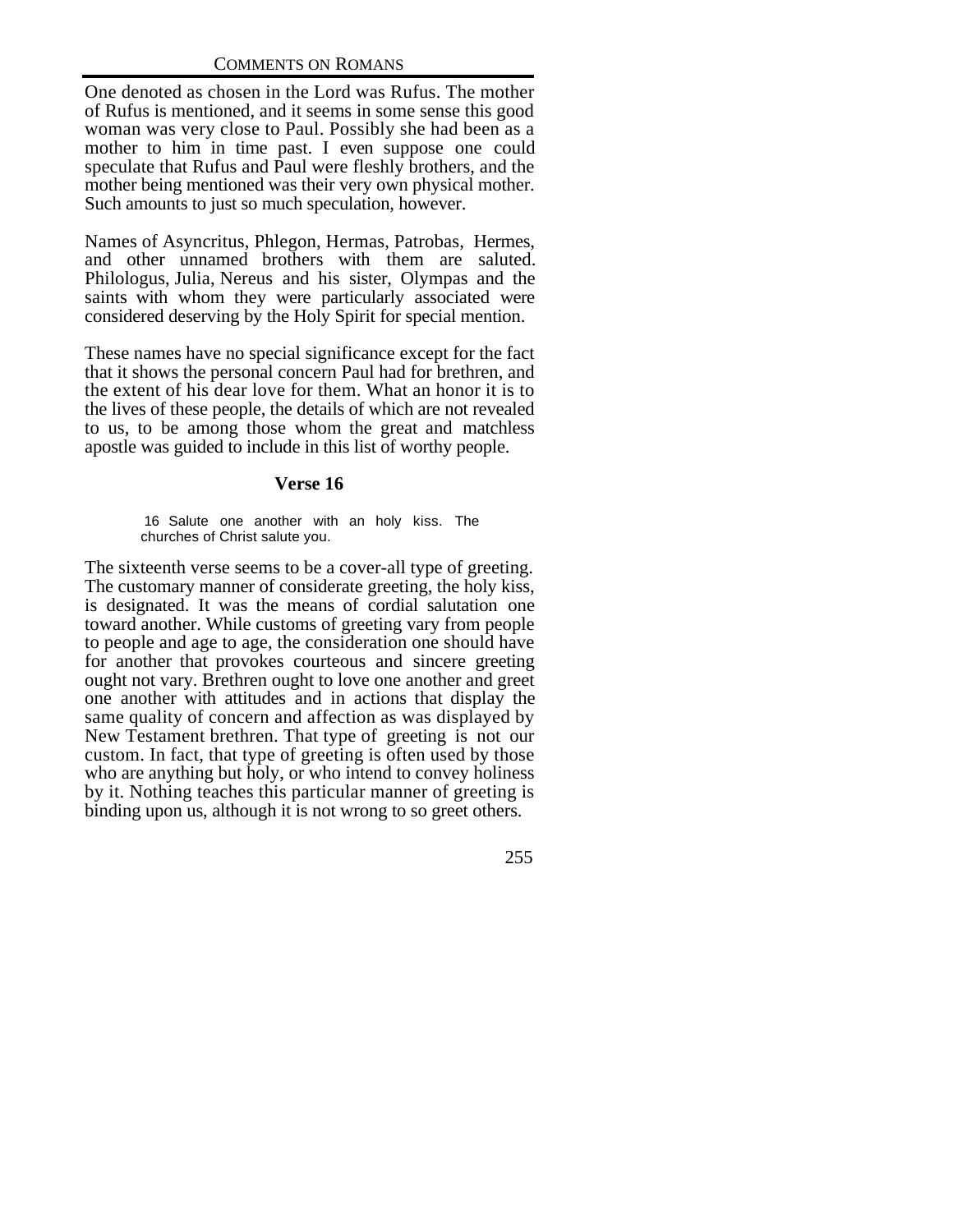Paul sent word to the church at Rome on behalf of many churches with which he was acquainted, and cited that they all saluted the Roman brethren. He used the phrase, "*churches of Christ."* That is not a name or title of the church, but it denotes possession or ownership of the church. The church has no divinely given title, and it is a mistake to assign one to it. That some means of identification for the church for the purpose of locating brethren, for business transactions, and other reasons, is necessary cannot be denied. In our world where the confusion of denominationalism is the dominant characteristic of religion, those who strive to be simply Christians, (and this is the name of God's people in the New Testament, Acts 11:26), are forced to have some expedient means of identifying themselves in distinction from the many claimants as followers of Christ who are in human churches. The church belongs to Christ. It is God's church, the church of God. These phrases show possession rather than some title.

Some object to using this phrase to specify God's people. Those who object are usually those who have chosen to wear names and identifications that one cannot find in the New Testament. It is, therefore, most expedient to "*speak as the oracles of God"* and identify the church as belonging to Christ with the phrase "*churches of Christ."*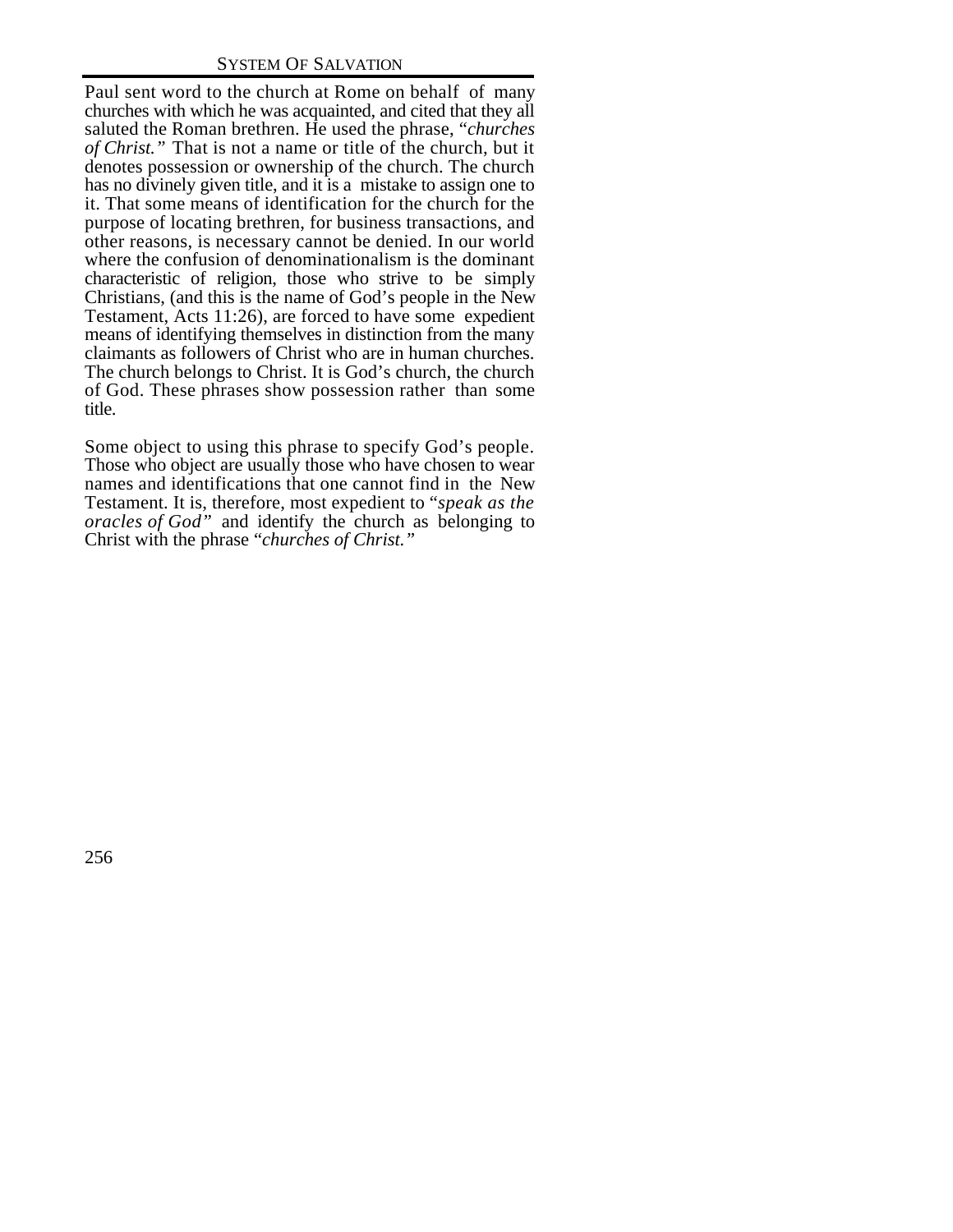The plural use of the word **church** shows that Paul included more than one congregation who was sending this salutation. It in no way has reference to various denominations. There were no denominations to which reference could be made. Denominations did not come into existence by the teaching of the apostles, and are in existence because men have chosen to stand at variance from the authority of Christ. Denominations grew out of a departure from the truth that came years after the church had been established. They came after the epistle to the Romans was written. Truth had penetrated and grown throughout the world before that which has been called **Christendom** became plagued with the denominational concept of the church. Here the term, " *churches,"* refers to churches in various localities where Paul had labored, and which he knew as good brethren. Paul is simply touching the hearts of the Roman Christians by expressing to them the salutations of their Christian brethren elsewhere. Since his association with God's people was so extensive, he was well qualified to send this greeting on their behalf.

# **Verses 17 - 18**

17 Now I beseech you, brethren, mark them which cause divisions and offences contrary to the doctrine which ye have learned; and avoid them. 18 For they that are such serve not our Lord Jesus Christ, but their own belly; and by good words and fair speeches deceive the hearts of the simple.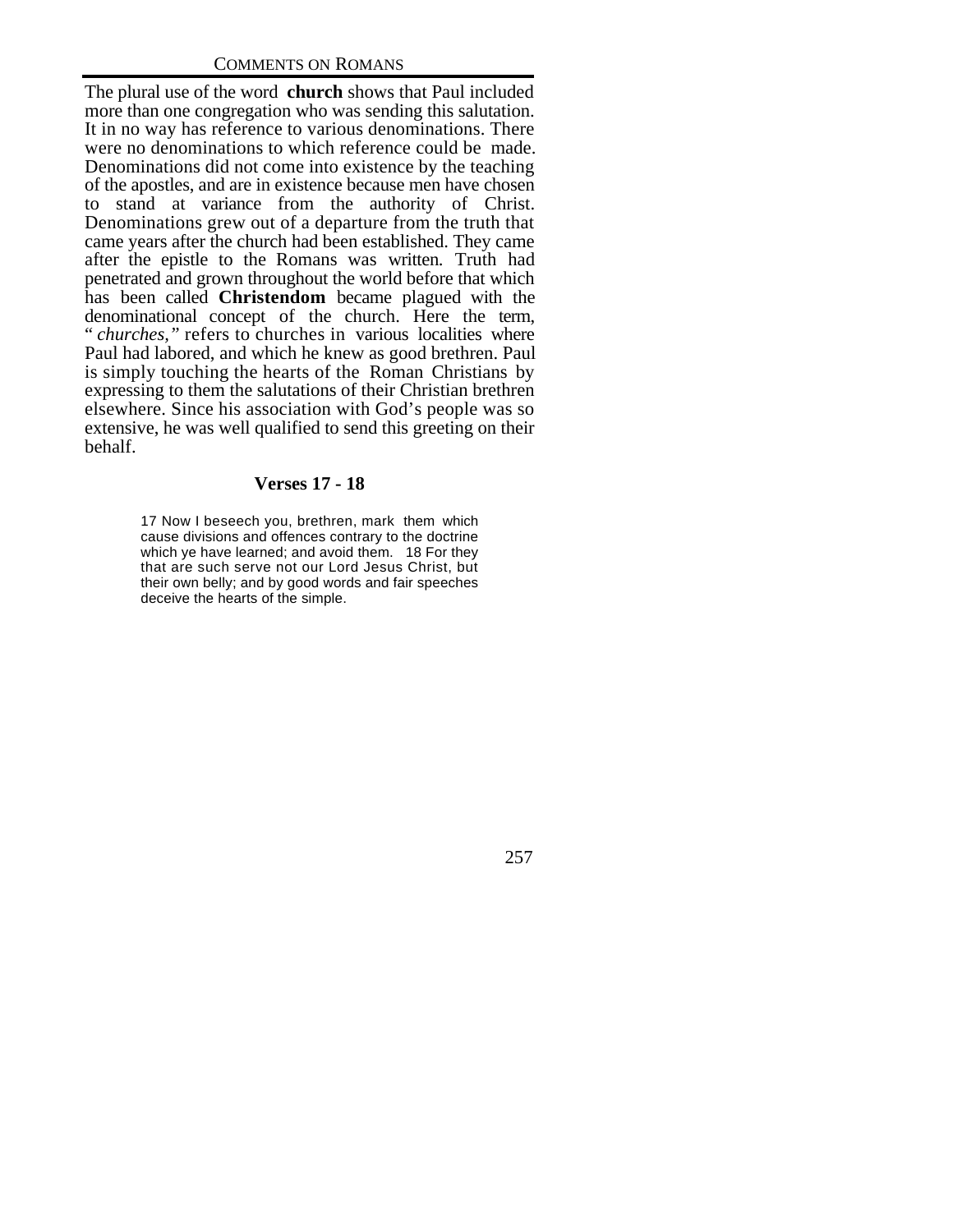Having taught sound doctrine to these brethren for fifteen and one half chapters, it is not unreasonable to expect to find this kind of warning toward the end of the book. The truth of God must be believed and obeyed if one is to remain acceptable to God. It is nothing but reasonable to think that those who love the Lord will also expect brethren to remain loyal and faithful to what the Lord teaches. In the sad event where one or more decide to go against the doctrine, they must be disciplined. False teaching cannot be allowed to go unchecked without refutation lest error become the rule of the day. Churches are often divided because false ways that are injected into their spiritual existence are tolerated. Such false teachers ought be met with the truth and every effort made to persuade them to turn from their error and follow truth. The instructions Paul gives here are to be followed in the event such false teachers and their followers do not mend their ways. In such cases as that, they cannot be accepted further as faithful brethren because they are unfaithful to the doctrine taught and learned from authoritative sources. They are to be marked, identified, pointed out, and they are to be avoided. This means the church is to have no more to do with them, and they are to be sent on their way, rejected by the brethren, because the brethren refuse to accept those who reject the doctrine of Christ.

This is a strong medicine to take, as one learns from other teaching in the Scriptures regarding discipline. But this action is for the purpose, and administered in the hope, of recovery and restoration of the erroneous brethren. There is never to be any manifestation of hatred toward those involved, but there must be hatred for the false ways being taught and practiced.

It would not be the practice of Christian love to allow the one in error to continue in his error and allow him to think that it made no difference with God or brethren. The one who was wrong would then think he could do wrong and still be right. True love demands that false brethren and those in error be properly disciplined.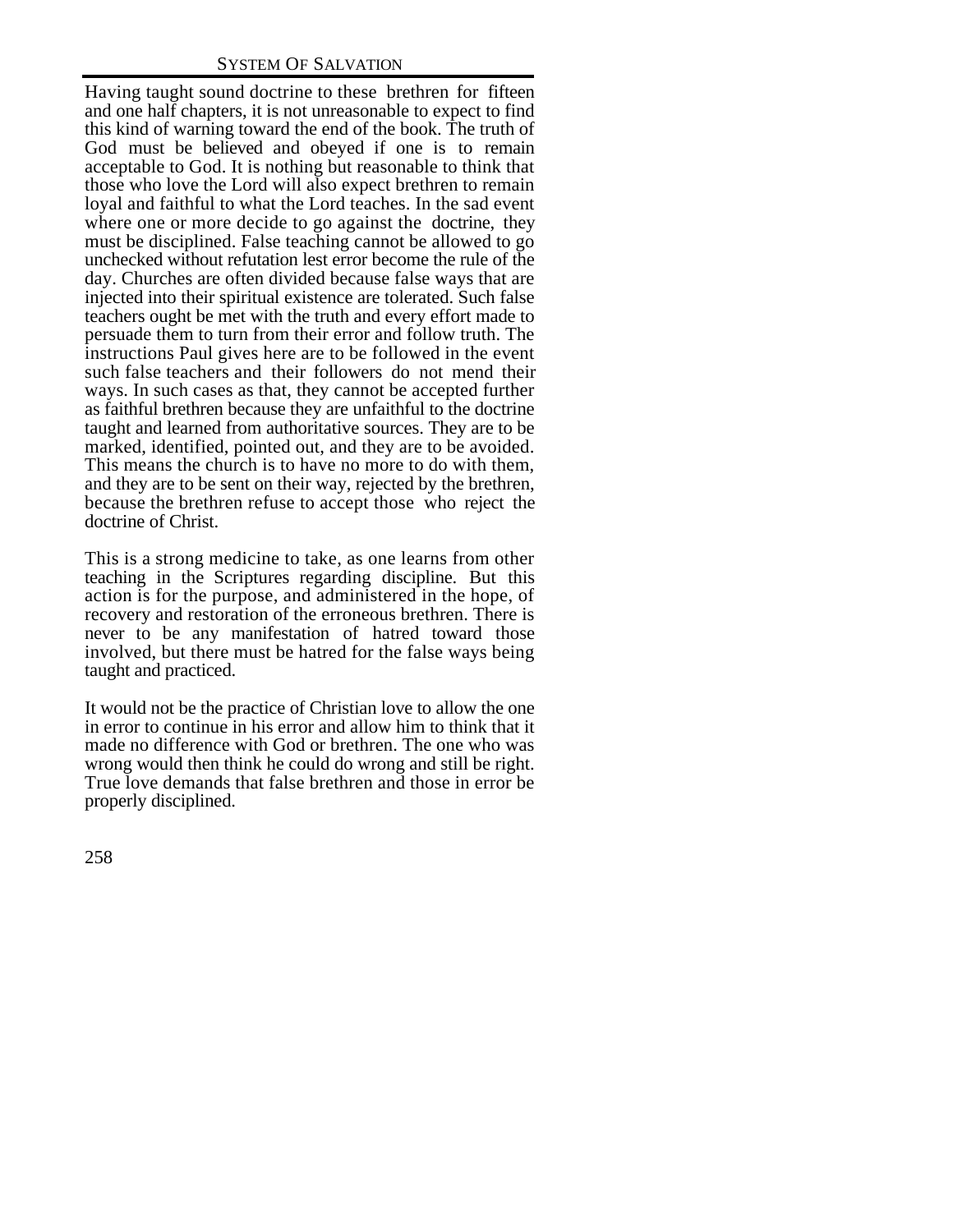Paul identified false brethren in most inglorious terms as being those who do not serve the Lord, but serve their own ambitions, *"their own belly."* Their self-interest goes above and beyond the interests of the things of the Lord. Surely, none in their right mind would consider it proper for God's people to appear to condone and fellowship people whose doctrines run contrary to the Lord's, and whose interests are primary to them before the cause of Jesus Christ according to the revealed truth of God in the Bible.

Notice how Paul said they are men of good words and fair speeches, men who possibly have mastered the art of oratory, men who are personable, likeable, and therefore are able to win converts to their false line of thinking by such talents. They are men who are persuasive, and who can use language in a way that makes error appear to be the truth. In this fashion they have the capacity to deceive the hearts of others described as *"simple."* This does not mean simpleminded, illiterate, or ignorant. It refers to a condition of the heart. It means people who are honest and sincere in wanting to do what is right, but who obviously lack the knowledge of right and wrong, and therefore can be misled by those who have persuasive, subtle, and deceptive manners. Such people who mislead others are destructive to the Lord's church because they bring havoc and division. They cause many brethren who would otherwise grow and be faithful to lose their souls because they turn from the truth and follow after a lie.

If there is one commandment that the church in my lifetime needs to study and practice with vigor, this is the commandment. With the ever growing tide of atheism, digressions, worldliness, liberalism, immorality, hobbies, and the exaltation of human intellectualism and reason above the wisdom of God, the Lord's people must bolster themselves and mark those who cause such doctrines that are contrary to the truth to be taught. If they do not cease their false ways, then brethren who love the Lord and his truth must do exactly what Paul commands to be done. They are to be marked and avoided. There cannot be maintained fellowship with them.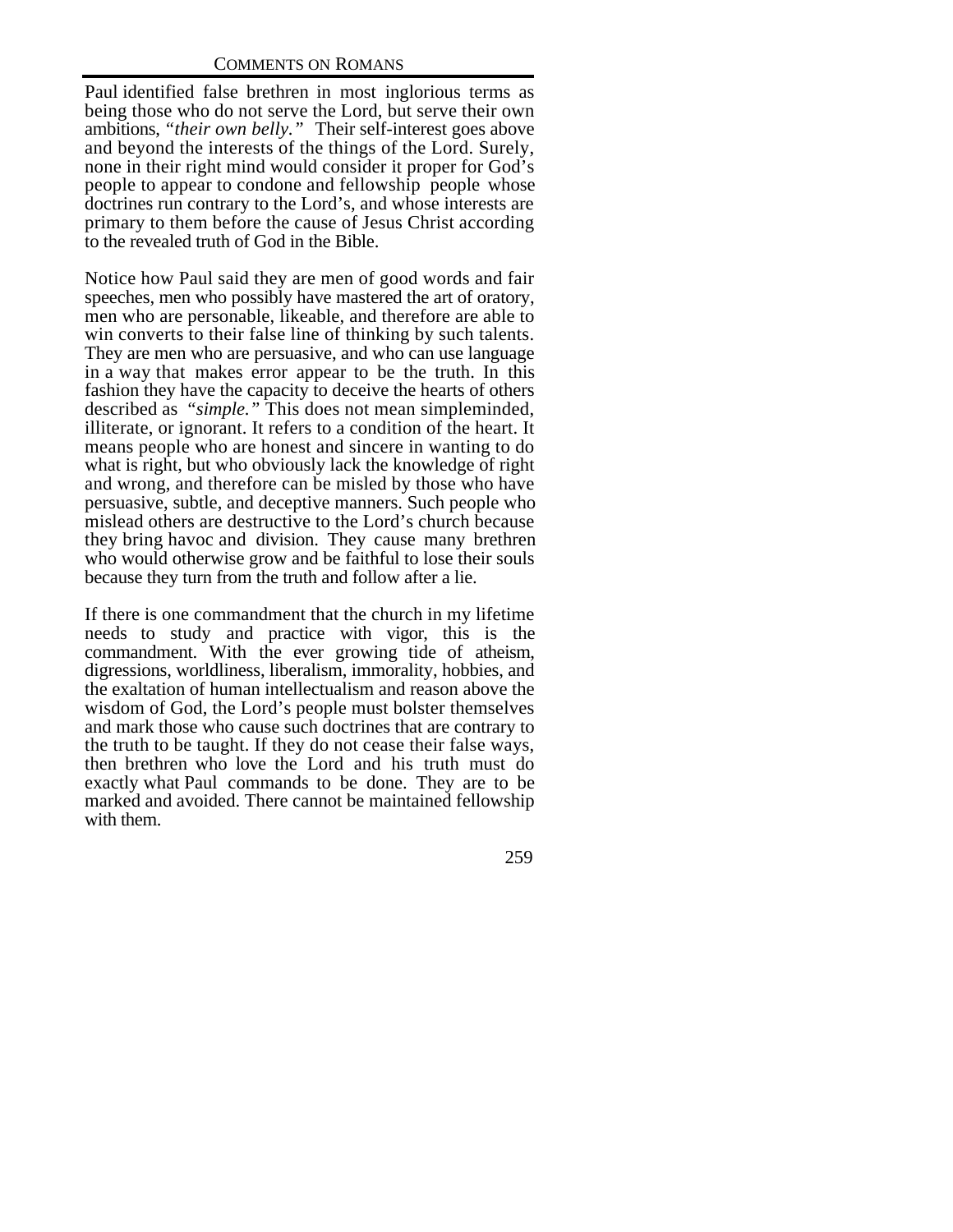## **Verses 19 - 20**

 19 For your obedience is come abroad unto all men. I am glad therefore on your behalf: but yet I would have you wise unto that which is good, and simple concerning evil. 20 And the God of peace shall bruise Satan under your feet shortly. The grace of our Lord Jesus Christ be with you. Amen.

The obedience of the Roman brethren was widely known among the churches. For this Paul was glad. It was Paul's desire for these brethren that they be wise in the things that are good, and remain simple, inexperienced, and uninformed by practice and participation in things that are evil.

This is a solid rebuke to that line of thinking we sometimes hear that one must experience a thing before he can know it. There are things that Paul does not want the Christian brethren to know through experience because it would only harm them. What benefit is it to a Christian to know how horrible sin is because he has experienced it? Is it not much better that he know the horrors of sin because God has warned him of it in His Word? Can he not demonstrate some true wisdom and learn from the tragic experiences of others pertaining to sin? Must he act so stupidly as to think he must dirty his soul before he can really know what dirt is? God's Word is the source of wisdom about evil things that we should avoid as well as what good things to do.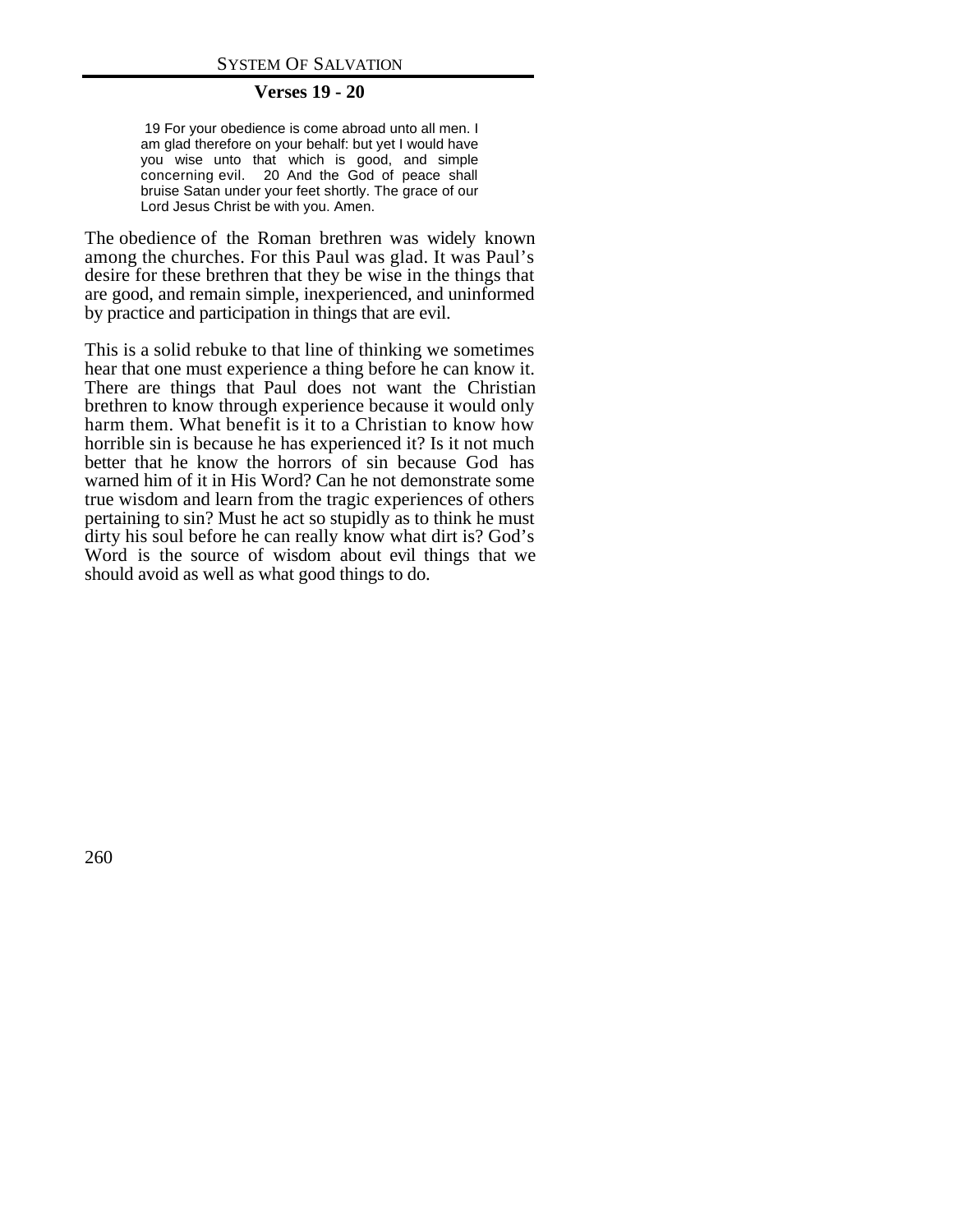Sometimes we hear parents remark, possibly in defense of their own sinful permissiveness toward their children, how they are not too concerned about their children being associated with some of the most wicked situations and conditions life can offer because, as they explain, they want their children to see the real world. They act as if they want their children to know first hand all about sin through experiencing it. They claim their children are too protected unless they are violently exposed to the worse behavior of humans. But God knows what is best for His people more than some permissive parents and intellectuals who have concluded that it is best to rub shoulders with evil in order to really find out about it. Paul wanted Christian brethren to be so far removed from what is wrong that they would remain " *simple"* regarding it, innocent of it, having no sympathy for it, having no part in it, not becoming insensitive to its horrors through frequent association with it. People can know about sin without committing it because God has told us what we need to know. Many of today's people who think they are modern and up-to-date have a lot to learn from these words of truth given by Paul in these verses.

It logically follows that if one will pursue such a course toward evil as the Lord has directed, the Lord will provide for him. God, the God of peace between man and God as well as peace between man and man, will bruise, inflict injury, against our adversary, Satan. It seems to me the word " *shortly"* indicates that the Roman brethren might well have been suffering from some source various persecutions even as Paul wrote them, and the devil was using some means or some people to bring hardship against them. Paul comforts the brethren of Rome by admonishing them to faithfulness and wisdom in the things that are good. He pleads that God will indeed protect them, and the pressures mounting against them at that time would soon be relieved.

This paragraph closes with the familiar remarks of Paul, *"The grace of our Lord Jesus Christ be with you. Amen."* Paul knew from whom all grace and blessings flow. With this remark he would underscore in the minds of those who read this same fundamental truth regarding our Lord.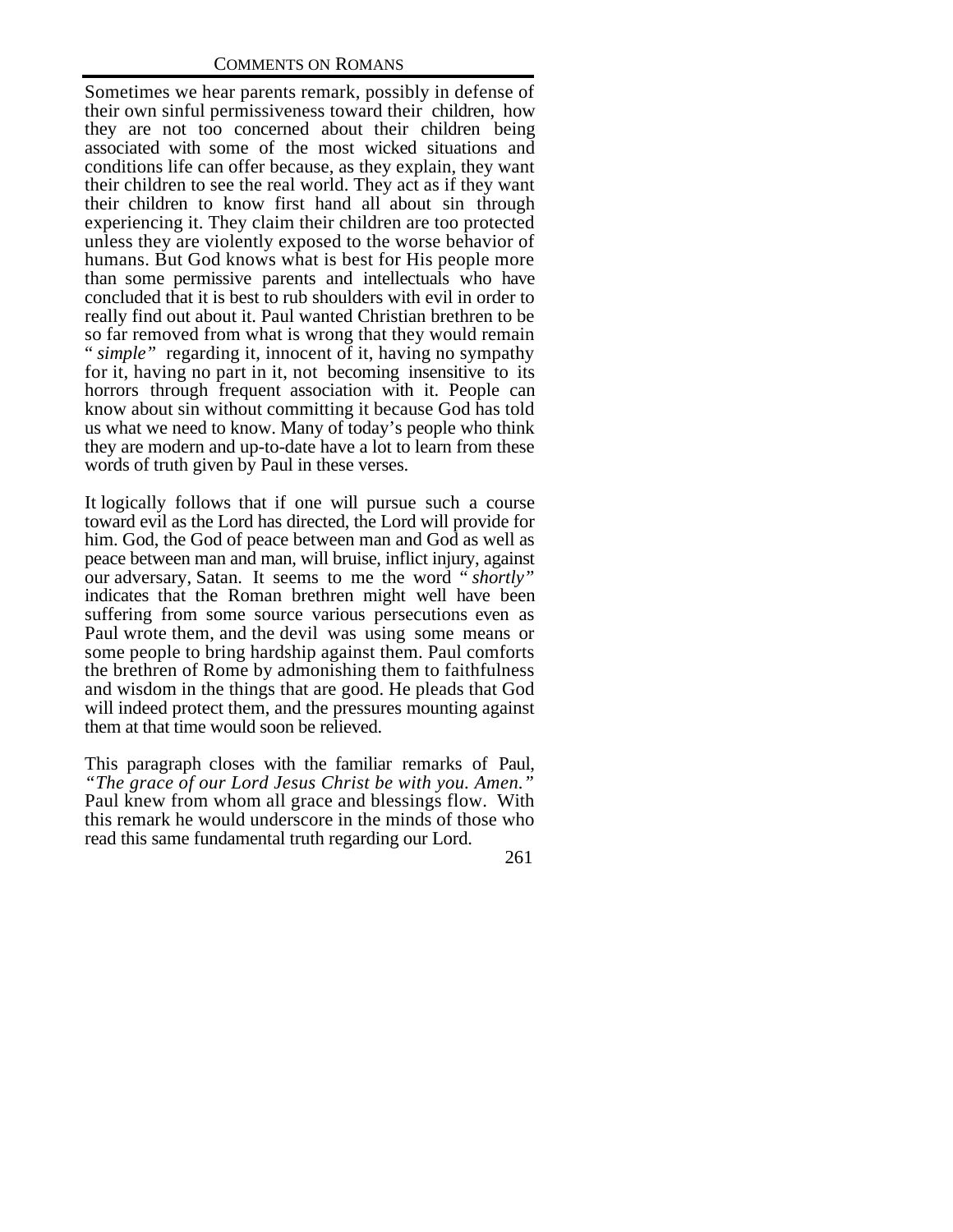## **Verses 21 - 24**

 21 Timotheus my workfellow, and Lucius, and Jason, and Sosipater, my kinsmen, salute you. 22 I Tertius, who wrote this epistle, salute you in the Lord. 23 Gaius mine host, and of the whole church, saluteth you. Erastus the chamberlain of the city saluteth you, and Quartus a brother. 24 The grace of our Lord Jesus Christ be with you all. Amen.

Paul returns to mention a few more names. This time he names some who sent greetings to the Romans. There was one named Timotheus. I wonder if this was the same Timothy to whom Paul wrote two epistles. There was Lucius, Jason, Sosipater, and Tertius, who seemed to have been used in some capacity in writing these words in the letter form for Paul. Gaius was named as Paul's host. Possibly it was in this man's house where Paul wrote this epistle. First Corinthians 1:14 mentions a man named Gaius that Paul had baptized in Corinth. As much as any other evidence, the mention of Gaius indicates the letter was most likely written in Corinth. John also mentioned a man named Gaius in Third John, verse one. Could it have been the same man? I know of no way to know. Surely, then, as now, many men had the same name.

Erastus, a chamberlain, the treasurer of the city, a holder of public office in civil government, and another named Quartus, sent salutations. The fact that Erastus is named is additional evidence that civil government is not of the devil, and that it is no sin to be a civil servant. One named Erastus also lived in Corinth (Second Timothy 4:20).

Verse twenty-four repeats the familiar prayer of grace for which Paul is known. There are similar sentiments expressed in other epistles the Holy Spirit moved him to write.

**Verses 25 - 27**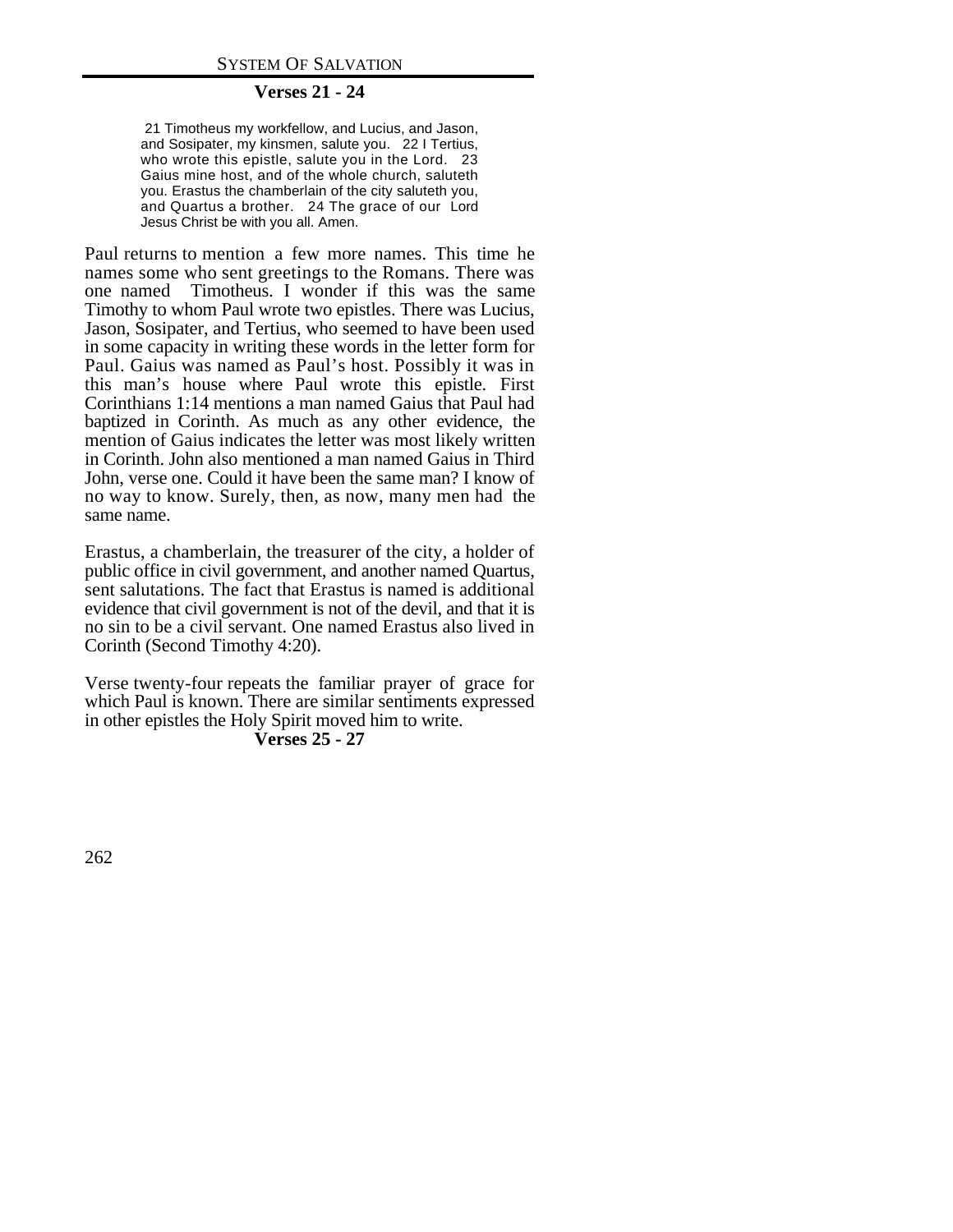25 Now to him that is of power to stablish you according to my gospel, and the preaching of Jesus Christ, according to the revelation of the mystery, which was kept secret since the world began, 26 But now is made manifest, and by the scriptures of the prophets, according to the commandment of the everlasting God, made known to all nations for the obedience of faith: 27 To God only wise, be glory through Jesus Christ for ever. Amen.

Here are closing words giving praise and honor to Christ. Christ is the source of power. He is the One who can establish, stabilize, and ground the Christian. This is done by the gospel being heard, believed, and obeyed. The gospel must be preached.

The gospel which must be preached, and was preached by Paul, was once a mystery in the sense it was not revealed. From the time the world began until God saw fit to make the mystery known, man did not know how God intended to redeem him. Now man can know because God has revealed His plan. **His system of salvation is a system of grace, mercy, love, blood, law, and obedient faith by and through His Son Jesus Christ.**

The writings of the prophets or teachers, both Old and New Testament writers, gradually unfolded the scheme God designed, devised, and delivered. Now, with the full revelation of His will and covenant, all nations can know to obey **the** faith. Notice the phrase, *"obedience of faith."* Faith, in order to be saving faith, must be obedient faith. The system of faith demands obedience to the commands of the faith, which was taught from the early verses on this epistle. Observe the teaching in chapter one and verse five.

Paul's final statement is an expression of glory to the true and living God, the only wise God. Glory is to God and is offered through the avenue that God designated. That one way is the only way, and is the way of Jesus Christ.